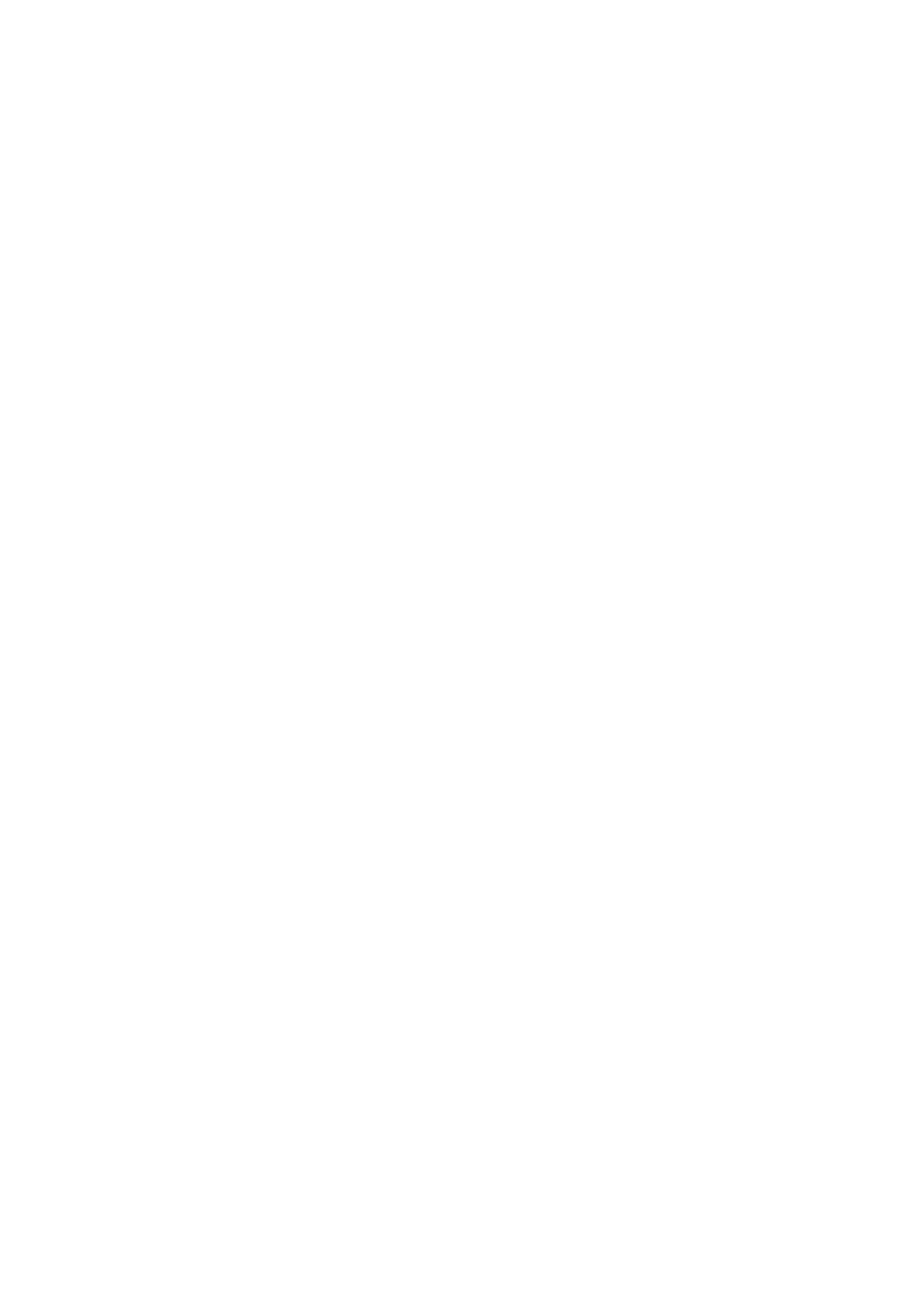#### **FORTY-SIXTH PARLIAMENT FIRST SESSION—NINTH PERIOD**

#### **Governor-General**

His Excellency General the Hon. David John Hurley, AC, DSC, FTSE (Retd)

#### **Senate Office Holders**

*President*—Senator the Hon. Slade Brockman

*Deputy President and Chair of Committees*—Senator Susan Lines *Temporary Chairs of Committees*—Senators Askew, Bilyk, Brown, Chandler, Faruqi, Fawcett, Fierravanti-Wells, Kitching, McGrath, McLachlan, O'Neill, O'Sullivan, Polley, Sterle and Walsh *Leader of the Government in the Senate*—Senator the Hon. Simon Birmingham *Deputy Leader of the Government in the Senate*—Senator the Hon. Michaelia Cash *Leader of the Opposition in the Senate*—Senator the Hon. Penny Wong *Deputy Leader of the Opposition in the Senate*—Senator the Hon. Kristina Keneally *Manager of Government Business in the Senate*—Senator the Hon. Anne Ruston *Deputy Manager of Government Business in the Senate*—Senator Jonathon Duniam *Manager of Opposition Business in the Senate*—Senator Katy Gallagher *Deputy Manager of Opposition Business in the Senate*—Senator Kimberley Kitching **Senate Party Leaders and Whips** *Leader of the Liberal Party in the Senate*—Senator the Hon. Simon Birmingham *Deputy Leader of the Liberal Party in the Senate*—Senator the Hon. Michaelia Cash *Leader of The Nationals in the Senate*—Senator the Hon. Bridget McKenzie *Deputy Leader of The Nationals in the Senate*—Senator the Hon. Matthew Canavan *Leader of the Labor Party in the Senate*—Senator the Hon. Penny Wong *Deputy Leader of the Labor Party in the Senate*—Senator the Hon. Kristina Keneally *Leader of the Australian Greens in the Senate*—Senator Larissa Waters *Deputy Leader of the Australian Greens in the Senate*—Senator Nicholas McKim *Chief Government Whip*—Senator Dean Anthony Smith *Deputy Government Whips*—Senators Clare Chandler and James McGrath *The Nationals Whip*—Senator Perin Davey *Chief Opposition Whip*—Senator Anne Elizabeth Urquhart *Deputy Opposition Whip*—Senator Raff Ciccone

*Australian Greens Whip*—Senator Nicholas McKim

Printed by authority of the Senate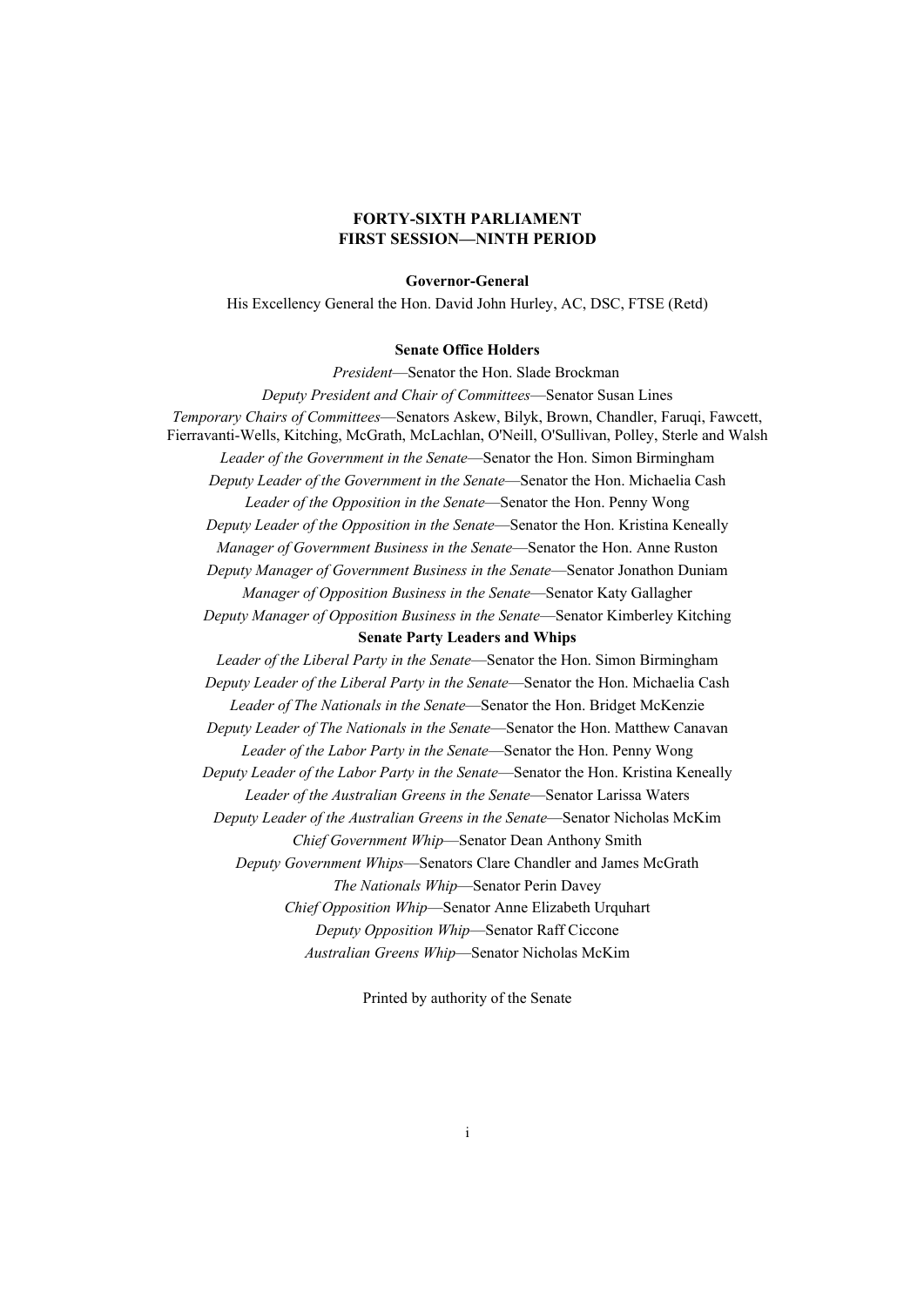| <b>Members of the Senate</b>                    |                    |              |             |
|-------------------------------------------------|--------------------|--------------|-------------|
| Senator                                         | State or Territory | Term expires | Party       |
| Abetz, Hon. Eric                                | <b>TAS</b>         | 30.6.2022    | LP          |
| Antic, Alexander                                | <b>SA</b>          | 30.6.2025    | LP          |
| Askew, Wendy <sup>(1)</sup>                     | <b>TAS</b>         | 30.6.2022    | LP          |
| Ayres, Timothy                                  | NSW                | 30.6.2025    | ALP         |
| Bilyk, Catryna Louise                           | <b>TAS</b>         | 30.6.2025    | ALP         |
| Birmingham, Hon. Simon John                     | <b>SA</b>          | 30.6.2022    | LP          |
| Bragg, Andrew James                             | <b>NSW</b>         | 30.6.2025    | LP          |
| Brockman, Slade                                 | WA                 | 30.6.2025    | LP          |
| Brown, Carol Louise                             | <b>TAS</b>         | 30.6.2025    | ALP         |
| Canavan, Hon. Matthew James                     | QLD                | 30.6.2022    | <b>NATS</b> |
| Carr, Hon. Kim John                             | <b>VIC</b>         | 30.6.2022    | ALP         |
| Cash, Hon. Michaelia Clare                      | WA                 | 30.6.2022    | LP          |
| Chandler, Claire                                | <b>TAS</b>         | 30.6.2025    | LP          |
| Chisholm, Anthony David                         | QLD                | 30.6.2022    | ALP         |
| Ciccone, Raffaele                               | <b>VIC</b>         | 30.6.2025    | ALP         |
| Colbeck, Hon. Richard Mansell                   | <b>TAS</b>         | 30.6.2025    | LP          |
| Cox, Dorinda Rose <sup>(2)</sup>                | <b>WA</b>          | 30.6.2022    | AG          |
| Davey, Perin McGregor                           | <b>NSW</b>         | 30.6.2025    | <b>NATS</b> |
| Dodson, Patrick                                 | WA                 | 30.6.2025    | ALP         |
| Duniam, Hon. Jonathon Roy                       | <b>TAS</b>         | 30.6.2022    | LP          |
| Farrell, Donald Edward                          | <b>SA</b>          | 30.6.2022    | ALP         |
| Faruqi, Mehreen Saeed                           | <b>NSW</b>         | 30.6.2025    | AG          |
| Fawcett, David Julian                           | <b>SA</b>          | 30.6.2025    | LP          |
| Fierravanti-Wells, Hon. Concetta Anna           | NSW                | 30.6.2022    | LP          |
| Gallagher, Katherine Ruth                       | ACT                |              | ALP         |
| Green, Nita Louise                              | QLD                | 30.6.2025    | ALP         |
| Griff, Stirling                                 | <b>SA</b>          | 30.6.2022    | CA          |
| Grogan, Karen <sup>(3)</sup>                    | <b>SA</b>          | 30.6.2025    | ALP         |
| Hanson, Pauline Lee                             | QLD                | 30.6.2022    | <b>PHON</b> |
| Hanson-Young, Sarah Coral                       | SA                 | 30.6.2025    | AG          |
| Henderson, Sarah Moya <sup>(4)</sup>            | <b>VIC</b>         | 30.6.2022    | LP          |
| Hughes, Hollie Alexandra                        | <b>NSW</b>         | 30.6.2025    | LP          |
| Hume, Hon. Jane                                 | <b>VIC</b>         | 30.6.2025    | LP          |
| Keneally, Hon. Kristina Kerscher <sup>(5)</sup> | <b>NSW</b>         | 30.6.2022    | ALP         |
| Kitching, Kimberley <sup>(6)</sup>              | <b>VIC</b>         | 30.6.2022    | ALP         |
| Lambie, Jacqui                                  | <b>TAS</b>         | 30.6.2025    | JLN         |
| Lines, Susan                                    | WA                 | 30.6.2022    | ALP         |
| McAllister, Jennifer                            | <b>NSW</b>         | 30.6.2022    | ALP         |
| McCarthy, Malarndirri Barbara Anne              | NT                 |              | ALP         |
| McDonald, Susan Eileen                          | <b>QLD</b>         | 30.6.2025    | NATS        |
| McGrath, Hon. James                             | QLD                | 30.6.2022    | LP          |
| McKenzie, Hon. Bridget                          | VIC                | 30.6.2022    | <b>NATS</b> |
| McKim, Nicholas James                           | <b>TAS</b>         | 30.6.2025    | AG          |
| McLachlan, Andrew Lockhart, CSC(7)              | SA                 | 30.6.2022    | LP          |
| McMahon, Samantha Jane                          | NT                 |              | <b>CLP</b>  |
| Mirabella, Greg <sup>(8)</sup>                  | VIC                | 30.6.2022    | LP          |
| Molan, Andrew James <sup>(9)</sup>              | <b>NSW</b>         | 30.6.2022    | LP          |
| O'Neill, Deborah Mary                           | NSW                | 30.6.2022    | ALP         |
| O'Sullivan, Matthew Anthony                     |                    | 30.6.2025    |             |
| Paterson, James                                 | WA<br><b>VIC</b>   | 30.6.2025    | LP<br>LP    |
|                                                 |                    |              |             |
| Patrick, Rex Lyall(10)                          | <b>SA</b>          | 30.6.2022    | <b>IND</b>  |

**Members of the Senate**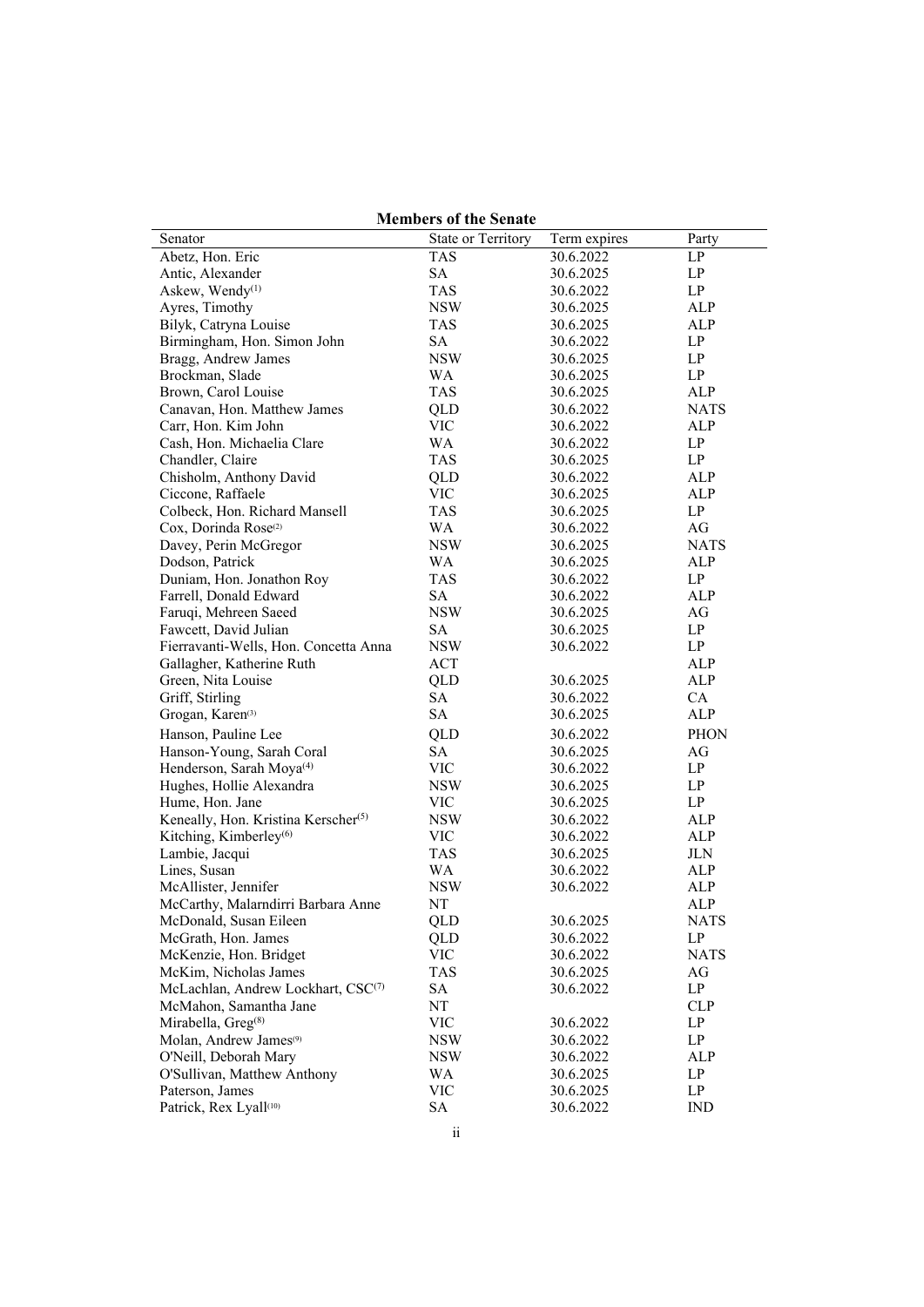| Senator                                  | State or Territory | Term expires | Party       |
|------------------------------------------|--------------------|--------------|-------------|
| Payne, Hon. Marise Ann                   | <b>NSW</b>         | 30.6.2022    | LP          |
| Polley, Helen Beatrice                   | TAS                | 30.6.2022    | ALP         |
| Pratt, Louise Clare                      | WA                 | 30.6.2025    | ALP         |
| Rennick, Gerard                          | QLD                | 30.6.2025    | LP          |
| Reynolds, Hon. Linda Karen, CSC          | WA                 | 30.6.2025    | LP          |
| Rice, Janet Elizabeth                    | <b>VIC</b>         | 30.6.2025    | AG          |
| Roberts, Malcolm Ieuan                   | QLD                | 30.6.2025    | <b>PHON</b> |
| Ruston, Hon. Anne Sowerby                | SA                 | 30.6.2025    | LP          |
| Scarr, Paul Martin                       | QLD                | 30.6.2025    | LP          |
| Seselja, Hon. Zdenko Matthew             | ACT                |              | LP          |
| Sheldon, Anthony Vincent                 | NSW                | 30.6.2025    | ALP         |
| Small, Benjamin John(11)                 | WA                 | 30.6.2022    | LP          |
| Smith, Dean Anthony                      | WA                 | 30.6.2022    | LP          |
| Smith, Marielle Feuerherdt               | SA                 | 30.6.2025    | ALP         |
| Steele-John, Jordon                      | WA                 | 30.6.2025    | AG          |
| Sterle, Glenn                            | WA                 | 30.6.2022    | ALP         |
| Stoker, Hon. Amanda Jane <sup>(12)</sup> | QLD                | 30.6.2022    | LP          |
| Thorpe, Lidia Alma <sup>(13)</sup>       | VIC                | 30.6.2022    | AG          |
| Urquhart, Anne Elizabeth                 | TAS                | 30.6.2022    | ALP         |
| Van, David Allan                         | VIC                | 30.6.2025    | ALP         |
| Walsh, Jess Cecille                      | <b>VIC</b>         | 30.6.2025    | ALP         |
| Waters, Larissa Joy                      | QLD                | 30.6.2025    | AG          |
| Watt, Murray Patrick                     | QLD                | 30.6.2022    | ALP         |
| Whish-Wilson, Peter Stuart               | TAS                | 30.6.2022    | AG          |
| Wong, Hon. Penelope Ying Yen             | SA                 | 30.6.2022    | ALP         |

Pursuant to section 42 of the Commonwealth Electoral Act 1918, the terms of service of the following senators representing the Australian Capital Territory and the Northern Territory expire at the close of the day immediately before the polling day for the next general election of members of the House of Representatives

| Territory                                                                                                                           | Senator              | Party | <b>Senator</b>    | Party    |
|-------------------------------------------------------------------------------------------------------------------------------------|----------------------|-------|-------------------|----------|
| <b>Australian Capital Territory</b>                                                                                                 | Gallagher, K.R.      | ALP   | Seselja, Z.M.     | $\Box P$ |
| Northern Territory                                                                                                                  | McCarthy, M.B.A. ALP |       | McMahon, S.J. CLP |          |
| $^{(1)}$ Chosen by the Parliament of Tasmania to fill a casual vacancy (vice D Bushby), pursuant to section 15 of the Constitution. |                      |       |                   |          |

(2) Chosen by the Parliament of Western Australia to fill a casual vacancy (vice R Siewert), pursuant to section 15 of the Constitution. (3) Chosen by the Parliament of South Australia to fill a casual vacancy (vice A Gallacher), pursuant to section 15 of the Constitution.

(4) Chosen by the Parliament of Victoria to fill a casual vacancy (vice M Fifield), pursuant to section 15 of the Constitution.

(5) Chosen by the Parliament of New South Wales to fill a casual vacancy (vice S Dastyari), pursuant to section 15 of the Constitution.

(6) Chosen by the Parliament of Victoria to fill a casual vacancy (vice S Conroy), pursuant to section 15 of the Constitution.

(7) Chosen by the Parliament of South Australia to fill a casual vacancy (vice C Bernardi), pursuant to section 15 of the Constitution. (8) Chosen by the Parliament of Victoria to fill a casual vacancy (vice S Ryan), pursuant to section 15 of the Constitution.

(9) Chosen by the Parliament of New South Wales to fill a casual vacancy (vice A Sinodinos), pursuant to section 15 of the Constitution.

(10) Chosen by the Parliament of South Australia to fill a casual vacancy (vice N Xenophon), pursuant to section 15 of the Constitution.

(11) Chosen by the Parliament of Western Australia to fill a casual vacancy (vice M Cormann), pursuant to section 15 of the Constitution.

(12) Chosen by the Parliament of Queensland to fill a casual vacancy (vice G Brandis), pursuant to section 15 of the Constitution.

(13) Chosen by the Parliament of Victoria to fill a casual vacancy (vice R Di Natale), pursuant to section 15 of the Constitution.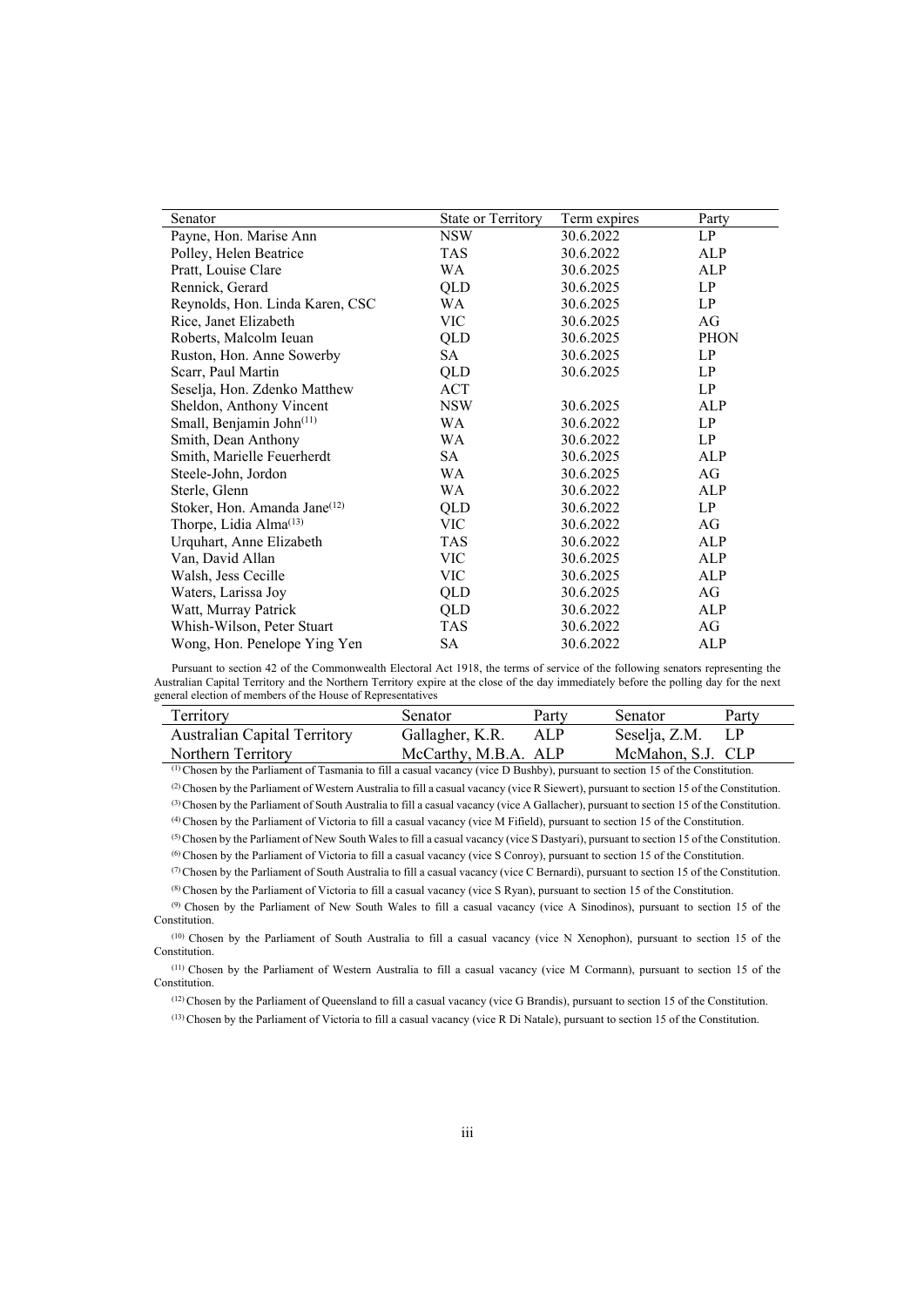#### **PARTY ABBREVIATIONS**

AG—Australian Greens; ALP—Australian Labor Party; CA—Centre Alliance; CLP—Country Liberal Party; IND—Independent; JLN—Jacqui Lambie Network; LNP—Liberal National Party; LP—Liberal Party of Australia; NATS—The Nationals; PHON—Pauline Hanson's One Nation

#### **Heads of Parliamentary Departments**

Clerk of the Senate—R Pye Clerk of the House of Representatives—C Surtees Secretary, Department of Parliamentary Services—R Stefanic Parliamentary Budget Officer—S Helgeby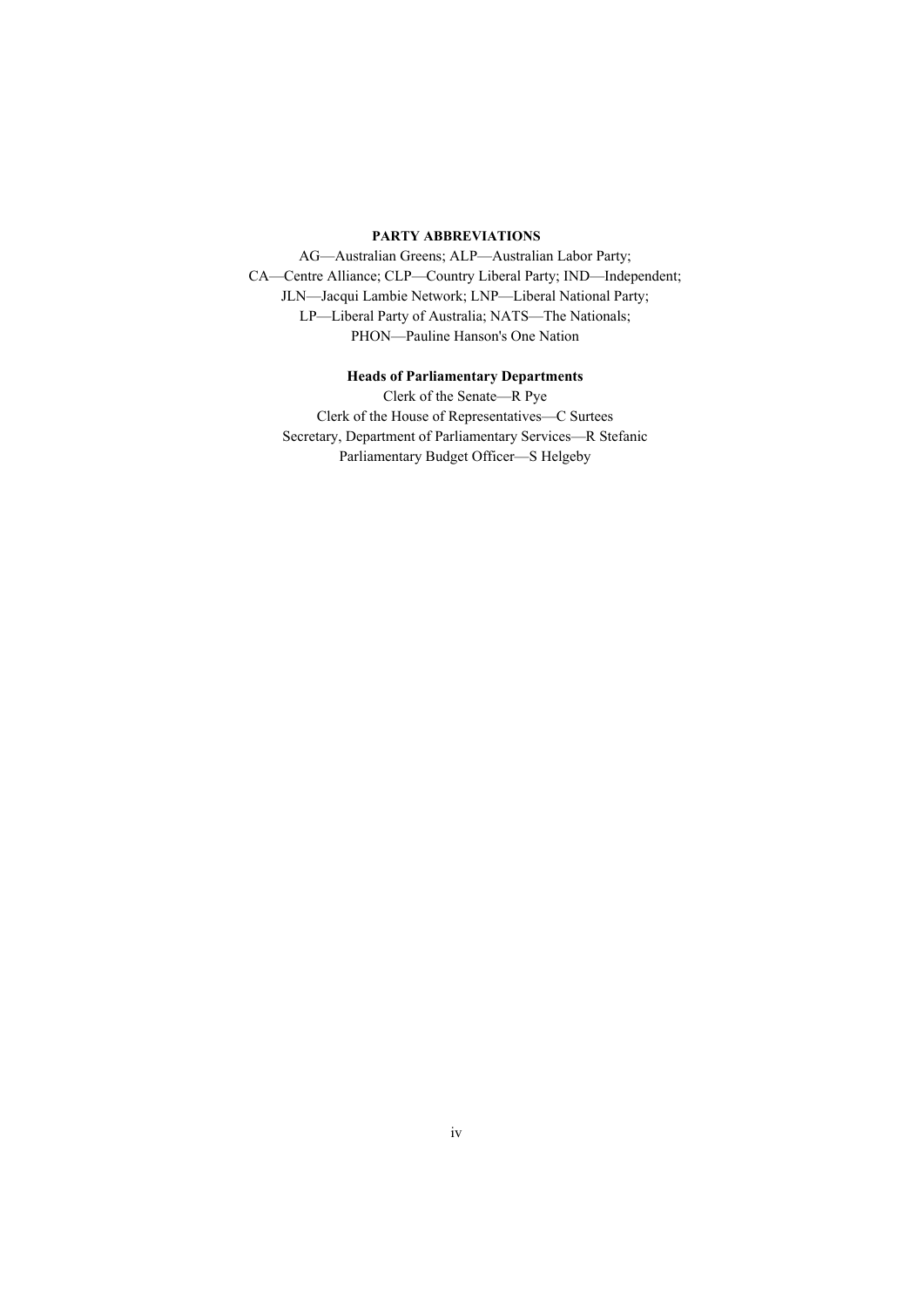| <b>MORRISON MINISTRY</b>                                                                                             |                                   |
|----------------------------------------------------------------------------------------------------------------------|-----------------------------------|
| <b>TITLE</b>                                                                                                         | <b>MINISTER</b>                   |
| <b>Prime Minister</b>                                                                                                | The Hon. Scott Morrison MP        |
| <b>Minister for Women</b>                                                                                            | Senator the Hon. Marise Payne     |
| <b>Minister for Emergency Management and</b><br><b>National Recovery and Resilience</b>                              | Senator the Hon. Bridget McKenzie |
| <b>Minister for Indigenous Australians</b>                                                                           | The Hon. Ken Wyatt AM MP          |
| Minister Assisting the Prime Minister and Cabinet                                                                    | The Hon. Ben Morton MP            |
| Minister for the Public Service                                                                                      | The Hon. Ben Morton MP            |
| Assistant Minister to the Prime Minister for Mental<br>Health and Suicide Prevention                                 | The Hon. David Coleman MP         |
| <b>Assistant Minister for Women</b>                                                                                  | Senator the Hon. Amanda Stoker    |
| <b>Deputy Prime Minister and Minister for</b><br><b>Infrastructure, Transport and Regional</b><br>Development        | The Hon. Barnaby Joyce MP         |
| Minister for Agriculture and Northern Australia                                                                      | The Hon. David Littleproud MP     |
| <b>Minister for Communications, Urban</b><br><b>Infrastructure, Cities and the Arts</b>                              | The Hon. Paul Fletcher MP         |
| <b>Minister for Regionalisation, Regional</b><br><b>Communications and Regional Education</b>                        | Senator the Hon. Bridget McKenzie |
| Assistant Minister for Road Safety and Freight<br>Transport                                                          | The Hon. Scott Buchholz MP        |
| Assistant Minister to the Deputy Prime Minister                                                                      | The Hon. Kevin Hogan MP           |
| <b>Assistant Minister for Local Government</b>                                                                       | The Hon. Kevin Hogan MP           |
| Assistant Minister for Regional Development and<br>Territories                                                       | The Hon. Nola Marino MP           |
| <b>Treasurer</b>                                                                                                     | The Hon. Josh Frydenberg MP       |
| <b>Assistant Treasurer</b>                                                                                           | The Hon. Michael Sukkar MP        |
| Minister for Housing                                                                                                 | The Hon. Michael Sukkar MP        |
| Minister for Superannuation, Financial Services and<br>the Digital Economy                                           | Senator the Hon. Jane Hume        |
| Minister for Women's Economic Security                                                                               | Senator the Hon. Jane Hume        |
| <b>Minister for Finance</b><br>(Vice-President of the Executive Council)<br>(Leader of the Government in the Senate) | Senator the Hon. Simon Birmingham |
| Special Minister of State                                                                                            | The Hon. Ben Morton MP            |

#### **MORRISON MINISTRY**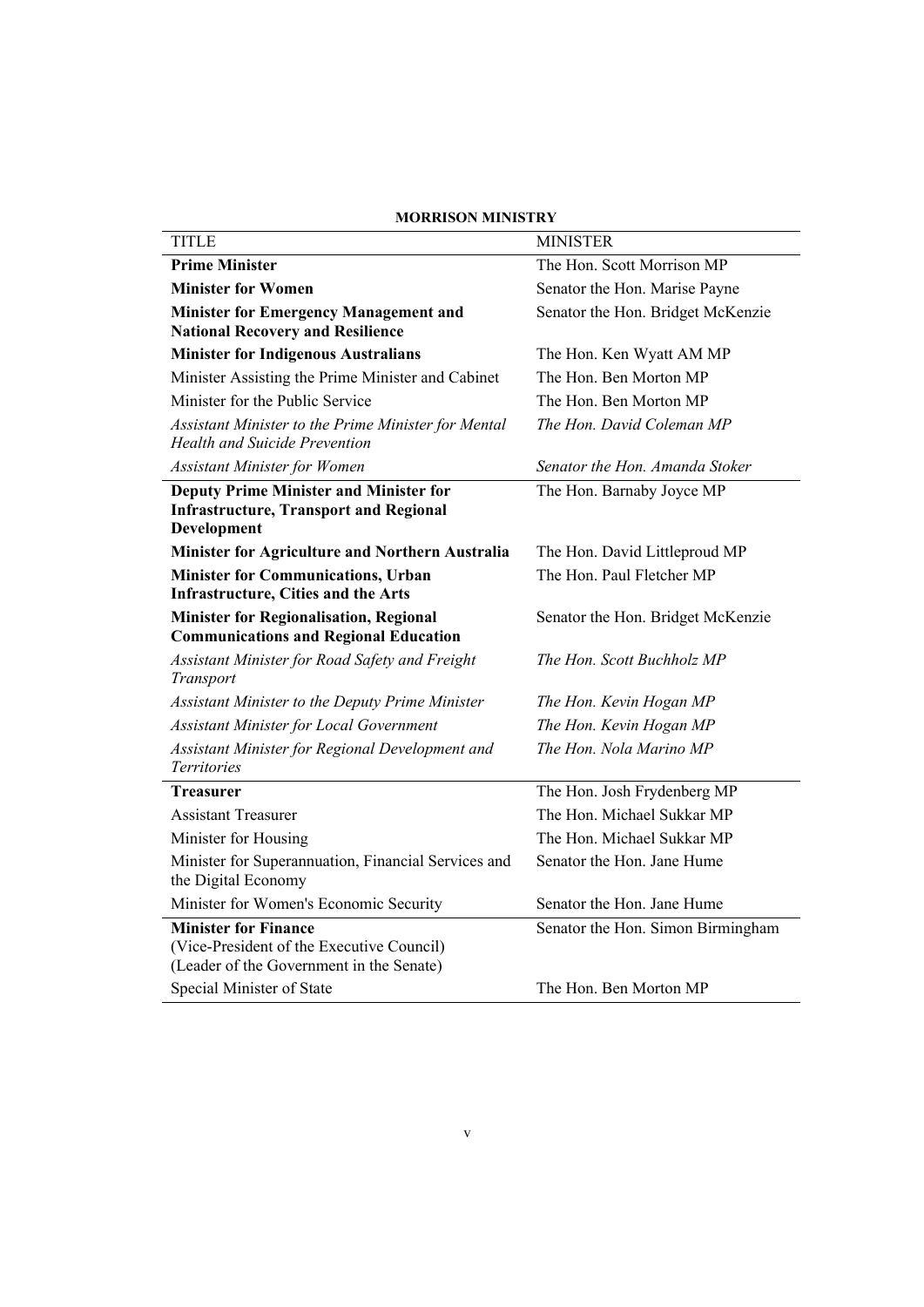| Minister for Agriculture and Northern Australia                                             | The Hon. David Littleproud MP       |
|---------------------------------------------------------------------------------------------|-------------------------------------|
| <b>Minister for the Environment</b>                                                         | The Hon. Sussan Ley MP              |
| <b>Minister for Resources and Water</b>                                                     | The Hon. Keith Pitt MP              |
| Assistant Minister for Waste Reduction and<br><b>Environmental Management</b>               | The Hon. Trevor Evans MP            |
| Assistant Minister for Forestry and Fisheries                                               | Senator the Hon. Jonathon Duniam    |
| <b>Minister for Foreign Affairs</b>                                                         | Senator the Hon. Marise Payne       |
| <b>Minister for Trade, Tourism and Investment</b>                                           | The Hon. Dan Tehan MP               |
| Minister for International Development and the<br>Pacific                                   | Senator the Hon. Zed Seselja        |
| Minister Assisting the Minister for Trade and<br>Investment                                 | The Hon. Dr David Gillespie MP      |
| Assistant Minister for Regional Tourism                                                     | The Hon. Michelle Landry MP         |
| <b>Minister for Defence</b><br>(Leader of the House)                                        | The Hon. Peter Dutton MP            |
| <b>Minister for Defence Industry</b>                                                        | The Hon. Melissa Price MP           |
| <b>Minister for Veterans' Affairs</b>                                                       | The Hon. Andrew Gee MP              |
| <b>Minister for Defence Personnel</b>                                                       | The Hon. Andrew Gee MP              |
| <b>Assistant Minister for Defence</b>                                                       | The Hon. Andrew Hastie MP           |
| <b>Attorney-General</b>                                                                     | Senator the Hon. Michaelia Cash     |
| <b>Minister for Industrial Relations</b><br>(Deputy Leader of the Government in the Senate) | Senator the Hon. Michaelia Cash     |
| Assistant Minister to the Attorney-General                                                  | Senator the Hon. Amanda Stoker      |
| <b>Assistant Minister for Industrial Relations</b>                                          | Senator the Hon. Amanda Stoker      |
| <b>Minister for Health and Aged Care</b>                                                    | The Hon. Greg Hunt MP               |
| Minister for Senior Australians and Aged Care<br>Services                                   | Senator the Hon. Richard Colbeck    |
| Minister for Sport                                                                          | Senator the Hon. Richard Colbeck    |
| Minister for Regional Health<br>(Deputy Leader of the House)                                | The Hon. Dr David Gillespie MP      |
| <b>Minister for Families and Social Services</b>                                            | Senator the Hon. Anne Ruston        |
| <b>Minister for Women's Safety</b><br>(Manager of Government Business in the Senate)        | Senator the Hon. Anne Ruston        |
| <b>Minister for Government Services</b>                                                     | Senator the Hon. Linda Reynolds CSC |
| <b>Minister for the National Disability Insurance</b><br>Scheme                             | Senator the Hon. Linda Reynolds CSC |
| Minister for Homelessness, Social and Community<br>Housing                                  | The Hon. Michael Sukkar MP          |
| Assistant Minister for Children and Families                                                | The Hon. Michelle Landry MP         |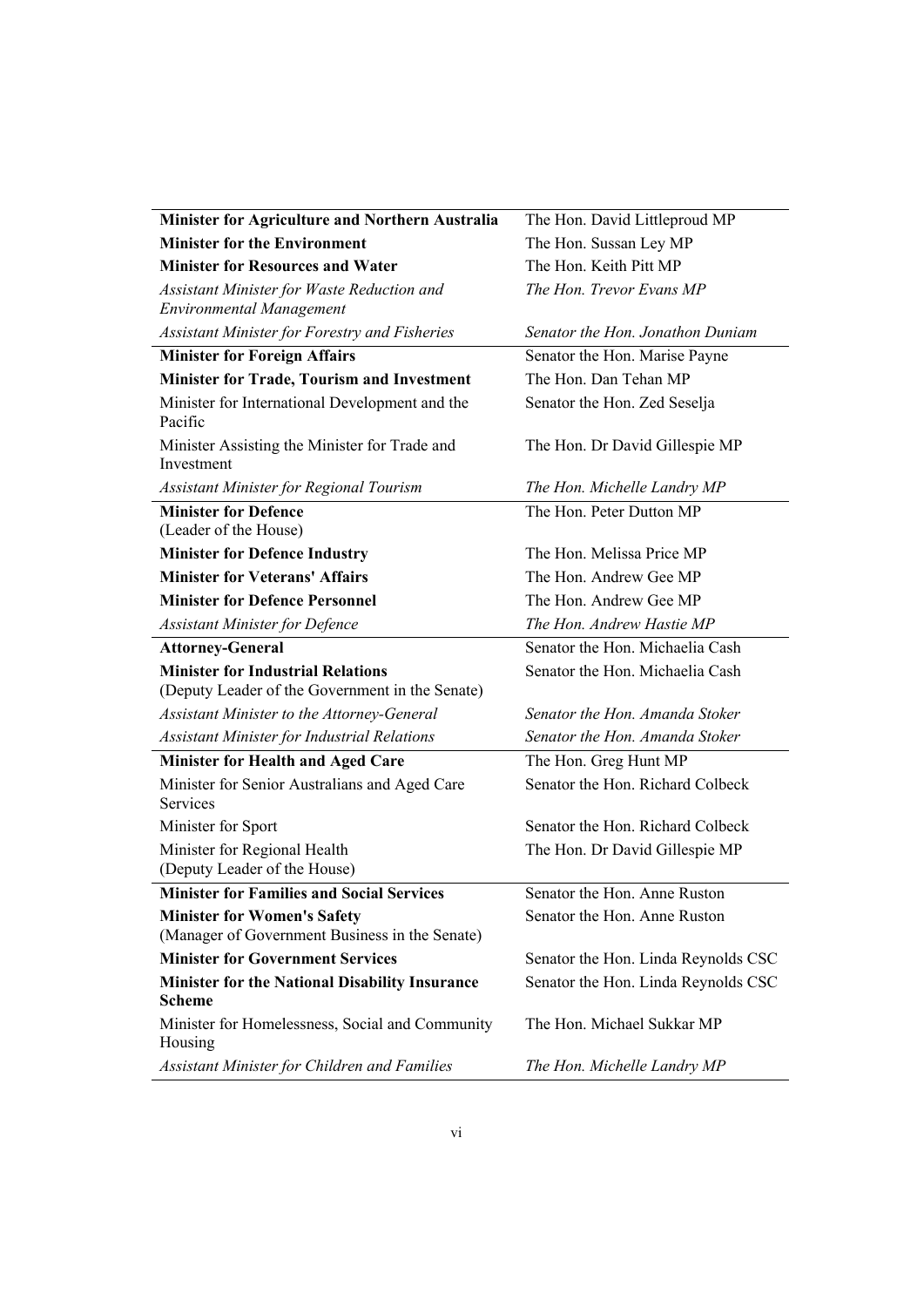| <b>Minister for Home Affairs</b>                                                                       | The Hon. Karen Andrews MP         |
|--------------------------------------------------------------------------------------------------------|-----------------------------------|
| <b>Minister for Emergency Management and</b><br><b>National Recovery and Resilience</b>                | Senator the Hon. Bridget McKenzie |
| Minister for Immigration, Citizenship, Migrant<br><b>Services and Multicultural Affairs</b>            | The Hon. Alex Hawke MP            |
| <b>Assistant Minister for Customs, Community Safety</b><br>and Multicultural Affairs                   | The Hon. Jason Wood MP            |
| <b>Minister for Industry, Energy and Emissions</b><br><b>Reduction</b>                                 | The Hon. Angus Taylor MP          |
| <b>Minister for Science and Technology</b>                                                             | The Hon. Melissa Price MP         |
| <b>Minister for Resources and Water</b>                                                                | The Hon. Keith Pitt MP            |
| <b>Assistant Minister for Industry Development</b>                                                     | Senator the Hon. Jonathon Duniam  |
| Assistant Minister to the Minister for Industry,<br><b>Energy and Emissions Reduction</b>              | The Ho.n Tim Wilson MP            |
| <b>Minister for Employment, Workforce, Skills,</b><br><b>Small and Family Business</b>                 | The Hon. Stuart Robert MP         |
| <b>Minister for Education and Youth</b>                                                                | The Hon. Alan Tudge MP            |
| <b>Minister for Regionalisation, Regional</b><br><b>Communications and Regional Education</b>          | Senator the Hon. Bridget McKenzie |
| <b>Assistant Minister for Youth and Employment</b><br><i>Services</i>                                  | The Hon. Luke Howarth MP          |
| Each how represents a partfolio, Cabinet Ministers are shown in hold type. As a coneral rule, there is |                                   |

Each box represents a portfolio. **Cabinet Ministers are shown in bold type.** As a general rule, there is one department in each portfolio. The title of a department does not necessarily reflect the title of a minister in all cases. Ministers are sworn to administer the portfolio in which they are listed under the 'Minister' column and may also be sworn to administer other portfolios in which they are not listed. Assistant Ministers in italics are designated as Parliamentary Secretaries under the *Ministers of State Act 1952.*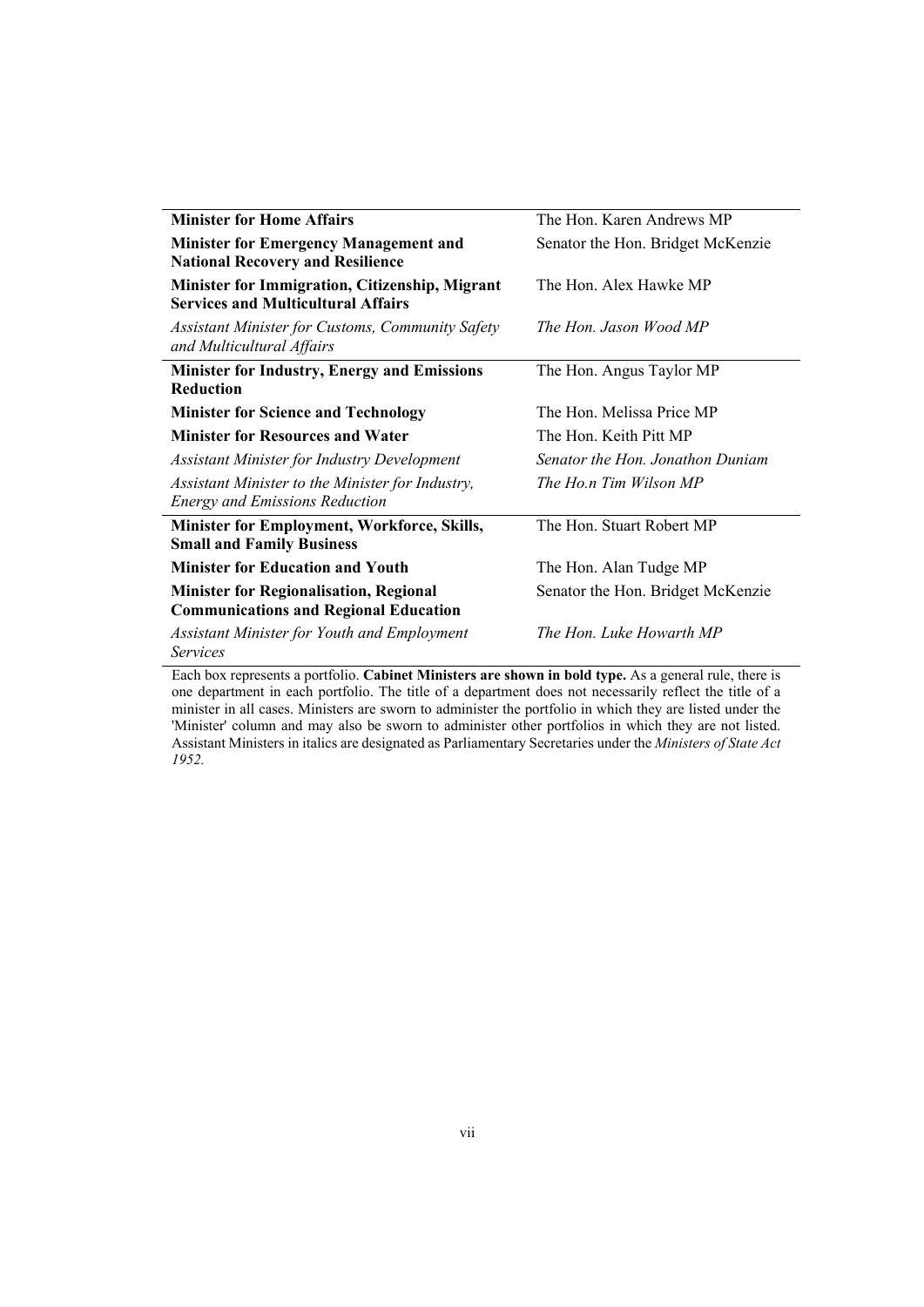| <b>TITLE</b>                                                               | <b>SHADOW MINISTER</b>             |
|----------------------------------------------------------------------------|------------------------------------|
| <b>Leader of the Opposition</b>                                            | The Hon. Anthony Albanese MP       |
| <b>Shadow Cabinet Secretary</b>                                            | Senator Jenny McAllister           |
| <b>Deputy Leader of the Opposition</b>                                     | The Hon. Richard Marles MP         |
| <b>Shadow Minister for National Reconstruction,</b>                        | The Hon. Richard Marles MP         |
| <b>Employment, Skills and Small Business</b>                               |                                    |
| <b>Shadow Minister for Science</b>                                         | The Hon. Richard Marles MP         |
| Shadow Minister Assisting for Small Business                               | Matt Keogh MP                      |
| Shadow Assistant Minister for Employment and Skills                        | <b>Senator Louise Pratt</b>        |
| Leader of the Opposition in the Senate                                     | Senator the Hon. Penny Wong        |
| <b>Shadow Minister for Foreign Affairs</b>                                 | Senator the Hon. Penny Wong        |
| Shadow Minister for International Development and the<br>Pacific           | Pat Conroy MP                      |
| Shadow Assistant Minister to the Leader of the<br>Opposition in the Senate | Senator Jenny McAllister           |
| Deputy Leader of the Opposition in the Senate                              | Senator the Hon. Kristina Keneally |
| <b>Shadow Minister for Home Affairs</b>                                    | Senator the Hon. Kristina Keneally |
| <b>Shadow Minister for Immigration and Citizenship</b>                     | Senator the Hon. Kristina Keneally |
| <b>Shadow Minister for Government Accountability</b>                       | Senator the Hon. Kristina Keneally |
| <b>Shadow Minister for Multicultural Affairs</b>                           | Andrew Giles MP                    |
| Shadow Minister Assisting for Immigration and<br>Citizenship               | Andrew Giles MP                    |
| Shadow Minister for Disaster and Emergency<br>Management                   | Senator Murray Watt                |
| Shadow Minister Assisting on Government<br>Accountability                  | Pat Conroy MP                      |
| <b>Shadow Minister for Industrial Relations</b>                            | The Hon. Tony Burke MP             |
| <b>Shadow Minister for the Arts</b>                                        | The Hon. Tony Burke MP             |
| Manager of Opposition Business in the House of<br>Representatives          | The Hon. Tony Burke MP             |
| <b>Shadow Special Minister of State</b>                                    | Senator the Hon. Don Farrell       |
| <b>Shadow Minister for Sport and Tourism</b>                               | Senator the Hon. Don Farrell       |
| <b>Shadow Minister Assisting the Leader of the</b><br>Opposition           | Senator the Hon. Don Farrell       |

#### **SHADOW MINISTRY**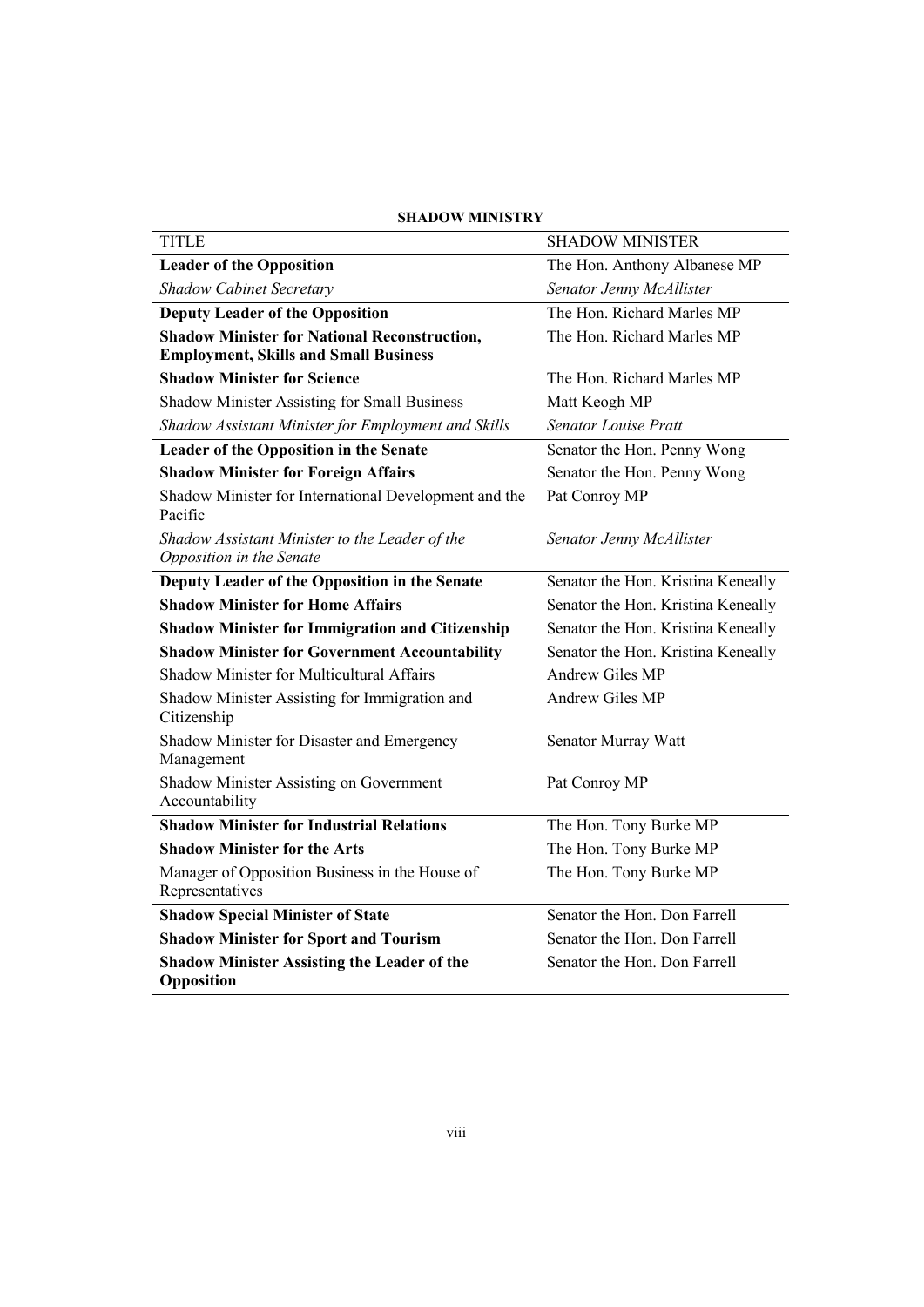| <b>TITLE</b>                                                                                    | <b>SHADOW MINISTER</b>          |
|-------------------------------------------------------------------------------------------------|---------------------------------|
| <b>Shadow Treasurer</b>                                                                         | Dr Jim Chalmers MP              |
| <b>Shadow Assistant Treasurer</b>                                                               | Stephen Jones MP                |
| Shadow Minister for Financial Services and<br>Superannuation                                    | Stephen Jones MP                |
| Shadow Assistant Minister for Treasury                                                          | The Hon. Dr Andrew Leigh MP     |
| <b>Shadow Assistant Minister for Charities</b>                                                  | The Hon. Dr Andrew Leigh MP     |
| Shadow Assistant Minister for Financial Services and<br>Superannuation                          | The Hon. Matt Thistlethwaite MP |
| Shadow Minister for the National Disability Insurance The Hon. Bill Shorten MP<br><b>Scheme</b> |                                 |
| <b>Shadow Minister for Government Services</b>                                                  | The Hon. Bill Shorten MP        |
| <b>Shadow Assistant Minister for Carers</b>                                                     | Emma McBride MP                 |
| Shadow Assistant Minister for Government Services and<br>the NDIS                               | Senator Kimberley Kitching      |
| Deputy Manager of Opposition Business in the Senate                                             | Senator Kimberley Kitching      |
| <b>Shadow Minister for Education</b>                                                            | The Hon. Tanya Plibersek MP     |
| <b>Shadow Minister for Women</b>                                                                | The Hon. Tanya Plibersek MP     |
| Shadow Assistant Minister for Education                                                         | <b>Graham Perrett MP</b>        |
| <b>Shadow Minister for Health and Ageing</b>                                                    | The Hon. Mark Butler MP         |
| Deputy Manager of Opposition Business in the House of<br>Representatives                        | The Mark Butler MP              |
| Shadow Minister for Senior Australians and Aged Care<br>Services                                | Clare O'Neil MP                 |
| Shadow Assistant Minister for Health and Ageing                                                 | Ged Kearney MP                  |
| Shadow Assistant Minister for Mental Health                                                     | Emma McBride MP                 |
| <b>Shadow Minister for Climate Change and Energy</b>                                            | The Hon. Chris Bowen MP         |
| Shadow Minister Assisting for Climate Change                                                    | Pat Conroy MP                   |
| <b>Shadow Minister for Infrastructure, Transport and</b><br><b>Regional Development</b>         | The Hon. Catherine King MP      |
| Shadow Minister for Cities and Urban Infrastructure                                             | Andrew Giles MP                 |
| Shadow Minister for Northern Australia                                                          | Senator Murray Watt             |
| Shadow Assistant Minister for Infrastructure and<br><b>Regional Tourism</b>                     | Senator Carol Brown             |
| Shadow Assistant Minister for Tasmania                                                          | Senator Carol Brown             |
| Shadow Assistant Minister for Northern Australia                                                | The Warren Snowdon MP           |
| Shadow Assistant Minister for Western Australia                                                 | Patrick Gorman MP               |
| Shadow Assistant Minister for Road Safety                                                       | Senator Glenn Sterle            |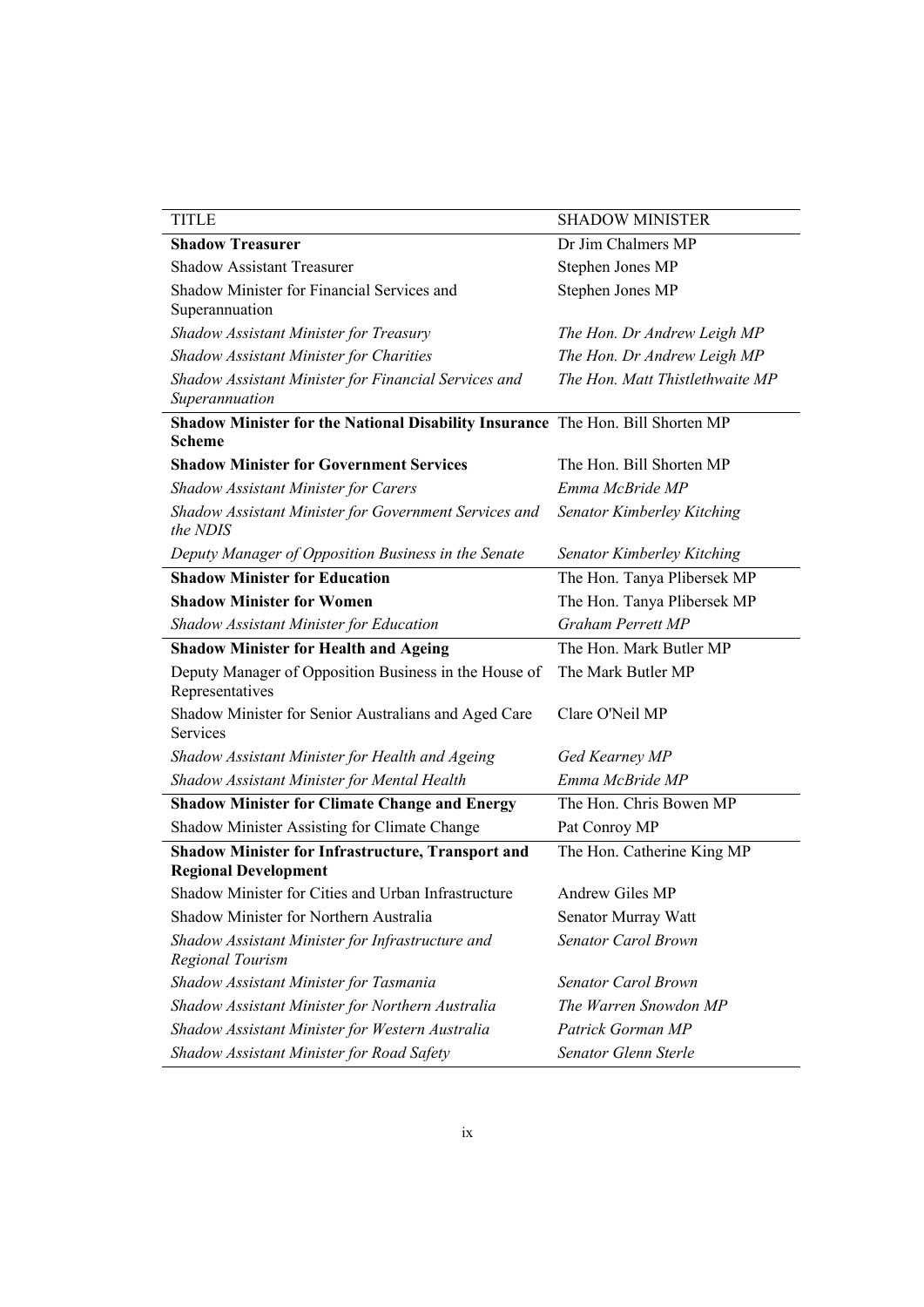| <b>TITLE</b>                                                                                                 | <b>SHADOW MINISTER</b>          |
|--------------------------------------------------------------------------------------------------------------|---------------------------------|
| <b>Shadow Minister for Defence</b>                                                                           | The Hon. Brendan O'Connor MP    |
| Shadow Minister for Veterans' Affairs and Defence<br>Personnel                                               | The Hon. Shayne Neumann MP      |
| Shadow Minister Assisting for Defence                                                                        | Pat Conroy MP                   |
| Shadow Minister for Defence Industry                                                                         | Matt Keogh MP                   |
| Shadow Assistant Minister for Defence                                                                        | Meryl Swanson MP                |
| <b>Shadow Attorney-General</b>                                                                               | The Hon. Mark Dreyfus QC MP     |
| <b>Shadow Minister for Constitutional Reform</b>                                                             | The Hon. Mark Dreyfus QC MP     |
| Shadow Assistant Minister for the Republic                                                                   | The Hon. Matt Thistlethwaite MP |
| <b>Shadow Minister for Communications</b>                                                                    | Michelle Rowland MP             |
| Shadow Assistant Minister for Communications and<br>Cyber Security                                           | Tim Watts MP                    |
| <b>Shadow Minister for Finance</b>                                                                           | Senator Katy Gallagher          |
| <b>Shadow Minister for the Public Service</b>                                                                | Senator Katy Gallagher          |
| Manager of Opposition Business in the Senate                                                                 | Senator Katy Gallagher          |
| <b>Shadow Minister for Families and Social Services</b>                                                      | The Hon. Linda Burney MP        |
| <b>Shadow Minister for Indigenous Australians</b>                                                            | The Linda Burney MP             |
| Shadow Assistant Minister for Reconciliation                                                                 | <b>Senator Patrick Dodson</b>   |
| Shadow Assistant Minister for Constitutional Recognition Senator Patrick Dodson<br>of Indigenous Australians |                                 |
| Shadow Assistant Minister for Indigenous Australian                                                          | The Hon. Warren Snowdon MP      |
| Shadow Assistant Minister for Communities and the<br>Prevention of Family Violence                           | Senator Jenny McAllister        |
| <b>Shadow Minister for Agriculture</b>                                                                       | The Hon. Julie Collins MP       |
| <b>Shadow Minister for Regional Services, Territories</b><br>and Local Government                            | The Hon. Jason Clare MP         |
| <b>Shadow Minister for Housing and Homelessness</b>                                                          | The Jason Clare MP              |
| Shadow Assistant Minister for External Territories                                                           | The Hon. Warren Snowdon MP      |
| <b>Shadow Minister for Early Childhood Education</b>                                                         | The Hon. Amanda Rishworth MP    |
| <b>Shadow Minister for Youth</b>                                                                             | The Hon. Amanda Rishworth MP    |
| <b>Shadow Minister for the Environment and Water</b>                                                         | Terri Butler MP                 |
| Shadow Assistant Minister for the Environment                                                                | Josh Wilson MP                  |
| <b>Shadow Minister for Trade</b>                                                                             | Madeleine King MP               |
| <b>Shadow Minister for Resources</b>                                                                         | Madeleine King MP               |
| Shadow Minister for Queensland Resources                                                                     | Senator Murray Watt             |
| <b>Shadow Minister for Industry and Innovation</b>                                                           | The Hon. Ed Husic MP            |
| Shadow Assistant Minister for Manufacturing                                                                  | <b>Senator Louise Pratt</b>     |

Each box represents a portfolio. **Shadow Cabinet Ministers are shown in bold type**.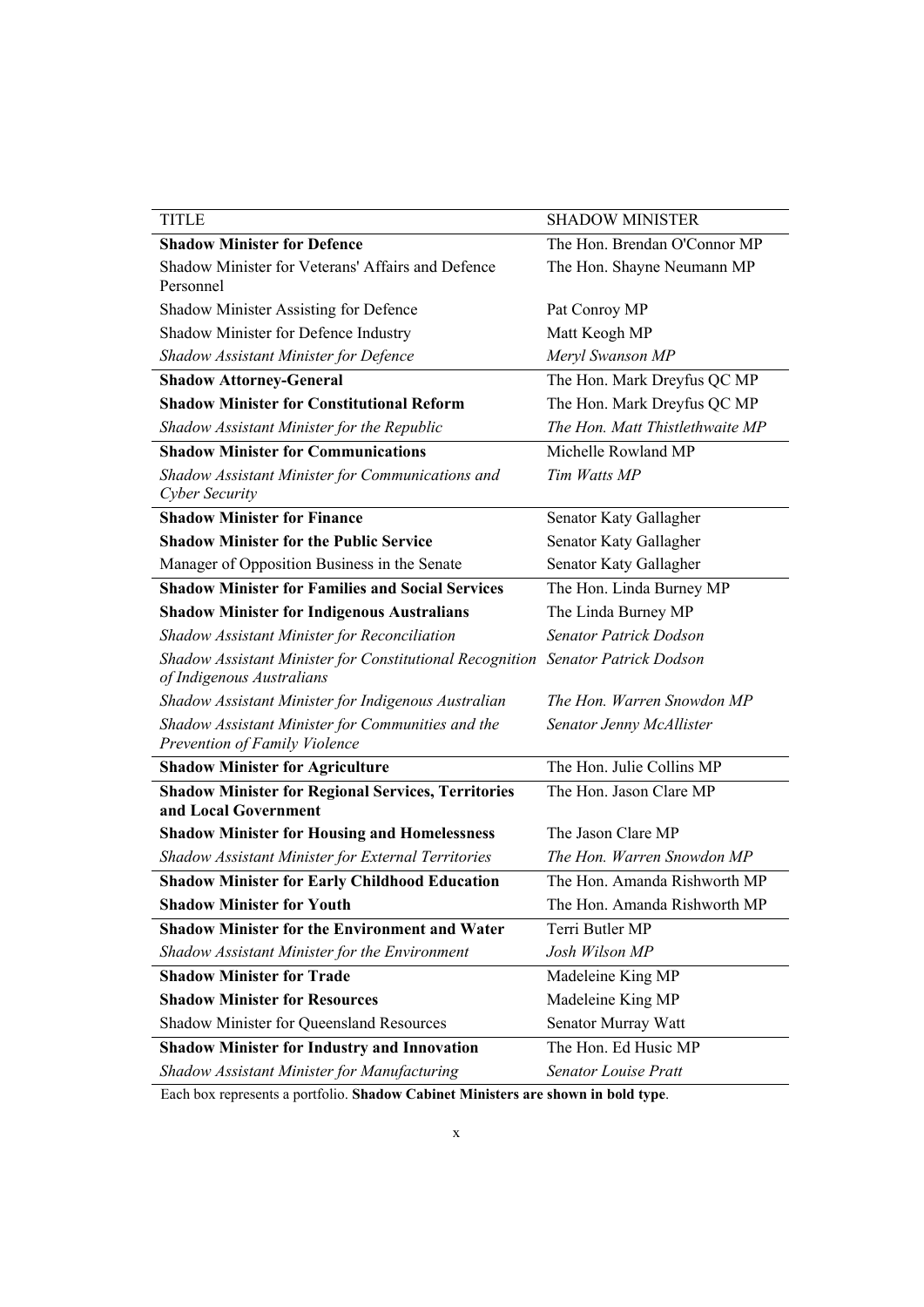### **CONTENTS**

### WEDNESDAY, 9 FEBRUARY 2022

| <b>DOCUMENTS</b>                               |  |
|------------------------------------------------|--|
|                                                |  |
| <b>COMMITTEES</b>                              |  |
|                                                |  |
| <b>BUSINESS</b>                                |  |
|                                                |  |
|                                                |  |
| <b>BILLS</b>                                   |  |
|                                                |  |
|                                                |  |
| <b>STATEMENTS BY SENATORS</b>                  |  |
|                                                |  |
|                                                |  |
|                                                |  |
|                                                |  |
|                                                |  |
|                                                |  |
|                                                |  |
|                                                |  |
|                                                |  |
| <b>STATEMENTS</b>                              |  |
|                                                |  |
|                                                |  |
|                                                |  |
|                                                |  |
|                                                |  |
|                                                |  |
|                                                |  |
|                                                |  |
|                                                |  |
|                                                |  |
|                                                |  |
|                                                |  |
|                                                |  |
|                                                |  |
|                                                |  |
| QUESTIONS WITHOUT NOTICE                       |  |
|                                                |  |
|                                                |  |
|                                                |  |
|                                                |  |
|                                                |  |
|                                                |  |
|                                                |  |
|                                                |  |
|                                                |  |
|                                                |  |
| ANSWERS TO QUESTIONS ON NOTICE                 |  |
|                                                |  |
|                                                |  |
| QUESTIONS WITHOUT NOTICE: TAKE NOTE OF ANSWERS |  |
|                                                |  |
|                                                |  |
| <b>NOTICES</b>                                 |  |
|                                                |  |
|                                                |  |
|                                                |  |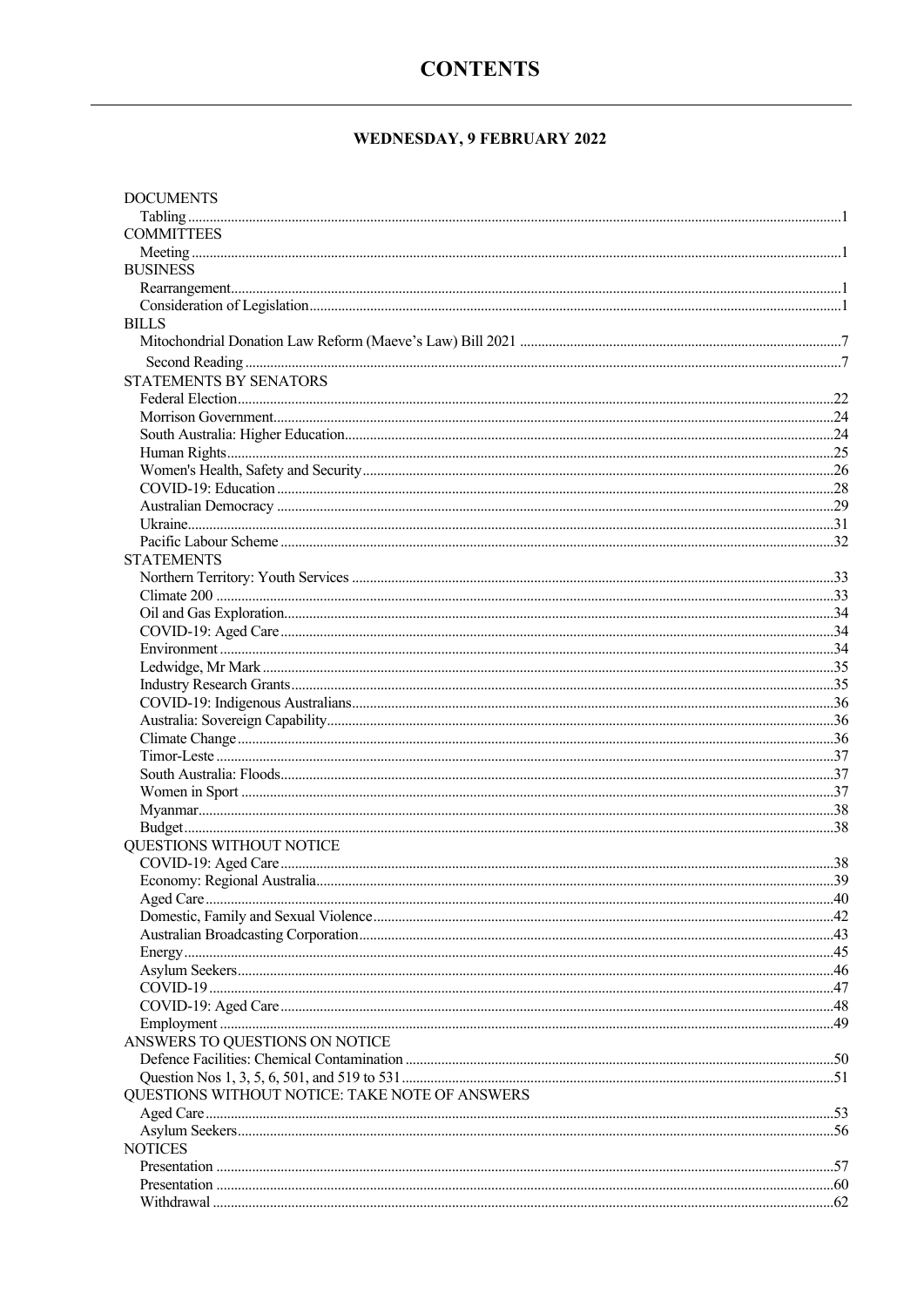| <b>CONDOLENCES</b>           |  |
|------------------------------|--|
|                              |  |
| <b>COMMITTEES</b>            |  |
|                              |  |
|                              |  |
| <b>BILLS</b>                 |  |
|                              |  |
|                              |  |
|                              |  |
|                              |  |
|                              |  |
|                              |  |
|                              |  |
|                              |  |
| <b>DOCUMENTS</b>             |  |
|                              |  |
|                              |  |
|                              |  |
|                              |  |
| <b>BILLS</b>                 |  |
|                              |  |
|                              |  |
|                              |  |
| <b>DOCUMENTS</b>             |  |
|                              |  |
|                              |  |
|                              |  |
|                              |  |
|                              |  |
| <b>MOTIONS</b>               |  |
| MATTERS OF PUBLIC IMPORTANCE |  |
|                              |  |
| <b>FIRST SPEECH</b>          |  |
|                              |  |
| <b>BUSINESS</b>              |  |
|                              |  |
| MATTERS OF PUBLIC IMPORTANCE |  |
|                              |  |
| <b>DOCUMENTS</b>             |  |
|                              |  |
| <b>COMMITTEES</b>            |  |
|                              |  |
|                              |  |
|                              |  |
|                              |  |
|                              |  |
|                              |  |
|                              |  |
|                              |  |
|                              |  |
|                              |  |
|                              |  |
|                              |  |
|                              |  |
|                              |  |
|                              |  |
|                              |  |
|                              |  |
|                              |  |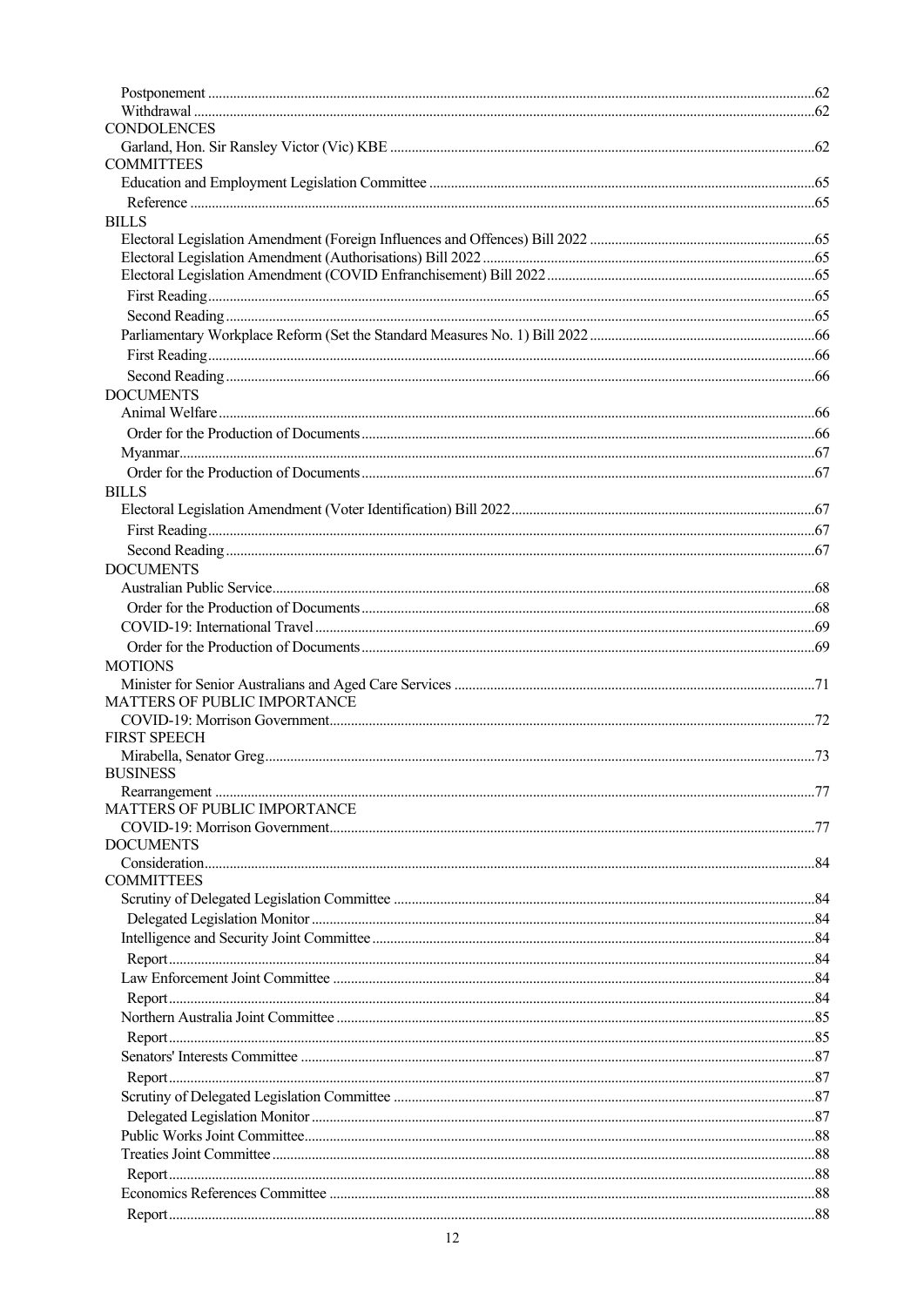| PARLIAMENTARY ZONE |  |
|--------------------|--|
|                    |  |
| <b>BILLS</b>       |  |
|                    |  |
|                    |  |
|                    |  |
| <b>ADJOURNMENT</b> |  |
|                    |  |
|                    |  |
|                    |  |
|                    |  |
|                    |  |
|                    |  |
|                    |  |
|                    |  |
|                    |  |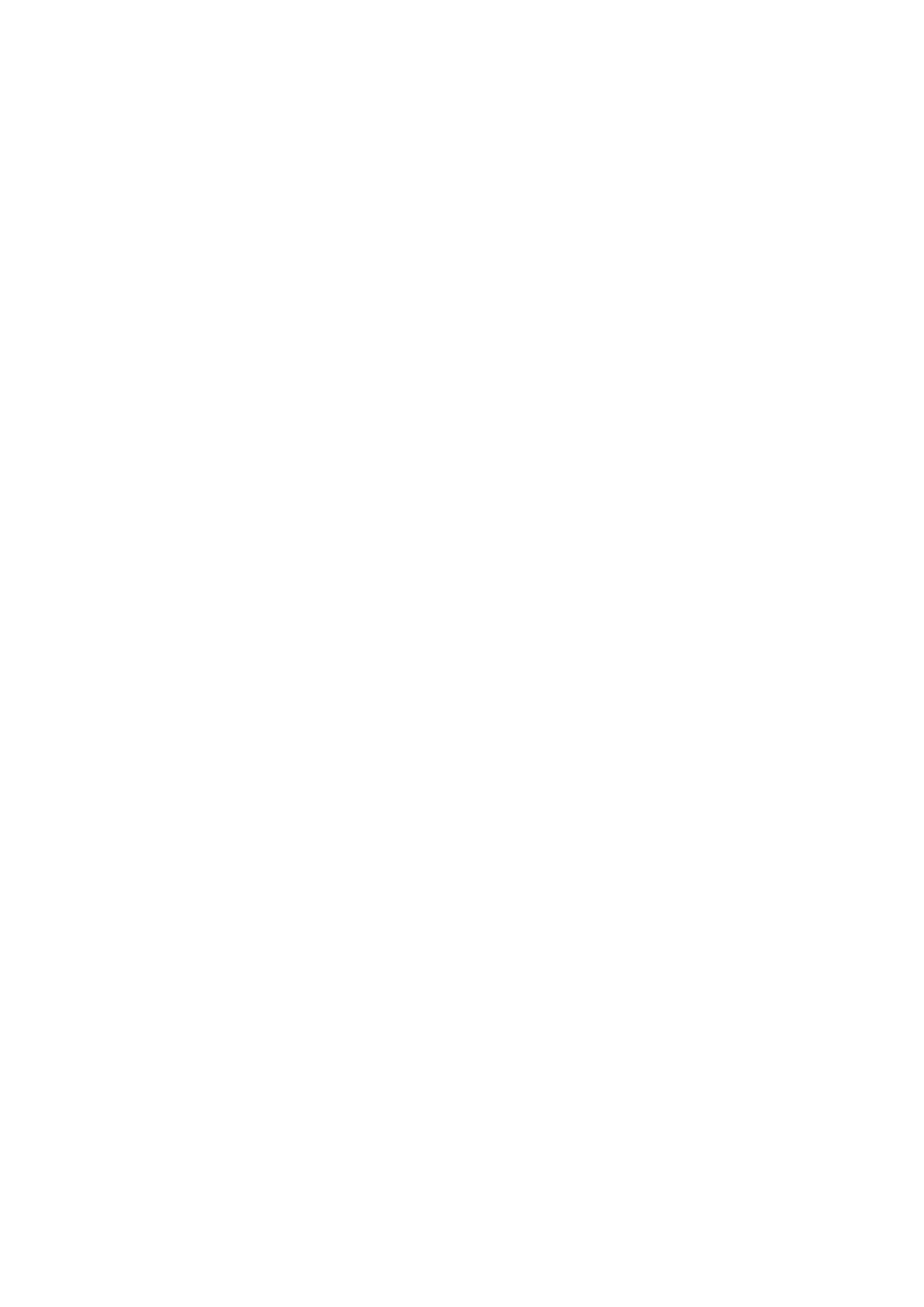#### *Wednesday, 9 February 2022*

**The PRESIDENT (Senator the Hon. Slade Brockman)** took the chair at 09:30, read prayers and made an acknowledgement of country.

#### <span id="page-16-0"></span>**DOCUMENTS**

#### <span id="page-16-1"></span>**Tabling**

**The Clerk:** I table documents pursuant to statute and returns to order as listed on the Dynamic Red. *Full details of the documents are recorded in the* Journals of the Senate*.*

#### <span id="page-16-2"></span>**COMMITTEES**

#### <span id="page-16-3"></span>**Meeting**

**The Clerk:** Proposals to meet have been lodged as follows:

Environment and Communications Legislation Committee—private meetings otherwise than in accordance with standing order 33(1)—

today, from 10.30 am.

Thursday, 10 February and Wednesday, 30 March 2022, from 1.15 pm.

Environment and Communications References Committee—private meetings otherwise than in accordance with standing order 33(1), from 1.15 pm, on Thursday, 10 February and Wednesday, 30 March 2022.

Foreign Affairs, Defence and Trade—Joint Standing Committee—

private briefing on Tuesday, 8 February 2022, from 5.30 pm.

private meeting otherwise than in accordance with standing order 33(1) today, from 12.30 pm and from 4.30 pm.

private meeting otherwise than in accordance with standing order 33(1) on Thursday, 10 February 2022, from 9.45 am.

private briefing on Thursday, 10 February 2022, from 11 am.

Job Security—Select Committee—private meeting otherwise than in accordance with standing order 33(1) today, from 10.30 am.

National Capital and External Territories—Joint Standing Committee—private meeting otherwise than in accordance with standing order 33(1) on Thursday, 10 February 2022, from 10.30 am.

**The PRESIDENT** (09:31): I remind senators that the question may be put on any proposal at the request of any senator.

#### <span id="page-16-4"></span>**BUSINESS**

#### <span id="page-16-5"></span>**Rearrangement**

**Senator RUSTON** (South Australia—Minister for Families and Social Services, Minister for Women's Safety and Manager of Government Business in the Senate) (09:31): by leave—I move:

That consideration of the business before the Senate on Wednesday, 9 February 2022 be interrupted at approximately 5 pm, but not so as to interrupt a senator speaking, to enable Senator Mirabella to make his first speech without any question before the chair.

Question agreed to.

#### <span id="page-16-6"></span>**Consideration of Legislation**

**Senator PATRICK** (South Australia) (09:32): I seek leave to move a motion relating to the consideration of the Australian Federal Integrity Commission Bill 2020, as circulated.

Leave not granted.

**Senator PATRICK:** Pursuant to contingent notice of motion standing in my name, I move:

That so much of the standing orders be suspended as would prevent me from moving a motion to provide for the consideration of a matter, namely a motion to give precedence to a motion relating to the consideration of the Australian Federal Integrity Commission Bill 2020.

I will quickly address a concern that Senator Ruston will no doubt raise in her response to my short contribution here. She will say this is a stunt, brought on to waste government business time, but it's not.

One of the roles of the Senate is to make sure that we oversee the government, to make sure that the government does its work properly and to make sure that the government meets the commitments it has made to the Australian public. I draw the Senate's attention back to 13 December 2018, when the Prime Minister promised the Australian public that, were he to be given the opportunity to govern again, he would introduce a federal integrity commission bill. I don't know whether that was a 'core' promise; I don't know whether it was a promise. I don't know whether it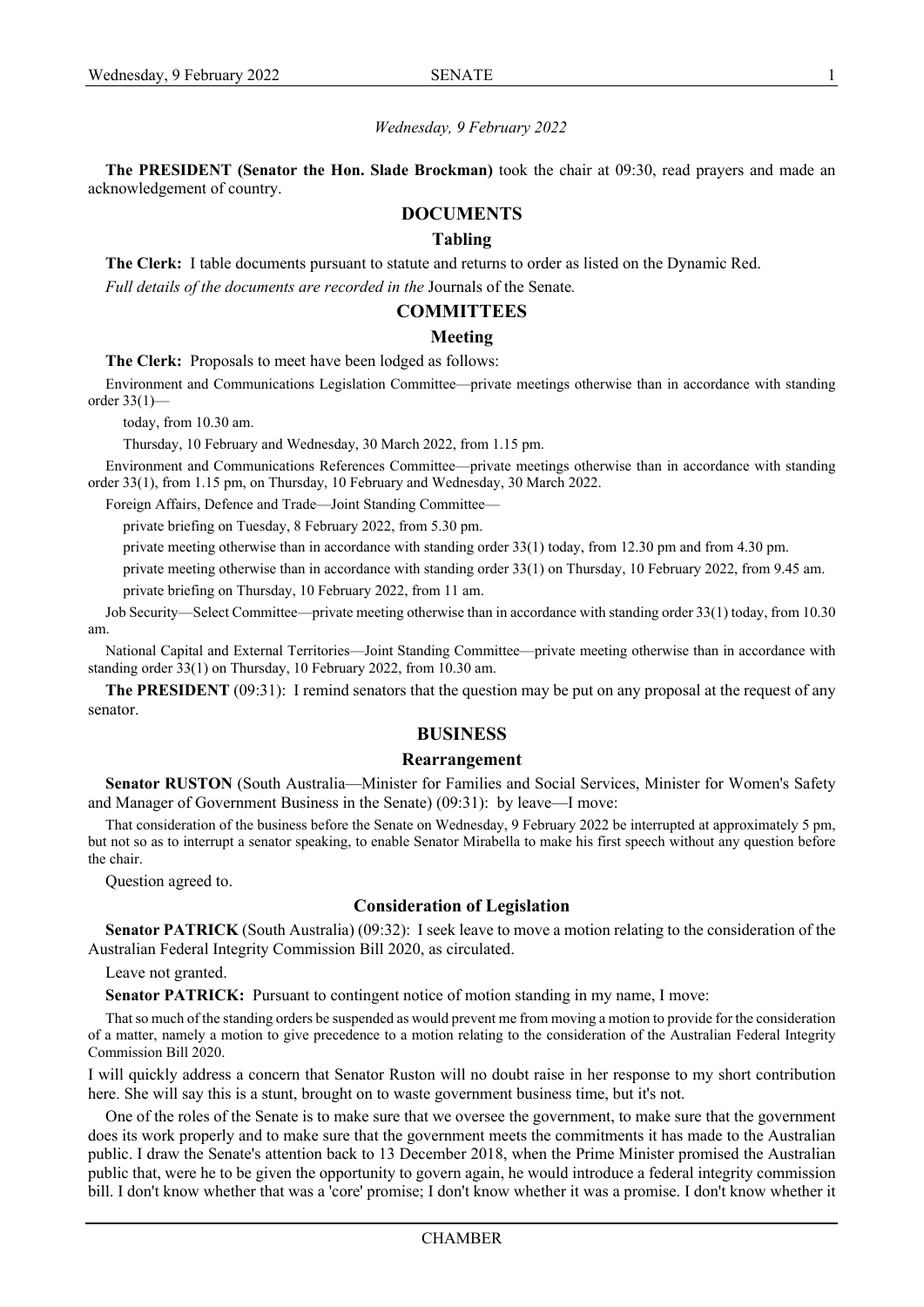was a commitment or an undertaking. I don't know which one of those it was or how the Prime Minister may consider each of those sorts of commitments. But I know that the Australian public would expect that, prima facie, if the Prime Minister says that then the Prime Minister will do that. But he hasn't. Either he was lying to the public or he has simply misled them. It's not like we're at the start of the 46th Parliament; we're at the end. There was a commitment by the Prime Minister to deal with a federal integrity commission, and it has not been met. That's why this is urgent and that's why this must be dealt with today, otherwise we'll have run out of time.

We don't have a bill that the government has brought to the chamber, so there's a bill that I've tabled which has been worked up by eminent experts in this area, former judicial officers included—and thanks to the member for Indi, Helen Haines—and we need to deal with it.

We need to deal with this urgently. We have a situation where a government went into the last election, knowing full well that there's no federal integrity commission, engaging in car park rorting. I say that with the backing of the Auditor-General. We find that in the Treasurer's own seat four car parks were allocated. One of those car parks came in at a cost of \$220,000 per car park.

Let me explain how this principle works. We are supposed to take taxpayers' money and spend it on the basis of need and on the basis of merit. That's what we're supposed to do. Yet, against the rules, against the objectives of the grant program, the Treasurer announced grants to his own electorate. If you are a public official and you subvert process and give money for the purposes of personal benefit—that being getting re-elected—that is corruption, and we have to be able to deal with that. We've seen sports rorts, where people or communities were given a grant not on the basis of merit but on the basis of a colour coded spreadsheet. That is wrong. We've seen water purchases that well exceed market values. We find that, in one instance, the department seemed not able to understand a valuation properly.

We've got blind trust, where ministers are getting paid a million dollars from unknown contributors and the government is not standing tall and saying, 'That's wrong.' There are so many issues that we need to have addressed, in relation to corruption, so that people can regain confidence in this place and in the other place. That's why we need to urgently deal with this bill. I ask that senators support my motion to suspend.

**Senator BIRMINGHAM** (South Australia—Minister for Finance, Leader of the Government in the Senate and Vice-President of the Executive Council) (09:37): The government does not support Senator Patrick's motion to suspend. The government does not support it—on the basis that we have a well-developed draft legislation established, published, in relation to the Commonwealth Integrity Commission.

There are many misconceptions peddled by some in relation to these debates and they're peddled in the context of, seemingly, wanting to create an impression that there is no anticorruption framework in Australia, which is patently untrue. We have existing frameworks that tackle corruption, clearly, already. Under the frameworks, multiple agencies across the Commonwealth government have responsibilities for preventing, detecting and responding to corruption.

These agencies, such as the Australian Commission for Law Enforcement Integrity, bring specialist skills to address corruption across law enforcement agencies. The Australian Federal Police have the power, and work across partner agencies right across the Commonwealth, to leverage their expertise and capabilities, information and data collection capabilities, to respond to serious and complex corruption offences, including any allegations of fraud or bribery or the like, under existing corruption laws. The Commonwealth Ombudsman considers and investigates complaints where people believe they've been treated unfairly by an Australian government department. Even in relation to matters such as our own expenses, we have the Independent Parliamentary Expenses Authority that advises and reports on expenses of parliamentarians and their staff. This is set within laws, clearly enabled and established, that deal with corrupt conduct and all of the other elements of scrutiny applied within this parliament and a free media across our democracy. But we have seen benefit in acknowledging that having greater consolidation, greater coordination, across those different entities and efforts for handling corruption matters would be a positive.

That's why we've gone through an extensive process in relation to developing the legislation around the Commonwealth Integrity Commission. The integrity commission that we propose, backed by several hundred pages of legislation, detailed modelling, will investigate the most serious forms of criminal corruption that threaten good public administration; however, it won't duplicate the roles of existing bodies that already investigate corruption.

The arrangement we're proposing reflects the different nature of the corruption risks that exist across law enforcement bodies as opposed to those that exist in the public sector. When we talk about the public sector, we mean of course across the public sector from office holders at ministerial level right through the Public Service and public sector. Where the public sector division of our proposed Commonwealth Integrity Commission found evidence of a criminal offence, it would refer a matter, rightly, to the Commonwealth Director of Public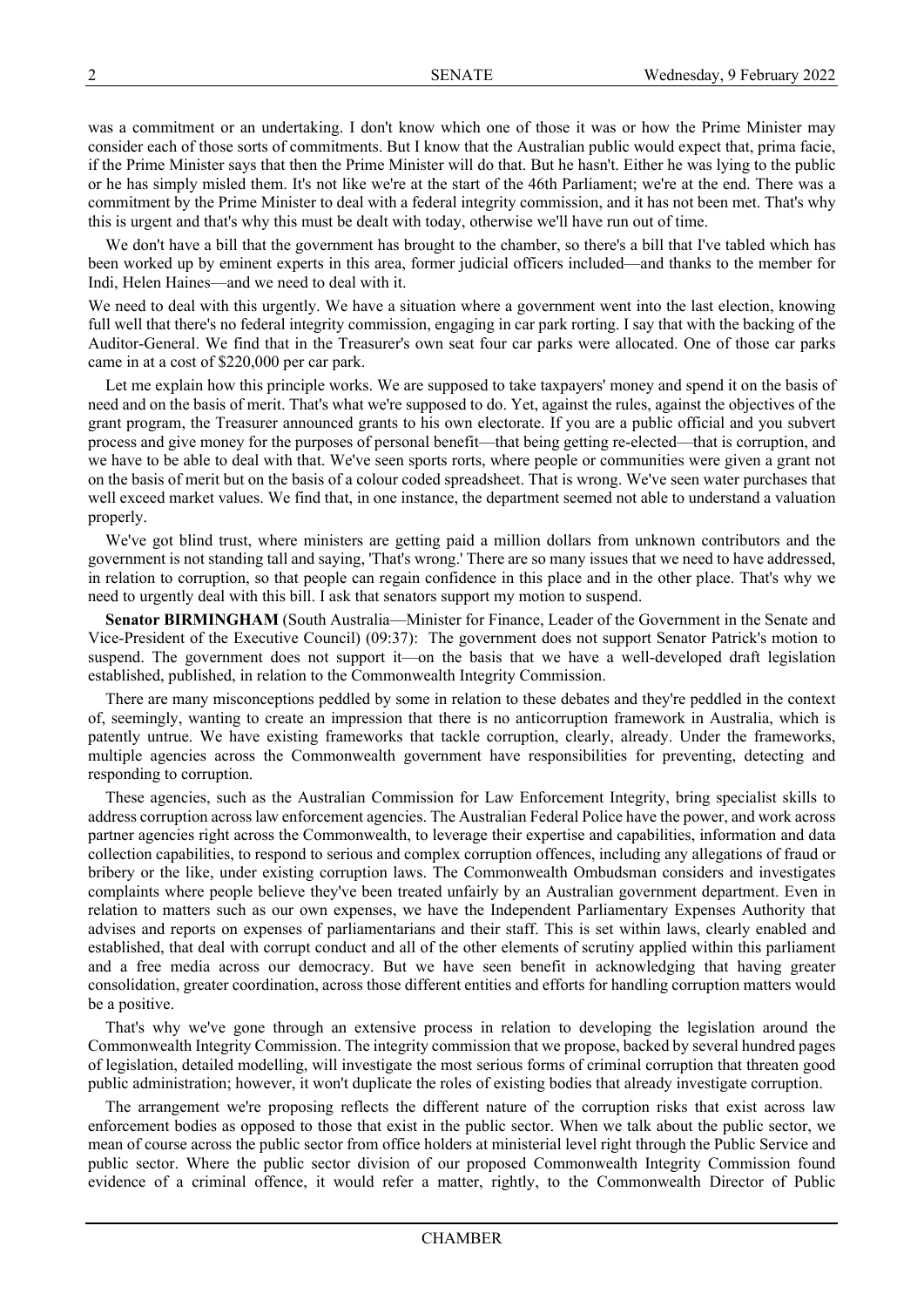Prosecutions, ensuring that the courts remain the relevant arbiter of whether someone is innocent or guilty of a corrupt offence.

We have put in place funding arrangements for the Commonwealth Integrity Commission: the 2019-20 budget committed more than \$106 million of support for that in addition to more than \$40 million for the Australian Commission for Law Enforcement Integrity. The substantial investment that we've made is in stark contrast to the very low levels of budgeting and support that had been provided under previous governments for anti-corruption and related activities and enforcement.

We've already implemented phase one of our Commonwealth Integrity Commission by expanding the jurisdiction of the Australian Commission for Law Enforcement Integrity to cover additional agencies: the ATO, ASIC, APRA and the ACCC. The work is there; the legislation has been developed. What we're very clear about is that we're not interested in establishing Star Chamber type processes. We're not interested in establishing processes that are simply there as political playthings. So, the invitation stands to the crossbench, the Greens, the Labor Party: make clear your support for the model the government has developed for an integrity commission. That will clearly bring together the elements of being able to further strengthen and uphold Australia's anti-corruption framework and we will see that legislation passed. We're not interested in entertaining a model that simply creates opportunities for more political grandstanding that becomes a kangaroo court or a show trial model. This has got to be done in the proper way that our government has proposed.

**Senator GALLAGHER** (Australian Capital Territory—Manager of Opposition Business in the Senate) (09:42): Labor will be supporting the suspension of standing orders this morning, and we certainly support the motion being moved by Senator Patrick, should the suspension get up. We have been calling for an anti-corruption commission for some time. The government promised a national anti-corruption commission 1,154 days ago. Then today we hear from the Leader of the Government in the Senate all the reasons we're not in a position to debate a government bill.

The reality is: over 1,154 days ago this was a promise, a promise by the Prime Minister. It was a promise by a Prime Minister under pressure because of the scandals, the failings and the lack of integrity in his government and the lack of trust and public trust in his government. He had to politically manage a situation at the time, so he promised an anti-corruption commission, he promised he would bring in legislation and then the government spent three years ensuring that they don't deliver on that promise. This has been a conscious decision by the government, because a government without integrity doesn't want an integrity commission. That is a fundamental problem for a government without integrity, for a government with ministerial scandal after ministerial scandal, where, after you do a bit of time on the backbench, on the bleachers, you get forgiven and brought back in. All of the sins that were committed and the standards of ministerial accountability that used to exist in every other government of both political colours, which have been kicked to the curb, have been rewritten under this government.

You can be rehabilitated. Everyone's guaranteed a spot in the cabinet room, regardless of what offence they commit. That's the standard this government has set. So why on Earth would they want to bring in an integrity commission, when they fundamentally have a massive problem with integrity? They don't want scrutiny.

And when they did work out their draft bill, it was a model that had no teeth, that set a lower standard for ministers and politicians—what a surprise!—and was universally rejected by every organisation and every expert who understands anything about anticorruption commissions. That was a big achievement! And I think it was a conscious decision by the government. They wanted to ensure that they had a work plan for the past 1,154 days that ultimately didn't deliver an anticorruption commission in this country, and they have systematically and comprehensively gone about their business making sure that never happens—and they've achieved it. I think in every sitting week for the past year or so, when someone in this place has brought forward a motion and had the numbers on a bill that had passed in this place for debate on another bill, the government has opposed it and then tried to point the finger at everybody else, who were actually arguing for a stronger anticorruption commission.

Let's make no mistake about why this government's in this position. We have had scandal after scandal, with ministers like Minister Taylor—remember the forged documents? Remember that old chestnut? Remember 'grassgate'? That was also in his portfolio. And we had 'watergate'. We've seen all these rorts and the funds that have been established, where the government doesn't even pretend that they're trying to do the right thing—billions of dollars hidden in the budget to splash out on seats they either need to hold or want to win. We know that in the last midyear update \$16 billion of our money was hidden in the budget for more election gift-giving to certain seats. We've got a Treasurer in this country who appropriated money for all of us through the budget and then went and awarded himself, his own seat, four car parks; I don't think any of them have been built. That is the standard, by which the Treasurer, the Prime Minister—senior ministers—conduct themselves, without integrity, doing everything they can to resist the bringing on of debate for an anticorruption commission. The Senate should stand up and support the suspension of standing orders and the motion Senator Patrick has brought in today.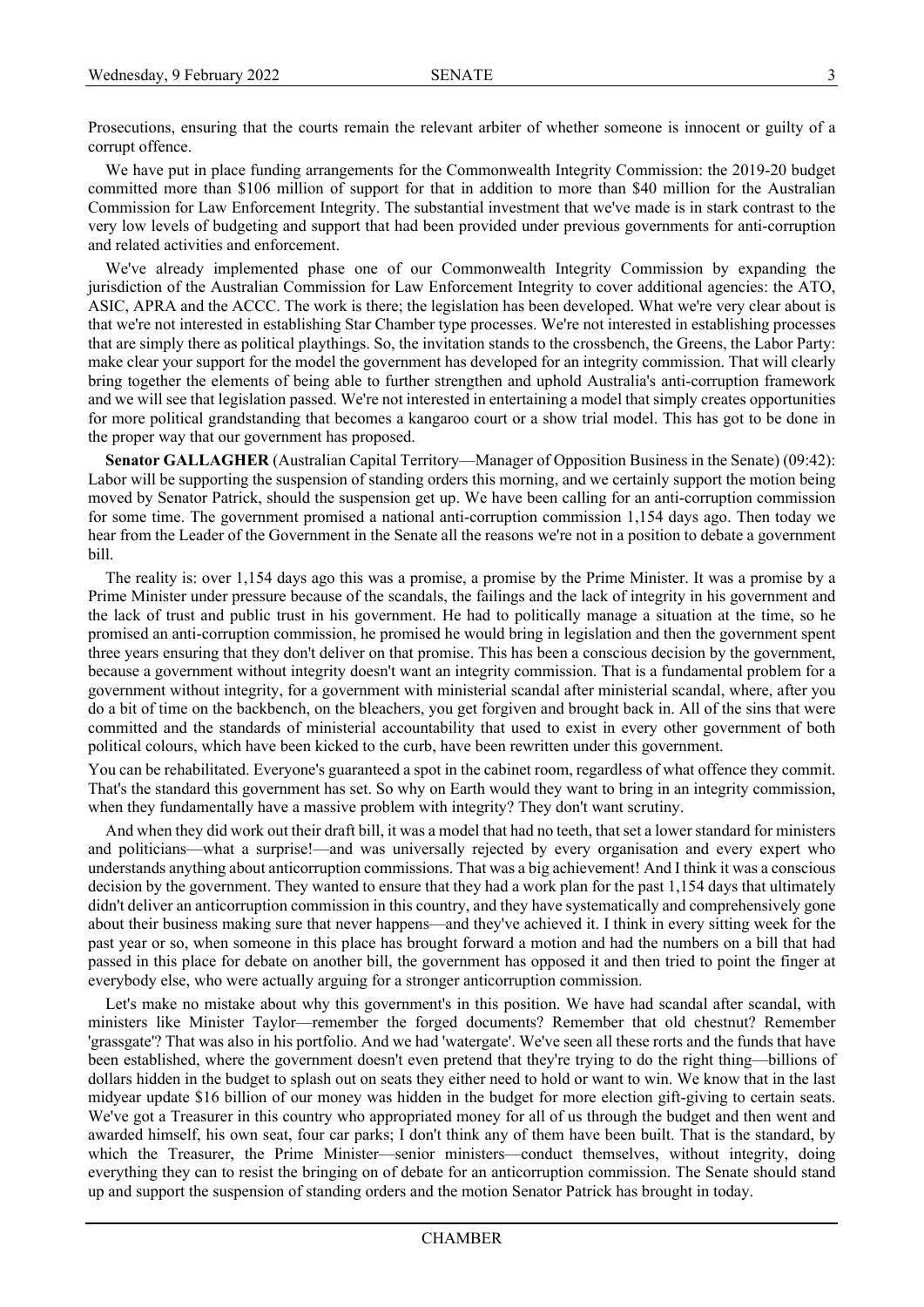**Senator WATERS** (Queensland—Leader of the Australian Greens in the Senate) (09:47): The Greens will of course support this suspension of standing orders. We've been trying to get a corruption watchdog federally for 13 years now. We don't care whose name is on the bill; we just want this done. It's no surprise that this government once again wants to shut down debate on setting up an effective corruption watchdog, because half of their cabinet have been implicated in integrity scandals—half! It has been 1,154 days since the Prime Minister made a promise that he would introduce an integrity commission. It was long overdue even then, but it was a welcome commitment.

Since that time we've seen a draft outline that was rubbished by every expert who reviewed it. Nearly 18 months after that there was a much-maligned draft bill that failed to address any of the earlier criticisms by experts. There was some more obfuscation in there. We then had multiple estimates hearings where we were told that more consultation was happening and amendments were being drafted. But then the Prime Minister said there'd be no changes from the earlier draft and that if Labor and the crossbench wanted an integrity commission then we'd just have to take the pathetic version on offer—and then nothing happened. Then, this week, the Attorney-General said an integrity commission was not a priority before the election—they're so busy discriminating against gay kids that they just can't get on with their actual job. Then the Prime Minister said, 'Oh no, we'll see.' But he continues to prioritise legislation that promotes bigotry in our community. So, one really has to wonder: can you trust a single word this Prime Minister and this government says? I think we all know the answer to that question.

There are few things that the Australian community is more unified on than the need for a strong corruption watchdog.

Nearly 90 per cent of Australians want this, and it's an absolute disgrace that this government is using every trick in the book to try and delay doing it. Public confidence in the integrity of Australian politicians is plummeting, and rightly so. The latest Transparency International corruption perceptions index gives Australia its lowest ever ranking. Lack of progress on the Integrity Commission was a key factor in that lowest ever score. We need a strong, independent and powerful corruption watchdog with powers to root out the corruption that runs rife in this place and continues to undermine our democracy.

We have been pushing for this for 13 years, and two years ago this Senate passed the Greens bill for a strong independent corruption watchdog with teeth. Now, that was two years ago, and the government's refused to bring that on for a vote in the House. It's running scared of integrity. We support Senator Patrick's bill, which is a replica of Dr Haines's bill in the other place. We don't care whose name is on the bill; we just want it done.

Without a federal ICAC, Australians have to rely on a patchwork of other bodies to try and find out about the dodgy dealings of this government. We've got the ANAO, Senate inquiries, OPDs, FOI challenges, state and territory corruption bodies, AEC disclosures and investigative journalism. Even with that schema, which the government contends is adequate—it's clearly not—we've revealed a litany of scandals. The list is long and unedifying: sports rorts, 'pork and ride', the Urban Congestion Fund, the Leppington Triangle, 'watergate' and 'grassgate'. There are millions of dollars being handed to polluting gas companies headed up by Liberal donors. Last week's AEC disclosures revealed that Empire Energy made some sizeable donations before they got a government grant of public money to frack the Beetaloo basin, against the wishes of First Nations communities. Every single one of the grant programs that the ANAO has audited since 2009, to the tune of \$10 billion—every single one of them—was found to be flawed, with problems identified ranging from minor improvements to serious maladministration.

This patchwork of integrity measures is clearly not enough, because corruption is rife. It's allowing far too many things to slip through the cracks, and the Australian public can't understand the full scale of corruption, fraud and dishonesty without a strong, independent corruption watchdog. Nor can we deter such behaviour without a strong watchdog.

As Australians head back to the polls—and that can't come soon enough—voters need to have confidence that a new government will be overseen by a corruption watchdog with broad powers. They need to have confidence that there will be consequences when corrupt conduct is identified and that there won't be a protection racket for politicians, which is the short version of what this government is proposing. We support bringing this bill on and giving Australians what they need to start rebuilding that confidence in our democracy and that confidence that the people they elect will work in the public interest. But it's no surprise that a government without integrity doesn't want to bring on a bill to set up an integrity commission.

**Senator ROBERTS** (Queensland) (09:52): One Nation has always supported an integrity commission being established for the federal parliament—once we realised the parliament could not look after itself. We do, though, oppose Senator Patrick's motion to suspend standing orders, and I'll explain why.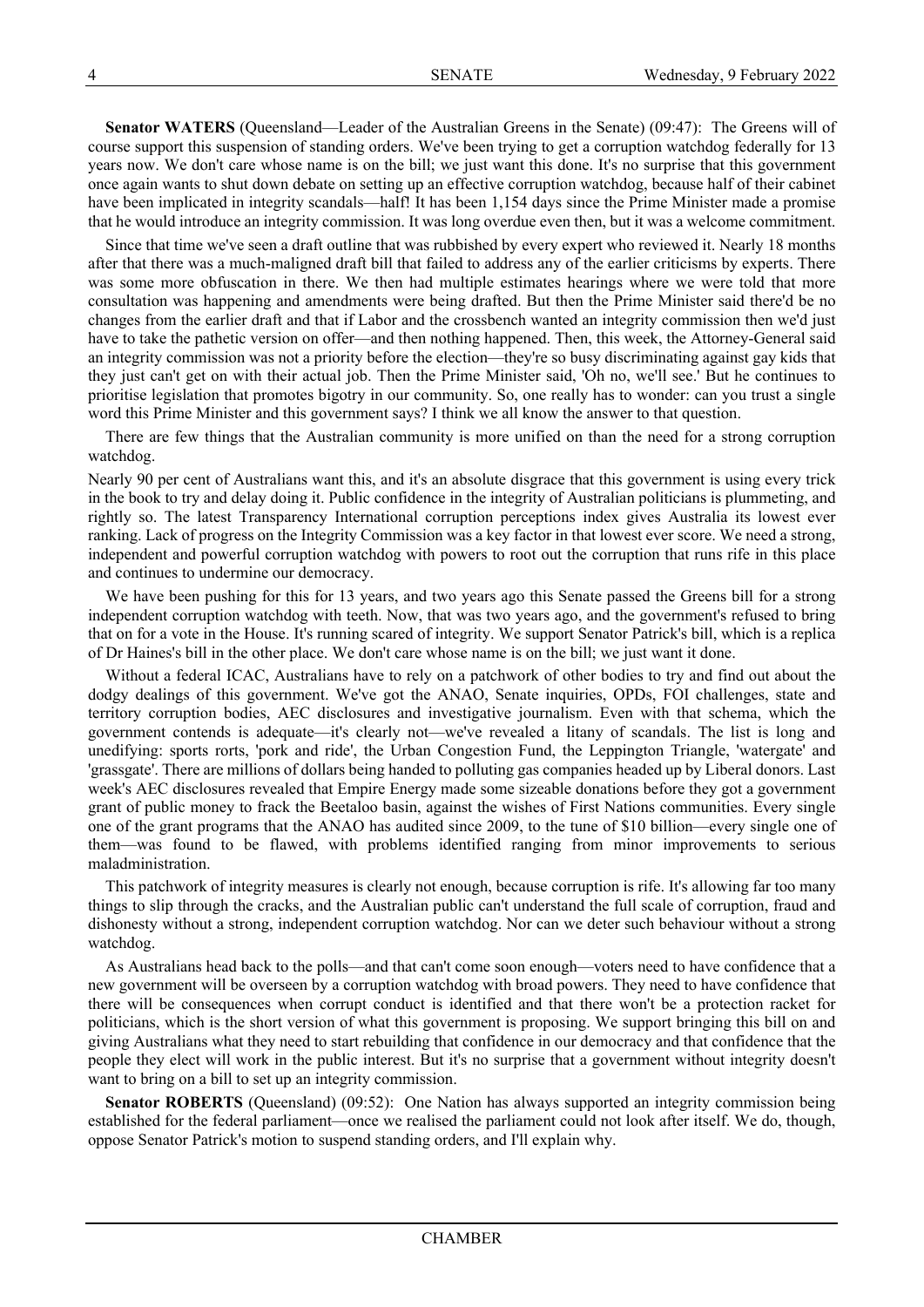Corruption of federal taxpayer money to the tune of billions of dollars was a subject that we moved a motion to have a Senate inquiry into. The Liberal Party opposed it, after initially supporting it. The Labor Party opposed it. The Greens opposed it. Senator Patrick opposed it. That was billions of dollars at stake.

Secondly—water trading. It's a breach of the Water Act, and the Liberals and Nationals have allowed it to continue. We moved a motion in this parliament to get it fixed. It went to the lower house, where the Labor Party opposed it, the Liberal Party opposed it and the National Party opposed it—billions of dollars, again, there, and unfairness destroying regional communities.

We also have a list of 28 people, which is supposed to be a watch list or a list with regard to paedophilia. I contacted the person who raised that in an earlier parliament. A barrister, on my behalf, read that list. That list has no complainant—no identification as to who put forward that list. It also has no formal complaint and no evidence.

But, in the process of that, the barrister I used found extensive need for cleaning up parliament, with regard to supporting paedophiles and other criminals. We need to extend it properly, from parliamentarians to judges, to police and to bureaucrats. We need to do a good job. The government's bill for an integrity commission is hopeless. It is not sincere, in my view.

Helen Haines's bill, the Australian Federal Integrity Commission Bill 2021, which is what Senator Patrick is supporting, has much to commend it. We support it in principle. However, it leaves a lot to be desired in terms of some details, because it leaves people vulnerable and open to being besmirched—as we've seen happen in New South Wales—without evidence. That we cannot support. Such a bill must be debated extensively and not rushed through parliament. We cannot do that in a morning.

Senator Patrick himself said that we are now at the end of the 46th Parliament—exactly. Let the people judge in an election within the next three months. Let the people judge, because the Liberal-National coalition has not delivered on its promise. The Prime Minister has told furphies about vaccine mandates not existing in this country. Tell that to the 25 million people in this country. That is a lie. Yet we now have the breaching of his promise. The people can judge him in three months. Each party should have a policy on this, and let the people judge each party on it. It seems to me that we need to assess people by their actions, their deeds, not by their words.

I think this is a stunt—trying to get media attention before a flagging election campaign. Regardless of my opinion, one thing is for sure: this parliament serves the major parties and their donors and vested interests, some of whom are outside this country. We need to end that. We need to regain the people's confidence in the parliament. We need to do that by making sure that the parliament returns to serving the people. We need the parliament to serve the people. That's its job. We need to change the parliament, and to do that we need to change the way Australians vote. We, as voters, as Australians, need to change the way we vote. Put the majors last; remember that in the coming election. Put the majors last.

**Senator HENDERSON** (Victoria) (09:57): This motion to suspend standing orders should be absolutely rejected. One Nation is right about one thing: this is a stunt. We saw one yesterday and we're going to see rolling stunts in this parliament, rather than allowing the parliament to get on with the business of governing in the interests of the Australian people.

I'm going to start my contribution by reminding those opposite of the dangers of implementing the model that they are advocating for. Amanda Stapledon committed suicide, tragically, after facing allegations by IBAC in Victoria. This has been reported in the *Australian*:

A parliamentary committee has called urgent talks to consider complaints about the conduct of Victorian anti-corruption agencies after the suicide of a former mayor.

Parliament's integrity and oversight committee has ordered a special meeting on Wednesday to discuss complaints from witnesses involved in the marathon investigation into allegedly corrupt land deals involving Casey councillors and a property developer.

In formal complaints to the committee, several witnesses have accused the Independent Broad-based Anti-corruption Commission and the Victorian Inspectorate — the body charged with monitoring IBAC — of having blood on their hands over the death of Amanda Stapledon.

This is because of the fact that the model in Victoria, like in New South Wales, is akin to a star chamber. There is not adequate natural justice. The model we put forward provides proper justice. Shame on those opposite for not recognising that natural justice in an integrity commission is important.

These are the consequences of the star chamber that we see in Victoria. This woman had a disabled son, who's now been left on his own. You think about the consequences of—

*Senator Patrick interjecting*—

**The PRESIDENT:** Order!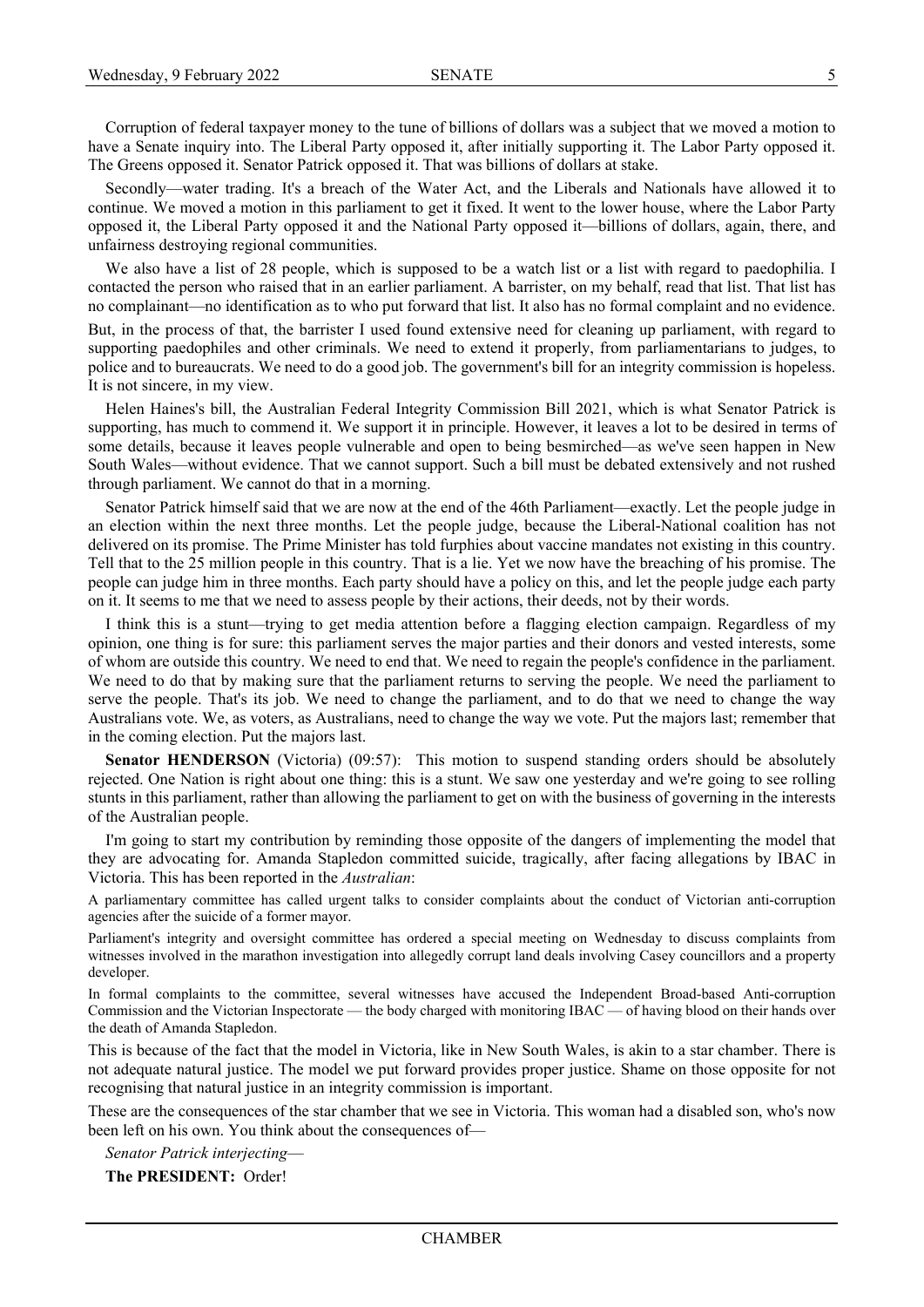**Senator HENDERSON:** You think about the consequences of putting someone into a star chamber under the most extraordinary pressure, arguably false allegations—driving this woman to the brink. Shame on you. So what we have put forward, which is not supported by Labor, not supported by you, Senator Patrick, not supported by the Greens or the crossbench, is a model which provides natural justice. It will hold the entire public sector, including parliamentarians and their officers, to account. The Commonwealth Integrity Commission is to investigate corruption; it is not some tool used to air vexatious and politically motivated claims.

I just consider what I have gone through in the last few months from the likes of Fairfax and *The New Daily*. I have been accused of corruption because I delivered an election commitment to support the Torquay Bowls Club. Honestly, this is out of control. Politics in this country, courtesy of the crossbench and Greens and Labor, have become so toxic that you can't even deliver a community supported grant without being accused of corruption. It is no wonder that this government is taking this issue responsibly, and I say, as a tribute to Amanda Stapleton and all those other victims of anticorruption commissions who have been subjected to false allegations, whose lives have been destroyed, we are not going to follow that model. We are not going to have blood on our hands. We are not going to embrace your model.

**The PRESIDENT:** Senator Gallagher on a point of order.

**Senator Gallagher:** The senator should be making a contribution through the chair and not directly at other senators.

**The PRESIDENT:** Senator Henderson, I'm sorry but this is actually a time-limited debate.

**Senator HENDERSON:** I still have 58 seconds left.

**The PRESIDENT:** No, the time of the debate is limited to half an hour, and sometimes a speaker is still on their feet when half an hour ends, so I'm afraid we are actually at the end of the debate.

The question is on the motion to suspend standing orders.

The Senate divided. [10:06]

(The President—Senator Brockman)

|                          | Majority0              |                            |
|--------------------------|------------------------|----------------------------|
|                          | <b>AYES</b>            |                            |
| Ayres, T.<br>Ciccone, R. | Carr, K. J.<br>Cox, D. | Chisholm, A.<br>Dodson, P. |

Farrell, D. E. **Farmal** Example Faruqi, M. **Gallagher, K. R.** Gallagher, K. R. Griff, S. Grogan, K. Grogan, K. Hanson-Young, S. C. Lambie, J. Cambie, J. Chambie, J. R. Chambie, J. R. Chambie, J. R. Chambie, J. R. Chambie, J. R. Chambie, J. R. McCarthy, M. M. McKim, N. J. O'Neill, D. M. Patrick, R. L. Pratt, L. C. Rice, J. E. Sheldon, A. V. Smith, M. F. Steele-John, J. A. Thorpe, L. A. Urquhart, A. E. (Teller) Walsh, J. C. Waters, L. J. Whish-Wilson, P. S.

NOES

| Abetz, E.            | Bragg, A. J.             | Brockman, W. E.  |
|----------------------|--------------------------|------------------|
| Canavan, M. J.       | Cash, M.C.               | Chandler, C.     |
| Colbeck, R. M.       | Davey, P. M.             | Duniam, J. R.    |
| Fawcett, D. J.       | Fierravanti-Wells, C. A. | Henderson, S. M. |
| Hughes, H. A.        | Hume, J.                 | McDonald, S. E.  |
| McGrath, J. (Teller) | McKenzie, B.             | McLachlan, A. L. |
| McMahon, S. J.       | Mirabella, G.            | Molan, A. J.     |
| O'Sullivan, M. A.    | Paterson, J. W.          | Roberts, M. I.   |
| Ruston, A.           | Seselja, Z. M.           | Smith, D. A.     |
| Stoker, A. J.        | Van, D. A.               |                  |
|                      |                          |                  |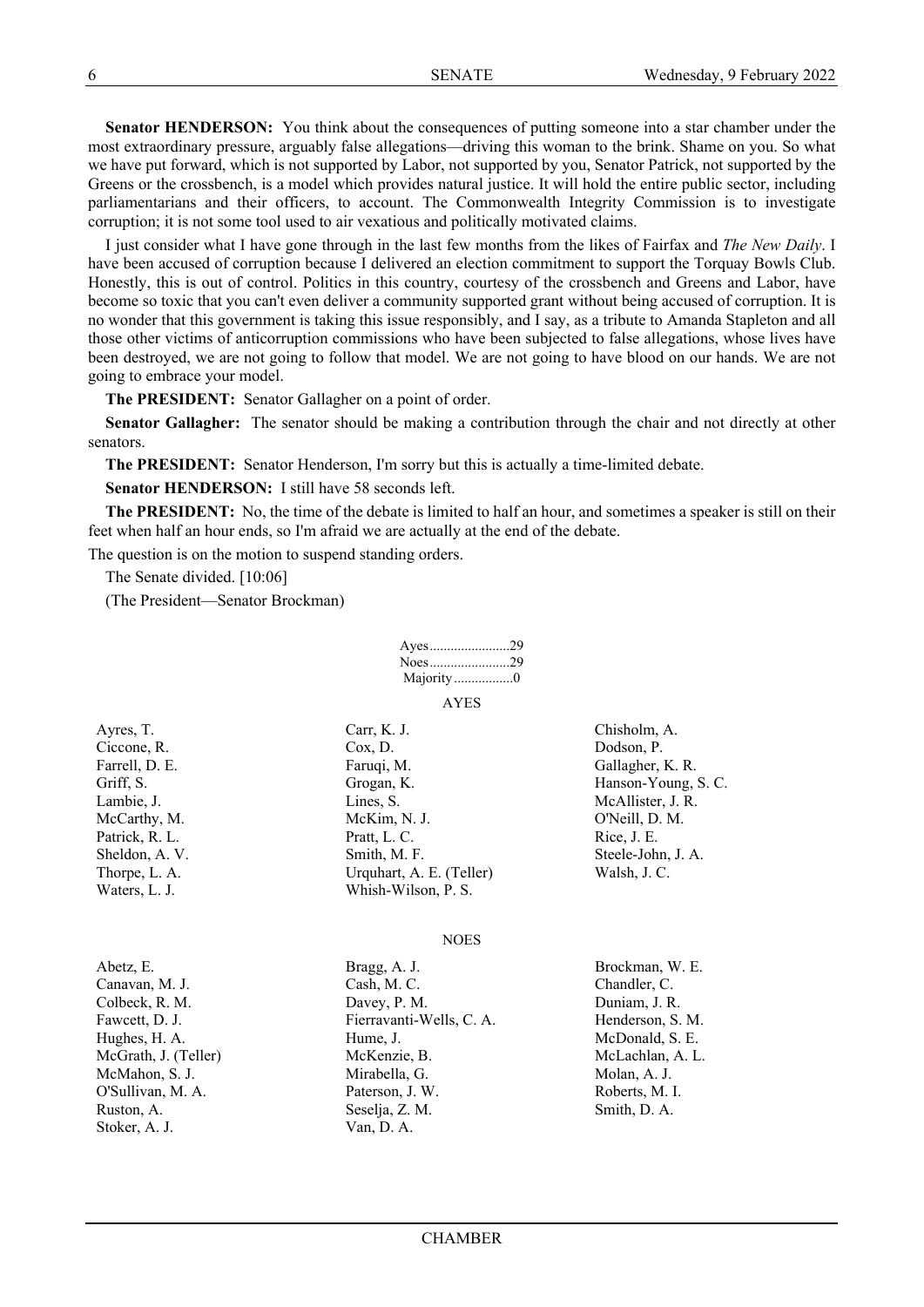#### PAIRS

Bilyk, C. L. Payne, M. A. Brown, C. L. Rennick, G. Green, N. L. Askew, W. Keneally, K. K. Birmingham, S. J. Kitching, K. J. E. Antic, A. Antic, A. Antic, A. Antic, A. Antic, A. Antic, A. Antic, A. Antic, A. Antic, A. Antic, A. Antic, A. Antic, A. Antic, A. Antic, A. Antic, A. Antic, A. Antic, A. Antic, A. Antic, A. Antic, A. Ant Sterle, G. Scarr, P. M. Watt, M. P. Hanson. P. L. Wong, P. Reynolds, L. K.

Question negatived.

Polley, H.

#### <span id="page-22-2"></span><span id="page-22-0"></span>**BILLS**

#### <span id="page-22-1"></span>**Mitochondrial Donation Law Reform (Maeve's Law) Bill 2021 Second Reading**

Consideration resumed of the motion:

That this bill be now read a second time.

**Senator GALLAGHER** (Australian Capital Territory—Manager of Opposition Business in the Senate) (10:09): I'll start where I left off last night by acknowledging that the Mitochondrial Donation Law Reform (Maeve's Law) Bill 2021 does raise concerns for some senators and, on votes of conscience, when the colours of party are stripped away, we stand here as individuals and we bring our own perspective and our own life experience to the chamber. I come to this vote as someone who has spent years working in the disability sector, I come to this vote as someone who has spent eight years as a minister for health and I come to this vote as someone who has experienced the death of loved ones and the deep grief that follows. But mostly I come to this vote as a mum of three amazing children, and I have read the stories from parents about their experiences of dealing with and supporting and loving a child with mitochondrial disorder.

I do support this bill and I really hope that it passes the Senate this week. I acknowledge the minister for health for his pursuit of these reforms and my colleagues the former shadow minister for health Chris Bowen and current shadow minister for health and ageing, Mark Butler, for working together on this bill and working across the chamber to draft a bill that has the greatest opportunity of passing the parliament. Much gets achieved quietly across the chambers in this place and, when that happens, good things are often achieved. This bill is an example of that, and there should be more of it.

It has taken years to get to this point, but it's now time to pass Maeve's Law and give parents the chance to have a family without the stress and distress of passing on a life-threatening condition. If the bill passes, it will prevent the birth of children who would otherwise be severely challenged with disabilities and illness and whose parents and families would find themselves in the often heartbreaking situation of loving and caring for a child with significant health challenges.

I think anyone who's raised a child knows the joys that it brings to one's life and anyone who has longed for a child and been unable to have one knows the pain that that can bring. From my point of view, this bill isn't complex. It gives some Australian families the opportunity to experience the joy of having children without the worry of passing on mitochondrial disease. The bill uses improvements in health technology, science, health policy and ethics to map out a small but significant way of improving the lives of our fellow citizens. This is why I will be supporting this bill. I see it as my job as a legislator to use this position of power and influence to help make a better, more caring world. This bill helps to do that.

Thank you to everyone who has worked to get the bill to this point. I really hope we can pass the bill this week and give you all the certainty you've been seeking for years when Maeve's Law becomes the law.

**Senator CHANDLER** (Tasmania—Deputy Government Whip in the Senate) (10:13): I rise today to provide some remarks on the Mitochondrial Donation Law Reform (Maeve's Law) Bill 2021, known as Maeve's Law. In doing so, I would first and foremost like to extend my gratitude to my colleagues from all sides of this chamber and in the other place for approaching this debate in such a respectful manner. This is a complex piece of legislation which attempts to tackle a complex issue, and I recognise that there are a broad range of views, which have been raised throughout this debate. Our ability to do so in this place in such a considerate and measured way is a testament to this parliament.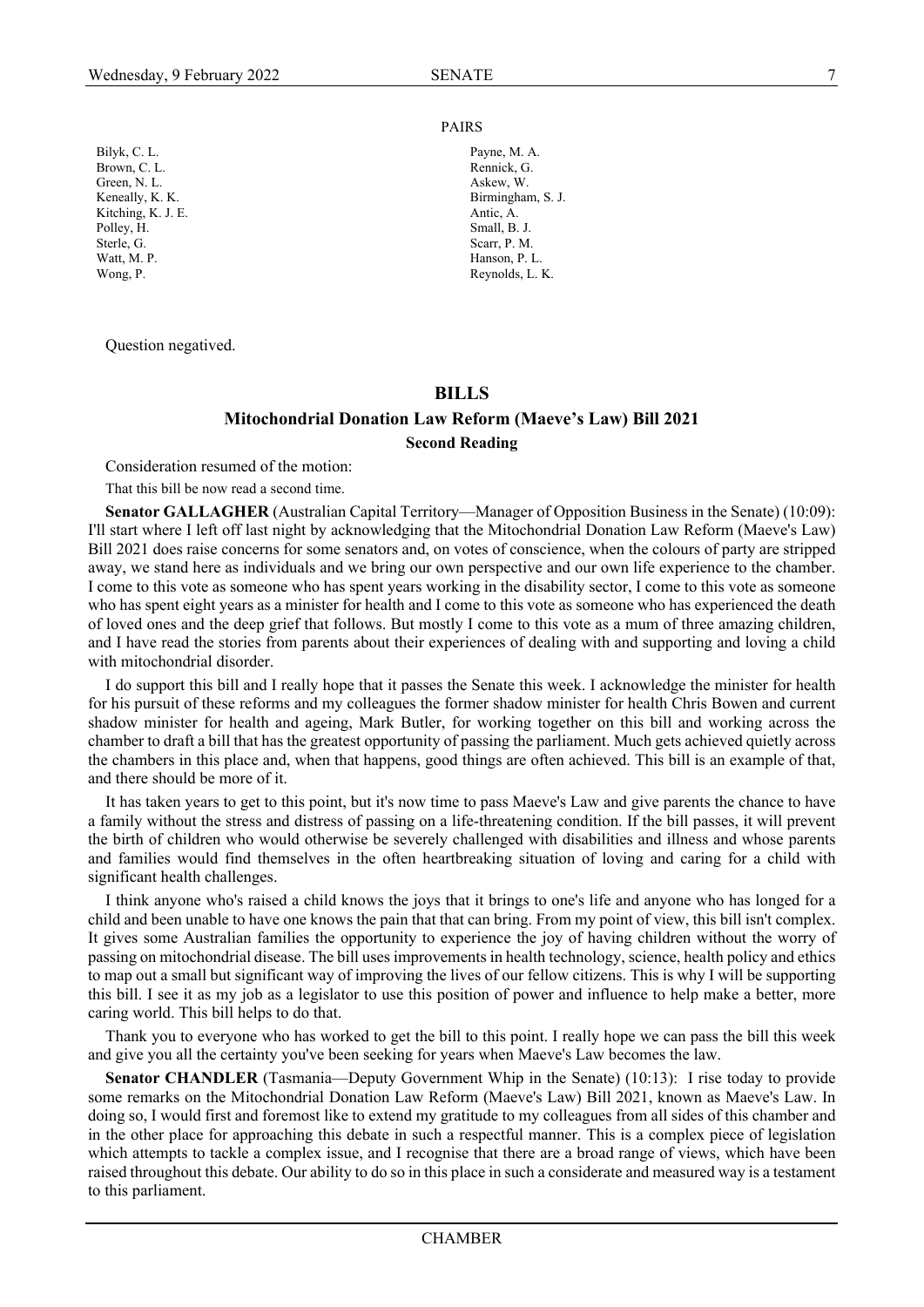This bill amends a number of existing pieces of legislation to allow for the introduction of mitochondrial donation in Australia for the purposes of research and, eventually, human reproduction under a national regulatory framework. The ultimate aim of this is to develop the technology to prevent the passing on of mitochondrial disease to future generations.

Mitochondrial disease, or mito as it's colloquially known, occurs due to mutations of mitochondrial DNA or nuclear DNA which impact the function of mitochondria, the part of every human cell that contains DNA. It manifests in a variety of symptoms, which can become apparent very early on in a child's life, including seizures, developmental delays, fatigue and muscle pain, vision and hearing issues, potential organ failure and, sometimes, death.

There are currently no known cures. I've met with sufferers of mito, and there is no denying the significant pain and despair that they must endure because of this horrible disease. You can see it on their faces, in the visible pain they're experiencing just by doing the things that other people take for granted—going for a walk, drinking a cup of coffee, sometimes even just sitting upright in a chair. Mitochondrial disease is hereditary, and in the vast majority of cases this occurs through the mother. While it can vary depending on the genetic make-up of both parents, generally speaking, by my measure there's a 25 to 50 per cent chance that faulty mitochondrial DNA will be passed on to a child. If both parents have the gene that chance is effectively 100 per cent.

This bill enables a framework to research and, potentially, implement the use of mitochondrial donation so that a family with a genetic predisposition to the disease may have a healthy child. This practice was legalised in the United Kingdom in 2015 and involves the transfer of genetic material extracted from a mother's egg and the placing of that material into a donor egg which has its own genetic material removed but retains its own intact mitochondria. Under the framework proposed in this bill, the initial egg can be fertilised before or after the mitochondrial donation has occurred.

I'm not going to stand here today and assert that it was easy to decide whether to support this bill, because it wasn't. The concept of mitochondrial donation engages a number of different ethical questions, not least because we are attempting to regulate here something that is an incredibly new and not especially well-tested technology, and I note that many of those questions have been traversed and pondered by my colleagues in their contributions. But the key question for me personally is: do those questions and concerns outweigh the possibility of protecting future generations of children from inheriting this insidious disease? To be very clear, I worry about what might come next, and we in this place should never pretend that our actions in legislating today have no bearing on what might happen in a year or in five, 10 or 50 years time, because, of course, they do. I also worry about the untested nature of some of these technologies and what other health concerns might result from this fusion of DNA, because we have very limited data from the United Kingdom—where mitochondrial donation has been legal—as to what the long-term health prospects of such children might be. I was particularly worried about this bill allowing parents the ability to only implant male embryos. I sincerely congratulate my colleagues in the other place on amending this bill to remove the option for sex selection.

These are all genuinely held concerns and, judging by the correspondence I've received from many Australians about this legislation, I know that these concerns are held not just by me. But then I think about the concerns of those Australians who are suffering from mitochondrial disease, and particularly those sufferers who wish to have a child free of the debilitating ailments that they themselves have had to endure. I'm not a mother myself, but, obviously, I know plenty of women who are. I also know plenty of women who have struggled through infertility and miscarriage and the inevitable heartbreak that comes from not being able to have a child. And, as a woman, I don't think I can come into this place and deny other women—those who may be carriers of mitochondrial diseasethe possibility of having a healthy child. And that's what this legislation provides.

I'm glad to see the further amendments made to this legislation in the other place, which have increased reporting requirements and safeguarding to the regulatory scheme for this research, and I will certainly be considering on their merits any further amendments which may be moved by honourable senators to that same extent. But, regardless of the success of any further amendments, I will be supporting this bill. And I hope that in future years we can confidently say that no Australian child will be born with the tragic burden of suffering from this awful disease.

#### *(Quorum formed)*

**Senator LINES** (Western Australia—Deputy President and Chair of Committees) (10:20): I must say I've listened with great interest to all of the debate that's occurred so far on this bill in the chamber and it reminds me very much of the debates we had in Western Australia when the state parliament moved the voluntary euthanasia bill, because it does actually for many people go to an issue of conscience. But, like many debates, what becomes a key feature of the debate seems to miss the whole intention. Certainly that occurred with the voluntary euthanasia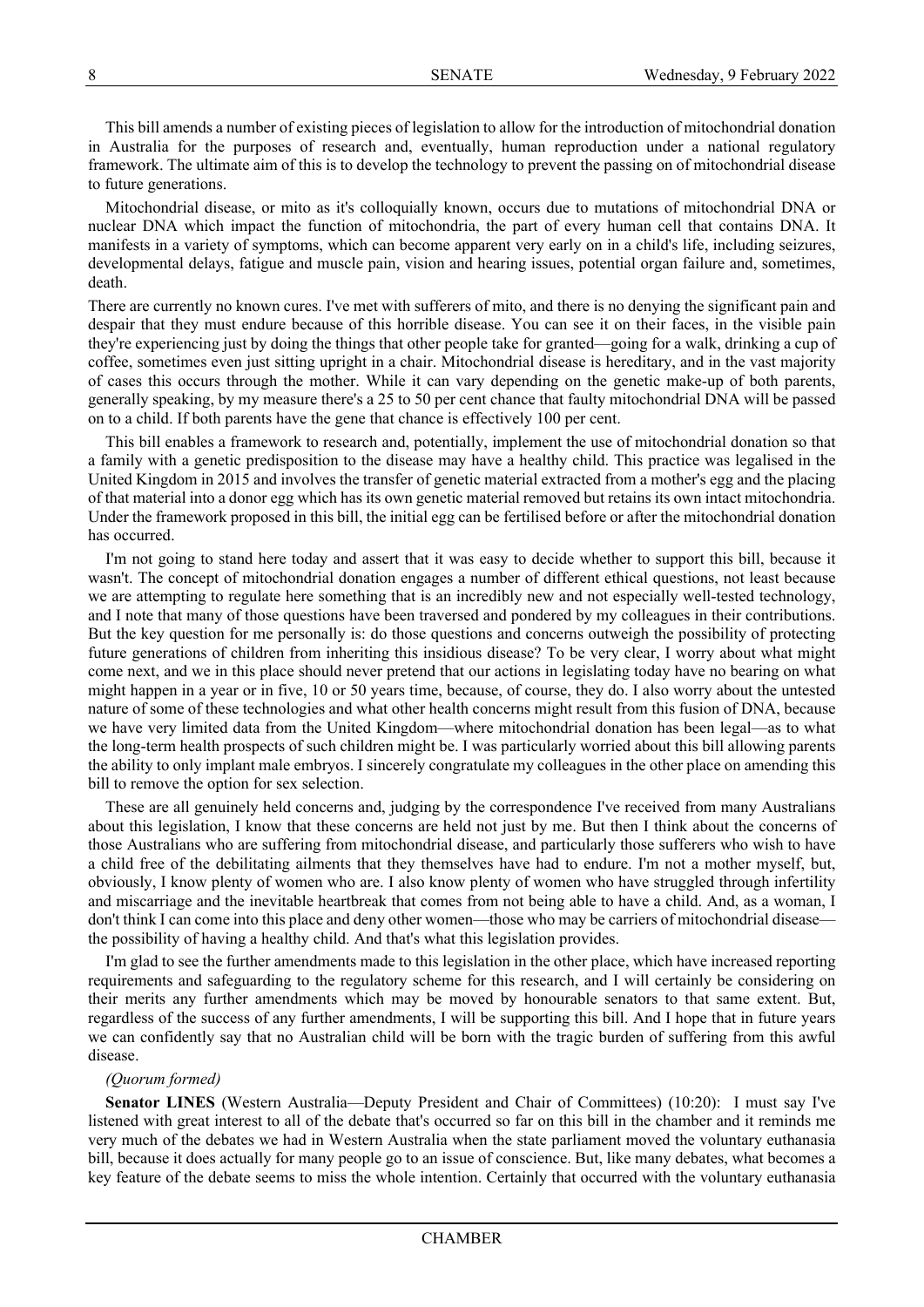bill. Despite that bill in Western Australia having the overwhelming support of Western Australians—I think something like 80 per cent of Western Australians supported the right of people with a severe terminal illness to decide the timing of their death—it was held up by, in the end, a handful of people. I'm not criticising them in any way; their views were passionately held. But it did get down to an issue of peoples' personal morality and what they thought was okay. The problem with that is that it's then balanced against these horrendous stories.

I have to say I started out feeling pretty agnostic about voluntary euthanasia. I didn't really have an opinion. I would have to say I was probably slightly uncomfortable with the concept, but it was when I started to read the stories and to meet the people whose relatives and friends had passed away in horrendous circumstances, in deaths none of us would want to imagine for anyone, that I started to see that actually this was bigger than someone's personal morality. This was giving people who wanted to do so the right to end their own life. Through that process, I met the most amazing young woman: Belinda Teh.

You might remember, if you followed the Western Australian debates, that Belinda's mother died of breast cancer very tragically and in a very painful way. Despite having the best of palliative care available to her, she had a very tragic death. Belinda was so motivated, moved and devastated by the loss of her mother at such a young age that she decided to raise awareness by walking from Melbourne to Perth. During that journey, Belinda herself became politicised. She was one of the key leaders of the community debate in Western Australia for voluntary euthanasia. I'm really proud to say that she worked as part of my team for several months. She's an extraordinary woman. But that experience that touched her mother changed Belinda's life. It's forever changed because of what she saw her mother suffer.

When I think about the mitochondrial debate, I look to the stories about those suffering from mitochondrial disease and those stories are equally horrendous. Most people who contract that disease inherit it genetically. It's a death sentence, and it's not an easy death sentence. The pain, suffering and trauma experienced by those who have the disease is horrendous and, seemingly, we don't have the treatments or the care to enable that suffering to be eased in any way.

I was very moved to read of a young Western Australian woman, Pippa. Her story is on the Mito Foundation's website. I was so moved by her story and her bravery that we contacted her family. Sadly, Pippa passed away almost two years ago—the second anniversary of that has just passed. We asked if I could read from Pippa's story, and they've given me that permission. I want to take some time in my contribution to do that.

In May 1997 … [Pippa] woke up in severe pain and unable to move … she was immediately admitted to Royal Perth Hospital and stayed for one month. Pippa was initially diagnosed with fibromyalgia (a form of chronic fatigue) and required intensive rehabilitation and physiotherapy to learn to walk again.

About six months later, Pippa woke disoriented, confused, and started to scream hysterically asking for someone to turn on the lights – which were already on. She was temporarily blind. Multiple seizures followed that were characterised by loss of consciousness and violent muscle contractions, resulting in a diagnosis of grand mal epilepsy.

On her twenty-first birthday, Pippa suffered a complete nervous breakdown with frightening hallucinations followed by a string of seizures.

It was at this point, after the tireless efforts of her doctors. that she was diagnosed with mitochondrial disease. After this:

Pippa and her Mum … both had muscle biopsies and MELAS … a maternally inherited form of mito, was confirmed. Later, her sister Toby also tested positive for MELAS.

As a result, Toby chose not to have children, not willing to run the gauntlet of potentially passing on the disease to her own children. Pippa's story continues:

Over the years, Pippa spent countless months in hospital and five times on life support when the family was told there was no coming back. Yet she kept her humour and shone in the face of adversity. She continued to celebrate other people's success and happiness. She was empathetic, compassionate and caring. ... After initially being given a maximum of 12 months to live, Pippa proved to be an inspiration and bravely fought MELAS for 22 years.

The final 12 months of her life were unimaginably tough, as her health gradually deteriorated even further. Towards the end she suffered several stroke-like events, gut and bowel issues and declining cognitive function. Despite defying her doctors countless times, Pippa died almost exactly two years ago, on 4 February 2020, surrounded by her loving family and friends. The story concludes:

Although the last few years of Pippa's life were very difficult, the family managed 3 trips to Europe, several trips interstate and as many trips within WA that they could manage. … The whole family went on a trip to Melbourne on Pippa's 40th birthday which included a memorable overnight stay at the Werribee Open Plains Zoo ...

Despite all that Pippa had been through, her family said she never lost her big laugh, which they all knew so well. Pippa sounds like someone that I would really love to have met.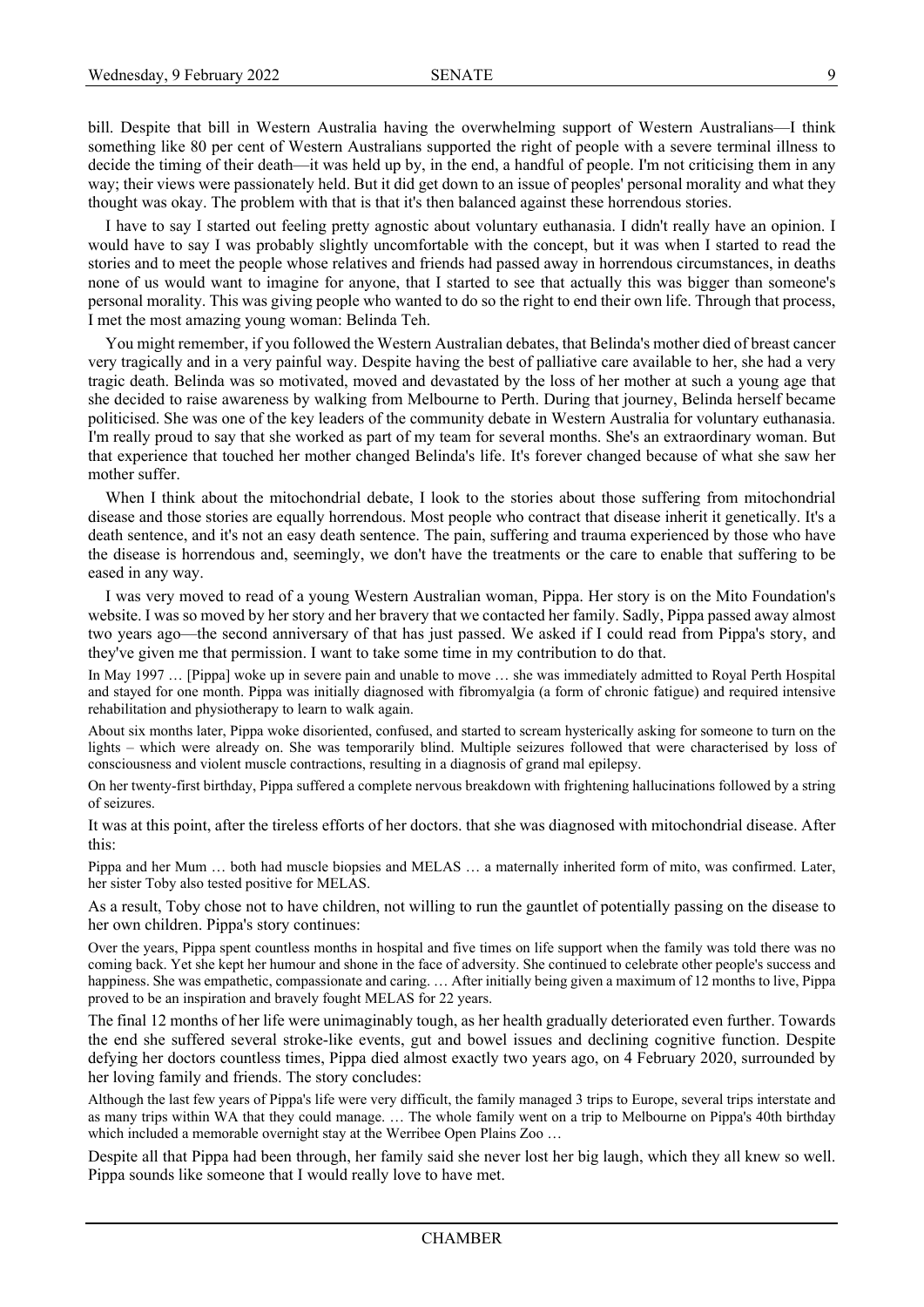But, of course, what keeps families going in all of this, and it was exactly the same for those people whose stories I read in the euthanasia debate, is they want to remember the person before the illness, and nobody ever wants an illness to define the person. It seems to me that Pippa was able to strive above that, to continue to be Pippa, despite these horrific health issues that she faced.

What we know from Pippa's story and what we know from the other stories that have been told in this place is that mitochondrial disease is a debilitating genetic discord that robs the body's cells of energy, causing multiple organ failures or dysfunctions and sometimes, and I think often, death. There's no cure. Now, it might well be there is a cure in the future, and I hope that we keep dedicating medical research to that and let's hope there is a cure, but right now there isn't a cure. Current treatments aim to decrease the effect of symptoms but, of course, can't change the course of the disease. As we heard in Pippa's case and in other cases I have read, the treatments she had didn't really reduce the severity of the pain and disability that Pippa suffered.

One in 5,000 babies will develop a severely disabling and likely terminal form of mitochondrial disease. That's 56 births a year in Australia, more than one per week. This is why I support this legislation. It's why I really believe it's an important milestone for us as a parliament to vote on and to vote yes, because we're not forcing anyone to do anything. Just like the voluntary euthanasia laws in Australia or women's reproductive rights when it comes to termination, we're enabling a choice. It mightn't be the choice that any of us make but it will be the choice that other families and others individuals make. That's what I want to achieve in this parliament: to simply give people that choice and to focus our energy on cures and on easing the symptoms through pain management and of doing whatever else we can. But this is a course of action that not only stops the baby developing mitochondrial disease but it stops the genetic transfer so people like Pippa's sister Toby don't have to make that incredibly difficult decision not to have children, because she feared passing it on.

I would urge people: please, don't stand in the way of giving people that choice, that personal choice. Please don't let your morality or your beliefs stand in the way to stop other people from simply being given that choice. It may well be that some families with mitochondrial disease have the same view as some senators in here—that that's not a choice for them—and that's okay, but there will be many families who see their child suffering who would make that choice. I would challenge any of us in here, faced with the suffering of our own children or our friends' children, or even people like Pippa that I don't know, who would want people to have that level of suffering? I don't think any senator in here, regardless of your personal belief, would want that on anyone. So we have a choice here today, or whenever we get to finally vote on this bill, to end that suffering for people who choose this course of action or to continue to stick to our own moral beliefs and to foist them across the whole community. That isn't the role of us here as senators. The reason in the end I became a passionate supporter of the euthanasia bill in Western Australia was because on hearing Belinda Teh and other stories, on reading the Dying with Dignity stories and watching their videos, I realised it wasn't for me to impinge my views on them; it was for me, as a legislator, to enable that choice for others to take it or not to take it.

We have a lot of laws on our statute books that give people choice: women's reproductive rights, abortion, voluntary euthanasia. If this bill is passed here this week, this will become just one of those laws that gives people a choice, a real choice. Imagine if this was available to Toby. I don't know how old Toby is; she may be past the age of wanting children. Let's assume she took this option up, it changes her life, and suddenly she's able to confidently make a choice to have children knowing that, if she uses this procedure, she isn't going to pass this debilitating disease on to the next generation, to her children, to her flesh and blood. None of us would willingly choose to do that; we just wouldn't. That's not a choice we would make—to pass a genetic disorder on to our children and watch them suffer. Watching your own children suffer is the worst thing a parent can do. As parents, we always think it's our role to protect our children—which, of course, it is—and to do the best by them. So I urge you to pass this legislation.

**Senator McMAHON** (Northern Territory) (10:36): In considering the Mitochondrial Donation Law Reform (Maeve's Law) Bill 2021 a lot of people find it confusing. I'm a veterinary surgeon and a scientist, and even I found it confusing until I delved right down deeply into it. I feel that it's a little bit misnamed—'mitochondrial donation'. People equate it with organ donation. You may decide that, when you die, you want to donate your organs. The person who receives that organ gets that organ. It's donated by you. You've said, 'You can take that from me when I die'—hopefully after you die, not before!—and that person receives that organ and they have it until they pass away. Mitochondrial donation is not a donation as such; it's the taking of genetic material from one cell and putting it in another. It might seem like semantics but when people hear 'donation' I think they equate it with organ donation, which is a very-well-understood and long-practised technique.

I will go into a little bit of the science of it. The mitochondria, as others might have said, are little structures in our cells—they exist in all cells—and they're often described as the powerhouse or the engine room. They're the structures which essentially take what we eat and turn it into energy for the cell to function. Mitochondrial disease is becoming better understood. This is a fairly recent thing in terms of medical research; it's becoming a more-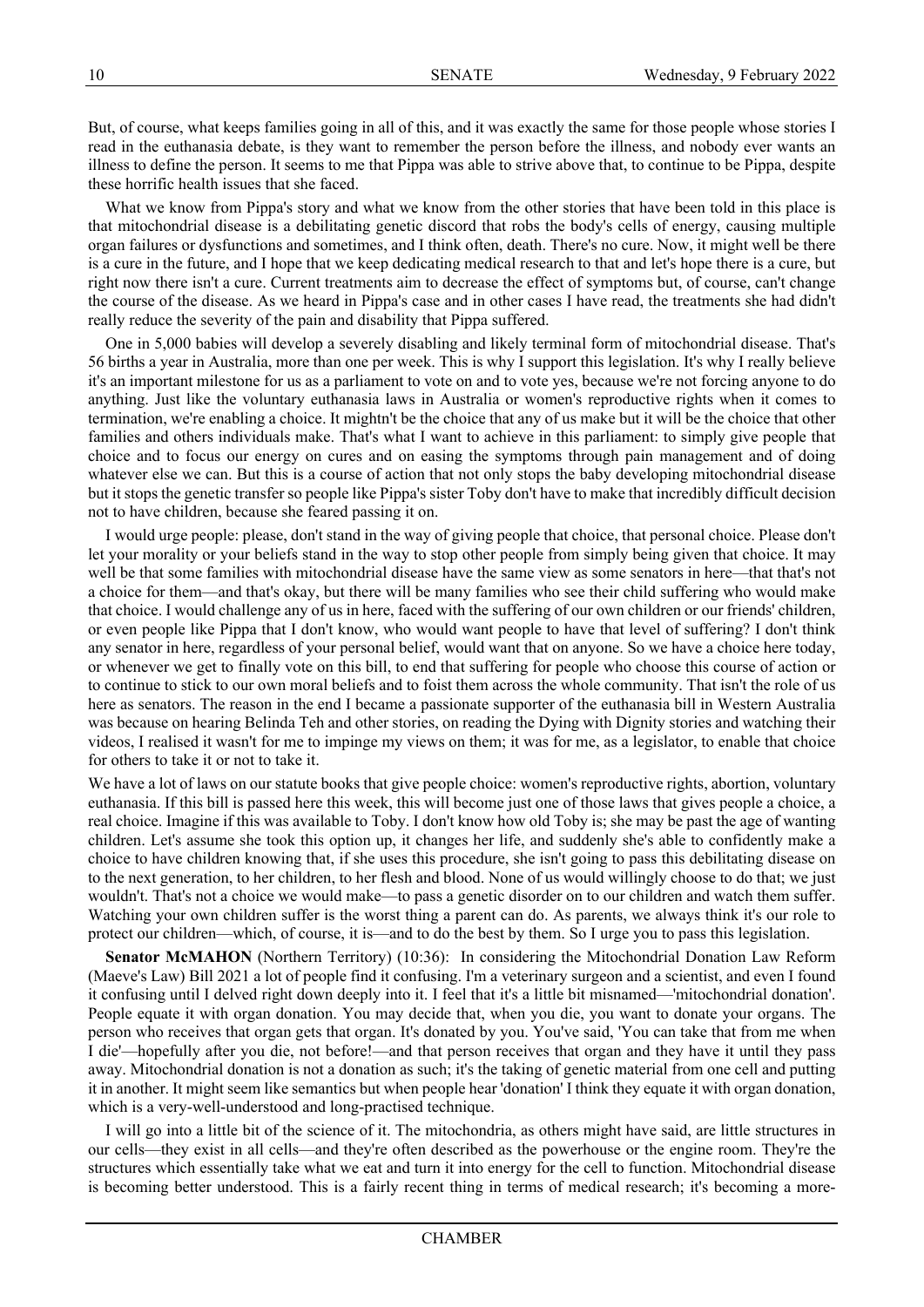understood disease in recent times. There are various different types of mitochondrial disease. It's basically a dysfunction of the genetic material within the mitochondria, which leads to various manifestations. They can be extremely mild—so much so that the person with the condition doesn't even realise there's anything wrong with them—or they can be quite devastating, leading to the very early death of babies or children or long-term medical effects such as Senator Lines detailed with the case of Pippa. It was very distressing to hear about that case, and I'm sure that no-one would not have sympathy for someone who had to live with such a debilitating disease and a premature death. So that's the basics of what mitochondrial disease can do. It can range from very mild, to not noticeable to the person, to something that is incompatible with life.

What does mitochondrial donation do? You're basically taking a cell from a donor who doesn't have mitochondrial disease—a normal, healthy person. You're taking the genetic material from, in this case, an egg, because most of your mitochondria is inherited maternally—from your mother. That's not 100 per cent cut and dried, but the majority of it comes from your mother.

This is generally passed on from mothers to their children. So you're taking two eggs: one from a donor who doesn't have mitochondrial disease and one from the mother who does have mitochondrial disease. You are removing the healthy DNA from the donor and implanting it. You are taking out the DNA that's in the mother with the mito disease and implanting the DNA from that healthy egg in the defective egg. Then you are fertilising it, and then it goes on to hopefully—this is the theory, but, as far as I'm aware, this hasn't been done to produce a normal healthy human—get a normal baby that has the mother's genetic material and the father's genetic material. Only the mitochondria will have the genetic material from the donor. That's the theory of it.

As Senator Lines said, there is no cure and no treatment for this disease. That's true, and this technique isn't a cure or a treatment either. There are actually about five different techniques you can use, and they do vary slightly. I know Senator Canavan is moving some amendments, and some of those go to the different techniques that are used, because there is concern amongst some people that in destroying a zygote or an embryo you are taking a life. I get that. It's not my concern, but I understand that is the concern of many. But the theory is you get this normal embryo, which then hopefully turns out to be a normal person without the mitochondrial disease.

Yes, there is currently no effective treatment and no cure, but there is prevention. There is definitely prevention. This goes to your morals and your ethics and to the question of whether you believe it's a person's absolute right to have a child of their own genetic make-up. I'm not going to argue that. My point of view, personally, is no: having a child is not an absolute right that every single person on the planet has. We all have a lot of things that we have burning desires for. I get that for some people that is having a child that is of their genetic make-up. But there are a lot of other people who have equally burning desires about various things. We know that in life you don't always get what you want. So I would argue that it's not an absolute, government guaranteed right for every single person to be able to have a child of their genetic make-up. But, as I said, that's an ethical and moral debate.

You can currently prevent mitochondrial disease. You can prevent it by diagnosing it in the mother or father, and that's something that I think we need to focus on. I think we're putting the cart before the horse a bit with this legislation, because this would only come into effect if you've been diagnosed with the disease first. So I think we need to put a lot more effort into genetic screening, so that people can know they have this disease—or one of many other genetic diseases—before they make the choice to have a child. I think that's essential because, if you know you have mitochondrial disease, there are a few choices you can make. You can choose not to have a child: 'Children are not going to be for me; I'm not going to have children.' You can choose IVF. You can still have a child that is of your partner's genetic make-up and a donor's, and you can carry that child and give birth to that child, so you have a child that's your child and that you've given birth to. Alright, it doesn't haven't the mother's genetic material, but, as we've seen for many, many years all around the world, that doesn't stop people from loving and raising children, so you've still got that option.

The other option, if you have a burning desire to have a child, is that you can adopt. That's something that I would also like to see more effort put into in this country: facilitating adoptions. There's a whole pile of babies, kids and teenagers out there who would love to have a loving family raise them, and adoption in this country is quite difficult, so I would like to see that facilitated as an option. It's not going to be for everybody, because, as we know, some people have that burning desire: 'This child must be of my genetic make-up.' But, for those who just want a child and can give a child a loving family home and a great life, we should be doing all we can to facilitate that before putting billions of dollars into developing techniques that can potentially give someone a healthy child. Let's not forget that this is potential, because this is still experimental. It concerns me that these laws have been in place in the UK for six years now and we don't have evidence that these techniques can produce normal, healthy children, so that is a bit of a concern. So I think we need to consider how much effort we're putting into these laws and this research compared to other things that we could be facilitating, such as adoption and IVF.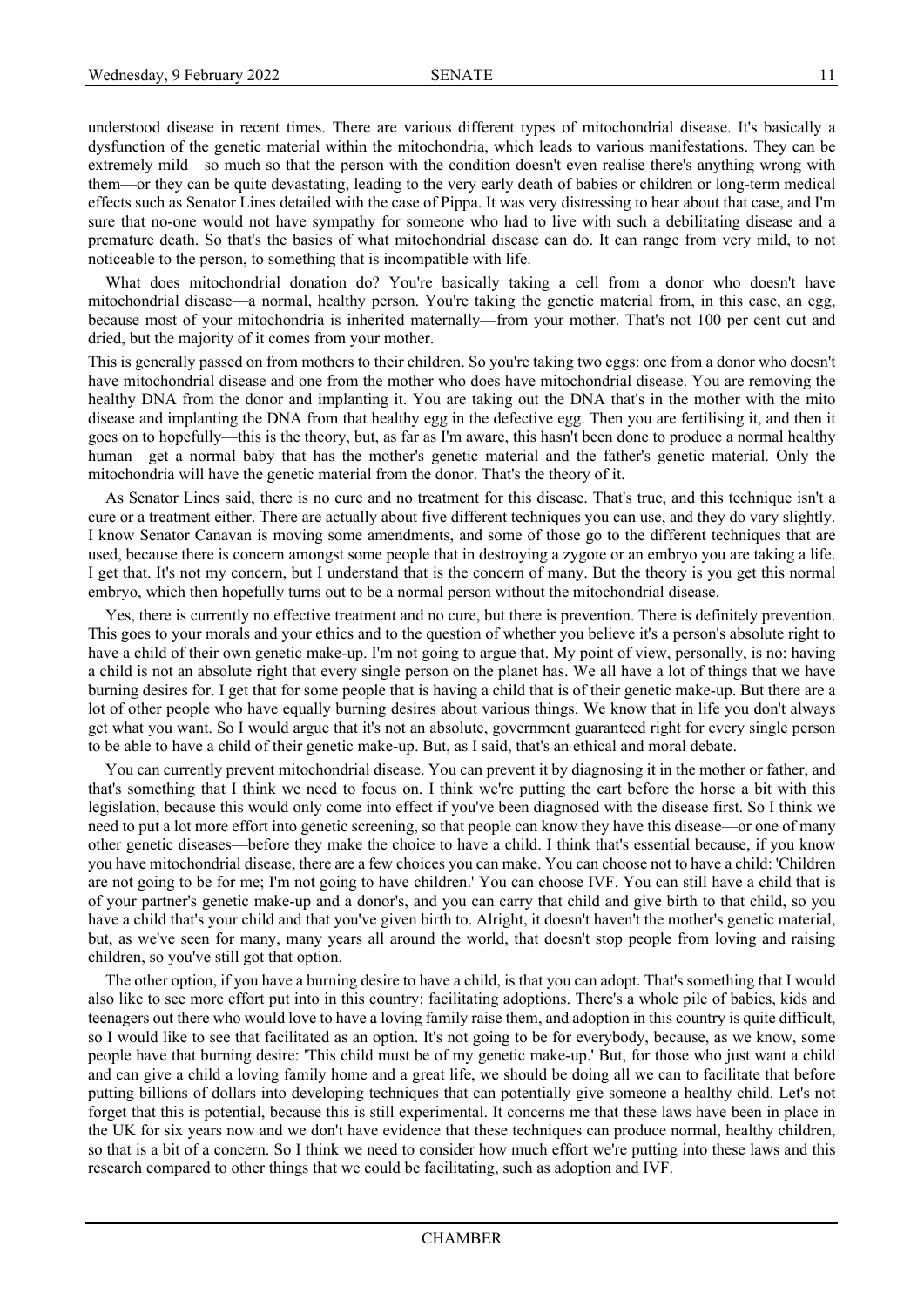However, having said that, I think it's important that Australian researchers are given the opportunity to conduct world-leading research. It's something Australia does very well. We've been world leaders in a lot of different aspects of medical research. So I think enabling the research and the testing to occur is important. I know one of Senator Canavan's amendments concerns the second phase, if you like, so it allows the research to occur, so Australian medical researchers can start conducting this research in Australia, but it stops short of allowing some minister in some government in the future to make regulations. We're told it will probably be at least 10 years before this goes on to phase 2, with the clinical trials and the clinical application. I'm all for starting the process, not just because this technique could give a family a child of their own genetic make-up but because we really don't yet know what else this research could lead to. It could well be that some of the techniques that are developed with this research at some stage in the future could save humanity. So I really think it's important to start the research and to have legislation that allows that to occur, but I would like to see it stop short of legislating here and now to, as I said, allow some minister from some government at some stage in the future to make up the regulations which will then determine how this is clinically applied.

We've got time. This is not time critical. It is time critical to start the research, but it is not time critical to legislate for the clinical application. We've got at least 10 years and maybe even more. The UK hasn't done much in six years. So we've got time, and we can come back to the parliament in the future. That may be a few years. It may be 10 years. Whatever time frame it is, we can come back when we have the results of the research that the UK is doing and that our own researchers are doing. That can be brought back to the parliament, and the parliament can then make legislation. I certainly would support this bill with amendments, and one amendment that I would really need to see is that we split it. We can go ahead with phase 1, but it needs to come back to the parliament rather than just be delegated to a minister to make regulations on. So that would be a critical thing that I would need to see to support this legislation.

**Senator KENEALLY** (New South Wales—Deputy Leader of the Opposition in the Senate) (10:49): I rise to contribute to the debate on the Mitochondrial Donation Law Reform (Maeve's Law) Bill 2021. As acknowledged by Senator Murray Watt, who represents Labor's shadow minister for health in this chamber, Labor members and senators have a conscience vote on this bill. In my public life I've participated in many conscience votes, and I appreciate that the Australian Labor Party, in its rules and processes, acknowledges that there are certain matters that engage significant moral, ethical and spiritual issues, and that the most appropriate way to deal with them is to recognise that members and senators ought to exercise their consciences and vote accordingly. Usually, these are matters of life and death, such as abortion and euthanasia, though the Labor Party has also extended conscience votes appropriately in the past to matters pertaining to the removing of discrimination or to the granting of equal rights to persons regardless of sexual orientation. Today's vote is one that deals with matters of life and death.

Before I get to the bill, I want to speak briefly about my approach to conscience votes in general. My view of conscience and its formation is shaped by my Catholic faith. An often misunderstood view in the public is that all Catholic Church positions and teachings are infallible—that is, without error—and are therefore required to be followed without question. That is not quite correct. There are some teachings that are infallible, but the vast majority are not. In fact, the church teaches that Catholics have a duty to follow their conscience above all else, and no Catholic can be compelled to act against their conscience. To fully form a conscience, Catholics are required to consider both faith and reason, to consider the human experience, to consider the evidence that exists in the fields of science and other relevant fields, and to consider church tradition and scripture. In some cases, this process of conscience formation has led me to vote in accordance with the positions of my church—for example, when I voted to oppose the use of embryos in stem cell research. In other circumstances, I voted in contradiction of what my church taught, such as when the Keneally government in New South Wales brought forward a conscience vote to grant same-sex couples adoption rights—a bill that I supported and that passed the parliament.

I was aided in the process of conscience formation on this bill by participating in the Senate Community Affairs References Committee inquiry in June 2018, chaired by Greens Senator Rachel Siewert, where I had firsthand experience and opportunity to examine the issues, the evidence and the experiences of people who would be impacted by this bill. This bill proposes to legalise a technique that would assist women with a genetic condition known as mitochondrial disease to conceive a healthy, genetically related baby. Mitochondrial disease is a term that covers hundreds of conditions. It can be mild, with few or no symptoms, or it can be severe enough to be lifethreatening. It can occur spontaneously at conception or it can be passed on by mothers who have mutated mitochondrial DNA. Fathers, generally, cannot pass on mutated mitochondrial DNA to their children because all mitochondrial DNA comes from our mothers.

Currently, women with mitochondrial disease have some options if they want to have children. Some women use IVF and donor eggs to avoid passing on the disease. Others choose IVF with their own eggs but screen embryos before implantation to select those with the lowest risk of carrying the disease. Some may choose to adopt or foster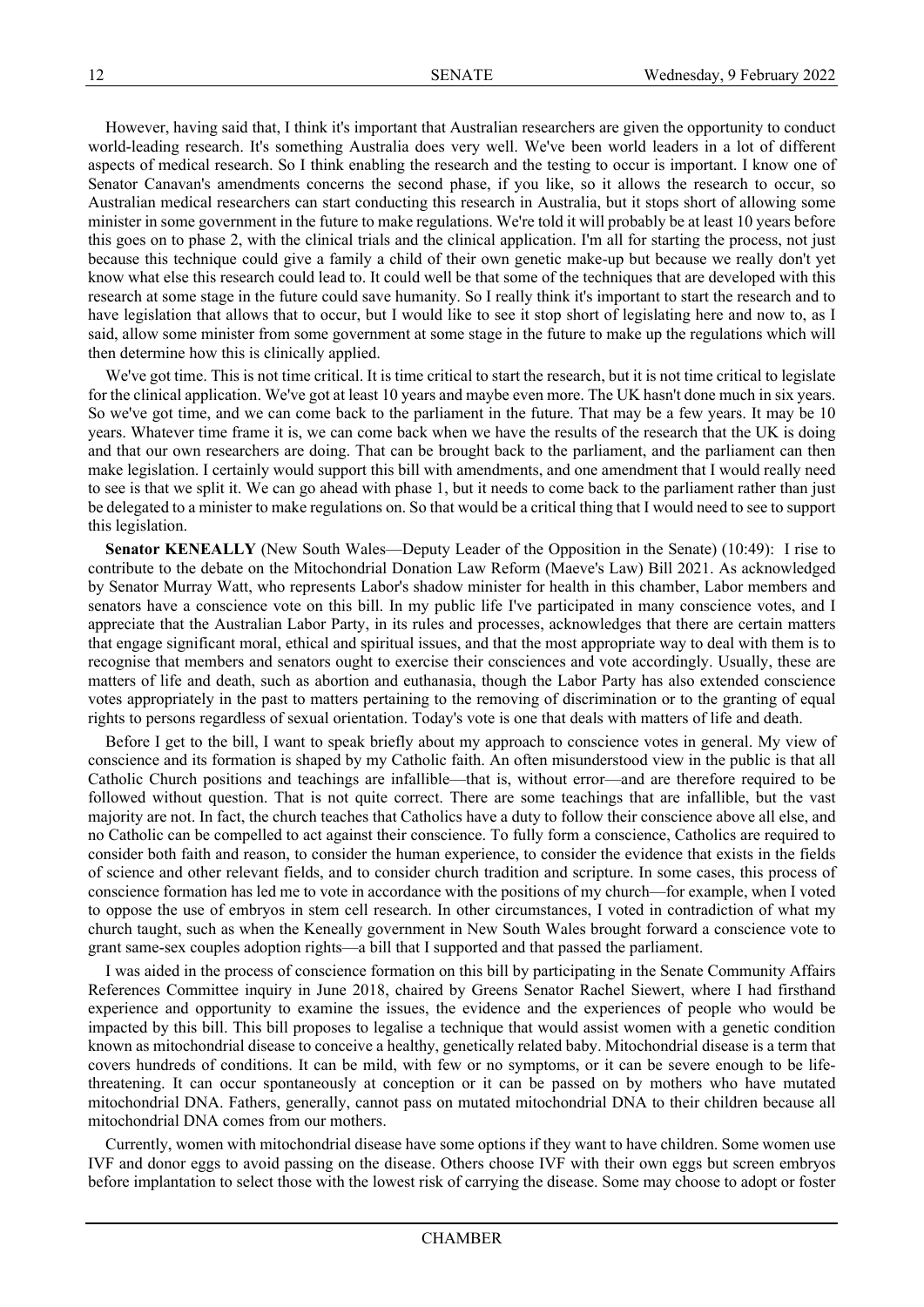children, and some may choose not to become a parent. But some women with the disease see mitochondrial donation as another option to create a healthy, genetically linked child. The desire to have a child that is genetically related is foundational and universal to the human condition. Sadly, there are people who are not able to fulfil that desire owing to genetic conditions, medical infertility or social infertility. While my own situation of stillbirth is not perfectly analogous to the matters this bill covers, I note that my second child, my daughter Caroline, died of a condition that runs in sibling groups—a genetic condition for which there is no known clear cause or cure. Her death was a warning to me that any of my future children would carry a high risk of death as well, which in turn prompted our family to change our hopes and dreams in response to the children we would not have.

Knowing that the strong human desire to have a genetically related child will be unfulfilled, no matter the reason, brings great sadness. It can be profoundly devastating, and I'm sure I am not the only member of this parliament or the community to experience this sadness. Yet, per my conscience, I will be voting against this bill. In my conscience, while I can deeply and personally understand the desire of some parents with mitochondrial disease to access this process, I cannot support its legalisation at this stage of scientific evidence or while significant moral and ethical problems remain unanswered. The 2018 Senate inquiry into mitochondrial donation took evidence from people with mitochondrial disease as well as from medical and ethical experts. Our Senate inquiry did not recommend that mitochondrial donation be legalised in Australia.

One of my key concerns relates to the lack of scientific evidence on the impact of human beings and our DNA when mitochondrial donation occurs.

The process of mitochondrial donation results in a baby with three people contributing to its genetic makeup, which is why the technique is sometimes referred to as creating 'three-parent babies'. In Australia the cloning act prohibits the implantation of a human embryo with genetic material for more than two people, and for good reason: we simply don't know the scientific effects on future generations of altering mitochondrial DNA. The Senate report went into this in some detail, noting this is 'a foundational question to be answered prior to any legalisation of mitochondrial donation'. In the United States, mitochondrial donation is expressly prohibited for this very reason. US law also makes clear that even if a clinical trial of mitochondrial donation were to be approved it would only be permitted on male embryos, so as to avoid unknown consequences on future generations.

There are also crucial questions that have yet to be examined. The Senate inquiry pointed to those. In the interests of time I will not go through all of them, but I will flag that I am also alarmed that legalising mitochondrial donation would overturn key safeguards in Australian law relating to the creation, use and destruction of human embryos. These laws exist because the parliament has previously determined the appropriate ethical limits that should exist on the use of human embryos. Yet successive laws—in 2002, again in 2006, and now—have kept moving the goalposts, removing safeguards and taking us another step down the slippery slope.

In asking the parliament to legalise mitochondrial donation, Minister Hunt is asking the parliament to overturn key aspects of the cloning act and other laws. For example, one of the techniques for mitochondrial donation involves the creation of a viable human embryo in order to harvest it for parts and then destroy it. Many Australians share the view that such action is morally objectionable and that it should remain unlawful in Australia. Even the cross-partisan Senate report acknowledged that the creation and deliberate destruction of viable human embryos for reproductive purposes is a new moral question that deserves significant community consultation and consideration. I do not see evidence that this consultation has happened.

For me, creating embryos for the purpose of harvesting and destroying them is a moral Rubicon I cannot cross. Some might argue this is no different to creating embryos for IVF, some of which may end up being destroyed. I understand that response. My response would be: the intention in their creation matters. Creating embryos for the purpose of creating new life is something I accept. Yes, some embryos may end up being destroyed through IVF just as some embryos created through natural conception do not survive to birth. The key difference is the intention. In IVF we are not creating an embryo, a new distinct human life, for the sole purpose of harvesting, experimenting on or destroying it.

Another concern I have about mitochondrial donation is that it can require the development of a human embryo beyond 14 days outside a woman's body. Growing an embryo in a laboratory for more than two weeks has been outlawed in Australia and many other countries for decades, recognising that serious moral and scientific issues start to arise after that point in human development. In my view, this is an ethical line Australia crosses at its peril. We could see serious repercussions in unexpected ways, including, I might observe, for a woman's right to choose options in pregnancy.

I noted that in forming my conscience I sought to rely not only on my faith but also on reason—on scientific evidence. It is significant to me that mitochondrial donation is a technique that has never been verifiably used anywhere in the world. The only jurisdiction that has legalised mitochondrial donation—the United Kingdom, in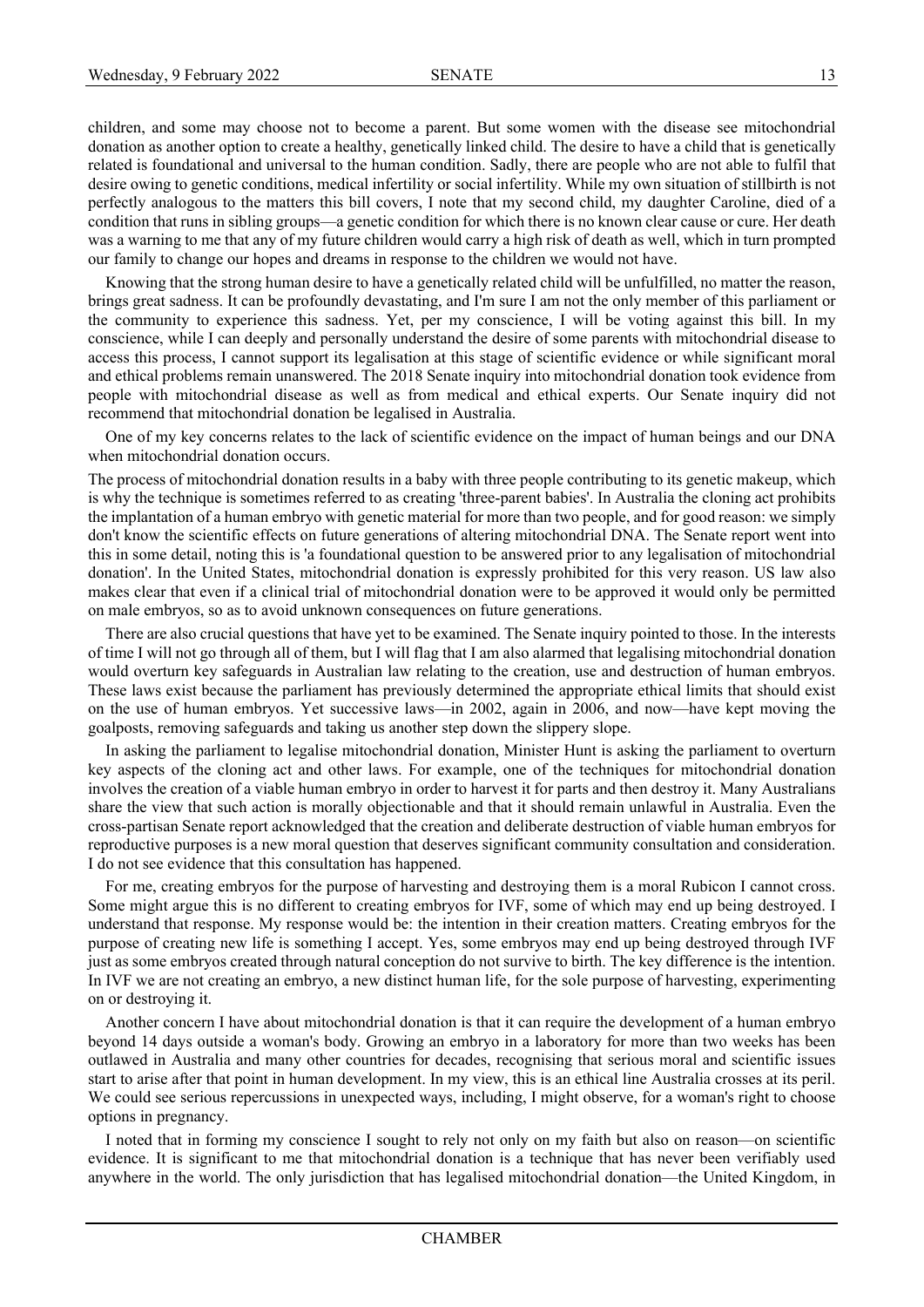2015—admits, 'We have limited evidence on risks and success rates.' Just consider that. That is undeniably true. In over six years no baby has been born in the United Kingdom using mitochondrial donation. There have been reports of donations in Mexico and the Ukraine, where there are no specific regulations on mitochondrial donation. Those reports are somewhat unclear, and in these cases the results have been not been publicly verified by medical science.

As I said earlier, the procedure is expressly banned in the United States. We know that the United Kingdom has granted 21 licences for mitochondrial donations since 2015, and as many as eight have been subsequently approved for treatment. However, there is no public reporting available of the outcome of those treatments.

To put it simply, the science is not clearly available to answer the key questions—the foundational questions, as the Senate report said—of what happens if we alter human DNA in such a way as to create a person with three people contributing to its genetic make-up.

I do not come lightly to my position of opposing this bill. I also note there are amendments that have been circulated in the chamber, and I do take a view, in general, that those amendments seek to improve this bill. Nonetheless, I would like to be clear that, even if those amendments are successful, I will still vote against this bill. I do hope that those who are listening to or reading along with this debate today can appreciate the moral, ethical and scientific questions I have wrestled with during consideration of the committee inquiry and this bill. I do come with empathy—an empathy grounded in our shared human longing for genetically related children and an empathy grown from my own experience of losing a child to a genetic condition.

There can be no doubt that some people with mitochondrial disease suffer greatly. While some of us may have had analogous experiences, I acknowledge that we cannot fully understand what it is to live with mitochondrial disease. Nonetheless, as parliamentarians, we are required to bring all of our considerations—our human empathy, our examination of the scientific evidence, and our moral and ethical convictions—to this debate and to this conscience vote. No-one pretends that this decision is easy for anyone, whether that's those people who want the laws changed or those parliamentarians who might be grappling with these issues for the first time.

Some members of this chamber will indeed choose to support this legislation. I respect their views, but in my conscience, as I have laid out here, I cannot agree. For that reason, I will be voting no.

**Senator HENDERSON** (Victoria) (11:02): I want to begin my contribution by conveying my condolences to Senator Keneally. I wasn't aware of her loss, and I just wanted to say that I'm very, very sorry to hear your story.

Severe mitochondrial disease can have a devastating effect on families, including through the premature death of children; painful, debilitating and disabling suffering; long-term ill health; and poor quality of life. Approximately one child each week is born in Australia with a severe form of mitochondrial disease and often with a life expectancy of less than five years. Mitochondrial diseases are difficult to diagnose, and there is currently no known cure. Treatment options are limited and largely concern the management of symptoms. More severe forms of mitochondrial disease can have a devastating effect on families who prematurely lose children to the disease, and children who survive will often suffer from long-term ill health and poor quality of life. In Australia, approximately 56 children each year are born with a severe form of mitochondrial disease, and most will die within their first five years.

The Mitochondrial Donation Law Reform (Maeve's Law) Bill 2021 will assist those families affected by severe mitochondrial disease to use technology—assuming, of course, that the research and development stacks up—that will enable them to have biological children without passing on this debilitating illness. As we have heard in this debate—and this is the parliament at its very best, with a respectful debate about an issue of conscience, where all senators have the ability to express their deeply felt personal views—this is a very difficult issue. Mitochondrial donation is an assisted reproductive technology that, when combined with IVF, has the potential to allow women whose mitochondria would predispose their potential children to mitochondrial disease to have a biological child who does not inherit that predisposition. It involves a complex process to create an embryo which includes nuclear DNA from the man and the woman—the prospective mother—seeking to have a child and mitochondrial DNA from a different woman, the mitochondrial donor.

Mitochondrial donation can therefore minimise the risk of transmission of the prospective mother's mitochondria and, in doing so, aims to prevent future generations from inheriting these severe and debilitating diseases.

The government's laudably narrow proposal is that mitochondrial donation in Australia be implemented in a twostage process—and this is very important—which will provide for a cautious introduction of the technology. The first stage involves legalising mitochondrial donation for use in research settings and for reproductive purposes through one carefully chosen organisation subject to an extensive monitoring regime by the Embryo Research and Licensing Committee. The second stage involves permitting mitochondrial donation in clinical practice more broadly. This conservative approach brings Australia into line with the approach undertaken by the UK, where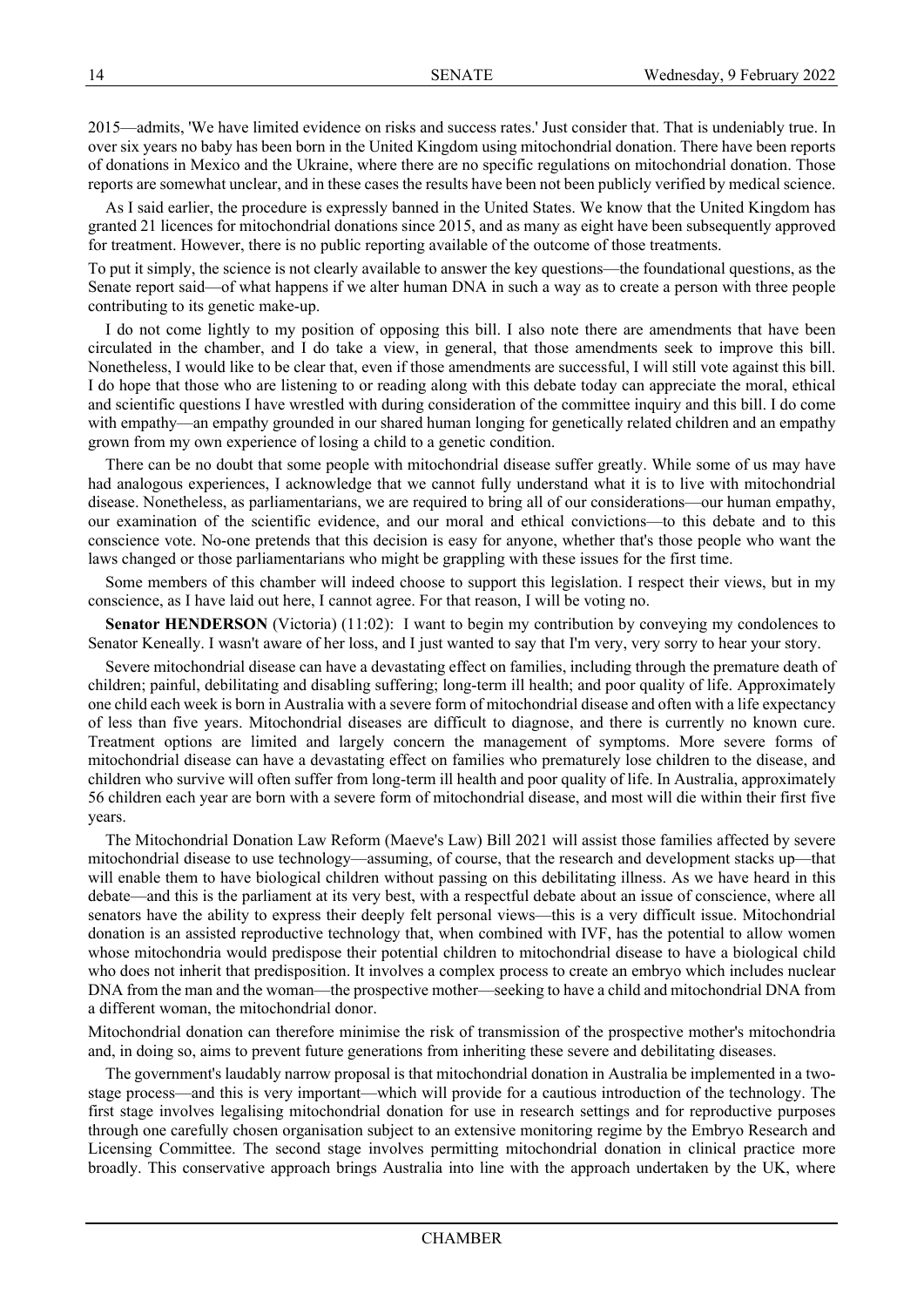mitochondrial donation has already been legalised for the purpose of minimising the risk of transmitting serious mitochondrial disease from a mother to her child.

The government has consulted extensively on this bill with experts, scientists, clinicians and researchers as well as members of the community and advocacy groups. Notwithstanding its benefits, I recognise that mitochondrial donation raises vexed and very difficult ethical and moral questions about the modification of the human genome and the use of embryos purely for research and training, and that is why, of course, the government has rightly allowed a conscience vote on this issue.

Senator Keneally referenced IVF technology, and I'm very conscious that without IVF technology and all of the research and development into that technology thousands upon thousands of children would not have been born in this country, and of course that would probably run into millions around the world. IVF technology involves the creation of embryos, some of which are knowingly destroyed. That obviously is an ethical dilemma that each and every one of us has to grapple with. For me, I believe that IVF technology has been a game changer for this country and for thousands upon thousands of families, and investing in the research and development has changed the lives of so many Australians. For my part, I believe that the benefits of allowing mitochondrial donation outweigh the risks. Mitochondrial donation will not result in three-parent IVF, as has been contended. Children born using this technology still have only one father and one mother. The female donor contributes only healthy mitochondria and no more. No genetic material involved in the personality of the child and the characteristics of the child is inherited from the mitochondrial donor. Moreover, the bill expressly prohibits gene editing of either the nuclear or mitochondrial DNA of the child.

Donor rights and responsibilities for Australian mitochondrial donation egg donors will be largely aligned to current assisted reproductive technology regulations, such that these donors will not be considered parents for the purposes of the Family Law Act, and children conceived with the assistance of mitochondrial donation will have the right to apply for identifying information about their donor when they turn 18 years old.

I believe in my conscience the bill goes as far as is necessary to allow potentially life-saving technology to be used for the benefit of our children without spilling into the very murky ethical territory of human gene editing. I do also want to note that Senator Canavan has just provided me with some more information in relation to amendments that he intends to move, and I will, in good faith, consider those amendments as part of this debate, but I will be voting for this bill. I commend the bill to the Senate.

**Senator GROGAN** (South Australia) (11:09): I rise in support of the Mitochondrial Donation Law Reform (Maeve's Law) Bill 2021. This is a matter of conscience for Labor senators and, I believe, the first conscience vote that I have participated in in my time here.

My conscience tells me that we should allow this science to be investigated and developed here in Australia and ultimately allow the opportunity to save the lives and prevent the suffering of thousands of Australians.

Mitochondrial disease can have severe and profound impacts on sufferers. I would like to thank the Mito Foundation for taking me through the realities, experiences and stories of this disease and its impact on its victims and to recognise the enormous amount of work that they do to support people and their families suffering with this disease.

This disease affects around one in 20 Australians in some way, and around one baby a week is born with a severe form of it. There is no cure. Some people who are affected by mitochondrial disease are fortunate enough to not experience many symptoms, while others are completely and utterly devastated by its impacts. Whether it's enormous fatigue, developmental delays, seizures, muscle pain or hearing loss, these symptoms can have a debilitating effect on a person's quality of life and a resultant impact on their family. Fundamentally, mitochondrial disorders impair the body's ability to produce energy, and so mitochondrial disease can affect every organ in the body, as every organ needs energy to function. This is most severe in the brain, which uses an enormous amount of energy. Issues in the brain can have a devastating impact on our lives.

Mitochondrial donation gives us an opportunity to fix the problem before a person is born and before the lifelong effects of mitochondrial disease begin. This treatment, as we've heard from many others, is fundamentally an assisted reproductive technology. It doesn't end the suffering of people who are suffering from mitochondrial disease today, but it might prevent the next generation from experiencing that pain.

I acknowledge and respect the concerns that have been raised by some in this chamber and by stakeholders and some members of the public. But we need to be very clear: this is not a process to select the characteristics of your baby; it is a very specific clinical process to save lives. This is a relatively new set of procedures. The UK remains the only country to date that has changed its laws to allow for mitochondrial donation, and that was only in 2015. An update from one of the research organisations in the National Health Service in the UK has provided advice that their progress has been delayed due to COVID-19 but that their progress so far has been very positive. We don't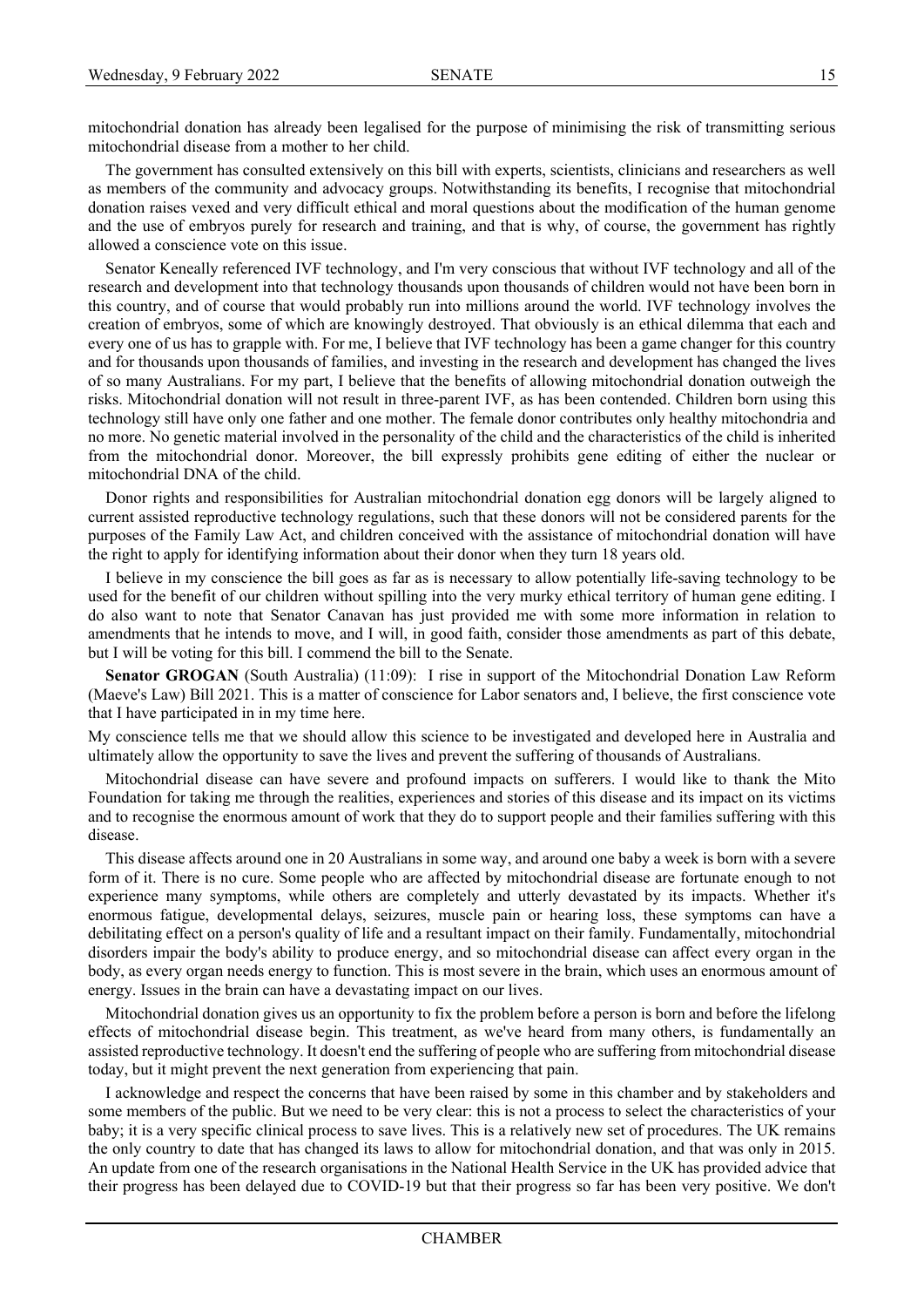have the benefit of lifelong experiences of people born after mitochondrial donation procedures were performed, and so we do need to be cautious, but we have no shortage of stories from people who've spent their lives struggling with mitochondrial disease. We know the devastation it can bring to sufferers and their loved ones.

To their credit, the government have undertaken a thorough process to get us to this point. The Community Affairs References Committee of this Senate considered the issue in 2018, taking public submissions and issuing a series of recommendations for further examination. The National Health and Medical Research Council explored the issues in 2019 and 2020 through its Mitochondrial Donation Expert Working Committee. This bill was the result of a process of consultation undertaken by the Department of Health last year. So it's clear this process has not been rushed; nor has it been a tool for scoring any sort of partisan or ideological points. By contrast, it has been thoughtful and considered, and the bill it has resulted in similarly reflects a considered and cautious approach.

The bill would not immediately legalise mitochondrial donation. Instead, this bill provides for a two-stage process.

Stage 1 is expected to last for some 10 years. Only a limited number of licences will be granted for mitochondrial donation for research and training. They would not be available for general clinical use and will be closely monitored by the special committee of the National Health and Medical Research Council. Only at stage 2, well into the 2030s, will mitochondrial donation become available for clinical purposes. Even then, the states and territories will need to opt into the scheme and will likely need to undertake their own legislative processes to do so.

I know this will be cold comfort for those families currently suffering with mitochondrial disease, and it will be especially tough for those who want to start their own families but know that doing so will carry the risk of their children being affected by this disease. It will be especially tough for those who are looking at this situation and are dealing with the day-to-day effects of this disease on their current children. But, on balance, I support this approach. It gives us certainty that we will understand the long-term effects of this incredible technology while also providing hope to affected families.

There are quite detailed provisions relating to records which will need to be kept and maintained relating to the children born through these processes. I think that is very important not only for the scientific study and research purposes but also for the rights of the children born through this process.

In closing, I want to reiterate my support for this important piece of law reform. I also want to pay my respects to the Australian science community and the truly amazing work that they do on so many issues. They have the talent and the patience to bring the science behind mitochondrial donation to fruition and to turn hope into reality for a lot of Australian families.

**Senator AYRES** (New South Wales) (11:16): The vote on this bill—the Mitochondrial Donation Law Reform (Maeve's Law) Bill 2021—is, in fact, my first opportunity to participate in a conscience vote in this parliament. The operation of a conscience vote has got a long history in this parliament. It has covered many matters. Contemporarily it's understood to deal with matters of life and death and matters of faith, but historically it was used as a matter of convenience up until 1963. Questions about tariffs and matters of trade and economic questions were conscience votes in this parliament. It's hard to imagine that being the case now.

The conscience vote has, of course, a long history in the Australian Labor Party and the Labor movement. In my view, it's critical for the functioning of our democracy. As my friend, Senator Gallagher, said earlier, it's an opportunity for people to participate in this debate without our party logos on, applying our reason, our value sets and our various faiths to these questions. It has been critical, I have to say, in terms of maintaining Labor unity and unity on the progressive side of Australian politics. It has allowed us to focus on our historical mission to lift living standards, to deliver economic growth and to build a stronger, fairer economy but also, on these narrow questions of conscience, to allow members and senators to express their views.

In that vein, I've taken this matter very seriously, and taking it seriously means taking the views of other senators seriously in this debate and respecting the very diverse sets of views of other senators both across the chamber and within my own party. It also involves not taking the views of others for granted based upon their faith background or their lack of faith background.

In my view, it is possible for people of deep faith—that is, those whose faith informs their views about the sanctity of life and about the relationship between the dignity of individual lives and the collective interest, or state action in the national interest—to fall on either side of this argument and to speak and vote either for or against this legislation.

In terms of the caricatures that some people draw of them, it's possible that secular progressives, who are also mobilised by deep ethical considerations, concerns and frameworks, could also legitimately appear in today's debate and argue the case either for or against the legislation. Identity politics is dangerous and there's been too much of it over the last few decades, on the left and on the right, in terms of drawing caricatures of different people's positions.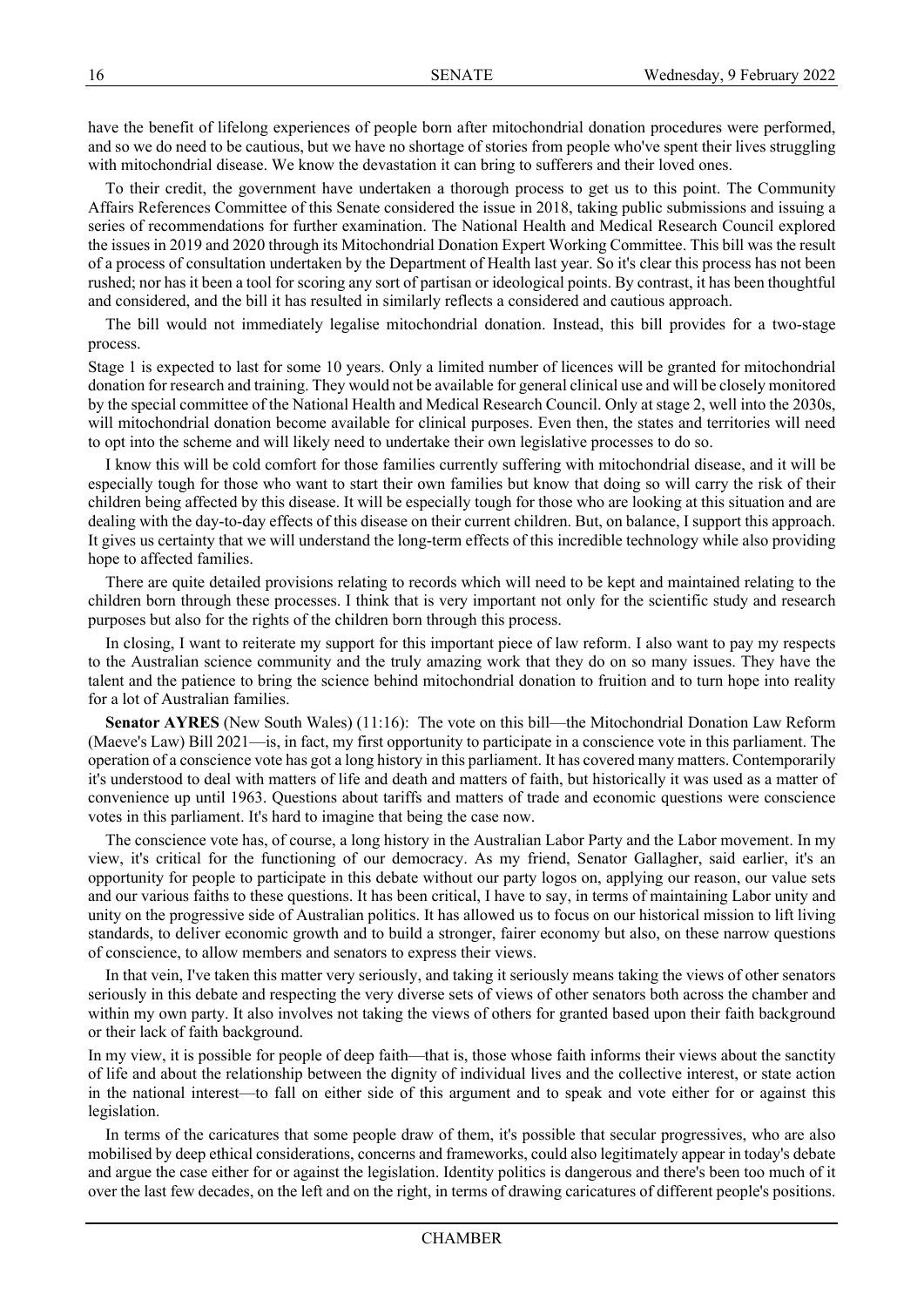There should be a lot less of it. I think my friend Mr Jones's speech yesterday in the House on the other matter that's before this parliament was an illustration not only that Australia is more complex, more diverse and more of a patchwork than it's convenient for some of the people in our leading newspapers and some of the people in our political firmament to describe but also that Australians themselves as individuals hold quite diverse and thoughtful views on these subjects. Most Australians fall cheerfully between these identity politics caricatures of what people's views are supposed to be in relation to any issue.

I think the responsibility when there is a conscience vote is not to just assert a view based upon the values and the ethical background that you bring to the debate, but to bring some precision to one's own thinking when one considers these issues. To be really clear, not just in terms of moral clarity, I think it would be a profound error to make a values based decision about exercising one's vote if a senator is ignorant of the precise details of what is being proposed for senators to consider. And I have to say that, if I were confronted with a piece of legislation here that had aspects of genetic modification, such as cloning or gene-editing technologies, I would find those practices deeply problematic. I would have deep objections that would be difficult to overcome, if those issues were raised by the legislation before us. But I have come to the view that this piece of legislation, which has been carefully developed, does not engage with those issues.

The kinds of processes that are being proposed to be made lawful here, in terms of both research and clinical practice, don't alter the personal characteristics of future babies and future humans in any way; they just resolve this narrow question of whether a baby has properly functioning mitochondria or not. I think that's what this Senate should engage with—not in anticipation of other debates that might be occurring, in terms of the future of gene technology, and not shaped by views of past debates that have been won and lost in this place, but by the precise question that this bill engages. I don't accept the slippery slope argument that's made by some opponents of this legislation.

As we evolve and as scientific research and clinical practice evolves, this parliament has to be able to make decisions about the right processes, the direction of regulation, and I don't accept that making this decision here will have any impact on future decisions that the parliament makes.

It is put by opponents of this legislation that there is some uncertainty in future research, and I accept that it's the case that there are some areas of uncertainty. I don't have the scientific capability to describe those here for you today. But that's why this is a two-stage process. That's why there are gates and proper evaluations. There are some certainties, though. If we don't adopt the approach that's outlined in this bill, there is no hope for the one in 5,000 babies—around one a week—who are born with this invariably fatal condition. We can't, in my view, be remote from that fact. It is a good thing that the legislation is named after a little girl. You can't have a cold heart when you look into the eyes of little children. We have to, in my view, consider that and not turn away from the reality for those little kids and their families.

This is a signature piece of legislation for Minister Hunt. I know that the Prime Minister has indicated his support for the legislation too. It's a signature piece of legislation. I know the Prime Minister may not want to have a policy legacy, and he's very unlikely to have one, but if this piece of legislation is achieved Minister Hunt will have a policy legacy, and it will be in the happy lives, the laughter and the growth of little children who haven't been born yet.

The scale of community consultation that underpins this legislation is absolutely appropriate. On the Labor Party's side, the scale of caucus debate and consideration of all of the different views on this question—which, as I've said, I deeply respect—has been excellent. I particularly want to highlight the role of the member for Macarthur, Dr Freelander, in his previous life a consulting paediatrician, in my colleagues' deliberations on this matter. Not only have his decades of experience in treating children with mitochondrial disease enriched our collective discussions and the public discussions on this question; in private, Mike has been a source of great support and somebody who's been able to answer questions both from me and from others.

Of course, there have been other complex questions on these issues that have been considered by previous parliaments. There have previously been debates in this chamber about reproductive technology, and this debate of course will not be the last. I will point to just one of those debates. The debate about whether or not in-vitro fertilisation treatment could be researched and then enter clinical practice in Australia was instructive. Under the direction of Carl Wood and Alan Trounson, Monash University researchers achieved the world's first IVF pregnancy, in 1973, and the birth of the third IVF baby, in 1980.

They are pioneering scientific achievements. Tens of thousands—possibly hundreds of thousands—of happy, healthy children have been born to parents who might not otherwise have been able to conceive. And Australian parliaments were amongst the first in the world to develop and pass legislation and a regulatory framework to govern IVF treatments. It was the Hawke government that established the National Bioethics Consultative Committee in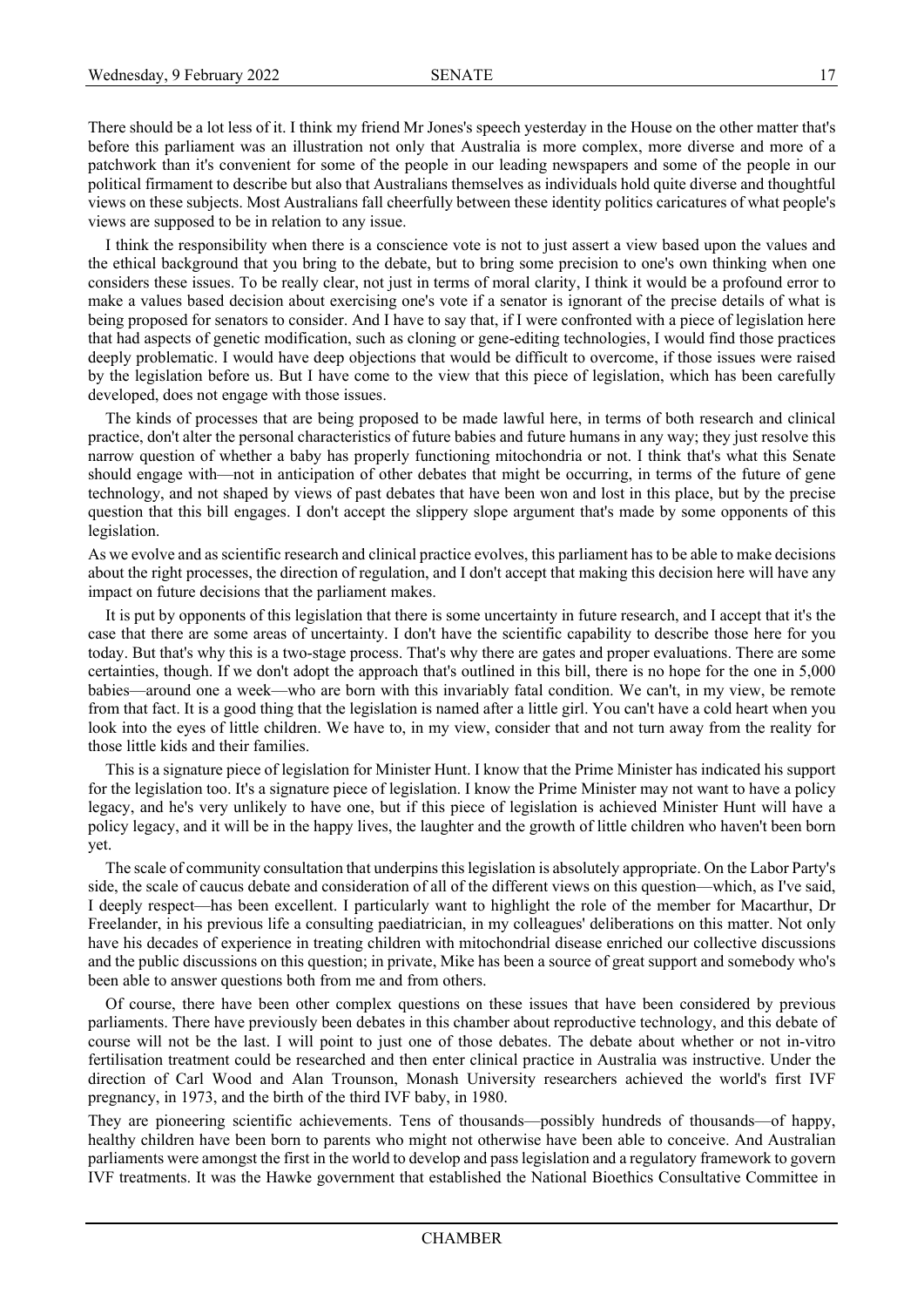1988 to address, amongst other things, surrogacy; information in relation to donated eggs and sperm; and genetic counselling.

One in 20 babies born in Australia today is a result of IVF treatment. And that is a good thing. It was controversial at the time. It is still controversial for some members and senators in this place, but it's been widely adopted. It is a good thing and it has enriched the lives of countless thousands of Australian families. The Senate should view this piece of legislation in that vein. This is an opportunity, in what will inevitably be a squalid end to this term of parliament as the government creeps towards calling an election, to do some good that will enrich the lives of little children and families all over Australia and give them some hope.

**Senator MARIELLE SMITH** (South Australia) (11:31): I rise to make a brief contribution to this debate on the Mitochondrial Donation Law Reform (Maeve's Law) Bill 2021. I won't go into the bill in depth, as other speakers have done; its main components have been well-canvassed by both sides of this debate. But I do want to put on the record for my constituents my reasons for supporting this bill. From the outset, I wish to be clear that I have not come to this position quickly, I have not come to it with perfect ease, and I have not come to it without some reservations. And I'm grateful to all who provided me with counsel as I worked through the bill's merits and the challenges it presents. I absolutely respect the deeply held views on both sides of this debate. I want to state for the record my deep respect for the views of my colleagues who, for reasons of their faith or for other ethical reasoning, do not feel able to support this bill. I feel personally that I am able to reconcile my own deeply held faith with this bill, but I very much understand why others may not be able to.

These are complex questions. Indeed, they are some of the most complex questions in, and of, life. They are asked and debated not just in this chamber but in our community as well. Of course, beyond these issues, there is still so much we don't know about mitochondrial transfer. There are some risks that are impossible to quantify until research is allowed in a regulated, structured way. I understand and respect the concerns of my colleagues here, too—I do. But, on this vote of conscience, my conscience is telling me to stand for the mothers and fathers for whom this bill offers hope—hope to replace fear, hope to alleviate pain, hope to provide some comfort in their grief.

I am a mother blessed with two wonderful children, who are a miraculous and wonderful blend of my husband and me. Whilst my pregnancies weren't without their serious challenges, we never faced the heartbreaking choices that have befallen so many families who haven't been able to conceive as they had hoped they would—those who've had to turn to stressful and saddening rounds of IVF which never resulted in a baby to love and to hold; and those friends of mine who have loved, and lost, children with a genetic disease they had no idea they were a carrier for, and who had no way to prepare for or to respond to the world-shattering grief and pain that lay ahead for them when they later lost their child.

If I could do anything to take that pain away, I would. For the parents who carry the burden of possibly passing on the potential for this disease to befall their children, perhaps this is what this bill will ultimately achieve—hope of taking that pain away.

This is the hope that this bill offers. As a legislator, I can see the challenges and complexities that this bill presents to us for many different reasons—for very valid reasons, which go to very deeply held beliefs, for many people. But, as a mother, as a sister, as a friend and in my good conscience, I choose to vote for the hope and the progress that this bill has the power to bring.

Senator DODSON (Western Australia) (11:35): I rise to speak to the Mitochondrial Donation Law Reform (Maeve's Law) Bill 2021. I've listened to colleagues across the benches and heard much of the angst and pain that we know is associated with this particular illness. I've given this bill some deep consideration. I've read carefully the submissions of those who support it, those who have guarded reservations and those who have outright opposed it. I am by no means an expert in any of the complexities that arise in contemplation of the particular disease or of the methodologies of the science that goes with this, and I have respect for all those of differing opinions and positions. That's why, I suppose, this is a conscience vote. I have no right to examine the consciences of others or to interrogate their beliefs that are genuinely held. But, in the end, I have decided I will vote for this bill. I am untroubled by that decision, but I feel I owe a short explanation as to why I arrived there.

While I respect the views and conclusions of those who oppose the legislation. I must say from the outset that I do not support arguments that mitochondrial donation would lead to dystopian scenarios like the development of designer babies. While I acknowledge there are serious moral and ethical reservations, I can't accept the third-party caution that opponents of this bill espouse. I prefer to accept the views of scientists as represented by the peak body, Science and Technology Australia. In their submission to the inquiry by the Community Affairs Legislation Committee they said:

The concern that mitochondrial donation would result in "three-parent" children is not founded in scientific fact. Placing the DNA of a mother's nucleus into a donor egg does not significantly change the genetic makeup of the child.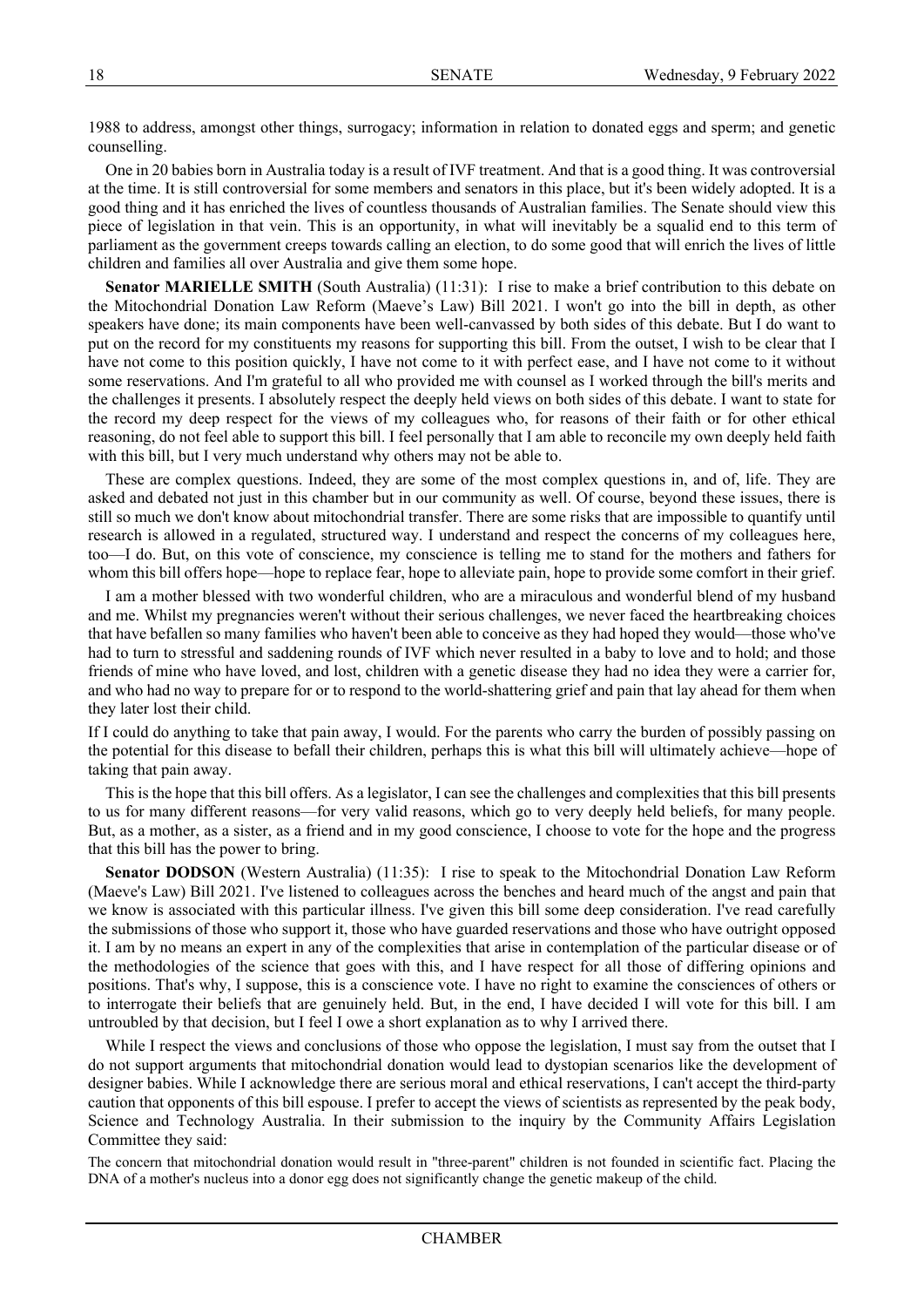But it does prevent mitochondrial DNA defects from being inherited by the child. That would have to be something wonderful.

I'm comforted by the extensive consultation and scientific reviews that have preceded this bill and the proposal to stage its implementation by starting with clinical trials. I've canvassed the range of religious, philosophical, biotechnical, bioethical and forensic arguments about mitochondrial donation, and I've acknowledged the risks and uncertainties that attach to it, but I have faith in the skill, integrity and authenticity of the medical profession to manage those risks and uncertainties not only in the best interests of their patients but in the best interests of humanity.

I truly believe that any risk is ultimately outweighed by the benefits that mitochondrial donations will deliver.

In the end, my decision to support the bill is driven by very practical considerations and influenced by the practitioners who have treated and cared for those affected by the consequences of mitochondrial diseases. Last night, as I wrestled with the pros and cons of some of these matters, I received a text from a very, very old friend, who had dragged me away from being taken by the police as one of the stolen generations over 60 years ago and who had never bothered to contact me in politics. She was asking for my support because of her dealings with this matter as a nurse and a health professional over many years. I'd already made my decision by that time, but I was supported in my own grapplings with this by someone I knew and trusted and who had practical experience of these matters. I was in the right space.

If it is in the realm of medical science to save a baby from disabling disease or death, which is the certain prognosis of this mitochondrial disease, then I say it behoves us to embrace that science. But the practice of that science must be subject to strict regulatory oversight. I support the bill and I recommend it to the chamber.

**Senator McALLISTER** (New South Wales) (11:42): I rise to speak in support of the Mitochondrial Donation Law Reform (Maeve's Law) Bill 2021, which seeks to enable mitochondrial donation. I don't intend to detain the Senate for very long, but I did think it important to place the reasons for my support briefly on the record.

More than once a week, a baby is born in our country with a truly debilitating form of this genetic disease. It robs the body's cells of energy, it causes multiple organ dysfunction or failure, and sometimes it causes death. Each week, up to 30 children who are at risk of developing a mild or moderately disabling version of this disease are born in Australia. It's very difficult to diagnose. There are currently very few effective treatments against mito.

One of the features of the last few years in the pandemic is that so many of us in this place have had to confront illness and disease. Wherever individuals in this chamber have landed on this bill, I know that we all recognise the suffering endured by a parent who cares for a very sick child. Too many of us have had to have those conversations in recent years.

Mitochondrial donation offers hope for a woman at risk of transmitting mitochondrial disease to her child, and it also offers hope to her partner and to her broader family. It is unquestionably a remarkable moment in science. It's one which offers immense benefits to those amongst us who have suffered from this disease. As humans, we have been gifted with the capacity to build and extend our knowledge, and in our lifetimes we have witnessed extraordinary developments in scientific capability.

We have also been gifted with a capacity both for reflection and for foresight. Whilst I'm not a person of faith, I am in the camp that often counsels caution about new technology. We should always consider the social and ethical consequences of adopting new technologies. In this particular debate, I am grateful for the many people who have engaged deeply over many years in public discussion about the ethical characteristics of this technology and who have assisted in defining the regulatory safeguards and systems which are proposed in this bill.

All new technologies present risks. As humans, we have proven ourselves capable at times of using technology in the most disastrous of ways. Our only path, as I see it, is to avail ourselves of our immense capacity for ethical deliberation and for human empathy, and to consider the ways that we might best use technologies to serve our communities. My instinct is that this must be a profoundly democratic, deliberative process. In the end, as we have seen in example after example, it is rarely possible to shut the box on a new capability. Our only path is to work together to talk about how we might use a new capability and to make sure that we are collectively comfortable, that it fits within our broader goals and our aspirations for ourselves as a community and as a people.

One of the strongest characteristics of the bill before us is its capacity to enable further discussion and debate about the application of this technology. It provides a legal framework to allow the continuation of research on mitochondrial donation and its application in a clinical environment. It contains safeguards which define and constrain the application of the technology. As the EM explains, it introduces this technology in a staged and controlled manner, with a two-stage implementation approach. This is intended to allow for the expansion of scientific evidence to ensure that the techniques are safe and effective and are undertaken in an ethically appropriate manner.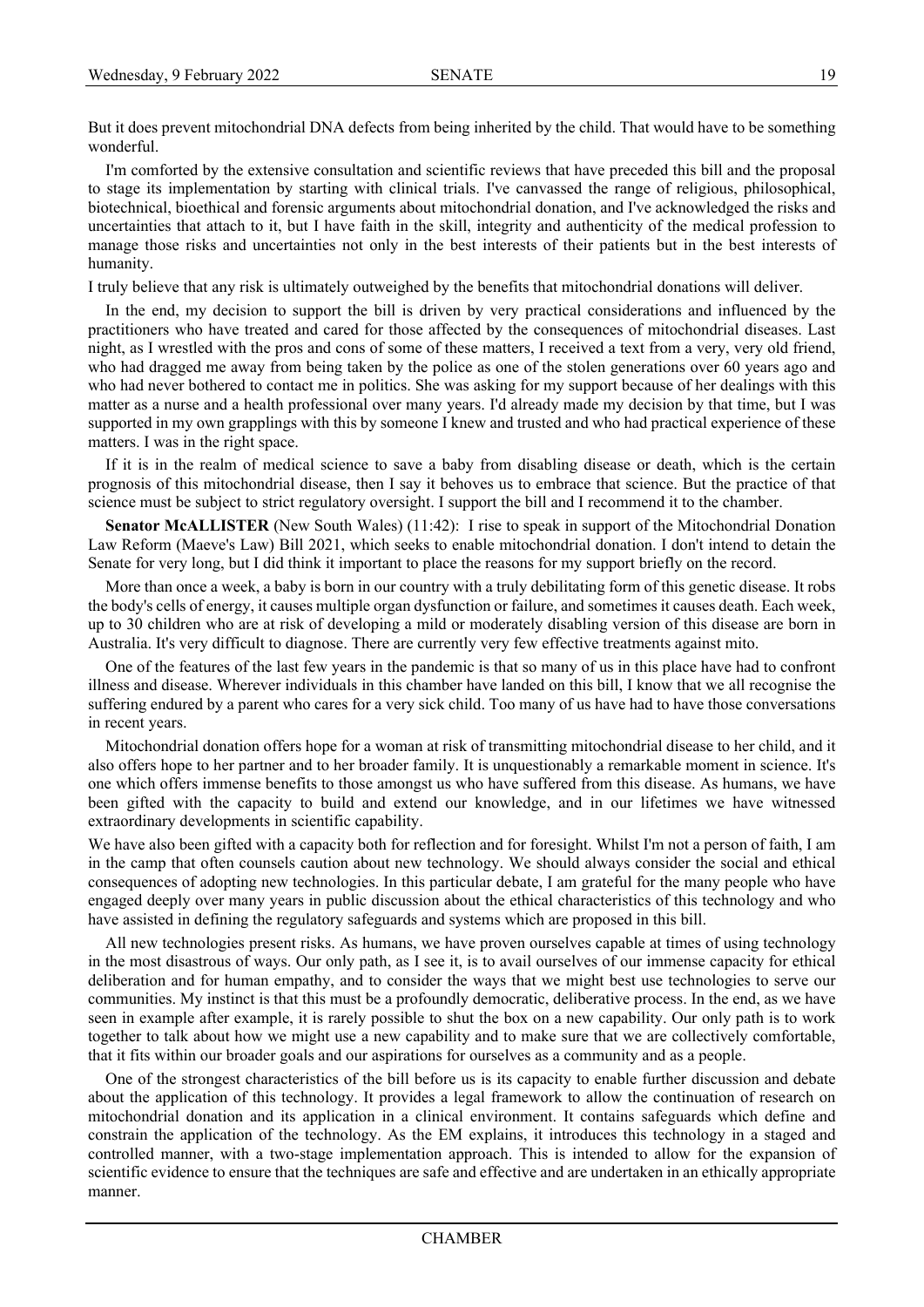As I said, in its regulatory design, it specifically enables a continuing public conversation about the technology at hand. Ultimately, though, it is a technology that has the capacity to alleviate real suffering. It gives Australians who have this disease the opportunity to raise a healthy family. It's on this basis I will be supporting the bill.

**Senator URQUHART** (Tasmania—Opposition Whip in the Senate) (11:48): I'm pleased to have this opportunity to speak in support of the Mitochondrial Donation Law Reform (Maeve's Law) Bill 2021. A lot of what I will say has probably been said, but I did feel the need to put my voice to this because I do support the bill, and I do support the outcomes this bill will achieve for parents, children and people in our community with mitochondrial disease.

Today I don't speak on behalf of my whole party; I speak as an individual senator, because this will be a matter debated and voted on as a conscience vote—a free vote. We know that. We know the members of my party will have a conscience vote on this matter. As I said, I felt the need to put my voice on the record for this.

It's consistent with the way in which the Labor Party has treated issues around embryo research since 2002. There are matters of conscience around embryo research and matters that deal with abortion which are free votes. That decision is not made lightly, and I trust that I speak for my fellow Labor senators when I say I really appreciate the opportunity with which we are provided and the consistency of our party's approach on these matters.

The bill is appropriately named Maeve's Law after Maeve Hood, a young girl from Victoria with mitochondrial disease. Mitochondrial disease is a debilitating genetic disorder that strips the body's cells of energy, causing multiple organ dysfunction or failure and, quite often, death. It has no cure, with treatments currently available aiming to decrease the effects of the symptoms. At present, these treatments do not significantly change the course of the disease. That's why I support the passing of this bill. I hope it does pass this parliament.

We know around one in 5,000 babies born in Australia—that's more than one baby a week—will develop a severely disabling and likely terminal form of this disease. Most of these children will die within the first five years of their life. It's hard when you grapple with that. If you're a parent and you know there may be an opportunity to save your baby, would you not put that forward? I think that's the opportunity we should make as legislators, in giving that choice to those parents through supporting this bill going through the Senate today.

Mitochondrial disease is caused by a defect in the baby's mitochondrial DNA, which is a type of DNA that is passed only through the mother. It is passed on through the egg cells rather than the sperm cells. Our mitochondria help translate the food we consume into energy to enable our bodies to operate effectively. Mitochondrial donation involves replacing the mother's mitochondria with mitochondria from a donor egg. Mitochondrial DNA does not influence characteristics such as height, eye colour or intelligence. All these characteristics are determined by the nuclear DNA, which is not impacted at all by the donation process.

We've heard today, and through the many inquiries and reports that have brought us to this place, much about all the technical and ethical issues that the bill raises. These issues are of concern for some members. I appreciate those concerns and I have considered them deeply, but I hope that today, in the vote we will have in this place, we will reach a point where we decide that this bill is about people. It is about people attempting to save their children from a terrible disease. It is about babies. It is about very young children and their parents, grandparents and wider families. It is about relieving suffering and giving children the opportunity to live a normal healthy life and realise their full potential.

My view is very much informed by the knowledge that mitochondrial DNA is distinct from nuclear DNA, which makes up the overwhelming bulk—as much as 99.9 per cent—of a person's DNA. It is the nuclear DNA which determines what we would understand to be a person's unique characteristics—their looks, their personality. Mitochondrial DNA constitutes one one-thousandth of a person's DNA, and its basic function is to convert food and oxygen into energy.

Some describe it as our battery pack. Whereas nuclear DNA goes to make-up what we understand to be the unique characteristics of a human.

I note that we as senators must grapple with the fact that this bill raises issues that must always be considered in relation to science and health care. These issues are as old as medical science itself, and we continually hear about looking at the science and the medical advice. The questions are: How much should we intervene? How far should we go? Is this a move towards designer babies? I do understand that some members of my community hold ethical and faith based beliefs which make consideration of this issue very difficult for them personally.

Personally, I find comfort in the fact this bill is consistent with the definition of embryo under the law in Australia. Both of the two main approaches to mitochondrial donation—pronuclear transfer and maternal spindle transfer probably do not involve activity undertaken at the point of an embryo. I think everyone in this chamber recognises that this raises very sensitive issues. We are dealing with a disease that too often is fatal for very young members of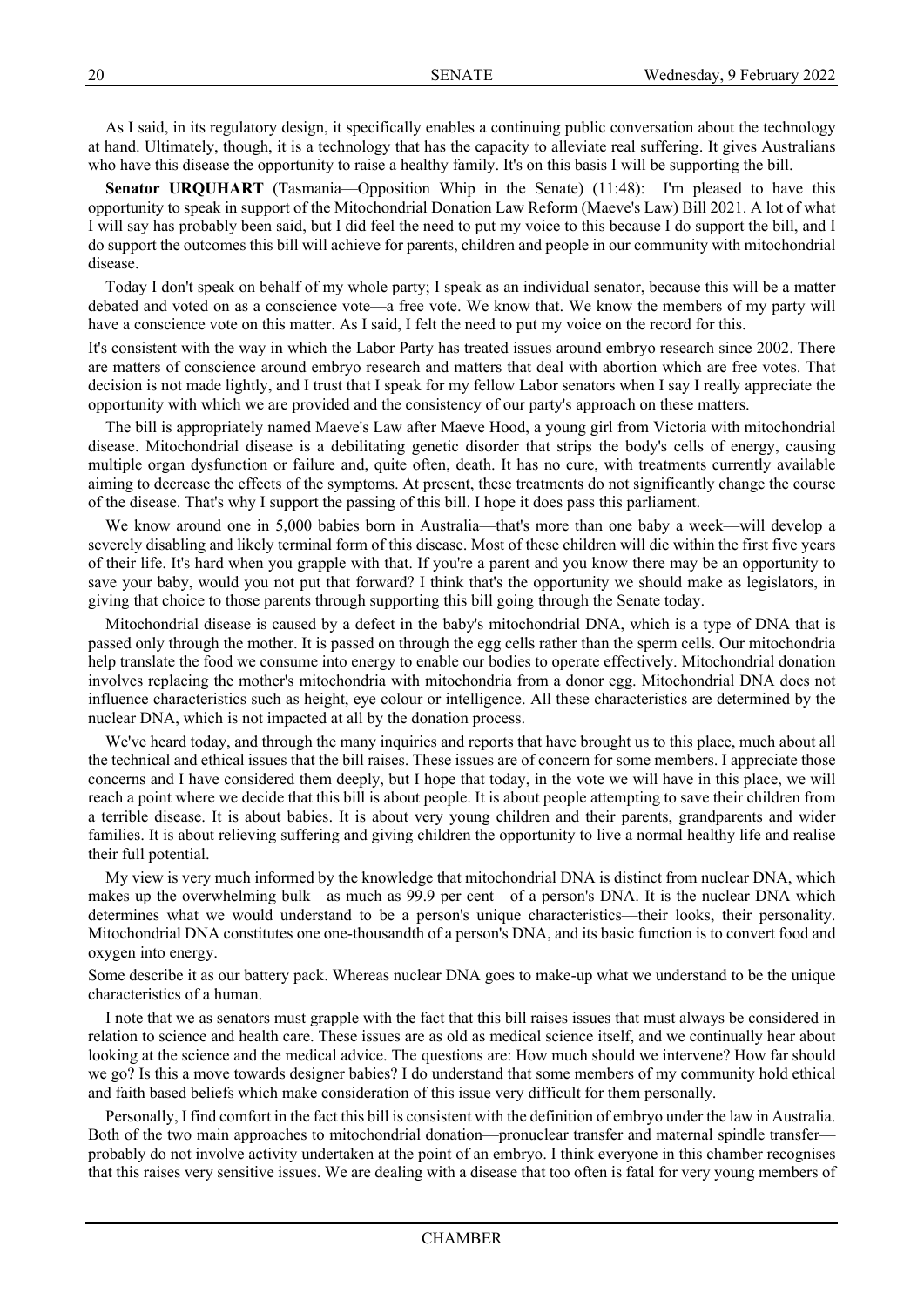our community, causing enormous grief and real suffering to their families, their friends and their extended families, and we're dealing with some deeply held serious ethical and faith based beliefs.

Mitochondrial disease is an incredibly serious genetic disorder, which is, as I've stated, often fatal for very, very young children. Energy-demanding tissues, such as brain and muscle, are most commonly but not exclusively affected. In Australia, the incidence of mitochondrial DNA mutations is predicted to be at least one in 250, with several hundred families already diagnosed, although many carriers remain unidentified. Some families have multiple generations of affected individuals, often with devastating consequences. Their healthcare needs present enormous emotional, physical, social and financial burdens on families, leading many couples to seek options to prevent disease transmission to their offspring. Currently, their choices include voluntary childlessness, adoption, using eggs donated by unaffected women or prenatal and preimplantation genetic diagnoses.

I believe that this legislation, Maeve's Bill, is well designed and well considered, balancing the extraordinary potential emerging technologies—and we have a lot of them in this country and across the world—that we have to improve our medical practice and the quality of life for a number of Australian families while recognising the ethical issues that are posed for many Australians and the need to tread carefully through this in a slow and staged process. It is clear that mitochondrial donation can significantly reduce the risk of maternally inherited mitochondrial disease transmission to children. For some families, it proves their only option to have unaffected genetically related children. Here in Australia we certainly have the clinical and the scientific expertise to introduce mitochondrial donation in a highly regulated environment—that is, if Maeve's Law passes both houses of this parliament.

I know there have been contributions over the last couple of days in this place that tell stories of some of our senators who met with families and talked to families about what this means to them. I don't have any knowledge of those families; I don't know the families, but what I know in my heart is that, if my child were affected or a child that I know or, in fact, any child, I believe they have the right to make the decision. Therefore, we should make the law that allows them to have the right to make the decision whether they go ahead with it or not.

I believe that a cautious and staged approach overseen by a licensing committee is appropriate. It flows from deep consideration over several years. I want to acknowledge here the work done by my fellow senators on the Senate Community Affairs Legislation Committee for the inquiry and the report that they produced into the matter in August 2021. There is a long way to go in developing the protocols, the techniques and the understanding of this research, but it does provide real hope to many families across Australia that we know have children with this disease.

I already indicated at the start that I will be voting in favour of this bill. Recognising that these issues are not easy for many members of our community, I am convinced this legislation is worthy of our support and that, ultimately, it will lead, through a careful and staged approach, to a reduction in suffering and disease for children and families, who'll have the freedom to realise their potential and make the fullest contributions to our society and the world. That's something that I think we all want for not only our own children but children in general. We want them to meet the fullest potential that they can.

In my work as a senator, and in my personal life, I've known and provided what support I could to many families dealing with the agony of witnessing the suffering and death of a child from various chronic or genetic illnesses. As I've said, I don't know a family with mitochondrial disease, but I do know of other families with children who have either died or are suffering from chronic and genetic illnesses. I think the opportunity for us to be able to provide the mechanism for those families to make a choice about making that better for their children is something that we should not hold back on. We should allow this bill to pass. Witnessing that same suffering, the deep grief and the same gaping hole in the life of a family and a community when a life is lost, I firmly believe that it is our job as leaders in our community to do whatever we can ethically do to reduce that pain and terrible suffering that parents and families have at the loss of a child. I will definitely be supporting this bill.

## *(Quorum formed)*

**Senator FARRELL** (South Australia) (12:04): I rise to speak on the Mitochondrial Donation Law Reform (Maeve's Law) Bill 2021. Excuse my voice; I had COVID over Christmas and, while I've fully recovered, for some reason my voice hasn't got back to its usual force. I apologise if I'm—

#### *Senator Seselja interjecting*—

**Senator FARRELL:** Yes, I'm sure you will, Senator Seselja. Like all issues where we get a conscience vote in this chamber, this is an extremely difficult issue, and I very much appreciate the fact that my party has a generous view when it comes to the issue of conscience votes—particularly where there are issues of life and death, but also more generally—and that there are opportunities for people in the same political party to accept the proposition that there are people with different points of view and that you get a chance not only to express those different points of view but also to vote in accordance with what your conscience is telling you on a particular issue.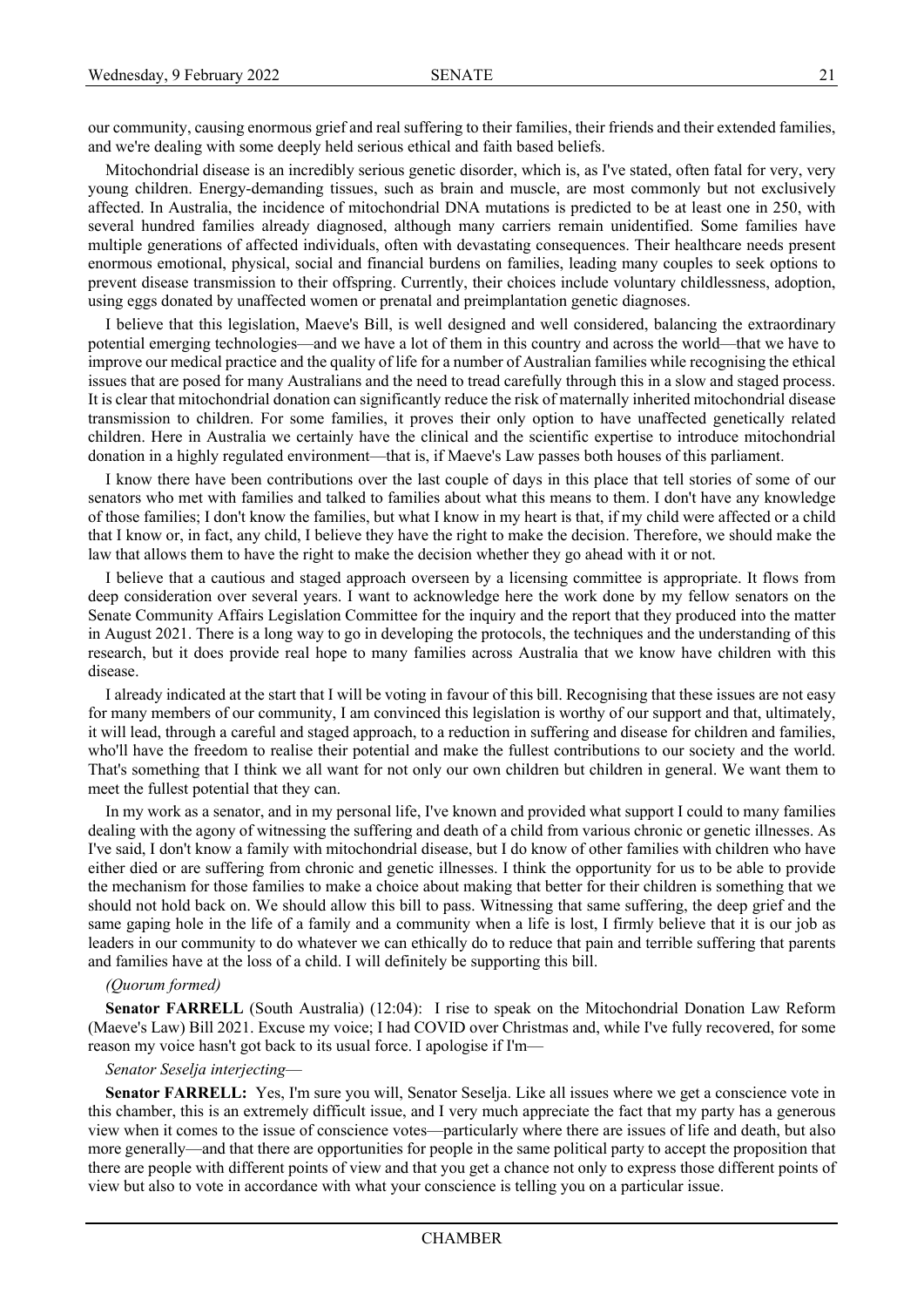In the time that I've been here, there have been a number of these issues. There was the issue of euthanasia as it related to the Northern Territory and the Australian Capital Territory. That was a very divisive debate, I have to say, but again it was an opportunity to express a point of view based on my own personal beliefs. I've also had the issue of same-sex marriage while I've been here. Again, those have been issues of great import, and I welcome the fact that my political party has given me the opportunity to exercise my conscience when it comes to those issues.

The issue that relates to this bill, in respect of mitochondrial disease, again raises significant and deep issues for our community to give consideration to. I'm aware that when this bill was debated in the lower house there was majority support for it, and it now comes to the Senate for a final determination of the issue. I've tried to reach out to both sides of the debate and talk to people in those communities which have an interest in this issue to try and inform myself, to the best of my ability, as to what the issues are and what the concerns of the people on each side of the debate are. I've tried to speak to them directly and get a sense of what it is that they are seeking to do by either supporting the passage of this legislation or opposing it.

I have to say that we have great sympathy for parents of children who have this condition and great empathy for the situation in which they find themselves: dealing with children with this condition. From their point of view, it's very heartbreaking to see the circumstances in which their children find themselves. But there are other considerations, I think, that other people have raised, where there are fundamental issues of life and death that need to be taken into account.

Those people have raised issues about changing the DNA of individuals, and the long-term and unknown effects that changing that DNA might have on the community.

One of the points that has been influential in my thinking came from discussing it with an ethicist in South Australia who's familiar with these serious issues and has spent a lifetime dealing with them. That point is that, in this process, we change the DNA not only for one generation but also for all future generations. This is an issue not just about the effect on one individual; this is an issue about what effect it's going to have on future generations. You've got two issues competing: on one hand, you've got the issue of what do you do with parents who find themselves in these very difficult circumstances; on the other hand, there are broader issues for the community to consider about the long-term effects of giving approval to legislation that can affect people not just for one generation but also for all future generations. I've tried to balance out these concerns, noting that it's an extremely difficult issue, and I've tried to listen carefully to the contributions of other people—both those who are in favour of the legislation and those who are of a different point of view. I've finally come to the view that I will oppose this legislation, but I want to make it clear to those people who have a different point of view that I've tried to think as deeply as I can about the issues that arise from voting for or against the legislation. I want to make it clear to those groups that I've put deep thought into the way in which I'm going to exercise my vote.

I am aware that there are some amendments to this legislation. I've been fortunate enough to speak with Senator Deb O'Neill, who has done a lot of work on this issue and has been involved from the start with discussions about it. I understand that she is proposing three amendments.

#### *Senator Steele-John interjecting*—

**Senator FARRELL:** I'm not sure if Senator Steele-John is referring to those amendments. I understand they may get some support from our colleagues in the Greens, which would be a very good thing. They are in regard to issues which I think the government, and more particularly the minister, should have taken into account before bringing this bill to the parliament. One of the issues relates to the importance of civil liability in respect of these cases. It seems remarkable to me that, where questions are still up in the air about how successful these medical treatments might be, and about all of the medical issues associated with them, we find ourselves in a situation where the government is proposing to remove civil liability for the scientists who are conducting these treatments.

I have to say, I do find it very remarkable that what is essentially a government bill—I appreciate it's a conscience vote, but it is a government bill—is coming before us and we find ourselves in a situation where the government is proposing that scientists in this area have no—I appreciate we've reached the time and I ask that I be in continuance.

Debate interrupted.

**The ACTING DEPUTY PRESIDENT (Senator McLachlan):** I shall now proceed to senators' statements.

# **STATEMENTS BY SENATORS**

## **Federal Election**

**Senator BRAGG** (New South Wales) (12:15): I rise to make a statement about the forthcoming election and the attempts by some to try and heavily influence, if not buy, their way into some sort of power arrangement here in Canberra. There has been a long tradition in Australia, like in many other countries, of wealthy people seeking to influence elections for their own benefit or for vested interests. This was a key theme in the establishment of the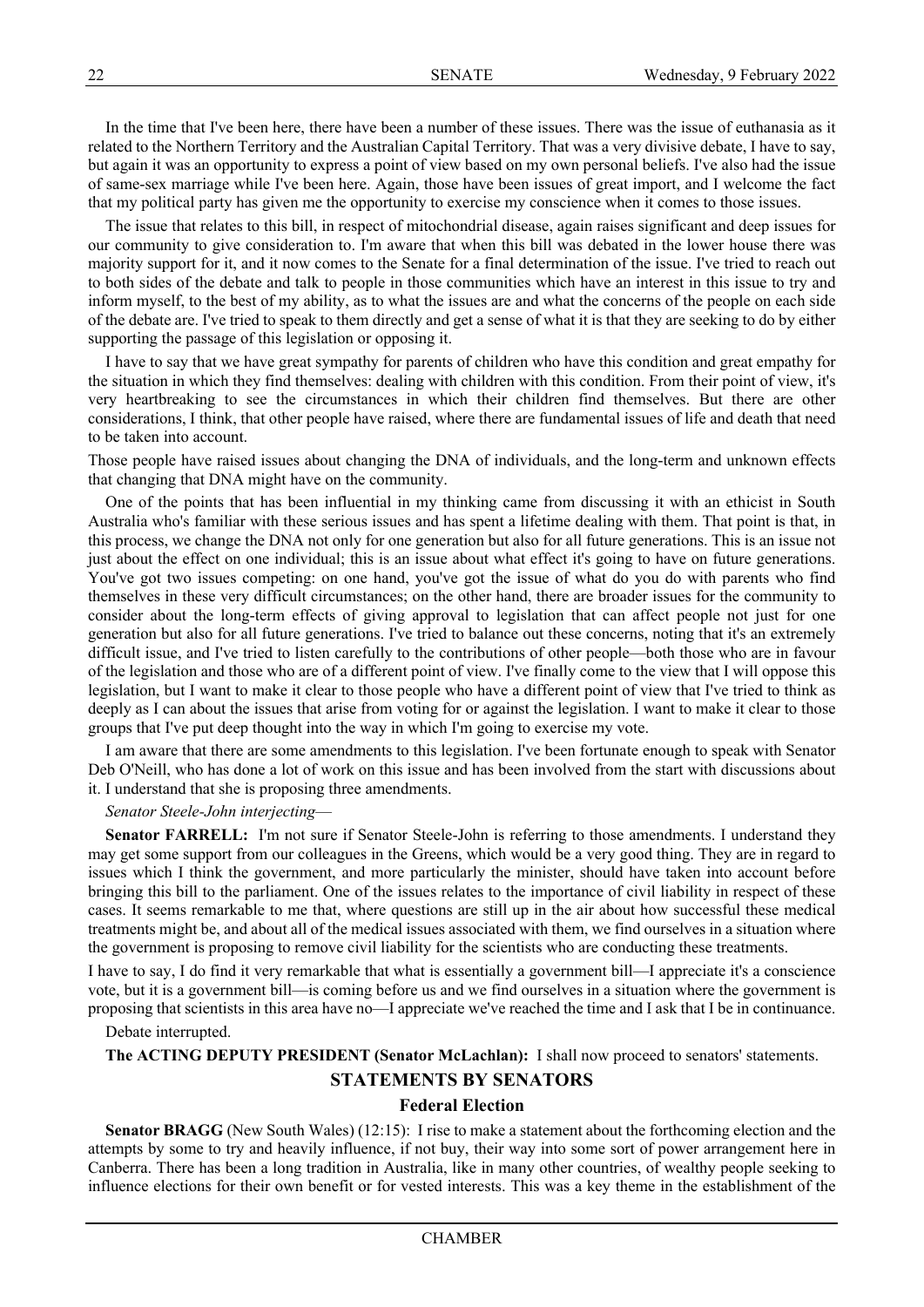United States and their constitution, and it has been a feature and a problem in our society. When I think about the predecessor party of the Liberal Party, the United Australia Party, which I think, bizarrely, has re-emerged in some form in recent times, the people who were associated with that particular party made the point at the time that the UAP was deeply flawed because the people that were writing its policies were its key donors. Of course, the constitutional obligation of all the members and senators in this place is to perform their duties in respect of their constituents, not in respect of their donors or their key supporters.

Sadly, the emerging so-called 'Voices of' groups—and one of the key groups, the Climate 200 fund, is proposing to spend \$20 million to try and buy a few seats in this place—have started to channel this UAP from yesteryear. The reason I say that is that they are proposing to fund candidates and they are proposing to engage in this election without providing, in many cases, the true disclosure of who their donors are; and, given their very threadbare policy agenda, we will have to assume that, beyond the very legitimate issue of climate change, it is pretty much a blank canvas to be populated by their donors after the election if they are successful.

Climate 200 and their associates are focusing only on a few people, predominantly classical Liberals in innercity areas. They are proposing to tell people in these areas that there are only one or two issues that face the federal government and the nation. One of those, of course, is climate change, which is a very legitimate and important issue and something that we should do more on and we are doing more on. But the point is whether the 'Voices of' groups will be like the Labor Party, in that the Labor Party is principally funded by the unions and by the super funds and, as a result of that funding, they get to write the policies of the Labor Party. The Labor Party's policies on industrial relations and superannuation are not written by people in this place; they're written by the vested interests down at Trades Hall or down at the super funds billionaires' building down in Melbourne. That is a reality, and you only need to look at the evidence of their advocacy on super in the last few years to see that the Labor Party would rather deny workers of Australia a pay increase in order to give them a higher super contribution, which is rather remarkable. That is where I think we are heading with this Climate 200; we're going to find that these invisible people are going to be pulling the strings.

If you want to come into public life, you've got to be prepared to take a few hits. That's how it goes.

We are all prepared to take the hits when we stand up in this place. There are people, like Mr Holmes a Court, who want to fund candidates and want to get involved in all sorts of murky court cases, and that's not how the system can work. These people—Mr Holmes a Court, Mr Staindl, Mr Poulton, Mr Yates—have been involved in a disgraceful attempt, which I first addressed in this place back in September 2019, to bring about a citizenship challenge against the Treasurer. It's probably one of the most disgraceful things that's happened in public life in my lifetime—to suggest that a family that had their citizenship cancelled by Nazi Germany should be dragged through the courts, effectively, to prove that their citizenship wasn't cancelled by Nazi Germany. Mr Holmes a Court and Mr Poulton and Mr Staindl and Mr Yates—a number of whom are actually Holocaust deniers—have been involved in this disgraceful performance, which we've recently seen conclude.

Mr Staindl has been asked to cough up 400 grand, and he says he doesn't want to pay it. He said:

I undertook this dual citizenship challenge because I felt betrayed by my representative.

He felt betrayed by his representative whose family escaped from Nazi Germany! He goes on to say that he would like to see the government look upon this—and, I assume, pay for it—just like any other dual citizenship challenge. As if this was just any other dual citizenship challenge! This was about an anti-Semitic case brought forward against a family that escaped Nazi Germany and went on to produce Australia's first Jewish Treasurer. It's an absolute outrage.

This is not just my assessment. The ruling of the full bench of the Federal Court, sitting as the Court of Disputed Returns, was unanimous. They made pointed reference to the backdrop of 'catastrophe and anti-Jewish violence and terror' and noted:

The niceties of proof of the production or issue of documents ... can be put aside when one recognises the realities of 1949 ...

The big risk for all of us is that we forget things like the Holocaust. That is why the work that has been done to ensure that these things aren't forgotten is some of the most important work.

I think it is very regrettable that someone who wants to pull the strings in the next parliament at some level, Mr Holmes a Court, has been involved with this outrage. As was said in the *Financial Review* back on 20 February 2020: who was sitting in the Court of Disputed Returns when this disgraceful challenge by Mr Staindl was brought against the Treasurer's eligibility to sit in the parliament? It was Mr Simon Holmes a Court, the founder of Climate 200. You've got to ask yourself: why would he be doing that? Why would he be playing games with Holocaust deniers and weirdos? If he's prepared to do that then what sort of weird and disgraceful behaviour might we see in the next parliament? What might we see if people like this are allowed to purchase, or endeavour to purchase, seats in the next parliament with threadbare agendas and wads of cash?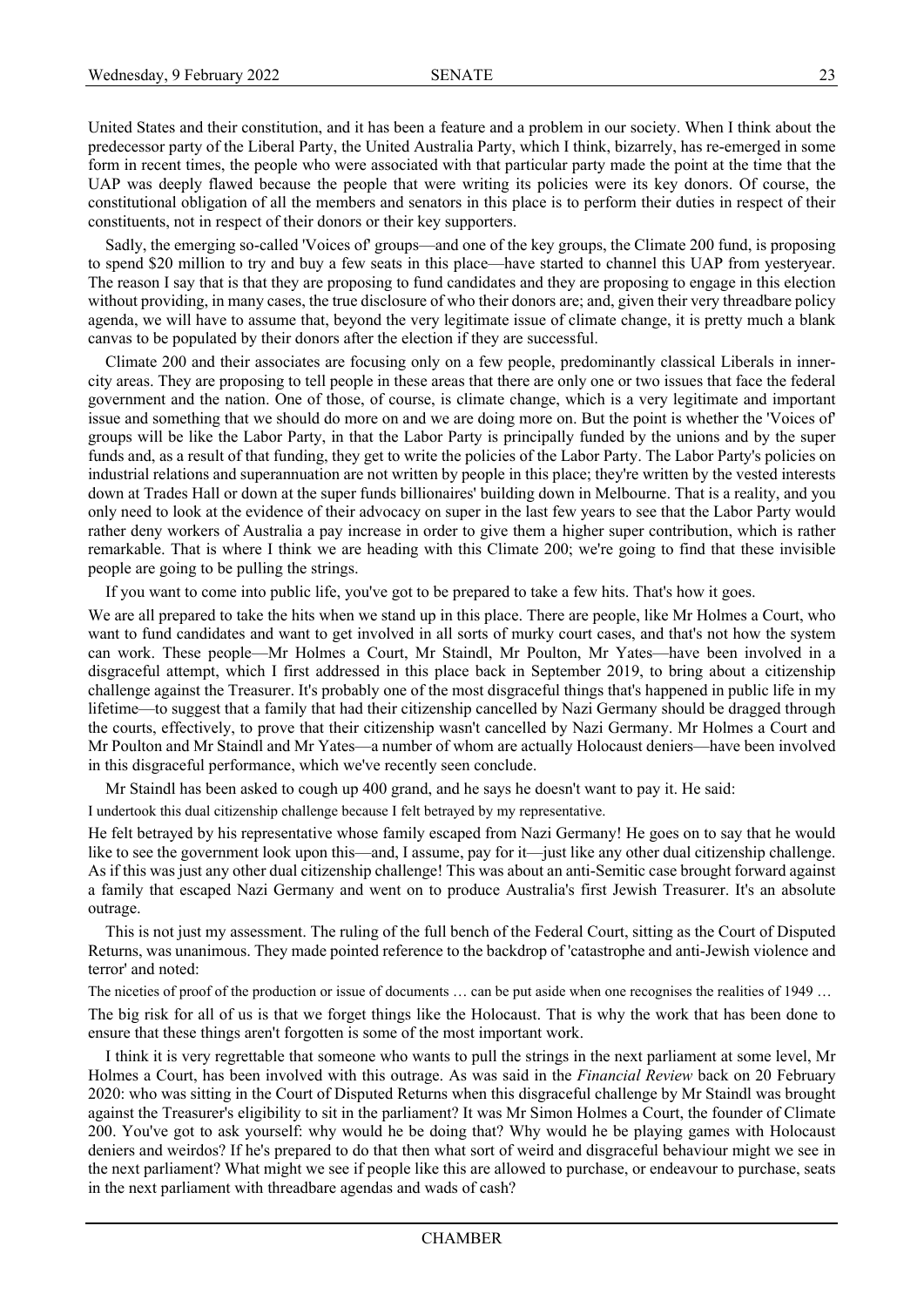It is part of the game. If you want to be in public life and you want to try and influence the direction of the country, then people will, rightly, look at your record. This person's record is disgraceful. The people who have been involved with this challenge, which is based on anti-Semitism, are not run-of-the-mill average citizens.

They have been engaged in holocaust denial; they've been writing books about it. These are disgraceful people, and Mr Holmes a Court wants to associate with them. I hope that fair-minded people consider all these facts and consider the people who are standing behind these murky bodies when they cast their ballot later this year in the election.

# **Morrison Government**

# **South Australia: Higher Education**

**Senator MARIELLE SMITH** (South Australia) (12:25): South Australians are emerging from what has been a really tough summer. For many, the change in the environment in South Australia when borders opened and COVID entered our state either has been personally catastrophic or has caused tremendous challenges for them, for their work, for their families and for their businesses. It has been a really difficult summer, and it's been made worse by a prime minister who, once again, has failed South Australians in the way he's responded to the pandemic and in the way he's responded to the changes before us, such as the changes in this variant—whether it's been his failure to secure enough rapid antigen tests for Australian workers so they can get back to work for their families; his failure to get jabs in the arms of kids returning to the classroom and into the arms of teachers, who weren't yet eligible for boosters but needed them to get back to work in order to do their work safely; or his government's shocking failure to respond adequately to the crisis in our aged-care homes across the country.

South Australians, on all of these fronts, feel deeply let down by the Prime Minister. They feel deeply let down by his government, and I don't blame them. It's been a really tough few years compounded by a really tough summer, and every time they're looking to their Prime Minister to lead, he's not there. He's not holding a hose; he's not getting on with the job of the vaccine rollout; he's not building quarantine facilities; he's not securing the RATs; he's not supporting the early childhood workforce, who are on the front line of this pandemic but who have been seemingly invisible to the government for so long; and he's not taking the steps required to fix a crisis in aged care. In fact, his government is getting caught up in word games whilst people are dying.

South Australians feel failed. They feel let down by this Prime Minister. They're questioning his character. They're questioning his ability to stand up for them when they need him. They're questioning his relationship with the truth. They're questioning whether, when they need their government to step in, the government will be there, because, on every measure this summer and in the years before, they haven't been there. But, beyond these acute issues, which are issues of urgency, there are further failures that are less seen, less talked about and less spoken of, and I want to use my time today to talk about the impact of the Morrison government's failures on the higher education and further education sector in my home state of South Australia—a sector which feels abandoned by the Morrison government.

My state is home to three world-class universities and eight TAFE campuses. There are hundreds of thousands of South Australian men and women, young and old, who have talent and potential to develop but who are being let down by a government which is meant to stand for them and for their opportunities and aspirations. Our universities in South Australia educate around 90,000 students. When it comes to TAFE, more than one million students have learned valuable skills and experience at TAFEs in South Australia since these facilities were established in 1971.

We in South Australia know that higher education is vital to our economic future. We know this because it has been crucial to our success economically as a state, and we know that, according to Universities Australia, university research has added \$10 billion to Australia's GDP each year for the last 30 years.

We're not just talking about big universities in our cities; it's about our regional economies too. We know universities contribute \$2 billion a year to these economies. They support over 14,000 regional jobs and, before COVID, 120,000 direct full-time jobs nationwide, while supporting a broader 40,000 jobs in the wider economy. Before COVID, our higher education institutions in South Australia brought in an estimated 10,000 international students each year with an economic value of \$2 billion in 2019. These students were fundamentally and horrifically let down by the government when the pandemic struck. Students had to line up for food and rely on our charity sector to support them.

Of course, we also have university research to thank for the speedy development of what we know are truly lifesaving vaccines that we have come to rely on during this this pandemic. And we have universities to thank for crucial social and cultural ties that bind international students with local students, building relationships and connections which have meaning not just to the individuals involved but to whole communities, whole cities and to our nation.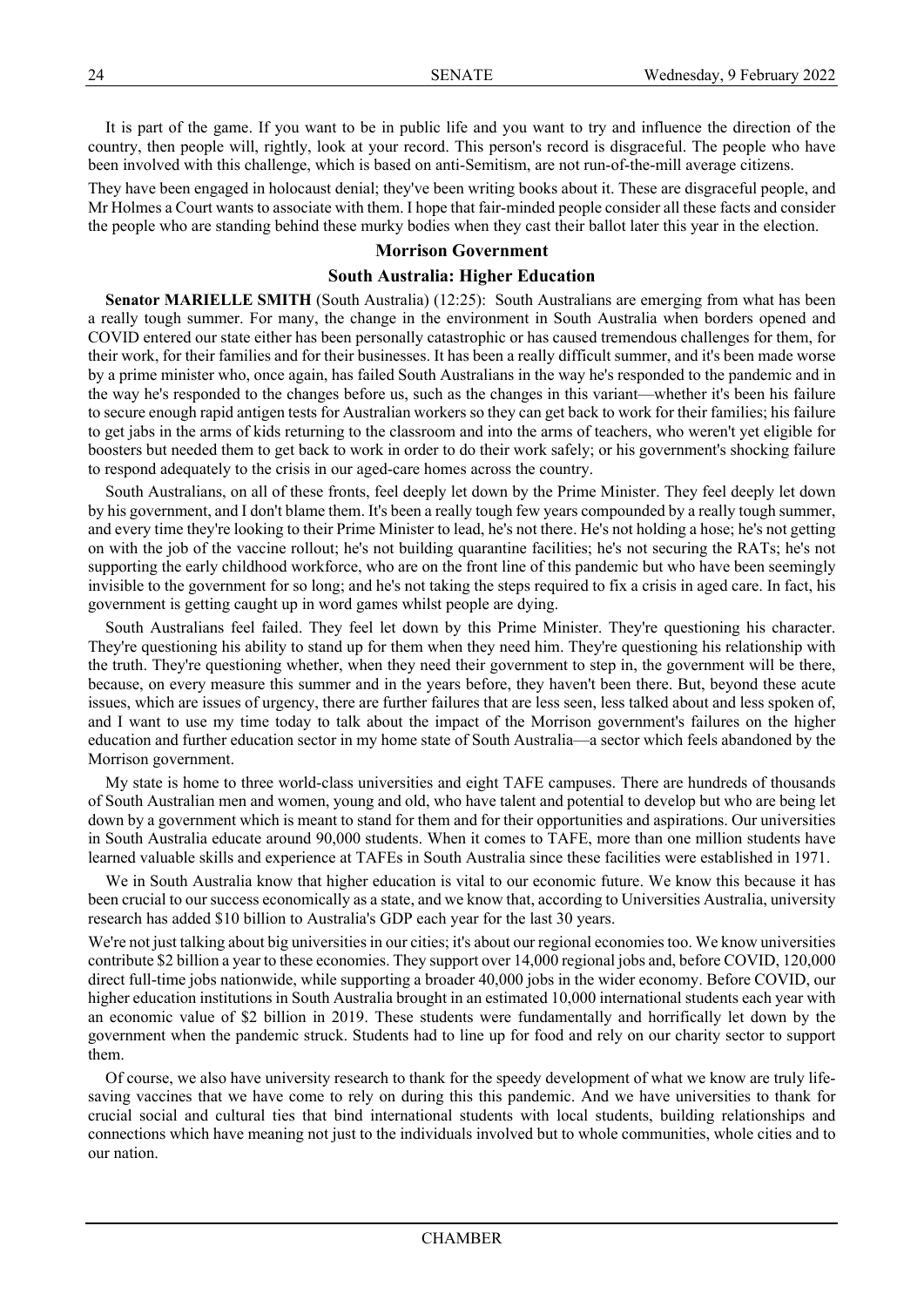Of course, higher education is more than university. I've spoken about that in this chamber several times before. As important as universities are, they are not the be-all and end-all aspiration for all South Australians. Further education like TAFE and vocational training present incredible opportunities. But, on these fronts, the government have let down young South Australians, too. TAFE has a critical role to play in advancing the aspirations of many young people in my state—and, indeed, many older people in my state—who are looking to retrain, reskill and be ready to adapt flexibly to the jobs of the future as opportunities in the labour market change.

The government have allowed the pandemic to wreak havoc on our education sector. Rather than supporting it throughout this pandemic, they have been systematically trashing it, as they have done for years. They let their ideology about higher education drive their policy response. It's an ideology they should have left at the door many years ago, but especially during this pandemic when this sector has been crying out for help and when our economy in South Australia—which has so much to gain from a strong higher education sector—has been crying out for help.

The Prime Minister has turned his back on higher education. When you turn your back on higher education, you don't just turn your back on the researchers within it and on the breakthroughs they could make, or on the staff working within it; you also turn your back on the future aspirations of a generation of people, for whom higher education is their ticket to something different and to something they aspire to. How many breakthroughs and how many careers are lost when you stop our young people from furthering their dreams and education, be that at a university or a TAFE?

The government have trashed this sector. They left it high and dry when it came to wage subsidies. Indeed, in my time in this place, they introduced legislation which had the effect of increasing the cost of university for students, taking away that opportunity. The government's failure to support the university sector and the people who seek opportunities and the expansion of their own potential comes at a time when, for young Australians particularly, opportunities are looking pretty bleak. Young people have been disproportionately hit by this pandemic compared to other groups in our community. They have been forced to drain their super to get by. Their disproportionate involvement in casual and insecure work has left them incredibly vulnerable during this pandemic. Other aspects of their dreams have been affected in terms of their coming of age and their year 12 studies, denying them the opportunities that we had. That has been compounded by an ideological attack on the institutions which offer them that next step in delivering on their aspirations. What an incredible failure by the government of a whole generation of people!

The government have failed all those people in our community who want to be ready for a changing economy and be ready for the opportunities created by a renewable energy revolution. They have failed all those who are seeking opportunities in terms of microcredentialing of the skill sets they need to upgrade or adapt. There are nurses who want to change their qualifications so they can get on the front line of this pandemic and who want to upskill in order to re-enter the workforce or to come back from retirement.

These are the institutions that help deliver it, that help deliver the research which keeps us safe from things like global pandemics. They provide an incredible economic opportunity, especially in my state. They forge these cultural ties. They are the ticket to better aspiration for so many people. This Prime Minister has failed them, and in doing so he has failed my state and failed our opportunities in South Australia.

## **Human Rights**

**Senator THORPE** (Victoria) (12:35): The Morrison government fails at everything it does. Protecting the human rights of imprisoned or detained people is another thing to add to its long list of failures. This country is not complying with its international obligations with the optional protocol to the convention against torture, or OPCAT for short.

On 21 December 2017 the Liberal government ratified OPCAT because of the royal commission into the Don Dale children's prison in the Northern Territory. By ratifying OPCAT we gave a commitment to the world that we would be bound by the treaty to prevent torture and other cruel, inhuman or degrading treatment or punishment. The deadline for this country to fully implement its OPCAT commitments and incorporate the terms of the treaty into the laws, policies and practice of this country was 20 January 2022. Of course, again, the Morrison government failed. They had four years to act, and they failed.

The core obligation this country has in ratifying OPCAT is to establish what's called a national preventive mechanism, or NPM. The NPM is a system of regular visits to places of detention by an independent body that investigates any breaches of the human rights of imprisoned people. Ratification also requires this country to allow the United Nations Committee Against Torture to also visit places of detention and inspect them, to prevent abuses.

When we ratified OPCAT this government invoked article 24 of the convention, which allowed them to postpone their obligations to establish an NPM until January 2022. They argued that postponing the implementation of OPCAT to January 2022 was needed to negotiate with the states and territories. This government never gave a clear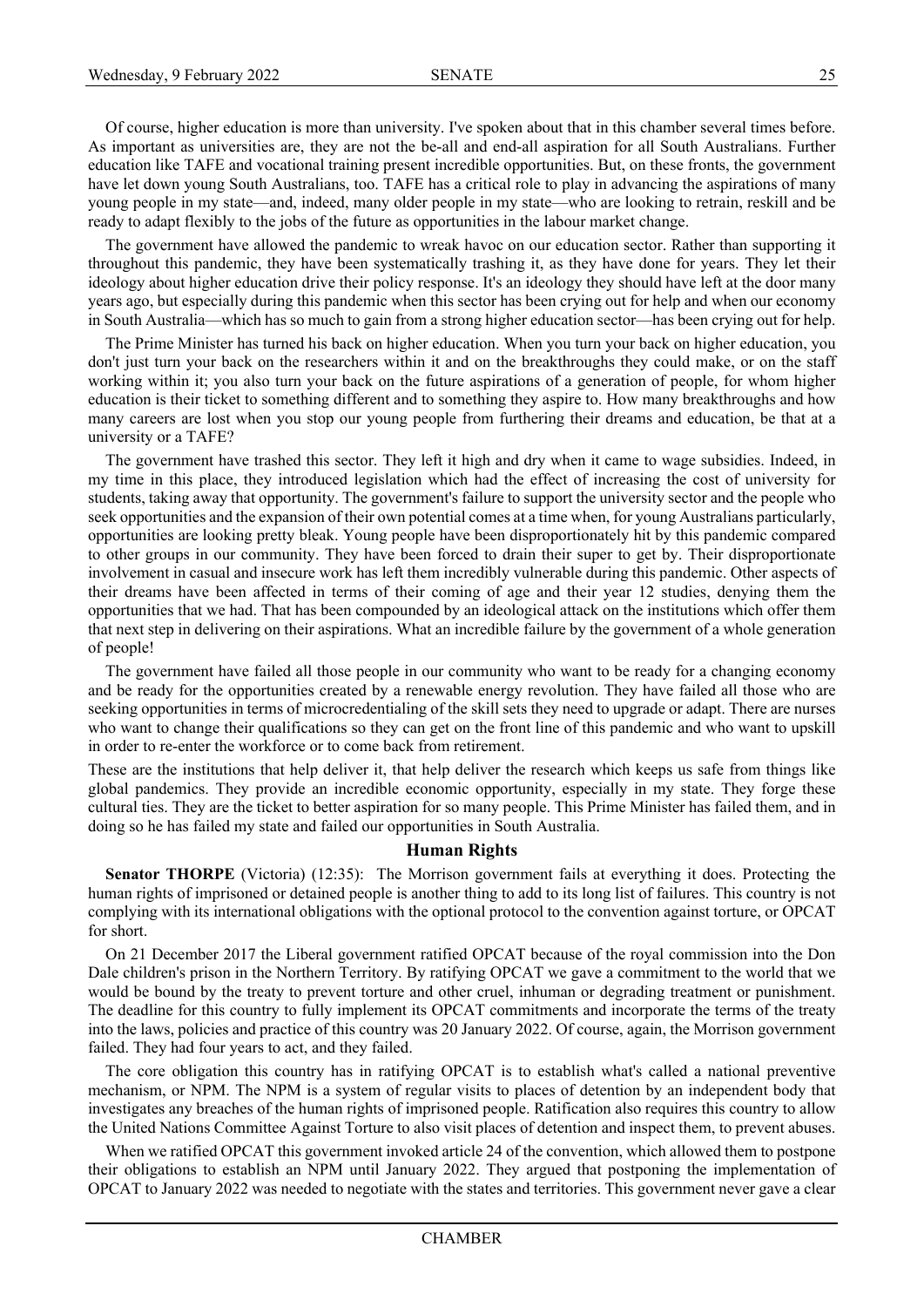public indication of how they were going to meet the January 2022 deadline, and it wasn't because we didn't try to get answers; I raised these issues in estimates, the Australia OPCAT Network was also on the case, and the Victorian Aboriginal Legal Service and a number of academics had been trying to get an answer from this government about how OPCAT was going to be implemented, and all we got was slogans and nonsense.

The Australian Human Rights Commission, the United Nations subcommittee on prevention of torture and particularly Aboriginal and Torres Strait Islander legal services have made it clear that the Commonwealth government needs to fully implement OPCAT through federal legislation and more public funding. Every state and territory have the responsibility to enact an NPM to oversee police and prison cells, police cars and other closed institutions within their state and territory. To do this, they need national leadership and public funding; it's as simple as that. But, of course, this government has done nothing.

Both Victoria and New South Wales have said the reason they haven't acted faster on OPCAT is that the Commonwealth hasn't provided any leadership or any money.

The Attorney-General's own department has acknowledged publicly that the full, culturally safe implementation of OPCAT would achieve justice targets 10 and 11 of the Closing the Gap agreement. Remember Closing the Gap? You wave the Closing the Gap flag but forget about getting rid of any torturous behaviours within Closing the Gap targets. We wouldn't want to stop the torture! These targets in Closing the Gap are meant to reduce how many First Nations people are held in adult and children's jails. But, of course, the government have done nothing. They know there have been over 500 Aboriginal deaths in custody since the royal commission, and we still have no answers from the government. We still have no-one being held accountable and we still don't have a system to prevent torture and abuse in prison. We allow it.

In 2017, both the National Children's Commissioner and the Attorney-General acknowledged that, if a fully implemented OPCAT system had been in place, the horrific treatment uncovered at Don Dale would likely not have ever happened. In 2018, the Prime Minister announced the aged-care royal commission. He reflected on the closing of the Oakden facility in South Australia as the catalyst for the inquiry. He added that chief psychiatrist Dr Aaron Groves said OPCAT inspections could have prevented Oakden mistreatment. What do you know? We all know how much this government prioritises aged care!

It is absolutely unbelievable that I am standing here today asking—in fact, I'm begging—for this government to do the right thing and end torture. Just end torture in this country. End the mistreatment that goes on in these prisons and other places of detention. How is it that we have to beg the government to stamp out torture? Please stop torturing people in this country. Please!

This government doesn't care about us. It does not care about you. That's why it has to go. Implementing OPCAT is about protecting all people. OPCAT is about protecting people whose equal worth, rights and dignity are being challenged or denied. Implementing OPCAT is also about giving people who see these injustices the tools to get together and fight them. The full implementation of OPCAT would provide all of us—young and old, rich and poor—the tools to demand we are treated as equals in our society, particularly in closed settings like prisons, where abuse and torture flourish when there is no oversight.

While this country signed on to the international agreement to prevent torture in 2009, it wasn't until the disgrace of Don Dale that this country ratified it in December 2017. Fast forward to 2022 and this government is still denying imprisoned and detained people their full dignity, respect and justice. That is why they have to go.

The Greens, in a balance of power, would make sure that a future Labor government would live up to our international obligations under OPCAT. The Greens would make sure that public funding is secured for the full, culturally safe implementation of OPCAT. We would also establish a countrywide police ombudsman system. The police ombudsman would be a fully independent and impartial body to handle complaints about the conduct of police officers and take appropriate action. Is that too much to ask? Please end torture! Please!

## **Women's Health, Safety and Security**

**Senator HUGHES** (New South Wales) (12:45): Over the past year there's been a lot of significant discussion and debate around women: how women are treated, how they're paid, how they're educated, how we better equip them when it comes to consent—accepting what's appropriate behaviour and rejecting what's not. There have been recent discussions about love bombing and the dangers that come with it—how to see red flags, how to be confident in dealing with them and how to walk away from destructive and dangerous situations. However, when you think about all the work that's been done and the discussion, you see that for far too long the discussion has been accompanied by an intellectually bereft and insulting discussion: Labor good, Liberal bad. Liberal women are somehow just here to make up the numbers. As I've recently been told, I'm 'just making the sandwiches for the Morrison boys'. My conservative colleagues, in particular Senator Hume and Senator Henderson, and I are nothing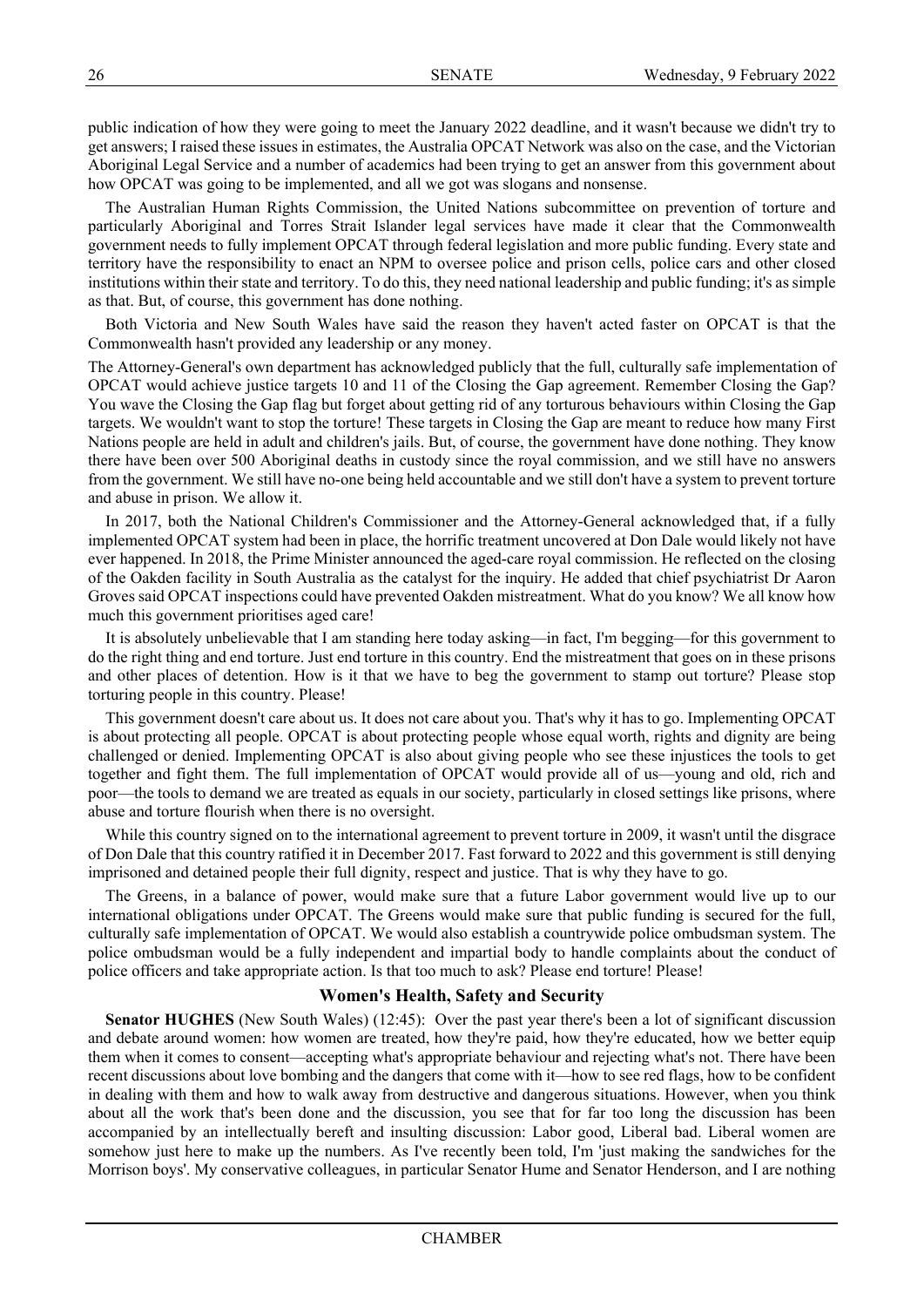but 'crumb maidens', a term I actually had to look up. It is deeply misogynistic, and it is used by the Left, both men and women, to attack conservative women.

So I thought today would be an important day to set the record straight. I'm going to let you know who has actually invested in women's health, safety and security and who talks a big game but has never ever walked the walk. I urge those of you interested in facts—not smears, political pointscoring or self-promotion—to watch this speech today, not those that are soaked in personal animosity. I'll start by acknowledging that Labor did put in place the first action plan of the current national plan, with an investment of \$86 million. Whilst those on the Left will cheer this investment and claim that Labor is committed to this issue, in reality this paltry amount pales in comparison to the \$3.4 billion in the Women's Budget Statement 2021-22. That's right: \$86 million from Labor to \$3.4 billion from the coalition.

But the Morrison government is not only putting real money where its mouth is. For the first time in parliamentary history, the government is demonstrating leadership and action in its commitment to improving the lives of Australian women, with four ministers now in this space. We acknowledge that a Minister for Women is simply not enough, so the Prime Minister has appointed additional ministers: a Minister for Women's Safety, a Minister for Women's Economic Security and an Assistant Minister for Women.

We acknowledge that too many people in this country, particularly women, experience domestic violence. We lose too many women each and every week at the hands of their partner. Whilst those opposite like to talk a big game, what we do know is that they have absolutely no policy ideas and have committed no funding whatsoever to prevention in this area. We on this side of the chamber know the importance of providing support to women and children who experience domestic violence, and I'm going to go through some of those things later on, but we know that what's more important is changing the culture, changing the conversation, so violence against women, including domestic violence, doesn't occur in the first place. The success of our Stop it at the Start campaign is changing not only attitudes but lives. More than \$50 million has been spent on changing attitudes around respect. It's a campaign encouraging more respectful relationships that is recognised by three in five adults. These campaigns are working. In anyone's mind, three out of five adults—60 per cent recognition of a campaign—is success.

We know that by changing attitudes we change lives and address the violence towards women before it even begins.

But we know that there's lots more to do. That's why we're determined to continue to deliver for Australian women and their families. So I want to go through a couple of programs; I may have to come back for the adjournment debate, because I think that, once you start to go through them, you'll see how many programs we have actually put together, funded and initiated to support women across a vast range of areas.

We have the next national plan to end violence against women—as I said, \$3.4 billion in the last budget statement. We have a new National Partnership Agreement, which is up to \$260 million, to bolster frontline family, domestic and sexual violence services. We have an escaping violence payment, with a budget of almost \$165 million, to help women who need to leave a violent relationship. We have funded a 24/7 hotline, in 1800RESPECT. We've provided 780 safe places for women and children to seek safety when they're leaving a domestic violence situation. We have frontline services, with \$130 million, to provide urgent assistance to states and territories when they need assistance in stepping up. We have over \$400 million allocated to legal services to help women get out of these relationships. There's the Roadmap for Respect, obviously, and Stop it at the Start, but there is more than 64 million additional dollars going into the government's road map, which is about preventing sexual harassment in Australian workplaces. We want the *Respect@Work* report and the recommendations in there to guide how we create safer workplaces for everybody.

We have another action plan, with \$340 million, that will help to reduce violence against women and children, but we're also focused on their economic security. We know a lot of women can't leave because of the economic constraints that are put on them by a partner in that form of abuse. That statement around economic security is \$1.9 billion. This is real money. Again, \$86 million was what the Labor Party put in. We've put in \$1.9 billion for economic security, something that no-one opposite has ever considered to be an issue. But I guess that, when you're just getting paid by the unions, you don't have to think about how real women need funding and support to get out of destructive relationships. We have childcare subsidies that we've boosted to ensure women can look after their children when they have to get out of these relationships.

We have the Boosting Female Founders Initiative, which ensures that women who have an entrepreneurial spirit are able to access that and get support. We have the National Careers Institute Partnership Grants program, with over \$12 million. We have an Early Stage Social Enterprise Foundation—\$13.9 million. We have the Career Revive program, because we know that women take career breaks when they have children, and sometimes they need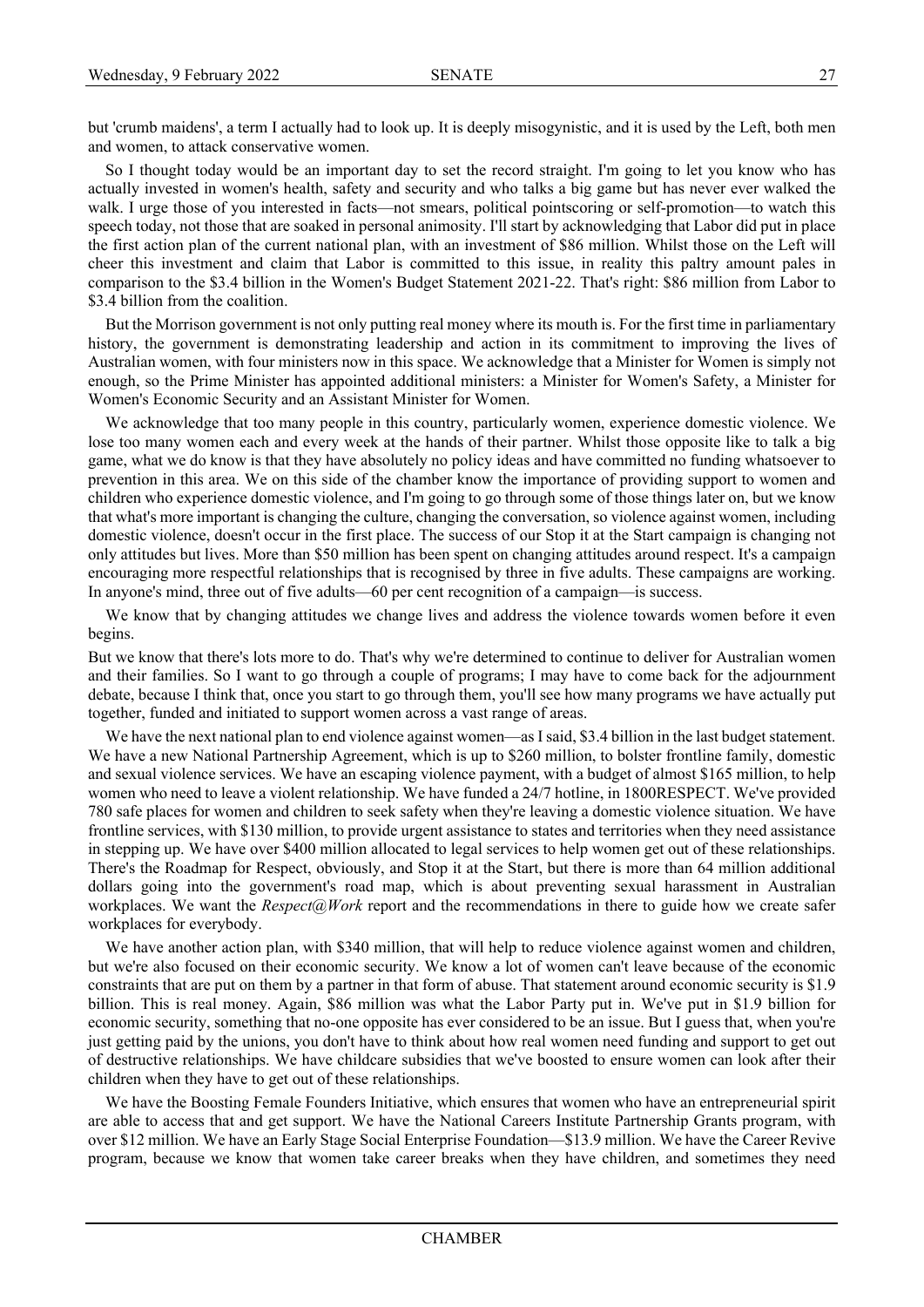assistance to re-enter the workforce. We've also assisted with mediation, so that they can get help when it comes to distributing property between divorcing or separating partners.

We have a superannuation guarantee threshold. We've removed the \$400-per-month threshold so that employees don't have to pay the superannuation guarantee. We have a family home guarantee—and this is one of my favourite initiatives—that allows single mothers to purchase a home with just a two per cent deposit. The government will guarantee the rest. We know that homeownership is one of the safest ways to ensure that this increasing rate of homelessness in women over 50 doesn't continue, so we are committed to ensuring that as many women as possible—in particular, single mothers—get that support to get back into the housing market.

We have economic security statements and reporting frameworks all based around supporting women. We have leadership and development programs, the Academy for Enterprising Girls and National Women's Alliances, to help create policy that supports women into the future. There are also Indigenous girls academies. And we're boosting the next generation of women by supporting them into STEM. Girls are continuing to exceed and excel in the environment of STEM, and we are providing up to 500 industry-based co-funded university scholarships—not only for girls that are finishing school but also for women who are looking to retrain and to re-enter the workforce. We've got women in sport; we've put \$12 million into Football Australia.

We're significantly working on lowering the gender pay gap. We've addressed gender balance on Australian boards. As for the coalition and women in parliament, we have eight women, who hold 33 per cent of cabinet positions. This is actually the highest number of women in cabinet ever.

So, with all of this that we hear about the Morrison government somehow being bad for women, you guys just don't get it. I'm a little bit over it, because, on top of that, we are investing so much in health.

Again, I'm probably going to have to come back at adjournment because I cannot possibly go through every initiative that Minister Hunt has funded, but I do want to give him a particular shoutout for the \$2 million that went to ovarian cancer today, as we acknowledge Ovarian Cancer Month. It's a cancer that is insidious, that takes far too many women and that is almost impossible to detect until it's too late. This is real money, real investment, real support for women.

# **COVID-19: Education**

Senator O'NEILL (New South Wales) (12:55): It's stating the obvious to note that COVID-19 has up-ended our lives in ways that we never, ever dreamed possible. The wearing of masks, lockdowns and border closures have ensured that lives have been saved, but they have fundamentally changed the way we act, and we struggle with that. It's a containment of the way we've come to know how we live. But, when we think of the struggles we have as adults here with considerable agency, senators in a parliament, no-one has been more impacted, if you think about the comparison, than school-age children.

The Secretary-General of the United Nations observed that around 1.6 billion students have had their studies interrupted by the pandemic and that over 100 million additional children will fall below the minimum proficiency level in reading. We could have a conference to discuss what the social and economic impacts of that will be. We could be here for days talking about that and planning a response to it. But let's just for a moment allow the scale of that interruption to 100 million children and 1.6 billion who've been interrupted in their learning to sink in. It's an enormous number of young people, with a profound and compounding impact on the future for those individuals and on our shared socioeconomic future on this planet we call home.

The World Economic Forum has warned that today's students risk losing \$17 trillion in earnings because of these disruptions. Inequalities in access to remote learning and at-home support are driving the diminishing outcomes. The continuing onslaught of new variants of COVID-19 are disrupting the forward-planning capacity of schools, local governments and parents, who are desperate for some stability to plan ahead for their children. UNESCO figures show that countries such as Brazil, India, Bolivia and here in the Asia-Pacific region with our neighbour Indonesia, with the way they are existing and managing COVID, have been forced to close schools for over 75 weeks since the pandemic began. Learning poverty, the World Bank reports, has risen 20 per cent in low- to middleincome countries to a staggering 70 per cent. That means over two-thirds of 10-year-olds in these countries are unable to read a basic test. These stark figures are only getting worse as the COVID crisis continues.

COVID is also exacerbating already existing fault lines in global education. Girls, those from low socioeconomic backgrounds and those in rural and remote areas are falling further and further behind, erasing hard-fought success that took decades. In just a few years we've lost so much. Fears exist—and, sadly, they are being realised—that those who have fallen out of school will not return. They have left school, never to return, not by choice, not to their advantage but because of COVID and the crisis that it has engendered. Remote learning is an option for some. Zoom is impossible though for millions of children who live without access to internet or electricity.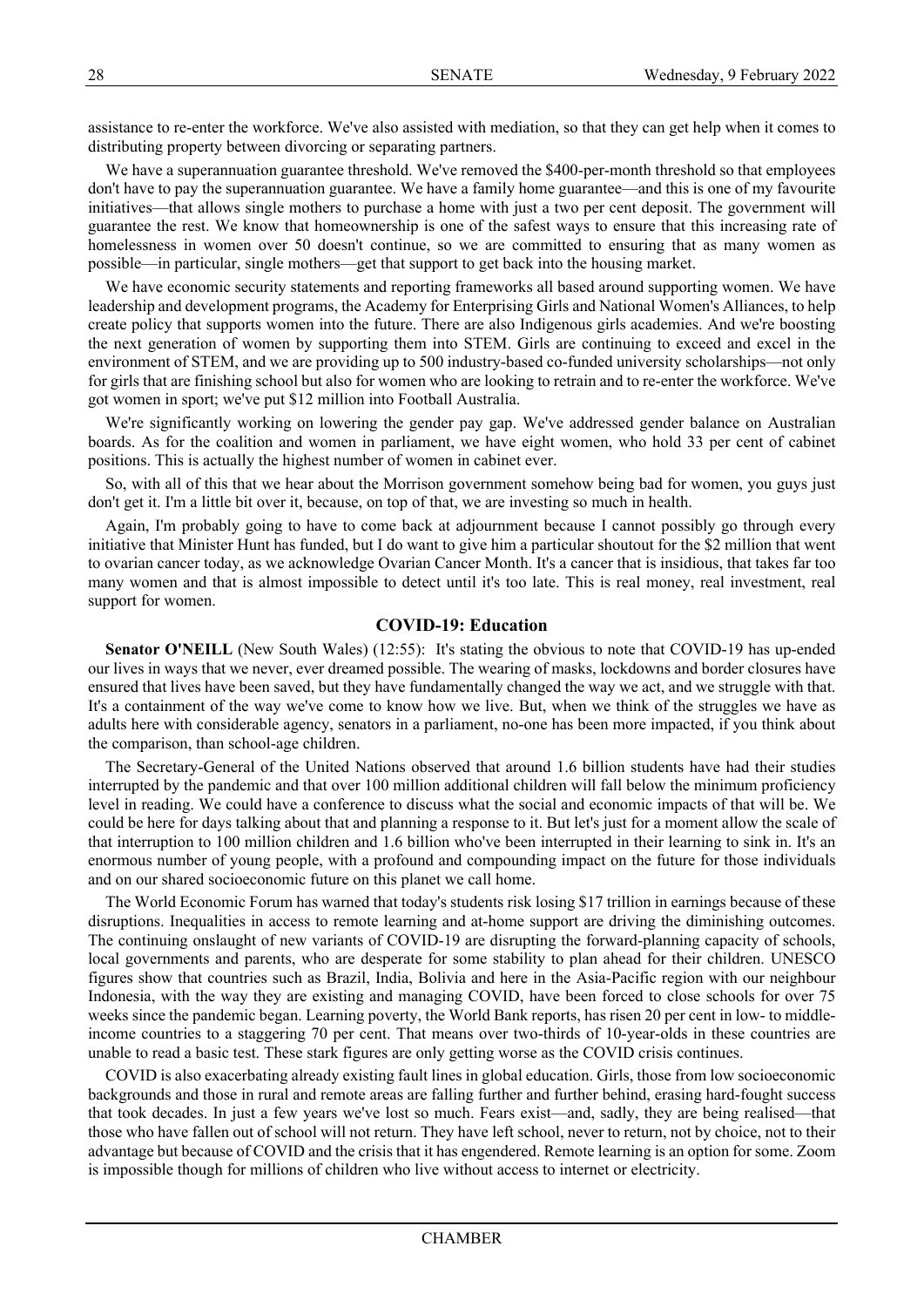Many parents would be reluctant to send their children into crowded schools in some countries, where vaccination rates remain below 15 per cent. The figures we are talking about here are truly alarming.

To that end, Australia must take its place as an international citizen and participant. We need to support health efforts to ensure that students are able to access education in a safe and accessible manner. Greater support for remote learning must be provided. Rapid antigen tests, masks, vaccinations—all these things will help children access the education that they so desperately need. Not having them poses considerable risk to children's lives. Governments, especially those with more wealth and more resources and less of a COVID burden, must do more than attend to their own nations. As an Australian, I know that we have a vital role to play in our region to support the health, wellbeing and education of young people in schools in this part of the world.

Certainly, we have our own concerns about our families, our businesses, our jobs, the way we are perceived and considered, our community and our health. Sometimes these everyday and immediate concerns that sit with us can overwhelm us. It's essential to address these challenges, but it's not enough. Governments must not stop there. We have international responsibilities. Australia can step up to help other countries. We do and we have done, and we will continue to do so under governments of every colour. Most recently, the Global Partnership for Education replenishment is one important way that Australia has stepped up to the plate, but other multilateral aid efforts must also be undertaken to ensure that the global divides are not widened by the pandemic.

My fellow senators and members of the parliament who, with me, have become members of the Australian chapter of the International Parliamentary Network for Education have already done fantastic work lobbying Marise Payne, our foreign minister, to make a commitment to the global education fund on behalf of the Australian nation. With the efforts of senators from the Liberal and National parties—those who are in government—my fellow Labor senators, senators of the Greens party—which you represent, Acting Deputy President Faruqi—and Independents, we have helped make the government firm in its commitment. But the problem is of such a scale that we cannot look away, and we cannot resile from further action. Preparation for the future and the strengthening of existing health education infrastructure has to be put in place.

Vaccine discrimination must end, and we must start sharing the technology that works with our neighbours and friends across the world so that no child is left behind. Wave after wave of the COVID virus threat is likely if we do not acknowledge the simple reality that the virus knows no sovereign boundaries. We've got to sort this out together at a global level. Every country has a stake in this, and all adults are responsible for the lives of the young. The United Nations' Sustainable Development Goal 4 is to ensure inclusive and equitable quality education and promote lifelong learning opportunities for all. Despite disruptions, despite waves of disease and disenchantment, we must always be focused on the future embodied by our children—all of our children, everywhere. It takes political will to give kids a chance so that we might all benefit.

The International Day of Education was on 24 January. It was a chance at that time—and that's why I'm taking this opportunity today to put it on the record—for the examination of our own policies and how our aid and investment in other countries in our region might have the best possible impact. There's currently a clash of ideas globally regarding whether liberty or freedom of expression is the best model for human development and whether we need to go down a path of more repression, less expression and more autocracy.

But, if we don't allow all those young boys and girls who need education to reach their full potential, to enable them to open their minds through the wonder of learning and explore the universe on their own terms, humanity will never enter a new, better age.

It does take the right teacher, the right classroom and the right tools. Teachers transform lives. That's why we invest in public education. It is a national asset, and it is a right for children. I thank my colleagues in the International Parliamentary Network for Education here and around the world. Everywhere, we must work together to get closer to SDG 4 to improve the life of the— *(Time expired)*

### **Australian Democracy**

Senator ROBERTS (Queensland) (13:05): I speak as a servant to the people of Queensland and Australia. It's now seven months since I delivered a speech reminding senators and people listening at home of the significance of our flag, a flag that flies proudly above our parliament on a strong support that stands equally above the Senate and the House of Representatives, reminding all of us, in both chambers, that we serve the people. We do not serve large, globalist banking corporations; we do not serve trade union bosses, who are often a business of their own these days, devoid of relevance to union members; and we certainly do not serve large foreign multinational pharmaceutical companies. For seven months, I have been ending my speeches with the reminder that we have one flag, we are one community and we are one nation. In this time of great division in our beautiful country, it is becoming harder and harder to live up to the principle that we are one nation. We must put aside division and accept competing viewpoints.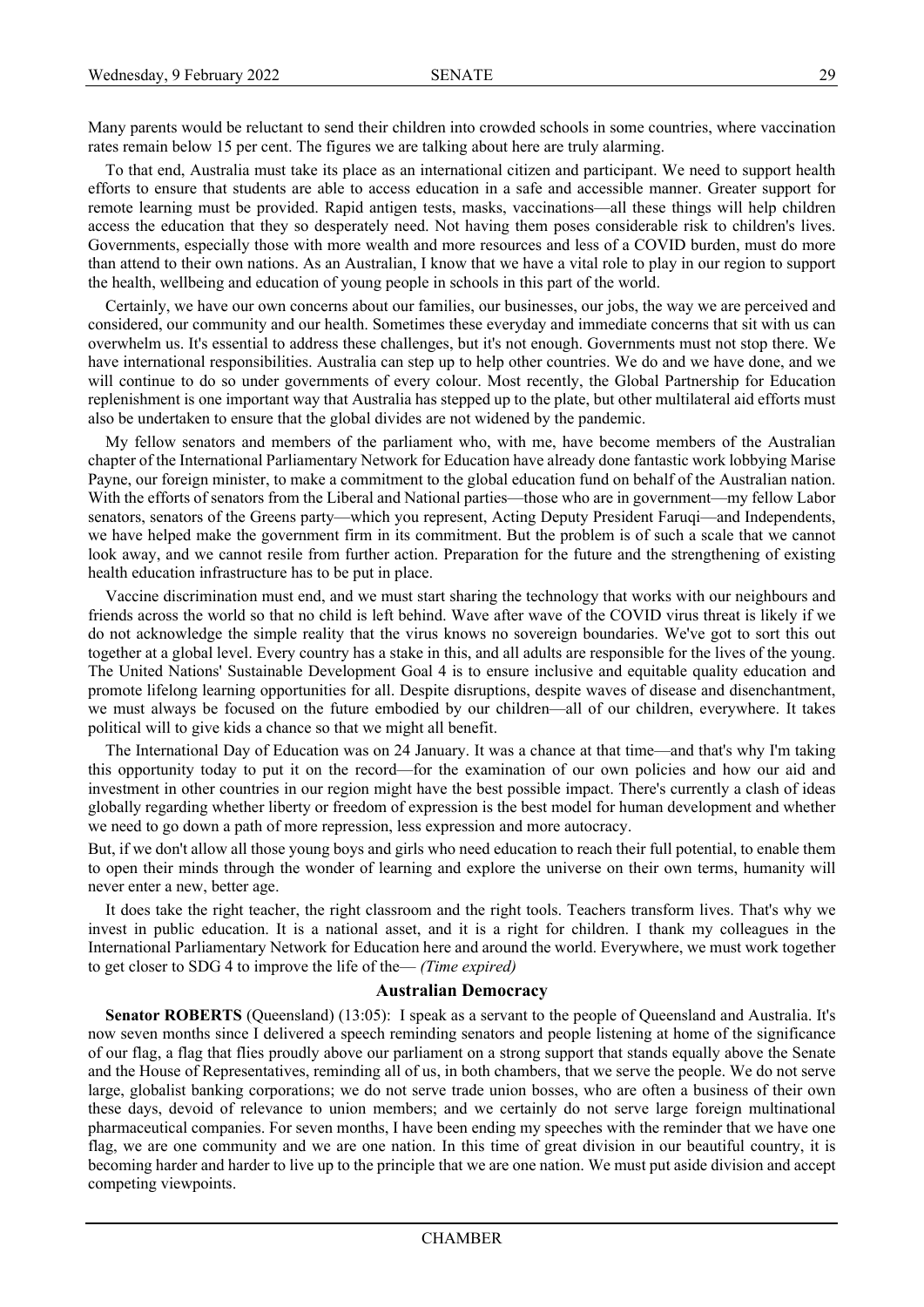On Monday, I went outside to address a group of everyday Australians who have come to Canberra to protest the policies of this parliament. They quite rightly expected to be able to speak to their elected representatives to share their concerns, and so I did my job and I spoke with them. The results were, to be honest, mixed. I heard many different opinions and I saw many different flags. It's obvious to me that there are some—a very, very small minority—who are misleading and inflaming opinion to gain power for themselves. One Nation will continue to take positions that are based on facts and data, not fabricated, false internet myths. If those of us who oppose tyranny are unable to unite among ourselves, how can we win public opinion? And win we must.

It has been said that 200 years ago a judge by the name of Lord Woodhouselee made an astute observation: 'A democracy cannot exist as a permanent form of government. It can only exist until the majority discovers it can vote itself largesse out of the public treasury. After that, the majority votes for the candidate promising the most benefits, with the result that democracy collapses, because loose fiscal policy is always followed by dictatorship.' For many years, I considered that human nature acts out of self-interest, not just for oneself but for those we love—our family and community, our species. Willingly imposing a dictatorship on those we love seemed contrary to human nature. Surely, I thought, there would be a point where the public would realise, 'We are on a path to dictatorship,' and change direction. Well, we're already being controlled. To change our direction, we must be unified. We must be tolerant and forgiving. Our future is not one of retribution, anger and hate. Our future must be unity, forgiveness and I mean true forgiveness—love and strength. These are the qualities that create a community.

Those assembled outside today have reached their point of awareness. The millions who've attended freedom rallies around Australia have reached their point of awareness. Sadly, this parliament has not. I have never been more nervous for the future of this beautiful country than I am right now. It's clear that we may be approaching the end days of democracy, as predicted 200 years ago—not from the peaceful, respectful, loving protesters but from this parliament and from state parliaments. We're witnessing the controlled demolition of not just our treasury and our democracy but our community. We're on a path to a soft dictatorship 'for our own good'. Nothing about this is for our own good.

Our grandparents enjoyed abundance, freedom and personal sovereignty. These things do not feature in the conversation being advanced by this parliament. Husband has been turned against wife, parent against child and one sibling against another. Our young are being seduced into a world of selfish hedonism that begets apathy towards family and community.

Women are being erased, replaced with offensive language such as 'uterus owner' and 'birthing parent', forced to compete against biological men to make clear the new debased status afforded them by the brave new world of globalist groupthink. This is evil. Government dependence is treated as a right, as though it were somehow noble to live off the hard work of others. We're being led into a world where the middle class no longer exists, only a financial elite and their nomenclatura, a pampered and privileged administrative class tasked with carrying out the instructions of the globalists, the elites. High-paid corporate and diplomatic 'thankyou jobs' are clearly on offer to politicians who've expended their political capital to implement globalism.

Meanwhile, everyday Australians have no such escape. Life for so many, including those I met on Monday out front, means working harder and going backwards. During COVID, the world's richest billionaires have seen their wealth increase by \$3 trillion while the wealth of citizens has gone backwards by the same amount—stolen; it was robbery. COVID has represented the largest transfer of wealth in human history—nakedly. Everyday Australians have less while billionaires have plenty more.

This parliament is responsible for destroying the Australian economy, destroying small business, destroying lives and destroying hope. The media, major global pharmaceutical companies, globalist banks, political donors and health bureaucrats have the same owners—BlackRock, Vanguard and State Street Corporation, amongst others. These funds invest the wealth of the world's richest crony capitalists and now control wealth equal to one-third of the world's gross domestic product, US\$25 trillion. In Australia, this wealth has been invested to create controlling interests in Australia's largest companies—retailers, banks, media and pharmaceutical companies. As a result, crony capitalists now control our country. And parliament and government serve their interests; they don't serve the people. Under this parliament, awaiting everyday Australians is a future that's nothing more than 18th-century feudalism with a public relations budget.

What never gets mentioned is that democracy is not part of the so-called great reset. What awaits is something the UN calls stakeholder governance. Unelected, unrepresentative corporations and their nomenclatura will decide how we live our lives. Parliament will be reduced to debating and passing resolutions that have no legal standing, and this is exactly how the European Parliament works right now. The EU parliament is analogous to putting a plastic steering wheel on the back of the driver's seat of the family car so your children think they're driving. This is our future under the globalist philosophy that now dictates the actions of the Liberals, the Nationals, the Greens and Labor. We the people are not in control. We are deluded into feeling we're in control.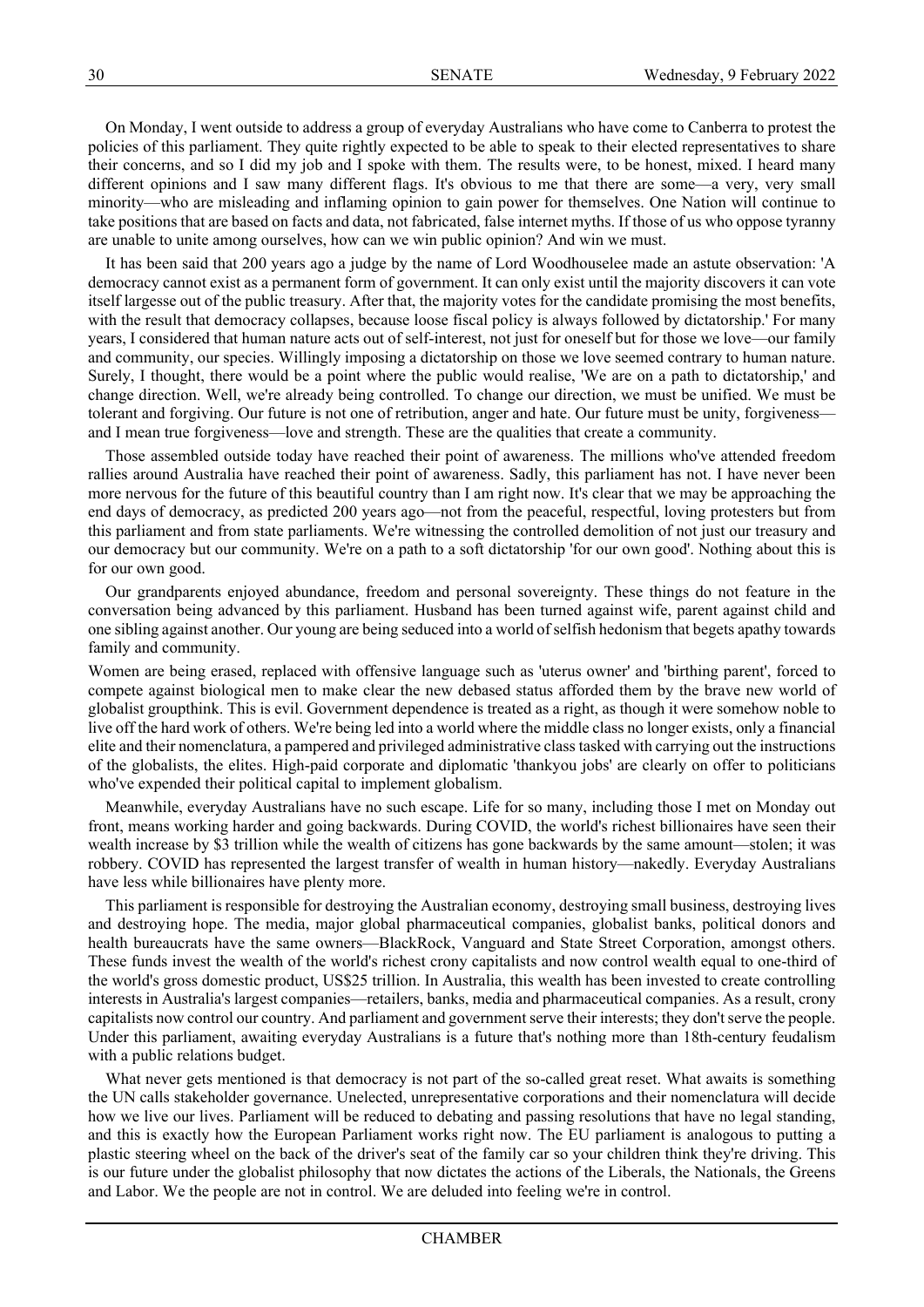When it comes to COVID, there's no sitting this one out. Recent events have made it clear everyday Australians do not have to be interested in politics for politics to be interested in them. During COVID, small businesses who carried on running their business the way they always have—serving their communities, not discriminating on the basis of race, religion or medical status—are under COVID restrictions, COVID measures. They're being sent broke, their owners fined or, worse, arrested. Politics came for them.

Shortly, Australians must decide. Do you remain prisoners in your cities, states and, now, quarantine camps? Do you remain prisoners of media driven fear, or do we forge a path of freedom born of personal responsibility and inclusion? Inclusion—it's ironic how that word has been reinvented to mean the majority accepting the viewpoint of a small and noisy minority as a device to move society further and further towards a single world view. Senator Chisholm from the Labor Party moved a motion in support of doing exactly that only yesterday. With his matter of urgency, Senator Chisholm was kind enough to show us where Labor, the once proud ALP, would take Australia. For public order, the senator said, dissent must be suppressed. The world view which our parliament now advances has the fundamental assumption that people cannot be trusted to behave in the best interests of their community and so must be treated as convicts—not as citizens—robbed of free choice and, implicit in that, robbed of freedom itself. Freedom is written in inverted commas by our media, who are promoting an agenda of hatred and division on behalf of their billionaire owners. The ABC are compliant because totalitarianism excites the political Left. Tyranny and socialism go together like the words 'rare' and 'side effects'—inseparable, relentless, evil.

Christmas, Easter, Australia Day and Anzac Day—and let's not forget Father's Day—had to be extinguished because they offer a chance to renew the bonds that unite us as a family, as a community and as a nation.

The time for people to trust the government is over. It's now time for the government to trust the people. This, the people's house of parliament, must stand in defence of the values that forged this country. The war on family, on community and on Christianity must end in this sitting, for we will be convicts no more. We have one flag, we are one community and we are one nation.

#### **Ukraine**

**Senator VAN** (Victoria) (13:15): I rise to speak on a matter that is of urgent geopolitical concern to Australia and should be to all Australians. The current build-up of over 100,000 troops along the Ukrainian border is the biggest concentration of firepower in eastern Europe since the Cold War. This inherently threatens to destabilise not only the regional security of that part of the world but also the global geostrategic balance. This is of utmost concern to Australia.

Australian commentary in recent weeks about the increased risk of war between Russia and Ukraine misses the simple fact that the two countries are already at war. Understanding just how big Russia's appetite is to endure any cost of further invasion is a key priority for right now, yet there are substantial divergences amongst NATO members as to what that cost should be. This matters enormously.

Since Russia's annexation of Crimea in 2014, Moscow has consistently undermined Ukrainian sovereignty. Russian actions in the Donbass region, including backing separatist rebels, have created immense instability. Likewise, a multitude of cyberattacks can be linked to Russia, from a cyberstrike against Ukraine's electrical grid in 2015 which disrupted power for millions of people through to a cyberattack earlier this year which brought down multiple government websites. These are just two such examples. The current build-up of Russian troops along the Ukrainian border is just another act of aggression unleashed by Vladimir Putin's Russia.

Europe can no longer pass the buck when it comes to assisting Ukraine. They must stand together. Russian actions and designs for Ukraine are clearly an attempt to intimidate Europe into acquiescing to Moscow's desired regional security environment. A security environment where might is right and the weak suffer is not in Europe's or Australia's interests. The United States should not be doing all the heavy lifting when it comes to standing up to Russia. All allies and partners who have an interest in global peace and stability must be prepared to do what is necessary to ensure conflict is averted. However, this means that NATO states, particularly the European members, must materially step up to the threats facing Ukraine. The United Kingdom is leading the European pack in laying down red lines for Russia, and its leadership should be commended. Spain, Denmark, the Netherlands and the Baltic States have sent Ukraine weapons. France and Germany, however—arguably the two European nations who should be taking a lead on the Ukraine crisis—are unfortunately letting Europe down.

While France has been doing some of the diplomatic heavy lifting, Germany's stance is increasingly looking much more like appeasement. While the ideal solution is a diplomatic one, the reality is that deterrence must be demonstrably credible. Germany's insistence on not providing lethal weapons, sending instead 5,000 helmets and medical equipment, exposes an evident weakness in European unity on Ukraine. Of course, we know Berlin is constrained by its weakness and reliance on Russian gas, and I applaud recent Australian announcements that we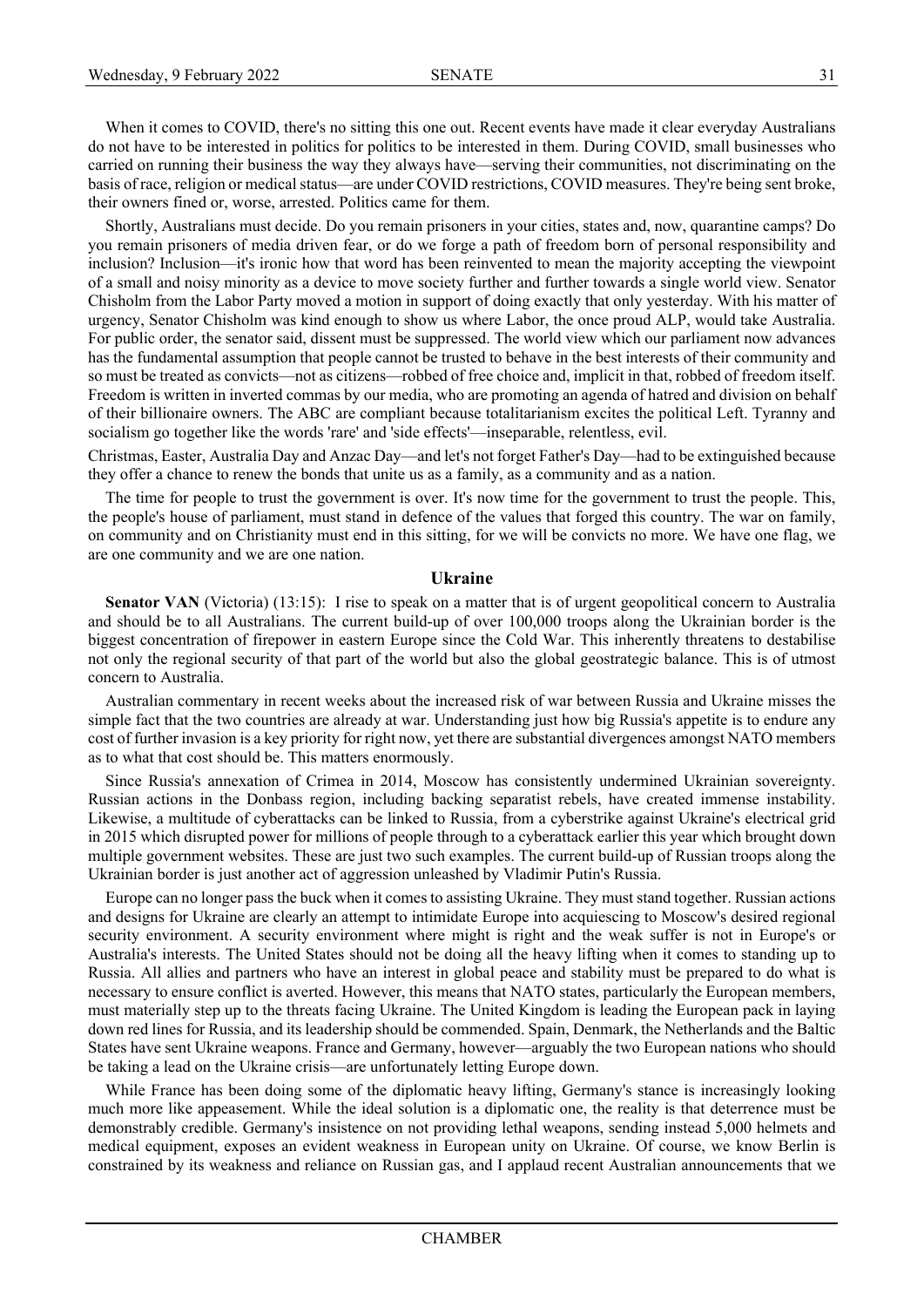are ready to fill that gap should that occur. I also acknowledge that we are hearing via the White House that Germany is prepared to look at wide-ranging sanctions. It would be better to be hearing that from Berlin.

However, if Germany won't stand up for its neighbours and the ideals of liberal democracy, sovereignty and regional security, Australia should think twice about rewarding it with future defence contracts.

If Europe lets Putin get away with further aggression against Ukraine, a precedent will be set for other authoritarian leaders around the globe. This precedent should worry Australians, especially those standing in this house today. A United States that is bogged down in Europe will have serious implications for our own backyard, the Indo-Pacific, in what is already a dangerous and highly contested security environment. It means the United States will have less bandwidth in capability to operate and deter malicious actors in the Indo-Pacific. This opportunity could very much allow China's Xi Jinping to place further pressure on the region's shared vision of being free, open and stable. However, this should come as no surprise. Over the past decade we have watched China become increasingly more assertive and increasingly more willing to use its weight against states who dare to disagree.

If Europe does not stand up to Russia and Ukraine, a clear message will be delivered to China on the question of strategic ambiguity over Taiwan, the message being that the West does not have the strength or the will to defend smaller liberal democracies and that if you push hard enough the West will capitulate. This is a message that we simply cannot endorse. President Xi has made it clear that in his lifetime Taiwan will be incorporated into mainland China. He will therefore be watching with a close eye as to how the West responds to Putin's latest acts of aggression.

If European states do not step up in the Ukrainian crisis and the United States becomes drawn into protracted conflict in Ukraine, those nations with national interest in the Indo-Pacific must be ready to step up with an increased physical presence in the region —this includes our allies and partners such as Japan, the UK, Korea, India and others—to ensure our region and backyard remain stable, regardless of the situation in Europe. In fact, if France and Germany are not going to defend Ukraine, they should at least be prepared to defend their interests in this region, which they talk so much about.

Russia has watched China apply a dangerous strategy of incrementalism, with accumulated gains in the region over the last decade, particularly in the South China Sea. As an international community we must recognise that this strategy will not just disappear. The question isn't if Russia will make a further move on Ukraine, but when. All countries who believe in peace must be prepared to back Ukraine in any way they can, but Europe ought to step up most. If not, European countries need to be prepared to answer to their children and grandchildren as to why not.

Here in Australia we have experienced firsthand the pressures of an overbearing, authoritarian government that has attempted to coerce us and force its will upon our people. This government has rightly stood up to these coercive acts in the name of protecting the ideals we value most. All countries who believe in peace must be prepared to back Ukraine in any way they can, particularly through economic sanctions. However, all NATO countries must show the greatest resolve and provide military support. If they don't, they need to be prepared to answer to history as to why they appeased Putin.

As chair of the parliamentary friends of Ukraine group, I have a deep appreciation for the Ukrainian people and I admire the strength and resolve they have displayed as a nation in recent times. This is not the first time that liberal democracies have been challenged to stand up for their values and it will not be the last. But how we act today and how we respond to the threat we currently face can and will have repercussions for the future.

Russia must immediately de-escalate. However, if Putin proves unwilling to do so, the free world's support for Ukraine's sovereign integrity must be unwavering. Now is the time for all nations who profess a love for the democratic institutions we hold so dearly to our hearts to stand with Ukraine for what is not only a just cause but also a cause that can and will shape our geostrategic environment.

#### **Pacific Labour Scheme**

**Senator SHELDON** (New South Wales) (13:24): Two years ago the Prime Minister said slavery never happened in Australia. Apparently, he's never heard of blackbirding in the 19th century. The truth is that blackbirding did happen, and it is still happening today. Last week, five courageous men from Vanuatu and Samoa, who were working on Australian farms on temporary visas, gave evidence to the Senate job security inquiry. The conditions of work they described are barely any better than in the 19th century.

Sergio came to Mildura from Vanuatu to pick grapes under the government's Pacific Labour Scheme. He was told he would be paid \$2.50 for each box of grapes he picked. Sergio picks about 110 boxes on a good day, so \$275 per day should have been the payment. But, at the end of the week, Sergio looks at his pay slip, and he has been paid \$100 for a week of backbreaking labour—\$100.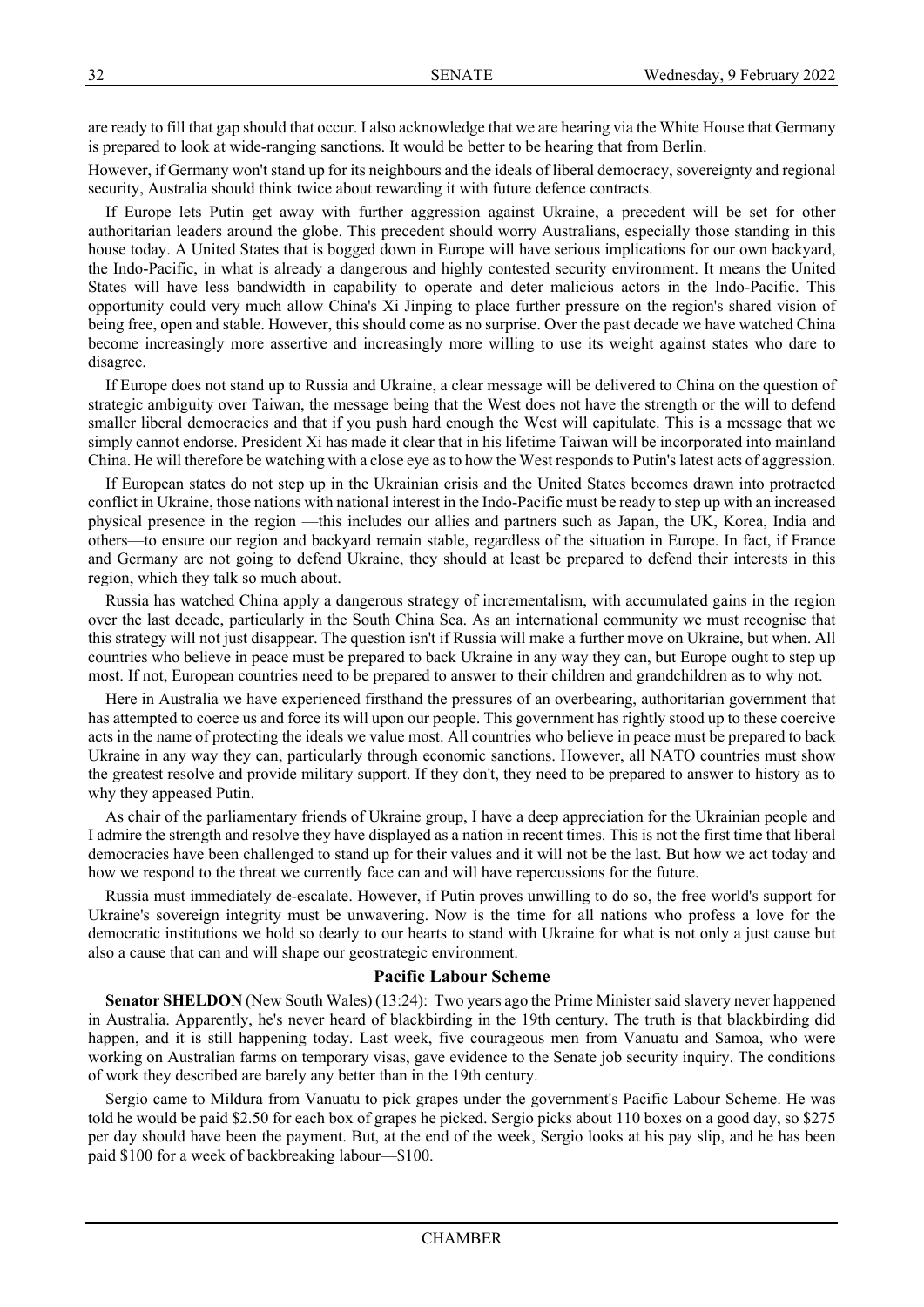Aleki came to Warburton from Samoa under the government's Pacific Labour Scheme. He came here to earn enough money to support his parents, his wife and his eight children back in Samoa. He was told he would earn \$25.41 an hour and work from Monday to Friday, so he could attend church on Sunday. Aleki and his colleagues worked just one day for that \$25.41-per-hour rate, and then their employer told them that the contract was changing: instead Aleki would be getting paid \$7 per tray of berries. Then that rate was reduced again and again and again. There was just nothing he could do about it. Aleki told us: 'We are being threatened. We're being told not to speak up.'

Talipope also came to Warburton from Samoa. He is in the same situation as Aleki. He and three others share one small, hot room. This is the only place they can go after work. Last year, some of them tested positive for COVID-19. They had to isolate in their room for 10 days together, in a small, cramped space. All they were given to survive on was four packets of instant noodles, six potatoes, one loaf of bread, one bottle of juice and a few bits of fruit. This is what four grown men with COVID-19 were told to survive on for 10 days.

I've also seen Talipope's pay slips and time sheets. They show that, in some weeks, Talipope worked 64 hours over seven days, with no days off—not even for Sunday church. For those 64 hours, he was paid just \$100, because Talipope, like the other workers we heard from, is having hundreds of dollars of deductions taken from his pay every week. Workers have been charged hundreds of dollars to stay in slum accommodation, with four to six people to a room. They are being overcharged to ride in their employer's van to get to the farm. The labour hire company skims 80 per cent of their pay slip for all sorts of expenses—80 per cent. Thousands of people like Sergio, Aleki and Talipope are left with almost nothing. They can barely support themselves financially, let alone send any money home for their families.

It is a national disgrace. The government knows about it. We've had enough inquiries, task forces and reports. The company I've spoken about today is an approved employer, and it has a big tick from DFAT. All of this is happening in plain sight. Rather than fix it, the government has introduced a new ag visa that Minister Littleproud has said will be even less regulated than the Pacific Labour Scheme, which I've talked about today. The message from the government is that anything goes on Australian farms. Here's what Sergio told us: 'I came here to work for money. I did not come here as a slave.' The government has to act. It has a responsibility to act, and it's about time it acted.

# **STATEMENTS**

## **Northern Territory: Youth Services**

**Senator McCARTHY** (Northern Territory—Deputy Opposition Whip in the Senate) (13:30): The Mayor of Alice Springs recently wrote an impassioned letter to me and others in this place asking for assistance dealing with high levels of crime and antisocial behaviour. At the same time, youth services in the region are calling for a clear plan and proper funding to address high levels of youth incarceration and crime. The two issues are clearly and directly linked.

On 1 February, a group of youth services providers wrote to the Minister for Indigenous Australians, highlighting their concerns about the lack of support and investment in remote community youth services in the southern part of the Territory. It's not the first time they've tried to get this government to listen and act. Since the introduction of the Indigenous Advancement Strategy in 2015, when Commonwealth government cost savings measures cancelled indexation of funding, the remote NT youth programs delivered by their agencies have, effectively, taken an annual cut in funding. They estimate this cut at more than \$8 million. That's a huge amount of money ripped out of a remote region.

As anyone in remote communities will tell you, kids need access to reliable, safe and appropriate activities to keep them occupied and engaged. Yet facilities like recreation halls, sporting facilities and staff housing are crumbling. Many youth centres and town halls are not air-conditioned and don't have working toilets, hand washing facilities or basic food preparation facilities. Many of the mostly uncovered outdoor basketball courts have not been resurfaced in decades. We've seen interventions, royal commissions and regional deals come and go, with tens of millions of dollars spent in the name of fixing things for remote kids, yet this government continues to pass the buck. It should not be easier to jail a child than to give them a basketball court to play on.

#### **Climate 200**

Senator HENDERSON (Victoria) (13:32): I rise to raise serious concerns about the so-called 'Voices of' independent movement, funded by the big end of town, including Simon Holmes a Court's Climate 200 group, which is nothing more than a front for Labor and the Greens. When I dared to challenge Mr Holmes a Court over his disgraceful and offensive support of the failed section 44 challenge against the Treasurer founded on anti-Semitism, suggesting he may wish to pay the legal costs in Michael Staindl's failed court challenge, I was met with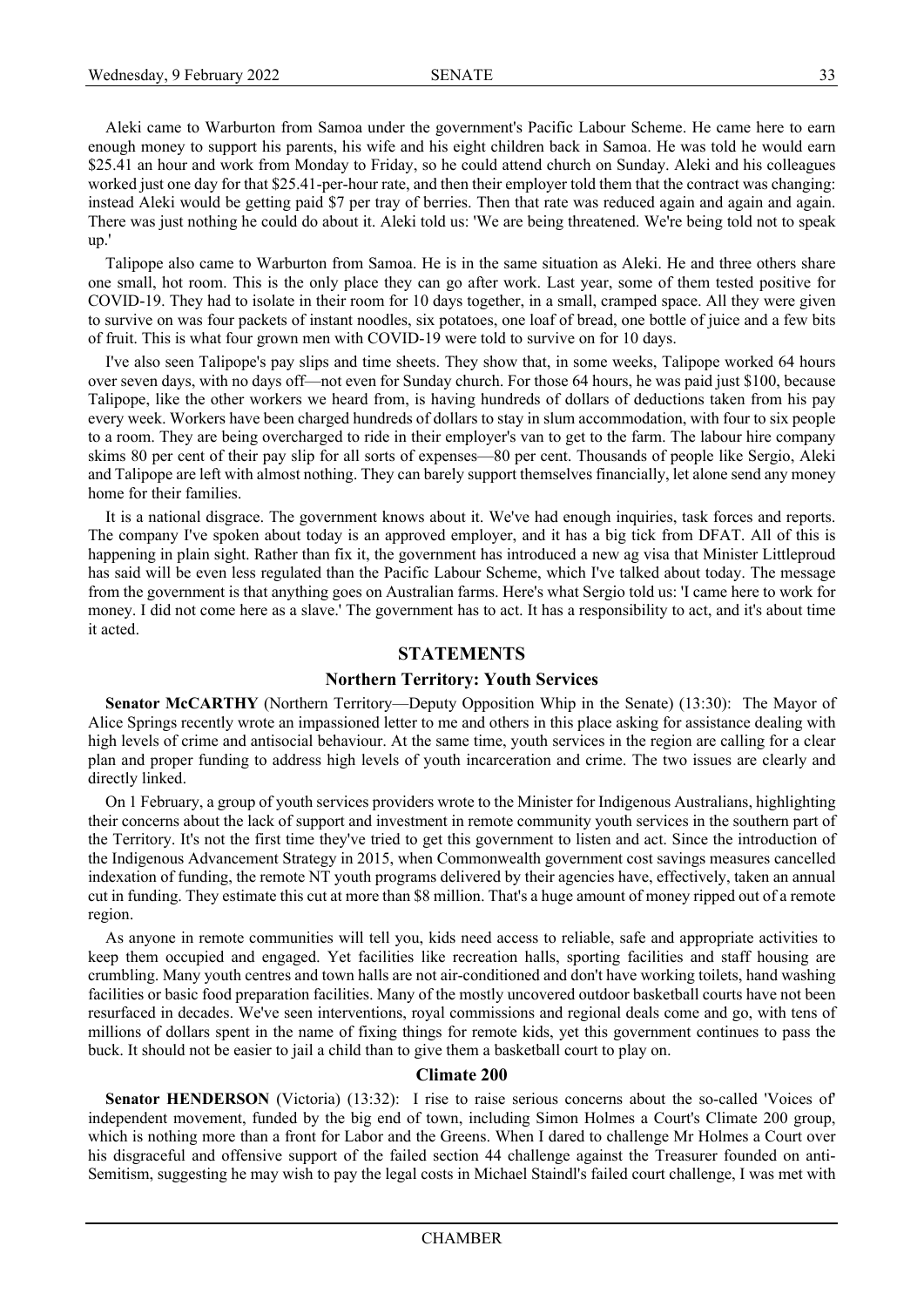claims that I was some sort of 'crumb maiden'—that I was only here to pick up the crumbs of power, which apparently is what that means. This is sexist, denigrating and a clear case of misogyny.

Climate 200's website says it wants to raise at least \$15 million to \$20 million for its 'independent' candidates. The website also refers to community groups which have formed to support pro climate, pro integrity and pro gender equality independents. There's nothing 'pro'—particularly nothing pro gender equality—about Mr Holmes a Court. He has a history of making offensive and disrespectful comments towards conservative women. He spoke of Senator Hume, accusing her of bitchiness and of not having a soul.

I wrote to a number of independent candidates in Kooyong, Wentworth, Mackellar, Goldstein, Curtin and North Sydney, asking whether, in light of these offensive comments, they would condemn Mr Holmes a Court, confirm that they support the respectful treatment of all women and confirm whether they would take any money from Mr Holmes a Court's Climate 200 group. Regrettably, there was absolutely no response from any of these so-called independent candidates, which says everything that electors need to know about their commitment to respect for all women.

# **Oil and Gas Exploration**

**Senator WHISH-WILSON** (Tasmania) (13:34): Something significant happened in this nation on 16 December last year. Prime Minister Scott Morrison visited Newcastle and formally declared opposition to a fossil fuel project called petroleum exploration permit 11, or PEP-11, which was going to explore for oil and gas off the coast of Newcastle all the way down to the northern Sydney beaches.

Of course, the community were absolutely stoked about this. They have been campaigning against this madness for years. But it is unclear whether this is actually the case. I just want to put on the record that we've received some advice. While the Prime Minister came out and made this statement that this project would no longer proceed and that he would be directing this, we have confirmed that NOPTA, the regulator, did in fact let Asset Energy, the company that was exploring for oil and gas, know that it would not be renewing their permit but that Asset Energy is now appealing this decision. The decision is on the desk of the resources minister, Keith Pitt. Our advice is that it's unclear when that new advice will be provided to Asset Energy or when the decision on its appeal will be made. I would also like to put on record today the community's concern that the Prime Minister has come out and made such a big a statement but there's no clarity on whether we actually have a final decision and whether PEP-11, petroleum exploration permit 11, is dead in the water.

I will say this while I am here today: while it's great for a number of marginal seats on the New South Wales coast that we've banned the insanity of exploring for oil and gas off that coast, let's do it for the Otway Basin off the Twelve Apostles. Let's do it off King Island, a valuable fishing community. Let's do it around the entire country.

## **COVID-19: Aged Care**

**Senator BILYK** (Tasmania) (13:36): I understand that ministers are busy and they have to juggle competing pressures. It's part of the job. It's what they're paid for, in fact. But many Australian workers have faced the pressures of a busy and demanding job, particularly those in the aged-care sector and especially during the COVID-19 outbreak. Thank you to all of them. When the Minister for Senior Australians and Aged Care Services, Senator Colbeck, was asked to appear before the 14 January hearing of the Senate COVID committee he declined, citing 'urgent and critical work combating omicron'. I was horrified to learn that Minister Colbeck declared that he received 'sponsored travel and hospitality to attend three days of the cricket in Hobart'. I'm sure he was fed and probably watered—to be polite—which is a lot more than some of our aged-care residents have been able to be recently. It's completely inacceptable that a minister in this government who is overseeing an ongoing crisis in aged care, where people are dying, chose to go to the cricket for three days instead of fronting up to do his job, especially when the committee had only asked for him for two hours and 45 minutes. He could have participated remotely.

Our aged-care workers are doing phenomenal work under extremely trying conditions. We need to remember the aged-care sector was in crisis before COVID even hit. There has been almost nine years of disgraceful neglect of some of our most vulnerable people, but Mr Morrison and Senator Colbeck have not learned from the terrible mistakes that happened in aged care because of their own incompetence and funding cuts. When Minister Colbeck finally fronted the committee, he still denied there was a crisis. We've had 22 reports concluding the sector is in crisis as well as a two-year royal commission which found that the average— *(Time expired)*

# **Environment**

**Senator ROBERTS** (Queensland) (13:38): The Greens, Labor, the Liberals and their sell-out sidekicks the Nationals, the uniparty, as I call them, like to talk about sustainability, as though it's the environment that needs to be sustained instead of human beings. The real lesson in applying sustainability can be found, though, in Australian family farms. Providing food to feed the hungry and clothing to warm the cold, Australian farmers are heroes for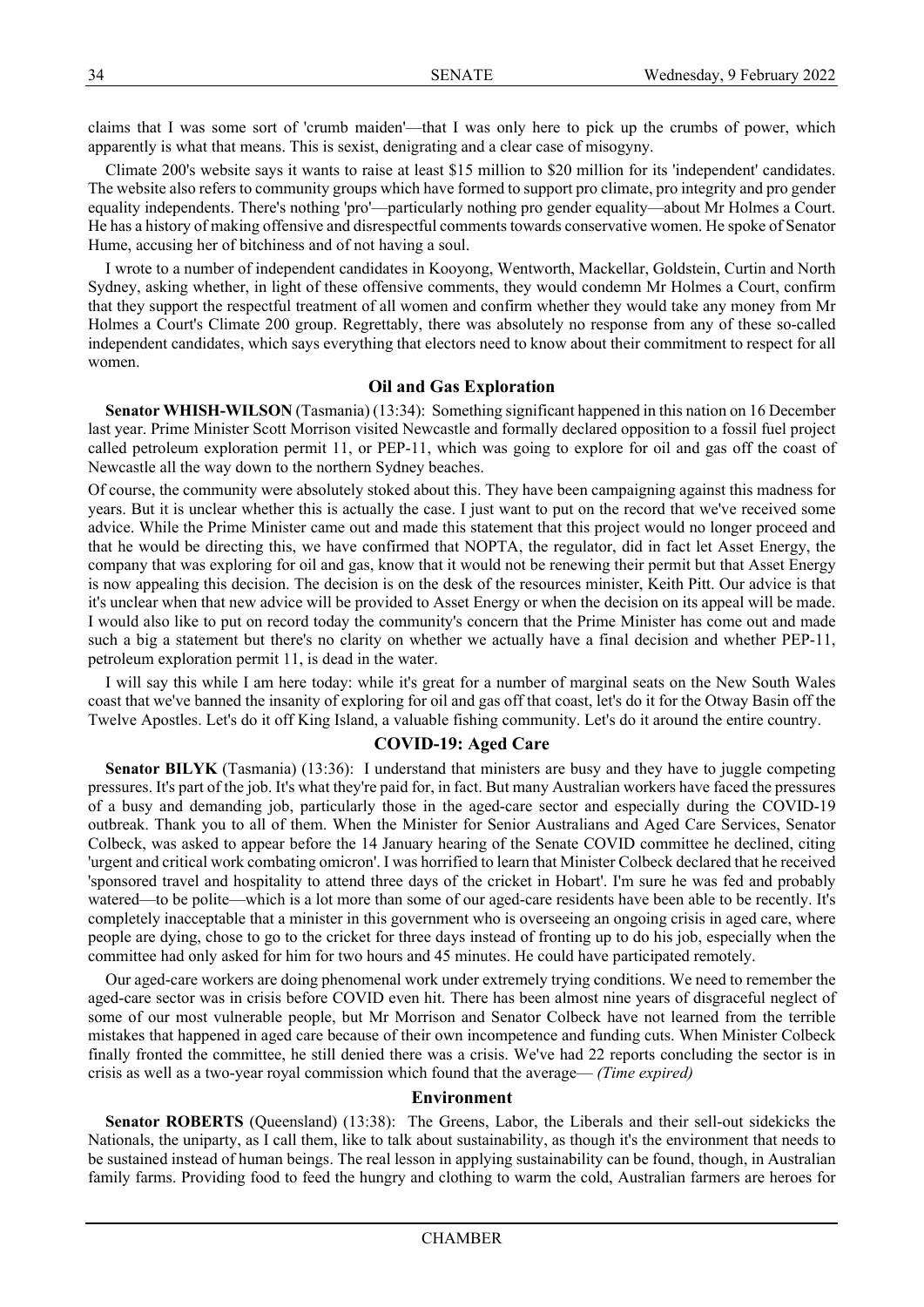the positive effect they've had on the sustainability of our entire human race. Their farms have been productive for, in many cases, 150 years. Their soil is most likely healthier now than ever before. Our farmers care about their land. It's their livelihood and their future. The role of family farming became clear during the recent drought, which, mercifully, has now ended in most places.

Irrigation canals lose water to seepage, which recharges groundwater. Native trees get roots down into that groundwater and survive the drought. Rural Australia is resplendent with ribbons of native habitat along thousands of kilometres of irrigation canals, home to a wonderful cornucopia of native flora and fauna which would have perished without that irrigation water.

The average Australian dairy farm supports 40 species of native creatures. Where there is as little as one hectare of native bush on a farm, this increases to over 100 species.

Yet, where farms are being denied water, their families are being driven off their land and the farms turn into wasteland—a breeding ground for pests and imported weeds, devoid of the ecosystem that happy-clappy environmentalists pretend will return.

When the government pokes its bureaucratic bloated nose where it does not belong, in the name of so-called sustainability, it's a disaster. Family farms cease to exist. Diversity in the rural economy shrinks. The environment is worse, not better. Still, Labor, the Greens, the Liberal Party and the National Party push ahead. This is not sustainability of the environment; it's sustainability of rank stupidity and callous indifference towards the masses of everyday Australians. This madness must end. *(Time expired)*

#### **Ledwidge, Mr Mark**

**Senator SCARR** (Queensland) (13:40): [by video link] On Australia Day I was honoured to attend a citizenship ceremony hosted by Archerfield Rotary Club. It was followed by a wonderful Australia Day family funfair. At the ceremony I said to the conferees that, if they were looking for examples of contributing to our beautiful country, they need look no further than members of the Archerfield Rotary Club. I have previously spoken in this place about the work of the club, including drought relief and assisting our Pacific family in times of need.

This week, one of the club's members, Mark Ledwidge, passed away. Mark had become an Australian citizen at the first citizenship ceremony convened by Archerfield Rotary Club, in 2006. For 26 years and 10 months he had been an outstanding contributor to the club, serving as president, secretary and treasurer. Mark Ledwidge was a Paul Harris Fellow—a great honour amongst Rotarians. He was involved in all of the projects undertaken by Archerfield Rotary Club—not just in Australia but in Fiji, PNG, India and Africa. Members of the club described him thus: 'Mark was such a kind, gentle soul. He did many things to improve the lives of those less fortunate. Such a dedicated man, the man with a smile and sense of humour always, the kindest soul who never spoke ill of anyone.'

I wish to provide my sincere condolences to Mark's wife, Brenda, his three sons and other family and friends. I have no doubt that Archerfield Rotary Club will continue its great community work. That is the best tribute which can be paid to Mark Ledwidge, whose life of service provides an inspiring example to all Australians.

## **Industry Research Grants**

**Senator GRIFF** (South Australia) (13:42): The Prime Minister recently announced more funding for industry linked research, including hundreds of new industry PhDs and fellowships. This is a welcome commitment. Australia is blessed with world-class universities. Their research is the great enabler of economic growth. It yields new ideas and technologies that improve our lives and offer the prospect of safer, higher-paying and more-satisfying jobs. It has been frustrating, through the term of this government, to see research underrated and very much underfunded and to see the government's constant interference in research grants.

I accept that our funding processes are not perfect. For instance, we waste too much public money. But, while the government sees waste in projects it thinks are pointless, I see waste in how much time our researchers, our best and brightest, spend on grant applications. Some studies have found that up to 40 per cent of a researcher's time goes into doing applications instead of doing the research we have trained them to do. That's two days a week wasted. The government could significantly increase our research capacity by reforming the application process and progress or by even introducing a lottery.

Another problem is that, while public money is increasingly channelled into commercial and industry research, too little is spent on basic research and knowledge diffusion. Without basic research, there is nothing for industry research to draw on; and without making research outputs freely available, allowing new ideas to spread, the benefits are captured by one or two big corporates and don't flow through to workers and the broader economy. I welcome the government's announcement but it is a piecemeal, stopgap solution instead of the broader reforms that are urgently needed.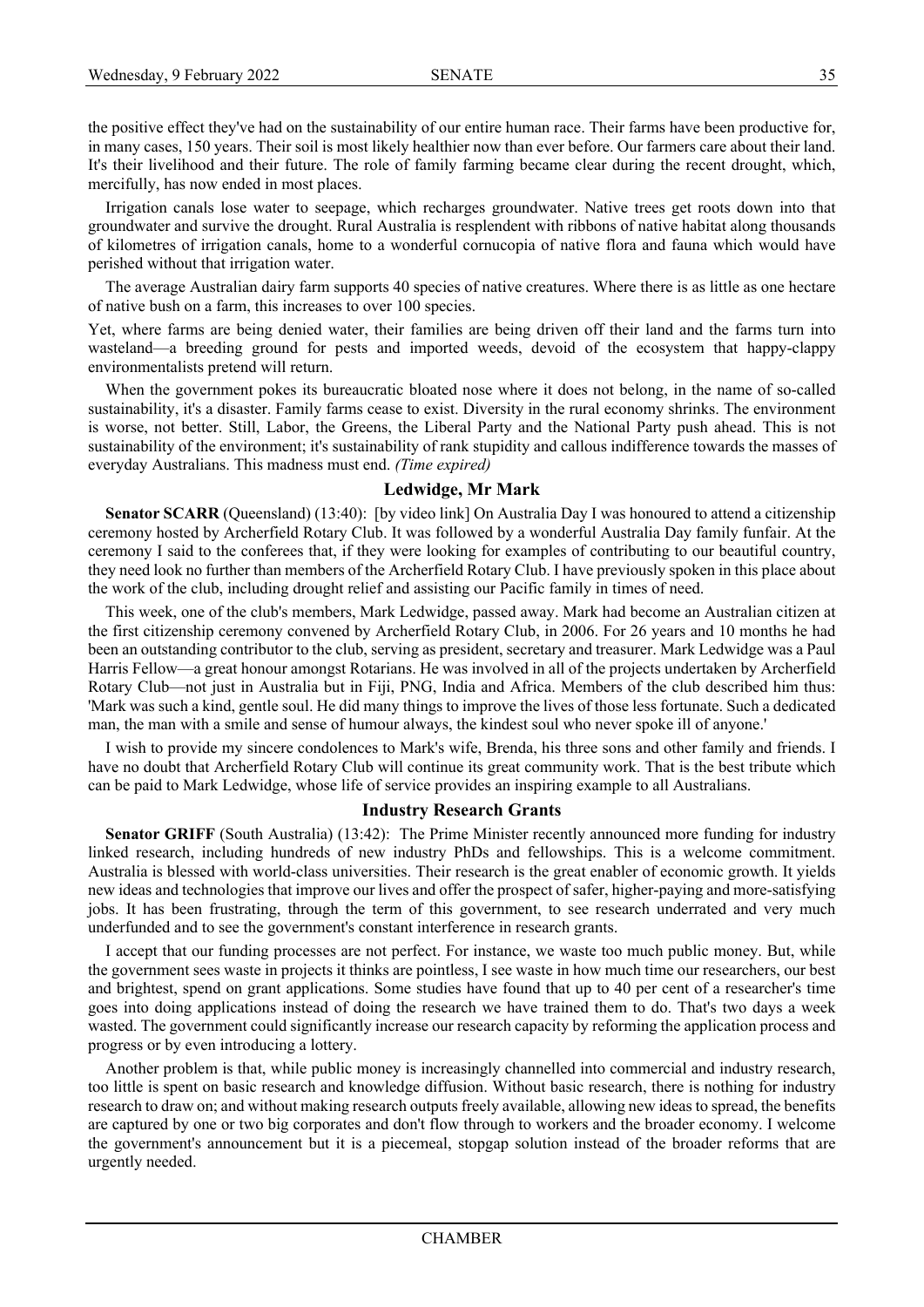# **COVID-19: Indigenous Australians**

**Senator DODSON** (Western Australia) (13:44): I wish to draw attention to an excellent paper by the Nulungu Research Institute based at the Broome campus of Notre Dame university. It shows that First Nations people in the Kimberley coped magnificently during the first wave of COVID. Thousands were mobilised, leaving places they deemed to be unsafe. But the researchers had trouble finding good population and infrastructure data, which clearly hampered pandemic planning. I wrote in the foreword to the paper that a government which doesn't know its own backyard is a government that doesn't care. What's clear from the paper is that, while the first wave of COVID didn't infect the Aboriginal communities in the Kimberley, it was a matter of good luck rather than good management. The paper concludes, unsurprisingly, that remote community infrastructure is in disrepair; that communications with government and service agencies are inadequate; and that many families live below the poverty line.

These conditions, ripe for COVID, are as bad today as they were two years ago when COVID first arrived. But, knowing all this, governments have done not enough to work with these communities and agencies to prepare for the next wave, which we know will come. I'm gravely concerned that even our mainstream services in the north are under-resourced. Finally, the concept of living with the virus is a poor option when our communities have serious health problems and known shortfalls in housing and service delivery.

# **Australia: Sovereign Capability**

**Senator LAMBIE** (Tasmania) (13:46): There's a motion coming up that I'm proposing to amend, and this is the only chance I'll get to explain why. It's a motion to set up a select committee inquiry into Australia's sovereign capability. It's a good issue to look at. I'm proposing to amend it anyway, not to kill it dead, but to make it work. At the moment it doesn't work. It's being asked to run a mile in 10 seconds—that's impossible and it will fail.

I am in favour of an inquiry into our sovereign capability. I like the idea so much that I think we should do it properly! We don't need a select committee for this; most of the time those are a stitch-up. Whoever sets it up, sets it up—that's because whoever sets it up makes the rules. Look who Senator Rennick wants on this committee. There are six spots for senators up for grabs, and he wants the government to get half the spots and One Nation to get the fourth spot. And why wouldn't he? One Nation vote with the Liberals 75 per cent of the time and, right now, One Nation are more likely to vote with the Liberals than half the Liberal Party themselves. That's where we're at. Senator Rennick wants to give government senators and government mates the lion's share of spots for an inquiry into what the government is doing. And he wants to do it in six weeks. He reckons that's all the time it will take. What a ripoff for the nation! When it comes to talking about sovereign capability, you can do it quickly or you can do it right.

We have a standing committee called the FADT—foreign affairs, defence and trade. I'm one of the people on it. We look into things like this all the time. That is our job. That's why I don't support this inquiry. It's not because I don't think it's such an important issue—I think it's damn critical and that we need it. I think it's up there with the most important issues, and we could be looking at it right now. That's why I want a real inquiry, not a stitch-up done at minutes to midnight and stacked to the gills with government cronies and conspiracy theorists. That's what I'm looking at, and that's what the nation deserves.

# **Climate Change**

**Senator COX** (Western Australia) (13:48): We can all agree that we need a safe future for our children and for our grandchildren and their children. As a mother and a proud First Nations woman, my birthright gives me the responsibility to protect and nurture country with love and care—our Mother Earth.

First Nations people have cared for country since time immemorial. Yet in just over a couple of hundred years—in fact, in the blink of an eye—the legacy of colonisation has pushed us further into a climate emergency. Right now our country is hurting, crying out in pain. The science is clear: every tonne of coal and gas burnt increases the intensity and speed of change in our climate. That means more floods, more intense droughts and heatwaves, and more frequent bushfires, like we're seeing in my home state of Western Australia. Yet Labor, the Liberals and the Nationals continue to vote in favour of planet-destroying fossil fuel projects that we don't need. That's because every year they take millions of dollars in donations from the coal and gas corporations responsible for this destruction. Every day that passes, we fall further behind and the opportunities to make change are made harder.

But it actually does haven't to be this way.

It is the responsibility of every single person in this place to provide a safe future for our children and the generations to come. The answers to the climate crisis are here, right in front of us, and we can protect country. We can and we must push the next government to go further and faster on climate action and to create hundreds of thousands of jobs to pivot to a cleaner and greener resources economy. We can turn this country into a renewable energy superpower that exports clean, cheap, renewable energy instead of coal.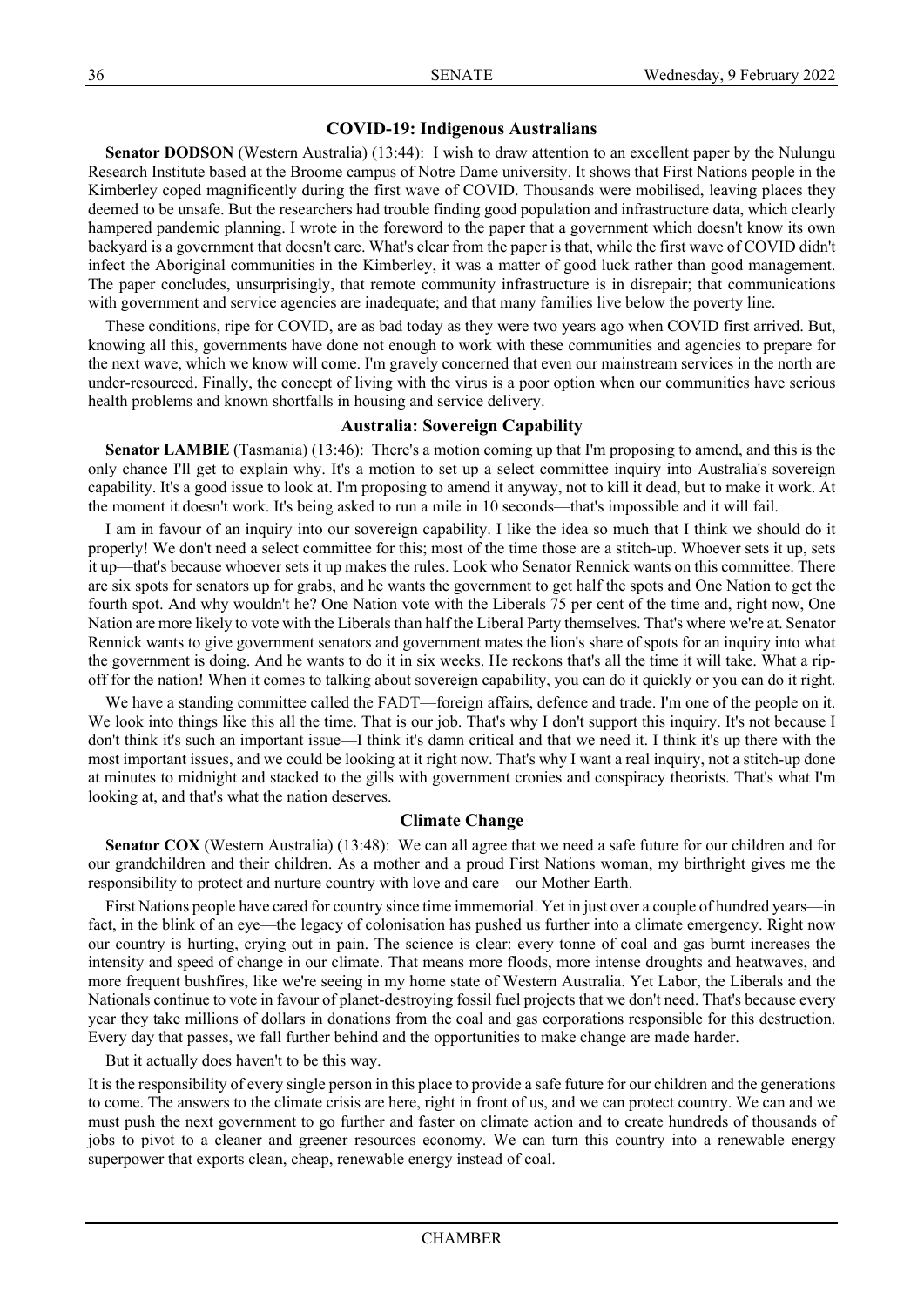#### **Timor-Leste**

**Senator PATRICK** (South Australia) (13:50): During World War II, 60,000 Timorese died assisting Australian soldiers who were fighting in Timor. After they voted for independence in 1999 and after the great job done by INTERFET in supporting the transition, it was reasonable for them to think that we were their friends, but we weren't. The government of the day and those in DFAT at the time were busy in the background trying to steal Timor's oil and gas—Timor's only real source of money to bring their population out of poverty. Here are some of the things we did.

The Australian government withdrew itself from the maritime boundary jurisdictions of the International Court of Justice and the International Tribunal for the Law of the Sea, forcing the issue to be resolved without an independent umpire. During purportedly good-faith negotiations, Australia spied on Timor-Leste to gain advantage in the negotiations. When Timor-Leste found out about the spying, they sought to have the treaty declared invalid on the basis of fraud. The Australian government responded by raiding the offices of Timor-Leste's lawyer, Bernard Collaery. After Timor launched compulsory conciliation under article 289 of the United Nations Convention on the Law of the Sea, Australia lodged six objections, with the Conciliation Commission dismissing all of them. When a replacement treaty was finally agreed to by government, they immediately sought to prosecute whistleblowers Witness K and Bernard Collaery, the heroes that had called out Australia's abhorrent conduct. This morning it was revealed, because of proceedings I initiated in the AAT, that we started the spying on the Timorese, to steal their resources, before they were even independent.

We need to come clean. We need to be open and transparent to restore Timor's trust and international confidence in Australia. We need to stop the prosecutions. With that, I seek leave to table a translation of a vote of confidence in Mr Collaery conducted recently in the Timor-Leste parliament, to show the Senate and the Australian people that Mr Collaery's continued prosecution is a hindrance to the relationship-healing process.

**The ACTING DEPUTY PRESIDENT (Senator O'Neill):** Is leave granted?

**Senator Dean Smith:** We accept the translation in good faith and have no objection to accepting that the document be tabled.

**Senator PATRICK:** I table the document.

#### **South Australia: Floods**

**Senator GROGAN** (South Australia) (13:53): In late January, many parts of remote and regional South Australia received unprecedented and record rainfall, causing widespread flooding across the Eyre Peninsula and throughout the outback. Some areas received up to 200 millimetres of rain, which is the total annual rainfall in that region. It caused severe problems, closing roads, washing away topsoil and damaging infrastructure. A 250 kilometre stretch of the Stuart Highway, between Glendambo and Coober Pedy, was severely damaged, and the rail link from Adelaide to Darwin and to Western Australia was also severed. Homes on the Eyre Peninsula were damaged and destroyed, and motorists had to be rescued from the area between Iron Knob and Kimba.

I would like to take this opportunity to thank the South Australian Police, the CFS, the SES and other first responders for being there when the community needed them most. Thanks also to the men and women of the Australian Defence Force for the key role that they played in keeping our remote and regional communities safe and supplied while they were cut off.

Unfortunately, climate science tells us that we're likely to experience more intense floods and fires over the coming years. The government's own Productivity Commission has found that funding for reconstruction and recovery consumes 97 per cent of the disaster funding in Australia. That leaves just three per cent for mitigation and community resilience measures. That's why an Albanese Labor government will invest up to \$200 million each year in disaster prevention and resilience. We need to plan and protect our communities, not just mop up after disasters that we can plan for and predict.

#### **Women in Sport**

**Senator THORPE** (Victoria) (13:55): We all saw that powerful photo of sisters Cathy Freeman, Evonne Goolagong and Ash Barty together. This country's greatest athletes and the definition of black excellence are such a great inspiration to all young women and girls. However, we can't just celebrate our elite women and gender diverse athletes—we need to pay them. It's a great time for sport in this country. The AFL women's season is underway, and it is unbelievable that there is such a huge gap between the pay that AFLM players and AFLW players take home. How can the league call their elite athletes professional players if a whole lot of them don't even get paid properly?

This season most AFLW player will earn just over \$20,000. Because AFLW players are paid so little, most have to juggle other work just to stay afloat—not to mention that they are also far more likely than their male counterparts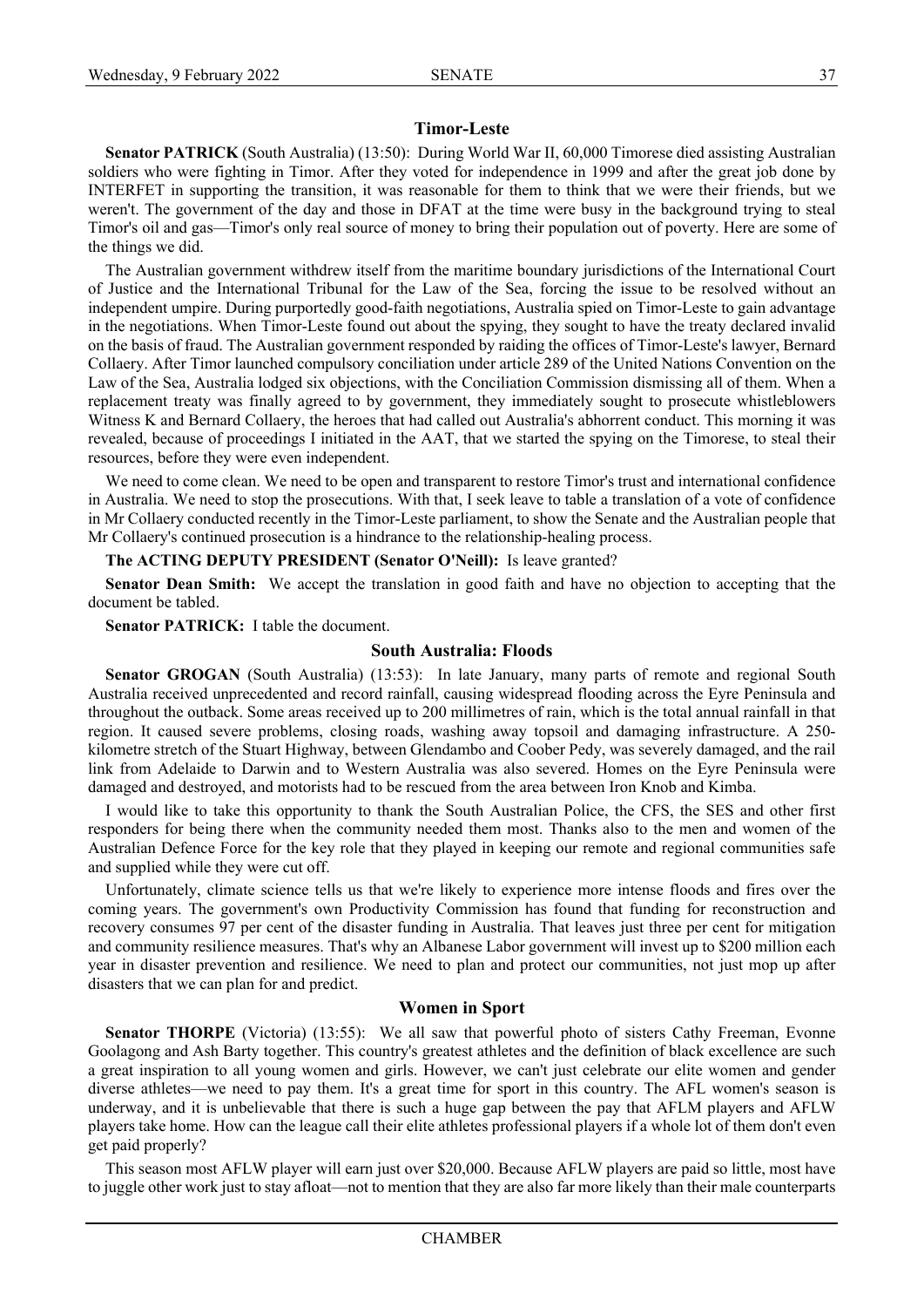to develop ACL injuries. AFLW is quickly becoming the No. 1 female sport in this country. These incredible athletes must be paid at the highest rate and must be supported into becoming full-time professional athletes with the pay that they deserve. Go AFLW!

# **Myanmar**

**Senator DEAN SMITH** (Western Australia—Government Whip in the Senate) (13:57): On 1 February last year Burma's pathway to democracy was abruptly interrupted by a military coup. Australia has always maintained, publicly and privately, its very serious concerns about the coup. We've done this directly to the regime, in ministerial meetings and embassy statements, at the East Asia Summit and at the United Nations Human Rights Council. By the end of last year there were 65 calls from our foreign minister to international leaders. We've suspended Australia's limited bilateral defence cooperation arrangements and redirected our development assistance away from regime entities. We've contributed \$25 million to the ASEAN Coordinating Centre for Humanitarian Assistance on disaster management. We've provided COVID-19 support to the tune of \$6 million and a further \$4½ million to support other infection-control initiatives. Australia's funded humanitarian partners are working diligently to ease the pain that now is afflicting many Burmese people.

If the *Economist* magazine is to be believed, there's room for optimism. In its most recent edition, it said the National Unity Government has:

… taken pains to show that it is listening to its critics. It is stuffed with young people and ethnic minorities, and says it makes decisions by consensus. It has symbolically repealed the constitution, which was enacted by a previous junta in 2008, and promised to forge a federal state and to grant Rohingyas citizenship …

as well as to approach these future matters in a conciliatory and inclusive tone. There is much to be optimistic about with regard to Burma, but thus far the ASEAN process has not lived up to expectations. My strong view, having spoken to many Burmese people across our country, is that Australia must maintain its vigilance. Australia must maintain a strong voice in making sure that everything is done to free Burma of this military regime. *(Time expired)*

## **Budget**

**Senator GALLAGHER** (Australian Capital Territory—Manager of Opposition Business in the Senate) (13:59): I'll just give you a few budget facts from this government. They doubled the debt prior to the pandemic. They racked up \$1 trillion of debt without enough to show for it. They're the second-highest-taxing government in the last 30 years and are now collecting \$4½ thousand more per person than Labor in 2013. They have no credibility on budget management.

**The PRESIDENT:** It being 2pm, the Senate will now move to questions.

# **QUESTIONS WITHOUT NOTICE**

# **COVID-19: Aged Care**

**Senator KENEALLY** (New South Wales—Deputy Leader of the Opposition in the Senate) (14:00): My question is to the Minister for Senior Australians and Aged Care Services, Senator Colbeck. An aged-care manager in Victoria who has been forced to work 80-hour weeks due to staff shortages has said:

During our recent outbreak I requested isolation gowns and N95 masks from the national stockpile. Instead, we received latex gloves and hand sanitiser. I laughed, then I went into my office and cried. It's like a bad joke.

More than two years into this pandemic, why is the Morrison-Joyce government still failing aged-care workers?

**Senator COLBECK** (Tasmania—Minister for Sport and Minister for Senior Australians and Aged Care Services) (14:00): I don't accept the premise of Senator Keneally's question. As I indicated to the chamber yesterday, we have acknowledged that there were some issues with supplies out of the national stockpile. That's one of the things that we've been working on. Coles, Woolworths and a whole range of organisations indicated that they had supply-chain issues because they had workforce out of their logistics chains, and that impacted on their capacity to deliver.

I'm advised that, in respect of this particular facility, the size and scale of the delivery—and this happened with a number of facilities—meant that the deliveries were split into a number of different packages, a number of different deliveries. So things would have arrived at different times because of those issues we had with the logistics chain. The government has acknowledged that we've had issues with deliveries out of the national stockpile. That's what we have spent all of January working on to fix, because the logistics operators that were supplying and moving the products had staff effects from COVID. That's why it happened, as in so many other logistics chains around the country. For the Labor Party to expect that one part of the economy and one part of the community won't be impacted by COVID when the rest is is just completely naive, and it shows how much they're prepared to play politics with the pandemic rather than actually deal with the pandemic. They're not interested in finding solutions. They're not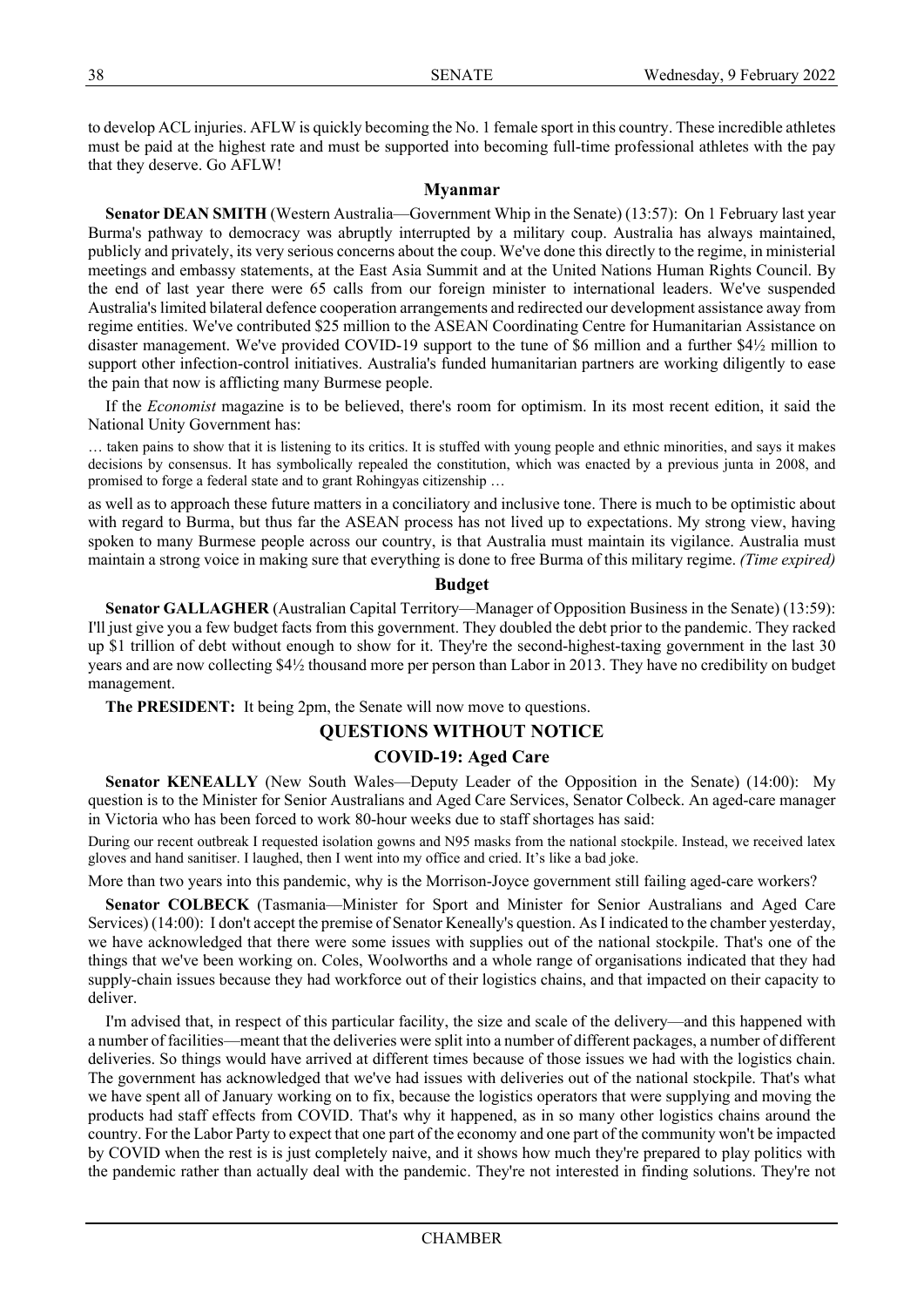interested in actually dealing with the issues that are real—and they are real for that provider, who's made comment to the local media. We're interested in dealing with the problems, and that's what we'll continue to do.

**The PRESIDENT:** Senator Keneally, a supplementary question?

**Senator KENEALLY** (New South Wales—Deputy Leader of the Opposition in the Senate) (14:02): A nursing manager in New South Wales said:

I have never felt pressure like this … The reality is, this government has made a huge amount of mistakes. My staff should not be on the pittance they are being paid. I don't think anyone in aged care is OK.

Will the minister say sorry to this nursing manager for the mistakes he and his government have made?

**Senator COLBECK** (Tasmania—Minister for Sport and Minister for Senior Australians and Aged Care Services) (14:03): The first thing I'll do is acknowledge, again, the magnificent work that aged-care providers and their workforce have done during COVID. We know that they've doubled up on shifts. We know that they've worked really hard in the interests of the residents that they're caring for. We understand that, and we've supported the agedcare sector with PPE, with rapid antigen tests, with surge workforce and with a program to cover the additional costs of managing a COVID-19 outbreak within a facility. A whole range of measures have been in place right through the pandemic. At certain points of time during the pandemic, there have been circumstances that have arisen that have impacted on the capacity to appropriately deliver those services. I've just been telling the chamber about the issues we've had with supply chains. *(Time expired)*

**The PRESIDENT:** Senator Keneally, a second supplementary question?

**Senator KENEALLY** (New South Wales—Deputy Leader of the Opposition in the Senate) (14:04): Aged-care nurse Sue has asked:

Mr Morrison, do I go to Mr Smith who is in pain, or Mrs Jones who is on the floor, or John who has got behaviour problems and is intruding into other people's rooms? I have floor alarms going and buzzers going. What would you like me to do?

What does the minister for aged care services think Sue should do?

**Senator COLBECK** (Tasmania—Minister for Sport and Minister for Senior Australians and Aged Care Services) (14:04): The question is an example of how cheap the Labor Party are really trying to be in relation to the delivery of aged-care services. It's impossible for me, from the question, to try and interpret the decisions that Sue has had to make, but I acknowledge how difficult they are. I acknowledge how difficult they are, and we have provided over 80,000 shifts of surge workforce around the country and we have provided additional resources wherever we can. We have not spared any expense with respect to supporting the sector with those workforces. I know that the choices that Sue has had to make are going to be difficult, and they are the stresses that all Australians have felt through the healthcare system, through the aged-care system, through the NDIS and through a whole range of workplaces in managing COVID-19. *(Time expired)*

## **Economy: Regional Australia**

**Senator CANAVAN** (Queensland—Deputy Leader of the Nationals in the Senate) (14:06): My question is to the Minister representing the Deputy Prime Minister, Senator McKenzie. Can the minister outline to the Senate how the Liberal and Nationals government's plan is delivering investment, jobs and opportunities for regional Australia?

**Senator McKENZIE** (Victoria—Minister for Emergency Management and National Recovery and Resilience, Minister for Regionalisation, Regional Communications and Regional Education and Leader of The Nationals in the Senate) (14:06): Thank you, Senator Canavan, for your long advocacy for regional Australia. Our government has been just focusing on getting it done to ensure our regions are sustainable, prosperous and secure by investing and delivering thousands of projects on the ground and delivering local jobs—projects that build on the natural competitive advantage of our regions and support them to be more resilient in the face of key challenges, whether it's drought, whether it's bushfire or whether it's indeed COVID-19—and it is having a real impact. The Regional Australia Institute has just released a report today that says our unemployment rate out in the regions is at 3.8 per cent, the lowest in decades, and our job vacancies are skyrocketing—70,000. We've got great long-term, well-paid careers right across the regions. Come and join us.

Our key industries of agriculture and mining are booming, with the resource and energy export earnings forecast to hit a staggering \$379 billion with hundreds of projects in the pipeline. Ag is forecast to hit \$73 billion and is well on the way to its target of \$100 billion by 2030. We've invested over \$100 billion in infrastructure projects, in roads and rail, to better connect our rural communities and shift our product not just to capital cities but to ports and international markets. We've spent \$3.5 billion on dams, pipelines and weirs because we know that we create wealth by adding water.

*Senator Watt interjecting*—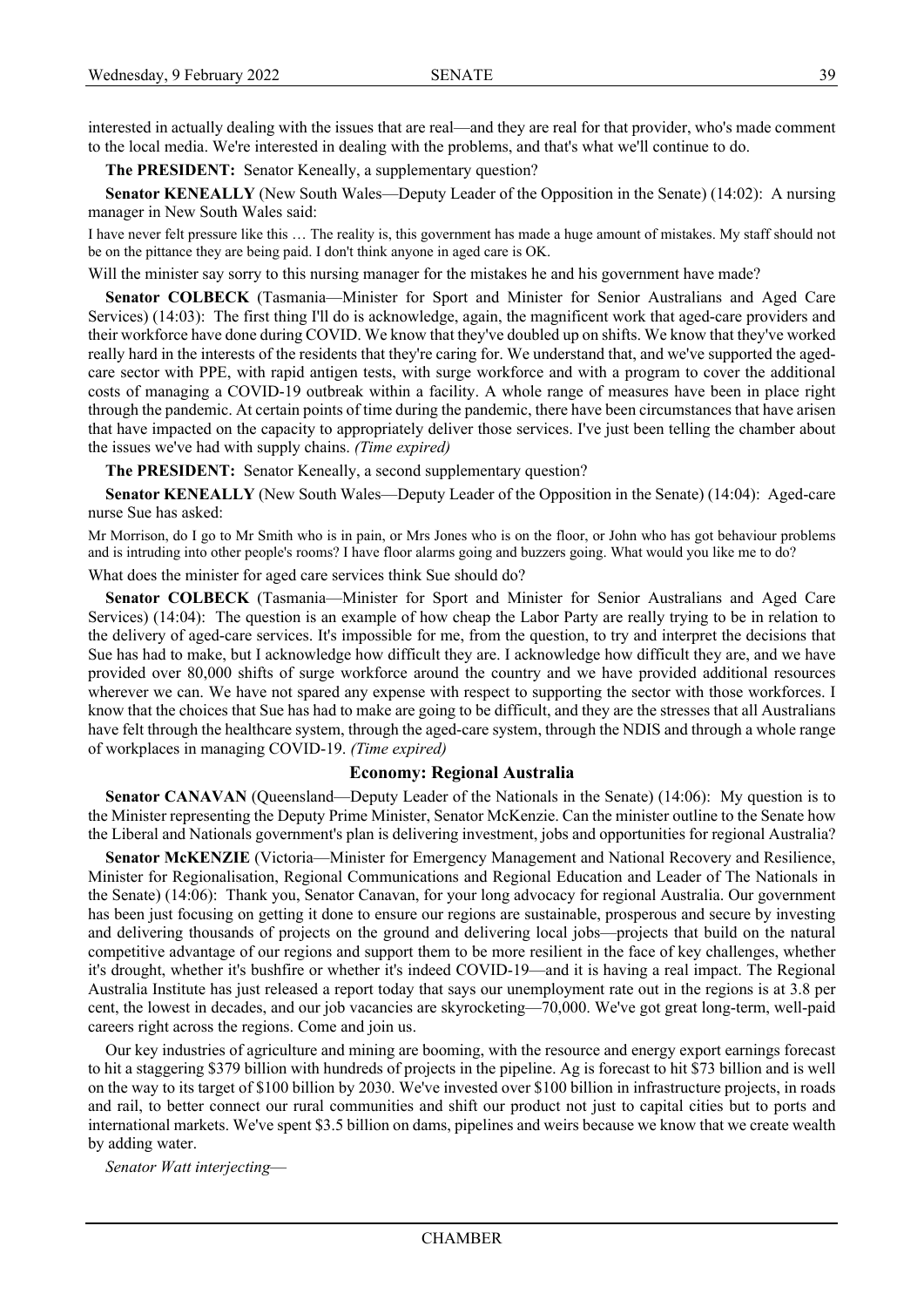**The PRESIDENT:** Senator Watt, the interjections are coming far too frequently. Interjections are always disorderly. Senator McKenzie has a pretty powerful voice, and I could not hear parts of her answer. Senator McKenzie, you have the call.

**Senator McKENZIE:** Thank you, Mr President, for your protection. We've put \$5 billion for drought resilience back into the community and we're tapping into emergent industries such as the hydrogen industry; we've put \$1.3 billion on the table for that. I could go on and on. We're putting record investment into the regions. But, I tell you what, I would love to hear someone over on the other side of this chamber talk about regional Australia. Albo didn't even mention it in his National Press Club speech last week. *(Time expired)*

## **The PRESIDENT:** Senator Canavan, a supplementary question?

**Senator CANAVAN** (Queensland—Deputy Leader of the Nationals in the Senate) (14:08): That's great news, Minister. Can the minister further advise how supporting regional and remote communities will strengthen Australia's future economic prosperity?

**Senator McKENZIE** (Victoria—Minister for Emergency Management and National Recovery and Resilience, Minister for Regionalisation, Regional Communications and Regional Education and Leader of The Nationals in the Senate) (14:09): We know that, when the regions are strong, Australia is strong. A third of our population lives outside of capital cities, and a vast amount of our GDP is produced out there too. That's why we're investing in infrastructure, connectivity and resilience for the regions not just for building short-term impacts but for generations.

Take a project like the Inland Rail. More than 400 Australian businesses have already shared in the billions of dollars we're investing in that project. The ARTC, for example, has over \$140 million of contracts out there that are building jobs in places like Rockhampton and Wagga Wagga as they produce the concrete sleepers. This project is going to boost our GDP by more than \$18 billion over the next half a century. We've got a long-term vision for this country and for the regions. It's also going to reduce our emissions by 750,000 tonnes, which is great news as we put more product on rail and off road. *(Time expired)*

**The PRESIDENT:** Senator Canavan, a second supplementary question?

**Senator CANAVAN** (Queensland—Deputy Leader of the Nationals in the Senate) (14:10): Can the minister outline the risks to Australia's economic security if our regions are not supported?

**Senator McKENZIE** (Victoria—Minister for Emergency Management and National Recovery and Resilience, Minister for Regionalisation, Regional Communications and Regional Education and Leader of The Nationals in the Senate) (14:10): There are very real risks and challenges to Australia's economic security if we don't back our farmers, our foresters, our miners, our fishers and our manufacturers. But the greatest risk is sitting opposite me right now. We know that Adam Bandt and Albo have done the sneaky deal, and Adam just could not wait for the election campaign to outline it. He couldn't wait. What are they going to do? A moratorium on all new—

**The PRESIDENT:** Order! Minister, please resume your seat.

**Senator McKENZIE:** I want to re-announce Adam—

**The PRESIDENT:** I would remind you that we need to refer to members of the other place by their correct titles.

**Senator McKENZIE:** I will be respectful. Adam Bandt is sealing the deal with Albo, demanding from Labor a moratorium till COP27—that's four years—on in support for all new coal, gas and oil projects. That is going to kill hundreds of projects and tens of thousands of local jobs in places like the Hunter, western New South Wales and Central Queensland. *(Time expired)*

# **Aged Care**

**Senator GALLAGHER** (Australian Capital Territory—Manager of Opposition Business in the Senate) (14:11): My question is to the Minister for Senior Australians and Aged Care Services, Senator Colbeck. Does the minister think that \$22 per hour is enough for aged-care workers?

**Senator COLBECK** (Tasmania—Minister for Sport and Minister for Senior Australians and Aged Care Services) (14:12): As I've said in this chamber before, and I've said on a number of occasions in front of your committee, Senator Gallagher, the determination of the salary for people across Australia is a matter for Fair Work Australia, which was actually legislated by the Labor Party. What I believe is that all Australians in the workforce, but particularly those working in aged care, should be fairly compensated. There is a case open right now, being considered by Fair Work Australia, in relation to the wages of Australians working in the aged-care sector. As we said we would do in response to the royal commission, we have provided support and advice to that case as it has progressed.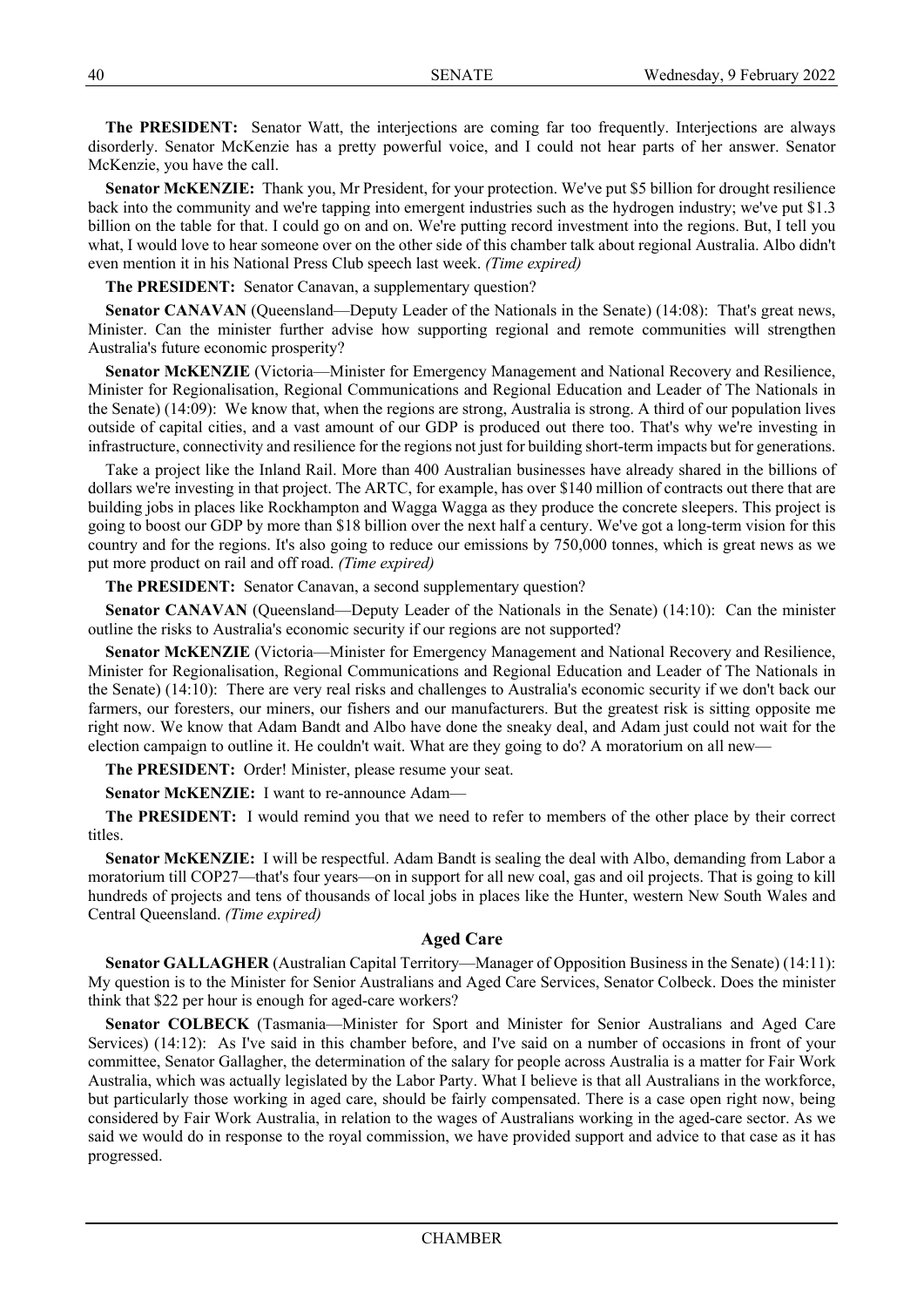About a week or so ago, Mr Albanese was asked: 'Do you say that aged-care workers should have a 25 per cent pay rise? Do you agree with that?'

**The PRESIDENT:** Senator Keneally, on a point of order?

**Senator Keneally:** Yes, on direct relevance. This was a fairly tightly worded question. It had no embroidery. It was very direct. It was literally: 'Does the minister believe the pay of \$22 per hour is sufficient for aged-care workers?' It made no mention of anything about the industrial relations system or other parties in the parliament. It was a fairly tightly worded question. I ask you to bring the minister back to the question.

**The PRESIDENT:** I've been listening to the minister answer the question. I believe that the first part of his answer was relevant to the question. The minister was straying into other territory, so I've allowed you to bring the minister back to the question. I will listen carefully to his answer. Minister, you have 40 seconds remaining.

**Senator COLBECK:** I have directly responded to the question, but it is pertinent that Mr Albanese, when asked about this, said, 'It's up to the Fair Work Commission to determine what that figure would be'! Now, they don't want to hear that.

**The PRESIDENT:** Minister!

*Honourable senators interjecting*—

*Senator Pratt interjecting*—

**The PRESIDENT:** Order! Senator Pratt! Senator Keneally?

**Senator Keneally:** I thank you for your previous comments about the minister straying from the question. Again, a point of order on direct relevance: he is straying again.

**The PRESIDENT:** Senator Birmingham?

**Senator Birmingham:** On the point of order: the question was about wage rates. The minister is absolutely within his rights to outline how wage rates are set and, indeed, to use direct quotes about the validity of the system that sets those wage rates. The minister was not making a political point from what I heard at the time Senator Keneally took her point of order. He was using a direct quote about the system that sets wage rates, which was entirely relevant to the context of the answer he was giving.

**The PRESIDENT:** Senator Gallagher, on the point of order?

**Senator Gallagher:** On the point of order, and following on from Senator Birmingham's comments: the minister was making a political point. He was quoting from a transcript about the Leader of the Opposition and he was making a political point. It had no relevance at all, and it was ignoring the direction that you just provided to the minister. He completely ignored your direction.

**The PRESIDENT:** On the point of order, Senator Canavan?

**Senator Canavan:** Yes, on the point of order: can I point out here that all the minister is doing is confirming how our wage system works by referring to someone who has been a member of this parliament for many years, Mr Albanese. The only implication you can take from the points by Senator Gallagher is she does not think that Mr Albanese is an authority about how our system works, and he does not know, apparently, how our system works—

**The PRESIDENT:** Order! Senator Canavan!

**Senator Canavan:** because all the minister is doing is quoting someone who probably knows—

**The PRESIDENT:** This is a debating point. Senator Canavan!

**Senator Canavan:** how the system works. It's not a political point.

**The PRESIDENT:** Senator Canavan, resume your seat. I think we've all heard enough. I allowed you to direct the minister back to the question, as I believe there was a risk that he was straying from the direct topic. I will continue to listen to the minister's answer. I am not yet convinced that the minister is not being relevant, but I am listening very carefully. Minister, you have the call for 31 seconds.

**Senator COLBECK:** As I've said, I believe that all Australians in the workforce, particularly those in aged care, should be fairly remunerated. The level of that remuneration should be determined by Fair Work Australia. That's what the government said, and that's exactly what Mr Albanese said. He agrees. So I believe that they should be fairly remunerated. I know they work hard. I appreciate how hard they work. *(Time expired)*

**The PRESIDENT:** Senator Gallagher, a supplementary question?

**Senator GALLAGHER** (Australian Capital Territory—Manager of Opposition Business in the Senate) (14:17): The opposition isn't asking about the tribunal's view. We are asking the minister responsible for aged-care services and an aged-care workforce whether you believe, as the minister responsible, that pay rates of \$22 an hour is sufficient for aged-care workers. You should answer that question and not avoid it.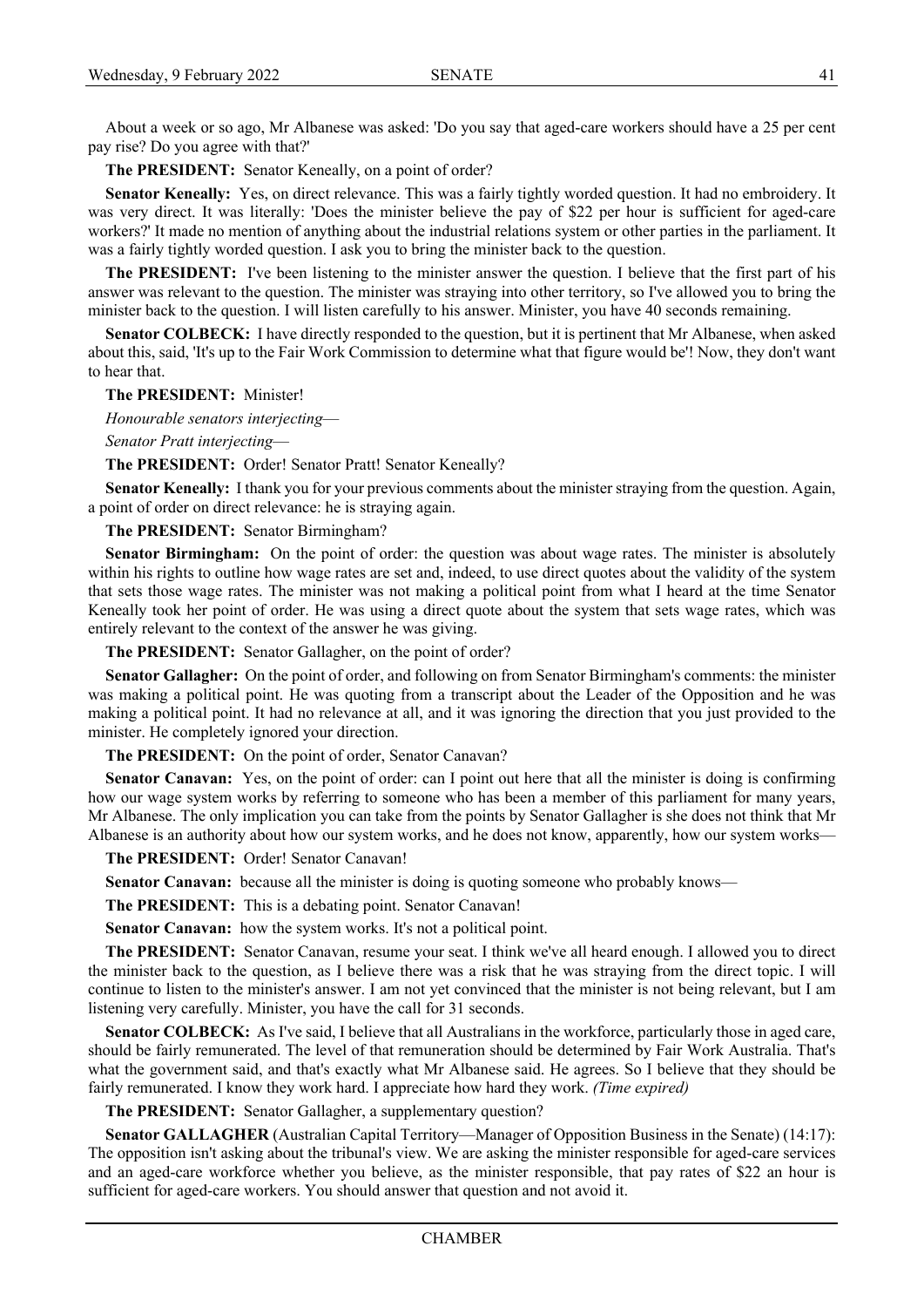*Senator Abetz interjecting*—

*Government senators interjecting***—**

**The PRESIDENT:** Order! Senator Abetz!

*Honourable senators interjecting*—

*Senator Abetz interjecting*—

**The PRESIDENT:** I will not call the minister. I haven't got a mask on. I will not call the minister until there is silence, Senator Abetz. Minister?

**Senator COLBECK** (Tasmania—Minister for Sport and Minister for Senior Australians and Aged Care Services) (14:18): I'll say it again: I think that all Australians in the workforce should be fairly remunerated. The balance of how that remuneration is established in relation to all other elements of the economy is rightly and properly determined by Fair Work Australia. That's why Fair Work Australia was set up. I presume that's why the Labor Party established Fair Work Australia. And whatever pay rise is granted to workers in the aged-care sector, Mr Albanese agrees with the government that it's up to Fair Work Australia to decide. That's the process. I believe they deserve a fair day's work for a fair day's pay, and they work hard. They work extremely hard. I've acknowledged countless times in this chamber how hard they work. I've spoken to aged-care workers. I believe that they should be fairly recompensed, and I will continue to maintain that.

**The PRESIDENT:** Senator Gallagher, a second supplementary question?

**Senator GALLAGHER** (Australian Capital Territory—Manager of Opposition Business in the Senate) (14:19): Does the minister believe that aged-care workers are fairly remunerated now? And have you personally asked Mr Morrison to make a submission to the Fair Work Commission work value case in support of a wage rise for agedcare workers? You referred earlier to help and support provided by the government. Please outline what that help and support is.

**Senator COLBECK** (Tasmania—Minister for Sport and Minister for Senior Australians and Aged Care Services) (14:20): My understanding is that the advice we've provided to Fair Work Australia has been published by Fair Work Australia. Fair Work Australia wrote to the government and asked us to make a submission in relation to this case. We have done that and we will provide any information they seek. There's one element that wasn't a matter for Fair Work Australia to determine, and we've advised them of that—that was in relation to future budgeting. We have provided and we will continue to provide the information that Fair Work Australia requires in the determination of this case. The government have responded to the royal commission's recommendations, and we have said in response to the royal commission's recommendations that Fair Work Australia is the appropriate place for the determination of wages.

**The PRESIDENT:** Senator Keneally, on a point of order?

**Senator Keneally:** Direct relevance. The question also included, 'Did the minister personally ask Mr Morrison to make a submission to the Fair Work Commission?' With 13 seconds left, we'd appreciate it if the minister could get to that part of the question.

**The PRESIDENT:** The minister can be directly relevant to any part of the question. You have brought the minister's attention to a particular part of the question. Senator Colbeck, you have the call for 13 seconds—unless you have finished your answer.

**Senator COLBECK:** As Mr Albanese said, it's up to the Fair Work Commission what that figure should be. Fair Work Australia is the appropriate determiner of wages in this country. The government believes that as well.

# **Domestic, Family and Sexual Violence**

**Senator HUGHES** (New South Wales) (14:22): My question is to the Minister for Women's Safety, Senator Ruston. Can the minister update the Senate on how the Liberal and Nationals government is ensuring support is available to victims of domestic, family and sexual violence through 1800RESPECT into the future?

**Senator RUSTON** (South Australia—Minister for Families and Social Services, Minister for Women's Safety and Manager of Government Business in the Senate) (14:22): I thank Senator Hughes for her question on this really important subject. 1800RESPECT is the national gateway for all Australians who are affected by family, domestic and sexual violence and are seeking help or assistance. It is an absolute priority of this government to ensure that this national telephone and online counselling service is of the absolute highest quality so that people who rely on it can rely on it.

That's why we conducted an open and competitive procurement process to secure the next provider to deliver 1800RESPECT into the future. On 24 January this year I was pleased to announce that Telstra Health had been the successful provider. That followed a very extensive process that enabled us to come up with the strongest service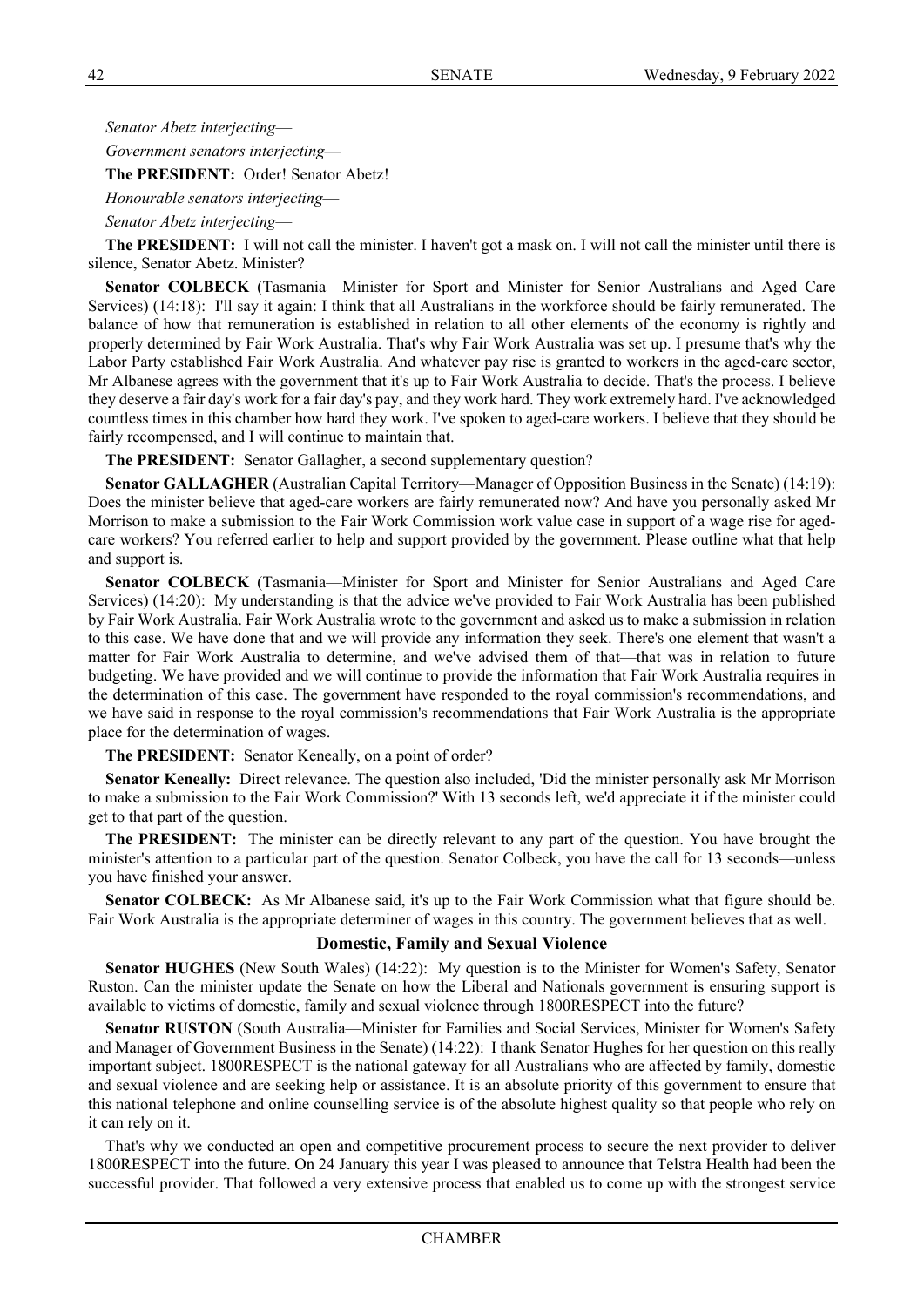solution with the capability to provide a really high quality response that was trauma informed and fit for purpose. So Telstra Health will deliver 1800RESPECT for the next five years, with the possibility of an extension. This is the first time we've put in place a five-year contract for the service so that we can make sure we have continuity and stability in the service we provide, because we know it is so important to so many Australians. Through this process, we've overhauled the funding model. It is no longer a cost-per-contact model; it's one based on the time that's needed to help the person, to make sure that 1800RESPECT is funded on the basis of user need.

As our understanding of trauma and the pervasive nature of gender based violence continues to evolve, we are also ensuring that this service evolves to meet the diverse and complex needs of the people that rely on it. A staged transition will occur to make sure there is no impact on the delivery when Telstra Health take up the service provision in July. Can I take this opportunity to acknowledge the work of Medibank Health Solutions and their subcontractors, who have been delivering this important commitment since 2010.

**The PRESIDENT:** Senator Hughes, a supplementary question?

**Senator HUGHES** (New South Wales) (14:24): Can the minister outline the further improvements that are being made to 1800RESPECT?

**Senator RUSTON** (South Australia—Minister for Families and Social Services, Minister for Women's Safety and Manager of Government Business in the Senate) (14:24): A number of enhancements will be available into the future to ensure that 1800RESPECT meets the diverse and complex needs of the people who rely on the service. New technology is one of the key things that are going to be built into the new platform, including additional options for users so that they can use text messages or video calls. Most importantly, there is a new mechanism which means that they can transfer between devices and platforms without needing to disconnect.

Follow-up on referrals, which we'll do when it is safe to do so, is also very important in ensuring that the needs that the person has sought to meet have been met in the appropriate way. The new service offering will also include supported referrals by counsellors to other appropriate supports within the broader service system. Importantly, we're acting on the advice from the sector to make sure that these technological enhancements support a tell-it-once model that minimises the need for users to continually repeat their story.

**The PRESIDENT:** Senator Hughes, a second supplementary question?

**Senator HUGHES** (New South Wales) (14:25): How is the government continuing to respond to the recommendations of the *Respect@Work* report through the additional support being provided by 1800RESPECT?

**Senator RUSTON** (South Australia—Minister for Families and Social Services, Minister for Women's Safety and Manager of Government Business in the Senate) (14:25): We all have a role in stopping sexual harassment and creating safe workplaces, and that's why we've ensured 1800RESPECT expands its service offering to provide psychological support and referrals to people affected by workplace sexual harassment. Importantly, this particular enhancement responds to recommendation 54 of the *Respect@Work* report. Our own government has agreed to or noted all 55 recommendations in the report, and our response is about creating a new culture of respectful behaviour in workplaces across the whole of Australia.

It's also our priority to ensure that 1800RESPECT provides high-quality and responsive support to people who need help and information, and it's important that this includes victims of workplace sexual harassment. I'd like to take the opportunity to encourage anybody who has been impacted, or knows someone who's been impacted, by sexual assault or family violence to call 1800RESPECT, on 1800737732, or go to our website.

## **Australian Broadcasting Corporation**

**Senator GRIFF** (South Australia) (14:27): My question is to Senator Hume, representing the minister for communications. Two days ago, the government announced that it would increase funding to the ABC, restore indexation and continue funding the Enhanced Newsgathering program for an additional three years. That program, which sits outside of the ABC's base funding, allows the ABC to employ journalists in regional Australia, particularly in areas which would otherwise go without local news. More than 70 people are currently employed by this program, and the continued funding shows that the government believes it provides value for money. Could the minister explain why the government decided to keep the Enhanced Newsgathering funding outside of ABC's base funding?

**Senator HUME** (Victoria—Minister for Superannuation, Financial Services and the Digital Economy and Minister for Women's Economic Security) (14:27): I thank Senator Griff very much for his question and his enduring commitment to a strong and independent ABC—one that is shared by the government—that provides quality broadcast services free of bias or political alignment and is reflective of our population and the values and expectations that all Australians have, as they are the ones who fund the ABC.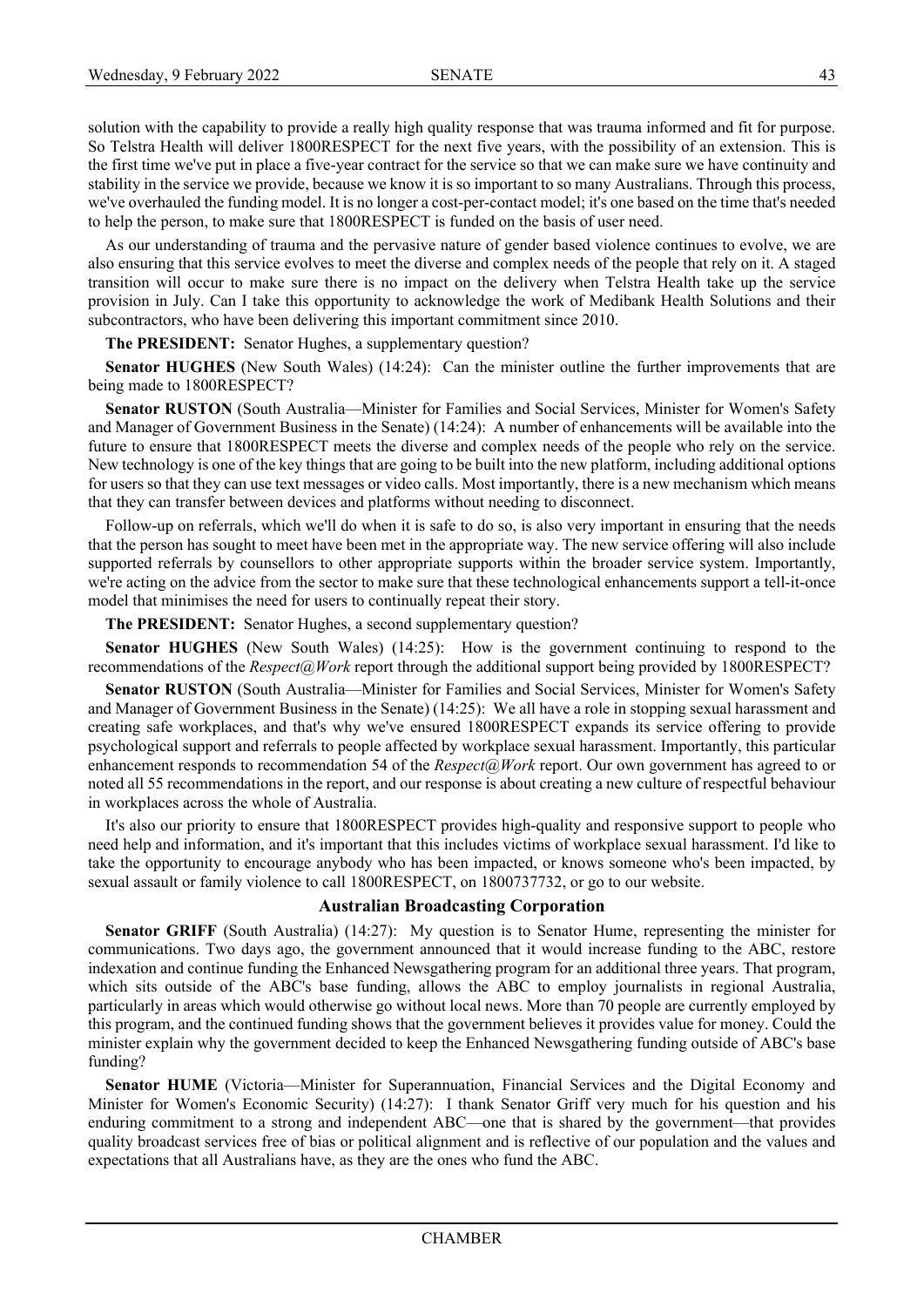The government certainly recognises the importance of the ABC and understands that Australians also value the services provided by our ABC. We're committed to a strong and resilient ABC operating efficiently and delivering the best possible outcomes with the substantial funding that it receives. In fact, the ABC has more funding certainty than any other media organisation in Australia. At the moment, taxpayers fund the ABC with more than \$1 billion every single year, and this is a substantial investment of public funds in our national broadcaster to enable it to provide television, radio and digital media services in line with its charter.

The budget for the next three years of ABC funding, commencing on 1 July 2022, was announced, as Senator Griff said, on 7 February this year. The ABC will receive \$3.3 billion over the next three years to 30 June 2025. As Senator Griff points out, this includes \$45.8 million under the new Enhanced Newsgathering program to strengthen local public-interest journalism in regional communities. This represents an increase in funding compared to both the 2016-2019 triennium and the 2019-2022 triennium. The ABC will also receive indexation on that base operational funding, which does not include the \$45.8 million under the Enhanced Newsgathering program. The ABC will also, however, receive funding to continue and expand audio description services to blind and visionimpaired— *(Time expired)*

**The PRESIDENT:** Senator Griff, a supplementary question?

**Senator GRIFF** (South Australia) (14:29): Minister, you didn't directly answer my question, which related to why enhanced news gathering is kept outside of the ABC's core budget. Some have claimed the government keeps it outside as a way of keeping the broadcaster dependent and compliant. Could you rebut this by explaining, perhaps even on notice, the other components of the ABC's funding which sit outside the base funding, if there are any?

**Senator HUME** (Victoria—Minister for Superannuation, Financial Services and the Digital Economy and Minister for Women's Economic Security) (14:30): Senator Griff, I doubt that anyone in this chamber would call the ABC compliant or dependent. In fact, the ABC were 'delighted with the Government's decision to commit \$3.3 billion over the next three years to the ABC'. That's a direct quote from the chair of the ABC, Ita Buttrose. In fact, she said that that funding agreement:

… will allow the national broadcaster to continue doing what it does best—provide information and entertainment to Australians wherever they live.

In fact, David Anderson, the managing director of the ABC, said:

I welcome the funding certainty this announcement brings to the national broadcaster for the next three years.

He said:

The triennial funding announcement is an important recognition that the ABC is needed now more than ever, and this funding is required so it can continue to fulfil its vital role in our democratic society.

He even reached out and thanked Minister Fletcher and the government for recognising the enduring value of the ABC, particularly in this year, as they mark 90 years of serving all Australians.

**The PRESIDENT:** Senator Griff, a second supplementary question?

**Senator GRIFF** (South Australia) (14:31): Minister, journalists employed under the enhanced news-gathering program cannot be offered contracts that run beyond the funding period. That is a fact. As their employment and financial circumstances are precarious, the ABC struggles to attract and retain quality journalists in regional areas. What would the minister say to these journalists to justify this policy of keeping it outside of the core budget?

**Senator HUME** (Victoria—Minister for Superannuation, Financial Services and the Digital Economy and Minister for Women's Economic Security) (14:31): The ABC's funding is more certain than that of any other newsgathering or media organisation in Australia. In fact, the news media bargaining code bill, which passed this chamber on 25 February 2021, implemented the News Media and Digital Platforms Mandatory Bargaining Code which has allowed the ABC to reach an agreement—

**The PRESIDENT:** Senator Griff on a point of order?

**Senator Griff:** It's on direct relevance. My question solely related to the enhanced news-gathering budget being outside of the core ABC budget.

**The PRESIDENT:** I'm listening to the minister's answer. I don't believe I can yet bring her back to the question. You have brought her back to part of the question. Minister, you have the call. You have 36 seconds remaining.

**Senator HUME:** Senator Griff, what I wanted to say is that the News Media and Digital Platforms Mandatory Bargaining Code and the commercial agreements that have been negotiated between Google, Meta and the ABC have now allowed the ABC—and they have publicly committed to this—to use any of those funds from those agreements to support regional journalism specifically. On 5 November 2021, the ABC unveiled plans for major investment in regional and rural broadcasting and journalism, using the proceeds from its agreement with Google— *(Time expired)*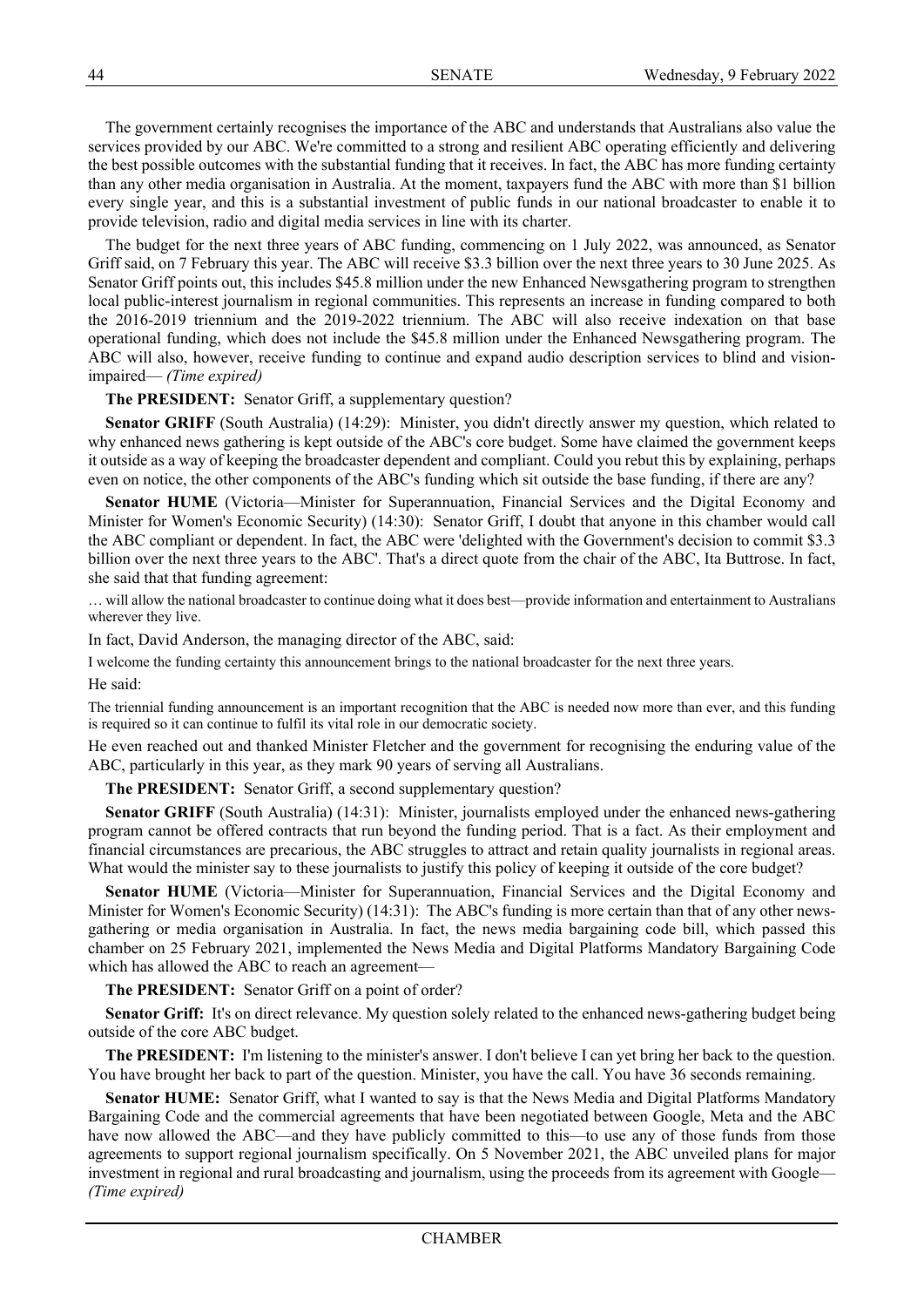## **Energy**

**Senator DAVEY** (New South Wales—Nationals Whip in the Senate) (14:33): My question is to the Minister representing the Minister for Industry, Energy and Emissions Reduction, Senator Seselja. Can the minister update the Senate on how the Liberals and Nationals in government are securing our energy future, including and especially in regional Australia?

## *Senator Watt interjecting*—

**The PRESIDENT:** Order! I will call the minister when there is order.

**Senator SESELJA** (Australian Capital Territory—Minister for International Development and the Pacific) (14:33): I'm already getting interjections, which I love, from Senator Watt! These are the facts. Electricity costs are now at their lowest level in eight years. In the last two years alone, energy costs for households are down eight per cent and costs for small businesses are down 10 per cent. Our reforms to cap the price of the highest cost electricity deals mean that a typical household can be up to \$768 a year better off and a typical small business can be up to \$3,000 a year better off. On top of this, an AEMC report released in November shows household electricity bills across the National Electricity Market will continue to fall by a further nearly six per cent on average over the next few years.

That's in stark contrast to when that lot were in government, where we saw 23 consecutive quarters of increases in electricity prices. What do we see now from those opposite? Labor are flip-flopping on the Kurri Kurri project in the Hunter, which will provide 600 direct construction jobs, 1,200 indirect jobs for the Hunter region, and now, after nearly a year of talking down jobs and investment in the Hunter, after nine of his frontbench colleagues opposed the project, the weak Leader of the Opposition, 'Each-Way' Albo, has backflipped on support for a new gas-fired power station in Kurri Kurri. What a conviction politician he is!

**The PRESIDENT:** I bring the minister's attention to the fact we need to refer to members of the other place by their correct titles.

**Senator SESELJA:** What do some senators over there think about this change of heart? Senators Keneally and McAllister created LEAN, the Labor Environmental Action Network, which said, 'We know that increasing gas supply is not the solution. It's not good for the economy, it's not good for jobs and it's not good for the environment.' There is so much support for Anthony Albanese and his new policy over there on the opposition benches: Senator McAllister, Senator Keneally and the entire frontbench! Nobody believes in it. *(Time expired)*

**The PRESIDENT:** Senator Davey, a supplementary question?

**Senator DAVEY** (New South Wales—Nationals Whip in the Senate) (14:36): Thank you, Minister. You mentioned the Kurri Kurri project in the Hunter. Can you explain again, particularly for the benefit of those opposite who may still be wavering, despite Labor's backflip, why the Hunter Power Project is so important?

**Senator SESELJA** (Australian Capital Territory—Minister for International Development and the Pacific) (14:36): Yes, I can. Closing the Liddell power plant without adequate replacement capacity risks prices rising by around 30 per cent over two years, which is what happened when they were last in government. That's why now, more than ever, it's important to see Kurri Kurri come online. It's a project that, on this side, we've consistently supported. But the Leader of the Opposition said, 'The project doesn't stack up.' Senator McAllister said, 'If you're interested in driving down electricity prices, you'd be mad to use gas.' Chris Bowen said, 'We don't support new gas-fired power stations like Kurri Kurri.' Pat Conroy said, 'It's a massive white elephant.' Mark Butler said, 'We know that coal and gas won't underpin continued prosperity,' and Mark Dreyfus said, 'It's a project that no-one wants.' That is what the Labor party really believe. Forget about what they're saying now, just before an election, in a desperate bid to curry favour with those in the Hunter and elsewhere. They can't be trusted; we've got them with their own words. *(Time expired)*

**The PRESIDENT:** Senator Davey, a second supplementary question?

**Senator DAVEY** (New South Wales—Nationals Whip in the Senate) (14:38): Can the minister outline what the risks are to the continued delivery of affordable and reliable energy for all Australian families and all Australian small-to-medium businesses?

**Senator SESELJA** (Australian Capital Territory—Minister for International Development and the Pacific) (14:38): I can: it is those opposite in potential coalition with the Greens. Here in the ACT, we've had a bit of a look at what a Labor-Greens coalition looks like. Anthony Albanese and Adam Bandt want to take that project national. That's what they want to do—they want to take it national. What have we seen here? Well, electricity prices in the rest of the country are going down. What we're seeing in the ACT is that they're projected to go up by four per cent on the back of a 12 per cent increase just last year. Of course, if Anthony Albanese is going to cave to the Greens on energy policy—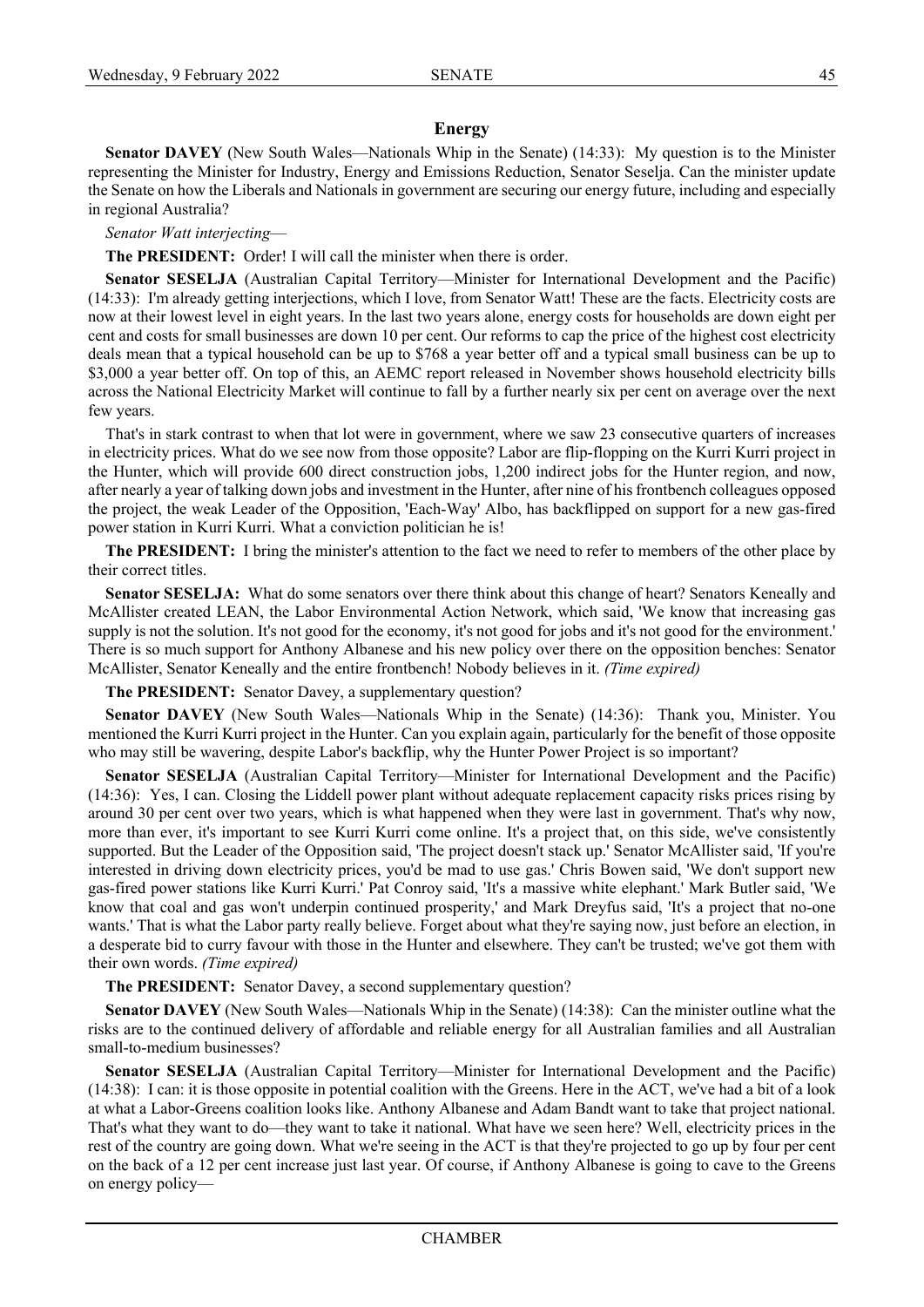# *Honourable senators interjecting*—

**Senator SESELJA:** They really don't like me talking about their Labor-Greens alliance.

**The PRESIDENT:** Senator Bilyk?

**Senator Bilyk:** Once again, Mr President, I draw your attention to the fact that the speaker is not referring to the gentlemen he's referring to by the right title or name.

**The PRESIDENT:** I ask everyone to remember that we address members of the other place by their correct titles.

**Senator SESELJA:** If the Leader of the Opposition is going to cave to the Greens on energy, what else is he going to give the Greens? Is he going to cave to them on their policy to cut defence spending in half? Is he going to cave on their policies to decriminalise hard drugs like ice? He will cave to them on anything to get into government, and that's why he can't be trusted. *(Time expired)*

# **Asylum Seekers**

**Senator THORPE** (Victoria) (14:39): My question is to the Minister representing the Minister for Home Affairs. In my home state of Victoria, people who sought the help of this country are being imprisoned in the Park Hotel. How can you justify locking up these innocent people for up to nine years when the vast majority of them have been recognised as refugees?

**Senator CASH** (Western Australia—Attorney-General, Minister for Industrial Relations and Deputy Leader of the Government in the Senate) (14:40): I thank Senator Thorpe for the question. Senator Thorpe, there is one thing that the Australian Greens and the Morrison-Joyce government disagree about, and that is in relation to the fundamental policy of border protection. You joined with the Labor Party last time and, as a result, the people that you are referring to in the alternative places of detention—they came to this country in contravention of our strong border protection laws. I reject any statement by you that in any way infers that they are locked up. We have made it very, very clear that the fundamental responsibility of a government is the protection of Australia and Australians.

The question asked by Senator Thorpe is a very, very telling one. It says to the Australian people that if, at the next election, they were to cast a vote, as Senator Seselja has said, for the Australian Labor Party, they will be governed in concert, just like last time, with the Australian Greens—for 50,000 people coming to this country illegally, for thousands of deaths at sea. We on this side of the chamber make no apologies for our border protection principles. A fundamental responsibility of any Commonwealth government must be the protection of Australia and Australians. In that regard, both the Australian Greens and the Australian Labor Party fail every time.

**The PRESIDENT:** Senator Thorpe, a supplementary question?

**Senator THORPE** (Victoria) (14:42): Thank you, Mr President. Thank you, Minister, for your response. The only people who came here illegally were the people who came here 240 years ago on boats. Last month, the Prime Minister claimed that the people held in the Park Hotel are not refugees. Why did the Prime Minister lie about this?

**Senator CASH** (Western Australia—Attorney-General, Minister for Industrial Relations and Deputy Leader of the Government in the Senate) (14:43): Senator Thorpe, I completely, totally and utterly reject your statement that the Prime Minister has lied. There are many things you can say about the Prime Minister, but he is a man who, when minister for immigration, was responsible for some of the strongest border protection policies this country will ever see.

As we move towards the next election—which, as we know, is in but a few months—this question highlights the fundamental difference, for all Australians, between the attitude of the Australian Greens, in coalition with the Australian Labor Party, and the attitude of the coalition government. Again, we will never make excuses for protecting Australia and Australians.

**The PRESIDENT:** Senator Thorpe, a second supplementary question?

**Senator THORPE** (Victoria) (14:44): Thank you, Mr President; and thank you, Minister, for your response. Again, the only people who came here illegally were the people who came here 240 years ago on boats. What is the plan to release the remaining people who are being locked up and tortured at the Park Hotel prison?

**Senator CASH** (Western Australia—Attorney-General, Minister for Industrial Relations and Deputy Leader of the Government in the Senate) (14:44): I don't think there is a lot more that I can add to my answers. Again, Senator Thorpe, you actually show your disrespect for border protection policy in Australia by those comments. Governments are not torturing people, and any allegation that they are, as you know, is completely, totally and utterly untrue.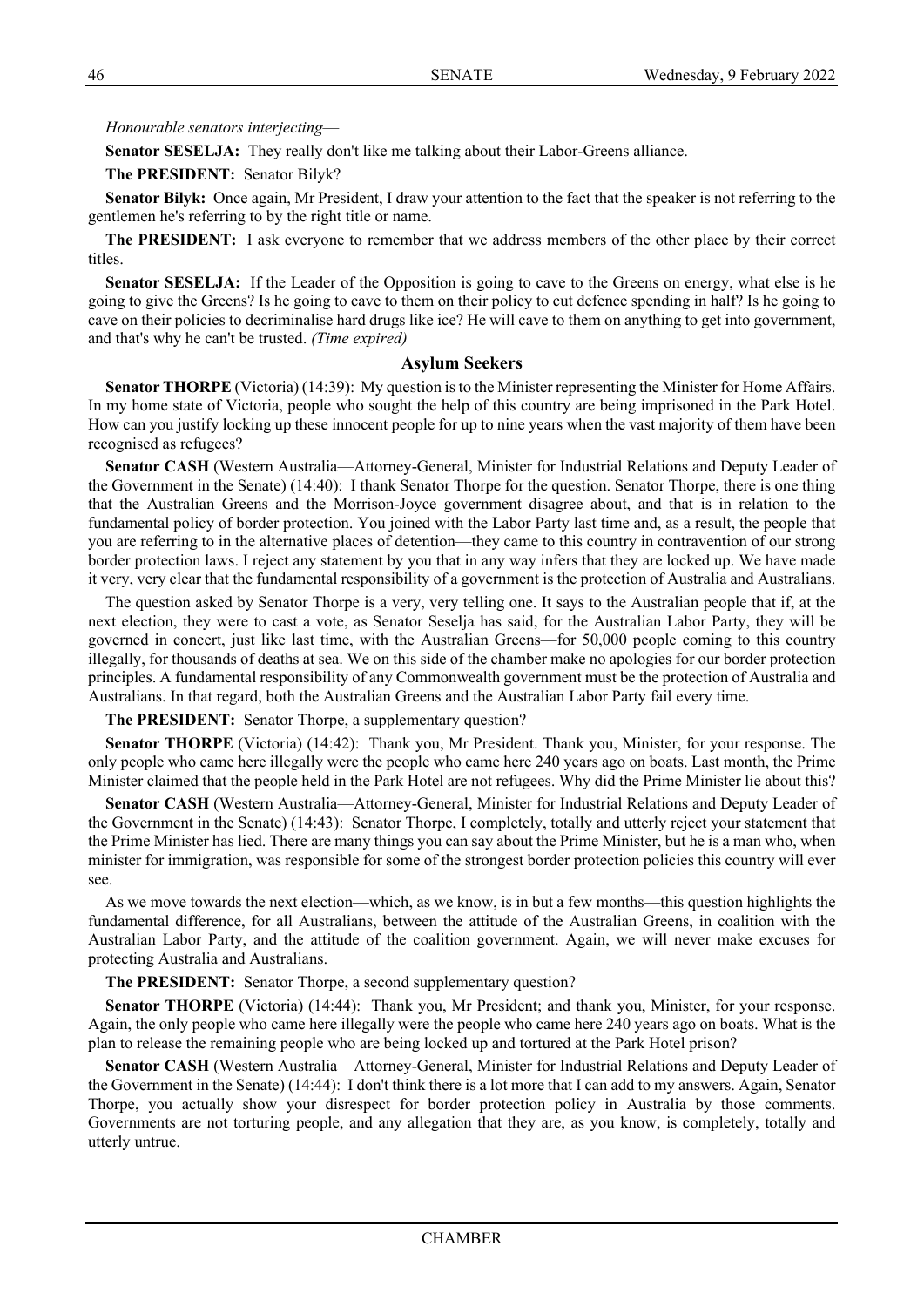#### **COVID-19**

**Senator PATRICK** (South Australia) (14:45): My question is to the Leader of the Government in the Senate. I first called on the government to consider the establishment of a royal commission inquiry into Australia's COVID-19 pandemic response more than seven months ago. Would you now agree that it's imperative—that a fully independent national inquiry, able to identify all lessons to be learned and able to deliver authoritative findings to guide future policy, is required? Will the government, before the pre-election caretaker period, commit to establishing a wide-ranging royal commission inquiry, fully empowered under the Royal Commissions Act to inquire into federal, state and territory government responses to the pandemic, so that investigations can get underway by the middle of the year? If the government is not prepared to do that now, will you commit to doing so after the election if you get into power?

#### *Senator Abetz interjecting*—

**Senator BIRMINGHAM** (South Australia—Minister for Finance, Leader of the Government in the Senate and Vice-President of the Executive Council) (14:46): I thank Senator Patrick for his question and Senator Abetz for his interjection. The government continues, as we've acknowledged along the way, to manage the complicated responses to COVID-19. Those responses are complicated by the fact that it continues to be an evolving and changing situation. For example, had a royal commission of the nature that Senator Patrick proposes delivered interim reports and findings ahead of the omicron variant becoming established and becoming the dominant variant, it would probably have different recommendations at that stage to what it would have today, because that is the nature of the changing circumstance we face in handling a pandemic. There will probably be other changes to come.

We have certainly subjected ourselves to review and scrutiny throughout our responses to the pandemic—the committee that Senator Gallagher chairs being an important vehicle of that, along with the fact that all of the other mechanisms of scrutiny have continued to be in place. I have no doubt that there will be reviews when we are able to put the pandemic more squarely in the rear-view mirror and that those reviews will need to entail a cooperative approach between the Commonwealth, states and territories around how we best prepare ourselves for future uncertainty and future disasters.

But I would underline the word 'uncertainty' in that regard. The next major global disruption we face will, almost unquestionably, not be like the current one. Whilst there are lessons that we should continue to learn from this, I don't think anybody should pretend that a royal commission or any other particular inquiry will be a panacea to answer all questions for the future. *(Time expired)*

#### **The PRESIDENT:** Senator Patrick, a supplementary question?

**Senator PATRICK** (South Australia) (14:48): I'll take that as a no. Would you agree that any future inquiries into the government's COVID-19 pandemic response, whether they be a royal commission or whether they be other forms of inquiry, will require full, unrestricted access to the records of Commonwealth departments and agencies? Accordingly, will the government direct the Director-General of the Archives to immediately issue, under the Archives Act, a records retention notice to all departments and agencies, prohibiting them from destroying Commonwealth records or hard copies of documents relating to the COVID-19 pandemic?

**Senator BIRMINGHAM** (South Australia—Minister for Finance, Leader of the Government in the Senate and Vice-President of the Executive Council) (14:48): Whilst I don't pretend to be an expert on the legalities of the Archives Act and the obligations that exist across Commonwealth agencies, I am fairly confident in saying that they are not destroying records or documents that would be appropriately considered under any future review or other arrangements. If there's a need to add to that, in terms of the suggestion you have made, Senator Patrick, about an explicit order being made and whether that would provide any additional protection in that regard, I'll bring further information to the chamber if that is necessary.

In terms of cooperation, if an inquiry is established, as I said, I expect there will be not only plenty of reviews but many academic studies focusing on particular areas, all different areas, of response to the pandemic over the years to come. Certainly, where there are reviews of government we will cooperate fully.

**The PRESIDENT:** Senator Patrick, a second supplementary question?

**Senator PATRICK** (South Australia) (14:50): After three years the government has failed to deliver a promised federal anticorruption commission. What guarantees can you give that, if re-elected, you won't continue to duck scrutiny and accountability for the failures of the government's COVID-19 response, border control and quarantine, the vaccine 'strollout', the RAT kit shambles and the continuing tragedy in our aged-care homes? Aren't those failures the reason why you won't support a royal commission?

**Senator BIRMINGHAM** (South Australia—Minister for Finance, Leader of the Government in the Senate and Vice-President of the Executive Council) (14:50): I completely reject the many assertions Senator Patrick made in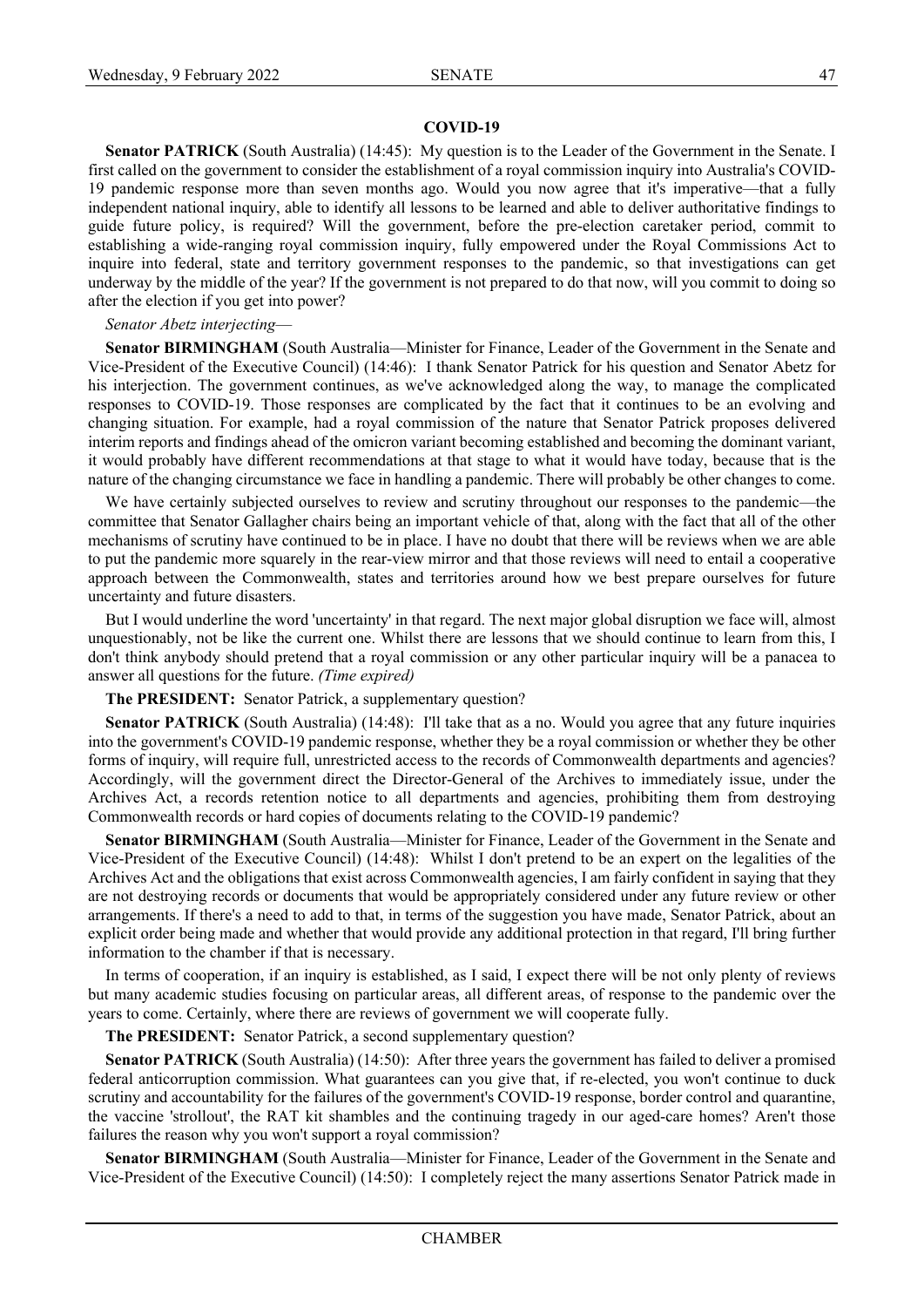his question. If we were to have the type of fair dinkum independent inquiry that Senator Patrick wants to speak of, and it were to do a global comparison, I am confident it would find that in Australia the fatality rates are some of the lowest in the world, the vaccination rates are some of the highest in the world, and the employment outcomes and business security and safety and survival rates are some of the best in the world.

As I have acknowledged, as the Prime Minister has acknowledged, as Senator Colbeck and Minister Hunt have acknowledged: have we got absolutely everything right in a period of enormous global uncertainty? No, and we don't pretend we have. There are those rear-view-mirror experts opposite who are experts in hindsight, who of course pretend that they would have got everything right. There's no chance they would have. Nor has any other government around the world got everything right. But we have done very well in Australia relative to many other countries, and we continue to respond as comprehensively as we can— *(Time expired)*

## **COVID-19: Aged Care**

**Senator WATT** (Queensland) (14:51): My question is to the Minister for Senior Australians and Aged Care Services, Senator Colbeck. In March last year a report from this minister's own aged-care regulator warned that the Jeta Gardens nursing home was not prepared for a COVID-19 outbreak and 'had not minimised infection related risks as it had not effectively planned or prepared for a potential outbreak of COVID-19'. What action did this minister take in response?

**Senator COLBECK** (Tasmania—Minister for Sport and Minister for Senior Australians and Aged Care Services) (14:52): The government, through the regulator, issued a number of notices to the provider and continued to work with the provider with a number of follow-up visits to ensure the provider did bring its response up to an appropriate level of standard. It took regulatory action in September. It put in a noncompliance notice in October, and on 29 November it put in a notice to remedy.

So the quality and safety commission actually undertook its role, which is to continue to provide oversight to a provider to bring the service back to compliance. And it continues to do that. That is the role the quality and safety commission has. It has that independent legislated responsibility that the Labor Party voted for to provide that level of oversight to a provider and take appropriate compliance action to bring a service back into compliance. Of course the government has provided significant additional resources to the quality and safety commission to ensure they have the capacity to do that. That's what we will continue to do. We will to continue to work to improve the structure of the system and the resources of the system—particularly the quality and safety commission, so that they can provide the relevant and appropriate oversight to the sector to ensure that all providers are in compliance.

I will say this to any provider out there: be prepared for the fact that, even though there is a pandemic on, the quality and safety commission will continue to be focused on its work, as it appropriately should be.

**The PRESIDENT:** Senator Watt, a supplementary question?

**Senator WATT** (Queensland) (14:54): The minister claims that Jeta Gardens was brought back to compliance, but yesterday reports emerged that chronic staff shortages at Jeta Gardens have forced 90-year-old residents to care for each other, that families were lied to about vaccinations and not informed their loved ones had COVID until they were dying and that staff were asked to only change masks 'if you need to' due to mask shortages. How could the minister fail Jeta Gardens residents so badly when he was twice warned their safety was at risk?

**Senator COLBECK** (Tasmania—Minister for Sport and Minister for Senior Australians and Aged Care Services) (14:55): I too have seen those reports. That's why additional quality regulatory action has been taken against the provider, including a notice to agree, which requires additional capacity to be employed by the facility to ensure that it is providing services to the residents there in accordance with the quality standards. That is the role of the system, that is the role of the quality and safety commissioner, and that's what the commission has done.

I have to say I, like so many others, am extremely disappointed in the noncompliance of this service. They need to take responsibility for their role as an approved provider, and I will ensure that the quality commission does its oversight role. *(Time expired)*

**The PRESIDENT:** Senator Watt, a second supplementary?

**Senator WATT** (Queensland) (14:56): With 15 Jeta Gardens residents now tragically dead from COVID-19 after this minister was twice warned their safety was at risk and 182 residents and staff infected with COVID, does the minister still seriously believe the aged-care system is not in crisis?

**Senator COLBECK** (Tasmania—Minister for Sport and Minister for Senior Australians and Aged Care Services) (14:56): As I've said a number of times this week, the aged-care sector in Australia due to COVID-19, due to a global pandemic, is under severe stress. Nobody has tried to deny that. We have provided every single resource we possibly can. I'm not here to play word bingo with the Labor Party. I'm here to work with the aged-care sector to resolve the issues and to assist them to work their way through the pandemic.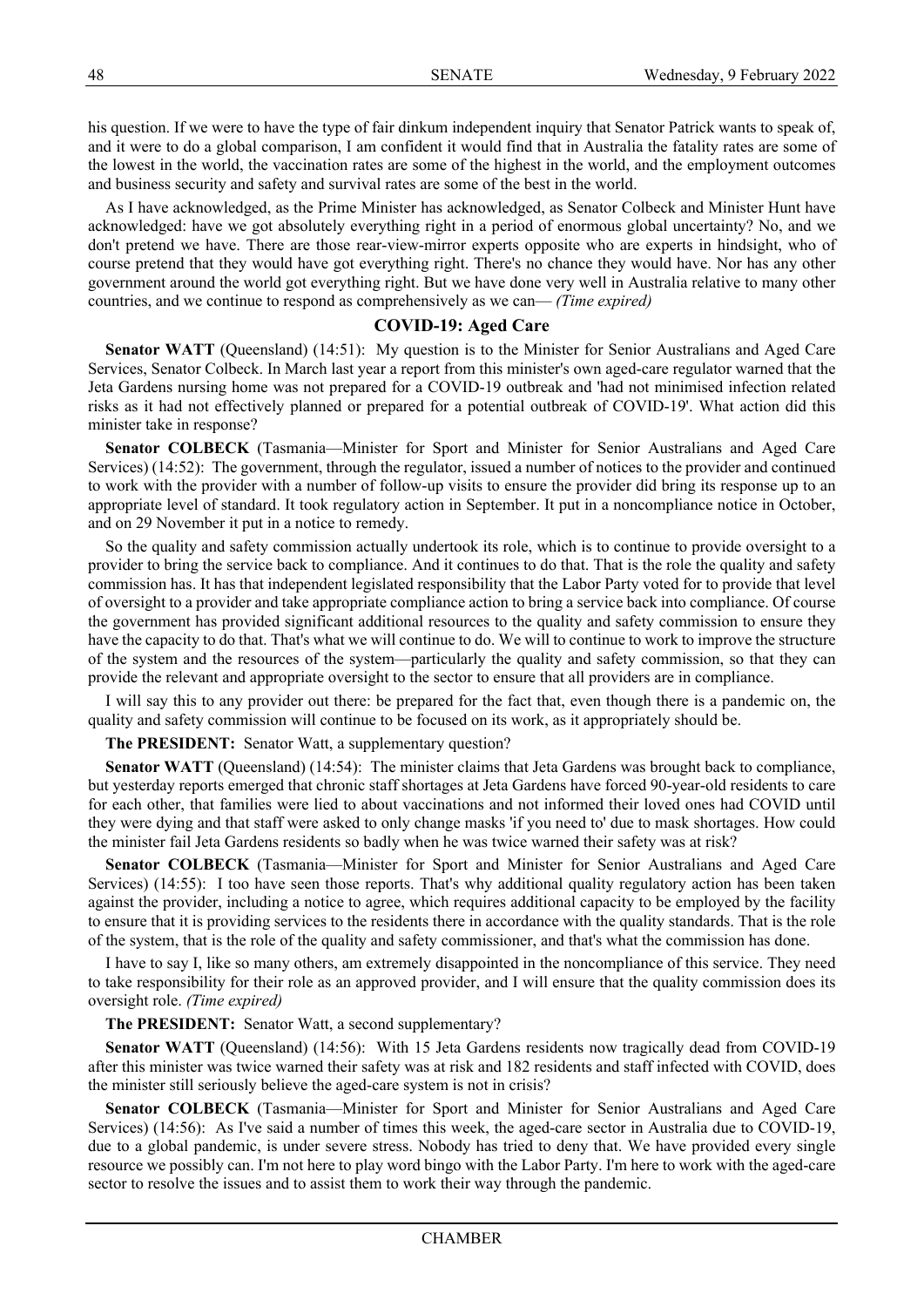While we work on the pandemic, the Labor Party play politics with the pandemic. That's what they do. They are playing politics with the pandemic. We are actively working on assisting the sector to work its way through the pandemic, providing them with the resources, whether it's surge workforce, whether it's PPE, whether it's rapid antigen tests—all of those things—to support the sector to get through the pandemic.

#### **Employment**

**Senator O'SULLIVAN** (Western Australia) (14:57): My question is to the Minister representing the Minister for Employment, Workforce, Skills, Small and Family Business, Senator Cash. Can the minister update the Senate on how the Liberal and Nationals government's plan is securing Australia's pipeline of skilled workers now and into the future?

**Senator CASH** (Western Australia—Attorney-General, Minister for Industrial Relations and Deputy Leader of the Government in the Senate) (14:58): I thank Senator O'Sullivan for his question and in particular I acknowledge the work he did prior to being a senator in relation to ensuring that Australians are upskilled, in particular in our home state of Western Australia.

The Morrison-Joyce government without a doubt is a job creating government. Since we were elected in 2013 over 1.7 million jobs have been created. For context, we actually had a population the size of South Australia move into work over the last nine years. That is a great thing for the Australian people. The unemployment level as we know now sits at 4.2 per cent. It is lower than when Labor was last in office. Of course, getting Australians into jobs is the focus of our policies when it comes to recovering from COVID-19.

Senator O'Sullivan, as you know, one of the focuses is investing in vocational education and training. Our investment in skills and training commenced when we were elected to office in 2013. It is now at record levels in Australia. In the past two years the coalition government has invested around \$12 billion into the skills and training system, and this year alone we're expecting a record \$7.1 billion investment.

As we move towards the election, it's important to remind ourselves what Labor did to vocational education and training when they were last in office. If you recall, they totally destroyed the reputation of the VET sector. Colleagues, who can forget Labor's disastrous VET FEE-HELP system, signing students up to courses that didn't exist? It's now costing the Australian taxpayer \$2 billion in recrediting.

**The PRESIDENT:** Senator O'Sullivan, a supplementary question?

**Senator O'SULLIVAN** (Western Australia) (15:00): I thank the minister for that answer. How has the government's plan for skills helped businesses take on more apprentices and keep them on?

**Senator CASH** (Western Australia—Attorney-General, Minister for Industrial Relations and Deputy Leader of the Government in the Senate) (15:00): A number of the policies that we have put in place throughout COVID-19 have well and truly assisted businesses not just to take on more apprentices but also to keep those apprentices that they have taken on. Our Boosting Apprenticeship Commencements wage subsidy has been an overwhelming success. The wage subsidy has put almost 277,000 Australians into an apprenticeship or traineeship, and that's in over 82,000 businesses. What a fantastic step-up for those 277,000 Australians into their new jobs, and for those 82,000 businesses. Having that government investment in those apprentices and trainees has been well and truly reflected in the fact that the 277,000 are now in apprenticeships or traineeships. During the pandemic about 38 per cent of businesses have increased the number of apprentices that they have. *(Time expired)*

**The PRESIDENT:** Senator O'Sullivan, a second supplementary question?

**Senator O'SULLIVAN** (Western Australia) (15:01): How is the government working with states and territories to address the unique challenges in skills demand?

**Senator CASH** (Western Australia—Attorney-General, Minister for Industrial Relations and Deputy Leader of the Government in the Senate) (15:01): Throughout COVID-19 we have worked with the states and territories, particularly in relation to delivering the skilled workforce that Australia needs. You will recall that we set up the JobTrainer Fund. This was jointly funded between the states and territories and the Commonwealth government. It was a \$2 billion JobTrainer program supporting over 400,000 free or low-cost training places in areas of demand. The key here was working with the states and territories to ensure that the investment we were making together properly reflected the demand in the workplace. When people sign up for those free or low-cost courses that you see offered by the individual states and territories, they know that the Morrison-Joyce government is supporting them to become upskilled in an area in which the labour market is saying, 'You will get a job.'

**Senator Birmingham:** Mr President, I ask that further questions be placed on the *Notice Paper*.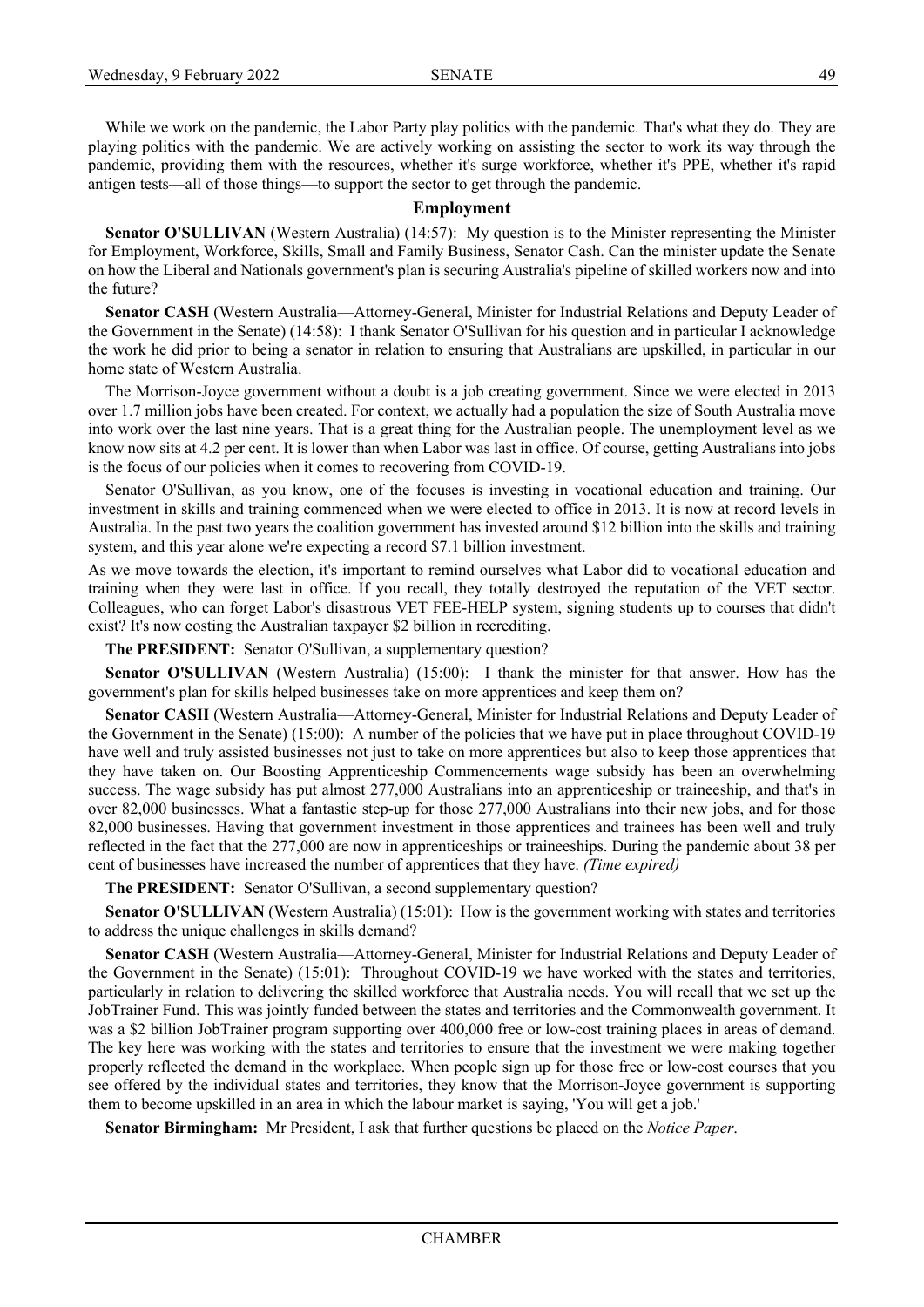# **ANSWERS TO QUESTIONS ON NOTICE**

# **Defence Facilities: Chemical Contamination**

**Senator WHISH-WILSON** (Tasmania) (15:03): I ask the Minister representing the Minister for Health and Aged Care for an explanation as to why an answer has not been provided to question on notice No. 86, asked during the 2021-22 supplementary budget estimates hearings of the Community Affairs Legislation Committee. The question related to health based guidance for PFAS chemicals.

**Senator COLBECK** (Tasmania—Minister for Sport and Minister for Senior Australians and Aged Care Services) (15:03): I don't have any specific advice in relation to that, but I do commit to coming back to you as quickly as possible in relation to that answer. I was aware that you were going to ask for this information and I had sought advice from the minister's office. I'll go back and see what I can resolve for you as quickly as possible.

## **Senator WHISH-WILSON** (Tasmania) (15:03): I move:

That the Senate take note of the explanation.

I thank you for that, Senator Colbeck. Yes, we did contact your office to give you a heads-up that this was coming, and we have tried to do so multiple times. This issue is very important. PFAS chemicals are getting increasing focus around the world for their impact on health, on agriculture and on soil contamination right across airports and other sites in the country.

Sadly, they're making their way into our rivers and into our waterways. The PFAS group of chemicals represent over 4,000 chemicals. We've been using them historically in a wide range of applications, but unfortunately they have many harmful effects and their use in products such as firefighting foam has led them to enter the water supply and our food stream. They're a major environmental problem that's been recognised all around the world. They don't break down naturally, and they can be potentially highly toxic to a range of animals, habitat and ecosystems. I know many countries have discontinued their use.

What interests me is that while Commonwealth advice states that PFAS has not been proven to cause specific illnesses in humans, other nations are now increasingly disagreeing. Notably, the United States EPA has stated that there is evidence that exposure to PFAS can lead to adverse health outcomes in humans, and the US EPA only last month started a water monitoring program testing for PFAS around the nation. They've also released an epidemiological study of 69,000 people related to PFAS contamination that has shown kidney disease and testicular cancer. In Michigan PFAS was found in beef after cattle were fed crops grown with fertiliser made from contaminated wastewater biosolids. Farms in Maine and New Mexico, including dairy operations, were forced to close after high levels of PFAS were found.

We're not immune to this kind of contamination. Just in my home state, in Launceston—and this is particularly why I am actually pursuing this line of questioning with the minister—we have publicly acknowledged PFAS contamination from Launceston Airport in farmlands and in rivers, including rivers that go through the town that are used for fishing, that are used for recreation, and we still haven't got any answers from the minister.

We've also seen Germany, Denmark, the Netherlands, Norway and Sweden signal their intention to ban the manufacture of PFAS, and they have provided guidance for PFAS in drinking water which is very different to the Australian guidance—hence my questions to the minister. I note that there was one thing that the Greens asked the minister to provide—a new epidemiological study—and that has just been released by ANU, which is a positive.

Just very briefly, the questions that we put to the minister: How often are the health based guidance values for PFAS fact sheets, as available on the pfas.gov.au website, updated? And when was the last time it was updated? No answer. The last update about PFAS in the Australian Drinking Water Guidelines was in 2018—four years ago yet we see continued evidence growing about the health impacts of PFAS—not good enough. When is the next update on PFAS envisaged? No answer. Why has there been no update since 2018? No answer. What priority areas have been identified for PFAS health research by the Australian government since 2018? No answer. How much money has the Australian government invested in PFAS health research since 2018? No answer. How has the Australian government adapted its health advice considering the recent changes to guidance in the EU and the US? No answer. Of course, we have asked these questions previously at estimates—no answer on the night. So we put questions on notice, and still, way beyond the due date, we've received no answers from the minister.

May I say, to conclude, that I understand Senator Colbeck has been under a lot of pressure lately. Yes, it's a very serious thing when this chamber, when the opposition, calls for the resignation of a minister. It's something I've only seen less than a handful of times in my 10 years in this place, and I remember a day when it was actually an extremely serious thing for all of us to call for the resignation of a minister. But we have seen repeated failures by Senator Colbeck in his department. I was gobsmacked when I learnt that he didn't appear before the Senate committee to provide not only information to the committee at a crucial time but information that could have been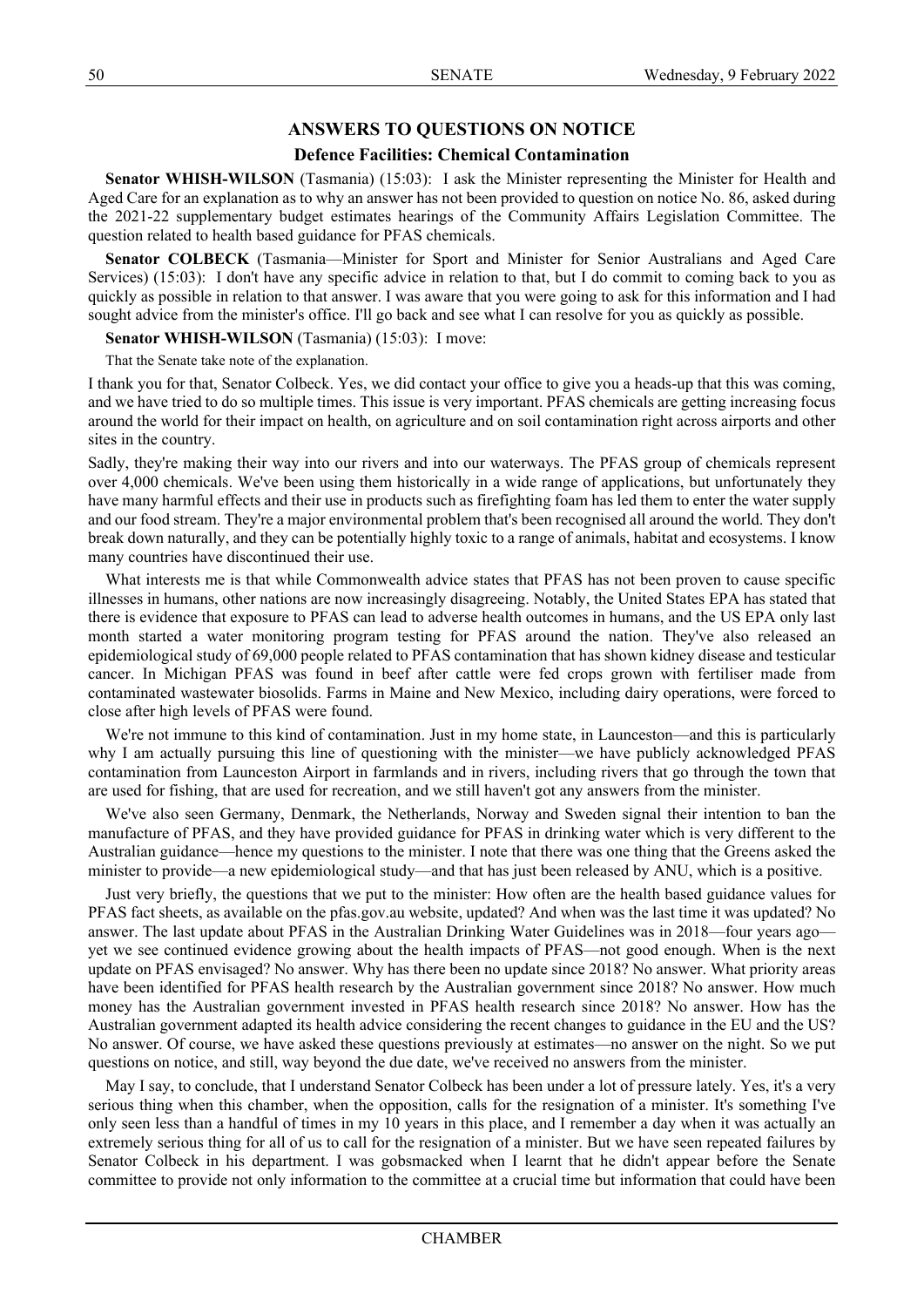of comfort to senior Australians who were really doing it tough during COVID, many of them alone, many of them anxious, many of them suffering and, sadly, too many of them dying from this virus. And the minister goes to the cricket! Perhaps that's why he hasn't been able to put a rocket under the department to get answers for us today, even after we have repeatedly reached out and asked for those answers. It's simply not acceptable. I hope the minister can get a hurry on, because, as is plainly obvious, we have very limited parliamentary time this year to get the answers to these critical questions.

Question agreed to.

## **Question Nos 1, 3, 5, 6, 501, and 519 to 531**

**Senator GALLAGHER** (Australian Capital Territory—Manager of Opposition Business in the Senate) (15:10): Under standing order 74(5)(a), I seek an explanation from the Minister representing the Prime Minister, Senator Birmingham, as to why 2020-21 additional estimates questions on notice Nos 1, 3, 5, 6, 501, and 519 to 531 inclusive, placed on the *Notice Paper* through the Finance and Public Administration Legislation Committee—in the PM&C portfolio—remain unanswered.

**Senator BIRMINGHAM** (South Australia—Minister for Finance, Leader of the Government in the Senate and Vice-President of the Executive Council) (15:10): I thank Senator Gallagher for her question. As I've observed a few times in the life of this parliament, over the last year there've been not dozens, not hundreds, not thousands but tens of thousands of questions that have filtered through the parliamentary proceedings of this chamber, the other chamber, estimates committees and different select and standing committees that the government has received and, overwhelmingly, worked through responses to. I acknowledge that, with what is a flow of not just more questions than were received in the last parliament but, as I understand it, more questions than were received in the previous couple of parliaments combined, there are challenges in working through all of them. Some questions come with additional sensitivities—including, in some cases, legal sensitivities—to be worked through, and sometimes that adds time to the responses there. Whilst I am sure, as is relatively predictable in these debates, a raft of criticisms about the timeliness of responses to questions and so on will follow, I would note and contend that, in terms of the government's responsiveness to the sheer volume of questions and accountability in responding to such a large number of questions, we've demonstrated a very strong and significant effort in our accountability through the term of this parliament. We'll of course continue to make best endeavours in relation to the many questions that we continue to receive on a regular basis.

**Senator GALLAGHER** (Australian Capital Territory—Manager of Opposition Business in the Senate) (15:12): Under standing order 74(5)(b), I move:

That the Senate take note of the explanation from the minister.

The minister is absolutely right that there will be criticism of the government's failure to answer these questions. These are important questions. It seems that the defence from the Minister for Finance is the same defence that he used in December when I followed up the failure to answer these questions. It is essentially that a lot of questions have been asked and that's why a lot of questions remain unanswered. That is essentially the government's defence. On this of all days, when Ms Brittany Higgins has addressed the nation again, has spoken about her experience here, these questions relate to that. They date back to that. They are questions I asked that are now 278 days overdue.

It's not like I've been harassing the government to answer these questions. It was expected that they would be answered by, I think, 7 May 2021. That was the due date. They're now 278 days overdue. We have had two estimates rounds in the intervening period. I wrote to the Secretary of Prime Minister and Cabinet on 13 October last year asking where the answers to these questions were and, indeed, giving him the opportunity to say whether there were specific reasons why these questions couldn't be answered—if that is an additional defence by the government. Secretary Gaetjens hasn't even bothered to answer.

Who would have thought that the head of the Prime Minister's department, the central agency, would refuse to even acknowledge, let alone reply to, a polite letter asking where the answers to these questions might be? But that's the level of accountability and transparency that exists in this government. I would argue it's the lowest level of accountability and transparency. They may have answered questions and they may have been asked lots of questions, but if they were a little more open and transparent, if they provided a little bit more information and didn't fight and if they didn't withhold so much information, maybe there would be fewer questions asked. Maybe if they answered questions and didn't use the opportunity to answer as merely a way to fob people off—I have so many questions where the answers provided by this government don't even bother to answer the question. If you ask, 'Can you provide A?' the answer will be: 'Here's an orange.' That is the quality that we get, and that is the disrespect that is shown to this Senate.

When I look back, these are the questions that were asked. I didn't get the opportunity to go to the Press Club today, for which I'm deeply sorry. I would have liked to have been there. I caught a little bit on the TV, and I heard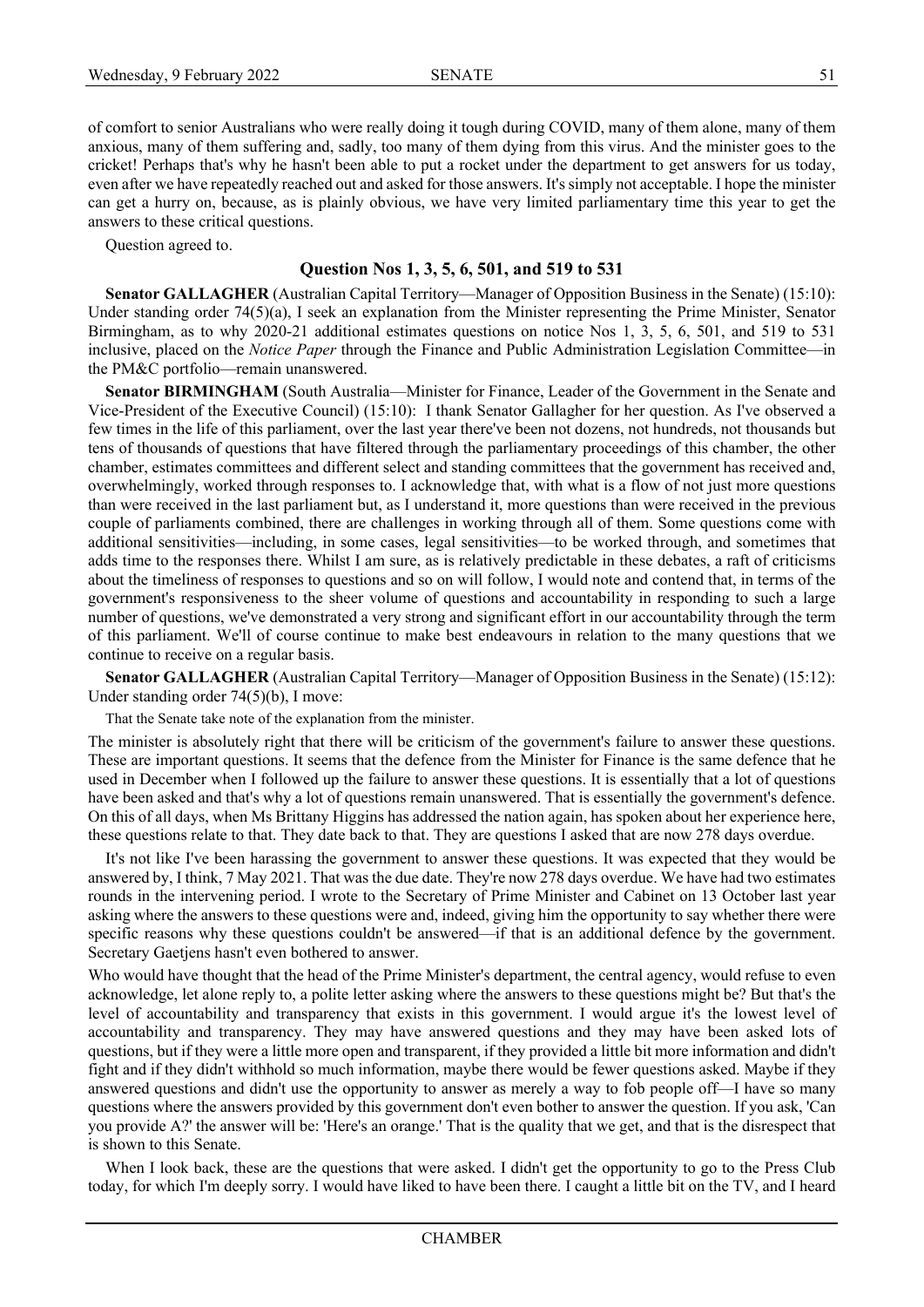Ms Higgins say that she was still confronted by the fact that—and it's linked to the text message that we all know exists, where the Deputy Prime Minister messaged Ms Higgins, through a third party, basically to say that he thought the Prime Minister was a liar and a hypocrite, and she alluded to that being about his state of knowledge of what had happened to her and how that had been brushed over in the hoo-ha over the text message. The substance of what was being not acknowledged was that the Deputy Prime Minister seems to be agreeing that the Prime Minister knew more than he was letting on. My questions, which are now 278 days overdue, go to that point.

Do you remember the Gaetjens inquiry that got started up when the Prime Minister couldn't go and ask his staff who knew what and when? He had to create a specific inquiry. Then, after the heat moved on, do you remember that that inquiry just got suspended and then nobody talked about it anymore? Nobody's heard anything back from that. I had questions around what the Prime Minister knew about Brittany Higgins's alleged rape in this building and when. I had questions about the relocation of Ms Higgins to a different office after her disclosure. I had questions about the Gaetjens inquiry into who knew what and when in the Prime Minister's office—whether, for example, Mr Gaetjens could tell us how many interviews he's done and how they were conducted. I had questions about media inquiries leading up to the breaking of Ms Higgins's story, about who was involved with handling them and what they were told. I had questions about whether or not the Prime Minister's staff backgrounded journalists against Ms Higgins's partner. I had questions about the contact between the Prime Minister's principal private secretary and Ms Higgins following the airing of the *Four Corners* 'Inside the Canberra bubble' story, and there were also questions about correspondence with the Federal Police commissioner, contact between Minister Dutton and the Prime Minister's office, the departure of the alleged perpetrator and slurs made by Minister Reynolds about Ms Higgins.

I can see why the government doesn't want to answer these questions—I get that—but to just not provide any answer or any explanation is just not acceptable. It treats the Senate with contempt, it makes a mockery of the conventions of this place and the powers of the Senate to hold governments to account and to scrutinise the workings of government, and there is no consequence for this. It's easier for the government to not answer at all. It's easier for Secretary Gaetjens to ignore a letter from a senator pursuing his department about their failure to answer questions asked at estimates about a year ago now.

It is easier and more beneficial to the government to act in this way than it is to answer the questions. That's the sorry state of how this government treats this chamber. The minister says there are plenty of avenues available for accountability and transparency. Yes, but that does require the government to play their part, which is to provide information or, if they refuse to answer, to provide an explanation.

The issues that are raised in my questions go straight to the fundamentals of the standard of this government and the standard that the Prime Minister sets in leading it, because I presume he's okay with these questions not being answered. I presume Secretary Gaetjens isn't going to get a call from the PMO today saying: 'I've just been listening into the chamber that deals with accountability and transparency, and they're saying that we haven't answered something for nearly a year now. You'd better get onto that.' I doubt that's going to happen. This is the culture of this government: to hide things, to sweep things under the carpet, to delay, to distract, to pretend and, at times, to not tell the truth. That's the reality. We've all been learning that over the past few months. The Prime Minister's closest colleagues and world leaders have belled the cat and told us all what he's really like, and here is just another example of it.

I get that governments are busy; I completely accept that. I accept they have a lot on their plate at times. At the moment they've got more than they probably need, much of it self-inflicted, but that doesn't take away the responsibility a government has to protect and uphold the conventions of the parliament. That is what has been let go here. The Senate hasn't really shown its capability or capacity to stand up and push back against that. I think that's deeply regrettable, but that's a subject for another day.

These questions are important. They're important for us to understand what happened in this place. We're all talking about how we want to make this place a better place. In fact, yesterday the Prime Minister said:

I want this building to be a place where young Australians and young women in particular can follow their dreams and can live out their beliefs and not have them crushed by brutality and the misuse of power.

That's the quote from yesterday. Part of living up to that, surely, is to fess up to what happened in this building when the alleged rape of Ms Higgins occurred, and the period after that and this time last year when the government was on the back foot trying to deal with the fallout of Ms Higgins going public. That is what these questions are about these 18 questions that, day after day, week after week, month after month, and soon to be a year, the government ignores and fails to answer.

As I said, we understand completely why it's the government's preference to do that, but it is disrespectful to Ms Higgins, and it flies in the face of the work that we're all trying to do around the Jenkins inquiry. What it says is that it's easier not to answer, it's easier not to front up to what happened and it's easier not to be honest about who knew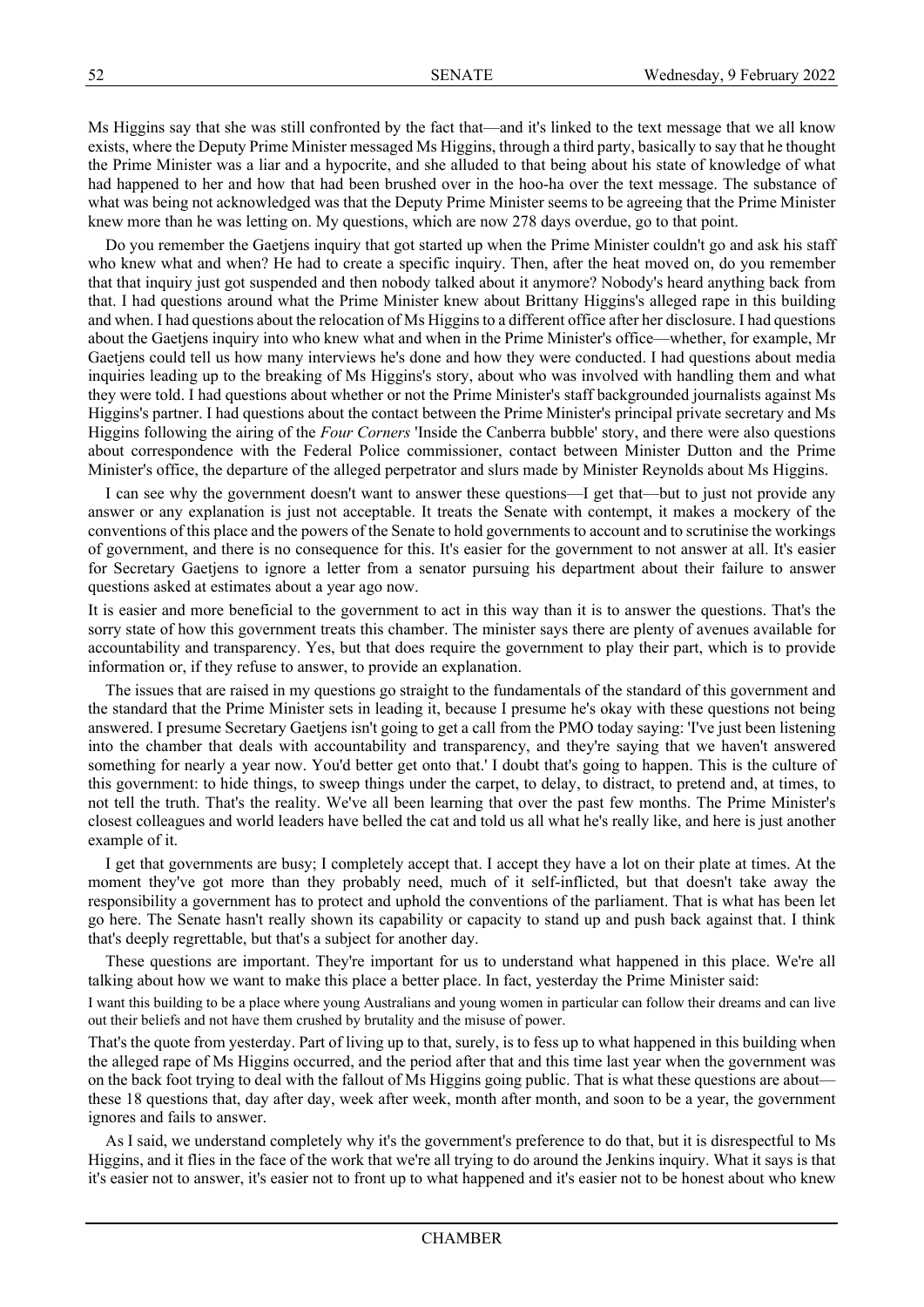what when and about what was done or whether nothing was done. Ms Higgins certainly feels that, following her disclosures to Minister Reynolds and others, she was treated poorly. The government has the opportunity to answer these questions and put up their side of the story.

Today, as the Minister for Finance stood up to give his explanation—and I know Minister Birmingham; he's a fundamentally decent person—there was a part of me that thought it shouldn't be you, Minister Birmingham, doing this; it should be the Prime Minister answering for this.

But it's insincere and disrespectful to say, 'Well, there are a lot of questions and therefore we've answered some and not others,' and that for us to presume that the 18 questions asked about Ms Higgins, her experience here and what happened here at the heart of the government can just be ignored—hopefully, for the duration of this term and then they'll lapse. That's the sorry state that we're in.

The government has failed to provide an adequate explanation. I hope that Secretary Gaetjens is listening. Perhaps he could be bothered, considering the big bucks that are going on over there in PM&C, to actually respond to my letter of October and explain why those questions aren't being answered. Perhaps he has a resource issue—I don't know. He could tell me. Or, if the questions are going to be answered he could answer them prior to PM&C appearing at estimates next Monday, where we will be pursuing this matter. I think that, at a minimum, Secretary Gaetjens could be bothered doing that. It would be appreciated, and any push that Minister Birmingham could provide to that department to do the job that they are resourced to do would be appreciated as well.

But this is a really sorry state, I have to say: we stand here, using the precious time of the Senate to explain why questions that were asked 258 days ago still need to be followed up. This place should be afforded more decency and respect by the government.

Question agreed to.

# **QUESTIONS WITHOUT NOTICE: TAKE NOTE OF ANSWERS Aged Care**

**Senator BILYK** (Tasmania) (15:26): I move:

That the Senate take note of the answers given by the Minister for Senior Australians and Aged Care Services (Senator Colbeck) to questions asked by Senator Keneally and Senator Gallagher earlier today.

We know that the aged-care sector is in crisis. It's a word that we can't get the minister to say. In fact, in question time today he said it was in 'severe stress'. It's worse than 'severe stress'; it is in crisis, and I despair of the minister and his ability to deal with the ongoing issues. He has completely mismanaged it and shown his incompetence by his actions in regard to the crisis that the aged-care sector is facing. In fact, he has completely stuffed it, to be honest.

There are four key areas that concern this side of the chamber. Obviously, there are boosters, the lack of PPE and people being sent the wrong PPE when they've asked for it. And there are the RATs—we know they couldn't give a rats, so that is not news to anybody—and the surge workforce. We have aged-care workers who are so overworked and underpaid that, as we heard earlier today in question time, they're working 80 hours a week—a lot of them are working 80 hours a week. That's not sustainable.

Although I haven't worked in aged care, I know from my friends who do actually work in it that this industry is a very physical industry. It's also emotionally challenging for the workforce. They're not just dealing with people who might pop along to a surgery and who have a little sniffle. They have to lift people, they have to turn people and they have to deal with people who have mental health issues—dementia and all sorts of issues. Some of those people have been, basically, locked up for weeks and weeks on end and not been able to see their families. People have had to die without their families present. And what do we have? We've had lip service from a government that really, as I said—humour aside—could not give a rats. They could not give a rats.

These workers deserve our respect. And what else they deserve is decent pay for what they do.

A lot of them are only earning \$22 an hour. You can earn more being a gardener or a cleaner in someone's home. It's atrocious that we are treating people who are looking after some of the most vulnerable people in our society in this way. They're underpaid. They're being treated like rubbish by this government, with no care whatsoever. Then we wonder—well, we don't on this side; we know why—why it's hard to retain workers in the industry, as I said, even before you consider the pressures brought about by the industry.

Our aged-care workers—I want to say this upfront—have been doing amazing work under such difficult conditions, and they are the heroes of this pandemic. The villain is Minister Colbeck, who decided that it was better to go to three days at the cricket than to deal with the aged-care crisis or attend a Senate committee inquiry into COVID. This is despite the fact that the committee had said to him, 'We will meet at a day and time of your convenience.' You know what? They only wanted two hours and 45 minutes of his time. But no. Minister Colbeck could not give that two hours and 45 minutes. Why? Because Minister Colbeck was at the cricket, enjoying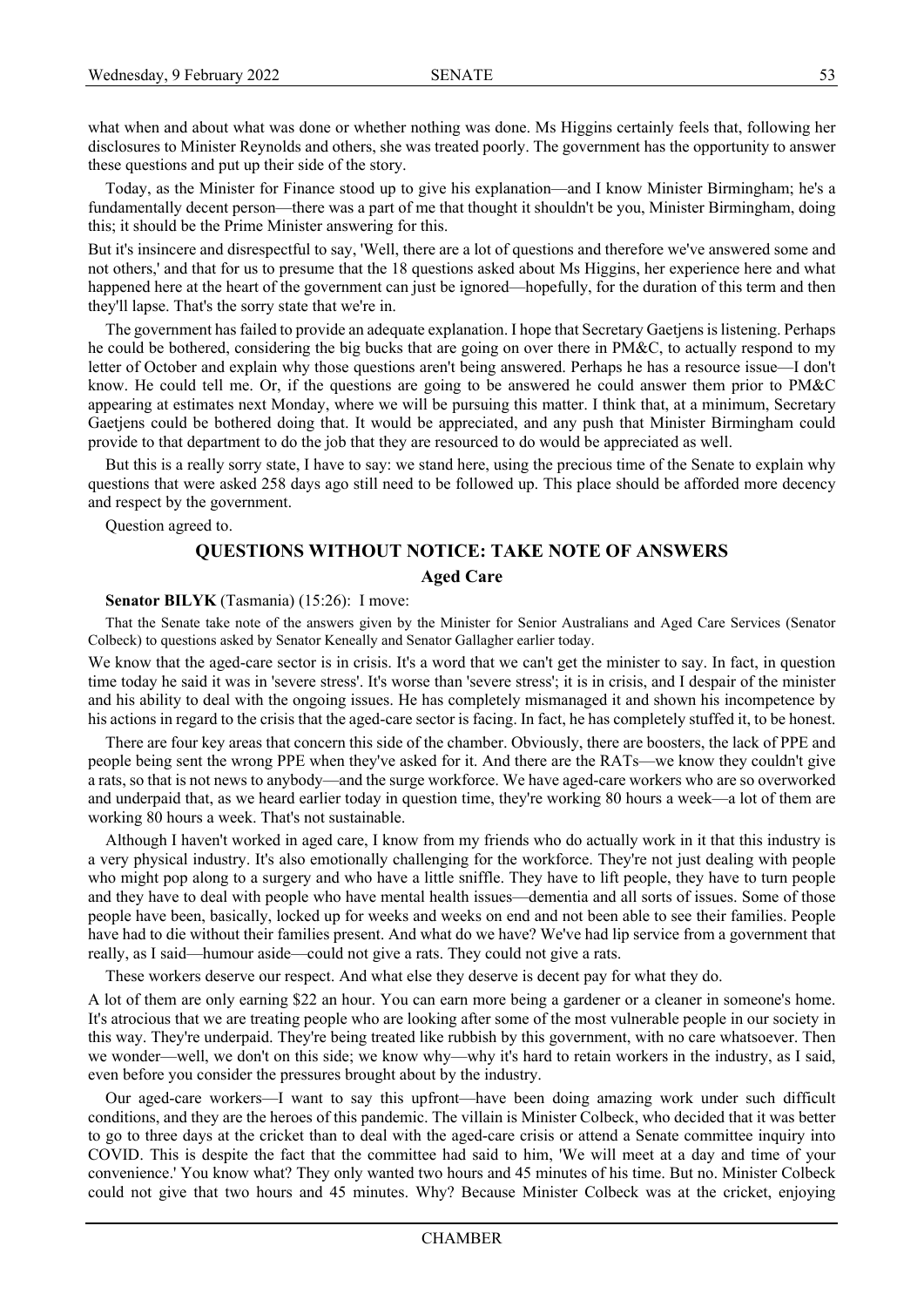hospitality. Seriously, they could have found him a room over there. I know what the cricket ground is like. I live in Hobart. I've been over there. They could have found him a nice, quiet little room where he could have set things up and done it. But he didn't want to, and that's because he's embarrassed, as he should be. He should be hanging his head in shame about the treatment of the aged-care sector all through COVID. I'll tell you: I'm surprised he even turns up, because truly it would take more front than Myer to turn up and say, 'The sector is under severe stress.' It's worse than severe stress; it's in crisis. *(Time expired)*

**Senator O'SULLIVAN** (Western Australia) (15:31): These questions go to aged care, and I think it's quite fair for me to say that Labor's record on this issue of aged care is patchy at best. Their record on health overall is, in fact, very poor. We only need to look back at their history when they were in government to see that. So far be it from them to come into this place and lecture this government, which has done a remarkable job, in collaboration with the states, over the last two years to weather and deal with the issues of health related to the pandemic. Of course, I could go on about the way the economy is tracking in Australia right now compared to the rest of the world. But on health we are arguably in the most enviable position of anywhere on the planet.

A lot of senior Australians were impacted by the failures of Labor to continue support for the PBS, the Pharmaceutical Benefits Scheme. In government, we have listed a record number of drugs on the PBS, supporting all Australians, particularly older Australians. Older Australians have a greater need for drugs that are listed on the PBS. It's our management of the economy—keeping the economy strong, with a budget that's able to support the listing of these medicines on there—that has meant that older Australians in particular have been very well supported. Since 2013, the coalition has approved nearly 3,000 new or amended listings on the PBS. This represents an average of around 30 listings or amendments per month, or one each day—an overall investment of \$14 billion by the government.

We do acknowledge that there are issues in the aged-care sector. That's why, right now, we have provided 80,000 shifts of surge workforce around Australia. We have not spared any expense to support the sector. That's why we have recognised the sector with special \$800 bonus payments.

I just want to pay tribute to those who are working in the aged-care sector. I have been surrounded by family who have worked in this space. My grandmother, who is now retired, is one of the most special people in my life and she worked in the aged-care sector for pretty much her entire career. My sister works in the aged-care sector. She's a registered nurse in a wonderful facility in the south of Perth. I know that aged-care workers are some of the most dedicated people. They do the job because they love the job. We acknowledge that they aren't the highest paid occupations. They turn up every day because they care about their jobs, they care about the people that they are serving and they really do make a difference. I know they are rewarded by the fact that they are doing wonderful, wonderful work. But we recognise that they have been challenged over this period. The government recognises that and, more importantly, is helping those employers and service providers to retain staff. Having gone through the fatigue of dealing with particularly the pandemic, it's important that they are able to retain as many staff members as they can. This \$800 bonus, spread across a couple of payments, is aimed at really helping them to address that.

It's interesting that there were questions that went to wages. The Labor Party, at least here in the Senate, probably need to check their notes on what has been said in the other place, because Mr Albanese actually said that he supports the process of going through the Fair Work Commission. That's the commission Labor set up. They set up some of that framework that we now have. It's an independent process. Anthony Albanese, the Leader of the Opposition, has not provided any amount that he will go to if he becomes the leader of the government. He hasn't said what it would cost. He hasn't said what impact he would make. Why is that? It's because he is all about politics. He's just about presenting a political narrative rather than actually addressing the issue. If he named a price, he would have to cost it. He doesn't want to do that ahead of an election because his costings are always unfunded— *(Time expired)*

**Senator MARIELLE SMITH** (South Australia) (15:37): The aged-care sector is in crisis. It is. That is clear for everyone to see. It's clear when you talk to aged-care workers, as I have, and as I know all my colleagues have. But, even if you haven't been bothered to go talk to the workforce and understand what's happening on the ground in their workplaces at the moment, a quick scan of the news headlines will show you the state the sector's in. The number of people dying will show you that the sector is in crisis. There are reports of workers under stress and under strain because of the choices they are being forced to make every single day, when they go into their workplaces, about which of the residents in their care who need their urgent attention they tend to. These reports are not hard to find. In fact, you've heard about them today in question time. You can look at the rollout of boosters and see the significant and critical shortages of jabs in arms to keep people safe. It is not hard to see that this is a sector in crisis. It is not hard.

Indeed, if you are willing to spend time playing word games to prove that it is not in crisis, may I suggest you spend that time talking to a nurse or talking to a worker in aged care. They are at breaking point. They go into work every day trying to care for the residents who have served our country, who have been part of our community and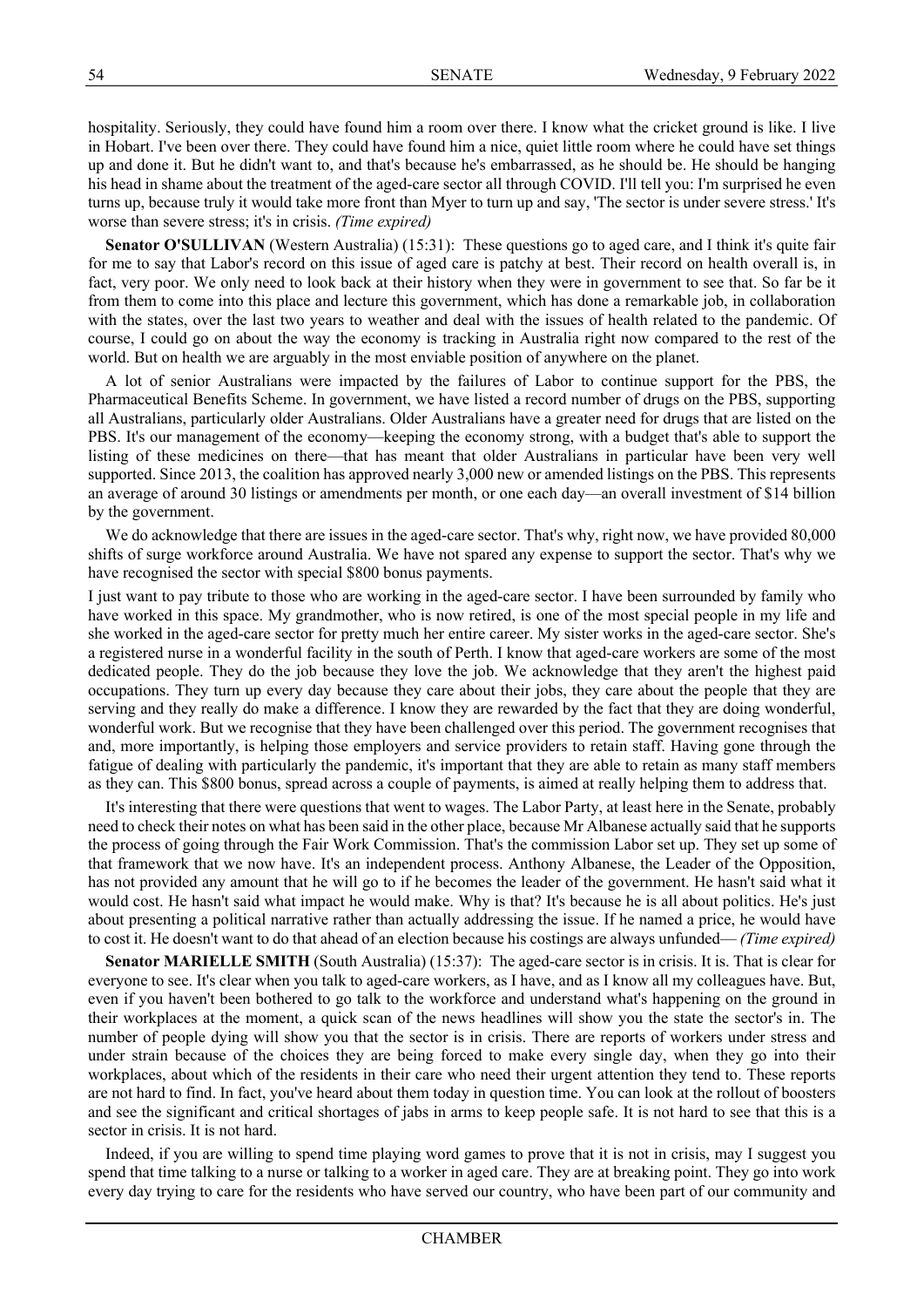who deserve to spend this time in their lives living in dignity. These workers who want to provide that to those in their care do not have the support from the minister and the government they need to do their jobs. These are jobs which they are paid a pittance for - \$22 an hour.

And then the government won't even stand up and make a submission on their behalf. We have a government who doesn't care and a minister who goes to the cricket and then comes in here and argues and plays word games around whether or not the sector is in crisis.

This sector is in crisis. People are dying. Workers are struggling. This is a crisis, and it deserves the full attention of the minister. It deserves a minister who shows up to work, who shows up to the committee which is there to hold him accountable and who shows up to this parliament and doesn't go into the ridiculous politics and word games which distract people and run down the clock on his answers in question time. These workers deserve so much more from this government. They deserve more than thanks. They deserve to be paid properly for the work that they do. They deserve to be supported by a broader workforce amongst them—by shifts being filled. They deserve to be supported by having the boosters that will protect them when they go into their workplace each day. They shouldn't have to make the kinds of choices that they have to make every single day. They shouldn't have to make choices about which resident in pain or in distress or in need to go to, but they have to make these choices because there aren't enough staff in this workforce and there isn't enough support from the government.

Denying that this sector is in crisis is an absurd thing to come in here and do. This sector has been struggling since long before this pandemic. The royal commission report was entitled *Neglect*. That was before the pandemic. You overlay these issues on top of a sector which was struggling that much, and then you take a minister and a government more interested in the politics than in supporting the workers caring for our elderly, caring for our aged, and making devastating choices every single day. Those workers deserve so much better, as does every single Australian in aged care.

Senator CANAVAN (Queensland—Deputy Leader of the Nationals in the Senate) (15:42): There's some truth there at the end of Senator Smith's contribution that I'd like to agree with. There is no doubt that the aged-care sector has been under a lot of stress since before the pandemic. There is no doubt that there needs to be more funding for aged care in this country, and, of course, a pandemic, which no-one could have predicted the timing of, was always going to put much stress on that system.

This government, though, has responded to the long years of neglect Senator Smith mentioned. The years of neglect go back through previous governments on both sides of politics, but it was this government that commissioned a royal commission to look at the state of the aged-care sector, warts and all, and it is this government that is responding to that commission with record amounts of additional funding over the years to come. Of course, not every problem or issue can be solved overnight. The problems have emerged over many decades and therefore cannot be solved in a year or two.

That extra funding will have an impact over time, and I'll come to that later. But before I get to that detail I want to acknowledge the commitment, the hard work and the stress that aged-care workers must have gone through over the past two years. It was already a strained and stressful environment for workers in that sector, but to have the extra obligations of being COVID-safe and the extra staff pressures of isolation rules and COVID cases has of course put those people who are on the front lines under great strain. I pay tribute to the work they have done. I believe that, in tough times, that sector as a whole has done the best it could to handle this once-in-a-century pandemic.

There does need to be more funding to improve aged-care centres in this country. There does need to be more money available to attract staff, potentially increasing wages over time to do that, to keep up with the offers that exist now.

The NDIS is another care sector that's been well-funded by this government and that is competing for these types of staff in aged-care centres. We have to respond by offering attractive employment options to those who love the aged-care sector and want to continue to work in it.

That's why the government is putting forward \$18 billion in funding in response to the royal commission. That is going to make a difference over time. It's not going to happen overnight. We have, through the pandemic, put an additional \$600 million into bonuses for staff in the sector, to provide an immediate top-up. But what we need to do over the longer term is to grow incrementally the funding that exists in the aged-care pool such that providers, both public and private, can offer a reasonable and competitive wage to those who work in the sector.

There have been suggestions from the other side in this debate that somehow the government or Canberra bureaucrats here should impose these wages, that they should just unilaterally increase wages across the sector. That's not how our industrial relations system works, nor should it be how it works, because almost invariably we'll get it wrong here in Canberra. We'll stuff it up. If we try to centrally plan every aged-care sector in the country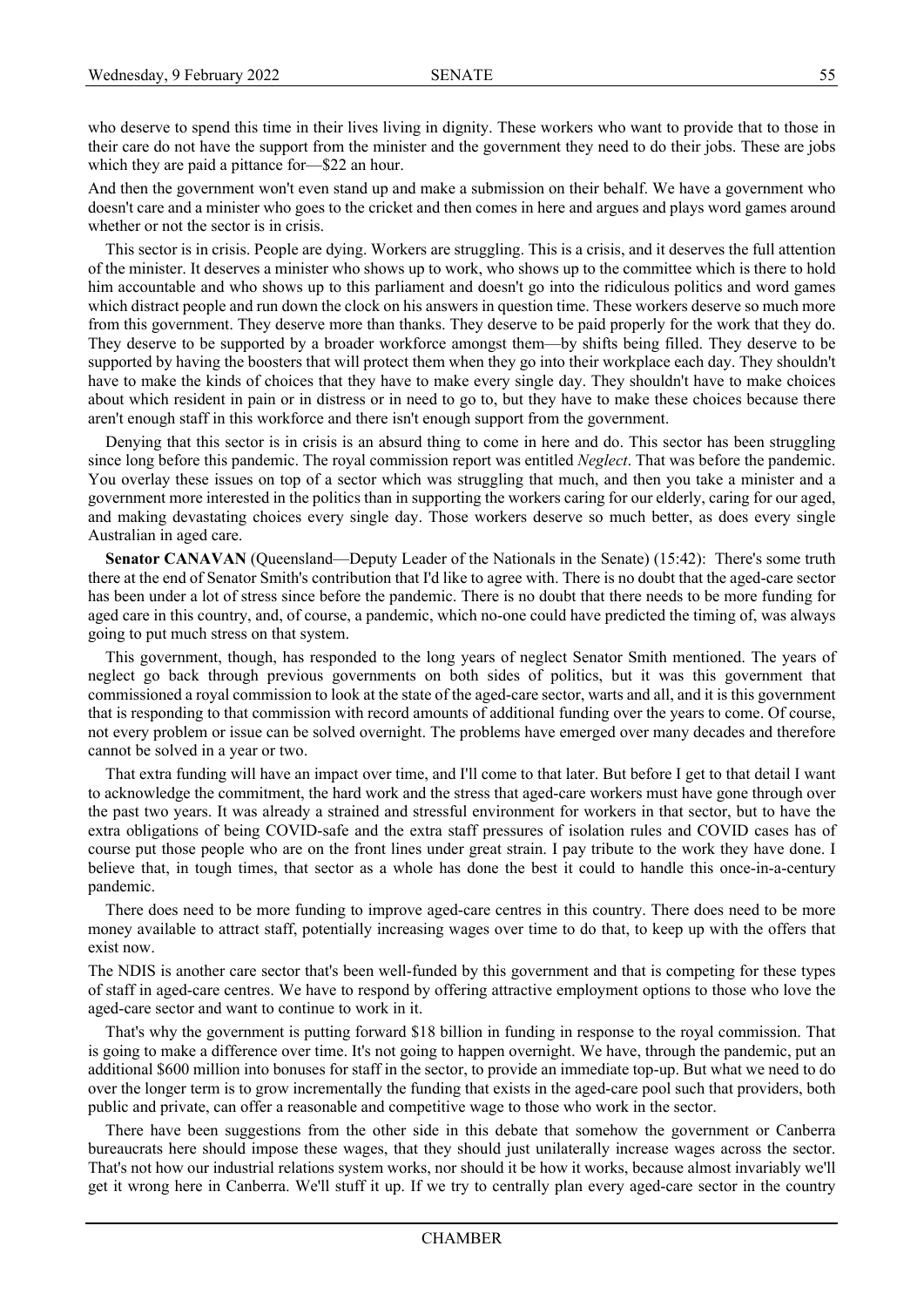there'll be enormous perverse outcomes. We'll have wage rates inapplicable to some types of work or some centres in regional areas and there'll be devastation across the land. What we need to do is to respect the industrial relations framework we have through the Fair Work Commission and have viable, well-funded aged-care centres that can respond to that process.

We heard during question time that the Leader of the Opposition, Mr Albanese, knows how the system works. That's what he said in response to it—that we need to let the Fair Work Commission work. But the opposition didn't want to hear. They tried to silence their own leader, the Leader of the Opposition, in question time. Every time the minister tried to say, 'This is what Mr Albanese, the Leader of the Opposition, thinks about how the system thinks, this is what he believes,' the Labor Party would get up and say, 'A point of order: they are quoting our leader. He doesn't know anything. He doesn't know what he's talking about. Why are you quoting Mr Albanese?' They tried to shut it down. I do agree with Mr Albanese's point that we need to have a flexible approach to this industry that provides good funding but allows individual aged-care centres to work with their workforces, customers and aged members of the Australian community to get the best outcomes they can during this pandemic and beyond.

**Senator GROGAN** (South Australia) (15:47): Minister Colbeck told us today, in this chamber, that he will hold others to account. He will hold to account the Aged Care Quality and Safety Commission, he will hold to account aged-care providers and he will hold to account the opposition. But what he didn't do, what he refused to do, was to acknowledge his responsibilities and to acknowledge the failures—the government's lack of care and support over the pandemic.

The pandemic is not a surprise. We've been at this since early 2019, yet we are seeing the crisis continue because, yes, aged care is in crisis. This government is incapable of planning. It has been incapable, since 2019, of seeing what devastation can occur with vulnerable people. It is incapable of protecting our vulnerable people. Where were the vaccines to minimise the impact? Where was the PPE to stop the spread? Where was the plan to protect our vulnerable older people?

The aged-care sector is in crisis, and the most crucial issue over time has been that of the workforce, of having a sufficient number of trained people to look after our vulnerable older people. The current crisis and chronic shortages are as a result of almost nine long years of neglect. This government, in 2013, killed off a workforce compact that had been negotiated by Labor to improve the wages of aged-care staff. The work done by Labor while in government included a revamp of aged care. There were significant changes to protect older people, provide choices for older people and improve the wages of staff doing vitally important work in the aged-care sector. When this government came in, in 2013, it scrapped some of the most critical aspects of that reform, and we are seeing the result of that right now.

There are chronic staff shortages. We have older people in residential aged-care facilities right now living in unbearable conditions. Why? Because the pandemic and staff shortages make situations where we have staff looking after up to 60 people. We heard earlier: where do they go? Someone has fallen over, somebody has soiled, somebody needs to be fed or somebody is having a medical situation. How do they appropriate their time when they're looking after 60 people at a time? It is an unconscionable situation. It is a situation that could have been planned for. It is a situation that, as Australians, we should all be embarrassed about.

The standard of care for residents has plunged to alarming new lows, partly because there are staff shortages and partly because we are not looking appropriately at the running of the aged-care sector. More than 500 people in aged care have died during COVID. This is a completely unacceptable situation, and all we have is Minister Colbeck standing in front of us today and not taking any responsibility, defending the fact that he spent three days at the cricket and defending the fact that he hasn't met with various people to deal with this crisis—he has consistently not taken responsibility. The aged-care minister says that the sector is not in crisis, but just about everyone living in it, working in it or looking at it says that it is.

People deserve better; our older people deserve better. When the AMA advised in September 2021 that there was trouble coming, that there were going to be greater challenges with the new variant—and omicron particularly came to bear on that—the government did nothing. They didn't plan and they didn't think about how they were going to protect vulnerable people in this country. They just went about their business, went to the cricket and paid no attention. This situation is a disgrace and we should all be ashamed of the situation we find ourselves in.

Question agreed to.

#### **Asylum Seekers**

#### **Senator THORPE** (Victoria) (15:52): I move:

That the Senate take note of the responses by the Minister representing the Minister for Home Affairs to my questions today.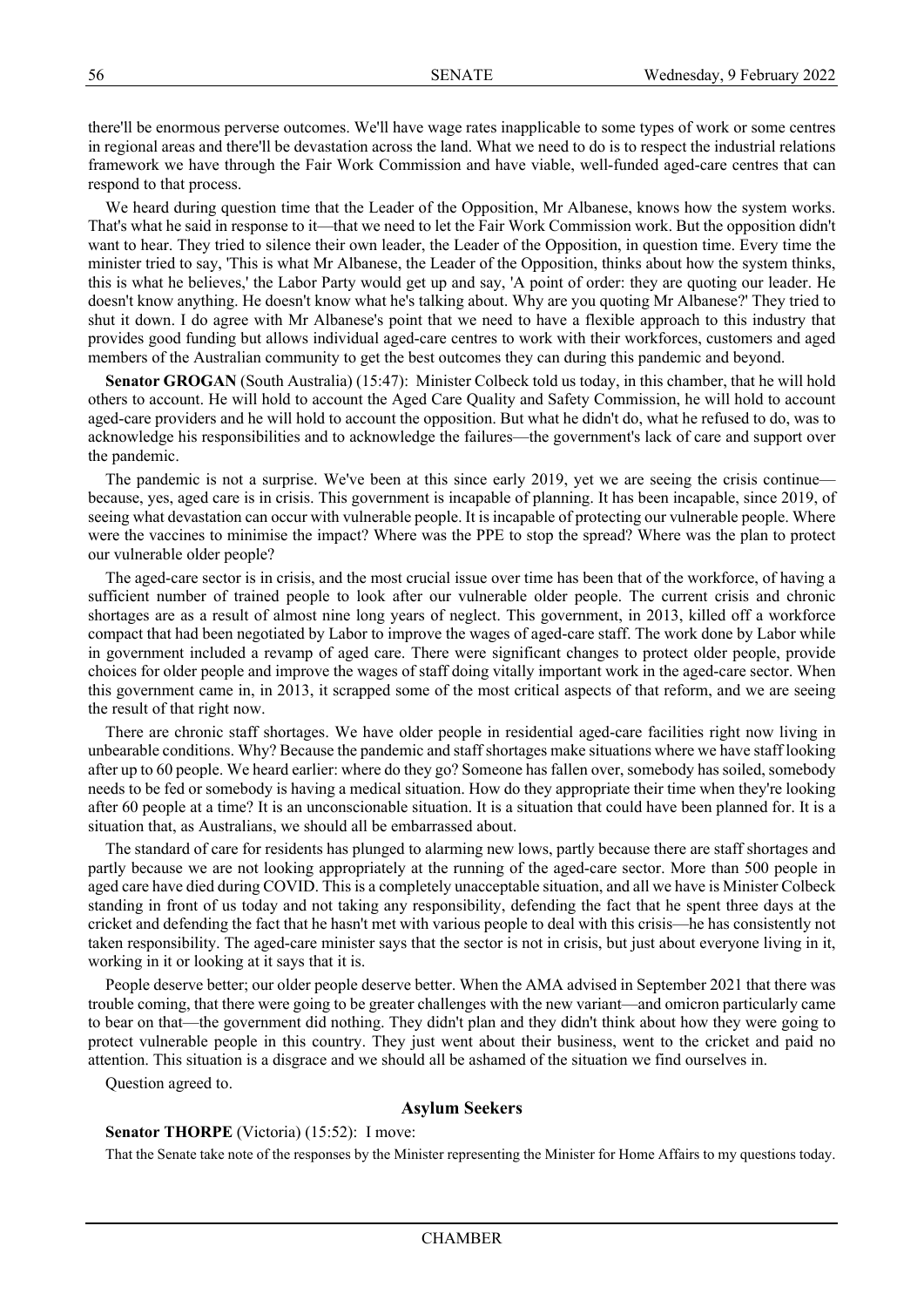I asked about innocent people seeking refuge who are locked up at the Park Hotel prison. Let me make this very clear: they came not in contravention of border protection rules, as the minister made out. May I remind the Senate that our international obligation is to grant protection to people seeking asylum who have been granted refugee status.

The only disrespect that has occurred in question time today is this government's inhumane treatment of people seeking refuge in this country. How can this government claim that this is not locking people up? Locked in one room for up to nine years! A young fellow has been in there since he was 15. It's heartbreaking. He's locked up; he's still there. He has spent his adult life, his whole adult life, in a hotel room against his will, being tortured by the Australian government—tortured! He peeks out the window with a sign, saying: 'Help me, please, let me out. I need fresh air. I want to talk to people. I want to see people. I need food, fresh food, not stale bread.'

And we've even heard about maggots in food.

I just can't believe we live in a country that continues to deny people's human rights and continues to terrorise innocent young people and take away their dignity and their human rights. What kind of people are we as a country if we can do that to a 15-year-old who's still in a room in which he's been locked away for nine years by the Australian government?

I'm sure everyone knows how lockdown has been for us in our homes, with our families, with fresh food. You can go to the park with your dog sometimes. Just think for one moment about these people—these innocent people who came here seeking our help. Think about them for one moment when you're in lockdown, because they don't have the freedoms that you have. They certainly don't have the privilege that you have. Imagine you're in your room for nine years—as privileged as that might be, it is still nine years in there—and you're holding a sign to the window that says, 'Please, let me out.'

This government has no empathy. I don't know what empathy training was done, but maybe we need to improve the training, because there's certainly no regard for human rights. There's certainly no regard for the decent treatment of innocent human beings. I stood outside the Park Hotel as what you would call an activist or a protester. I stood outside that hotel with non-Aboriginal elders who were crying. They were in pain, seeing the pain in these innocent people's eyes as they looked down on them from their window, begging to be free. This is not about activists. This is about freedom for innocent people. *(Time expired)*

Question agreed to.

# **NOTICES**

# **Presentation**

**Senator DUNIAM** (Tasmania—Assistant Minister for Forestry and Fisheries and Assistant Minister for Industry Development) (15:58): I give notice that, on the next day of sitting, I shall move:

That the provisions of paragraphs (5) to (8) of standing order 111 not apply to various bills, allowing them to be considered during this period of sittings.

I also table statements of reasons justifying the need for these bills to be considered during these sittings and seek leave to have those statements incorporated in *Hansard*.

Leave granted.

*The statements read as follows—*

STATEMENT OF REASONS FOR INTRODUCTION AND PASSAGE IN THE 2022 AUTUMN SITTINGS APPROPRIATION (CORONAVIRUS RESPONSE) BILL (NO. 1) 2021-2022 APPROPRIATION (CORONAVIRUS RESPONSE) BILL (NO. 2) 2021-2022

#### **Purpose of the Bills**

The bills will provide legislative authority for appropriations to fund expenditure to be incurred in 2021-2022.

#### **Reasons for Urgency**

Passage of these bills by 10 February 2022 will ensure timely support for the Government's COVID-19 response programs and ensure the Commonwealth's ability to meet its obligations in relation to COVID-19 variants through February and March 2022. Should passage not be granted by 10 February 2022 the activities within the response programs to be funded by the bills may be deferred or significantly delayed.

STATEMENT OF REASONS FOR INTRODUCTION AND PASSAGE IN THE 2022 AUTUMN SITTINGS CORPORATE COLLECTIVE INVESTMENT VEHICLE FRAMEWORK AND OTHER MEASURES BILL 2021

#### **Purpose of the Bill**

The purpose of the Bill is to:

• establish the Corporate Collective Investment Vehicle (CCIV) regime;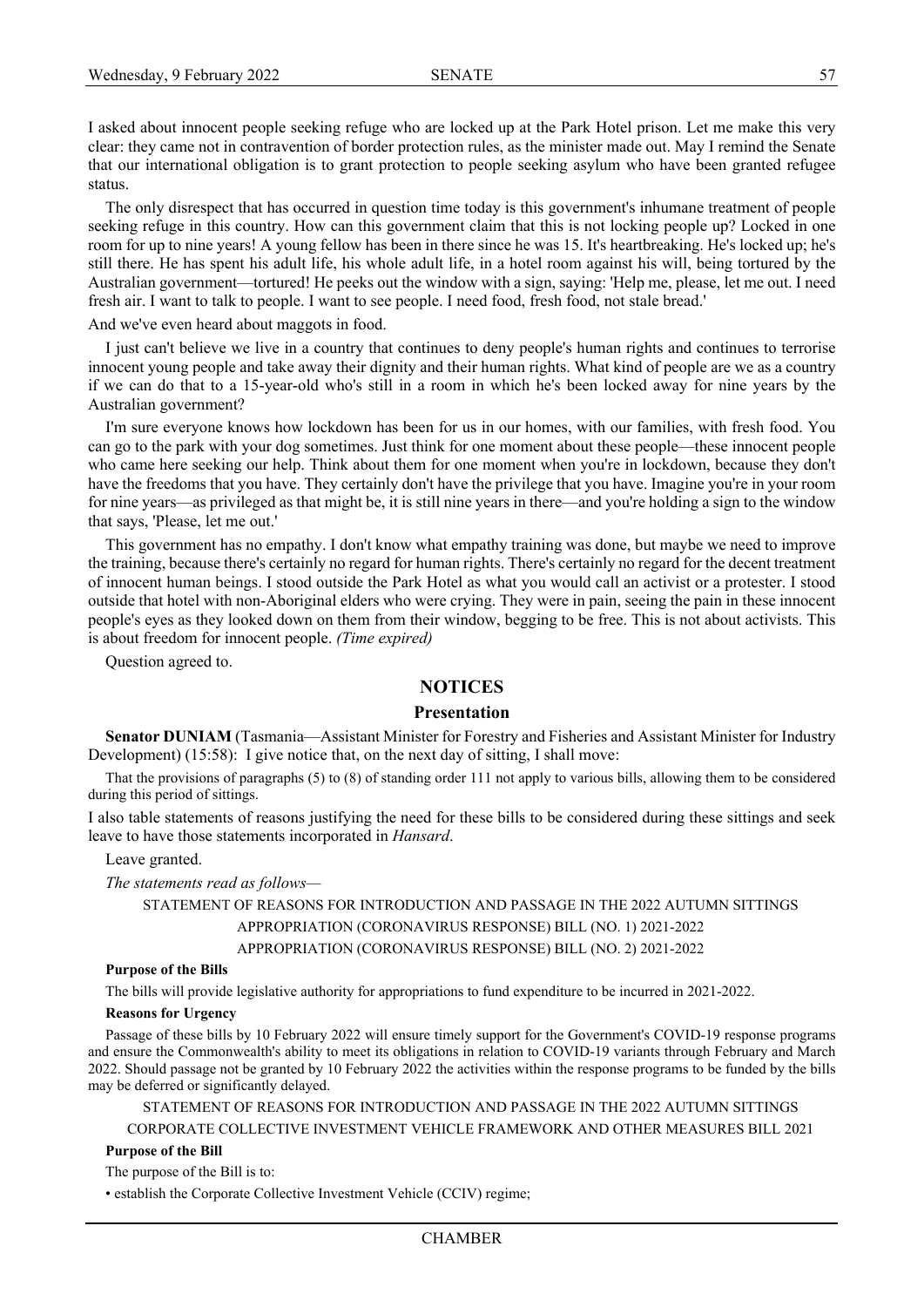• extend the existing temporary loss carry-back measure by 12 months, allowing eligible companies to claim a loss carry back tax offset in the 2022-23 income year;

• include the following organisations on the list of deductible gift recipients (DGRs): the Greek Orthodox Community of New South Wales Ltd, Australian Associated Press Ltd, Virtual War Memorial Limited, and SU Australia Ministries Limited, and extend the specific listings of Cambridge Australia Scholarships Limited and Foundation 1901 Limited; and remove The East African Fund Limited from the current list of DGRs;

• make minor and technical amendments to various laws in the Treasury portfolio to ensure those laws operate in accordance with the policy intent, improve administrative outcomes, remedy unintended consequences and correct technical or drafting defects;

• require trustees of superannuation funds to develop a strategy which outlines how they will assist members to balance key retirement income objectives; and

• remove the cessation of employment taxing point for the tax deferred employee share schemes that are available to all companies.

#### **Reasons for Urgency**

Introduction and passage in the Autumn sittings is required to provide certainty to taxpayers, trustees of superannuation funds, and employees, before measures take effect on 1 July 2022. In respect to the CCIV regime in particular, passage in the 2022 Autumn sittings will provide the necessary lead up for the funds management sector to prepare for the establishment and operation of CCIVs from the commencement date of 1 July 2022, as announced in the 2021-22 Budget.

STATEMENT OF REASONS FOR INTRODUCTION AND PASSAGE IN THE 2022 AUTUMN SITTINGS

ELECTORAL LEGISLATION AMENDMENT (FOREIGN INFLUENCES AND OFFENCES) BILL 2022

#### **Purpose of the Bill**

The objective of the proposed amendments to the *Commonwealth Electoral Act 1918* is to strengthen the integrity of the electoral communication confidence in Australia's electoral processes by prohibiting foreign persons and entities from authorising electoral matter and either fundraising or directly incurring electoral expenditure, and increasing the penalty for the offence of misleading or deceptive publications.

#### **Reasons for Urgency**

The Bill is urgent with the next federal election to be held on or before 21 May 2022. In order for relevant legislative changes to take effect and be implemented by the Australian Electoral Commission before the election, passage will be needed during this sitting period.

# STATEMENT OF REASONS FOR INTRODUCTION AND PASSAGE IN THE 2022 AUTUMN SITTINGS ELECTORAL LEGISLATION AMENDMENT (AUTHORISATIONS) BILL 2022

#### **Purpose of the Bill**

The objective of the proposed amendments to the *Commonwealth Electoral Act 1918* is to reduce the potential for voter confusion by streamlining the notifying particulars in electoral authorisations.

#### **Reasons for Urgency**

The Bill is urgent with the next federal election to be held on or before 21 May 2022. In order for relevant legislative changes to take effect and be implemented by the Australian Electoral Commission before the election, passage will be needed during this sitting period.

# STATEMENT OF REASONS FOR INTRODUCTION AND PASSAGE IN THE 2022 AUTUMN SITTINGS ELECTORAL LEGISLATION AMENDMENT (COVID ENFRANCHISEMENT) BILL 2022

#### **Purpose of the Bill**

The objective of the proposed amendments to the *Commonwealth Electoral Act 1918* is to ensure all voters are able to exercise their franchise by allowing the option to expand the availability of secure telephone voting (a version of which is currently used for blind and low vision voters and voters in the Antarctic) to voters who are unable to attend a polling place in the final 72 hours prior to the close of polls, and after the cut-off for postal vote applications, because they have tested positive to COVID-19, are a close/household contact of a positive case, or have otherwise been directed to self-isolate or quarantine under a public health order. This amendment is temporary and will be automatically repealed on 31 December 2022.

#### **Reasons for Urgency**

The Bill is urgent with the next federal election to be held on or before 21 May 2022. In order for relevant legislative changes to take effect and be implemented by the Australian Electoral Commission before the election, passage will be needed during this sitting period.

STATEMENT OF REASONS FOR INTRODUCTION AND PASSAGE IN THE 2021 SPRING SITTINGS NATIONAL DISABILITY INSURANCE SCHEME AMENDMENT (PARTICIPANT SERVICE GUARANTEE AND OTHER MEASURES) BILL

#### **Purpose of the Bill**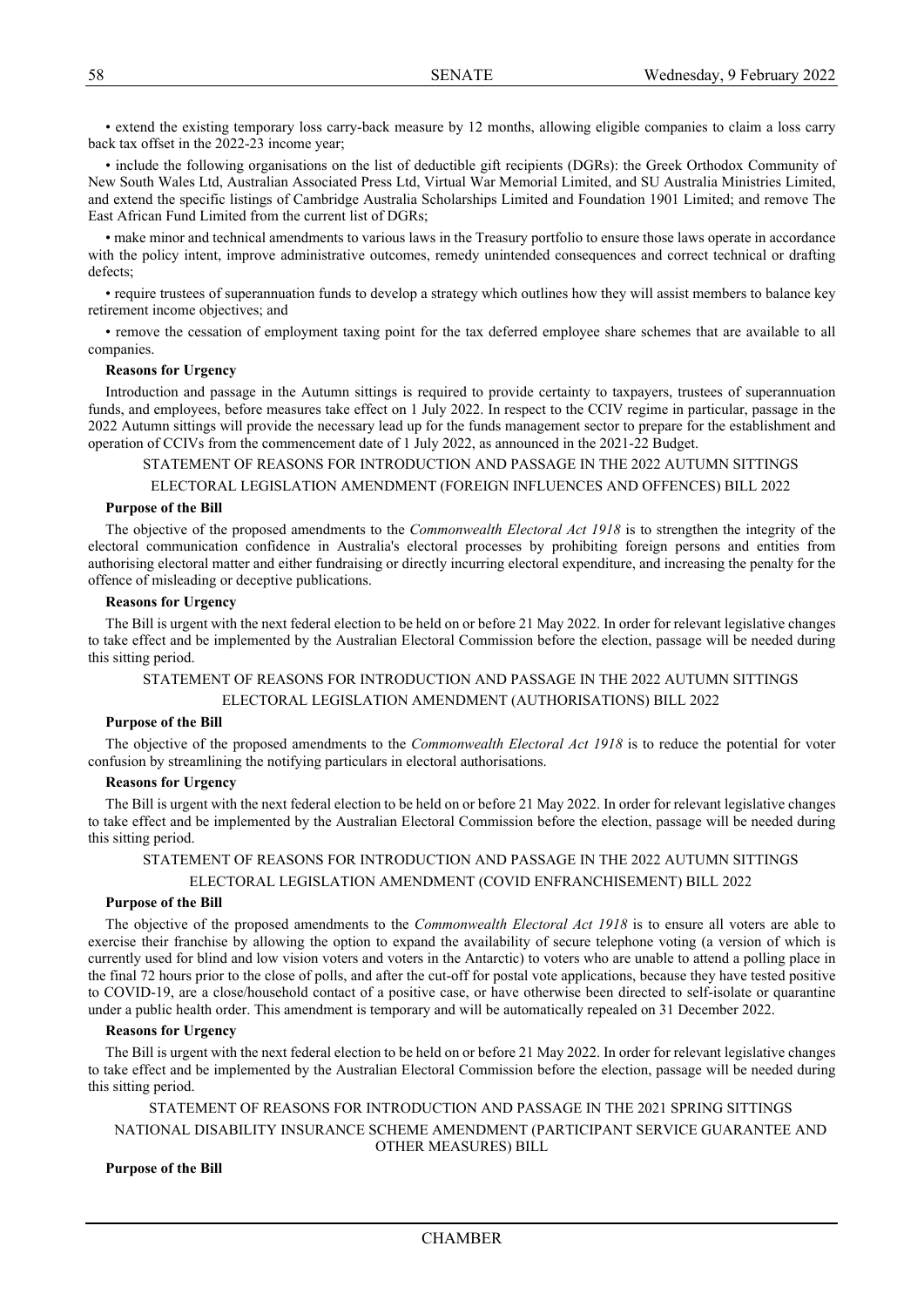The bill gives effect to the Government's election commitment to legislate the Participant Service Guarantee following the practical completion of the NDIS rollout in 2020. The Bill also implements other recommendations of the 2019 Review of the *National Disability Insurance Scheme Act 2013* (the NDIS Act) (the Tune Review) to improve participant experiences in the NDIS, increase flexibility and reduce administrative red tape.

#### **Reasons for Urgency**

Passage of the bill in the 2022 Autumn sittings will give effect to the Government's commitment to legislate the Participant Service Guarantee and improve the NDIS.

The measures in the Bill will implement recommendations of the Tune Review, which was an independent review of the NDIS Act informed by extensive stakeholder consultation. The Bill was also subject to a period of consultation and was updated following concerns raised during consultation.

Urgent passage of the Bill in the 2022 Autumn sittings will allow for these essential improvements that will benefit current and future participants, their carers and families to be implemented as soon as possible.

# STATEMENT OF REASONS FOR INTRODUCTION AND PASSAGE IN THE 2022 AUTUMN SITTINGS

#### PARLIAMENTARY WORKPLACE REFORM (SET THE STANDARD MEASURES NO.1) BILL 2022

#### **Purpose of the Bill**

To respond to recommendations 17 and 24 in the *Set the Standard: Report on the Independent Review into Commonwealth Parliamentary Workplaces* (Jenkins Report).

The reforms in the legislative package will ensure Commonwealth Parliamentary Workplaces are safe and respectful and that the nation's Parliament reflects best practice in the prevention and handling of bullying, sexual harassment and sexual assault.

The Bill will:

• amend the *Members of Parliament (Staff) Act 1984* (MoP(S) Act) to clarify the law concerning the termination of employment of MoP(S) staff (recommendation 17)

• amend the *Work Health and Safety Act 2011* (WHS Act) to clarify the duties owed by parliamentarians by specifying that parliamentarians are 'officers' for the purposes of the WHS Act (recommendation 17)

• amend the *Age Discrimination Act 2004* and the *Disability Discrimination Act 1992* to clarify that those laws apply to staff employed under the MoP(S) Act (recommendation 24).

#### **Reasons for Urgency**

The Report was tabled on 30 November 2021 and recommended commencing progress on the reforms in this legislative package within three months of tabling.

The Bill will progress important reforms to help ensure that Commonwealth Parliamentary Workplaces are workplaces where expected standards of behaviour are modelled, championed and enforced, and where diversity is respected and encouraged.

#### STATEMENT OF REASONS FOR INTRODUCTION AND PASSAGE IN THE 2022 AUTUMN

## RELIGIOUS DISCRIMINATION BILL 2021

## RELIGIOUS DISCRIMINATION (CONSEQUENTIAL AMENDMENTS) BILL 2021

#### HUMAN RIGHTS LEGISLATION AMENDMENT BILL 2021

#### **Purpose of the Bills**

#### **Religious Discrimination Bill 2021**

This Bill introduces a new piece of federal anti-discrimination legislation to make it unlawful to discriminate against a person on the basis of that person's religious belief or activity (including lack of belief). In addition, the Bill establishes the statutory position of the Freedom of Religion Commissioner in the Australian Human Rights Commission.

#### **Religious Discrimination (Consequential Amendments) Bill 2021**

This Bill makes amendments to a range of existing Acts consequential to the Religious Discrimination Bill 2021.

#### **Human Rights Legislation Amendment Bill 2021**

The Human Rights Legislation Amendment Bill amends existing Commonwealth legislation to implement recommendations of the Religious Freedom Review, including to better protect the right to freedom of religion. Amended acts include:

- Age Discrimination Act 2004
- Charities Act 2013
- Disability Discrimination Act 1984
- Sex Discrimination Act 1984
- Marriage Act 1961
- Racial Discrimination Act 1975 **Reasons for Urgency**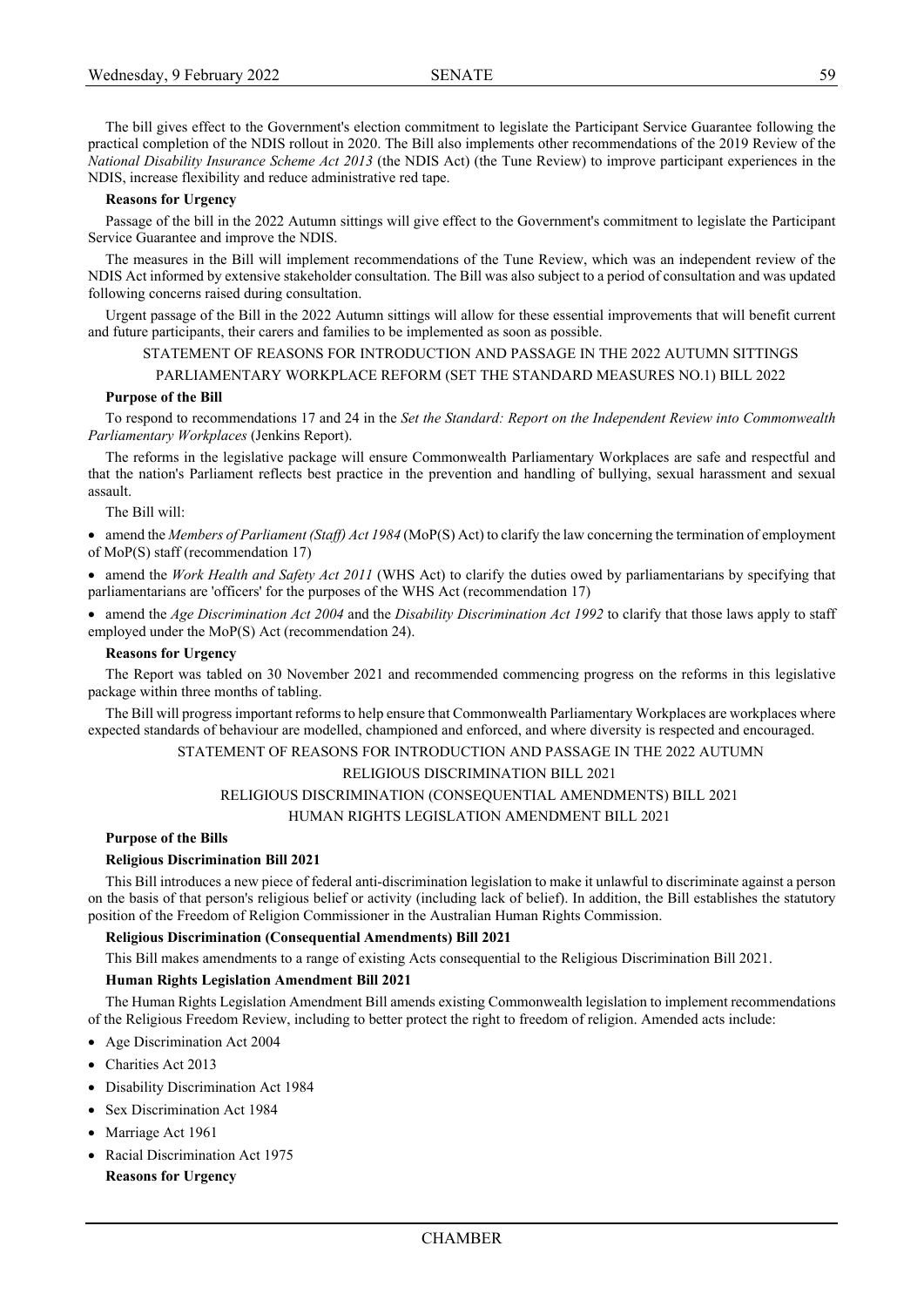In 2019 the Australian Government made an election promise to pass religious discrimination legislative protections, in response to the recommendations of the Report of the Religious Freedom Review. The Religious Discrimination legislation will address a gap in the Commonwealth anti-discrimination framework and render it unlawful to discriminate on the basis of a person's religious belief or activity. The Religious Discrimination Bill will ensure that religious belief and activity is protected in the same manner as other existing attributes covered by anti-discrimination law, including race, age, disability and sex. The passage of the religious discrimination legislative package is a key priority for this term of government.

#### **Presentation**

**Senator Chandler** to move on the next day of sitting:

That the following bill be introduced: A Bill for an Act to amend the law relating to sex discrimination in sport, and for related purposes. *Sex Discrimination and Other Legislation Amendment (Save Women's Sport) Bill 2022.*

#### **Senator Whish-Wilson** to move on the next day of sitting:

(1) That there be laid on the table by the Minister representing the Minister for Agriculture and Northern Australia, by no later than 17 February 2022, the final report (or any reasonable equivalent to such an outcome report) for the 'Understanding and mapping the Tasmanian public perception to Atlantic Salmon farming' (project number 2018-217) as reported on the Fisheries Research and Development Corporation website.

(2) If the Senate is not sitting when the documents are ready for presentation, the documents are to be presented to the President under standing order 166.

**Senator Whish-Wilson** to move on the next day of sitting:

That—

(1) There be laid on the table by the Minister representing the Minister for Industry, Energy and Emission Reduction, by no later than 17 March 2022, the following documents:

(a) the application made by Ridley Agriproducts Pty Ltd in respect of the Cooperative Research Centres Programme grant award GA72953 ('Future-proofing the salmon farming industry in the face of climate change');

(b) the assessments of the grant applications for GA72953, including any independent viability assessment;

(c) the grant agreement in respect of grant award GA72953;

(d) the payment schedule for the grant award GA72953;

(e) any progress reports, ad-hoc reports and completion report submitted in respect of grant award GA72953;

(f) any financial declaration and audited financial acquittal report submitted in respect of grant award GA72953;

(g) any grant agreement variation submitted in respect of grant award GA72953;

(h) any record of compliance visits in respect of grant award GA72953; and

(i) the evaluation/s completed in respect of grant award GA72953.

(2) If the Senate is not sitting when the documents are ready for presentation, the documents are to be presented to the President under standing order 166.

**Senator Sheldon** to move on the next day of sitting:

That the time for the presentation of the final report of the Select Committee on Job Security be extended to 30 March 2022, so that the committee may inquire into possible privilege matters, including to:

(a) investigate allegations raised in relation to the treatment of seasonal workers who gave evidence at the committee's public hearing on 2 February 2022;

(b) ascertain the facts in the matter; and

(c) report any findings to the Senate.

**Senator Whish-Wilson** to move on the next day of sitting:

That—

(1) There be laid on the table by the Minister representing the Minister for the Environment, by no later than 17 March 2022, the submissions made in respect of the public consultation on the proposed changes to conservation planning decisions, as advertised on the Department of Agriculture, Water and the Environment website, which were open from 17 September to 2 November 2021, relating to the following flora and fauna:

(a) the Tasmanian devil (*Sarcophilus harrisii*);

(b) Giant Kelp Marine Forests of south east Australia;

- (c) Whale shark (*Shincodon typus*);
- (d) Lowland Native Grasslands of Tasmanian; and
- (e) Subtropical and Temperate Coastal Saltmarsh.

(2) If the Senate is not sitting when the documents are ready for presentation, the documents are to be presented to the President under standing order 166.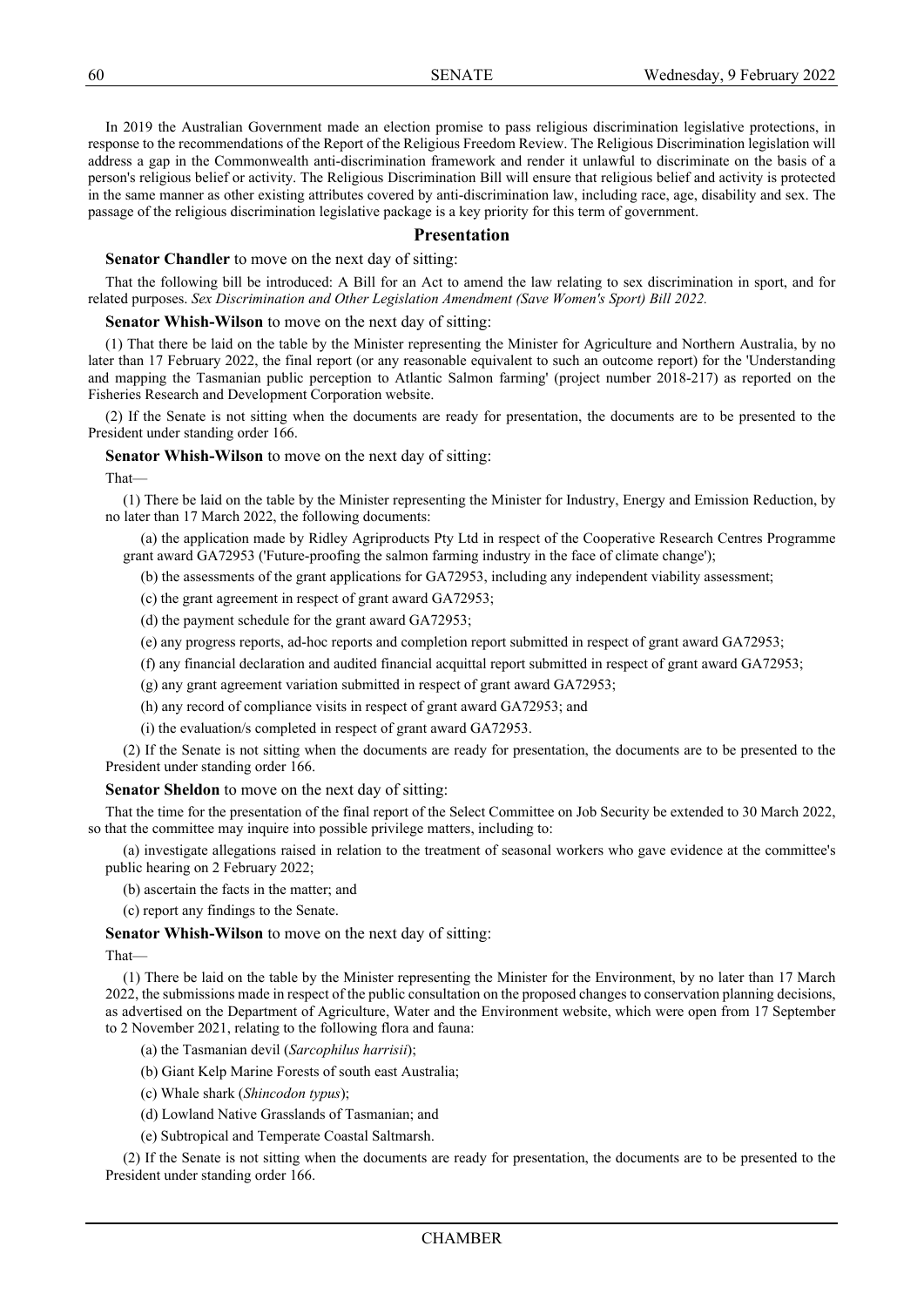# **Senator Roberts** to move on the next day of sitting:

That the following bill be introduced: A Bill for an Act to amend the *Fair Work Act 2009*, and for related purposes. *Fair Work Amendment (Equal Pay for Equal Work) Bill 2022*.

#### **Senator Watt** to move on the next day of sitting:

That—

(a) there be laid on the table by the Minister representing the Treasurer by no later than Tuesday, 15 February 2022:

(i) cat modelling or any other modelling provided to the Government during the consultation process for the establishment of the cyclone and related flood damage reinsurance pool, and

(ii) any other documentation that shows the figures used to make claims by the Government that savings or cost increases for insurance consumers will be achieved by the introduction of the cyclone and related flood damage reinsurance pool; and

(b) if the Senate is not sitting when the documents are ready for presentation, the documents are to be presented to the President under standing order 166.

#### **Senator Watt** to move on the next day of sitting:

That—

(1) The Senate requires that, at its examination of the 2021-22 additional estimates on Wednesday, 16 February 2022, the Community Affairs Legislation Committee examine the entirety of Department of Health Outcome 3: Ageing and Aged Care prior to commencing the examination of any other outcomes, programs, or portfolio agencies.

(2) This requirement may be altered by unanimous agreement of members of the committee.

#### **Senator Waters** to move on the next day of sitting:

That the following bill be introduced: A Bill for an Act to amend the *Commonwealth Electoral Act 1918*, and for related purposes. *Electoral Legislation Amendment (Fairer Contracts and Grants) Bill 2022*.

#### **Senator Ruston)**to move on the next day of sitting:

That on Tuesday, 29 March 2022 the hours of meeting be midday to 6.30 pm and 8.30 pm to adjournment and the routine of business from 8.30 pm be:

(a) Budget statement and documents 2022-23; and

(b) adjournment.

**Senator Ruston** to move on the next day of sitting:

That on Tuesday, 29 March 2022, the notices of motion proposing the disallowance of the following instruments be called on together after formal motions, or at 5.30 pm, whichever is earlier, and the question be put after 30 minutes:

(a) Aged Care Legislation Amendment (Royal Commission Response No. 1) Principles 2021;

(b) Australian Renewable Energy Agency (Implementing the Technology Investment Roadmap) Regulations 2021; and

(c) Great Barrier Reef Marine Park Amendment (No-Anchoring Areas) Regulations 2021.

**Senator Hanson** to move on the next day of sitting:

That there be laid on the table by the Minister representing the Minister for Health and Aged Care, by no later than 2 pm on 29 March 2022, all correspondence relating to the use of behavioural psychologists in respect of developing the strategy for the COVID-19 vaccine rollout, specifically aimed at developing an effective tool to induce acceptance of lockdowns and other restrictions.

## **Senator Duniam** to move on the next day of sitting:

That the provisions of paragraphs (5) to (8) of standing order 111 not apply to the following bills, allowing them to be considered during this period of sittings:

Appropriation (Coronavirus Response) Bill (No. 2) 2021-2022

Corporate Collective Investment Vehicle Framework and Other Measures Bill 2021

Electoral Legislation Amendment (Foreign Influences and Offences) Bill 2022

Electoral Legislation Amendment (Authorisations) Bill 2022

Electoral Legislation Amendment (COVID Enfranchisement) Bill 2022

National Disability Insurance Scheme Amendment (Participant Service Guarantee and Other Measures) Bill 2021

Parliamentary Workplace Reform (Set the Standard Measures No. 1) Bill 2022

Religious Discrimination Bill 2021

Appropriation (Coronavirus Response) Bill (No. 1) 2021-2022

Religious Discrimination (Consequential Amendments) Bill 2021

Human Rights Legislation Amendment Bill 2021.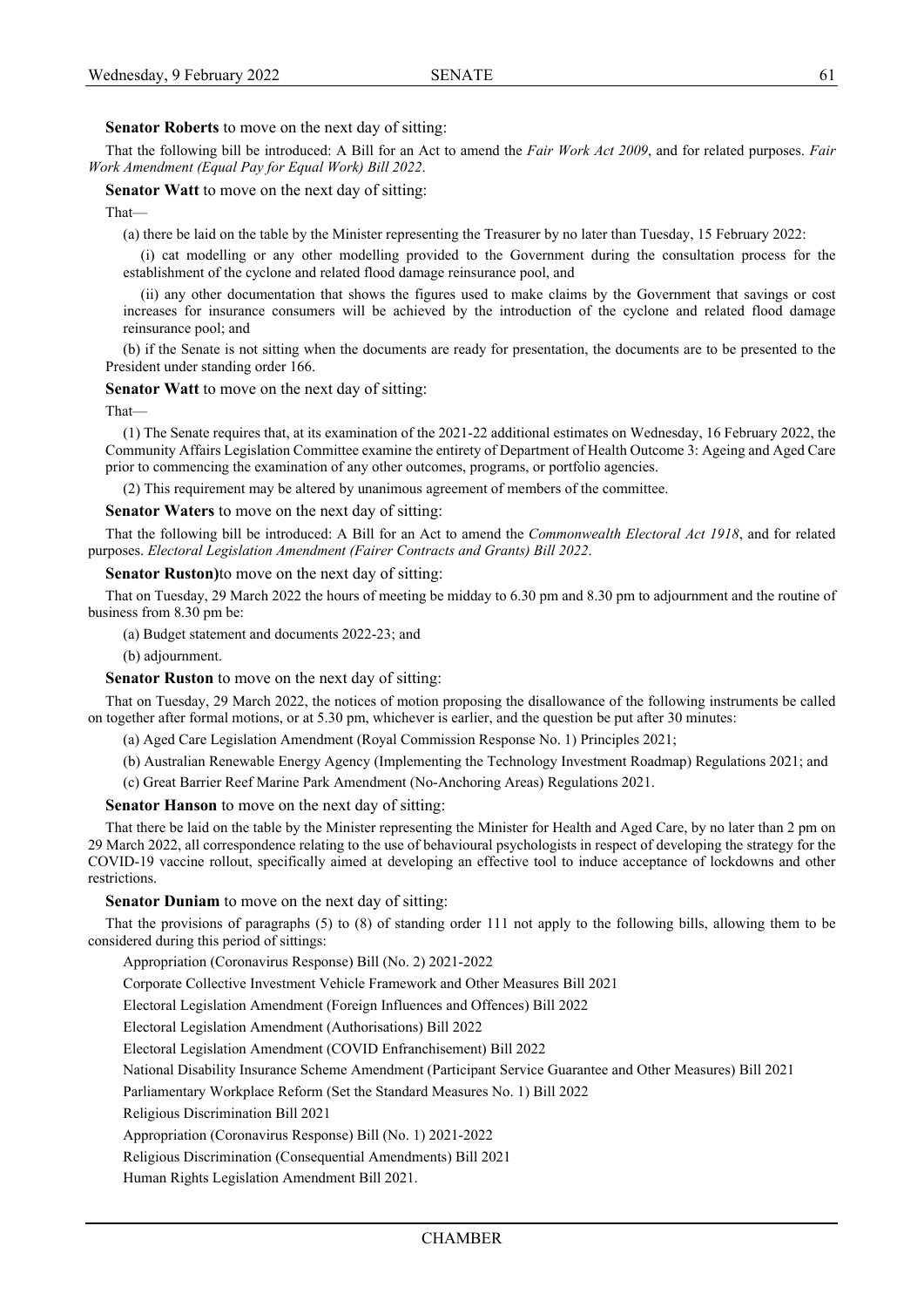# **Withdrawal**

**Senator DEAN SMITH** (Western Australia—Government Whip in the Senate) (15:59): At the request of Senator Rennick, I withdraw general business notice of motion No. 1261 standing in his name for today proposing the establishment of a Senate committee.

# **Postponement**

**The Clerk:** Postponement notifications have been lodged in respect of the following:

Business of the Senate notice of motion no. 3 standing in the name of Senator Rice for today, proposing a reference to the Environment and Communications References Committee, postponed till 29 March 2022.

General business notice of motion no. 1303 standing in the names of Senator McKim for today, proposing that a bill be discharged from the *Notice Paper*, postponed till 10 February 2022.

**The PRESIDENT** (16:00): I remind senators that the question may be put on any proposal at the request of any Senator.

# **Withdrawal**

**Senator WATERS** (Queensland—Leader of the Australian Greens in the Senate) (16:00): I gave notice yesterday of my intention to withdraw one of the business of the Senate notices of motion. I withdraw business of the Senate notice of motion No. 5 on today's *Notice Paper*.

# **CONDOLENCES**

# **Garland, Hon. Sir Ransley Victor (Vic) KBE**

**The PRESIDENT** (16:00): It is with deep regret that I inform the Senate of the death on 1 January 2022 of the Hon. Sir Ransley Victor 'Vic' Garland KBE, a former minister and member of the House of Representatives for the division of Curtin, Western Australia, from 1969 to 1981.

**Senator BIRMINGHAM** (South Australia—Minister for Finance, Leader of the Government in the Senate and Vice-President of the Executive Council) (16:01): by leave—I move:

That the Senate expresses its sadness at the death, on 1 January 2022, of the Honourable Sir Victor Garland KBE, former Minister for Supply, Minister for Post and Telecommunications, Minister for Veterans' Affairs and Minister for Special Trade Representations, and former member for Curtin, places on record its gratitude for his service to the Parliament and the nation, and tenders its sympathy to his family in their bereavement.

We take the opportunity here today to remember the life of the former member for Curtin Sir Ransley Victor Garland KBE, a man who served as a minister in the McMahon and Fraser governments and who would go on to become the Australian High Commissioner to the United Kingdom. Sir Victor Garland was first elected to the parliament in 1969 as the member for Curtin, a seat he would represent until his resignation from the House of Representatives in 1981. During this time he was re-elected at five different elections by the people of Curtin, a vote of confidence in his ability to effectively represent the beachside Perth electorate.

Victor was a Western Australian through and through. Born in 1934, he grew up in Perth, gaining his education at Hale School before completing a Bachelor of Arts at the University of Western Australia, majoring in economics. Following in his father's footsteps, Victor practised as a chartered accountant from 1958 until his election to parliament in 1969. During his professional life, Victor maintained an active involvement in the community he grew up in, serving in a number of charities and on the Claremont town council from 1963 until 1970. During this time, he also maintained an active involvement in the Liberal and Country League of Western Australia—later, of course, known as the WA Division of the Liberal Party of Australia—where he held the position of senior vice-president.

Following his election to the parliament in 1969, in his first speech to the House of Representatives, Victor paid tribute to the sacrifices of his parents and the opportunities that he was fortunate enough to have by virtue of their hard work. He acknowledged former Prime Minister John Curtin, after whom his electorate was named, and his predecessor as the member for Curtin, Sir Paul Hasluck, the 17th Governor-General of Australia. Sir Victor strongly admired the contributions these two sons of Western Australia made, perhaps foreshadowing, in a way, his own immense contributions to come.

Sir Victor was a man who knew what he had come to parliament to fight for, highlighting in his maiden speech that he believed his electors wanted him 'to have an eye to the interests not only of Curtin but of Western Australia when those interests are rightly involved in the national interest'. He added:

… I think my electors want me to act in the interests of Australia, in which each State is an integral part of the Federation, an Australian nation with rising strength, importance and responsibilities.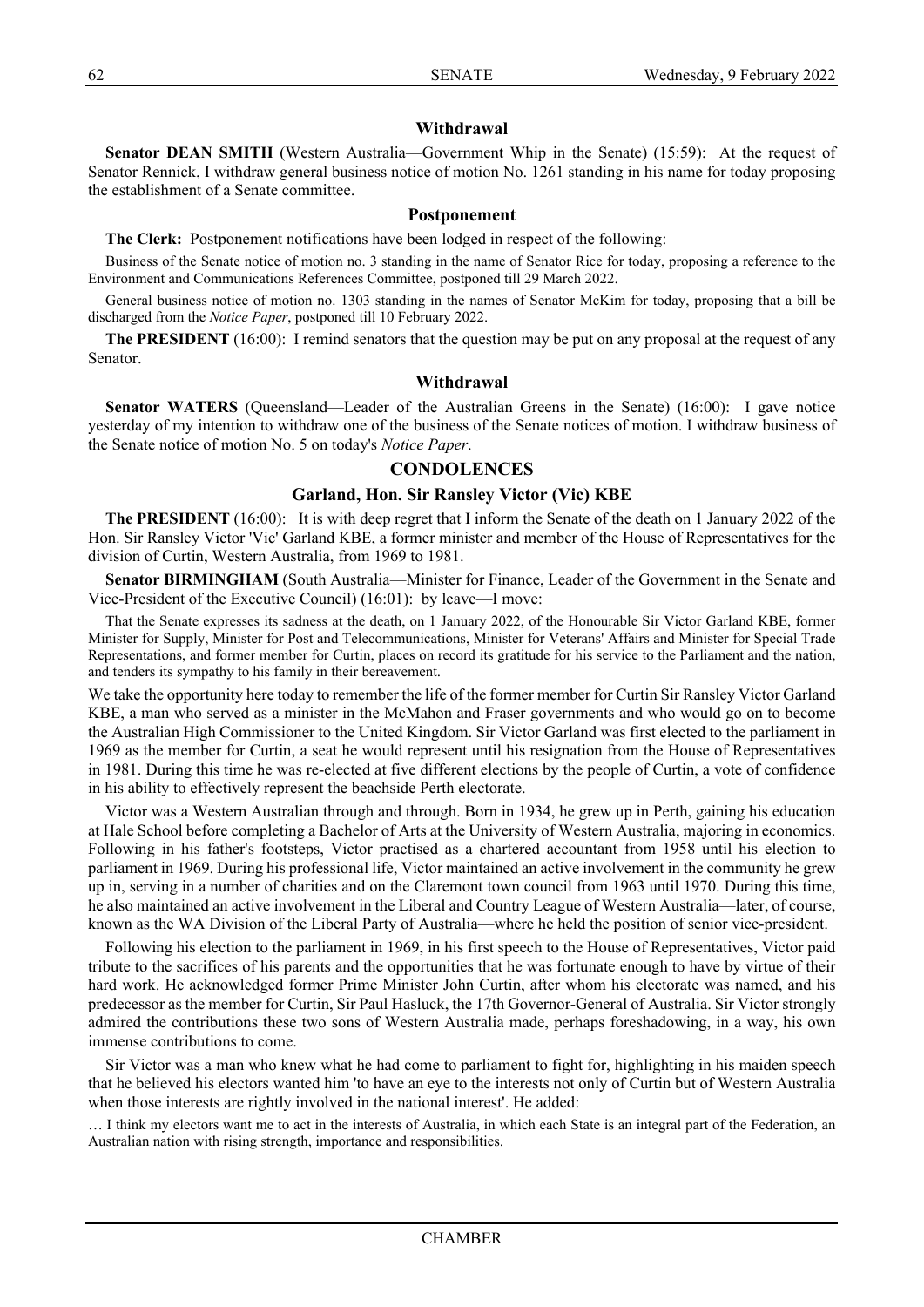Sir Victor Garland understood at core the meaningful impact of our shared liberal values in the economic and social prosperity of Australia—those basic tenets of individual freedom and free enterprise, that businesses and individuals are the true creators of wealth and employment. He highlighted this in his maiden speech, stating:

It is as important to the growth of the country that initiative, inventiveness and resourcefulness should be encouraged as it is to have a fair sharing of the nation's wealth, for history shows that the best societies, the richest, the most efficient and the most satisfying in which to live, are those in which individual initiative is allowed a wide scope of expression and where innovation, striving and ambition are not stifled.

Sir Victor had a quick rise in his political journey, becoming the Minister for Supply in the McMahon government at the age of just 37, a position he would hold from 1971 until the 1972 election. In 1975, after the coalition's historic victory, Victor Garland was again appointed as a minister, this time as Minister for Post and Telecommunications, and as Assistant Treasurer. The latter position provided him with a primary role in forming economic policy at a critical time for the newly elected Fraser government. Under Malcolm Fraser's leadership, Victor would also serve as Minister for Veterans' Affairs, Minister for Special Trade Representations and Minister for Business and Consumer Affairs.

As Minister for Special Trade Representations, Victor Garland undertook significant negotiations with the European Community—something to which I can relate; I equally understand the challenges that can be involved. He continued this work post-politics upon his appointment as Australia's High Commissioner to the United Kingdom, a position he held from 1981 to 1983. Testament to his contribution and service at the highest level of public office, Victor Garland was knighted in 1982.

Sir Victor Garland is remembered for the liberal values he not just believed in but lived out in his approach to public policy. In the same way that Sir Victor honoured those who came before him, the sacrifices of the men and women who built Australia, we honour Sir Victor for his contributions to our nation. He was a proud Western Australian, proud of where he came from, who believed in the infinite potential of Australia. This was emphasised by his powerful words: 'No-one will now dare say that any objective is not possible for Australia.' Indeed, that is true; any objective is possible for our nation, a nation with ambition and so much pride in all that we seek to achieve.

On behalf of the Australian government and the Australian Senate, I extend our sincerest condolences to Sir Victor Garland's family and our thanks for his service to our party and to the nation.

**Senator McALLISTER** (New South Wales) (16:07): I rise on behalf of the opposition to express our condolences following the passing of the Hon. Sir Ransley Victor Garland KBE, a former minister. I note that he passed at the age of 87. As I begin, I wish to convey the opposition's condolences to his family and friends.

Sir Victor Garland, who I understand was widely known as Vic, lived a life that combined contributions to the private sector with public service. He went from local government to federal government, serving as a minister under prime ministers William McMahon and Malcolm Fraser. From this platform he would go on to represent the nation as its high commissioner in London, before contributing extensively as a member of private company boards in the United Kingdom and returning to Perth 15 years ago. He was not easily characterised as either a progressive or a conservative within his party. He instead took a pragmatic and constructive approach to politics and policy, and he routinely sought to make the best of whatever opportunity he had.

Sir Victor was born in 1934 and grew up in Perth. An alumnus of a state primary school, the prestigious Hale School, and the University of Western Australia, from which he graduated with a Bachelor of Arts, majoring in economics, he entered the accounting profession. In doing so he followed in the footsteps of his father, practising as a chartered accountant from 1958 until he entered federal parliament. At the same time he was also an active member of his community, particularly through his service in local government, eventually becoming deputy mayor of the town of Claremont. At the same time, he had been active in the Western Australian division of the Liberal Party, holding offices, including that of senior vice-president, as well as being a member of the Federal Council of the Liberal Party.

When Paul Hasluck resigned from the House of Representatives in 1969 to become Governor-General of Australia, Sir Victor Garland succeeded him as the member for Curtin.

I note that in his first speech he was quite generous in acknowledging the significance of both Sir John Curtin, his namesake in the seat, and his predecessor, Mr Hasluck. The seat is named for the great Labor Prime Minister. It is situated in Perth's affluent beachside suburbs and has been a comfortably Liberal seat over many decades. When he made his first speech, Sir Victor acknowledged John Curtin, as I said. He said:

John Curtin was a man who, in times of great difficulty, drew credit to himself and, indeed, to his associates by his straightforwardness and fine qualities which caused him to tread the highest path of duty.

It was a magnanimous contribution about another person from the other side of politics.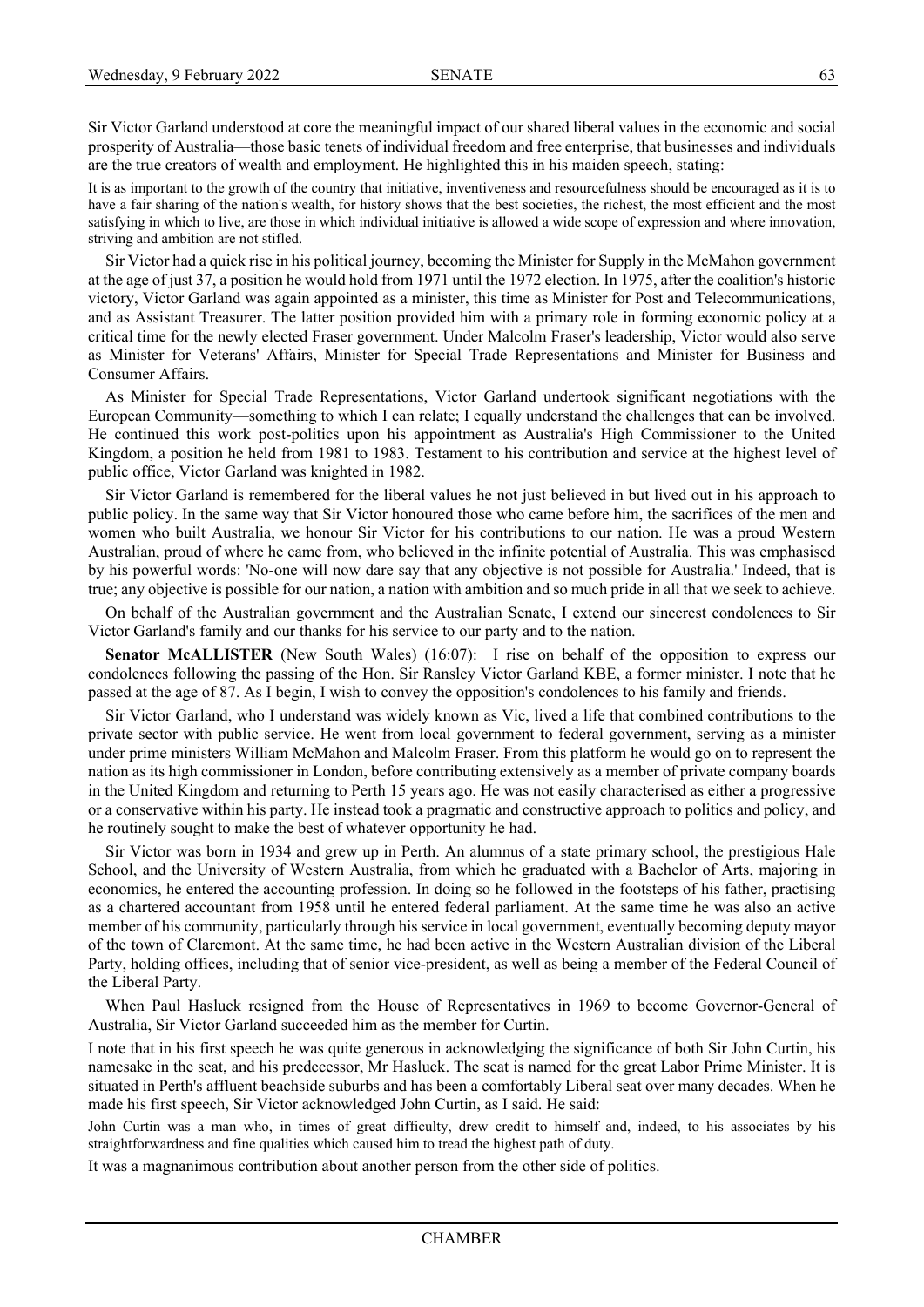Sir Victor said he felt the awe and honour of being elected a member of the House of Representatives and, unusually for the time, he specifically acknowledged the women who were active in his electorate, working, as he said, 'for the principles in which they believe'. He was preoccupied by the international affairs of the time, remembering that Australia was fully engaged in the Vietnam War. He spoke of his concerns about the increase in nuclear and non-nuclear aggression, as well as the role of China, which echoes some sentiments more recently expressed. Understandably for someone of his political persuasion, he emphasised the need for the support of the growth and development of non-Communist Asian states. He also praised the creation of regional institutions such as the Asian Development Bank and the Asia and Pacific Council. He noted that the economic growth of South-East Asian countries was dependent on their ability to provide social justice, recognising that this was something to which Australia could contribute, and he praised budget commitments for aid and assistance for education in the region.

He supported increases in defence funding, but he believed they must also be accompanied by increases in the aid budget. He called for Australia's growing wealth to be shared with neighbours in our region, noting we needed to accept our responsibility but also that increasing Australia's participation and leadership would come with the benefit of stronger relationships with South-East Asian countries. These were prescient comments, and indeed they are still relevant today. As Sir Victor said, security and economic development are two sides of the same coin.

Perhaps fittingly for someone elected to a seat of such significance, Sir Victor Garland spent very little time on the back bench before he was called upon to serve as a minister. He first entered the ministry in the McMahon government in 1971 as Minister for Supply, a portfolio that encompassed a wide range of responsibilities that we would now largely associate with the industry and resources minister. He added Minister Assisting the Treasurer to his duties before the defeat of that government at the end of 1972, when Gough Whitlam led Labor into power for the first time since 1949. That took Sir Victor into opposition. In the ensuing three years he held shadow portfolios, including spokesperson on the Public Service and the Australian Capital Territory as well as being chief opposition whip in the House of Representatives. This latter role was not one he especially sought, but it seemed it did enable him to make use of his number-counting skills behind the scenes. I was intrigued to read in the Adelaide *Advertiser* that this involved something of a personal metamorphosis. It reported: 'Mr Garland developed a reputation for a certain aloofness when he became supply minister during the final 12 months of the McMahon government because of the fairly formal way that he ran his portfolio. The image changed quite dramatically during the three years of the Labor government. Mr Garland made a point of getting to know press men and Parliament House workers and often attended the late-night round of parties that made Parliament House swing during the sitting weeks.' It was an intriguing metamorphosis.

He was a conspicuous supporter of Malcolm Fraser when Fraser successfully seized the leadership of the Liberal Party and the opposition from Billy Snedden. This led to a return to the front bench for Sir Victor when Mr Fraser became Prime Minister at the end of 1975. This was a personally challenging period. He resigned his new ministry early in 1976 after being the subject of electoral bribery charges which were dismissed by a magistrate. His exile lasted 19 months. Between 1977 and 1980, he went on to hold portfolios including veterans' affairs, special travel representations, business and consumer affairs, and assisting with industry and commerce. With his accounting background and previous experience in the treasury portfolio, he was particularly well suited to these economic portfolios. In these roles, he represented Australia overseas on numerous occasions and pursued policy reforms ranging from tariff implementation to increased customs vigilance, competition regulation and consumer education.

His tenure as a minister came to an end when he accepted an appointment as Australia's high commissioner to the United Kingdom in London at the end of 1980.

He began his new role in 1981 and served until 1983. His previous experience, particularly in the trade portfolio, meant he was well placed to take up the diplomatic position. In 1982, he was made Knight Commander of the Order of the British Empire. At the conclusion of his term, he remained in the United Kingdom for an extended period of time. He took up positions on a number of corporate boards, making a substantial contribution in a range of areas. He returned to Perth in 2007.

Sir Victor Garland was one of the last surviving ministers of the McMahon government. With his passing, Tom Hughes is the only remaining Liberal member of that ministry. As we mark Sir Victor's death, we again pause to reflect, as we did yesterday in expressing our condolences following the death of Donald Grimes, on the diminishing number of living members of the governments that led Australia through the 1970s and 1980s. In doing so, we consider the impact of those governments in shaping the nation we are today.

Through his roles in both the McMahon and Fraser governments, Sir Victor made a contribution to building modern Australia. He would go on to represent our nation overseas, capping his Public Service career in this country first with service to Australia in the United Kingdom and then with service to that country as well. The opposition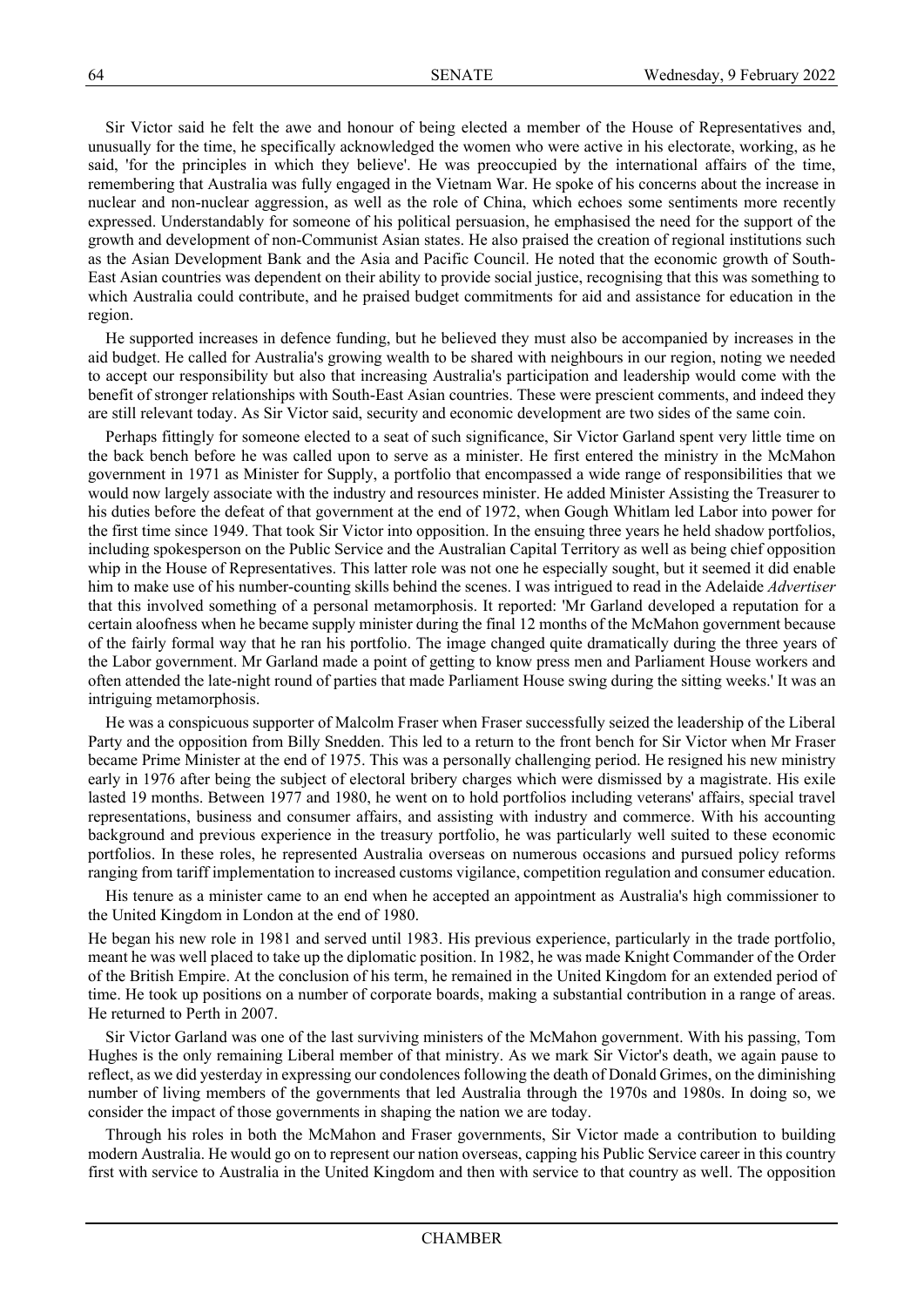expresses our condolences following the passing of Sir Victor Garland, and we again convey our sympathies to his family and friends.

**Senator DEAN SMITH** (Western Australia—Government Whip in the Senate) (16:16): On behalf of my Western Australian Senate colleagues, I would like to associate myself with the remarks of the Leader of the Government in the Senate, Senator Birmingham, and those of Senator McAllister. Unfortunately, I never met Vic Garland—as he was affectionately known across the Western Australian Liberal Party—but he is testament to the strength of the Western Australian Liberal Party. Over many years, we have sent people from the comfortable suburbs of Curtin to our national parliament and they have served us with distinction—Allan Rocher, who was a member of the Senate for a short time; Julie Bishop; and Sir Paul Hasluck. And Celia Hammond follows in those esteemed footsteps.

What is often overlooked is that, for a brief period, Vic Garland worked closely with another famous Western Australian, Sir Billy Snedden, whom we don't often think of as a Western Australian. Sir Billy was born in West Perth, educated at the University of Western Australia and was the inaugural chairman of the Young Liberal Movement of Australia. In listening to the contributions from Senator Birmingham and Senator McAllister, those of us from Western Australia have been reminded of the strength of the WA division and the very strong role we have played in sending very credible, competent people to our national parliament—and, indeed, to the prize of all prizes, the high commissioner post in London. On behalf of the Western Australian senators, and all members of the Western Australian Liberal Party, I associate myself with those remarks and send our condolences.

Question agreed to, honourable senators standing in their places.

# **COMMITTEES**

## **Education and Employment Legislation Committee**

#### **Reference**

#### **Senator FARUQI** (New South Wales) (16:19): I move:

That the Australian Research Council Amendment (Ensuring Research Independence) Bill 2018 be referred to the Education and Employment Legislation Committee for inquiry and report by 15 March 2022.

Question agreed to.

# **BILLS**

# **Electoral Legislation Amendment (Foreign Influences and Offences) Bill 2022 Electoral Legislation Amendment (Authorisations) Bill 2022 Electoral Legislation Amendment (COVID Enfranchisement) Bill 2022**

**First Reading**

**Senator DUNIAM** (Tasmania—Assistant Minister for Forestry and Fisheries and Assistant Minister for Industry Development) (16:19): I move:

That the following bills be introduced: A Bill for an Act to amend the law relating to elections and referendums in respect of electoral communication and expenditure of foreign campaigners, and offences, and for related purposes; a Bill for an Act to amend the law relating to elections, referendums and broadcasting in respect of authorising matter, and for related purposes; and a Bill for an Act to amend the law relating to elections in respect of the enfranchisement of persons in self-isolation or quarantine due to COVID-19, and for related purposes.

Question agreed to.

**Senator DUNIAM:** I present the bills and move:

That these bill may proceed without formalities, may be taken together and be now read a first time.

Question agreed to.

Bills read a first time.

#### **Second Reading**

**Senator DUNIAM** (Tasmania—Assistant Minister for Forestry and Fisheries and Assistant Minister for Industry Development) (16:20): I table the explanatory memoranda relating to the bills and move:

That these bills be now read a second time.

I seek leave to have the second reading speeches incorporated in *Hansard*.

Leave granted.

*The speeches read as follows—*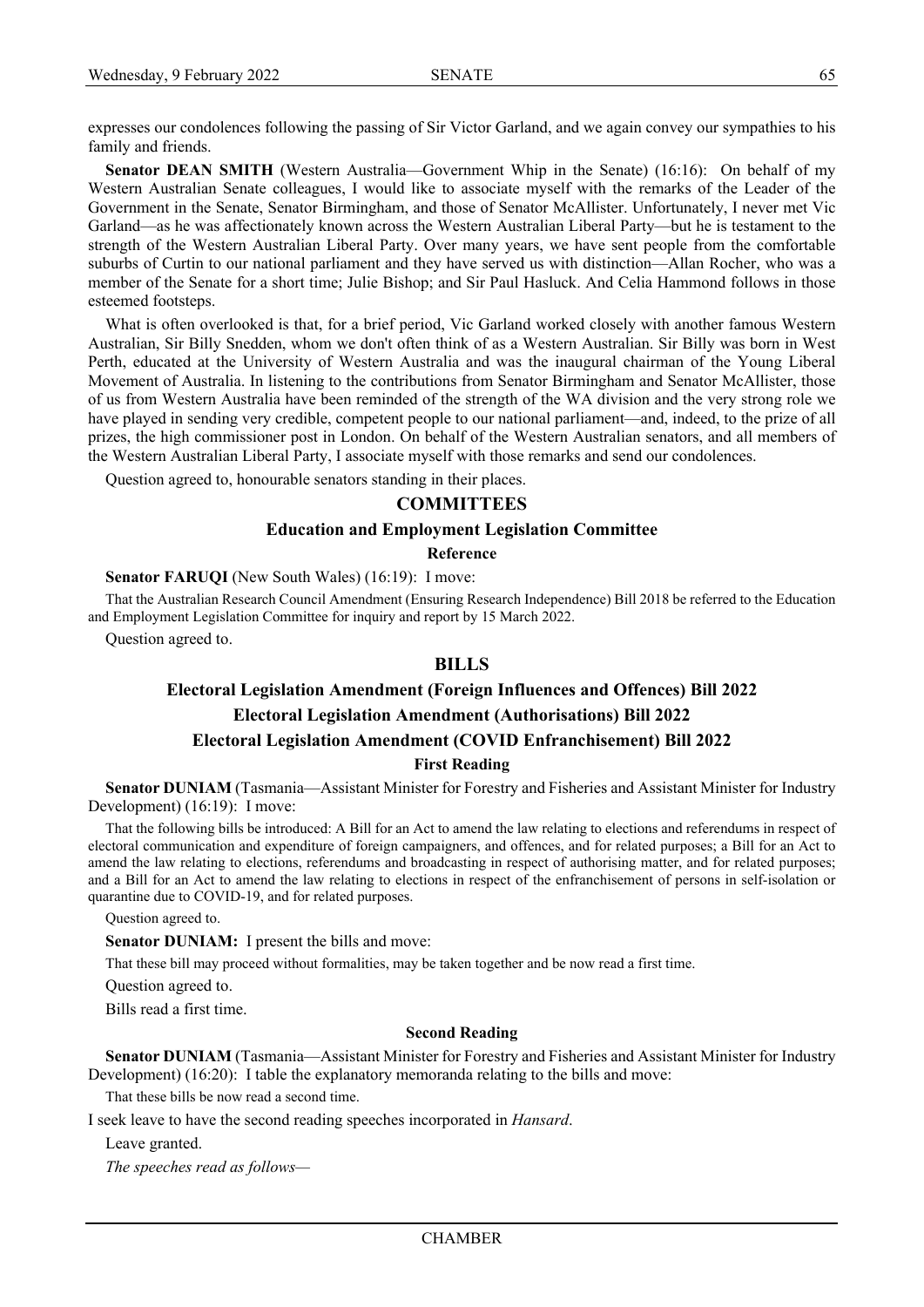*The speeches were unavailable at the time of publishing*

Ordered that further consideration of the second reading of these bills be adjourned to the first sitting day of the next period of sittings, in accordance with standing order 111.

# **Parliamentary Workplace Reform (Set the Standard Measures No. 1) Bill 2022 First Reading**

**Senator DUNIAM** (Tasmania—Assistant Minister for Forestry and Fisheries and Assistant Minister for Industry Development) (16:21): I move:

That the following bill be introduced: A Bill for an Act to amend the law in relation to parliamentary workplaces, and for related purposes.

Question agreed to.

**Senator DUNIAM:** I present the bill and move:

That this bill may proceed without formalities and be now read a first time.

Question agreed to.

Bill read a first time.

#### **Second Reading**

**Senator DUNIAM** (Tasmania—Assistant Minister for Forestry and Fisheries and Assistant Minister for Industry Development) (16:22): I table the explanatory memorandum relating to the bill and move:

That this bill be now read a second time.

I seek leave to have the second reading speech incorporated in *Hansard*.

Leave granted. *The speech read as follows—*

*The speech was unavailable at the time of publishing*

Ordered that further consideration of the second reading of this bill be adjourned to the first sitting day of the next period of sittings, in accordance with standing order 111.

# **DOCUMENTS**

## **Animal Welfare**

# **Order for the Production of Documents**

**Senator FARUQI** (New South Wales) (16:22): I seek leave to amend general business notice of motion No. 1304.

Leave granted.

**Senator FARUQI:** I move the motion as amended:

That—

(a) there be laid on the table by the Minister representing the Minister for Agriculture and Northern Australia, by no later than Thursday, 17 February 2022, all animal welfare incident reports held by the Department of Agriculture, Water and the Environment which were generated by abattoir management personnel and/or on-plant veterinarians at export-registered abattoirs between 1 January 2020 and 31 December 2021.

(b) if the Senate is not sitting when the documents are ready for presentation, the documents are to be presented to the President under standing order 166.

**Senator DUNIAM** (Tasmania—Assistant Minister for Forestry and Fisheries and Assistant Minister for Industry Development) (16:23): I seek leave to make a short statement.

**The PRESIDENT:** Leave is granted for one minute.

**Senator DUNIAM:** The government will not oppose this motion. The government will aim to meet the requested deadline, noting that the reports will first need to be centrally collated by the Department of Agriculture, Water and the Environment, and in addition the reports will require assessment and redaction to ensure that private information is not unreasonably disclosed and/or that any disclosure does not impact on any ongoing regulatory consideration by either a state or territory agency or indeed the department.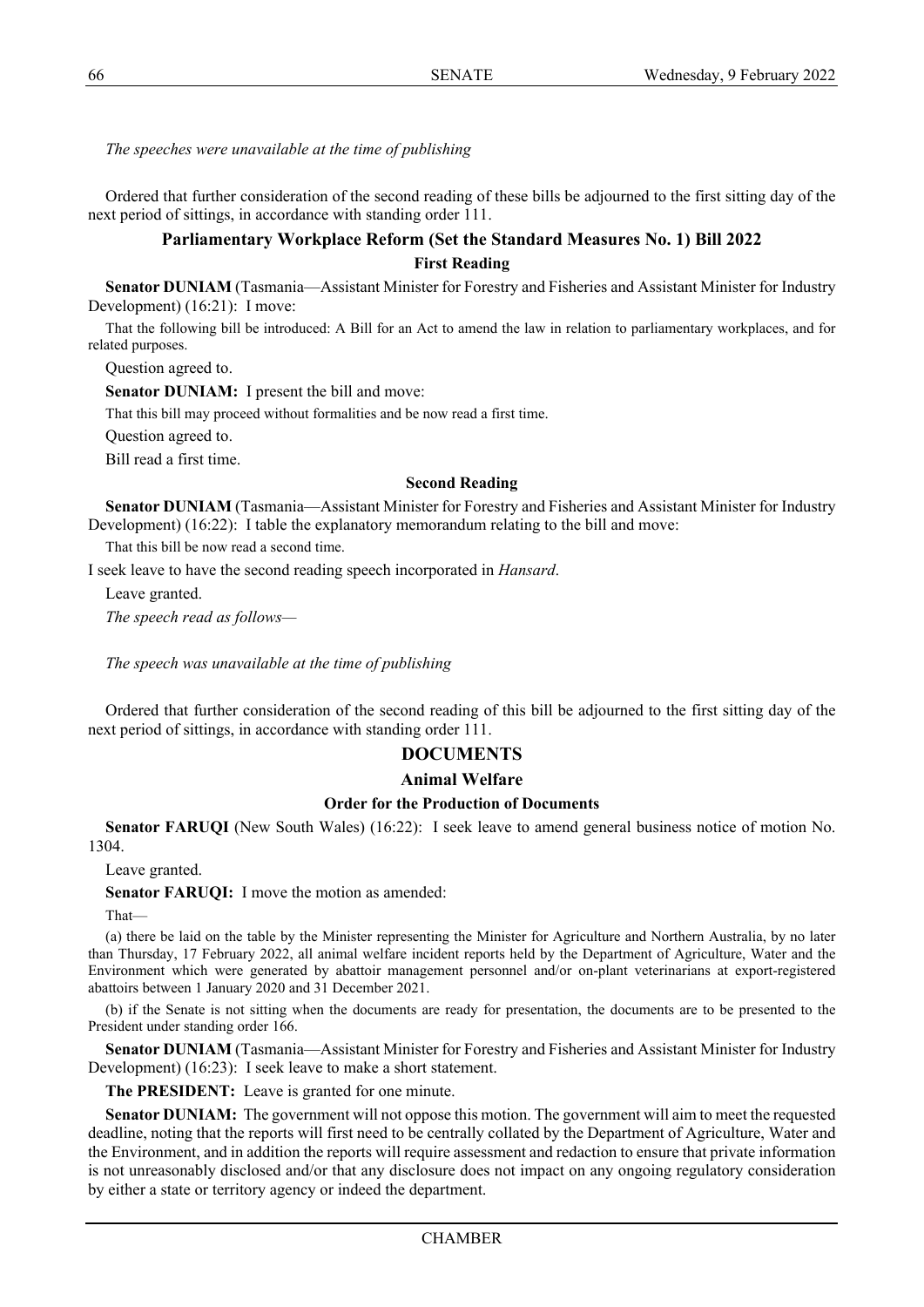# **Myanmar**

# **Order for the Production of Documents**

**Senator RICE** (Victoria—Deputy Australian Greens Whip) (16:23): I move:

That there be laid on the table by the Minister for Foreign Affairs, by no later than 2 pm on 29 March 2022:

(a) a list of any briefings provided by the Department of Foreign Affairs and Trade or other agencies about the attendance of Myanmar military officials at the ASEAN-Australia Informal Defence Ministers' Meeting, the ASEAN Defence Ministers Meeting Plus and the Experts' Working Groups;

(b) a list of any meetings or phone calls between Vice Admiral David Johnston and the junta's Vice Senior General Soe Win; and

(c) a list of meetings between the Defence Attache and the defence section of the Australian Embassy in Myanmar with Tatmadaw personnel.

Question agreed to.

# **BILLS**

# **Electoral Legislation Amendment (Voter Identification) Bill 2022**

**First Reading**

**Senator McGRATH** (Queensland—Deputy Government Whip in the Senate) (16:24): I move:

That the following bill be introduced: A Bill for an Act to amend the law relating to elections and referendums in respect of voter identification and to provide for application of the amendments. *Electoral Legislation Amendment (Voter Identification) Bill 2022*.

Question agreed to.

**Senator McGRATH:** I present the bill and move:

That this bill may proceed without formalities and be now read a first time.

Question agreed to.

Bill read a first time.

# **Second Reading**

**Senator McGRATH** (Queensland—Deputy Government Whip in the Senate) (16:25): I move:

That this bill be now read a second time.

I seek leave to table an explanatory memorandum relating to the bill.

Leave granted.

**Senator McGRATH:** I table an explanatory memorandum and seek leave to have the second reading speech incorporated in *Hansard*.

Leave granted.

*The speech read as follows—*

We are blessed to live in one of the oldest and most successful democracies in the world. The strength of our electoral system works because over a century a lot of people, paid and unpaid, have worked to make it so through blood, sweat and tears.

Our system relies on openness and transparency. Elections should not only be fair, open, and transparent, but seen to be so. We must always work to fine-tune our electoral system.

There is currently no requirement for Australians to produce voter identification when participating in federal elections, making our electoral system vulnerable to manipulation.

If it is within the power of this Parliament to remedy flaws and vulnerabilities in our electoral system, then it should do so.

Addressing vulnerabilities in our electoral system and ensuring the sanctity of the ballot should be an issue that transcends party lines.

As Chair of the Joint Standing Committee on Electoral Matters, I am pleased to present the Electoral Legislation Amendment (Voter Identification) Bill 2022, which will introduce Voter ID in federal elections.

The measures in this Bill mirror those in the Electoral Legislation Amendment (Voter Integrity) Bill 2021 and will bring the Australian electoral system into line with voter identification practices of other liberal democracies such as Canada and Sweden.

This Bill introduces a definition of 'proof of identity document' into the *Commonwealth Electoral Act 1918*, and the *Referendum (Machinery Provisions) Act 1984,* which include a broad range of acceptable identification, including digital equivalents.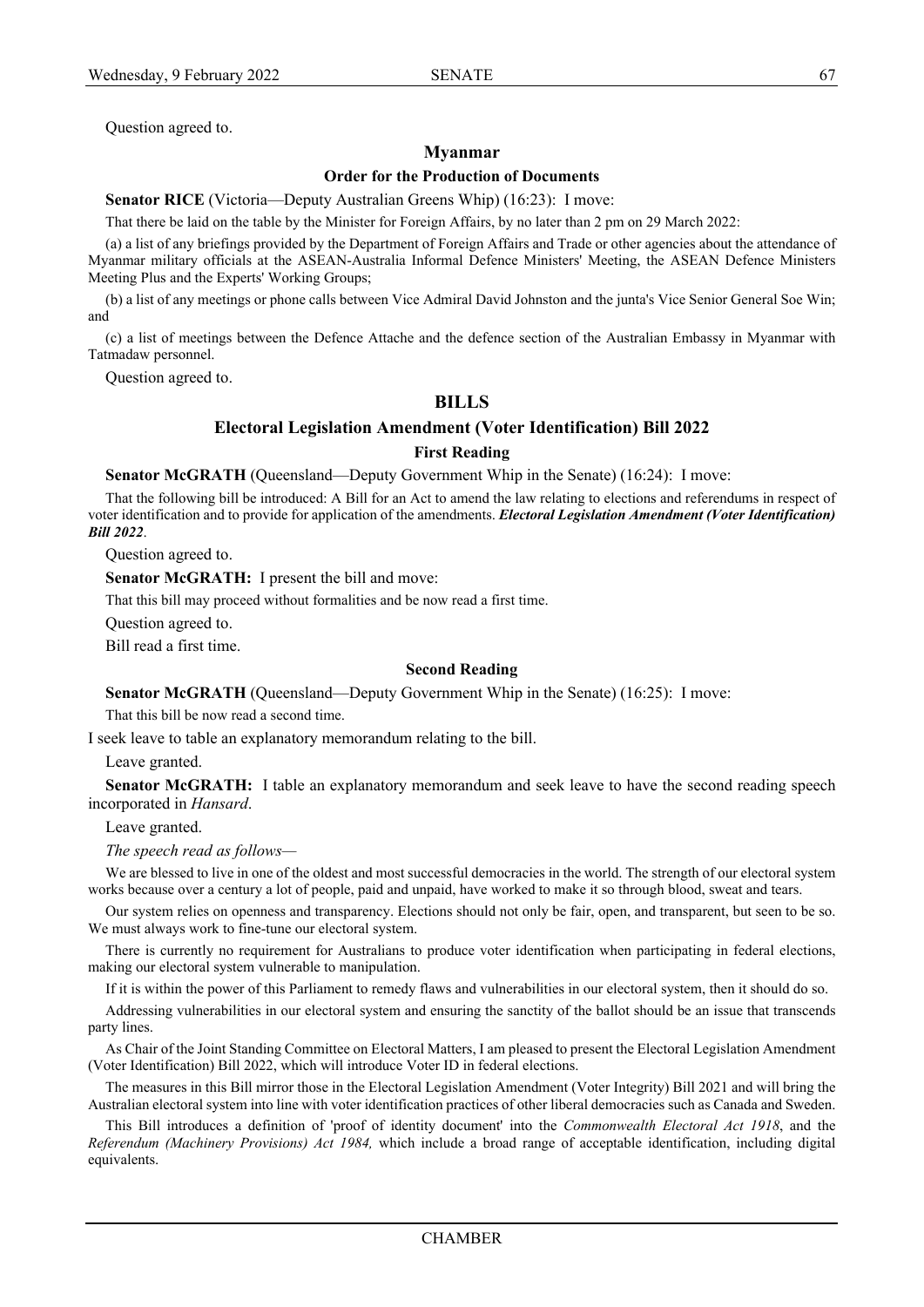The definition of what constitutes a proof of identity document is reasonable and proportionate to ensure that voter identification is accessible to all voters.

Should an elector fail to provide a proof of identity document, then this Bill prescribes how another enrolled elector can attest to that person's identity. Alternatively, the person claiming to vote may instead cast a provisional vote as per the normal declaration process.

A voter will never be denied the opportunity to vote.

This Bill works to improve our electoral system and responds recommendations of the Joint Standing Committee on Electoral Matters reports into the conduct of the 2013, 2016 and 2019 elections, that demonstrate that there is grave community concern about the lack of voter identification required at elections, undermining confidence in our electoral system.

The amendments introduced by this Bill will increase confidence in our electoral system, ensure democratic processes aren't exploited, and provide an obstacle to those who would seek to manipulate it.

Australians should be exercising their franchise accurately, and in the way intended - only once.

This Bill, and the amendments it introduces, is imperative to restoring confidence in our electoral system.

I commend the Bill to the Senate.

**Senator McGRATH:** I seek leave to continue my remarks later.

Leave granted; debate adjourned.

# **DOCUMENTS**

# **Australian Public Service**

## **Order for the Production of Documents**

**Senator WATERS** (Queensland—Leader of the Australian Greens in the Senate) (16:26): I move:

(1) That there be laid on the table by the Minister for Finance, by no later than the last day of each financial quarter:

(a) details of all requests by government agencies for tenders for consultancy services in the previous quarter;

(b) details of all consultancy contracts entered into by government agencies in the previous quarter with:

(i) Ernst & Young,

(ii) PwC,

(iii) Deloitte,

(iv) KPMG,

(v) McKinsey,

(vi) Boston Consulting Group,

(vii) Accenture, and

(viii) any other consultancy organisation in relation to contracts valued at more than \$50,000,

including the purpose, scope, value, commencement and expected completion dates for each contract; and

(c) any final report or written advice prepared by consultancy firms listed in paragraph 1(b) received by a government agency in the previous quarter.

(2) If the Senate is not sitting when the documents are ready for presentation, the documents are to be presented to the President under standing order 166.

(3) This order is of continuing effect.

**Senator McALLISTER** (New South Wales) (16:26): I seek leave to make a short statement.

**The PRESIDENT:** Leave is granted for one minute.

**Senator McALLISTER:** Labor is deeply troubled by the explosion in the use of external labour under the Morrison government, including consultants. Driven by the government's arbitrary and damaging staffing cap, this expenditure is not only wasteful but it also undermines the capability of the Australian Public Service. We are also deeply concerned by the Morrison government's approach to transparency, including in procurement and its engagement of external labour. That is why we have already announced plans to improve the disclosure of contracts on AusTender along with reforms to better track spending and contract extensions. While we appreciate the intent behind this motion, Labor has a number of concerns, including the scope of the private commercial information being sought, the failure to address PII and the identification of private firms in a continuing order of the Senate. We will not be supporting the motion.

**Senator DUNIAM** (Tasmania—Assistant Minister for Forestry and Fisheries and Assistant Minister for Industry Development) (16:27): I seek leave to make a short statement.

**The PRESIDENT:** Leave is granted for one minute.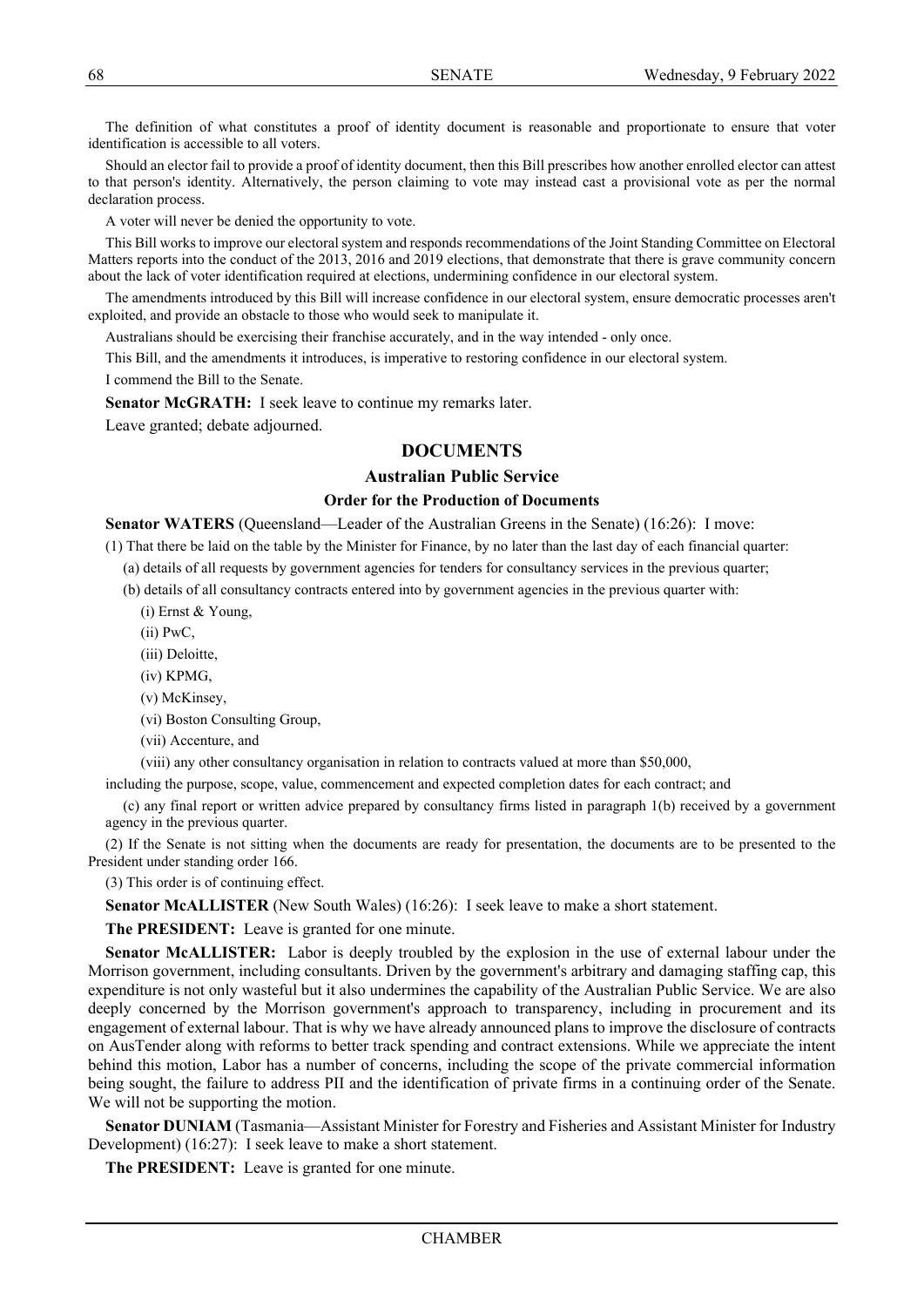**Senator DUNIAM:** The motion would represent an unreasonable diversion of resources requiring reconfiguration of data that's already published on a more regular basis on AusTender. It incorrectly assumes that the main consultancy firms are identical for all portfolios. The transparency.gov.au website already publishes data on the largest consultancy contracts for all agencies, with top-ranked suppliers differing for many agencies. The last limb of the motion seeks documents that are usually protected by a diverse range of legitimate public interest immunities. It would be an unreasonable diversion of resources to perform immunity reviews, consultations and redactions on every such report when it's open to the Senate to seek only those documents of interest. This diversion of resources will subtract from frontline public services.

**The PRESIDENT:** The question is that the motion moved by Senator Waters be agreed to.

The Senate divided. [16:32]

(The President—Senator Brockman)

| Noes30     |  |
|------------|--|
| Majority20 |  |
| AYES       |  |

McKim, N. J. (Teller) Rice, J. E. Roberts, M. I. Steele-John, J. A. Thorpe, L. A. Waters, L. J. Whish-Wilson, P. S.

Cox, D. Faruqi, M. Hanson-Young, S. C.

**NOES** 

Abetz, E. Bilyk, C. L. Bragg, A. J. Brockman, W. E. Canavan, M. J. Carr, K. J. Carr, K. J. Chandler, C. Colbeck, R. M. Davey, P. M. Davey, P. M. Duniam, J. R. Fierravanti-Wells, C. A. Henderson, S. M. Hughes, H. A. **Hume, J.** Hume, J. **McAllister**, J. R. McDonald, S. E. McGrath, J. McLachlan, A. L. McMahon, S. J. Mirabella, G. Mirabella, G. Molan, A. J. O'Sullivan, M. A. Paterson, J. W. Pratt, L. C. Ruston, A. Seselja, Z. M. Seselja, Z. M. Smith, D. A. Stoker, A. J. Van, D. A. Urquhart, A. E. (Teller) Van, D. A.

Question negatived.

# **COVID-19: International Travel**

#### **Order for the Production of Documents**

**Senator URQUHART** (Tasmania—Opposition Whip in the Senate) (16:34): At the request of Senator Keneally, I move:

That—

(a) there be laid on the table by the Minister representing the Prime Minister, by no later than 2 pm on Thursday, 10 February 2022, all correspondence between the Prime Minister, the Minister for Home Affairs, the Minister for Immigration, Citizenship, Migrant Services and Multicultural Affairs, the Minister for Health and Aged Care, the Minister for Sport, and their offices, between 1 November 2021 and 20 January 2022 related to:

(i) player entry and vaccination requirements for the Australian Open, including vaccine exemptions, and

(ii) Mr Novak Djokovic; and

(b) the correspondence ordered at paragraph (a) includes, but is not limited to, emails, letters, text messages, iMessages and messages sent via online or encrypted messaging applications.

**Senator DUNIAM** (Tasmania—Assistant Minister for Forestry and Fisheries and Assistant Minister for Industry Development) (16:34): I seek leave to make a short statement.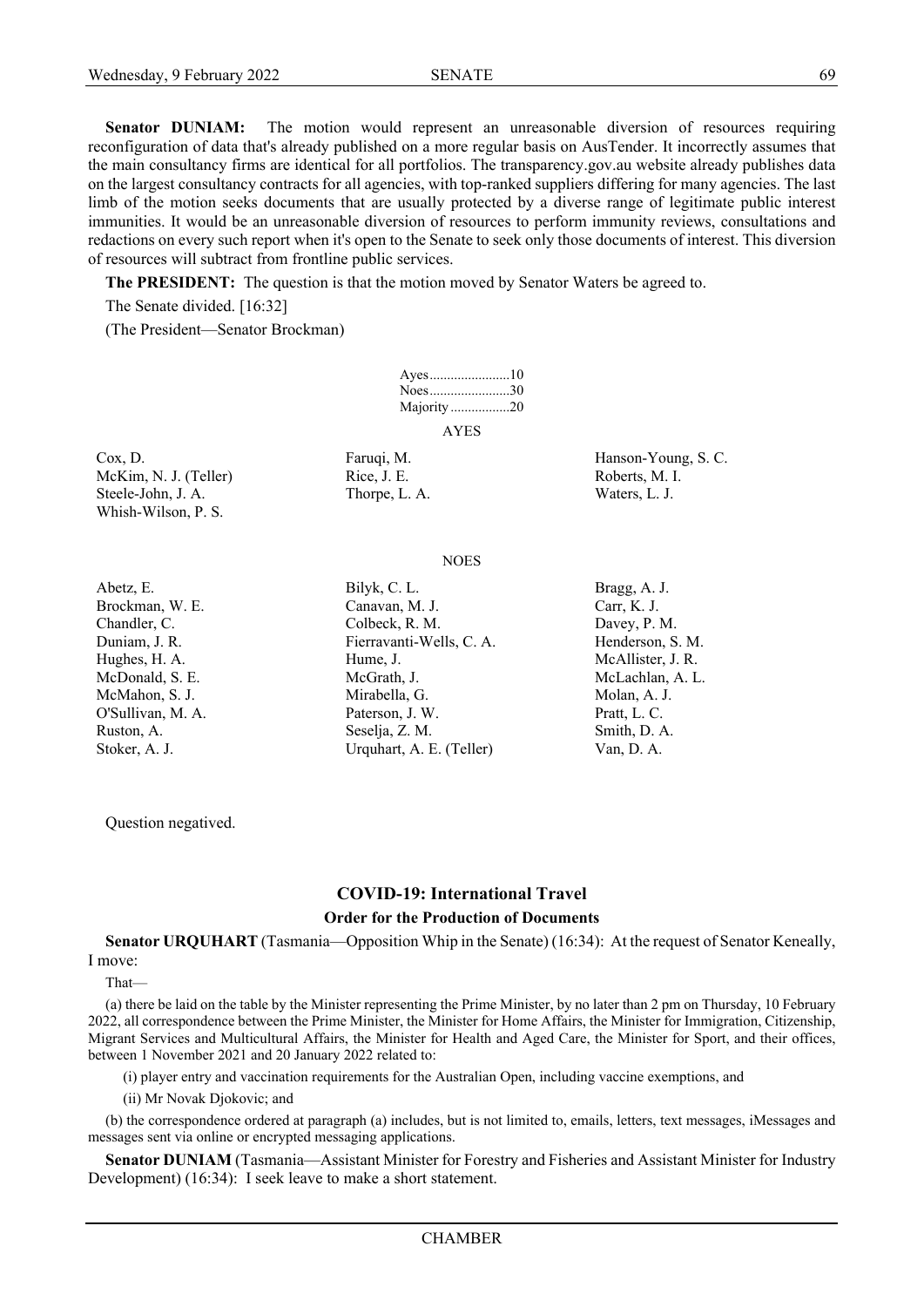**The PRESIDENT:** Leave is granted for one minute.

**Senator DUNIAM:** The decisions and actions of government are on the public record. The Morrison government will continue to ensure that those who cross our border comply with our laws and requirements, and we will remove those who don't. The government welcomed the Federal Court's decision to uphold the immigration minister's cancellation of Mr Djokovic's visa on public interest grounds.

**Senator HANSON** (Queensland—Leader of Pauline Hanson's One Nation) (16:35): I seek leave to make a short statement.

**The PRESIDENT:** Leave is granted for one minute.

**Senator HANSON:** The issue around Novak Djokovic was a sorry episode in the story of the pandemic. He met the entry requirements, and the courts backed him when the government decided to shift the goalposts. Then they kicked Djokovic out anyway, on the basis that his views were a threat to public health and good order—not whether he actually had COVID. What rubbish. From the beginning of the pandemic to June last year, Scott Morrison let more than 1.67 million people into Australia, and nearly all of them were unvaccinated. They brought delta and omicron with them.

The government's hypocrisy over Djokovic was stunning. Pretending his views were a threat that justified his deportation showed the contempt that this government has for the intelligence of the Australian people, and that's why I back the Australian people outside the parliament in recent days protesting about vaccine mandates. Labor have a lot to answer for as well, because they supported the government on the handling of Djokovic. *(Time expired)*

**The PRESIDENT:** The question is that motion 1307 be agreed to.

The Senate divided. [16:41]

(The President—Senator Brockman)

| Ayes25           |  |
|------------------|--|
| Noes $\ldots$ 25 |  |
| Majority 0       |  |
|                  |  |

AYES

Carr, K. J. Chisholm, A. Ciccone, R. Cox, D. Bodson, P. Farrell, D. E. Kitching, K. J. E. McAllister, J. R. McCarthy, M. McKim, N. J. O'Neill, D. M. Patrick, R. L. Pratt, L. C. Smith, M. F. Rice, J. E. Smith, M. F. Smith, M. F. Walsh, J. C. Waters, L. J. Waters, L. J. Watt, M. P. Whish-Wilson, P. S.

Faruqi, M. Griff, S. Griff, S. Hanson-Young, S. C. Steele-John, J. A. Thorpe, L. A. Urquhart, A. E. (Teller)

Van, D. A.

Ayres, T. Rennick, G. Bilyk, C. L. Fawcett, D. J. Brown, C. L. Colbeck, R. M. Gallagher, K. R. McKenzie, B. McKenzie, B. Green, N. L. Askew, W. Grogan, K. Antic, A.

**NOES** 

Bragg, A. J. Brockman, W. E. Canavan, M. J. Cash, M. C. Chandler, C. Davey, P. M. Duniam, J. R. Fierravanti-Wells, C. A. Henderson, S. M. Hughes, H. A. **Hume, H. Hume, J.** Lambie, J. **Lambie**, J. McDonald, S. E. McGrath, J. (Teller) McLachlan, A. L. Mirabella, G. Molan, A. J. O'Sullivan, M. A. Paterson, J. W. Payne, M. A. Ruston, A. Seselja, Z. M. Smith, D. A. Smith, D. A. Stoker, A. J.

#### PAIRS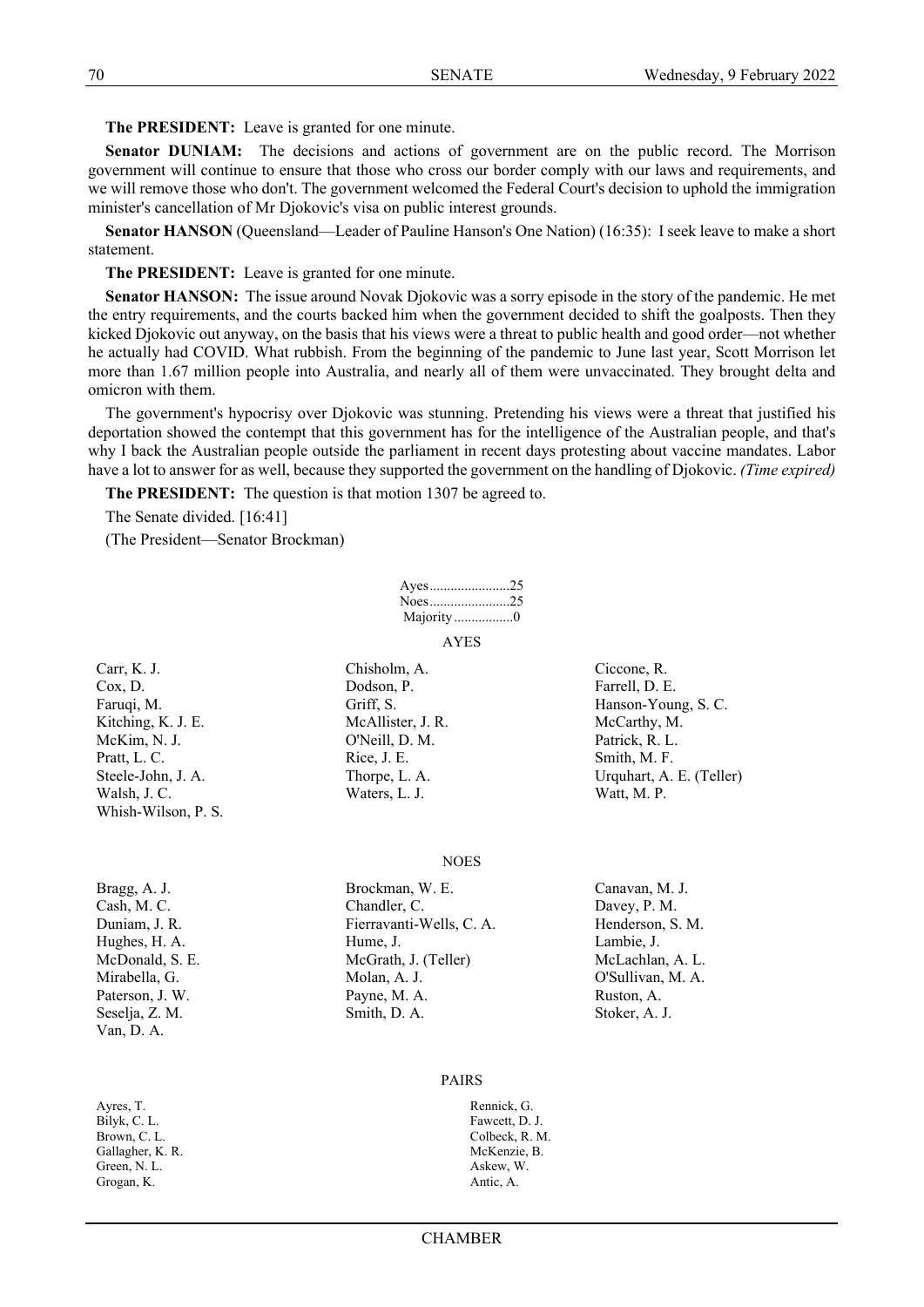Keneally, K. K. Birmingham, S. J. Lines, S. McMahon, S. J. Polley, H. Small, B. J. Sheldon, A. V. Abetz, E. Sterle, G. Scarr, P. M.

Question negatived.

# Wong, P. Reynolds, L. K.

# **MOTIONS**

# **Minister for Senior Australians and Aged Care Services**

**Senator URQUHART** (Tasmania—Opposition Whip in the Senate) (16:44): At the request of Senator Watt, I move:

That—

(a) the Senate requires the Minister representing the Prime Minister to attend the Senate at 9.30 am on Thursday, 10 February 2022 to provide a detailed explanation as to why the Minister for Senior Australians and Aged Care Services remains the Minister for Senior Australians and Aged Care Services;

(b) any senator may move to take note of the explanation required by paragraph (a); and

(c) any motion under paragraph (b) may be debated for no longer than 30 minutes, shall have precedence over all business until determined, and senators may speak to the motion for not more than 5 minutes each.

**Senator DUNIAM** (Tasmania—Assistant Minister for Forestry and Fisheries and Assistant Minister for Industry Development) (16:44): I seek leave to make a short statement.

**The PRESIDENT:** Leave is granted for one minute.

**Senator DUNIAM:** Minister Colbeck has supported and always will support the important work of the agedcare sector. Since the beginning of the COVID-19 pandemic, the Australian government has provided more than \$2.5 billion to support senior Australians in aged care.

More than \$1.5 billion of this investment has been made available to support the aged-care workforce. The Australian government is determined to ensure a safe environment exists in aged-care facilities and is continuing to work with aged-care providers and state and territory public health authorities to support arrangements to manage infection control and COVID-19 outbreaks in aged care.

**The PRESIDENT:** The question is that motion 1310 be agreed to.

The Senate divided. [16:49]

(The President—Senator Brockman)

| Ayes28      |  |
|-------------|--|
| Noes26      |  |
| Majority2   |  |
| <b>AYES</b> |  |

Carr, K. J. Chisholm, A. Ciccone, R. Cox, D. Cox, D. Dodson, P. Cox, D. Farrell, D. E. Kitching, K. J. E. Lines, S. Lines, S. McAllister, J. R. McCarthy, M. McKim, N. J. O'Neill, D. M. Patrick, R. L. Pratt, L. C. Rice, J. E. Roberts, M. I. Sheldon, A. V. Smith, M. F. Walsh, J. C. Waters, L. J. Waters, L. J. Watt, M. P. Whish-Wilson, P. S.

Faruqi, M. Grogan, K. Grogan, K. Hanson-Young, S. C. Steele-John, J. A. Thorpe, L. A. Urquhart, A. E. (Teller)

#### **NOES**

| Bragg, A. J. | Brockman, W. E. | Canavan, M. J.           |
|--------------|-----------------|--------------------------|
| Cash, M. C.  | Chandler, C.    | Colbeck, R. M.           |
| Davey, P. M. | Duniam, J. R.   | Fierravanti-Wells, C. A. |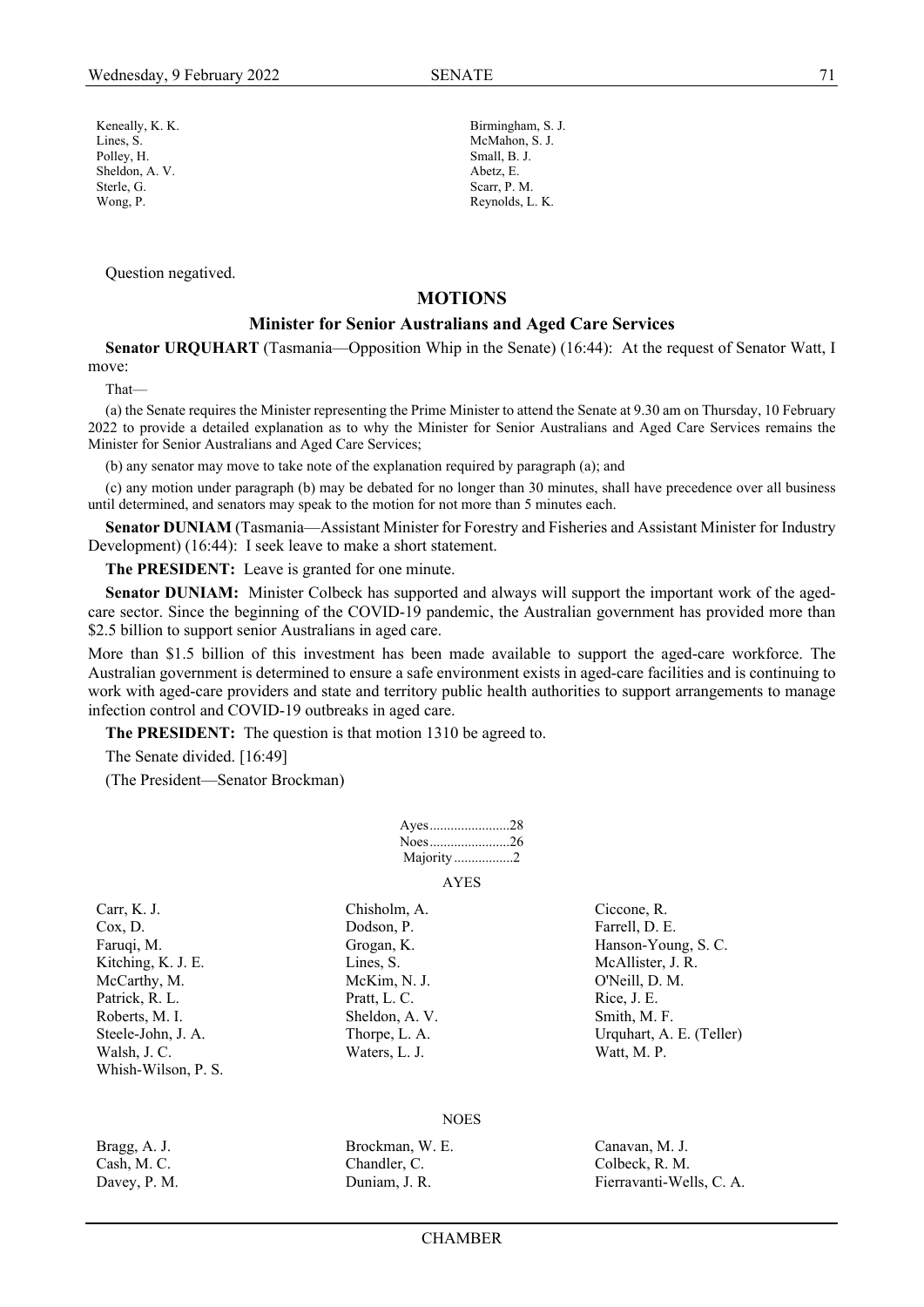Stoker, A. J. Van, D. A.

Henderson, S. M. Hughes, H. A. Hume, J. McDonald, S. E. McGrath, J. (Teller) McLachlan, A. L. McMahon, S. J. Mirabella, G. Molan, A. J. Molan, A. J. O'Sullivan, M. A. Paterson, J. W. Payne, M. A. Ruston, A. Seselja, Z. M. Smith, D. A.

Question agreed to.

# **MATTERS OF PUBLIC IMPORTANCE**

# **COVID-19: Morrison Government**

**The ACTING DEPUTY PRESIDENT (Senator Chandler)** (16:51): I inform the Senate that, at 8.30 am today, 25 proposals were received in accordance with standing order 75. The question of which proposal would be submitted to the Senate was determined by lot. As a result, I inform the Senate that the following letter has been received from Senator Brown:

Pursuant to standing order 75, I propose that the following matter of public importance be submitted to the Senate for discussion:

Mr Morrison's disastrous COVID summer resulting from his failure to listen to the warnings and take responsibility for ordering rapid antigen tests, his failure to learn from past mistakes, with Australians paying the price: spending hours in testing queues, days looking for rapid tests that were unavailable or overpriced, looking for basic supplies but finding only empty supermarket shelves, and mourning the loss of loved ones as hundreds of aged care residents died as providers grappled with staff shortages.

#### Is the proposal supported?

*More than the number of senators required by the standing orders having risen in their places—*

**The ACTING DEPUTY PRESIDENT:** I understand that informal arrangements have been made to allocate specific times to each of the speakers in today's debate. With the concurrence of the Senate, I shall ask the clerks to set the clock accordingly.

**Senator McCARTHY** (Northern Territory—Deputy Opposition Whip in the Senate) (16:52): I rise to speak on this matter of utmost importance to Australians. We're all very privileged to be here in this place holding positions of leadership, and our communities have vested their trust in us to display the qualities of leadership they expect, especially in a time that is one of the most testing we face as Australians. But at a time when we most needed leadership, to be guided with a sure hand through the many trials this pandemic has thrown at us, we have had an utter failure by this Prime Minister and his government to lead us, and nowhere is that failure of leadership being felt more than in remote Australia.

The federal government has failed and ignored remote communities during the pandemic. The vaccination rollout, booster shots, aged care and supply of RATs are federal responsibilities that have been bungled and mismanaged by Prime Minister Scott Morrison. Some territory communities still have double dose rates below 50 per cent, and we have seen concerning outbreaks at aged-care centres. Aged care is in crisis. Remote communities are running out of RATs and the health and aged-care workforce out bush and in large centres is strained. In Alice Springs there are cases being reported of elderly people being left without services under their home-care packages, elderly and vulnerable people left alone without a change of bed linen, assistance in home cleaning and personal care for weeks. I suspect this is the tip of a dreadful iceberg. How many vulnerable Territorians are there waiting in vain for their home-care package services to be delivered who have no-one to advocate for them, who have no family close by?

I'm informed the services aren't being delivered because of a drastic workforce shortage, and there are no plans in place from the federal government to assist. These cases of elderly people being left without services under their home-care packages is a direct result of this government's failure to implement the findings of the royal commission into aged care. These are the consequences of not properly remunerating our aged-care workforce—issues that were being felt long before COVID and have been exacerbated by this pandemic. It's our elders who are paying the price.

If these are the failures we know about in the urban centres where there is some scrutiny, what is the case in remote bush communities? Out of sight is so often out of mind at the best of times out there. In speaking with agedcare service providers in some remote territory communities, I'm told that the federal government has not supplied one single RAT to these providers—not one. Any that they have been able to get their hands on have been paid for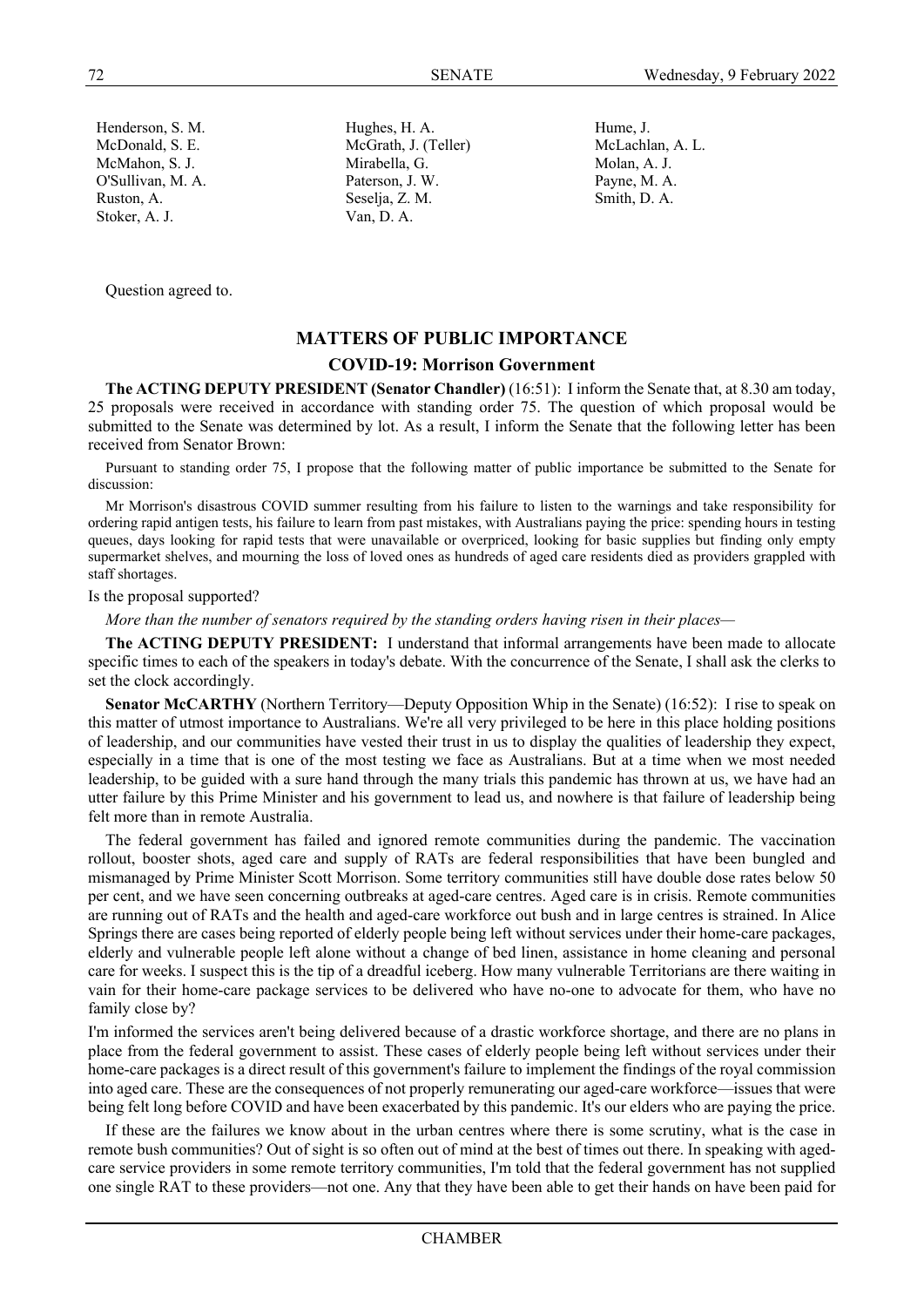from their own existing funding, putting pressures on other areas of service delivery with these centres. The RATs they have been able to get are prioritised for the vulnerable elderly. There is a shortage of RATs and PPE for the aged-care service workforce, adding extra strain to underpaid and under-resourced workers.

While the service provider workforce is out there on the ground caring for the elderly, Commonwealth agencies have been instructed to work from home. The federal government has completely abandoned the field in remote communities. Imagine how this leaves an exhausted and underpaid workforce feeling? They're out there doing the hard yards with zero support from the federal agencies. There is no sign of the National Indigenous Australians Agency in the bush. What a disgrace.

The failure by the government to manage the omicron outbreak is being felt disproportionately by women and children in remote Australia. Family and domestic violence services have been forced to expend their emergency relief funds on RATs because, again, zero have been forthcoming from the federal government. So many have absolutely nothing left, with five months to go until the end of financial year. There is a drastic shortage of alternative emergency accommodation, and women and children are being left in dangerous, life-threatening situations because of this.

We held a teams meeting with a lot of these organisations, who spoke to us—to me; to our candidate for Lingiari, Marion Scrymgour; and to Warren Snowdon, the current member for Lingiari—expressing directly these concerns about how domestic and family violence has increased during the COVID pandemic. They gave examples of their inability to get women out of some of our communities. Again, they've had to rely on their own funds. The Alice Springs Women's Shelter has had to pay an extraordinary amount of money out of its own funds for rapid antigen tests to be available. This should not be happening.

There has been no response from the federal government to the crisis. There are now 26,612 active coronavirus cases, with the virus infiltrating every region and many remote Aboriginal communities. There are over 6,000 active cases in the Northern Territory. As of this morning, 174 people with COVID were in Territory hospitals, and on Sunday, tragically, the NT recorded its fifth COVID related death. Three people in the NT have died with coronavirus in the past week. There are real worries about the impacts this is having on our health system right across the Northern Territory.

**The PRESIDENT:** Thank you. It being almost 5 pm, I think we will move on.

# **FIRST SPEECH**

## **Mirabella, Senator Greg**

**The PRESIDENT** (16:59): Pursuant to order, I now call Senator Mirabella to give his first speech and ask senators that the usual courtesies be extended to him.

**Senator MIRABELLA** (Victoria) (16:59): Thank you, Mr President. I begin by acknowledging my predecessor and yours, the Hon. Scott Ryan. There is broad acknowledgement on all sides that both the former Presiding Officers—Senator Ryan and his colleague, the Hon. Tony Smith—deserve plaudits for their service—exemplary presiding officers both and fine Victorians both. Senator Ryan was only the second Victorian to hold your office, after Sir Magnus Cormack from 1971 to 1974.

I am honoured to have been chosen by the Victorian Division of the Liberal Party to represent Victoria in the Senate. I am privileged to stand here today preparing to do my small part, as we all seek to, in shaping a better future for our country and future generations. The perspective I bring to the task of shaping Australia's future is a consequence of the journey that I have taken to reach this chamber today. That journey has been a little longer and more circuitous than most. On the way, I've been a business manager, a teacher, a soldier, an engineer and a farmer. I have worked in offices, on fishing boats and in classrooms, and early in my life I experienced the struggles and challenges of small business. I've been fortunate to have firsthand experience in a broad range of areas that underpin how the world works: food production, infrastructure, technology and defence of the nation. I've also come to know and believe in certain values which I believe are critical both to an individual's pursuit of happiness and to the flourishing of our nation: a love of family, a commitment to service, self-reliance, endeavour and enterprise. I am imbued with these things, and they are fundamental to the perspective I bring to the parliament.

But on this journey no-one comes into this parliament alone. Each of us had a lot of help to get here. So I have a few acknowledgements. Although I can't name you all, I'm grateful to all the Liberal volunteers who give their time and effort and passion; to our rural membership, who do the miles; and to those special people who select and serve on the party's decision-making bodies. Thank you for your trust. I will name a small, dedicated team who played a critical role in getting me here today: Mike Pountney, Sean Armistead, Jack Cook, Ben Zerbe, Amanda and Rohan Millar and James Radford, and, from further afield, John Polack, Andrew Schuller and the best federal director the Liberal Party never had, Gerry Wheeler.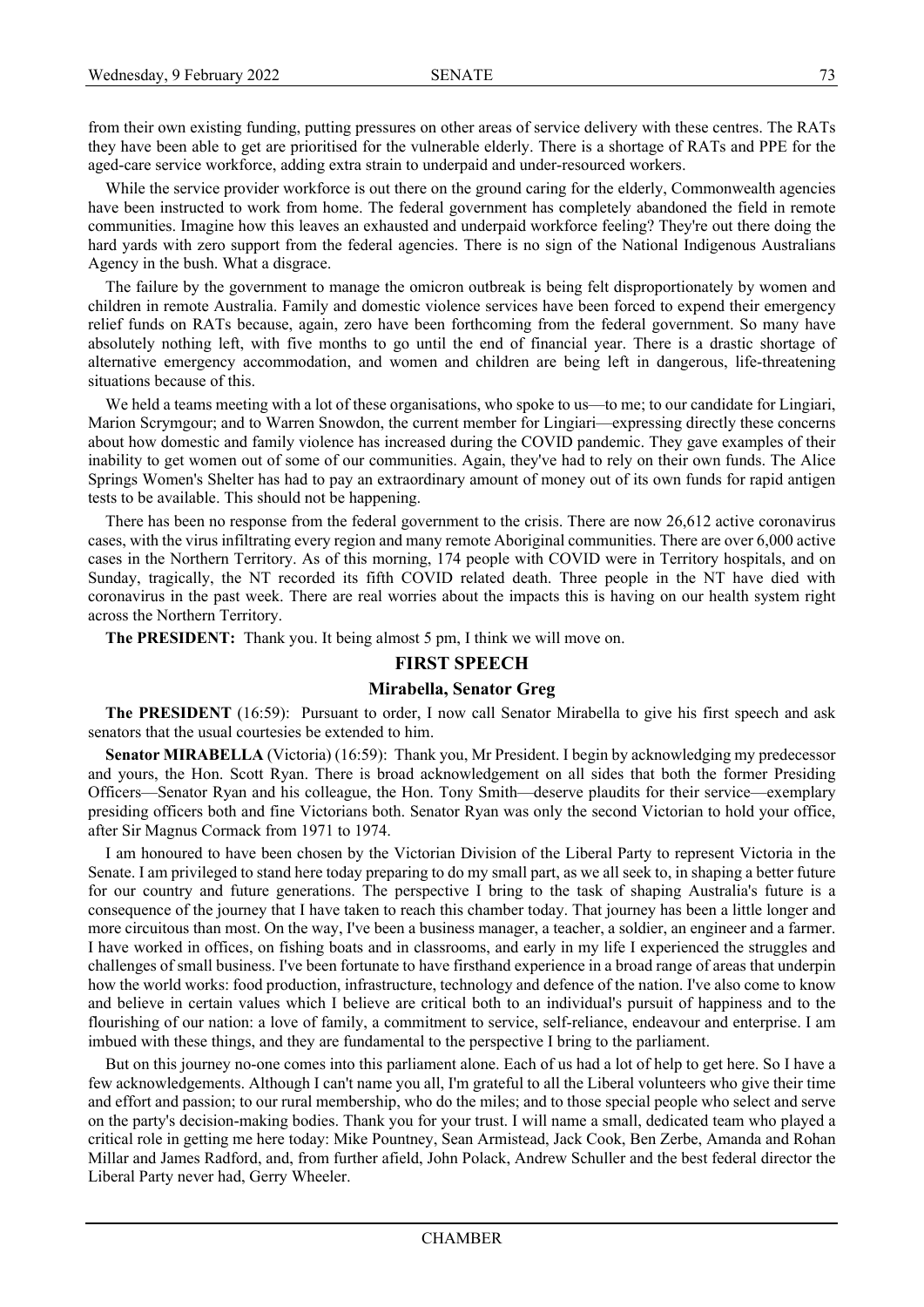My four children—Emily, Maddy, Alexandra and Kitty—and my mother, Mary, are here today. Sadly, my father, Tim, passed away two weeks before my selection for this position, and he would be most annoyed with himself for not being here today. Of course, I want to acknowledge and praise my wife, Sophie. She was a member of the House of Representatives for 12 years. Her maiden speech was almost 20 years ago to the day. We are the fourth couple to have both served in the federal parliament, but I am the first husband to follow in the footsteps of his wife, and I am beyond proud to be doing so.

Sophie was an extraordinary representative of the electorate of Indi—energetic, passionate and incomparably hardworking. The fruits of her efforts are still fully evident today, although perhaps not sufficiently recognised. The residents of the Albury-Wodonga region drive on the roads and the freeway that she fought to get built. The people of north-east Victoria attend medical facilities that she fought to get funded, and they use sporting and community facilities that she was instrumental in building. Even before she entered parliament, she was able to work with then Prime Minister John Howard to secure hundreds of defence industry jobs in Benalla and across the river, in Mulwala. After she left the parliament, she was instrumental in securing entitlements to hundreds of workers from Bruck Textiles. In office and out of office, she helped a lot of people. She still has my total admiration for both her work ethic and her commitment to the people of Indi.

For Sophie, the 2013 election was bittersweet, with the coalition's return to power coinciding with the loss of her seat. As shadow industry minister prior to that election, Sophie did much to set the direction for the incoming government's approach to industry policy. There has been much written and said about the challenges that women face here in Canberra. Like many strong and vocal women in public life, Sophie has had to endure an unfair share of prejudice and discrimination that men do not. Her political opponents confected public vilification and then exploited it without shame, and some of these were other women.

Sophie never got to deliver a valedictory, and I'm sure these remarks are hardly a good substitute, but the circumstance of her departure from the parliament was absolutely the catalyst for my decision to step into an active role in politics. If in my time here I can achieve a fraction of what she materially achieved, particularly for the people of regional Victoria, I will have done well.

I've said that I've had a few careers. Looking back now on all the things I've been and done, I was most shaped as a soldier—an army engineer, to be precise; a sapper. I can tell you very specifically how I came to be a sapper. When I joined the Army Reserve during university, I trained as an infantryman, but it was during that time that I was fortunate enough to attend a few lectures by our honorary colonel commandant at that time, Sir Edward Dunlop. During these lectures, Weary would talk about his time as a prisoner of war in Singapore and Thailand. He painted a vivid picture of how he and others struggled to run makeshift hospitals to save the lives of their starving and diseased fellow prisoners. He showed us pencil drawings and watercolours made by prisoners at the time, and I recall them clearly. He showed us some of the expedient surgical instruments they devised from bamboo and bone in the jungle in Thailand. During that particular presentation an officer cadet asked him how many lives he thought he'd saved with those instruments, and I remember a portion of his response very well. He said: 'Our medical staff didn't save anywhere near as many lives as the engineers. The engineers did the most amazing things to keep us supplied with fresh water and deal with our waste and build roofs and beds for us. Without the engineers we'd probably all have died of disease and privation.' I was the officer cadet who asked that question, and so he was answering me. These were evocative words, and they made me want to do something useful with my time in the military, so I decided to become an army engineer.

I wasn't studying engineering at the time, but I applied to join the Royal Australian Engineers and so started on a parallel career path. I studied and served, part time and full time, for two decades as a sapper officer. One of the mottos of the engineers is 'Facimus et frangimus'—'We make and we break'. I was fortunate that most of my time as an active sapper was making rather than breaking. I learned how to build structures, roads and bridges. I learned how to purify water, how to prevent disease—the very same things Weary Dunlop talked about. In other words, I learned about all the basic things that a community of people need to live and survive—clean water, shelter and roads—and I've enjoyed my time helping to build that infrastructure for communities here and abroad.

But I'm not just a soldier; I think of myself as a citizen soldier. For more than half my working life, I've worn the flag of my country on my sleeve, but the other half has been spent in civilian clothes. More recently, I've been a farmer. I am a senator for Victoria. I've given myself the additional task of being a champion for regional Victoria. There are more than 21,000 farm businesses in the state, and Victoria has the largest agricultural output of all the states and territories.

When I became part of the farming community I discovered that generally farmers are just too busy to advocate for themselves. I know from experience how hard it is to get farmers to stand up in front of a committee or an inquiry or to write a submission. Yet farmers in Victoria are subject to endless new regulations developed by an army of well-paid public servants who assume farmers have plenty of capacity to devote their unpaid time to reviewing and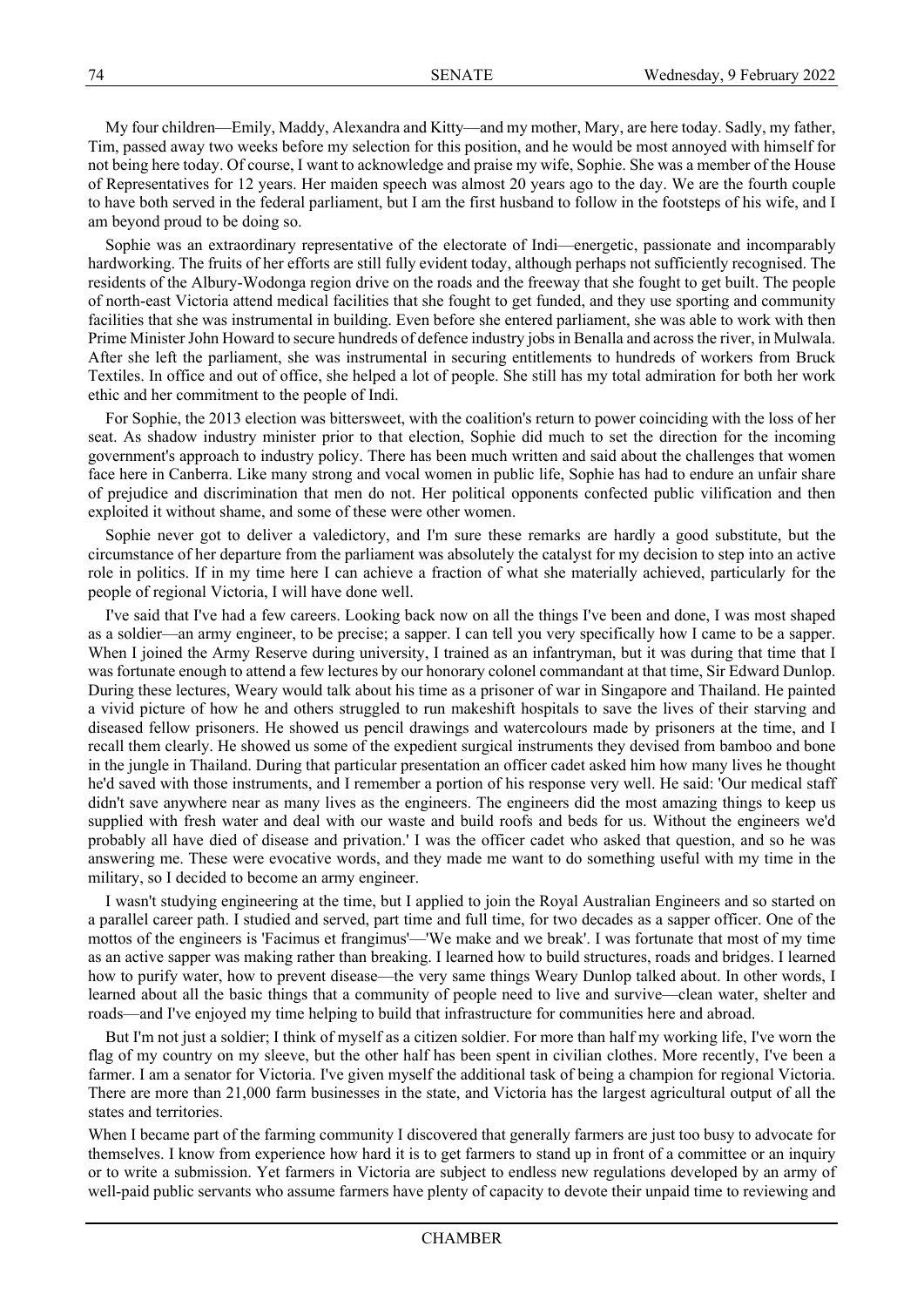arguing against more and more regulation and to spend more and more time on compliance. It is for this reason that I intend to focus my time in the Senate on championing their issues by working to continue to increase access to health services in rural areas, especially mental health; by fighting for increased investment in rural infrastructure, both road and rail; and through unceasing vigilance on water management.

We are coming to the end of this, the 46th Parliament, which is an odd time to be delivering a first speech to this chamber, but it's also a historic moment to be delivering a first speech, as we approach the end of a difficult but defining two years in the history of our nation. The COVID pandemic has tested many of our institutions, not least the federation itself. It has forced us to consider the extent of our resilience and, some say, even our very sovereignty.

Recent events have reminded us that Australia's strategic situation hasn't changed for 200 years. We are an island nation at the end of a very long maritime supply line. This has critical implications for self-sufficiency, especially in manufacturing, and, of course, security. During these last two years, we've faced shortages of imported goods. This has put our local manufacturing capabilities under the microscope, although empty supermarket shelves are not as critical as shortages of machine or electronic components. To a farmer waiting for a crucial part for a tractor, toilet paper shortages are a mild inconvenience. Our exports, too, have been challenged. China punished our beef and wine trade because of a diplomatic slight. Well, with some difficulty, we've lived with that and found new markets. It remains unclear whether our mutual trade interests with China will prevail over the long term. These imposed interruptions to our trade, incoming and outbound, have exposed the fragility of our supply chains.

I'd like to tell a parable which illustrates the vulnerabilities we must address. We've just had the AdBlue crisis, which threatened to put our trucking fleets off the road. AdBlue is a simple commodity. Most people have never heard of it. It helps reduce harmful emissions from diesel engine exhausts. But what is it? It's just a urea-and-water solution. Urea is not hard to make, but it's one of the many thousands of things that we used to produce but for which there is almost no business case to manufacture locally anymore—until we can't import it, of course. Fortunately, there's a plant in Brisbane that's been able to ramp up its operations to produce urea, but I note that that plant was due to close this year.

The AdBlue incident throws up a number of issues we need to address at a national level. Firstly, the capabilities of our domestic petrochemical industry, both production and storage, are a matter of concern. But we need to look more broadly than that. We need to examine what disruption to globalised supply chains really means for us, whatever the cause.

Urea is made from coal or gas, commodities which were in short supply during this Northern Hemisphere winter—a situation probably exacerbated by all those ships full of Australian coal sitting at anchor in Chinese ports for months. This incident demonstrates the world's reliance on hydrocarbons and coal and how shortages of these commodities still affect most nations at a national level. Consider the European winter energy markets right now. Energy generation is struggling, and the price of Russian gas coming into western Europe has tripled.

And, by the way, it is hardly worth asking whether Russia is likely to separate its strategic leverage of military force and supply of gas to Germany.

To start drawing some threads together, here in Australia we need to be examining our national self-reliance. What's the balance between allowing global markets to deliver cheap goods versus critical shortages when supply chains are disrupted? I'd love to see more manufacturing in this country—smart manufacturing. To be able to achieve that we need smart people, great education and training, and capital applied where it's best used. But manufacturing also needs energy—electric energy, cheap and clean energy. It used to be one of our national competitive advantages. Electricity is the single greatest enabler of our modern civilisation to our standard of living. For more than a century we have been burning fossil fuels to generate that energy, and we know we can't keep doing that. Globally we are grappling with a conundrum—a social demand for an accelerated shutdown of coal power and a lack of viable alternatives.

With my farmer's hat on and my engineer's prism, I look at the energy issues, the manufacturing issues and the sovereignty issues, and it's easy to conflate them. Everything connects to everything else. As an engineer, what I've focused on in recent years is how we improve the fundamentals of how we make the world work and how we improve the management of our resources and ecosystems efficiently and cleanly. I'm a farmer. I care for the land and my environment. I look at all the problematic issues: water; clean water; water for agriculture—by the way, even water is becoming a strategic commodity in and between some countries; waste, which is a critical problem everywhere; agriculture; green waste; livestock methane emissions; fertilisers for agriculture; and emissions from industrial processes such as steel production. All these issues are connected. They are connected by the king of elements: carbon. Organic biomass—it's basic chemistry. Reducing atmospheric CO2 is what we want to achieve, but the term 'decarbonising' doesn't actually make sense to a chemist.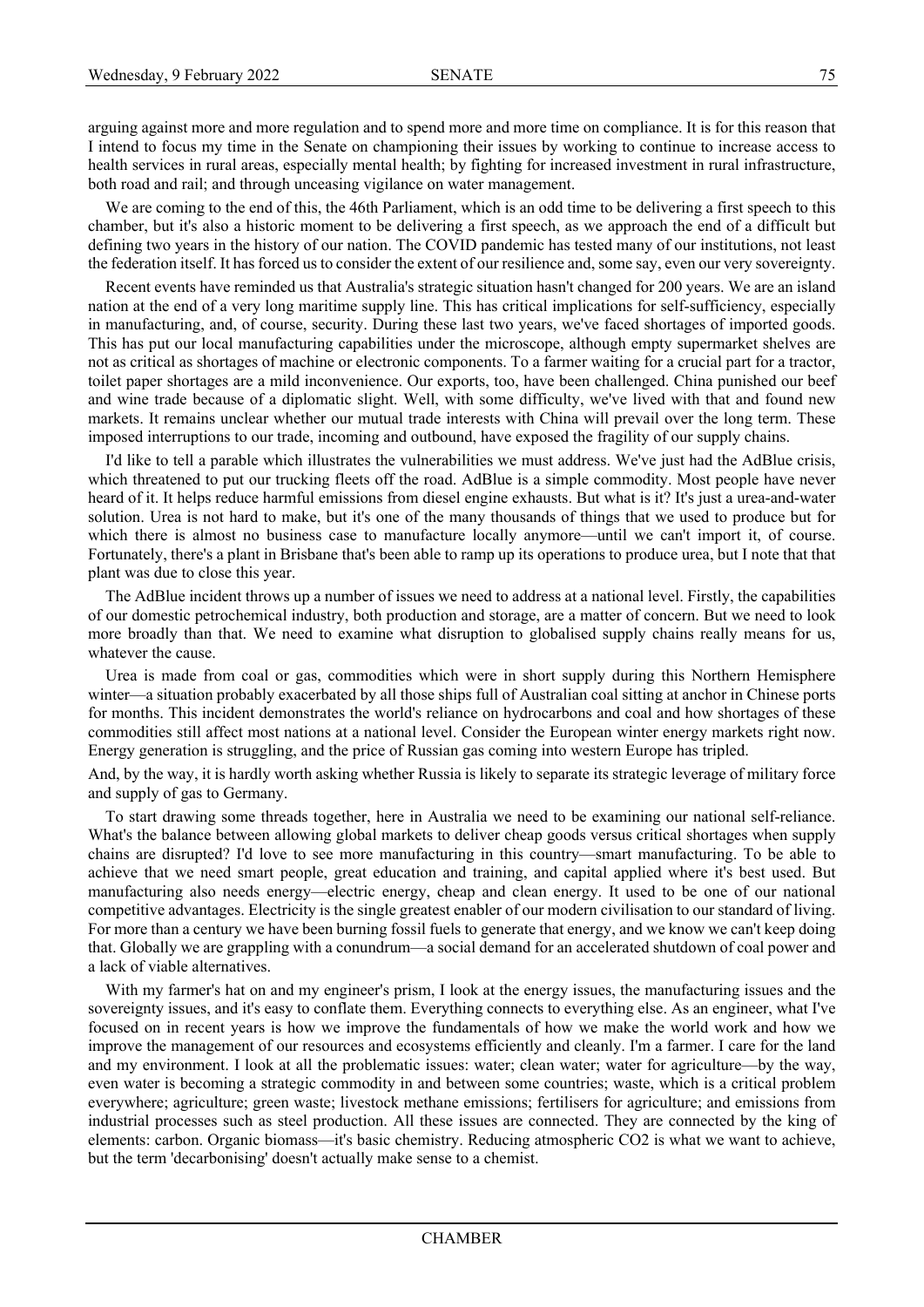The solutions to all our challenges start with energy. The first consideration is that there is a limit to how much intermittent energy we should be putting into our grid. Germany is a salutatory lesson here—a high level of intermittent generation and the most unstable grid with the most expensive electricity in Europe, mainly because of expensive Russian gas from peaking plants. It's worth pointing out, by the way, that households only consume about 20 per cent of all the electricity we generate. The rest goes to commercial and industrial use. For all the rooftop solar we've installed, we still need a lot of spinning base load.

The Prime Minister has said that the path to cleaner energy is in technology, not taxes. I agree. I am a proponent of hydrogen and ammonia as the fuels of the future. We need to be able to produce hydrogen in large quantities cleanly. To make ammonia, you've actually got to make hydrogen first. I believe we will still be relying on biomass, including coal, for some time. But I also believe the future is not burning it; we will be chemically reforming biomass and methane into hydrogen and into ammonia, as already happens.

When we work out how to do it while capturing the CO2, we'll be producing clean hydrogen at such a scale that we can put it straight into turbines and make electricity—lots of it—cheaply. It will be a new gas industry, and it will use only a fraction of the biomass we currently burn and will solve a lot of our waste problems at the same time. Is this a fantasy? I don't believe so. Current waste to energy systems are already evolving down this path. Time does not permit me to say as much as I'd like here, particularly to the sceptics, but I will say this: whichever country wins the race to large-scale, clean hydrogen production will win an economic bonanza and will lead the world to a better future. I intend it to be Australia.

I want to make a comment about the 'Voices of' candidates set to contest the federal election. Why do I mention this here? Because these Voices candidates cite lack of action on climate change as their major platform. They say they're independents who aren't really a political party. Really? They look and sound like one. They even have a senate candidate preaching the need for transparency in politics, while denying scrutiny of themselves. I share the concern of many about a hung federal election result. These Voices candidates are very well schooled in avoiding answering the question as to who they would support to form government, but there is, of course, no doubt. They are all contesting only against coalition members. The notion that any of them would support the coalition is absurd. They are, therefore, the voices for Labor.

I am gravely concerned at how a Labor-Greens-Voices coalition would accelerate climate action, ban coal and shut down more base-load generation. This country is already at the point where we do not need more intermittent generation. I've already referred to Germany. Is that the nirvana where these Voices people might take us: to a fragile grid, unaffordable energy and blackouts? Australians most definitely don't want that.

Australia has the resources to become a leader in hydrogen energy, and in so doing we will at once be enabling cheaper energy, more manufacturing and greater self-reliance. If we can reap this harvest, we will improve our ability to better fund education, health and aged care. But to achieve this we really need to knock down a few silos and recast some of the business of government. Trade, energy, industry and security are interdependent in this context. It is a first-order challenge for the future: better applying policy and public funds to address our sovereign self-sufficiency in ways which actually contribute to prosperity.

On my final theme of security, defence and foreign policy, I will confine my comments. First, in regard to the manner in which we equip the ADF, I know firsthand how lengthy and convoluted our acquisition processes are. We must improve them. Changes in technology are occurring at 21st century speed, but our decision processes still seem stuck in the last century. Several months ago, the government announced the choice of new artillery equipment. That's great, but I recollect that project, Land 17, was entered into the defence capability program during my time working in force development in 2005—that was nearly 17 years ago.

The defence minister is rightly taking a more rigorous approach to this problem, and I applaud him. He was right to recognise a bad decision on our new submarines. He is also right to project an increased defence budget for coming years. We cannot provide credible protection to our maritime supply lines and our region if we don't.

As an additional note about the role of the ADF, in recent times we've seen the ADF employed on civil defence tasks with the recent horror summer bushfires and support to COVID operations being cases in point.

As a citizen soldier, I support this. There's been discussion in recent days about whether the ADF is a standby workforce. No, it isn't. The mission of the ADF is to protect Australia and its interests and, to me personally, that mission absolutely includes civil defence operations.

As a soldier, I've commanded army support to bushfire operations under the defence aid to the civil community system. I once watched people in a town not far from where I live now who had been surrounded by fires for weeks come out into the street and cheer and cry when the big green trucks rolled through, towing bulldozers and carrying 100 sappers with chainsaws. I have never felt so proud of wearing my uniform as I did that day when these people told me that they knew that now everything was going to be alright. The Prime Minister knew of their plight and he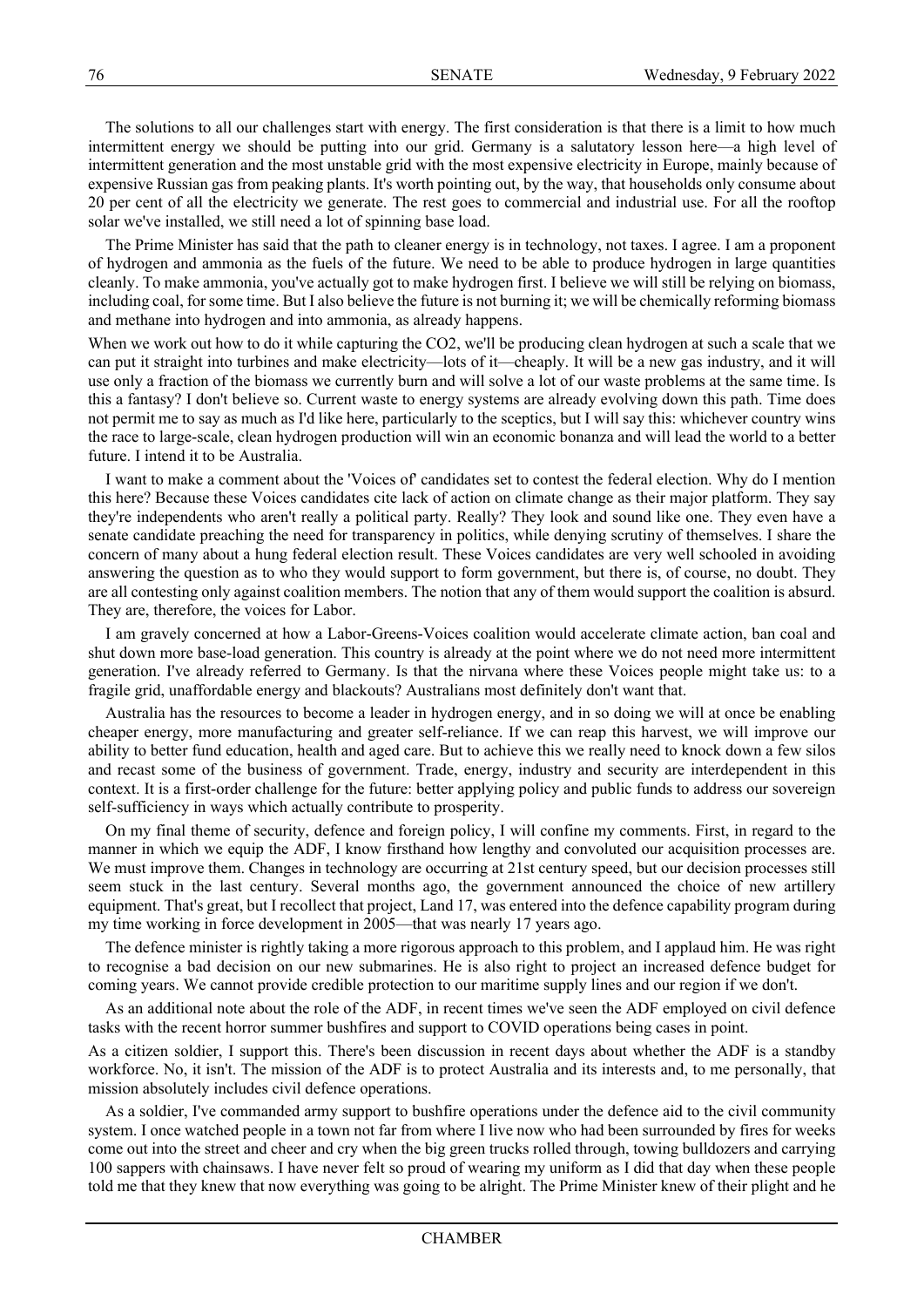sent them. We weren't a backup workforce; we were soldiers. We were there to protect them and their homes, and we did. I support any measures to equip and prepare elements of the ADF to provide this kind of support for the future as a matter of course. On a final note on defence matters, and certainly not of least importance, I intend to do what I can to better support veterans. We need to do a lot better than we've done in recent years.

To draw to a conclusion, I've already laboured the point that events of the last two years have shone the spotlight on a range of issues that go to the heart of Australia's wellbeing. I've drawn the thread: self-reliance, energy, manufacturing, security. One of the most important lessons that I have learned in my various careers is that lessons are too often not well learned, especially at a bureaucratic and political level. The bushfire inquiries are an outstanding example. Defence equipment acquisitions are another. Pandemic lessons need to be not just learned but embedded and protected—the health lessons and the economic and social lessons.

This is a time when we need to be striving to make sure that we do not forget the lessons of today. This is a time when we need to be making considered and informed decisions about Australia's ability to prosper as a free and self-determining nation. I want my four beautiful daughters to inherit a nation and a world which is in better shape than my generation found it. I hope to bring my particular perspectives to bear on policy and public debate to help achieve this. It's the farmer's job to feed the nation, it's the engineer's job to build all that makes it work and it's the soldier's job to protect the people. It does not occur to me for a moment that these do not remain my tasks, even as I serve from this place. Thank you, Mr President.

## **BUSINESS**

#### **Rearrangement**

**Senator RUSTON** (South Australia—Minister for Families and Social Services, Minister for Women's Safety and Manager of Government Business in the Senate) (17:32): by leave—I move:

That today—

- (a) the hours of meeting be 9.30 am till adjournment;
- (b) the routine of business from 7.20 pm be consideration of the Mitochondrial Donation Law Reform (Maeve's Law) Bill 2021 only;
- (c) divisions may take place for the purposes of the bill only; and

(d) the question for the adjournment be proposed after consideration of the bill concludes, or at 9 pm, whichever is earlier. Question agreed to.

# **MATTERS OF PUBLIC IMPORTANCE**

## **COVID-19: Morrison Government**

**Senator ABETZ** (Tasmania) (17:33): What a stark contrast it was to hear the excellent first speech of Senator Mirabella, full of positivity. It was uplifting, it was sincere, it was about service to the nation, from the sort of senator and public servant we actually want and need in this place. That speech was such a contrast to that which we had heard earlier from the Labor Party in this so-called MPI. They want to blame Mr Morrison for everything. In fact, the motion starts: 'Mr Morrison's disastrous summer'. Well, I suppose they blame him that it was a bit of colder summer than usual, that the barbeque gas ran out or that the kids got sunburnt—really?

What are the Labor Party on about when they come into this place, day after day, with their relentless negativity and their commentary on everything that is wrong without pausing to consider they might actually be presenting themselves as an alternative government. There's not a whisper as to what they would be doing differently. What we hear is just this tirade of negativity, including, might I add—because I find it amazing, and we heard it in question time today and again in the contribution from the Labor speaker just before the first speech by Senator Mirabella about the underpaid workers in aged care. There is no doubt that aged-care workers do a fantastic job. There is no doubt that they are low-paid workers. But who sets their wage rates? It is not the government. It is not the Prime Minister. It is an independent tribunal known as Fair Work Australia. I wonder who set that up and then stacked it with their people? It was the Australian Labor Party. It is the Australian Labor Party's mechanism for wage fixation in this country. So, when the Labor Party come into this place, day after day, complaining about the low wages for aged-care workers, it is a double-whammy criticism of the trade union movement that is allegedly looking after these people and also of the independent umpire who determines the wages.

The Australian Labor Party, like with so many other things, seek to have it both ways. They say, day after day, that the Liberal and National parties cannot change the fair work legislation, and we haven't in this regard. It is the legislation as put down by Ms Gillard, Prime Minister Rudd—remember him?—and Mr Shorten. That mechanism remains in place. So each and every day when the Labor Party complain about somebody's wages and/or conditions they are complaining about the decision-making process of the organisation that they themselves established.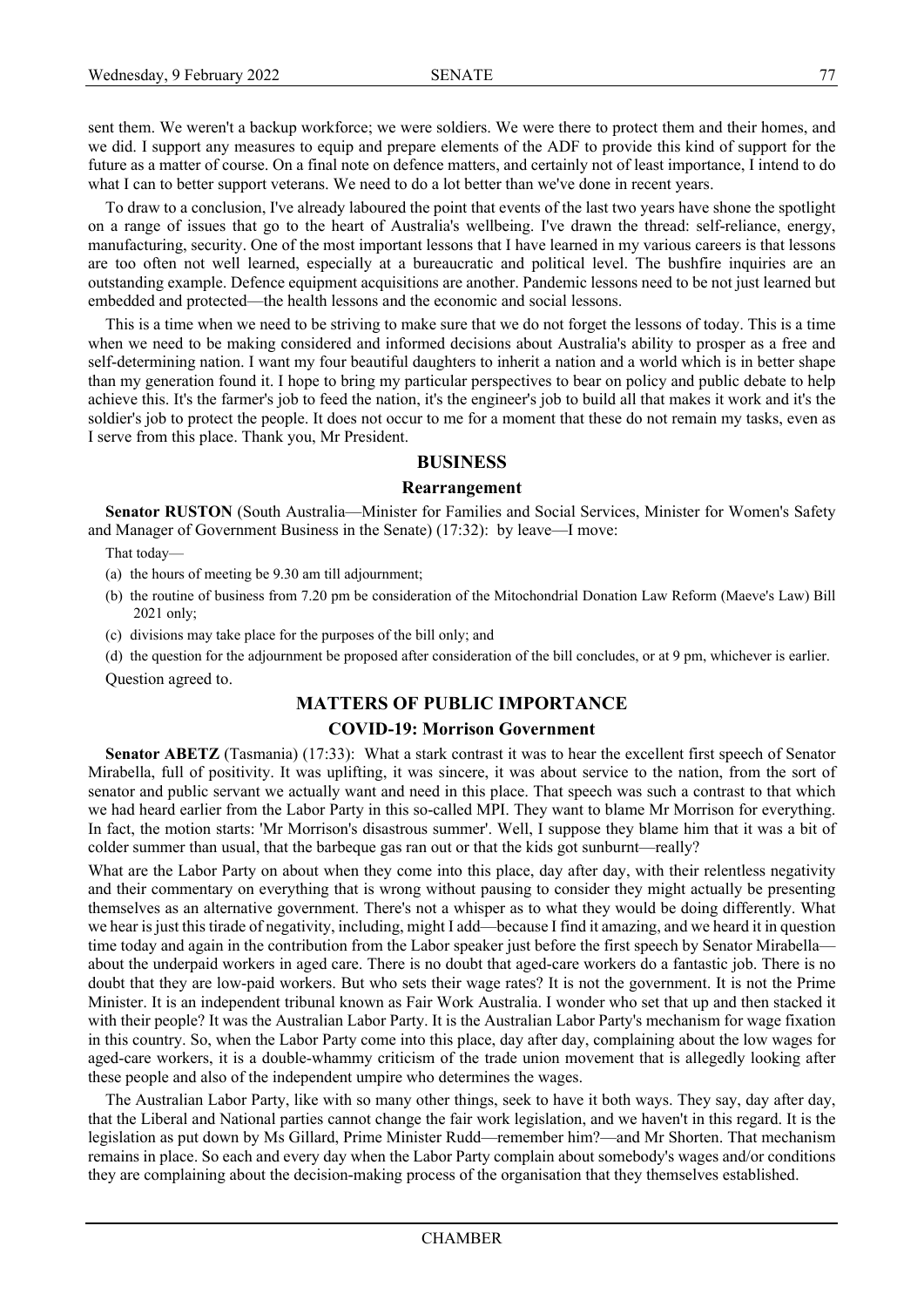It therefore begs the question: what would Labor do if they were in government? Would they sack the Fair Work Commission for not providing sufficient wages to aged-care people or would they somehow legislate wages and start having this parliament determining who gets paid what and when, how and why? Surely not! So this is a vacuous criticism that they offer, day after day, in a vain attempt to con the Australian people into believing that somehow they might be able to do a better job.

We know that the Labor Party are devoid of any future policy positioning. If they had good future policies, instead of putting up these motions as they do, day after day, full of relentless negativity, they'd be saying, 'We call on the government to adopt Labor policy in this particular area,' and they would set out the Labor policy seriatim—(a), (b), (c), (d) et cetera—and tell the Australian people exactly what they want and what their aspiration is for the Australian people. But they have no aspiration for the Australian people. They only have an aspiration for themselves to somehow cheat their way into government by offering continual criticism of a government that has been, in exceptionally difficult circumstances, delivering for the people of Australia.

Let's be clear: in the three years of this government, we've seen 1.1 million jobs created since the pandemic hit. Do you know what? The Labor shadow Treasurer said that the one test the Morrison government has to pass is the unemployment rate—will it hit a certain level or not? Well, the unemployment rate is well below expectations.

So by Labor's standard, the standard, the one standard by which Labor said the Liberal-National government should be judged—namely, the employment level—the Morrison government has passed with flying colours. It is not me, a Liberal senator, asserting this; it is, by implication, the Australian Labor Party asserting this. They set the test, and the test the Labor Party set for the Liberal-National government has been passed with flying colours whether the Labor Party likes it or not.

So, having set us a benchmark, which we as a government have surpassed, what else is Labor to offer than to pick up any little rock that is available and throw it at us. There is no positivity here, there is no vision for the future, there is no policy platform on which to see the nation come out of this COVID pandemic. We as a nation are doing relatively well. Can we do better? Of course we can do better, and that is what the government continually strives for day after day. But what this nation does not need is a group of individuals who have only one vision, and that is for them to be elected to government.

For Labor to be elected to government, the Australian people need the full policy platform—what they would actually do, what they would do differently, and how. It's no use saying, 'We would have done better in this area or that area.' Tell us how that would have been achieved with all the constrictions and restraints that COVID has placed upon us. There have been 1.1 million jobs created, surpassing Labor's test. And I'm sure that the hapless Labor shadow Treasurer, in setting us this task on unemployment, thought we would fail it. He put that benchmark up in lights for everybody to see—only to see us not only match it but overwhelmingly surpass it. So, humiliated, the Labor Party retreats to what it is exceptionally good at, and that is throwing rocks and offering criticism. But they are incapable of providing a positive agenda—and the record of the Prime Minister and the Treasurer speaks for itself.

I have concentrated on that which the Labor Party set us a benchmark, but let's have a look at 1,400 additional nurse placement for the regions; \$1 billion to help with Closing the Gap; and 93 per cent of Indigenous children enrolled in preschool, which is up from 77 per cent in 2016. You can go through policy parameter after policy parameter and see achievement by this government in the most difficult of circumstances. The ministry has performed exceptionally well, and the benchmarks set by the Australian Labor Party have been met and achieved indeed, overachieved. So all Labor does is come in here and provide their relentless negativity and no real alternative for the people of Australia. That is why motions such as this, which are put forward by the Labor Party day after day, should be rejected. If I were in the opposition, I would be putting forward a positive platform; but, devoid of that, all they do is throw rocks.

Senator ROBERTS (Queensland) (17:43): As a servant to the people of Queensland and Australia, I note that the federal and state governments have had a disastrous two years of COVID mismanagement—not just one summer. Go out the front of this building and have a listen. Go anywhere in Australia and have a listen. Australia has seen a repeated failure to learn and do better from one year to the next—and it's now counting in years. The failure of this government to modify the COVID response as more information has emerged about the science of this virus is criminal incompetence.

Our competitive federalism model has been mocked and abused and buried, in some perverse game of pass the parcel, so that everyday Australians can have no clear idea of who is to blame for this mess.

I know who's to blame: it's all of you. All of you have waved through ill-prescribed and illogical measures for more than two years. One after the other, from one state to another, the same science and data on COVID has been translated into wildly different responses, depending upon the ideology and personality flaws of the premiers and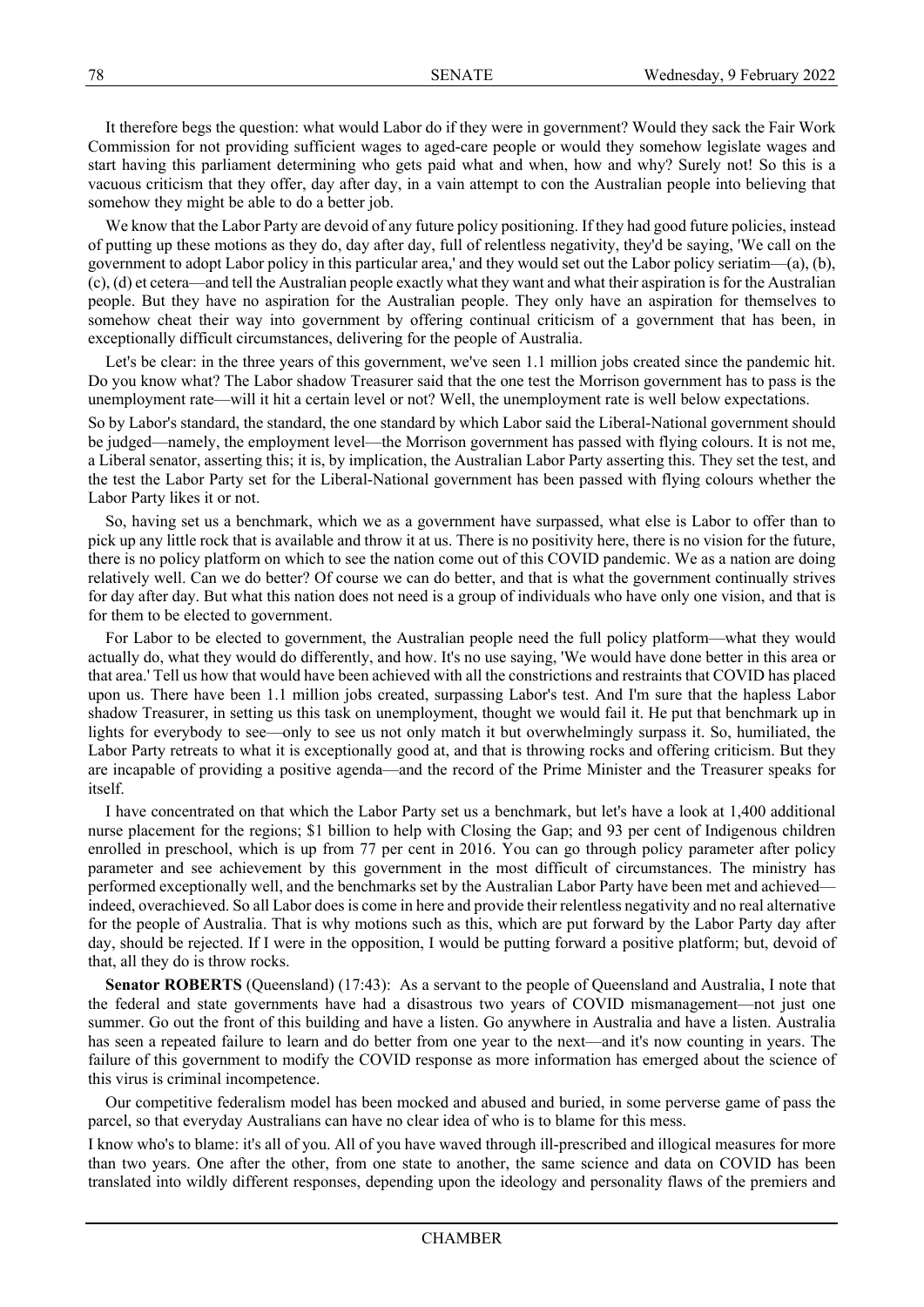chief ministers of the day and the federal ministers. Yet on each occasion, with each different policy, the phrase was the same: trust the science, but don't show us the science.

The last two years have seen a litany of nonsense and lies—lie after lie, dressed up as medicine and science. Here are just some of them: the unresolved definition of 'a hotspot'; the inability to agree on sensible measures for border communities; the seemingly arbitrary closing of borders and the locking down of communities for minor outbreaks, while then being allowed to open up during major outbreaks, which was just incredible to see; marginalising the unvaccinated in some states but not in others; the changing definition of 'fully vaccinated'; and making commitments to people and then contradicting them.

As a nation we have been held captive to measures that have divided our communities; coerced us into a medical procedure in order to keep our jobs; and denied us freedom of choice over our bodies, over when we can open our businesses, over where we can travel, over whether we can see our family or friends and over whether we can attend a funeral or a wedding. Any dissent has been kept suppressed by media accomplices. The media have crafted the narrative into a singular, government sanctioned message—essentially, propaganda and lies.

Disasters and calamities can have a powerful galvanising effect for communities, as we see during bushfires and floods. Yet during COVID, our governments have successfully eroded our cohesiveness as an Australian nation. They've fractured it. This is the first time I've seen a national emergency responded to by dividing Australians instead of uniting against the common threat. Instead of helping one another, we find ourselves treating others like lepers and retreating from anyone who coughs or sniffles. We've been brainwashed into division, disrespect, telling lies and telling tales on anyone we believe isn't being compliant.

The federal government have squandered the opportunity to bring Australia together as a nation, by letting the states and territories run wild with stupidity and deceit: Liberal, Labor, Nationals and Greens—governments all. Historically, our ADF are brought in to help domestically in catastrophic and emergency situations, so it says a lot about how the state and federal governments have mishandled the response to COVID, when, after two years of COVID experience, we need 1,700 ADF personnel to go into our aged-care sector because the staff have left; they've had to because they've been threatened with a forced vaccination. Debacle after debacle have left our aged-care sector completely under-resourced. Staffing has been ravaged by vaccine mandates and unreasonable close-contact rules.

It makes no sense to me that Labor would try to pin this on the Morrison-Joyce government alone, when the Labor Party—when this parliament, both state and federal parliaments—waved these measures through for two years. To steal a line from *Driving Miss Daisy*: 'Senator Brown, you took that turn with the government.' It's too late now to dodge the blame. You're all to blame. The unnecessary deaths within aged care from government incompetence are heartbreaking, shameful, immoral and inhuman. So too are the continual lockdowns of elderly residents, which have prevented the elderly from seeing their families, leading some to believe they've been abandoned. It is not their families who have abandoned them; it's this parliament. It's all of you. The disrespect shown to our elderly is breathtaking.

While there are ethical questions about the balance between opening up and our most vulnerable being exposed to COVID, there's absolutely no acceptable excuse for the state and federal governments' logistical failures during this entire atrocious mess. How can we do this to our families and communities? We're still stumbling as a nation two years later! The federal and state leaders have gutted the dignity and rights of everyday Australians through their ineptness and unprecedented thirst for power and control, at a time when Australians needed hope, reassurance, leadership and confidence in their leaders. Is it any wonder that this incompetence, arrogance and hubris have brought protesters onto the streets in their millions? *(Time expired)*

**Senator SHELDON** (New South Wales) (17:49): I rise to make a contribution on this matter of public importance. According to the minister for aged care, the aged-care system has been coping with the omicron variant extremely well. That is a direct quote: 'extremely well'. That is an opinion that the minister might have formed from his VIP seats at the fifth Ashes test. Of course, if the minister had done his job and fronted up to the Senate committee on COVID-19 instead of fobbing us off to go to the cricket, then the minister would know that the aged-care system is not actually coping extremely well.

Usually, if a system is coping extremely well, you don't have to call the military in to provide emergency support! If the minister, instead of going to the cricket, had done his job and talked to aged-care residents and families—or just simply read the paper—he would have known things are not going extremely well. He would know that more than 500 Australians in aged care died from COVID-19 in January alone. But the government says, 'Don't worry about that.' The minister for health said 60 per cent of those who died in aged care 'were in the absolute last days of their lives'. How is that for a message from the Morrison government? 'In the absolute last days of their lives' that's how it described those people who lost their lives due to COVID. What a reassurance from the government to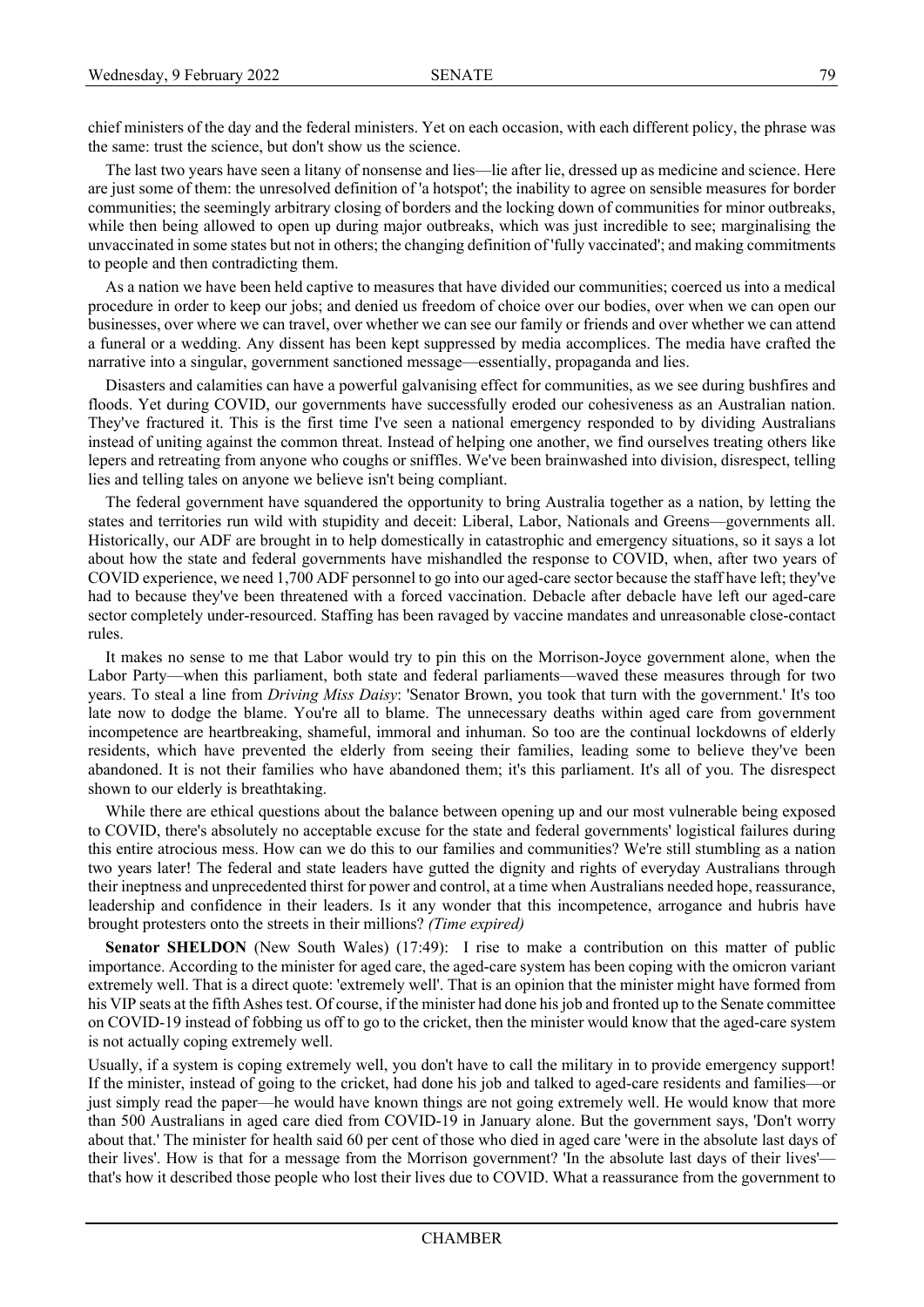those people who lost loved ones and those who fear losing their loved ones! I doubt that that provides any support to the families of those who have tragically passed away. Is this really the point we've gotten to in the government's handling of the pandemic, that we are now just brushing away hundreds of preventable deaths as being insignificant?

What's going on in our aged-care sector is unprecedented in Australian history. The fact is that the vaccine rollout had started months and months behind. If the booster rollout had not started months behind, we might have been in a better position. Then we would not have seen hundreds of unboostered aged-care residents tragically passing away in January. But that is the aged-care system the government insists is performing extremely well. If the minister had spoken to aged-care providers instead of going to the cricket, he would have known that this isn't the case. Mike Baird, a former Liberal premier of New South Wales and current CEO of aged-care provider HammondCare, has been calling for the Australian Defence Force to be called into the aged-care sector since mid-January. It took more than three weeks for the government to heed that call—and, as always with this government, it's too little too late.

If the minister had spoken to aged-care workers instead of going to the cricket, he would know things are not going extremely well. Aged-care workers are under unbelievable stress. They can't access rapid antigen tests. They can't access enough PPE. They can't access enough N95 masks. It has been a year since the aged-care royal commission handed down its final report. Let's remind ourselves of what the report said:

Australia's aged care system is understaffed and the workforce underpaid and undertrained.

… … …

The bulk of the aged care workforce does not receive wages and enjoy terms and conditions of employment that adequately reflect the important caring role they play.

… … …

Inadequate staffing levels, skill mix and training are principal causes of substandard care in the current system.

That's what the aged-care commission made very clear—and it couldn't have been clearer to anyone reading those words. There's a link between the conditions of the aged-care workforce and the quality of care. A year on, the government hasn't learnt a single thing.

Unlike the minister, aged-care workers aren't blowing off work for VIP tickets to the Ashes. Aged-care workers, most of whom are in insecure and precarious jobs, are being pushed to the limit. Nine in 10 aged-care workers are either casual or part time. They are in danger of their shifts being swapped, or cut, at the drop of a hat. Many are expected to remain on call all day, every day. Last year Sherree Clarke, a casual aged-care nurse, told the job security committee:

You can't plan anything because you don't know what your roster is going to be from one fortnight to the next. When my mother went through cancer, I couldn't tell her that I would support her for her cancer appointments, because if you're not available to pick up a shift, they don't offer you that shift the next time.

For all of this, they are woefully underpaid. These are people tasked with looking after our parents and our grandparents. These workers are sometimes responsible for every facet of senior Australians' day-to-day lives, and they're receiving barely above the minimum wage.

Another casual aged-care worker, Anu Singh, told the job security committee last year that at her workplace there were just two carers for 20 residents. They would have 20 minutes with each resident. She said:

In those 20 minutes, we used to wake up our residents, who were about 90 years old, and do showering, toileting, dressing and undressing; tidy up their rooms; make their beds; and then take them slowly to their dining. Can you imagine doing all this just for yourself in 20 minutes?

That's while making barely above the minimum wage. And this was even before the pandemic. Does it sound like the aged-care system is doing extremely well? On top of that, there's the completely botched COVID-19 response. So I support in the strongest terms the Health Services Union's comments and I call on the government to back the HSU's application for a decent wage rise for aged-care workers. It's the absolute least this government can do for those workers.

The other point I want to cover is the stress the pandemic is having on the supply chains as a result of the government responses to these problems. We've seen workers at Teys meatworks in Naracoorte being forced to work while COVID positive. We've seen truck drivers and supply-chain workers forced to continue to work tirelessly to keep shelves stocked even as the government stands by and allows their jobs to be undermined by companies like Uber and Amazon—the race to the bottom. We've seen retail and logistics workers forced to continue working even without fair access to rapid antigen tests.

This week, the Retail Supply Chain Alliance came to Canberra to call for government backing for the new supply chain safety principles. The three principles are very simple but very important. The first is that we need COVID safety supply chains. That means free and accessible rapid antigen tests for transport, logistic and retail workers not just for their own personal safety but to keep all Australians safe and to keep supply chains running. The second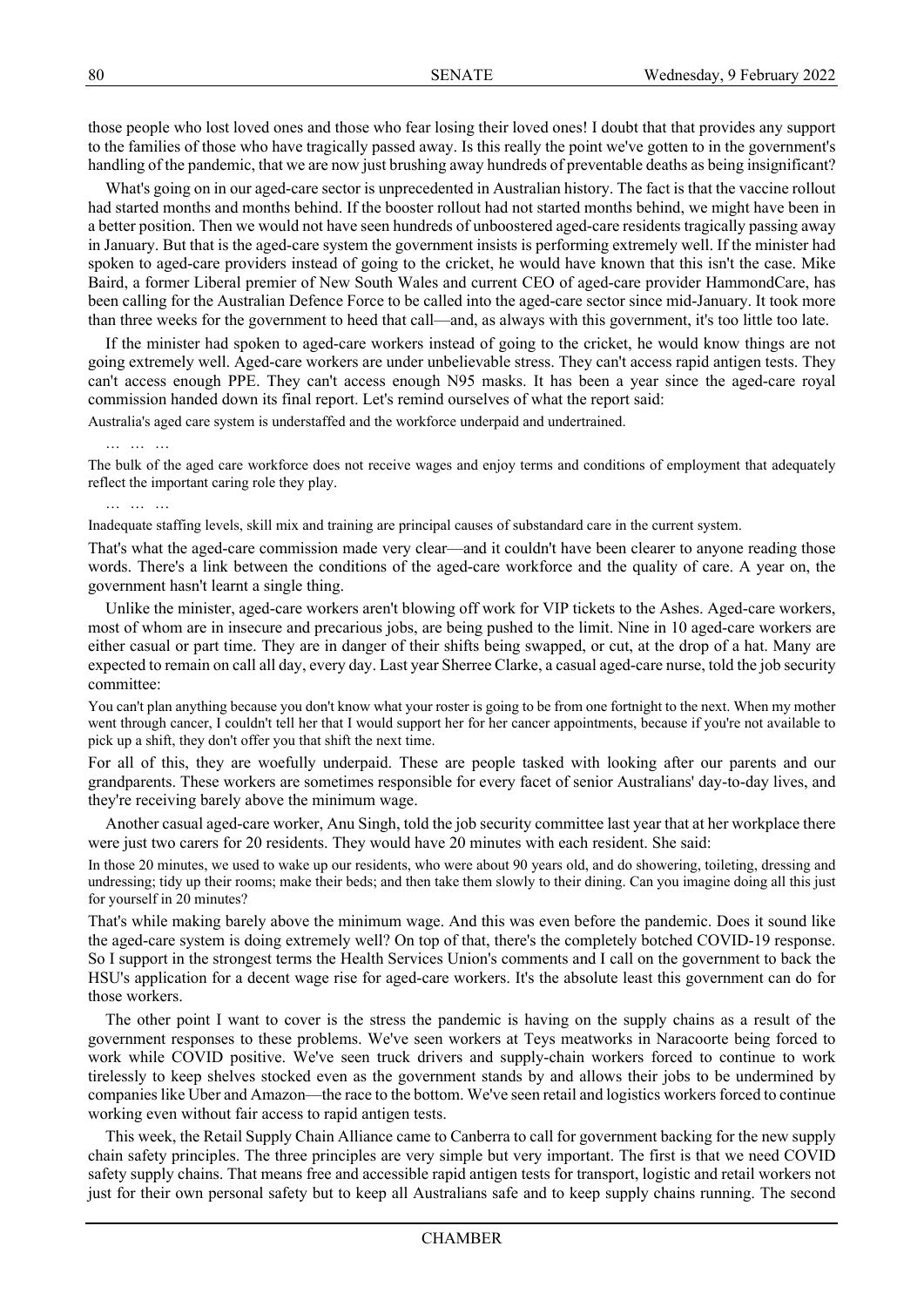principle is that we need to secure working conditions in supply chains. That means immediate government action to stop the race to the bottom on working conditions that is being driven by companies like Amazon. The third is that we need a supply-chain committee. Throughout this pandemic the government has failed to listen to advice from medical experts and from the industry. Instead of sensible planning and thoughtful solutions, we had ideas like children driving forklifts—just absurd! We need a committee that brings together government, industry, unions and workers to find real solutions to supply-chain issues and to ensure that we don't have any more stupid and deadly ideas like kids on forklifts.

Supply-chain workers, aged-care workers, health workers and workers across Australia deserve better than insecure work, wages failing to keep up with the cost of living and a shortage of rapid antigen tests. This government needs to act and it needs to act now. It's not a job well done.

**Senator DAVEY** (New South Wales—Nationals Whip in the Senate) (17:59): I want to remind the chamber of the motion we're actually debating here tonight because that hasn't been clear in the contributions of those on the other side. This motion, which was put forward by Labor, talks about the disastrous COVID summer. It accuses the government of failing to listen to warnings, failing to take responsibility for ordering rapid antigen tests and failing to learn from past mistakes.

I wonder if Labor would have done anything differently. When you actually look at the time lines, when you actually look at what was happening right around the world, and when you consider the scientific and expert advice that we are always told we've got to listen to—listen to the experts, listen to the scientists, take on board what they're saying and act according to that advice.

Let me remind people that, even as late as August last year, the advice from the AHPPC discouraged the use of rapid antigen tests when the prevalence of COVID was low. In August last year, they said RATs should only be used as a precautionary surveillance measure, and they recommended their use only for healthcare settings. But, according to Labor, somehow we should have ignored that advice and pre-empted things even before the Therapeutic Goods Authority had approved RATs for home use. We were actually ahead of the game. As soon as the TGA approved point-of-care use of RATs, we entered into agreements with suppliers. We secured 4.45 million RATs and commenced a trial for point-of-care RAT testing in aged-care settings. But Labor would like to ignore that fact and pretend that it all only occurred over our summer. Our summer was the European winter, at which time the whole world was struggling to source enough RATs. But somehow we should have miraculously been able to access them, when the United States, Europe, the UK and Canada could not fulfil their own demand for RATs. We should have been immune to a global supply shortage during a global pandemic, according to Labor. That's just living in fairyland.

Don't forget, as well, that even after the TGA had approved use for RATs in home settings, even after the government had started a procurement program, the states had still not approved their use. Let's not forget that when omicron raised its ugly head in Australia in late November, and when the states responded by shutting their borders, it was the states who insisted that they would take nothing short of a PCR test as proof of COVID negativity. Queensland kept that up all the way until January, such that the demand for PCR tests in New South Wales went through the roof—not from people showing symptoms from COVID, not from who were close contacts, but from people who wanted to go on holiday and from people who wanted to visit their families. Senator Sheldon talks about the squeeze on our freight and supply chains. Well, the squeeze was exacerbated by these state based policy principles that required all truckies to have PCR tests because RATs weren't good enough. This was a state Labor government demanding PCR tests so that their trucks, carrying their groceries, could get over the border to deliver to their supermarket shelves.

Labor somehow thinks that we had a crystal ball. Somehow, according to Labor, we should have been able to foresee omicron. The World Health Organization only declared omicron a variant of concern on 26 November. By that stage, we had already entered into these RAT trials in aged-care settings.

We had already commenced a procurement program. But we still didn't have omicron in our country, and no-one could have predicted the scourge that omicron brought.

I want to also talk about issues in aged-care settings. COVID has always represented a risk in aged care, from the very first COVID outbreak in aged care that occurred in New South Wales in 2020. We established a surge workforce to support facilities where staff were sidelined through COVID infection or being a close contact, or where they just needed support. This surge workforce has been in place ever since, available for every state and for any facility that requests it. To date that surge workforce has covered over 80,000 shifts. Yes, omicron is rapidly spreading at the moment and our workforce needs to adjust. Yes, we now have the Defence Force assisting in that area. But somehow Labor think they would have foreseen all this.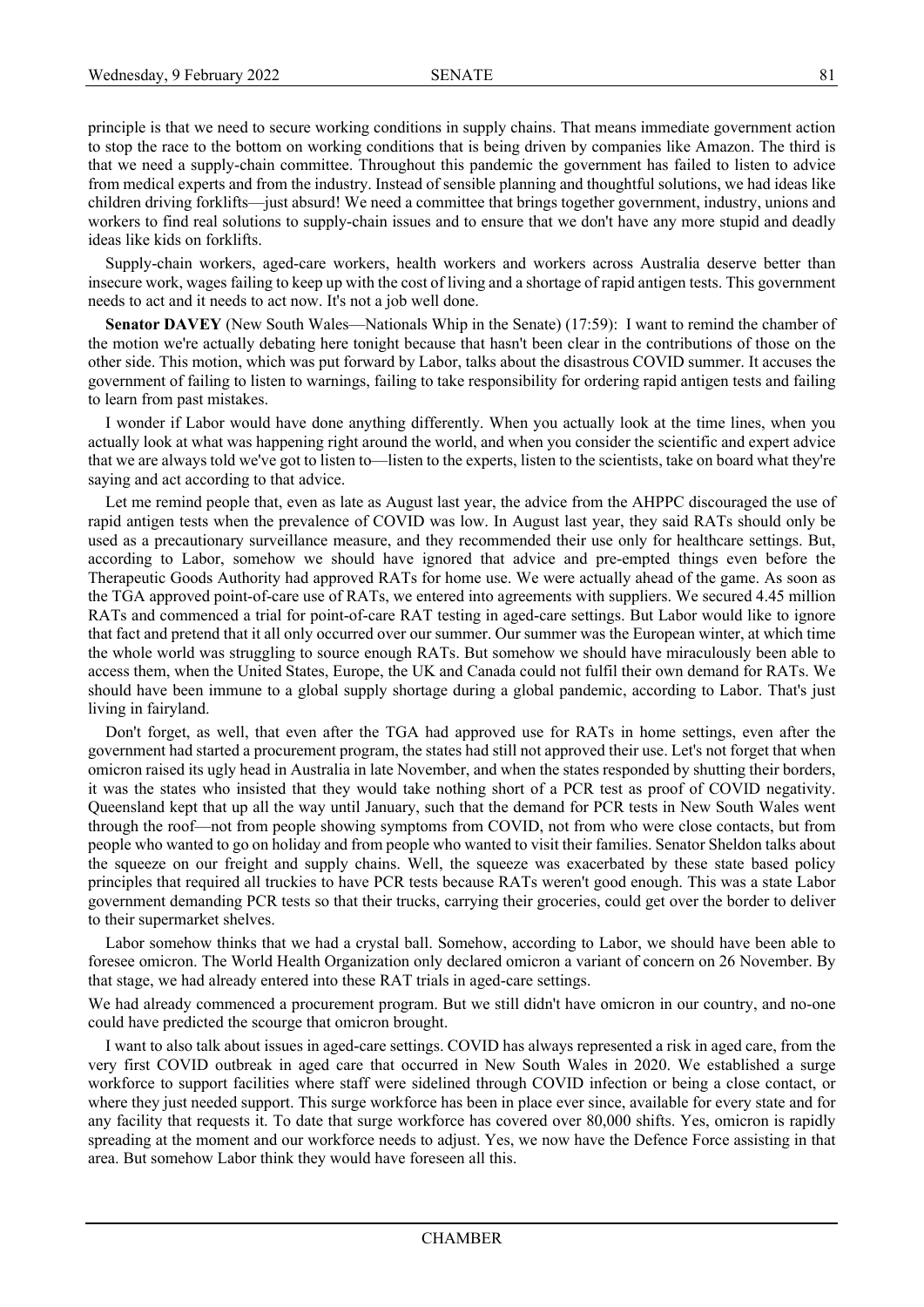I want to take this opportunity to thank our aged-care workforce, the surge workforce and the Defence Force, who have all worked tirelessly to do their utmost to keep the residents of our aged-care facilities healthy and safe. I want to acknowledge that working in aged care is difficult at the best of times, regardless of COVID. It is a very sad fact that people in aged-care facilities pass on. It's worse when they pass on separated from their families due to quarantine requirements in response to a once-in-100-years pandemic. I feel for those who work in this situation and I feel for the families who have lost their loved ones. I don't care whether the resident has passed away from COVID, with COVID or without COVID; it's always sad. It's always a loss.

But Labor seem to be implying that, if they were in charge, things would be different. I want to know how. It's all well and good to stand here and throw stones when you've got no responsibility for cleaning up the shards of glass afterwards. How would Labor have addressed this situation to ensure that facilities were not locked down during the various waves of COVID, to ensure families still had access to their loved ones? I don't see how. I have family in hospital right now who cannot be visited by anyone, because they are all operating under COVID restrictions. We are operating under COVID restrictions in this place. But somehow Labor would wave a magic wand, and it wouldn't be occurring. How would Labor make sure that staff at our aged-care facilities would not come into contact with COVID and would be available for 100 per cent of their shifts so that they don't need a surge workforce or the Defence Force?

Hindsight is a wonderful thing, but you cannot judge our government on what you know now with hindsight. Judge us on where we are at today, on how we have responded and learnt and adapted to ensure we continue to have a strong economy, record low unemployment, one of the highest vaccination rates in the world and one of the lowest COVID death rates in the world. I think we've done quite well, all things considered.

**Senator STEELE-JOHN** (Western Australia) (18:09): This summer has been a summer from hell for disabled people. It has been a summer of fear, a summer of isolation and a summer of death. Disabled people have died across our community, and the Morrison government bears responsibility.

The incompetence! The absolute and total inability to listen to disabled people when we reach out to our government as we have done through every stage of this pandemic! At the beginning, when we thought we were going to drop dead any minute, we put everything aside. We put aside our historic knowledge of how we have suffered at the hands of this government. We put that aside and attempted to work to keep our community safe. We did so many hours of unpaid work. Organisations that have been structurally underfunded for the best part of a decade put everything on hold to come and sit with you people at a table and offer our best hopes, our lived experience and our expertise, with the sole goal of keeping our friends, our families and our loved ones alive. And you did what you always do: you took our good faith and you repaid it with tokenism. And, once we started to get a bit annoying, you shut us out of the process.

You failed us through the first wave. You failed to order the vaccine. You failed to roll the vaccine out. When it stopped working as it should have, you deprioritised us. You deprioritised disabled people to cover up your own incompetence. Through delta, you failed to get us PPE, you failed to invest in ventilation and you failed to order the tests that your own Prime Minister was saying at press conferences we would need. It all came to bear with omicron. Driven by your corporate donors who were so desperate to begin making money again, you rammed down the borders and the protective mechanisms. People like the Premier of New South Wales lectured the community about the need to stand up to COVID and to live with the pandemic. Well, for a disabled person, for an older person, for the immunocompromised and for First Nations people, there is no living with COVID-19. Unprotected, unvaccinated and unsupported, we die. We have died, and we will continue to die, under this government. You bear that responsibility.

We had so many chances as a nation to get this right. We had so many opportunities to order the right vaccines, to give people the money they needed to manage, to give people access to the PPE, to put ventilators in schools and to give people the confidence and the ability to manage this together. At every turn, because it was too inconvenient, because it cost your donors too much money and because it dared to suggest that there is such a thing as a society wherein we have a mutual obligation to one another, you rejected it. Two years in, not a single person in the Australian government can tell me how many disabled people have died, because nobody has been collecting the data. Every day, chief health officers and state premiers go out to the media and give the COVID death figures, but they assure us that so many of these people had underlying conditions, were at the end of life or had a terminal condition—complex, co-occurring morbidities. Forty per cent of the Australian population has either a disability or an underlying condition, and this government and state governments have written us off as an acceptable collateral casualty. It's not good enough. The Greens do not accept it. We will never accept it. We will always push back. *(Time expired)*

**Senator WALSH** (Victoria) (18:14): Across the country, millions of Australians have experienced a summer of COVID chaos that they simply did not need to have. There were more vaccine delays and a COVID testing disaster.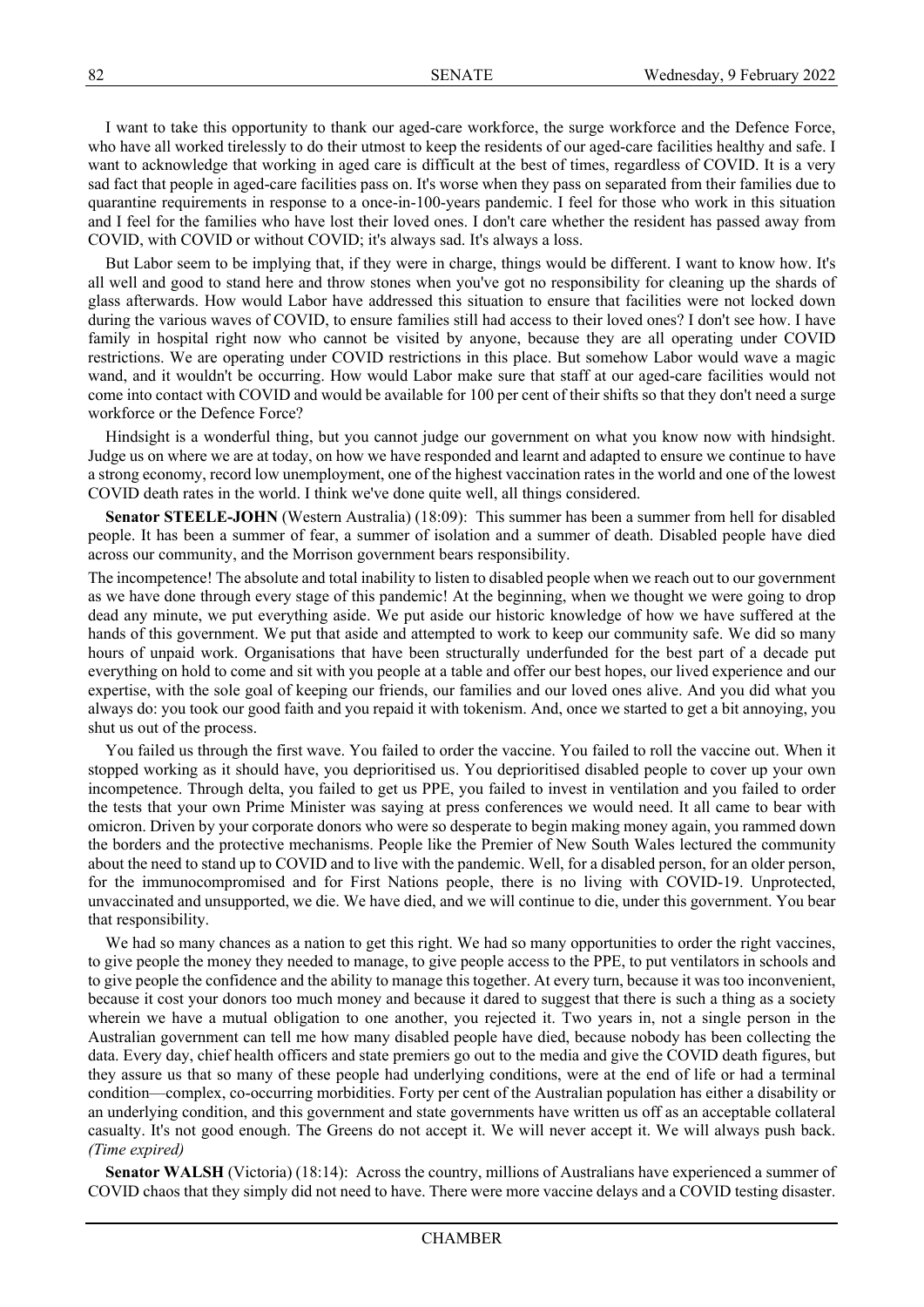There were critical staff shortages everywhere. It is yet another aged-care crisis, and none of it was inevitable none of it. All of it was preventable, if only the Morrison government had listened to any of the experts who were ringing the alarm bells and saying that the government needed a plan to open up safely.

At the end of last year, Prime Minister Morrison was out there urging us all to get used to 'COVID normal', saying that it was time for government to get out of our lives and revving us up for an open summer. But, unlike this Prime Minister, COVID doesn't like to take holidays, and the government should have had a plan for that. Instead, the Prime Minister checked out over the summer—again!—and he did that as the omicron wave hit. At that time, it was Australians who were ready. Australians wanted to do the right thing to protect their families and their communities. They wanted to get tested. They wanted to stay safe. They wanted to be able to go to work. They were ready, but the Morrison government was not.

Within days of restrictions, including travel restrictions, easing, we saw absolute chaos. We saw PCR testers being overwhelmed. We saw people lined up for miles waiting to get tested, only to be turned away. No-one could find a rapid antigen test across the country, and we were in crisis again—a crisis that was not inevitable—all because the Prime Minister failed to plan again. He failed to heed the warnings again. He failed to listen to the experts again. As early as September last year, the Australian Medical Association warned the government publicly—and we all knew—that they needed a plan for rapid antigen tests to support a safe reopening. The government rejected that advice, saying something about not wanting to intervene in the private market. We all saw what the private market did later on!

Then, in October, the government ignored the calls by the Council of Small Business to provide rapid antigen tests. They dismissed calls from small business that they needed RATs to keep their doors open. Even before that—a year before that—Australian manufacturers had approached the government about providing rapid antigen tests made here in Australia for Australians. What happened with that? Government sent them away. They said, 'We don't need them.' Meanwhile, other countries, who had real leaders who were on the ball, knew that they needed rapid antigen tests and started putting orders in with our Australian manufacturers. Why didn't Prime Minister Morrison do that? Why couldn't he see what was happening overseas? In the UK, free tests had been available since April 2021, and in Singapore they were in vending machines. But, despite all of these warnings and these representations from small business, from the manufacturers and from the medical experts, the government refused to heed any of these warnings. They refused to take the advice. The Morrison government simply failed to act, and they left Australians without a plan B. It was Australians who were left over the summer to pay the price for these failures, literally—at \$10 to \$15 per rapid antigen test, if you could get your hands on one.

I spoke to pharmacists in regional Victoria, and, out of 20 that I contacted over the summer, none knew when they were going to get any supply of rapid antigen tests. The Morrison government turned COVID testing and our health system into a lottery this summer, and Australians are still paying the price for that failure. *(Time expired)*

**Senator VAN** (Victoria) (18:19): I thank you for this MPI today. I didn't get a question in question time, so it's wonderful to be able to answer a dorothy dixer—thank you. I say it's a dixer because it is clear to everyone that the Morrison government's COVID-19 response has been an overwhelming success.

Has it been perfect? No. The Prime Minister has acknowledged that, as has the Leader of the Government in the Senate. However, the overall response to the pandemic by the Morrison government has been one of the best in the world. That is simply a fact. When it comes to dealing with a once-in-a-century pandemic, there is no playbook. There is no history to guide the government or decision-makers on what has worked previously and what has not.

Labor love coming in here with their hindsight goggles on. I think their hindsight goggles work so well they could walk in here backwards! Maybe they could tell me how I could have avoided getting COVID over the summer, which was confirmed by a RAT which I bought at my local pharmacy. Undoubtedly things can go wrong, and they did, as we have acknowledged. But what is important is how we learn from these mistakes and how we respond to these lessons. This is something that the government has done extremely well on any measure.

You only have to look at the vaccine rollout last year. On 21 March, the Prime Minister announced publicly that the Australian government had a comprehensive plan to offer COVID-19 vaccines to all Australians by the end of October 2021. And guess what? We saw that actually occur. We hit 80 per cent vaccinated by the end of October. No-one said that the vaccine rollout was going to be a straight line or some perfect model that Labor seemed to think was the Prime Minister's one and only job to oversee. Sorry, is it two jobs that you think the Prime Minister does? It shows you're not fit for the job. Of course, it was going to ramp up exponentially. We delayed the rollout deliberately over summer because we did not have COVID in the country. We watched what other countries did. We learnt from how they rolled theirs out. We learnt those lessons and moved from there.

There were countries that had COVID outbreaks that were killing tens of thousands, if not hundreds of thousands, of people and needed the vaccine more than we did. They got it ahead of us, which I think we should all accept was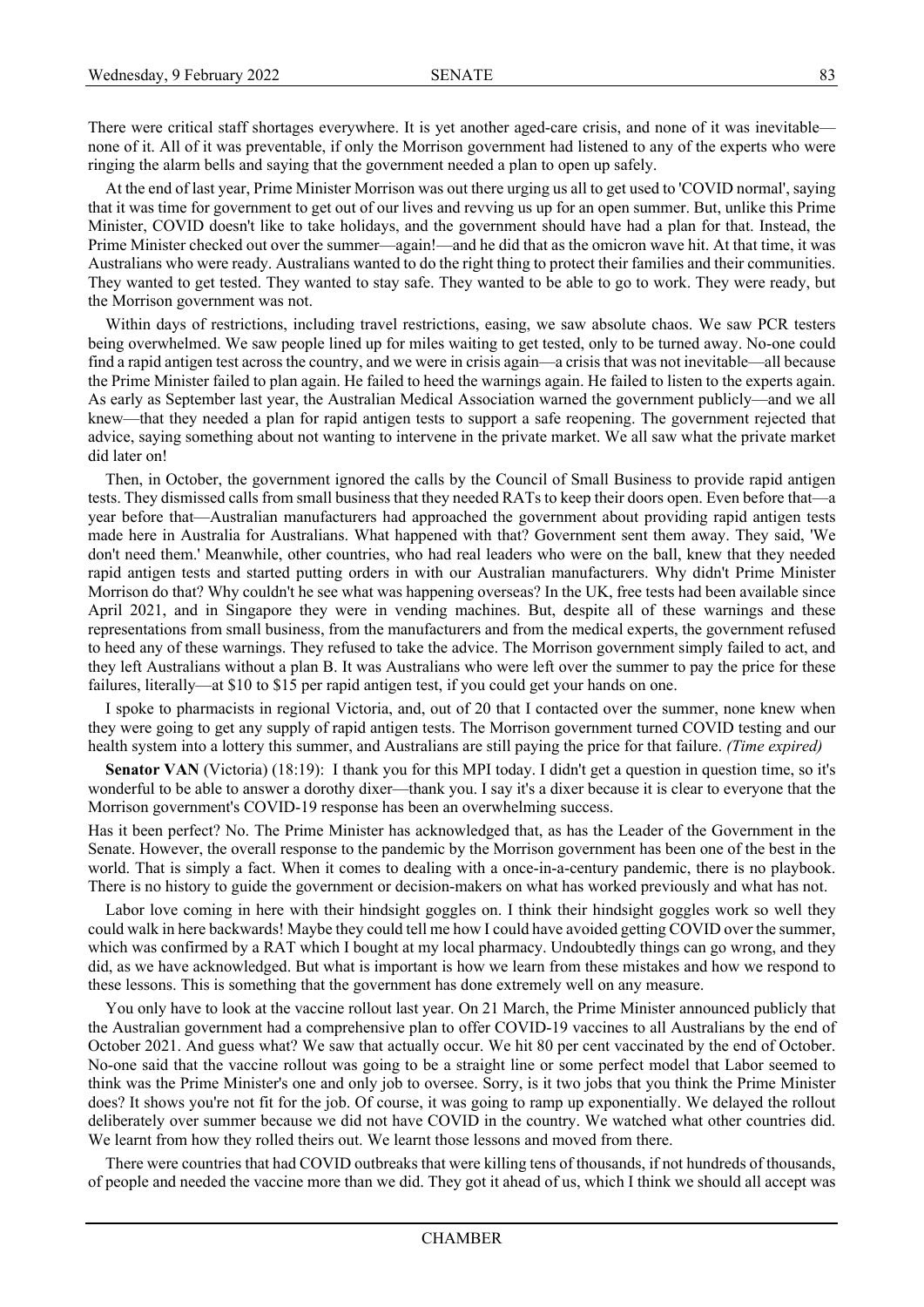the right thing. But we still met our promise to the Australian people. The Prime Minister made a promise and we met it. There were definitely hurdles along the way, such as the change of health advice on the AstraZeneca vaccine. However, the government responded to those changes, and now we are one of the world's most vaccinated countries. As it currently stands, Australia has over 95 per cent of the population vaccinated with a first dose and over 93 per cent protected with a second dose, which ranks us sixth out of all OECD countries in the world and must be celebrated as a remarkable achievement.

I think it's important to remind Senator Brown that the effects of the omicron outbreak have had global repercussions which have affected supply chains around the world. It is not just Australia where these supply chains were put under pressure. Globally, we have seen issues occurring. Luckily for us, the Morrison government acted swiftly and decisively to mitigate the squeeze on supply chains and worked with industry at every level to iron out these problems. Decisions, such as on the changes in food and grocery supply chain and close-contact arrangements, undoubtedly had a positive impact on these issues.

With all aspects of the COVID-19 response, the government has followed the expert medical advice. The first three rapid antigen self-tests were only approved by the TGA on 13 October, for supply from 1 November. We started from a different position because we didn't have massive outbreaks. We'd dealt with them at that time. RATs were not a suitable testing regime for delta. But, since then, the government has worked to ensure they are available to those who need them. The Commonwealth provides free RATs to residential aged-care facilities, for which we're responsible. We've already provided millions of RATs to residential aged-care centres. It is the Morrison government's response that has kept Australians safe while not destroying our economy, which the Labor Party would have done. *(Time expired)*

**The ACTING DEPUTY PRESIDENT (Senator Carol Brown):** The time for the discussion has expired.

# **DOCUMENTS**

# **Consideration**

The government documents tabled today were called on but no motion was moved.

# **COMMITTEES**

# **Scrutiny of Delegated Legislation Committee**

# **Delegated Legislation Monitor**

**Senator DAVEY** (New South Wales—Nationals Whip in the Senate) (18:26): On behalf of the Chair of the Senate Standing Committee for the Scrutiny of Delegated Legislation, I present the *Delegated legislation monitor No. 2 of 2022*, and I move:

That the Senate take note of the report.

I seek leave to continue my remarks later.

Leave granted; debate adjourned.

# **Intelligence and Security Joint Committee**

# **Report**

**Senator DAVEY** (New South Wales—Nationals Whip in the Senate) (18:27): On behalf of the Chair of the Parliamentary Joint Committee on Intelligence and Security, I present reports on Intelligence Oversight and Other Legislation Amendment (Integrity Measures) Bill 2020; Review of Part 14 of the Telecommunications Act 1997— Telecommunications Sector Security Reforms; and Review of the amendments made by the Telecommunications and Other Legislation Amendment (Assistance and Access) Act 2018. I move:

That the Senate take note of the reports.

I seek leave to continue my remarks later.

Leave granted; debate adjourned.

# **Law Enforcement Joint Committee**

# **Report**

**Senator DAVEY** (New South Wales—Nationals Whip in the Senate) (18:27): On behalf of the Parliamentary Joint Committee on Law Enforcement, I present the report of the committee on the Criminal Code Amendment (Sharing of Abhorrent Violent Material) Act 2019 together with accompanying documents.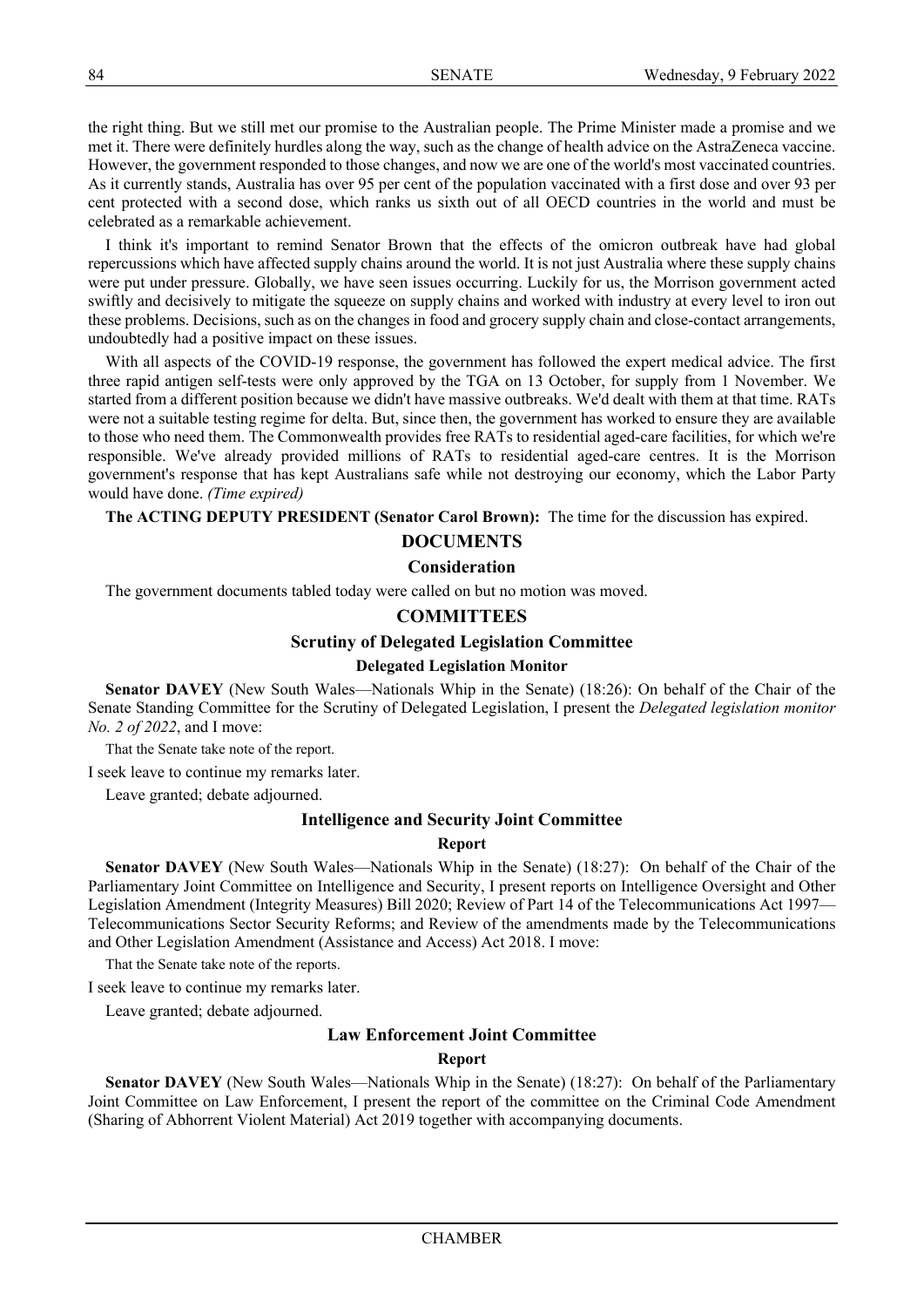# **Northern Australia Joint Committee**

#### **Report**

**Senator DAVEY** (New South Wales—Nationals Whip in the Senate) (18:28): On behalf of the Joint Standing Committee on Northern Australia, I present the report of the committee on its inquiry into the opportunities and challenges of the engagement of traditional owners in the economic development of northern Australia.

**Senator DODSON** (Western Australia) (18:28): I move:

That the Senate take note of the report.

I rise to take note of the final report of the inquiry of the Joint Standing Committee on Northern Australia into the engagement of traditional owners in the economic development of northern Australia. The committee began this inquiry over three years ago in the last parliament and revived it after the 2019 election. When Rio Tinto destroyed the 46,000-year-old rock shelters at Juukan Gorge in May 2020, the committee suspended this inquiry to investigate that devastating event.

There is a strong connection between these two inquiries. The committee has returned again and again to the question of how First Nations peoples can share in the economic development of the north, because it poses a central challenge not just for the First Nations peoples but for northern Australia and the nation as a whole. The destruction of Juukan Gorge reveals how easily First Nations interests in land have been disregarded in the pursuit of wealth. It demonstrated how little the First Nations peoples have benefited from the development of the north, despite significant recognition of their interest in these lands over the last 50 years.

Most land in northern Australia is subject to some form of First Nations tenure, either under land rights regimes or native title, yet poverty is increasing in many remote communities. This has been rightly called a cruel paradox. As the chair of our committee has said in his foreword to this report, 'Title to land is, by itself, not enough.' Some mistakenly attribute this poverty to the collective forms of First Nations tenure held by First Nations people. They argue that First Nations tenure should be reformed to bring it in line with Western concepts of land ownership, specifically fungible freehold title. This is a fundamental misunderstanding of the importance of First Nations' unique connectivity to country, and it's not surprising that those who advocate this approach often have the most to gain by assimilating First Nations tenure into mortgageable form.

In his 1974 report on the recognition of Aboriginal land rights in the Northern Territory, Justice Edward Woodward described the aims of land rights as including:

• The preservation ... of the spiritual link with his own land which gives each Aboriginal his sense of identity and which lies at the heart of his spiritual beliefs;

The recognition of pre-existing collective and deeply spiritual interest in land was also the basis of the High Court's Mabo decision nearly two decades later.

There needs to be an innovative solution. Seeking to protect these unique features of First Nations land title does not mean staying stuck in the past. We must find new, innovative solutions that will enable First Nations people to derive benefit from their land. A good deal of effort should focus on seeking reform of financial and commercial systems to enable Aboriginal and Torres Strait Islander peoples to leverage their title while retaining, intact, its unique characteristics. We are an innovative country and this should not be beyond us.

Several of the committee's recommendations relate to strengthening First Nations tenure and making it more meaningful. Central to this is the principle of free, prior and informed consent, endorsed by Australia in the United Nations Declaration on the Rights of Indigenous Peoples. Free, prior and informed consent empowers First Nations people to give or withhold consent to projects that affect them and their lands. But, as the committee recognised, in order to exercise this right First Nations communities must be well resourced and equipped so they can be free from any form of coercion in decision-making. This is why the committee has reiterated its recommendation from the Juukan report that there should be a review of the Native Title Act to address the inequities between traditional owners and proponents. It's also why the committee has recommended increasing funding for the PBCs and representative bodies. It is critical that these institutional structures have sufficient financial resources, human resources and expertise to enable them to operate effectively within the native title and land rights regimes.

Township leasing is a perfect example of the importance of these principles. Township leasing in the Northern Territory was a product of the Howard era and was originally introduced without Aboriginal support. While I share a hope, expressed in the committee's report, that new forms of community led township leasing could unlock potential, its success depends on an adherence to the principle of free, prior and informed consent.

In conclusion, I thank my fellow committee members and our chair and deputy chair for their continued interest in and commitment to pursuing these important issues. I urge the government to make all efforts to implement the committee's recommendations.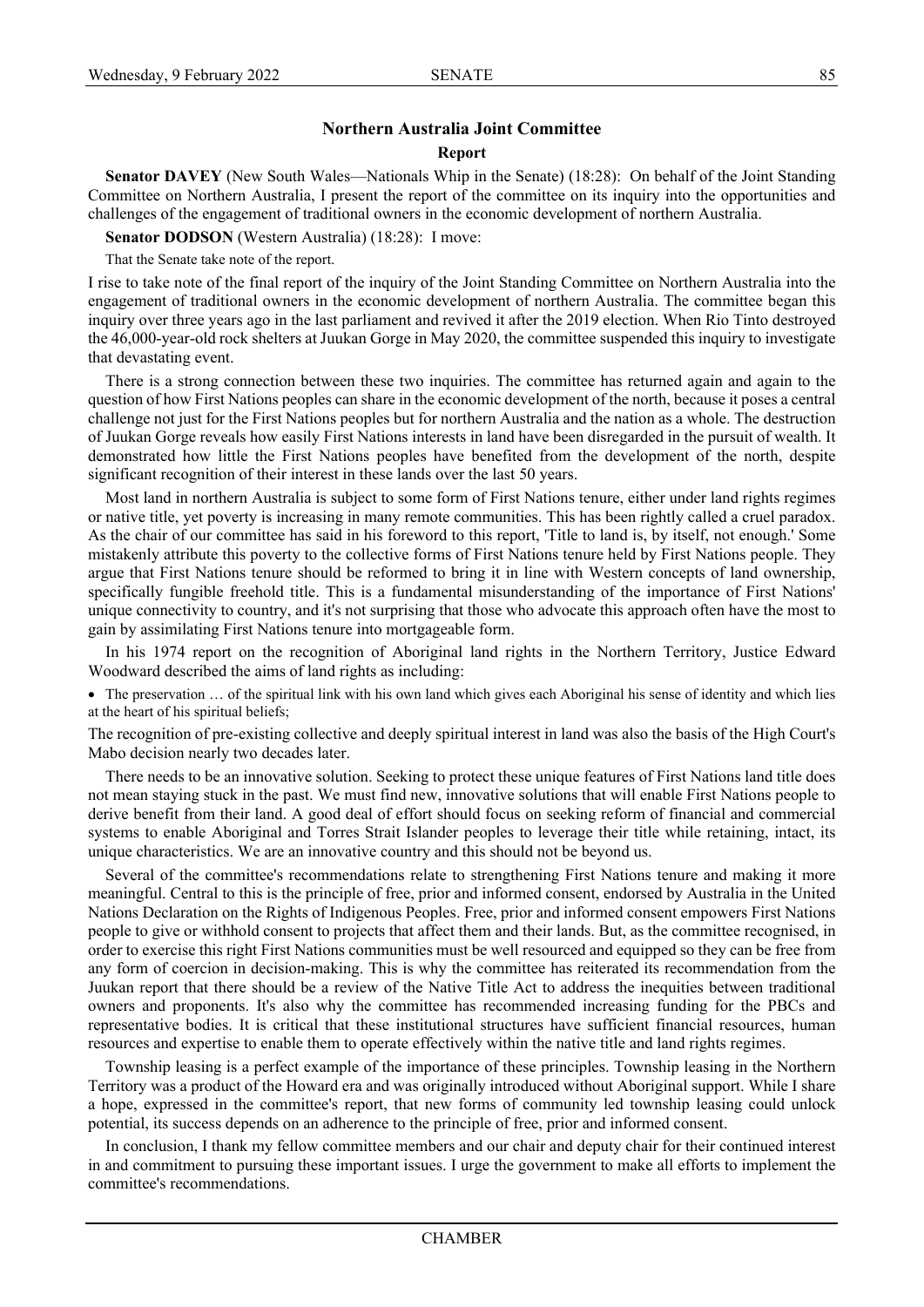**Senator COX** (Western Australia) (18:34): I rise today to speak to the tabling of the report of the inquiry into the opportunities and challenges of the engagement of traditional owners in economic development in northern Australia. This inquiry canvassed a number of important issues regarding economic development opportunities and challenges for traditional owners, including the role of land rights, native title, representative bodies and government entities.

I was pleased to see that the inquiry highlighted an important point that I have continued to raise since becoming a senator. First Nations people are not opposed to economic development. The breadth of evidence presented to the committee clearly demonstrated that First Nations people want to take up economic opportunities across northern Australia. We want to do this while strengthening our communities and maintaining our ongoing connection to country and to culture. This was eloquently explained by Mr Yingiya Mark Guyula MLA, from the perspective of the Yolngu people:

Yolngu are not opposed to economic initiatives on our lands; quite the opposite. But we need to create pathways for sustainable business development that upholds our traditional decision-making processes and our law, and respects our authority for determining 'economic development' on our country … There is a great desire to create and build business, rather then receiving royalties that becomes 'sit-down' money.

However, in order to make the most of economic development opportunities, First Nations people need to be placed at the centre of decision-making, as noted by the Kimberley Land Council:

Past experience proves that, when engaged by government and industry in good faith, Traditional Owners are empowered to identify commercial opportunities which use resources sustainably, thus protecting Indigenous-held core values of country and culture whilst building strong communities and capability.

As noted in the inquiry report, there are limits to the extent to which conventional approaches to economic development in First Nations communities can be effective. This is a timely reminder to governments and policymakers that we should not be imposing a uniform approach to economic development. Instead, I believe there is a strong case for looking towards new and emerging approaches to development that will improve our capacity as First Nations people to self-determine our future. The committee looked into a broad range of economic and social development enterprises being pursued by First Nations communities, including cultural enterprises, tourism, environmental enterprises, ranger programs, pastoralism and mining.

Carbon farming is a wonderful example of an environmental enterprise that is already resulting in strong economic returns for traditional owners. As at December 2021, there were 33 Indigenous owned and operated savanna fire management projects. The Indigenous carbon industry is now estimated to be valued at around \$53 million per annum. Indigenous carbon credits are also attracting a substantial premium on the voluntary market due to the multiple benefits they deliver both to communities and to the environment. Savanna burning and fire management generate huge social, cultural and environmental benefits that provide hundreds of jobs on country for our mob. I'm looking forward to hearing more about traditional owners becoming key players in the aquaculture and blue carbon-farming industry.

Indigenous rangers are another example of programs that deliver real benefits for First Nations communities. The Indigenous ranger program not only creates jobs on country but also provides long-term career paths in conservation and land management. The Greens strongly support the recommendation that the Australian government provide enhanced support for the Indigenous ranger program, including the provision of secure long-term funding to facilitate strategic planning for sustainable environmental outcomes.

Renewable energy also offers ample economic opportunities for traditional owners in northern Australia. One example highlighted in the committee's report was the renewable energy sector strategy implemented by Indigenous Business Australia, commonly known as IBA. This strategy has assisted in replacing diesel fired electricity generation with renewable energy and storage solutions in remote communities. The shift to solar power has allowed mob to live more independently on their own country.

If we're going to really support traditional owners to make the most of economic opportunities, we need to advance innovative approaches that are led by First Nations people.

One of these opportunities comes in the form of a First Nations trade-led strategy. At the moment there is no foreign investment going into First Nations business in Australia, but, by securing Indigenous inclusions in our free trade agreements, we could tap into \$100 billion Indigenous economy. I hope the northern Australian community can continue to look into the economic benefits of a First Nations trade-led strategy, especially following the tabling of the UK-Australia free trade agreement today.

It would be remiss of me not to mention some of the government's policies and programs that actually hold traditional owners back from taking advantage of economic opportunities. One of the key barriers that comes to mind is the use of the Northern Australian Infrastructure Facility, also known as NAIF, to fund programs that First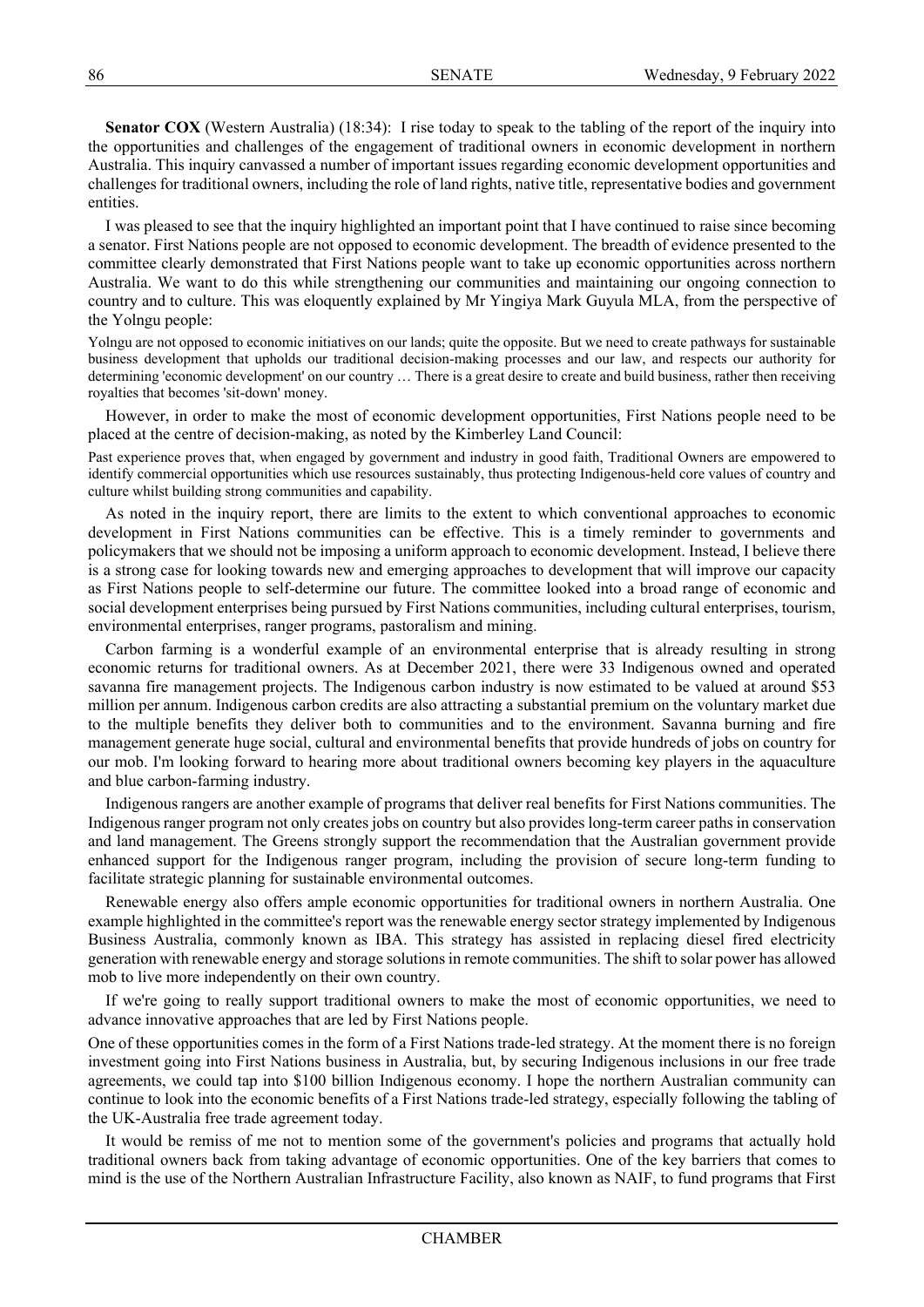Nations people do not consent to and projects that harm country instead of protecting it, like the Perdaman fertiliser plant near Murujuga or the fossil fuel projects across the Top End. If we are serious about self-determination, we cannot have projects like NAIF going against the interests and wishes of traditional owners.

I would like to end this with some observations about the role that the mining and resources sector plays in the economic development space for northern Australia. As noted in the inquiry's report, the power imbalance between traditional owners and development proponents needs to be redressed through better resourcing and institutional capacity. In line with this, I welcome the committee's recommendation for increased funding for PBCs and funding for capacity building. However, as outlined in my additional comments, the capacity to negotiate good, quality agreements with proponents is not just about resourcing; it's also due to the absence of free, prior and informed consent.

When negotiating agreements, proponents often undertake inadequate consultation processes. As evidenced in the Juukan Gorge inquiry, there are many examples of proponents not properly engaging with traditional owners on affected country. Until the principle of free, prior and informed consent is embedded in our legislative frameworks, First Nations people will continue to face barriers to pursuing economic opportunities that protect country and culture. It is time for Australian governments on all levels to fully implement the United Nations Declaration on the Rights of Indigenous Peoples. First Nations knowledge and culture is not a challenge to economic development in northern Australia; it is a strength. Some of the best solutions to the current challenges faced by traditional owners will be those that uphold communities' decision-making processes, support the protection of country and improve our capacity to self-determine our future.

I seek leave to continue my remarks later.

Leave granted; debate adjourned.

#### **Senators' Interests Committee**

#### **Report**

**Senator CICCONE** (Victoria—Deputy Opposition Whip in the Senate) (18:43): On behalf of Senator Bilyk, I present the first report of 2022 of the Standing Committee of Senators' Interests. I move:

That the Senate take note of the report.

I seek leave to continue my remarks later.

Leave granted; debate adjourned.

# **Scrutiny of Delegated Legislation Committee**

**Delegated Legislation Monitor**

Consideration resumed of the motion:

That the Senate take note of the report.

**Senator FIERRAVANTI-WELLS** (New South Wales) (18:43): I rise to speak to the tabling of the committee's *Delegated legislation monitor No. 2 of 2022*. Before commenting on the monitor which has just been tabled, I would like to draw the chamber's attention to an instrument which the committee raised in monitor 1 of 2022, which was presented out of sitting in January. The Treasury Laws Amendment (Greater Transparency of Proxy Advice) Regulations 2021 impose new obligations on financial services licensees who provide proxy advice. These obligations include requiring proxy advisors to provide their advice to entities that are the subject of that advice and requiring relevant licensees to be independent of their clients.

Importantly, these measures will be achieved by the regulations modifying the Corporations Act, without the need for amending legislation to be passed. Ordinarily the corporations regulations are limited to imposing penalties of \$11,100 on individuals and \$111,000 on body corporates. This is an important safeguard to ensure significant penalties are only imposed after careful consideration by the parliament. However, as this instrument modifies the Corporations Act, individuals will be subject to civil penalties of up to \$1.1 million and body corporates will be subject to civil penalties of up to \$11.1 million. Individuals will also be subject to criminal offences that could see them imprisoned for up to five years. The committee is concerned that these significant penalties are being imposed without full parliamentary consideration.

Adding to the committee's concern in relation to these substantial penalties is the lack of clarity of drafting of key terms. For example, further clarity could be provided in relation to the requirement for proxy advisers to be independent of the entities which they advise. This lack of clarity could leave licensees unaware of what is required of them and may lead to inconsistent application by regulators. The committee is particularly concerned that delegated legislation is being utilised to implement these significant new obligations, which may have a major impact on the business model and operation of existing businesses that provide proxy advice. While the committee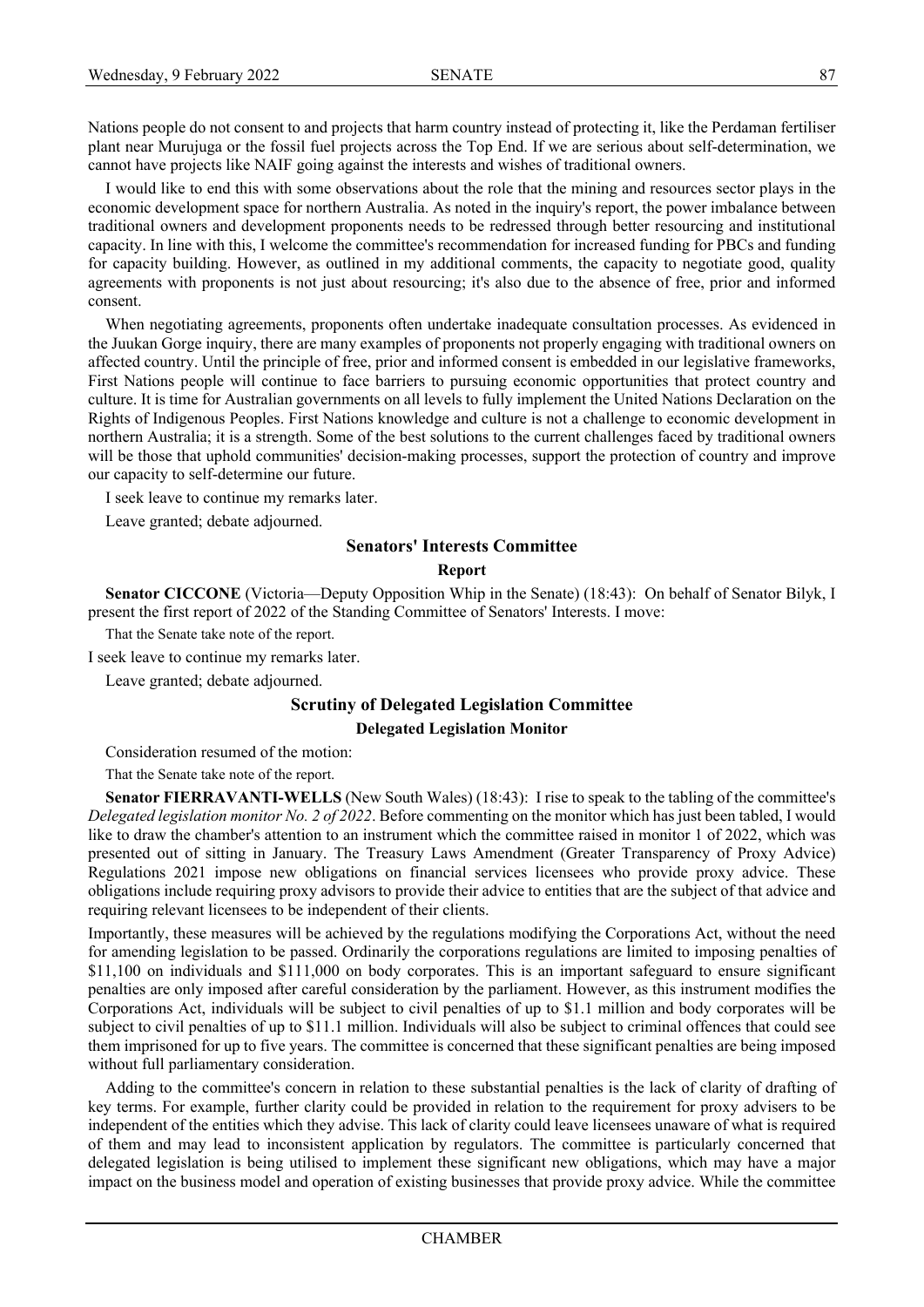does not comment on the policy merit or otherwise of these changes, the committee considers that it would be more appropriate for such significant matters to be dealt with by way of primary legislation so that these matters can receive full parliamentary scrutiny. The committee has written to the Treasurer seeking his advice regarding these significant matters.

Turning to the monitor that has just been tabled, I would like to draw the chamber's attention to the Financial Framework (Supplementary Powers) Amendment (Health Measures No. 6) Regulations 2021. This instrument establishes legislative authority for government spending on a COVID-19 vaccine compensation scheme. At the outset, I wish to emphasise that the establishment of a compensation scheme for those who suffer adverse effects of a vaccine is not at issue. What is at issue is that there is no parliamentary oversight whatsoever of crucial aspects of the scheme, such as the eligibility criteria or the level of compensation that may be provided. The committee expects that a scheme of such national significance would ordinarily be established through primary legislation. Instead, the crucial aspects of the scheme are not even included in the delegated legislation. In fact, the provision in the instrument which sets out authority for the entire vaccination compensation scheme is a mere 93 words. All of the detail in relation to the operation of the scheme is provided for by guidance material which is beyond parliamentary scrutiny and can be changed at any time and without any oversight. The committee is concerned about instruments which do the bare minimum of establishing a program and then leave the substantive content to be provided for by guidance material. Such instruments not only fail to meet what we as senators should expect technically sound and robust instruments to be but diminish our ability to provide scrutiny. We should be vigilant in relation to this trend going forward, as it undermines our role of providing proper parliamentary oversight over the executive government.

In addition to these concerns, the instrument provides no indication as to the anticipated cost of the scheme. The Senate is being asked to wave through a program with potentially unlimited spending that is supported by a legislative provision of less than a hundred words. The committee considers this completely unacceptable. The committee has previously written to and received advice from the Minister for Finance and the Minister for Health and Aged Care on these issues and will now write again seeking the ministers' further advice.

The committee will emphasise in its correspondence that, although the scheme is already in operation, there is a serious possibility that the committee will recommend that the Senate disallow the instrument if its scrutiny concerns are not resolved. To this end, I advise the chamber that tomorrow I will give a protective notice of motion to disallow the instrument on behalf of the committee.

Finally, I would like to take the opportunity to highlight the committee's significant concerns in relation to the failure of ministers to respond to the committee's scrutiny concerns in a timely manner. This includes a response from the Minister for Industry, Energy and Emissions Reduction in relation to the Australian Renewable Energy Agency (General Funding Strategy) Determination 2021. Another significantly overdue response is a response from the Minister for Health and Aged Care in relation to the Biosecurity (Human Biosecurity Emergency) (Human Coronavirus with Pandemic Potential) Variation (Extension No. 3) Instrument 2021. Both responses were due in November last year.

I would like to take this opportunity to remind ministers of the resolution of the Senate of 23 February last year concerning the engagement of ministers and agencies with the committee. In this resolution, the Senate calls on all ministers and agencies to respond to the committee's request for information within the time frames set by the committee. The committee works on a nonpartisan basis to resolve its scrutiny concerns and relies on timely and constructive engagement from all ministers and agencies in order to fulfil its mandate. With these comments, I commend the committee's *Delegated legislation monitor: monitor 2 of 2022* to the Senate.

Question agreed to.

# **Public Works Joint Committee**

# **Treaties Joint Committee**

#### **Report**

**Senator CHANDLER** (Tasmania—Deputy Government Whip in the Senate) (18:51): On behalf of the Parliamentary Standing Committee on Public Works, I present the committee's first report of 2022. On behalf of the Joint Standing Committee on Treaties, I present the committee's 199th report.

#### **Economics References Committee**

#### **Report**

**Senator KITCHING** (Victoria) (18:52): I move:

That the Senate take note of the report.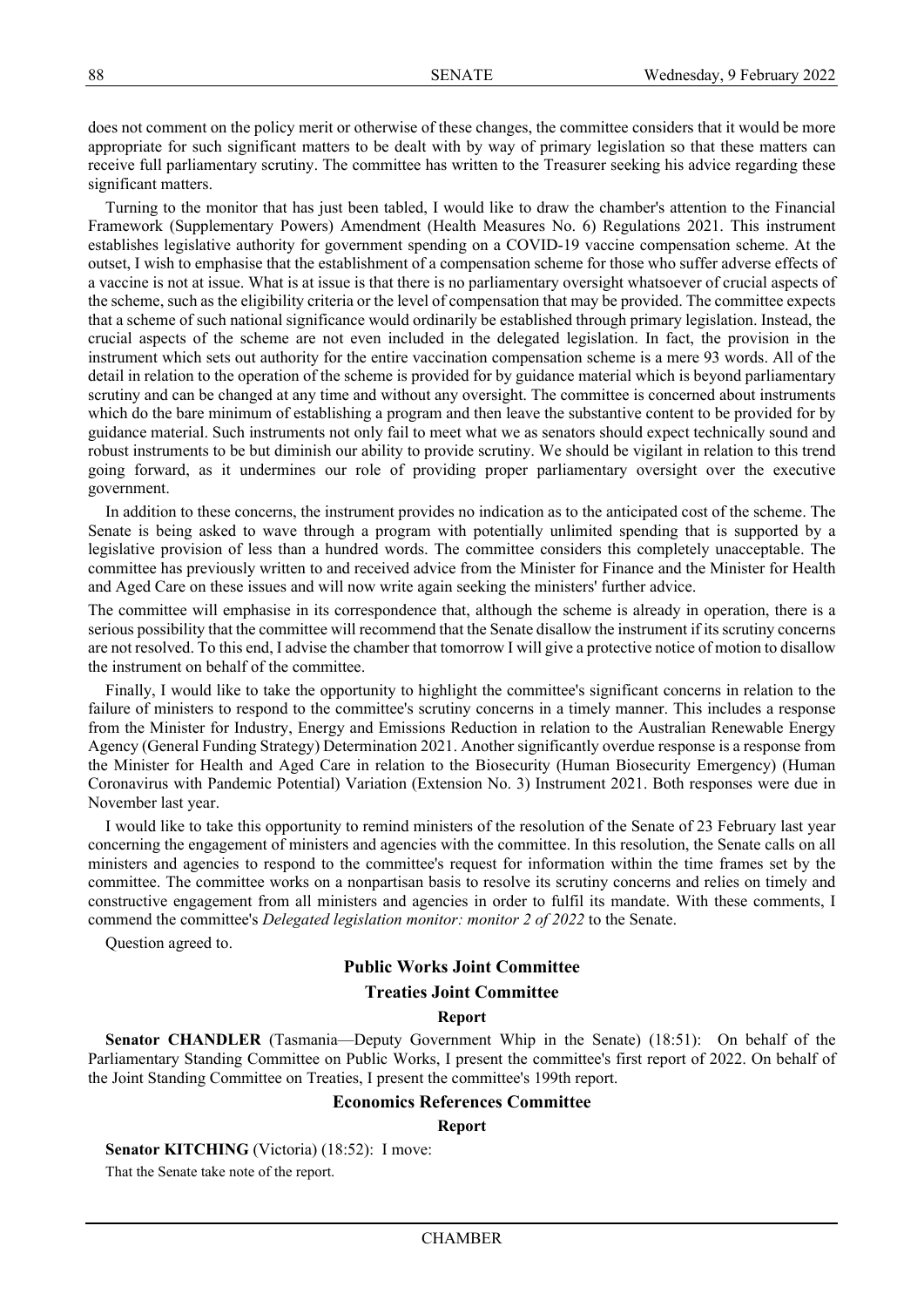I'm pleased to have the opportunity to speak to the tabling of the Senate Economics References Committee's report into the Australian manufacturing industry. I want to thank my colleague Senator Chisholm, the chair of the committee, and the other members of the committee for the work that has gone into this report. I also want to thank Mr Mark Fitt, the committee secretary, and other members of the secretariat for the support they have given to the committee's work.

This is a timely report, as we are nearing the end of this parliament and the voters will soon have an opportunity to decide our country's course for the next three years. Among, I think, the many issues that will be before the voters will be industry policy; and, as the majority and minority reports that are now before the Senate make clear, the voters will have a choice because the policy approaches from the coalition and from the Labor opposition are different.

This report documents the sharp decline in Australia's manufacturing capacity over the last 30 years. As a share of the total economy, manufacturing has fallen from about 16 per cent in 1986 to seven per cent today. Over the past 20 years, employment in manufacturing has fallen by 100,000, while employment in the services sector has correspondingly risen. Australia has shifted from a manufacturing economy to a services economy. This seismic shift in the Australian economy has been the direct result of the economic reforms of the Hawke and Keating governments between 1983 and 1996, particularly the demolition of the tariff wall that had sheltered Australia's inefficient and non-competitive manufacturing industry since Federation. I don't make any apologies for those reforms. I'm glad of them and I'm glad of the consequences of them.

Despite the cost to Australia in terms of manufacturing employment, the Hawke-Keating reforms have been of huge overall benefit to Australia. One of the reasons that we have had 30 years of almost uninterrupted growth and prosperity is that inflation has been held down by waves of very cheap consumer goods from Asian countries, which means that wage gains achieved through higher productivity have not been eroded by inflation as they were before 1983.

But we have to acknowledge that the world of 2022 is not the world of 1983. Under Deng Xiaoping and his successors, the People's Republic of China seemed to be heading towards becoming a genuine market economy, towards integration into the global rules-based trading system represented by the World Trade Organization and towards becoming a reliable and responsible trading partner for Australia. Instead, under President Xi Jinping, China has reverted to a state directed economy, in a quest for regional hegemony in both the economic and political spheres, and to a trade policy which rewards subservience to the Chinese Communist Party's agenda and punishes countries, such as Australia, which defy Beijing's diktats.

This development has exposed the perils of overreliance on a single trading partner, a single market for our exports and a single source of imported manufactured goods, particularly high-tech goods. We find ourselves dangerously exposed here. Remember, we haven't had enough PPE in the last couple of years. Indeed, Labor's trade and resources shadow minister, Madeleine King—who, may I say, would serve excellently in these roles in government—has called for a diversification of Australia's trade profile. She has argued, as have I, that we should be doing much more to engage with India and especially our neighbour to the north, Indonesia, which has a fastgrowing middle class, as well as other regional ASEAN nations.

Our dilemma has further been cruelly exposed by the supply crisis brought on by the COVID pandemic, unfortunately now entering its third year. As I've said, we've faced successive shortages of masks, personal protective equipment, respirators, vaccines and, more recently, rapid antigen tests. It must be acknowledged that a contributory factor has been the difficulty in securing these products at a time of universal demand for them, not least in the source country.

We must face up to the fact that Australia's manufacturing policy settings are no longer fit for purpose. We cannot go on with an economy that relies on bulk exports of raw materials such as iron ore and coal to pay for a stream of manufactured goods from China and other Asian countries. No-one, certainly not I, is suggesting that we should return to the high-tariff regime of the decades before 1983. As the US under President Trump discovered to its cost, erecting tariff barriers just invites retaliation from trading partners, starting a trade war which finishes up harming both sides. But Australia does need to take serious measures to stimulate a revival of manufacturing in this country, both for reasons of national security and so that we are never again caught short by a supply crisis of essential manufactured goods as we have been over the past two years.

The Labor members of the Senate Economics References Committee have made a series of carefully considered and economically responsible recommendations which will, if implemented by an incoming Labor government, send our manufacturing industry policy in a new direction. They include measures to facilitate both public and private investment in manufacturing both for export and for the domestic market. They propose measures to increase the level of superannuation fund investment in manufacturing industries. They propose significant increases in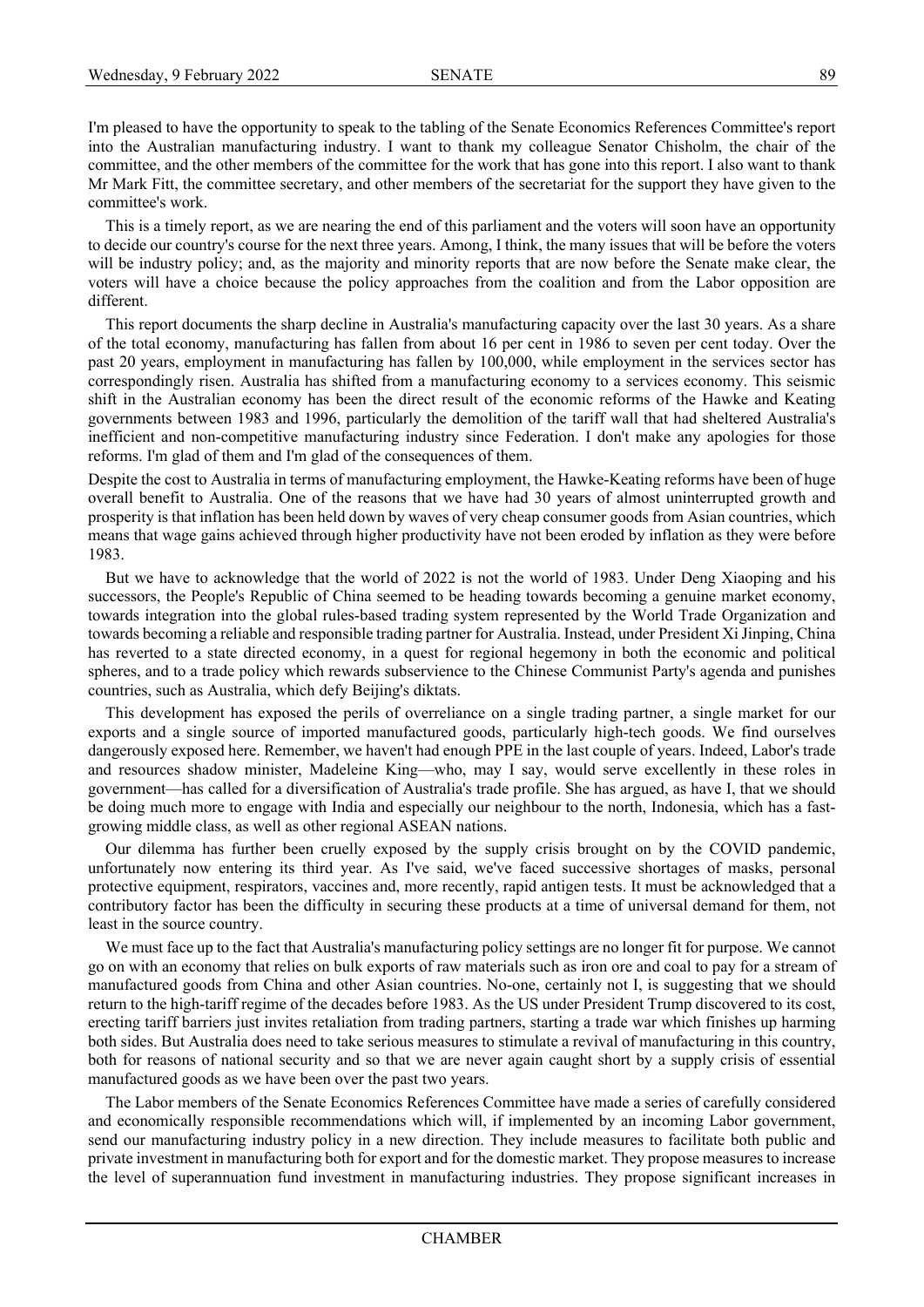support for research and development to improve and stimulate the development of self-sustaining manufacturing. Most importantly, they urge the revival of Australia's vocational education sector, particularly by ensuring that vocational courses in occupations with current or forecast skills shortages are accessible and affordable. Only by doing this can we restore the skills base needed both for a viable defence manufacturing sector and for high-tech medical and scientific production, which we obviously need much more of. Labor state governments, such as the Andrews government in my home state of Victoria, have begun this process by reviving the TAFE system after it was allowed to be run down so dangerously by previous governments, but I think this requires national leadership, and that must come from a Labor federal government.

I'd also like to note that Senator Patrick has supported the position taken by the Labor members of the committee. I would say that Senator Patrick has shown his usual good judgement.

In his additional comments, aptly titled 'Stop just exporting rocks', Senator Patrick makes the point that, as important as the resources sector is to the wealth and prosperity of our nation, we cannot be content with just being a quarry.

No-one is suggesting that we should abandon our resources sector. A rush to do this would leave a huge revenue gap, not to mention the social devastation. Indeed, what would we replace this with in the short term? What services would need to be cut? What is clear, though, is that we need to couple this with more diversity in our economy. We rested on the economic windfalls that came in year after year in the lead-up to the GFC, and now we're behind the eight ball when it comes to diversification.

Part of the problem is that we lack complexity in our economy. We haven't invested enough in research and development or upstream value-added industries, and we heard quite a lot of this in the evidence on one of the hearing days. According to the Harvard Atlas of Economic Complexity, a index that measures the sophistication, diversity and opportunities of various nations, Australia ranks 86th in the world on the list, behind Iran, which is at 80, Albania, at 83, and Paraguay, at 85. While in many ways this is a simplistic measure, it does point to a problem. In contrast, Singapore, a country that has almost no natural resources and has to import both water and sand, ranks at No. 5 on the index. Since gaining independence in 1965, Singapore has invested heavily in research and development to become a world leader in numerous industries, notably in fintech and pharmaceuticals. There is no reason Australia cannot do something similar if we put our minds to it. Of course, we also have the great example of Israel. Ensuring Australians are better educated, better trained for work and reskilled has never been more important. If we don't do this, our economy is going to go backwards. We won't remain at 86; we'll be out of the Atlas of Economic Complexity. Productivity growth should be front and centre on our list of policy priorities.

From flight recorders to electronic pacemakers, Google Maps, penicillin, the bionic ear, plastic lenses, Gardasil, wi-fi and even the Hills hoist, Australian brains have provided countless inventions for the betterment of humanity. But we've stopped inventing things and making things, and these success stories belie the fact that today we have the same export profile as Uzbekistan. We all watched with horror as the former Treasurer, in the other place, goaded the local car industry to leave Australia. That was unacceptable and unforgivable. The men and women who worked in this industry and their families and loved ones have not forgotten.

When it comes to manufacturing in this country, we must have reformers and thinkers. There is a dissenting report, which I presume Senator Scarr will speak to. But there was a lot of interest, I think, from all committee members.

**Senator SCARR** (Queensland) (19:03): [by video link] At the outset, I would like to recognise the outstanding contribution which Senator Kitching made to this inquiry, and I commend her for that. I echo her sentiments with respect to the outstanding job which the secretariat undertook in preparing this report. For those who are interested in looking at it sometime, it is a good compendium of different views on the future of manufacturing in our country.

So where do we agree? In the first instance, we certainly agree about the importance of manufacturing to our country. I am far more optimistic than Senator Kitching and the members responsible for the majority report about the current status and the projections for our manufacturing industry. All the evidence suggests that the federal government's Modern Manufacturing Strategy has actually been successful in supporting critical parts of our manufacturing industry and addressing some of the concerns which Senator Kitching referred to. We are also on the same page with respect to the importance of research and development and also vocational educational training. Again I would say to the Senate that there are many, many initiatives, which have been extraordinarily successful, to promote both of those areas in a targeted and proportionate way.

It is at that point that our views diverge.

Whereas the majority report members—the Labor Party and Senator Patrick—believe in an increasingly government driven, interventionist approach to promoting manufacturing, Senator Bragg and I, being the dissenting members, believe that the far better approach is one which is targeted and proportionate in this respect.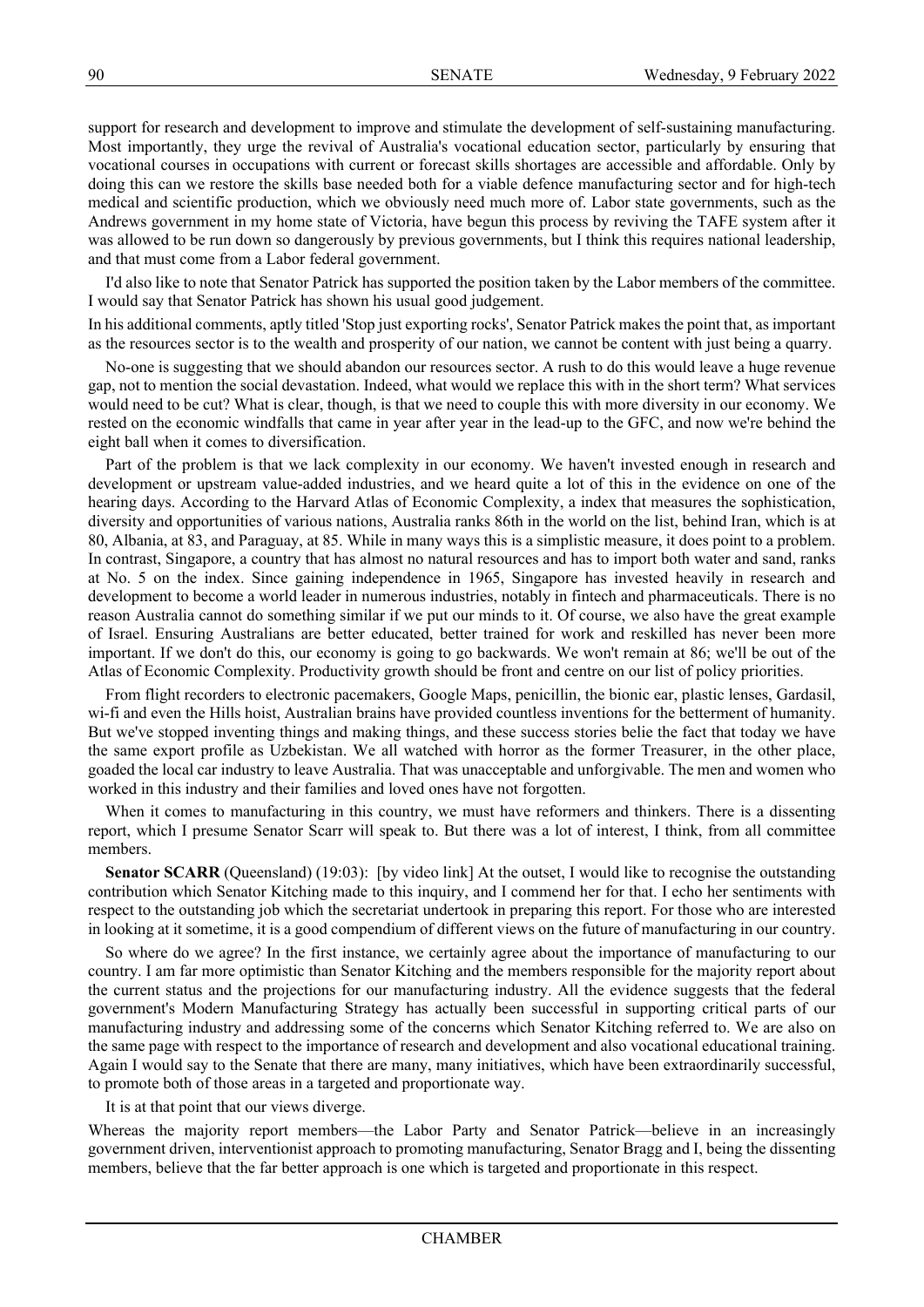I want to touch on three areas which caused us substantial concern and led us to write such a strongly worded dissenting report. The first is the centrepiece of the majority report, which is the establishment of what can only be called a mega manufacturing industry fund. A \$15 billion manufacturing industry fund is the centrepiece of the majority report. In relation to the reasoning which supports this key recommendation of the majority report, can I just say that the reasoning in the majority report is inconsistent. In paragraph 5.2 of the majority report it is stated:

The opportunity exists for Government to establish a framework for manufacturing without running the risk—

without running the risk—

of favouring specific sectors or business models.

Yet then, at paragraph 6.9 of the majority report, it is stated:

The committee supports a range of incentives and stimulus measures including the provision of equity, co-investment, direct government investment, and facilitating private sector investment, including by superannuation funds—

Hence there's a gross inconsistency that goes to the heart of this key recommendation from the majority report.

The reasoning then culminates in key recommendation 2, which provides:

The committee recommends that the Australian Government establish a Manufacturing Industry Fund to provide a range of coinvestment incentives to the manufacturing industry in conjunction with the private sector.

Mr Acting Deputy President, I say: instead of looking to subsidise private sector enterprises, look at the barriers to investment, growth and job creation and address those barriers instead of taking money out of the hands of Australian taxpayers through a government siphon provided to the private sector.

There is a material issue going to the heart of this majority report, and I ask those Labor senators who are supporting this initiative with respect to this mega manufacturing fund: why can't the particular venture attract equity investment or debt support? Why does it need government support? If the private sector will not invest its equity in a venture, nor will commercial lenders advance sufficient debt funds, why should the government risk taxpayers' money? In our view, the focus should be on government policies which drive productivity and remove barriers to private sector investment.

The second concern I want to raise in relation to the majority report goes to superannuation funds and the role of superannuation in our economy. In recommendation 3, the majority report refers to the establishment of:

… a Superannuation Task Force to explore, develop and recommend structural changes and possible incentives-based programs and regulations to increase the level of Australian superannuation fund investment in Australian manufacturing industries, particularly those with an export focus.

Senator Bragg and I strongly disagree with this recommendation. Superannuation funds should make investments in the best financial interests of the Australians who own those funds. The purpose of superannuation is to provide for the retirement of the Australians who work to earn those superannuation funds, not to support some collateral purpose, however well intentioned. Any initiative which does not recognise this fundamental principle should be rejected. Government should not use superannuation funds as a potential pool of capital to be mobilised to achieve government policy objectives, however well intentioned. The proposed task force and what it might lead to in practice is scant on detail. Phrases such as 'structural changes' and 'possible incentives based programs and regulations' are cause for substantial concern. At best, they may result in the distortion of decision-making processes to try to achieve a public policy aim which is collateral to the purpose of superannuation.

At worst, they could drive, or mandate by regulation, investments which may not be in the best financial interests of members who own the superannuation. It is their superannuation, not the government's.

The third area of concern is in relation to a number of recommendations relating to industrial relations matters. Whilst most of the language is vague and general in nature, it is cause for substantial concern that it signals an intention for a far more centralised and interventionist industrial relations approach. If I can give one example: there is a proposal here that the Australian Building Code 2016 be reviewed. That building code is absolutely essential to underpinning the rights of Australian construction workers, subcontractors and small businesses to freedom of association on Australia's construction worksites. It is a source of great concern to Senator Bragg and me that the Australian Building Code 2016 is being proposed for review. We are extremely concerned that that signals that a future Labor government would be concerned with removing some of the protections against those members of, in particular, the construction division of the CFMMEU who have not conducted themselves in accordance with Australia's industrial relations laws. That causes Senator Bragg and me a great deal of concern. I seek leave to continue my remarks later.

Leave granted; debate adjourned.

**Report**

**Senator STEELE-JOHN** (Western Australia) (19:11): I move: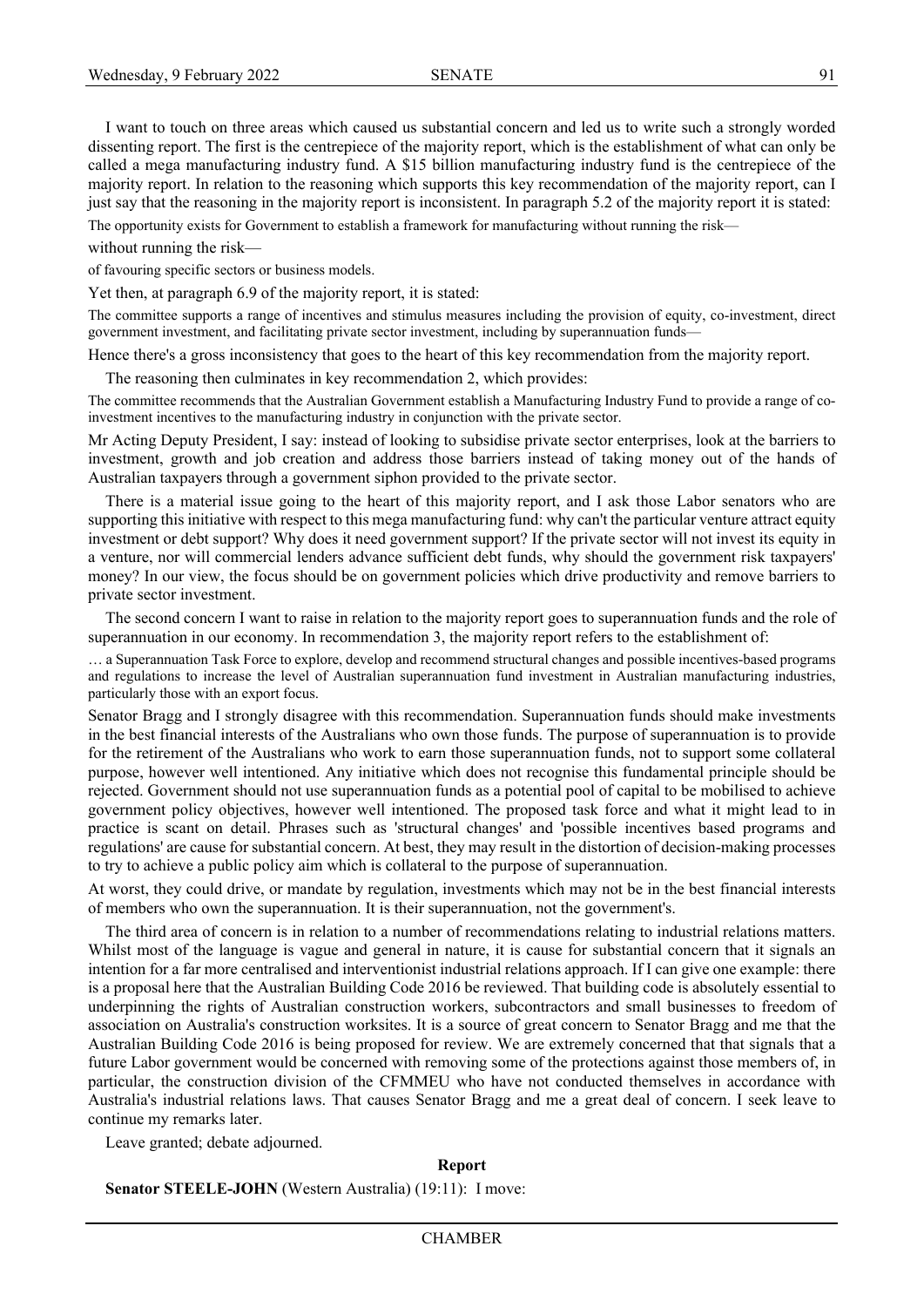That the Senate take note of the report.

Having heard firsthand the experiences of the victims of the collapse of Sterling Income Trust, I want to acknowledge that the situation that has unfolded should not have been allowed to happen. Retirees involved in the scheme sold their homes to free up funds and then move into rental properties managed by Sterling First. They expected to stay there comfortably for the rest of their lives. Instead, the victims of Sterling First were ripped off. Some were left without their savings or, indeed, homeless. Instead of years building community and enjoying their retirements, these older people have spent years lobbying, campaigning and trying to get justice for their circumstances, left behind and falling through the gaps within the law. People with a track record such as those behind Sterling First should not be able to sell financial products, and regulators such as ASIC should have intervened earlier to stop what was happening to avoid people being ripped off.

I am pleased to read that the report includes recommendations such as:

The committee recommends that the Australian Government take all necessary action to support investors in the Sterling Group of companies, including those who invested in the Sterling Income Trust and Silverlink Preference Shares, being able to access the Compensation Scheme of Last Resort.

and:

The committee recommends that the Australian Government expand the scope of the Compensation Scheme of Last Resort to include managed investment schemes.

I hope these recommendations are picked up and actioned quickly so that those deeply impacted get justice and can get back to their retirement in peace and joy. I thank them for their active advocacy and their determination to ensure that their story was heard and that their representatives took notice of the injustice that was done to them.

**Senator PRATT** (Western Australia) (19:14): I also want to speak to this report. I was the instigator of this inquiry before the Senate. It is true there were devastating impacts on the victims of this financial collapse, and there was the absolute failure of ASIC and the government to take timely action to address these issues.

Back in 2015, ASIC first had complaints about the Sterling Income Trust. Purportedly, it inquired into them. Then, in 2017, the state government had concerns about the scheme and referred the issue to ASIC in order to see it address those concerns.

The issue here is that we have an investment product that is both a retail investment, where people invest in a managed investment scheme, and at the same time a leasing arrangement. It was too good to be true, but no-one told these vulnerable consumers that that was the case. They were told by the proponents of this scheme that they would be able to pay their money upfront and get a lease arrangement that would last 40 years, and at the end of those 40 years—or upon their death—they would get all of their money back. They were told that this was ironclad and that their money was held in trust. We've already seen through determinations before AFCA that this company engaged in false and misleading conduct and that that has resulted in calls on the insurers of these companies to have those initial claims paid out. The issue now is that we know this company engaged in false and misleading conduct but we haven't seen adequate action taken by ASIC in that regard. It was very slow to act. We've been told that it might be looking at referrals to the Director of Public Prosecutions and the like, but, frankly, this is all too little, too late.

The product disclosure statements of these products were also false and misleading, and the 'buyer beware' approach of ASIC, where companies can say and do what they like and the regulator takes absolutely no accountability for what is said in a product disclosure statement, is part of what has seen these people lose their money. One of the product disclosure statements was withdrawn in around 2019 because ASIC asked for it to be withdrawn, because it was false and misleading. What did the company then go and do? It just put out more product disclosure statements with different variations which conned more people out of their money and into making this investment. It seems to me like all of the product disclosure statements attached to this company would, if ASIC had looked closely enough, have been found to be false and misleading.

When ASIC visited the residents who were renting homes through this scheme, it did not disclose to them that there were problems with the scheme, and the people who were in those homes were none the wiser. They didn't know that their money was on the verge of being lost and that, frankly, the company had already spent most of it, even though they had been told that it was held in trust. They had no expectation to complain at the time, because they did not have the insight and oversight as to how those investments were performing, but ASIC refused to look and to intervene before the company collapsed.

The state department responsible for consumer protection, DMIRS, referred the issue to the Commonwealth back in 2017. There were legal tenancies in place, but they acknowledged that the nature of an investment that overlooks a tenancy and the way it intersects is clearly an issue that federal and state governments need to look at together, which is exactly what our committee has recommended. It has recommended that this issue be reviewed. I endorse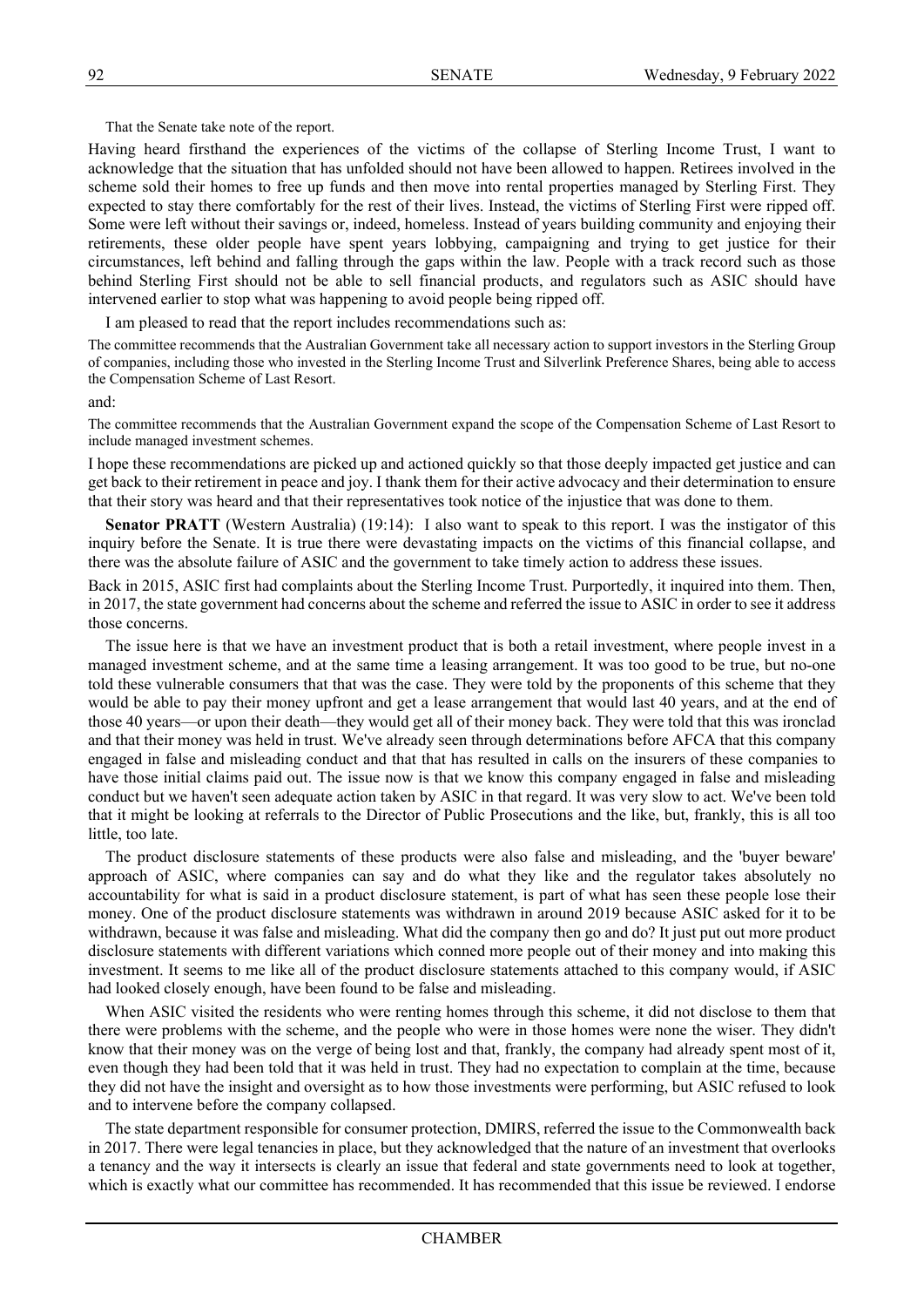the recommendations. I am wholly horrified by what has happened to these victims of this financial collapse, and I wish I had longer to debate the issue tonight.

**The ACTING DEPUTY PRESIDENT (Senator McLachlan):** We have hit the hard marker. The debate related to the Sterling Income Trust is in continuance. Senator Scarr, you will be able to make your contribution on the next occasion.

## **PARLIAMENTARY ZONE**

### **Proposed Works**

**Senator HUME** (Victoria—Minister for Superannuation, Financial Services and the Digital Economy and Minister for Women's Economic Security) (19:20): In accordance with the provisions of the Parliament Act 1974, I present a proposal for works within the Parliamentary Zone relating to the installation of a sculpture at the National Gallery of Australia. I seek leave to present a notice of a motion in relation to the proposal.

Leave granted.

**Senator HUME:** I give notice of the motion relating to the proposal, the full terms of which will be delivered to the Clerk.

## **BILLS**

## **Mitochondrial Donation Law Reform (Maeve's Law) Bill 2021**

### **Second Reading**

Consideration resumed of the motion:

That this bill be now read a second time.

**Senator PRATT** (Western Australia) (19:20): I seek leave to submit a contribution from Senator Wong to be incorporated into the *Hansard*.

Leave granted.

*The document read as follows—*

I support the passage of the Mitochondrial Donation Law Reform (Maeve's Law) Bill 2021.

In recent months, I have been contacted by so many people urging support for Maeve's Law: parents suffering the tragic loss of a child from mitochondrial disease, their advocates, and even researchers dedicated to avoiding these tragedies.

It is impossible not to be moved by their stories.

I want to mention one South Australian mother who wrote to me, Suzie, who lives in the Adelaide Hills.

While her community was being devasted by the Black Summer bushfires, she was suffering an additional heartbreak, as her baby Dot succumbed to mitochondrial disease.

Courageously, she has turned her grief into powerful advocacy, raising awareness of a disease that can be incredibly serious for young children. I want to thank Suzie for sharing her story with me, acknowledge her work, and the work of everyone advocating for Maeve's Law. I also acknowledge the contributions of my colleagues who have held the Health portfolio in recent years - Ms King, Mr Bowen, Mr Butler - and indeed the Minister for Health, who have all helped get us to this point.

Suzie's heartbreak is all too common. On average at least one baby is born every week with severe mitochondrial disease, and most of those babies will die within the first five years of their life.

The Mito Foundation estimates that one in 200 people in Australia carry the genetic change that puts them at risk of developing mitochondrial disease or passing it on to their children.

Understanding how mitochondrial disease works explains why we can't overcome it without Maeve's Law.

Mitochondria make energy within the body's cells, meaning they are critical for cell survival. Mitochondria have been variously described as the powerhouse or battery pack of a cell. Mitochondria have their own mitochondrial DNA, and mitochondrial disease can be caused by mutations in the mitochondrial DNA or in nuclear DNA.

The effects of mitochondrial disease can vary considerably, from mild to life threatening.

It mostly affects the parts of the body that require the most energy - like the brain, muscles, kidney and heart. In some cases the symptoms can be managed, but in serious cases there is no effective treatment, and there is no cure.

Mitochondrial donation is an assisted reproductive technology that, when combined with IVF, has the potential to allow women whose mitochondria would predispose their potential children to mitochondrial disease, to have a have a child without that disease.

A number of colleagues have described the two techniques at length, so I will summarise with a quote from my colleague in the other place, Mr Butler, who said:

*"…These techniques these techniques use the donor's egg, which is not particularly novel—a well-known technology* and the donor's mitochondrial DNA. The donor's nuclear DNA—that is, all of the DNA that goes to make up what we'd *understand to be the unique characteristics of the donor as a person; their appearance, their personality, their intellect and*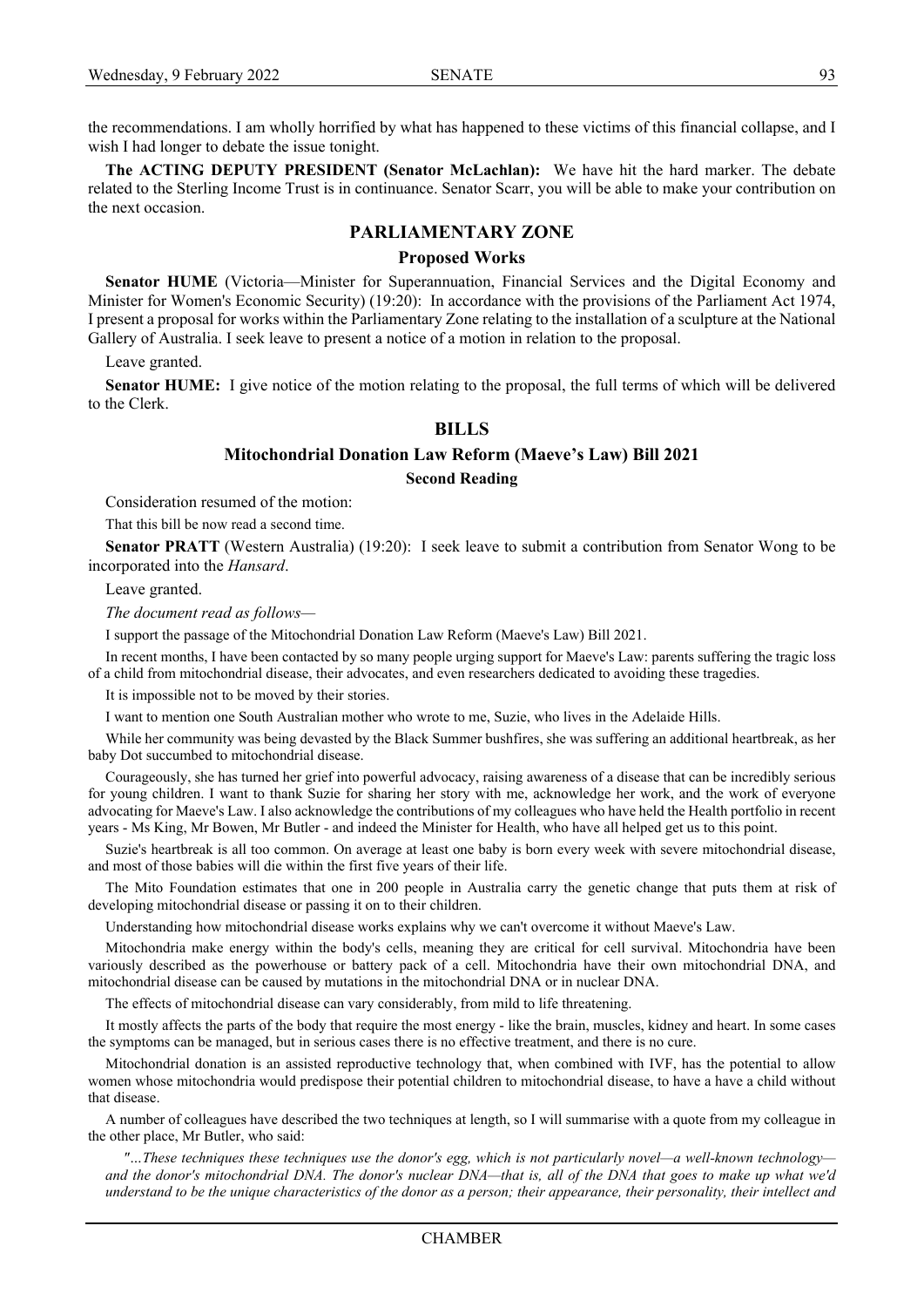*so on— is removed from the egg and it is replaced by the nuclear DNA of the mother. So all of those characteristics that we would understand to be inherited from our mothers all come from, all flow from, the nuclear DNA. And that nuclear DNA from the mother is inserted into the donor's egg along with the battery pack, along with the mitochondrial DNA. That is a very important distinction—between the nuclear DNA and the mitochondrial DNA."*

As it stands, these donation techniques are currently prohibited.

Maeve's Law - or its more formal title of the Mitochondrial Donation Law Reform Bill 2021 - will legalise mitochondrial donation for particular research, training and reproductive purposes. It introduces safeguards to ensure that the techniques are safe, effective and properly regulated, and to protect the privacy of persons who make use of these techniques.

It will introduce mitochondrial donation in a staged and closely monitored way, first focusing on research and training, and the second stage commencing when regulations are made prescribing donation techniques for use in clinical practice. Before that could occur in any State or Territory, that State or Territory would need to enact its own laws authorising the use of the technique.

I understand there are some in our community who hold genuine concerns that this Bill presents risks - that it is a pathway to designer babies and gene editing.

I urge those who have such concerns to read the excellent publications produced by the Mito Foundation or the comprehensive report of the Senate's Community Affairs References Committee which conducted an inquiry in 2018 into the science of mitochondrial donation and other matters - and I thank my colleagues Senators Keneally, Pratt and Watt for their hard work on that inquiry.

Their work affirms that mitochondrial donation works by preventing the transmission of mitochondrial DNA diseases to a child by creating an embryo with nuclear DNA from the intended mother and mitochondrial DNA from a donor.

It does not contribute to a person's genetic identity because mitochondrial DNA only provides energy to the cells - unlike nuclear DNA which is responsible for a person's physical and cognitive characteristics. In other words, a recipient of donated mitochondrial DNA will not resemble the donor.

My contribution to this debate is as a private senator; this is a conscience issue for both major parties.

In voting their conscience, I urge all senators to evaluate the work our colleagues have done on this issue, and consider the terrible grief suffered by too many Australian families and facing the tragic loss of young Australian lives.

**Senator BIRMINGHAM** (South Australia—Minister for Finance, Leader of the Government in the Senate and Vice-President of the Executive Council) (19:21): This bill has been named in honour of Maeve Hood and the tireless work of her family to raise awareness and build support for those people in our community suffering from mitochondrial disease. It has been named the Mitochondrial Donation Law Reform (Maeve's Law) Bill 2021. Maeve is a young child who suffers from a type of severe mitochondrial disease. She can't talk. She can't walk independently. It also means, heartbreakingly, that she may not see her next birthday. Despite these incredible challenges, Maeve is a fiercely loved family member—a little sister, a daughter, a niece and a granddaughter. Her family describe her as the most beautiful and sensitive little girl.

However, even with the challenges they face, Maeve's parents, Sarah and Joel, are paving the way for other families to avoid their heartache and to have a biological child who does not suffer the debilitating effects of this disease. That's what Maeve's Law seeks to achieve through a carefully crafted process. Maeve's Law will create this pathway through amendments to the Prohibition of Human Cloning for Reproduction Act 2002 and the Research Involving Human Embryos Act 2002. These amendments will harness new assisted reproductive technologies that will provide parents with the option to have their own biological child while minimising the risk of transmission of mitochondrial disease.

These technologies fall under the umbrella of mitochondrial donation, a term that encompasses IVF based assistive reproductive technology. With the help of a donor, it minimises the risk of a mother passing mitochondrial disease onto her child. It is new and it is complex, but it is not untested. Under stage 1, mitochondrial donation will be legalised for lab based research and training purposes. This will be followed by allowing some families to access the technique as part of a trial at one carefully selected, licensed and Commonwealth funded clinic.

Making the technology more readily available in a range of clinical settings within stage 2 will be the subject of a separate decision of government. This decision will be informed by the success of stage 1, expert opinion and community consultation. In developing Maeve's Law, we have looked to the experiences of the United Kingdom, where mitochondrial donation was legalised in 2015. We have also had close regard to the outcomes of the 2018 Senate inquiry and consultations undertaken by the National Health and Medical Research Council over 2019-20.

The development of the bill has been informed by the government's direct consultations. There has been extensive consultation with experts, scientists, clinicians and researchers, members of the community more broadly, advocacy groups, ethicists, our state and territory counterparts and, fundamentally, of course, Sarah and Joel Hood. Collectively, this input, expertise and direct experience has shaped the introduction of this technology through the careful two-stage process proposed.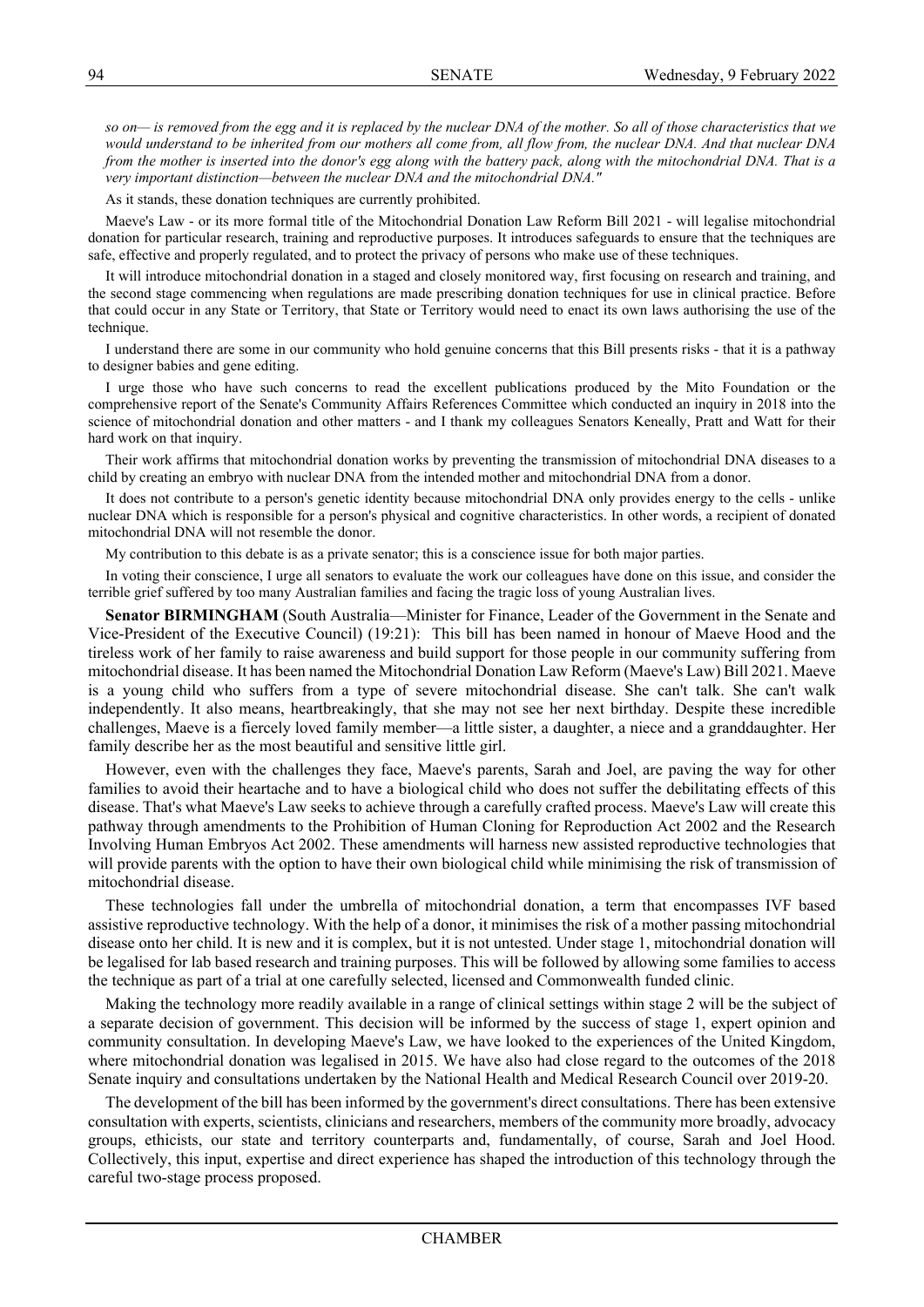I acknowledge that not all members of the community or this Senate are comfortable with the use of this technology. That is why a conscience vote is being called on the bill. While our government is committed to providing families with access to this technology, we are also committed to ensuring it is being delivered safely and effectively every step of the way. For this reason, Maeve's Law has inbuilt protections and safeguards. The bill provides for five different types of licenses, with corresponding steps in stage 1 and stage 2.

Each of these licences will require an application to the NHMRC, which, after careful vetting, will then closely monitor the activities of that specialised clinic.

In honouring Maeve, this bill seeks to offer hope. It offers hope to those parents who wish to avoid the possibility of passing on severe mitochondrial disease to their biological children, a disease that leaves one baby born each week with disabling suffering and with a life that will likely be cut short at around five years of age at most. Maeve's Law will help to bring an end to this suffering. It will provide the pathway that gives parents greater certainty of opportunity to have biological children who are free from severe mitochondrial disease and for those children to have the best possible start and opportunities in life.

On behalf of the government, I thank the key stakeholders and the broader community for their valuable feedback during the public consultation, which has been immensely important to inform the development of this bill. I also acknowledge the personal work of the minister for health, Mr Hunt, and indeed the commitment of the Prime Minister in his work with those who have been affected by mitochondrial disease in seeking to bring this reform to the parliament. I thank senators for the various thoughtful, heartfelt contributions that have been made from different perspectives around the chamber, but I do commend this bill in its presented form to the chamber for passage. I thank the Senate.

Question agreed to.

Bill read a second time.

#### **In Committee**

Bill—by leave—taken as a whole.

**The ACTING DEPUTY PRESIDENT (Senator McLachlan)** (19:27): The question is that the bill stand as printed.

**Senator O'NEILL** (New South Wales) (19:27): I move opposition amendment (1) on sheet 1542:

(1) Schedule 1, page 3 (before line 3), before the heading specifying *Prohibition of Human Cloning for Reproduction Act 2002*, insert:

*Gene Technology Act 2000*

**1A Subsection 10(1) (definition of** *gene technology***)**

Repeal the definition, substitute:

*gene technology* means:

(a) any technique for the modification of genes or other genetic material; and

(b) a mitochondrial donation technique (within the meaning of Part 2 of the *Research Involving Human Embryos Act 2002*);

but does not include:

(c) sexual reproduction; or

(d) homologous recombination; or

(e) any other technique specified in the regulations for the purposes of this paragraph.

We also oppose schedule 1 in the following terms:

(2) Schedule 1, item 103, page 56 (lines 16 to 23), section 47 **to be opposed**.

It seeks to amend schedule 1. In effect, it's about introducing a degree of accountability and transparency to the MRT process that is the subject of the bill in the debate.

I'm particularly keen to advance this amendment in light of the evidence that we were unable to actually ascertain as we undertook the inquiry through the Community Affairs Legislation Committee, which tabled this report, *Mitochondrial Donation Law Reform (Maeve's Law) Bill 2021 [Provisions]* in August 2021. We participated in what felt like a very rushed hearing, and perhaps that's why today it's really important that we do take the time. We've had the time to have a look. My amendment really responds to the fact that when we look at the UK—the only other jurisdiction in the world where this scheme, this technique, is being operated—we were unable to get any data to explain to us about what was going on, to get an indication of what had happened in the five years that this scheme has been in place in the UK. I don't think we need to make the same mistake in Australia. Australians expect us to be transparent about what's going on, and Australians are investing \$10 million, if the bill should pass,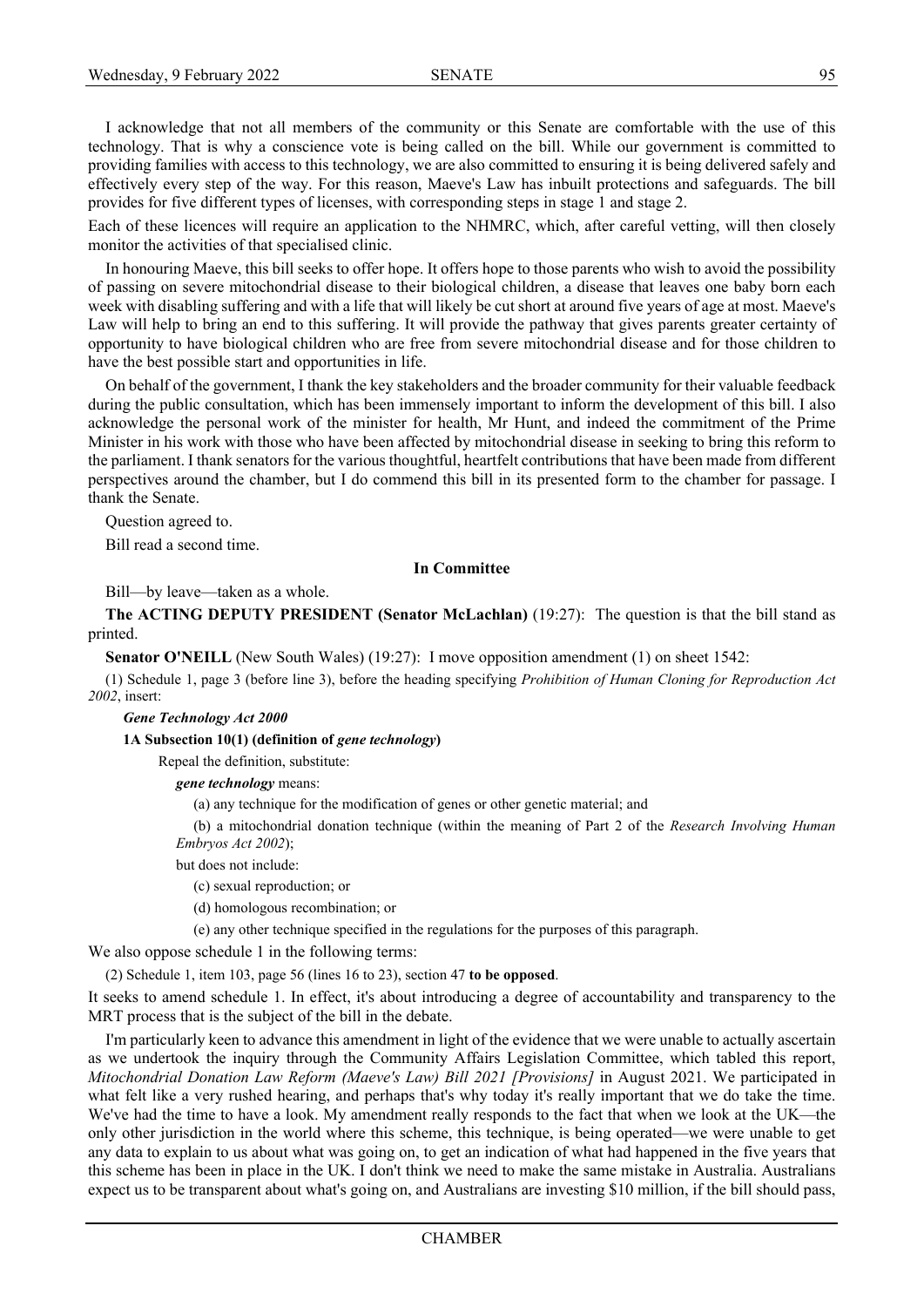in a new technology that requires radical change to the laws of this country to allow techniques that have been illegal for the last 20 years. We deserve to know what's going on.

I believe that the long-term effects of germline editing should absolutely require a higher level of oversight from expert government agencies than is currently provided for in this bill, and I do believe that there is a role for the existing government bodies to oversee this process as they would do in normal circumstances. So, we need to let the efficacy and safety of these techniques first be proven through the rigours of the scientific process before we legalise them, and they should be given the scrutiny that is outlined in my amendment. I urge senators to vote for this commonsense measure of a higher degree of accountability that currently exists within the bill.

**Senator WATT** (Queensland) (19:29): I would like to speak against this amendment. With the greatest of respect to my colleague Senator O'Neill, we have different views on this subject. This amendment would change the definition of 'gene technology' to include mitochondrial donation. This would, in practice, require the Office of the Gene Technology Regulator to become involved in the regulation of mitochondrial donation. In my view, this is an unnecessary additional step. It would duplicate and confuse matters, given the expertise and responsibilities that already sit with the NHMRC Embryo Research Licensing Committee.

For those who are unaware, the NHMRC Embryo Research Licensing Committee was established in 2002 and is responsible for overseeing the Research Involving Human Embryos Act 2002 and the Prohibition of Human Cloning for Reproduction Act 2002. These are the two laws which Maeve's Law seeks to amend. As such, the committee: considers application for licences to conduct research involving human embryos; issues those licences or chooses not to issue those licences; monitors activities covered by those licences; and carries out other related activities, such as reporting to parliament and maintaining information. Membership of this committee comprises individuals with expertise in research ethics, assisted reproductive technology, law, embryology and the regulation of assisted reproductive technology. Given both the responsibility of this principal committee for the relevant legislation and its expertise in the relevant law and scientific fields, in my view, it is the most appropriate and qualified group within Australia to oversee the licensing regime outlined within Maeve's Law.

As I say, I understand where Senator O'Neill is coming from on this, but, in my view, the existing committee that operates under the NHMRC umbrella is the appropriate body to do this work. It already does this type of work. There's no need to add a further regulatory body to this system.

**Senator STEELE-JOHN** (Western Australia) (19:32): In talking to this amendment moved by Senator O'Neill before the chamber, I want to make something clear. I am the spokesperson for the Greens in the health space and I will making contributions on this legislation, but, as a party, we too have decided on a conscience vote. So the contributions that I make in relation to this amendment are reflective of my personal position and won't necessarily reflect the views of my colleagues, and my vote won't necessarily be in the same direction, as it is a conscience vote.

I will come to the amendment directly in a moment, but I just want to offer a couple of really quite authentic observations in relation to the conscience debate that we have been having on this legislation to this point. First of all, last night we had a couple of contributions, some which were directly referencing so-called traditional ways of coming into the world, traditional forms of reproduction. Other contributions alluded to there being a traditional way in which a human being comes into the world. As a disabled person, I feel an obligation to draw the chamber's attention to the fact that my sitting here today, alive and an MP for WA, is a testament to the reality that the definition of what it is to be a traditional human being and to live evolves over time. Had I been born a couple of hundred years ago, I would have been left to the wolves. Had I been born 50 years ago, and less in some places, it would have been the traditional course of life for me to be institutionalised and never see the light of day.

What are the traditional ways of going about life and the traditional supports that we provide to people? These are definitions that evolve over time, not only in that social space and that historical context but medically.

I, like so many other people in the world, am the product of a caesarean birth procedure. There was a time when such a procedure did not exist, and the traditional way of medicine—the traditional way forward—would have been for me and my mum to have died. Luckily, over the course of time and with the advancement of science, we have improved medical practices, and those improved medical practices enable us to offer better life chances to babies, kids and parents to live good, happy, healthy lives. There is no such thing as a fixed point in time whereby the traditional state of things can be defined.

On the amendment specifically, it is my view that this would have the effect of blurring the lines in relation to the regulation and oversight of this procedure and slowing down the trial and implementation stage. One of the challenges we have here is that this could well create confusion as to the responsible regulatory body. In my view, requiring the Gene Technology Regulator to become involved in the regulation of mitochondrial donation could well have a duplicative effect. That's before you even lift the lid, go beneath and ask yourself where the expertise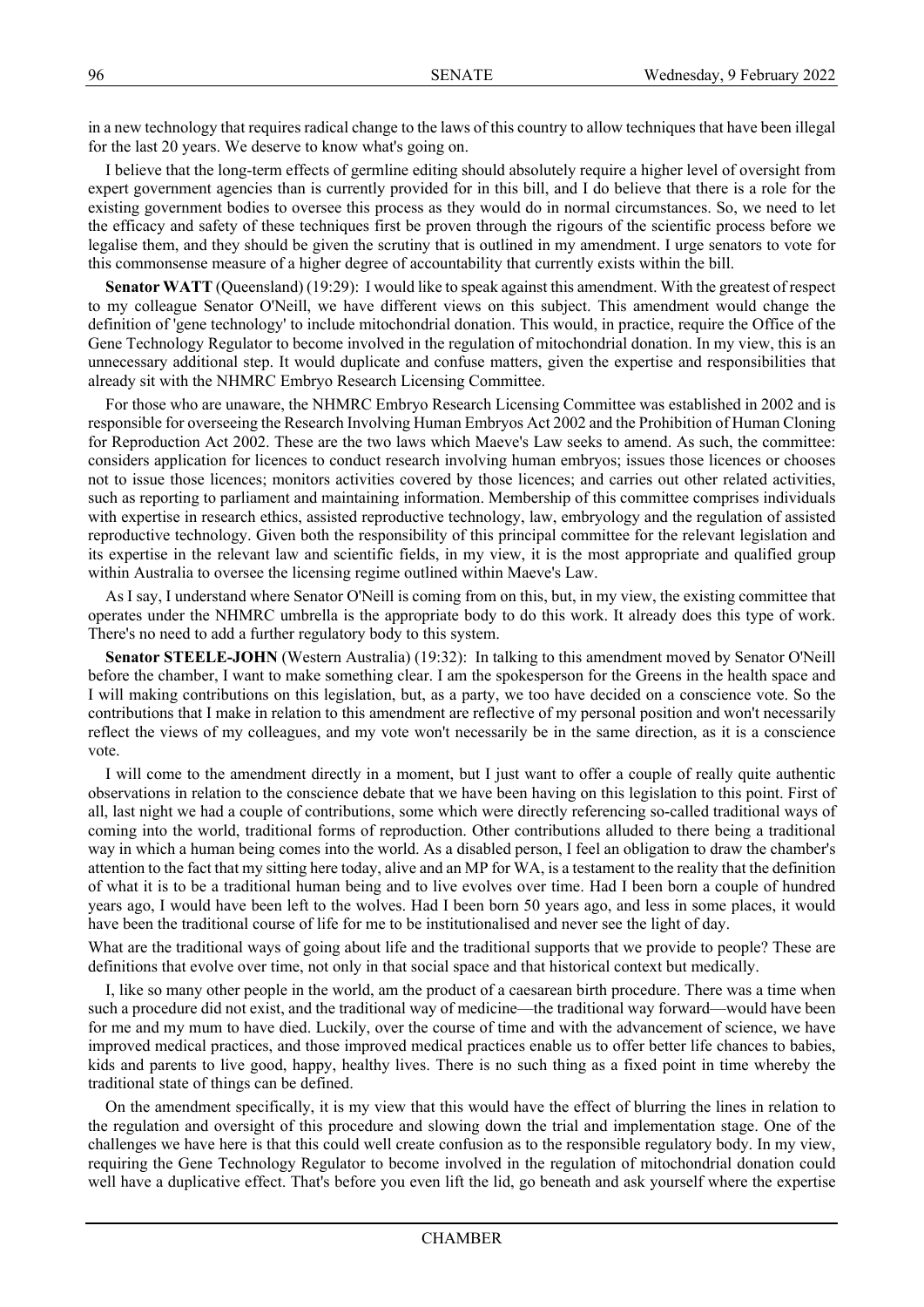lies. Currently, within the NHMRC, we have the Embryo Research Licensing Committee, which, it is proposed, will have regulatory oversight of this process. With the change proposed by the amendment, the Gene Technology Regulator would also have oversight and regulatory responsibility—hence, potentially, the confusion that I talked about before.

But I also think we have another question to consider with the amendment, and that is simply that the regulator is currently responsible for—and I'll quote directly—'agriculture and genetically modified material'. I would never want to see a baby born due to these procedures being, at any point in their existence, identified or designated, by a government regulator or any other body, as 'genetically modified material'. That's not appropriate, and it is totally unnecessary given the fact that within the NHMRC's IVF division there is a team of folks who have been doing work on facilitated reproductive procedures since the early 2000s. This is a team of the nation's experts, who are more than capable, in my view, of carrying out this oversight role as proposed in the legislation before the chamber today. For those reasons, I personally will not be supporting the amendment.

**Senator PRATT** (Western Australia) (19:38): I want to endorse the comments of Senator Jordon Steele-John. These regulations need to be separate. We have regulation for reproductive technology, and we have regulation for genetically modified material, which people are not.

**Senator CANAVAN** (Queensland—Deputy Leader of the Nationals in the Senate) (19:39): I do think there is a need for an arms-length regulator for techniques that are very novel and revolutionary. I would posit that even those who are passionately in favour of this bill understand how revolutionary the techniques we are talking about are. The techniques involve transferring, for the first time, genetic material between two human cells for the purposes of reproduction.

This is at the cutting edge, in the world, of these techniques. We have heard through this debate that the United Kingdom is the only country that has legalised this approach to date, and to date there has not been a successful live birth emerging from mitochondrial donation in that country. So it is something that we should ensure has a significant level of oversight and regulation. I know that some have raised the point that the Office of the Gene Technology Regulator may not be the appropriate body to regulate human gene therapy. Indeed, there was a review of the National Gene Technology Scheme in 2018, which did conclude that the definition of GMO in that act be amended to exclude a human being from the definition. That's consistent with those who have argued against this amendment. However, that amendment has not been made. That recommendation has not been acted on. What noone else has put forward in this debate at this stage is that that review also said:

The Review notes that this amendment may result in the need for another existing, or new, regulatory body to expand its scope of regulatory activity, to ensure that appropriate regulatory oversight is provided in this area.

The National Health and Medical Research Council is a great body and a fantastic institution in this country. It is not a regulator. It is a provider of health advice and research to governments and other organisations. It is not an arms-length regulator of an activity. I say that without casting any aspersions on the people who work in the NHMRC or the persons that would be part of the Embryo Research Licensing Committee that this bill would form. I'm sure they are all very good people, but they are people that are directly involved in the provision of these techniques and therefore cannot themselves sit at arm's length. That has been admitted to me in discussions where there has been the admission that many people on the ERLC will have conflicts of interest. They will be disclosed, I'm sure, in the appropriate manner, but just the mere fact of having those conflicts of interest means they will not be an arms-length regulator.

In my view, not proceeding with this amendment would be inconsistent with the recommendations of the recent review of the National Gene Technology Scheme. We do not yet have a separate regulator established. That has not been considered. The Gene Technology Act has not been amended in the way recommended by that review in 2018. So we are putting cart before the horse here in excluding regulation from the OGTR before a proper consideration of the recommendations of that review—unless we move this amendment.

**Senator KENEALLY** (New South Wales—Deputy Leader of the Opposition in the Senate) (19:42): I'd like to associate myself with the remarks made by Senator O'Neill and Senator Canavan and indicate to the chamber that I will be supporting this amendment.

I am prompted to my feet in part by the comments, which I do respect, from Senator Steele-John because I do fear that those who are watching this debate may form a view that those of us who do not support the bill are somehow against medical progress or medical technology. We are not. In fact, I do agree with Senator Steele-John: research, technology, progress and things that save lives should occur. And Senator Steele-John makes a very valid observation about how his own personhood demonstrates the capacity of medical research and advanced understandings that people with a disability not only survive births that they wouldn't have decades ago or centuries ago but indeed are able to live lives fully participating in the community. I say to Senator Steele-John that two of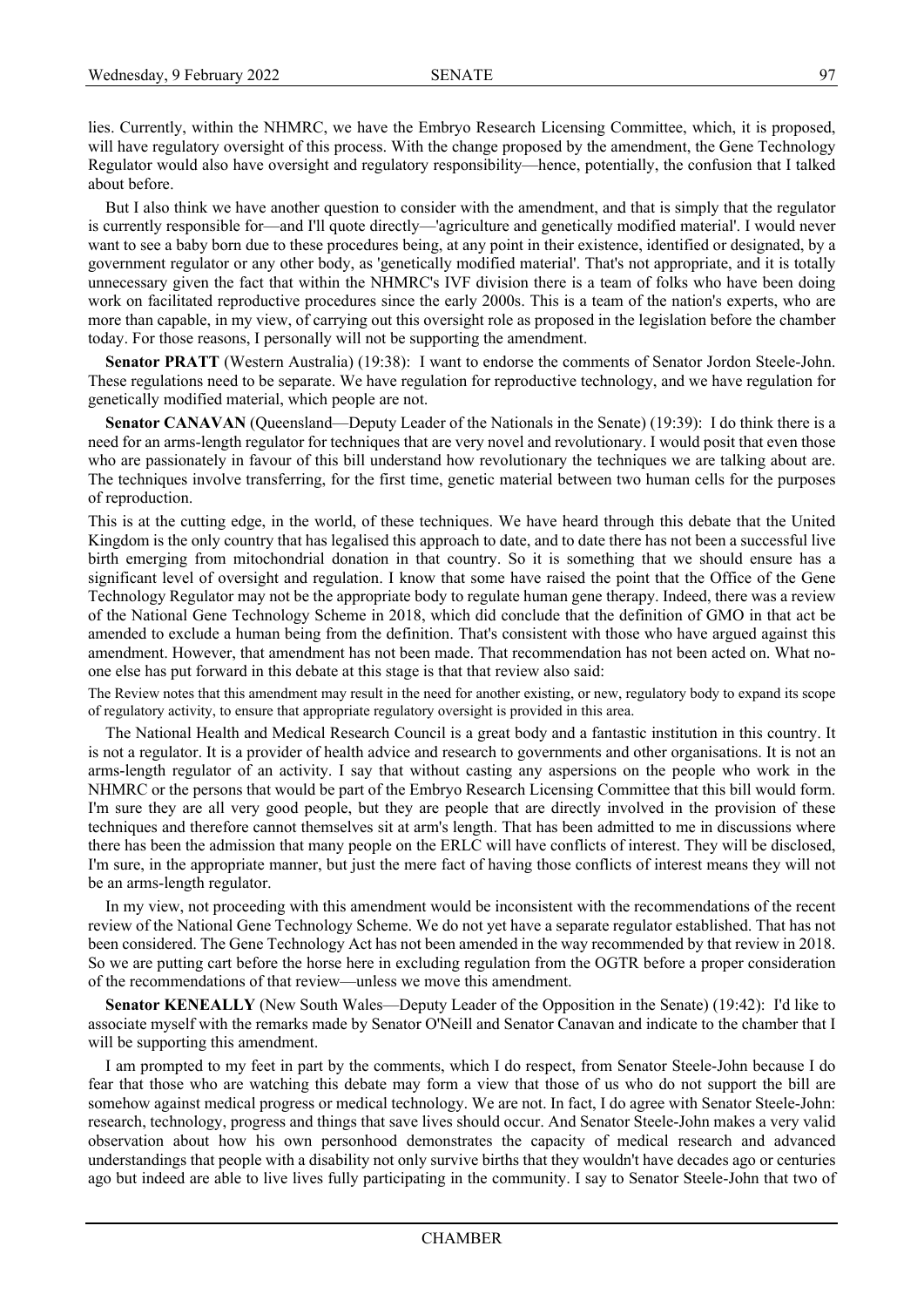my three children would not have survived their births had it not been for caesareans and other medical interventions. I think we all have stories like that in this chamber. We all do.

One of my children didn't survive her birth. She died of a genetic condition for which there is no known cause or cure. Yet I can't support this bill because, in my mind, and on the basis of both ethical convictions and the paucity of the scientific evidence, I have serious concerns.

Just because we can do something, it doesn't mean we should do it.

The way I think about the need for regulation and oversight here is not dissimilar to how I think about regulation and oversight when it comes to extraordinary powers, for example, in the national security space. The view I bring to those legislative considerations is the more intrusive a power the more necessary that there be appropriate oversight. This is an incredibly intrusive power. Let's be clear about it: if it passes this parliament, it is an incredibly intrusive intervention in human existence.

We are not only going to intervene in one of the most personal situations of the human existence—that is, how children are conceived—but we are going to do it in a way that is novel, that is untested and that will alter mitochondrial DNA. We don't yet know what the outcome of that is on human beings; we simply don't. We have theories, but we don't know. Indeed, the Senate report—this very chamber's own report—said that that was a foundational question that needed to be answered, and it hasn't been answered. What we know is that the United Kingdom does not have data to provide. I believe they have issued six licences. I could stand corrected; it might be eight, but they've got six, and no baby has been born. We just don't have that data.

So, although I will be voting against this bill even if this amendment passes, I think it is important that, if this bill does pass this parliament, there is appropriate oversight. Senator Canavan is right: we have a bill involving such significant intervention into the human condition—the very nature of who we are as human beings—and we haven't identified the appropriate oversight body. To me, that is a fundamental flaw of the legislation. It may be right that the Office of the Gene Technology Regulator is not the most appropriate body, and, if this bill were to pass and the government wants to come back and find a different oversight model, I'd be open to that. But I think there must be something. The Office of the Gene Technology Regulator is in the Department of Health, and, in the absence of having any other body, I think it's appropriate that that is the body.

Again, I come back to the comments of Senator Canavan about not having a tension or a conflict of interest between the practitioners and the oversight bodies. That's a fundamental foundational principle when it comes to how we deal with national security legislation and intrusive powers.

I think it's incredibly important that this bill use appropriate oversight should it pass. This may not be the perfect solution, but it is better than what is currently in the legislation.

**Senator PRATT** (Western Australia) (19:48): It's important to clarify in the context of this debate that the review that was done recently into the Office of the Gene Technology Regulator specifically found that they are not an appropriate body to oversee gene technology in people. That review recommended that the act be clarified so that people are not regulated under that act, which is what this legislation before us today does.

When we look at the ongoing ramifications of the Research Involving Human Embryos Act and reproductive technology, it's not correct to say that there is no further regulation than via the NHMRC. The states have handed back much of their powers that relate to gene technology to the federal gene technology regulator, but in the case of reproductive technology, the states retain that power when reproductive technology is rolled out and when it's implemented.

The NHMRC is, in and of itself, already limited in how far it can go before it reaches the next stage of clinical trials or rollout because it can't get to a clinic in the state of Western Australia, for example, until the state government there also makes laws through its parliament. Then it has a whole new set of ethical considerations with hospitals and providers that, again, it will do through its own state regimes. I think it's really important to put that on the record.

**Senator STEELE-JOHN** (Western Australia) (19:50): I want to acknowledge Senator Keneally's contribution in the debate this evening. Thank you for sharing your lived experience and bringing that lived experience to the debate today. As somebody who does that a lot from a different perspective, I know it can be a really tough thing to do, and I'm sure the entire Senate will join me in extending to you our deepest empathy on that terrible loss.

I would like to read something into the record for the benefit of the chamber, because I think there's a very legitimate red flag that goes up in your mind when you hear about a new technology, a new procedure, taking place in a jurisdiction overseas that has not yet produced—as has been articulated by others in the debate—peer-reviewed research that we can reference here in the debate today. That's a legitimate red flag that would come up in people's minds. It's something that hit me when I first looked at this legislation. In fact—I'll be quite open with the chamber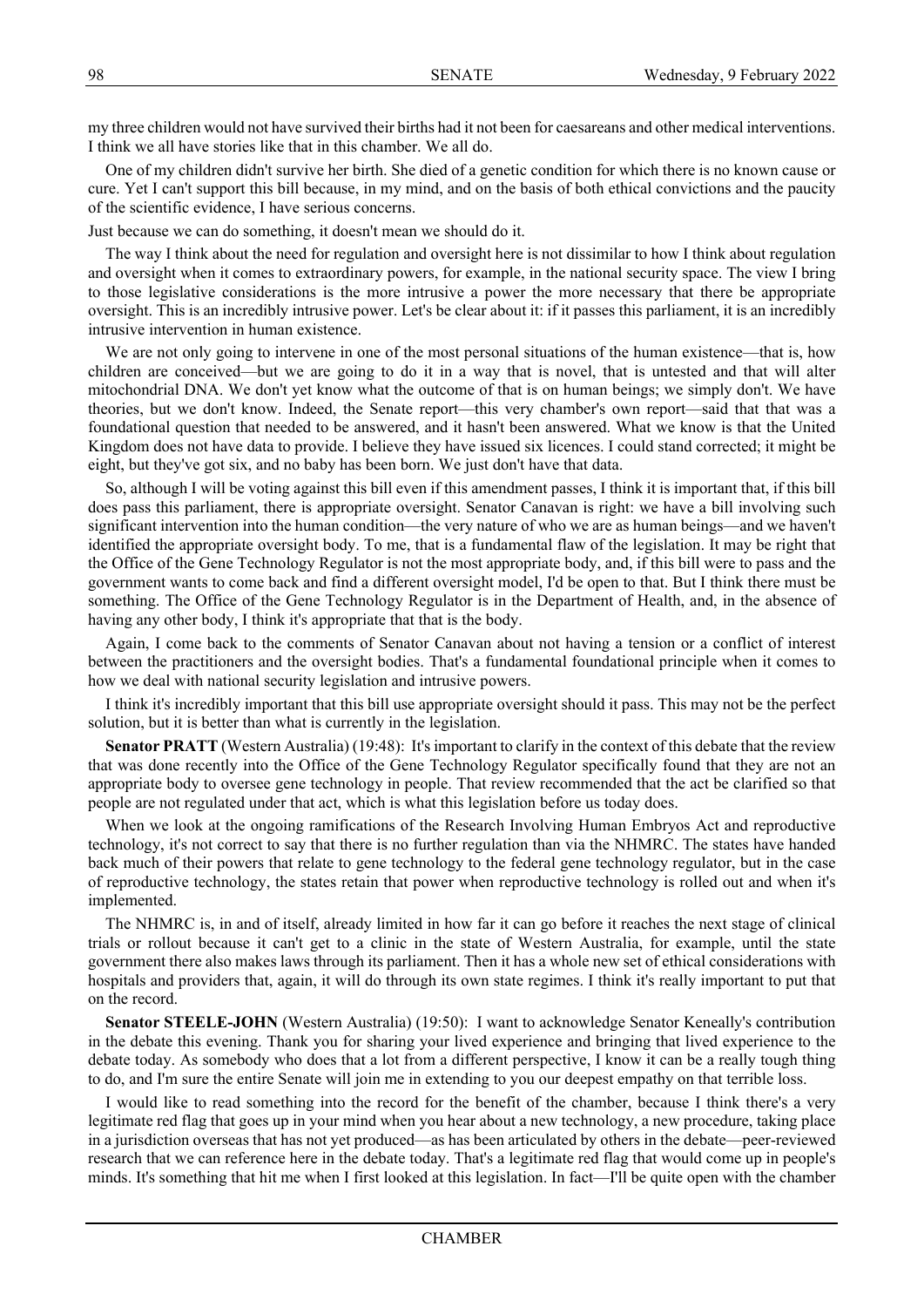tonight—when, as a newly minted health spokesperson, I had this legislation land on my desk, I had a bit of sickness come into my stomach. My initial view on looking at the legislation—just skimming it—was that there would be some inherent risks in the legislation before us, that we could be heading down a path without enough research and information.

Why did I have that concern? Again, I come back to both my personal experience as a disabled person and the community's broader experience. Our experience as disabled people, historically, is that if there is a socially acceptable or medically applicable way to delete us from the social fabric, to eradicate us, that is the path that is taken. I would hope that many in this place would know that notably—although not for the first or last time during the Second World War—one of the first acts of the Nazi regime was to implement something called the T4 program. The goal and principal purpose of the T4 program was the elimination of what the regime named 'useless mouths'. Vans would trawl through communities, collect disabled people and take them to a central institution where they would be euthanised and burned. They collected disabled people, people with social disabilities—so many that the town in which the primary furnace was based was blanketed in what the residents initially believed to be snow but which turned out to be human ash.

While this program is well known, though not as well known as it should be, what's less well known is that its inspiration was not drawn from some satanic death cult or the depths of deepest depravity but modelled on a framework which was used in the United States state of California, and which more or less stayed in place until the late sixties, whereby government sanctioned sterilisation of disabled women was state policy for the purpose of eliminating disabled people.

So if there were any community with a right to look at a piece of legislation like this suspiciously, it would be the disabled community, and I brought that critical lens to this debate. In doing that, I consulted with the Mito Foundation and many organisations advocating for the bill and with opponents of the bill. What I discovered, rather than a rushed and headlong attempt to introduce a vehicle by which disabled people might be deleted or somehow expunged from society, was in fact a pretty conservative bill.

It's a bill consisting of three stages, the first stage of which, as the Senate knows, is a 10-year trial. This means that over that 10 years—if we take it as being correct that about 56 kids are born per year with severe mitochondrial disease and that the average life expectancy can be as low as a couple of years and up to 12—if we pass this law today, hundreds of children will be born and will die of mitochondrial diseases before this treatment even becomes available in Australia. It's a very conservative framework. During that time there will be oversight by groups of people who I put to the Senate are some of the best experts in the country in relation to facilitated reproductive procedures.

This question of the validity or existence of the scientific output of the United Kingdom's trials has been part of the Australian discourse. One of the key medical professionals involved in the framework in the United Kingdom has written to me, and I will read their letter verbatim into the record for the benefit of the chamber:

### Dear Senator

I congratulate the Australian Government in their efforts to bring forward legislation to allow mitochondrial donation to reduce the risk of disease in children born to women who carry pathogenic mtDNA variants.

I am the Clinical Lead for the licenced mitochondrial donation programme in the UK.

I understand that concerns have been raised in Australia regarding the lack of information available from the UK regarding babies born of mitochondrial donation since our legislation was passed in 2015. UK legislation and regulation has allowed for such treatment to take place in a programme that was to be cautiously introduced. As with all licenced fertility treatment in the UK, regulated by the Human Fertilisation and Embryology Authority confidentiality for patients and offspring is paramount. Our programme has progressed but with small numbers of suitable patients involved it is imperative that their privacy is guarded. We will publish programme data in due course.

This lack of clinical information should not be interpreted to imply concern about the technique but is to safeguard the privacy of infants and their families.

### Yours faithfully

Dr Jane A Stewart MD FRCOG

Consultant in Reproductive Medicine

I also have here a letter from Mary Herbert PhD, from the same Newcastle facility centre, who goes into great detail about some of the challenges that have faced the UK program, not least the reality of COVID-19.

So when you question the scientists who have dedicated their lives to this, let us remember that we are in the middle of a global pandemic, where our lives more than ever before are in the hands of scientists, where the constant catchcry of most—though not all—of the members of this place is to follow the health advice. We have here clear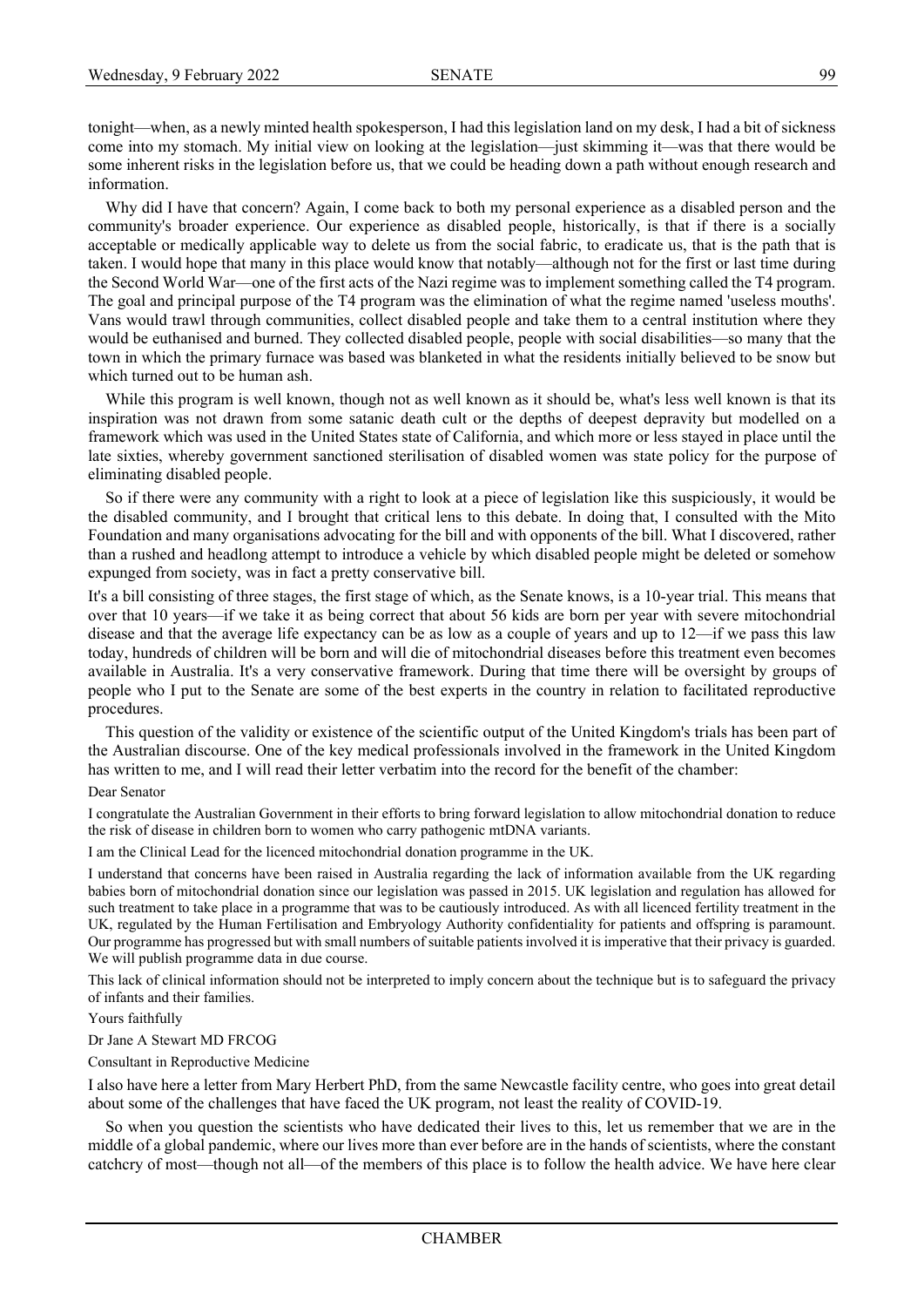statements from leaders in their field speaking to the reasons for the absence of data which we can analyse to this point.

I put to the Senate today that not only will we have time, as the United Kingdom recovers from COVID, to gather the UK data but we will also have 10 years of our own data, if the trial is able to be conducted methodically and appropriately, which will be ensured as it will be overseen by the experts in this field at the NHMRC.

**Senator CANAVAN** (Queensland—Deputy Leader of the Nationals in the Senate) (19:59): I want to very briefly respond to some of the further points that have been made. I think we should be very clear that, if this amendment is not passed, we will have less regulation on human gene therapy than we have on animal gene therapy and plant gene therapy. That is the reality. Animal gene therapy and plant gene therapy are regulated by the Office of the Gene Technology Regulator. It's a specific, arms-length regulator. It is a regulator, not an advisory body and not a research body. It is a regulator through and through—a statutorily independent one at that. It's appropriate for something as significant as gene therapy that we do have an independent regulator.

The review of the Gene Technology Regulator which has been referenced by a number of people says:

… stakeholders identified a potential gap in regulation pertaining to the modification of humans.

It is true that they conclude that the OGTR might not be the best body to regulate human gene therapy, but they're saying there's a gap today in human gene therapy. Of course, almost all human gene therapy research and clinical practices are prohibited in Australia—there are a few very limited research trials occurring—but they're saying there's a gap. This bill does nothing to fill that gap. This bill would instead make this gap a wide chasm, because we would remove the oversight of the OGTR—as undesigned for it as the OGTR perhaps is—and replace it with a subcommittee of the NHMRC, which is not a regulator body.

Indeed, if you go to the most recent statement of expectations the government has given the NHMRC, there is not a mention of the words 'regulation' or 'regulatory' or of anything to do with regulation. That statement says:

NHMRC is the Australian Government's key entity for managing investment in, and the integrity of, health and medical research.

It is not a regulator. If we do not pass this amendment, we will effectively have self-regulation of human gene therapy. It is not appropriate that we have lower regulatory oversight for human gene therapy than we would for animal and plant gene therapy.

**Senator BIRMINGHAM** (South Australia—Minister for Finance, Leader of the Government in the Senate and Vice-President of the Executive Council) (20:02): At the outset, I want to acknowledge that, in debates like these on these free and conscience votes that occur, we sometimes see the best of contributions across our chamber contributions that draw on the personal. I acknowledge Senator Steele-John's contribution and Senator Keneally's contribution. In the other place, I know, the member for Mayo spoke with great passion and emotion about the circumstances of her grandson with mitochondrial disease and the challenges that her family was facing in relation to his diagnosis.

I think it's important that we also acknowledge the different perspectives that senators come from. Whilst the standing orders always provide that we shouldn't reflect upon the motivations of any other senator, especially in a debate like this, I think it's crucial that we respect those different perspectives, informed by those different life experiences, by those different values and by the many different factors that each senator will bring to this debate regardless of the political position or, ultimately, the votes that will be cast on a debate—as each grapples with what is a very sensitive technology with ethical considerations that need to be approached carefully.

With all that said, I support the words of Senator Watt in relation to the explanation he provided. I do not support the amendment before the chamber and would discourage senators from supporting the amendment. The Embryo Research Licensing Committee of the National Health and Medical Research Council would be responsible, under this bill, for regulating mitochondrial donation in humans. An expert regulatory approach will be applied. It is a body well equipped to undertake that role, in terms of its expertise. It has been in place under the Prohibition of Human Cloning for Reproduction Act since 2002.

If this amendment were to succeed, we would see a duplicative arrangement and an overlap of regulatory functions, as well as of acts, potentially. That is the clear view that I present, and I urge senators to consider that the consultation has led to an approach that provides for clear oversight and that will entail strong safeguards. We do not need to be imposing other layers that, as other contributors to this debate have acknowledged, may not even be through an appropriate entity in these circumstances.

**The TEMPORARY CHAIR (Senator O'Sullivan):** I put the question that amendment (1) be agreed to.

*A division having been called and the bells having been rung—*

**The CHAIR:** I just explain to the Senate that is my intention, because this is a conscience vote, to use the people who are sitting in the whips' chairs. If there's no-one sitting in the whips' chairs, I will seek guidance from the mover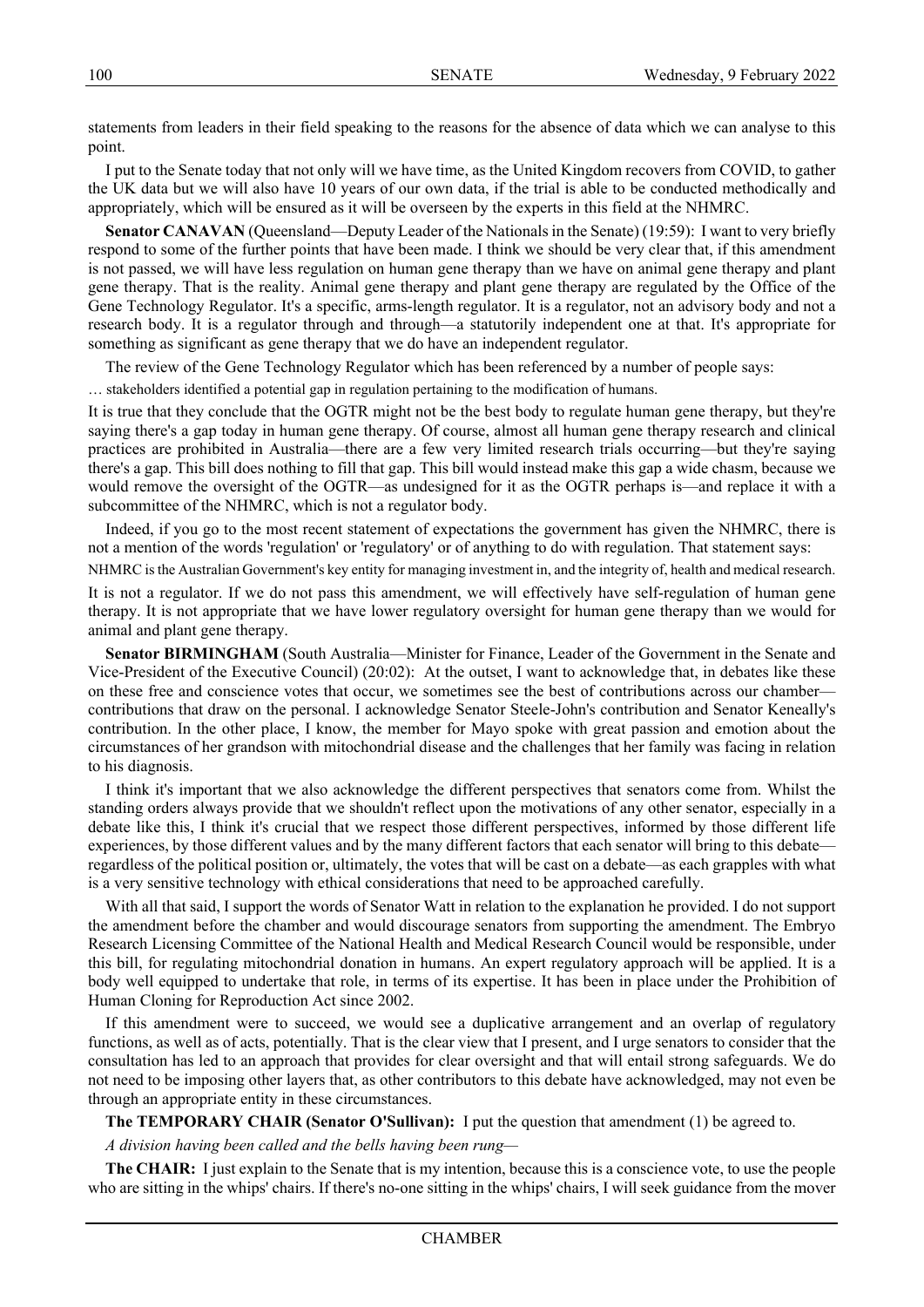of the motion. We are dealing with amendments on sheet 1542, moved by Senator O'Neill. The first question is that amendment (1) be agreed to.

The committee divided. [20:09]

(The Chair—Senator Lines)



- Smith, D. A. Stoker, A. J.
- Watt, M. P. Whish-Wilson, P. S.
- Abetz, E. Antic, A. Antic, A. Askew, W. Bragg, A. J. Brockman, W. E. Canavan, M. J. Chandler, C. Chisholm, A. Ciccone, R. Ciccone, R. Davey, P. M. (Teller) Duniam, J. R. Farrell, D. E. Fawcett, D. J. Fierravanti-Wells, C. A. Keneally, K. K. Kitching, K. J. E. McDonald, S. E. McGrath, J. McKenzie, B. McLachlan, A. L. McMahon, S. J. Mirabella, G. O'Neill, D. M. O'Sullivan, M. A. Rennick, G. Roberts, M. I. Seselja, Z. M.

#### **NOES**

- Brown, C. L. Carr, K. J. Carr, K. J. Colbeck, R. M. Cox, D. Dodson, P. Faruqi, M. Gallagher, K. R. Grogan, K. Grogan, K. Grogan, K. Grogan, K. Hanson-Young, S. C. Henderson, S. M. Hughes, H. A. McKim, N. J. **Molan, A. J.** Molan, A. J. **Patrick, R. L.** Pratt, L. C. Rice, J. E. Sheldon, A. V. Smith, M. F. Steele-John, J. A. Thorpe, L. A. Urquhart, A. E. Walsh, J. C. Walsh, J. C. Waters, L. J.
- 
- Ayres, T. Bilyk, C. L. Bilyk, C. L. Birmingham, S. J. Lines, S. McAllister, J. R. McCarthy, M. (Teller)

Question negatived.

**The CHAIR** (20:12): The next question is that section 47, in item 103 of schedule 1, stand as printed. *A division having been called and the bells being rung—*

**Senator Seselja:** Madam Chair, I don't think one-minute bells are appropriate. I am told there were some senators who were hoping to get down here for this vote who weren't at the last one. I request that there be four-minute bells.

**The CHAIR:** I advise the Senate that I did seek the guidance of the whips, and they informed me it would be one-minute bells. If it's the wish of the Senate, we will ring them for four minutes. Is that the wish of the Senate? It is. The question is that section 47 in item 103 of schedule 1 stand as printed.

The committee divided. [20:19]

(The Chair—Senator Lines)

| Ayes34      |  |
|-------------|--|
|             |  |
| Majority5   |  |
| <b>AYES</b> |  |

Ayres, T. Bilyk, C. L. Bilyk, C. L. Birmingham, S. J. Bragg, A. J. Brown, C. L. Carr, K. J. Carr, K. J. Colbeck, R. M. Cox, D. Dodson, P. Faruqi, M. Gallagher, K. R. Griff, S. Grogan, K. **Hanson-Young, S. C.** Henderson, S. M. Hughes, H. A. Lambie, J. Lambie, J. Lines, S.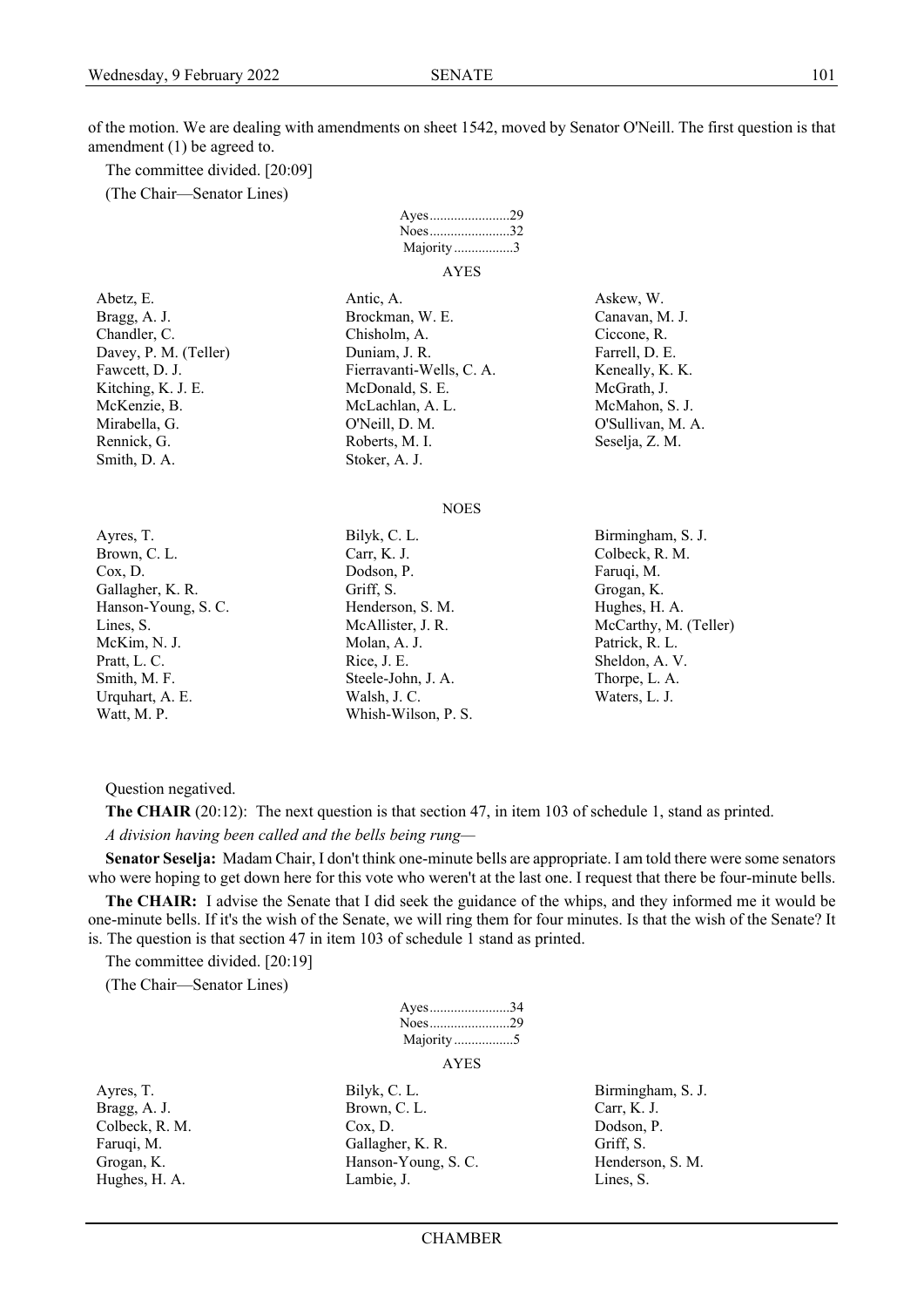Whish-Wilson, P. S.

Smith, D. A. Stoker, A. J.

McAllister, J. R. McCarthy, M. (Teller) McKim, N. J. Molan, A. J. Patrick, R. L. Patrick, R. L. Pratt, L. C. Rice, J. E. Sheldon, A. V. Sheldon, A. V. Smith, M. F. Steele-John, J. A. Thorpe, L. A. Urquhart, A. E. Walsh, J. C. Waters, L. J. Waters, L. J. Watt, M. P.

### **NOES**

Abetz, E. Antic, A. Antic, A. Askew, W. Brockman, W. E. Canavan, M. J. Cash, M. C. Chandler, C. Chisholm, A. Ciccone, R. Davey, P. M. (Teller) Duniam, J. R. Farrell, D. E. Fawcett, D. J. Fierravanti-Wells, C. A. Keneally, K. K. Kitching, K. J. E. McDonald, S. E. McGrath, J. McKenzie, B. McLachlan, A. L. McMahon, S. J. Mirabella, G. O'Neill, D. M. O'Sullivan, M. A. Rennick, G. **Roberts, M. I.** Seselja, Z. M.

### Question agreed to.

**The CHAIR** (20:21): I'm assuming, Senator Canavan, that you don't wish to proceed with sheet 1543? Thank you.

**Senator CANAVAN** (Queensland—Deputy Leader of the Nationals in the Senate) (20:21): The Mitochondrial Donation Law Reform (Maeve's Law) Bill 2021, as senators would realise, establishes five different types of licences. It effectively establishes two stages to introduce mitochondrial donation into our laws. As has been described, this will be a new and revolutionary form of human gene therapy that is prohibited under our laws today. Because of that, the bill seeks to establish some trial and research licences in the first stage. There are three of those that are particularly specified in this bill. Then, following the research and trials, the bill outlines two additional licences—a clinical research licence and a clinical practice licence—that would then be allowed for to provide for widespread adoption of mitochondrial services to the broader population, outside of research and trials.

I am a little concerned here that the approach adopted in this bill continues some of the deficiencies we have seen emerge in the Senate on the use and overuse of delegated legislation. This bill establishes a regulatory framework for mitochondrial donation. However, at the conclusion of the research and trial phase—the so-called stage 1 in this approach—there are no specific conditions to be placed on the licences that will apply to clinical practice trials.

**Senator Steele-John:** Point of order, Mr Temporary Chair.

**The TEMPORARY CHAIR (Senator O'Sullivan):** Yes, Senator Steele-John?

**Senator Steele-John:** Mr Temporary Chair, I draw your attention to Senator Antic, who is moving about the chamber without a mask. I would ask that you request that he wear one in line with the rules.

**The TEMPORARY CHAIR:** Senators are aware of the rules, and I would remind them of that.

**Senator CANAVAN:** As I was saying, in this so-called stage 2 of the bill, moving to clinical practice trials, the conditions that would apply to those licences are not set or outlined in this bill because, of course, we haven't done the research and the trials, so, understandably, the government cannot at this stage outline in detail those particular regulations. For example, the explanatory memorandum to this bill says:

… organisations will not be able to apply to the ERLC—

the Embryo Research Licensing Committee—

for either of the two clinical practice related licences until a particular technique is specified in the Regulations for this purpose. The explanatory memorandum goes on to say:

… Stage 2 would commence only after mitochondrial donation techniques suitable for use in clinical practice have been prescribed in the Research Involving Human Embryo Regulations 2017.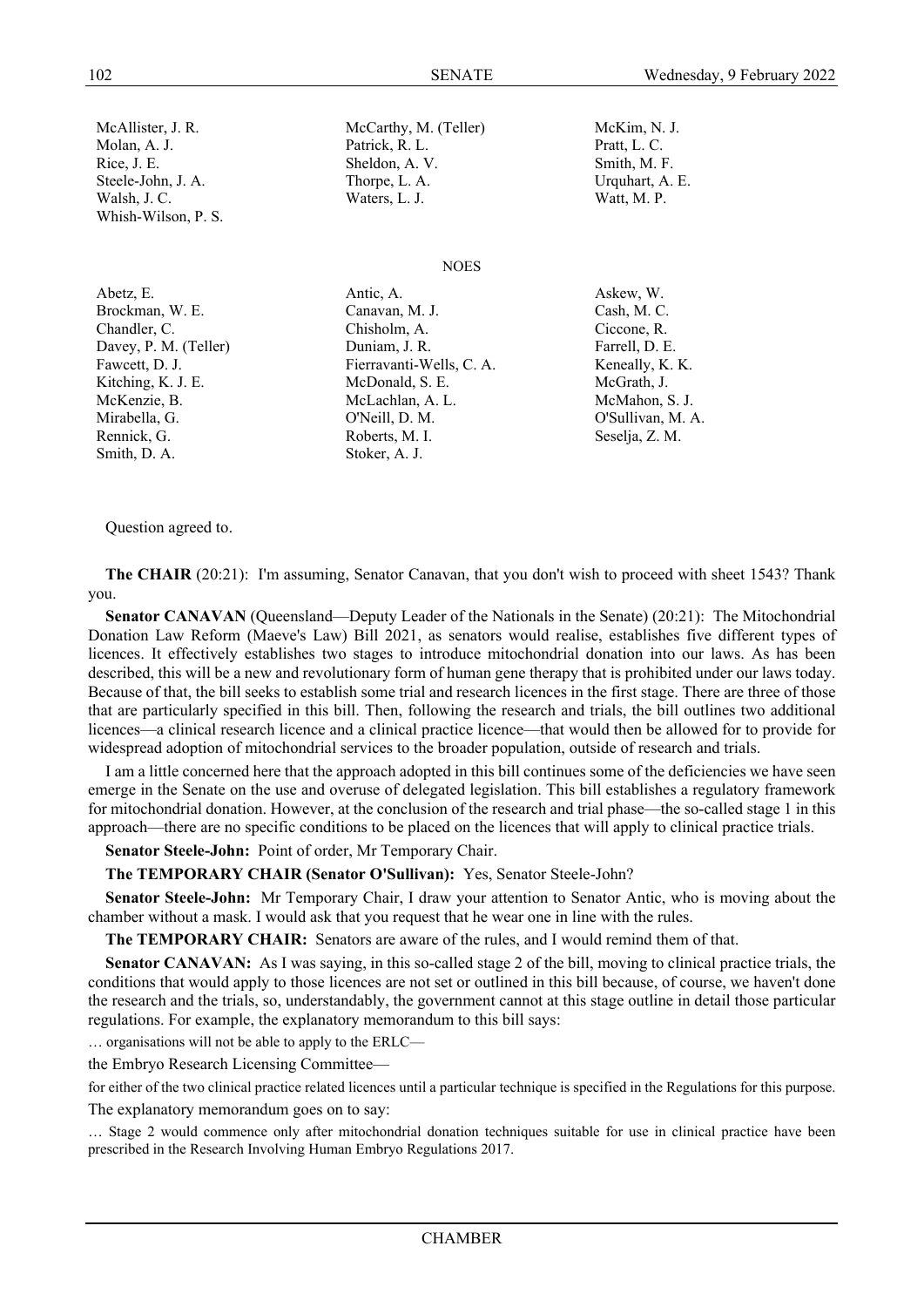Keep in mind what we are doing if we do not amend this approach. We will continue the trends we have seen whereby the parliament delegates enormous power to the executive, and to ministers within that executive, to effectively make laws in the future that are not subject to the full oversight and scrutiny of this parliament.

I want to recognise the fantastic work that Senator Fierravanti-Wells, Senator Carr and others on the Senate Standing Committee for the Scrutiny of Delegated Legislation have done in this space. They have produced two groundbreaking reports—reports that I'm sure will stay on the shelves of many in this place for decades—about the overuse and risks of delegated legislation. Indeed, Senator Concetta Fierravanti-Wells, in tabling the final report in this place last year, commented that:

In theory, delegated legislation should only deal with purely technical or administrative matters, but this is no longer the case. In practice delegated legislation now often deals with matters of policy significance. An already unsatisfactory situation is becoming intolerable.

I couldn't agree with those words more—that, as senators in this place, we should be the house of review, we should be holding up standards that hold the executive to account on matters of policy significance. And this is clearly a matter of significance in terms of setting the conditions that would apply to a unique, novel and revolutionary form of human gene therapy. And, in that comment, Senator Fierravanti-Wells succinctly summed up that delegated legislation should be there for technical administrative matters—stuff that is urgent and cannot necessarily go through a full parliamentary process. The bill and explanatory memorandum said that the stage 1 process will take 10-plus years. So the delegated legislation that we would be approving without the bill being amended would not necessarily be exercised for another three federal elections. A completely different Senate would be here, and they would have no direct parliamentary oversight, apart from the disallowance process, to deal with the new regulations that may be set at that point.

Another good point that was made by Senator Fierravanti-Wells's committee is that we should have sunset clauses on delegated legislation. If we approve this bill, there will be more sunlight to the executive than would exist in Nordic countries in summer. It will be 10 years before they even consider it! We don't know what developments there will be in human gene therapy. We don't know what will happen in the UK and other countries. We will give a blank cheque to an executive in 10-plus years to write their own regulations then. I admit that we can disallow them, but we all know that's inadequate. It doesn't go through the committee process properly, it doesn't have to go through both houses, there are very rarely any public hearings associated with a disallowance, and it's an up-anddown vote. We can't have this process. There is no Committee of the Whole in a disallowance process. We can't amend the regulation. We have our hands tied somewhat when it comes to dealing with delegated legislation, even in a disallowable sense.

In the amendments that I will be moving tonight, I will propose that we should seek to remove the stage 2 licences from this bill. These amendments would not stop mitochondrial donation research and trials from continuing. As I've outlined, they've got 10 years of those to go—at least. These amendments would not stop that from occurring and the progression of this technology happening. All that agreeing to this amendment would mean is that, at the conclusion of those trials and research, the government of that day, or members and senators at that time, would put forward additional legislation which would then govern the regulatory framework for clinical practice trials.

In my view, these amendments become even more important given the fact that we did not agree to the regulatory oversight of the Office of the Gene Technology Regulator. I accept the decision of the Senate that has occurred here—that we will have scrutiny through the National Health and Medical Research Council. That body, as I've outlined, is not a regulatory body. There are at least some question marks here about gaps in the regulatory process. Surely, before we proceed with clinical practice trials, we should ensure that a full parliamentary process occurs. If these gaps remain—the gaps that I perceive, and plenty of other senators perceive; it was a very tight vote—then we could seek to look at how we fix those and fill those gaps at that point.

These are commonsense amendments that I would encourage all senators to adopt. They do not stop, slow down or in any way prevent the progression of mitochondrial donation technologies. They simply make sure that the scrutiny of this parliament and its integrity is maintained and we do not continue the trend of the executive of this country taking more and more power and authority from the parliament, where it should reside.

I seek leave to move amendments (1) to (11) and (13) to (55) on sheet 1519 together.

### Leave granted.

**Senator CANAVAN:** I move amendments (1) to (11) and (13) to (55) on sheet 1519:

(1) Schedule 1, item 1, page 3 (line 13), omit ";", substitute ".".

(2) Schedule 1, item 1, page 3 (lines 14 and 15), omit paragraphs (d) and (e) of the definition of *mitochondrial donation licence* in subsection 8(1).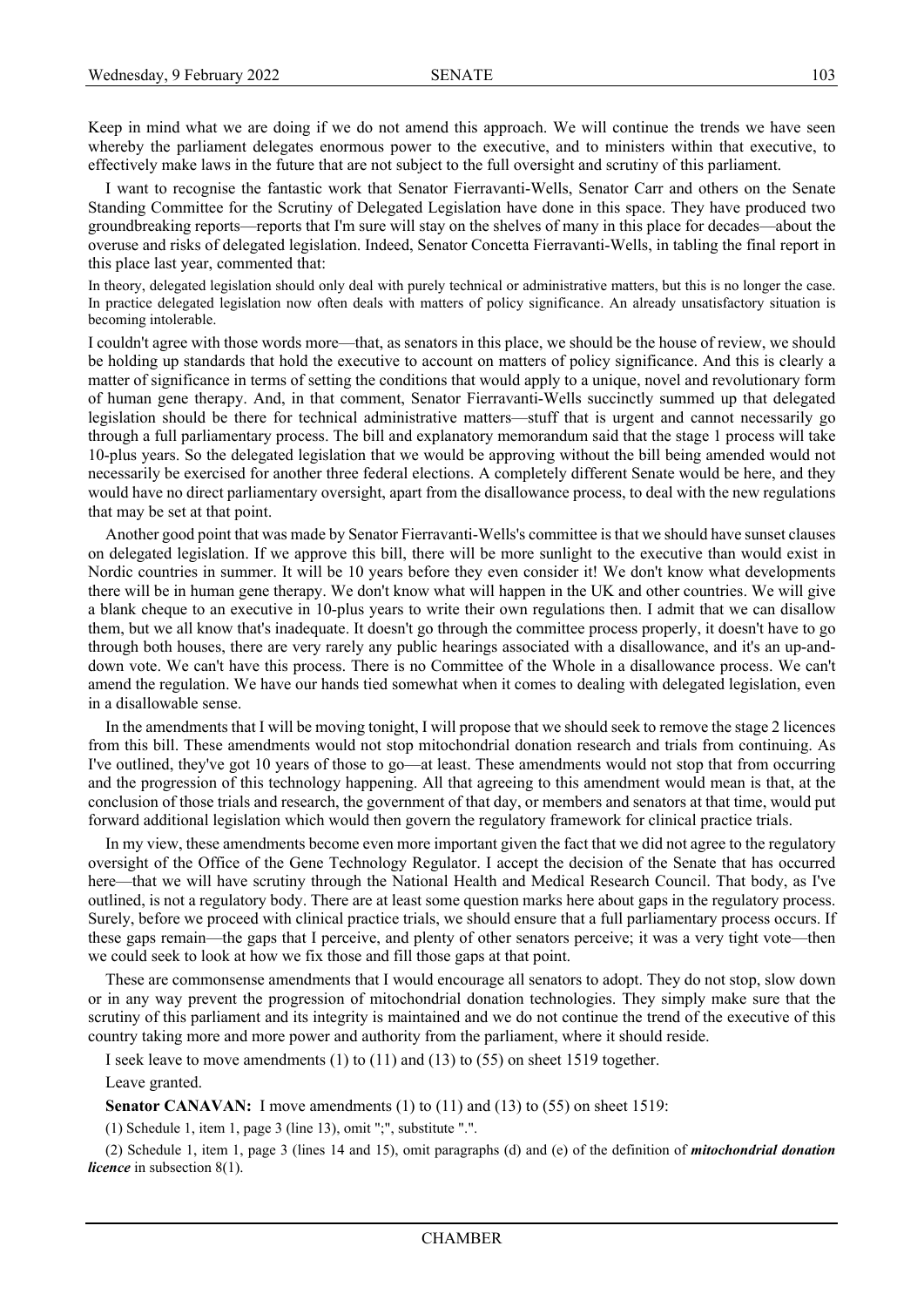(3) Schedule 1, item 10, page 5 (lines 10 to 13), omit the definitions of *clinical practice licence* and *clinical practice research and training licence* in section 8.

(4) Schedule 1, item 10, page 5 (line 23), omit "; or", substitute ".".

(5) Schedule 1, item 10, page 5 (lines 24 and 25), omit paragraphs (d) and (e) of the definition of *mitochondrial donation licence* in section 8.

(6) Schedule 1, item 10, page 6 (lines 14 to 22), omit the definition of *patient* (including the note) in section 8.

(7) Schedule 1, item 14, page 7 (lines 31 to 33), omit ", a clinical trial research and training licence or a clinical practice research and training licence", substitute "or a clinical trial research and training licence".

(8) Schedule 1, item 17, page 8 (line 24), omit "5 kinds", substitute "3 kinds".

(9) Schedule 1, item 17, page 8 (line 30), omit ";", substitute ".".

(10) Schedule 1, item 17, page 9 (lines 1 to 3), omit paragraphs 28A(d) and (e).

(11) Schedule 1, item 17, page 9 (lines 12 to 16), omit subsection 28B(3).

(13) Schedule 1, item 17, page 16 (line 25), omit "; or", substitute ".".

(14) Schedule 1, item 17, page 16 (lines 26 to 31), omit paragraphs  $28H(1)(d)$  and (e).

(15) Schedule 1, item 17, page 17 (lines 6 to 9), omit subsection 28H(4).

(16) Schedule 1, item 17, page 19 (line 13), omit ", or a clinical practice licence,".

(17) Schedule 1, item 17, page 19 (lines 16 and 17), omit "or in clinical practice (as the case requires)".

(18) Schedule 1, item 17, page 19 (lines 31 and 32), omit "or clinical practice (as the case requires)".

(19) Schedule 1, item 17, page 20 (line 7), omit "or patients (as the case requires)".

(20) Schedule 1, item 17, page 21 (line 10), omit ", 28E(2), 28F(2) or 28G(2)", substitute "or 28E(2)".

(21) Schedule 1, item 17, page 25 (lines 3 and 4), omit "**and clinical practice licences**".

(22) Schedule 1, item 17, page 25 (line 6), omit "or clinical practice licence".

(23) Schedule 1, item 17, page 25 (lines 9 and 10), omit "or patient (as the case requires)".

(24) Schedule 1, item 17, page 25 (lines 18 and 19), omit "or a clinical practice licence".

(25) Schedule 1, item 17, page 25 (line 24), omit "or patient (as the case requires)".

(26) Schedule 1, item 17, page 26 (line 34), omit "or patient".

(27) Schedule 1, item 17, page 26 (line 36), omit "or patient".

(28) Schedule 1, item 17, page 27 (lines 16 and 17), omit "**and clinical practice licences**".

(29) Schedule 1, item 17, page 27 (line 18), omit "or a clinical practice licence".

(30) Schedule 1, item 17, page 28 (line 3), omit "**and clinical practice licences**".

(31) Schedule 1, item 17, page 28 (line 5), omit "or a clinical practice licence".

(32) Schedule 1, item 17, page 28 (lines 26 and 27), omit "or a clinical practice licence".

(33) Schedule 1, item 17, page 29 (lines 1 and 2), omit "or a clinical practice licence".

(34) Schedule 1, item 17, page 29 (lines 5 and 6), omit "or a clinical practice licence".

(35) Schedule 1, item 17, page 29 (lines 21 and 22), omit "or a clinical practice licence".

(36) Schedule 1, item 17, page 29 (line 25), omit "or patient".

(37) Schedule 1, item 17, page 29 (line 26), omit "or patient".

(38) Schedule 1, item 17, page 29 (lines 27 and 28), omit "or a clinical practice licence".

(39) Schedule 1, item 17, page 29 (lines 35 and 36), omit "or a clinical practice licence".

(40) Schedule 1, item 17, page 30 (line 20), omit "**and clinical practice licences**".

(41) Schedule 1, item 17, page 31 (lines 3 to 11), omit subsection 28S(2).

(42) Schedule 1, item 17, page 31 (lines 12 and 13), omit "or a clinical practice licence".

(43) Schedule 1, item 17, page 31 (lines 14 and 15), omit ", a child referred to in paragraph (1)(b) or a patient referred to in paragraph  $(2)(a)$ ", substitute "or a child referred to in paragraph  $(1)(b)$ ".

(44) Schedule 1, item 17, page 31 (lines 26 and 27), omit "or a clinical practice licence".

(45) Schedule 1, item 17, page 31 (line 30), omit "or patient".

(46) Schedule 1, item 17, page 31 (line 31), omit "or patient".

(47) Schedule 1, item 17, page 32 (line 7), omit "or patient,".

(48) Schedule 1, item 17, page 32 (lines 17 to 19), omit "for a mitochondrial donation licence other than a clinical practice research and training licence or a clinical practice licence—".

(49) Schedule 1, item 20, page 40 (line 1), omit "or a patient".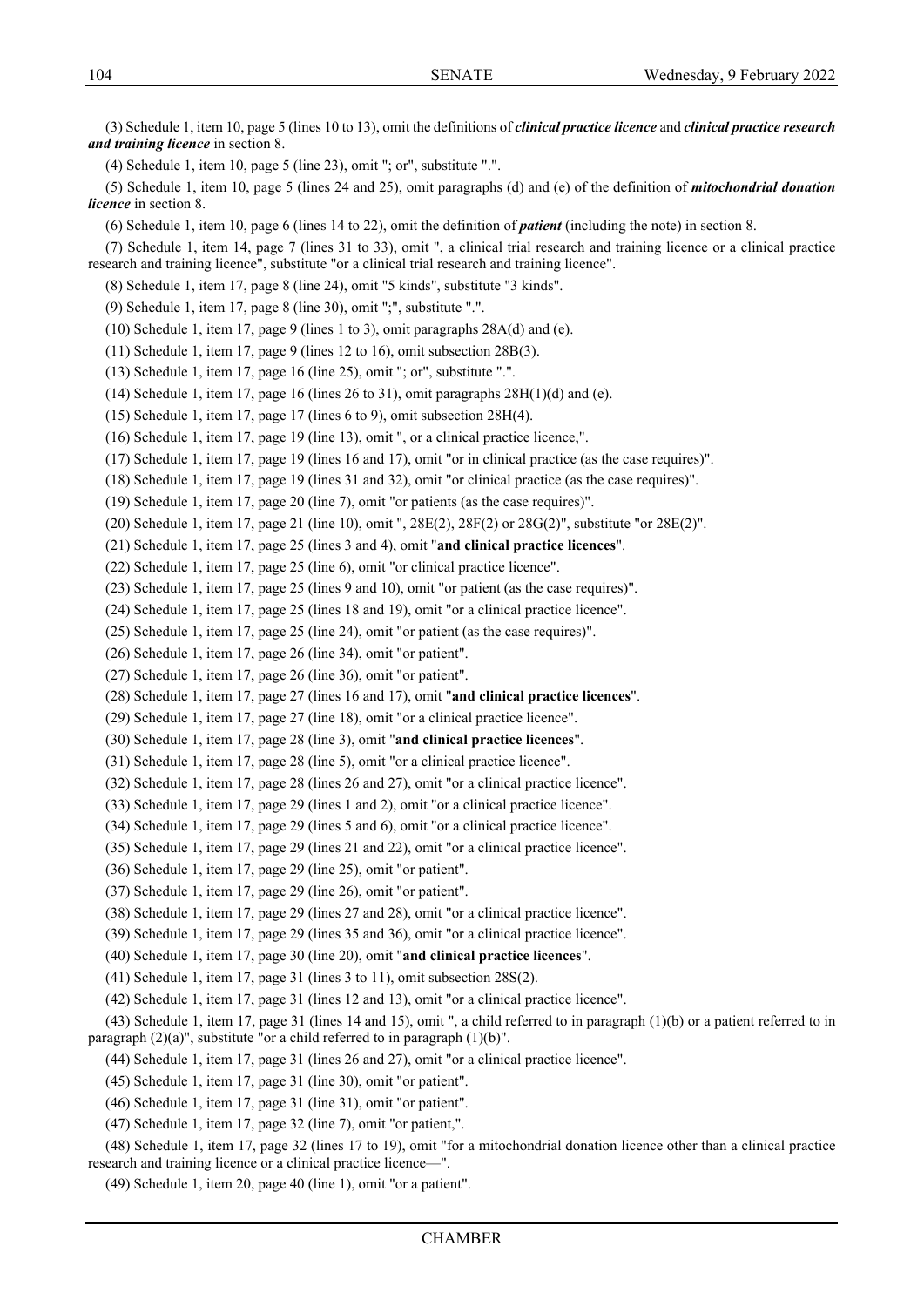(50) Schedule 1, item 20, page 40 (line 3), omit "or patient".

(51) Schedule 1, item 51, page 46 (lines 23 to 25), omit ", a clinical trial research and training licence or a clinical practice research and training licence", substitute "or a clinical trial research and training licence".

(52) Schedule 1, item 55A, page 47 (line 20), omit "or a clinical practice licence".

(53) Schedule 1, item 94, page 53 (line 5), omit "or a patient".

(54) Schedule 1, item 94, page 53 (line 7), omit "or patient".

(55) Schedule 1, item 100, page 53 (line 22), omit "or patient".

I also oppose schedule 1 in the following terms:

(12) Schedule 1, item 17, page 13 (line 22) to page 16 (line 12), sections 28F and 28G **to be opposed**.

**Senator WATT** (Queensland) (20:31): I am opposing these amendments. In my view, the problem with these amendments is that they will delay the clinical application of mitochondrial donation. I have spoken, and many others have spoken, in favour of the clinical application of it in the highly regulated framework that has been put forward. If this amendment were to succeed, it would result in mitochondrial donation remaining in the clinical trial phase. A clear path has been set out from stage 1, the research stage, to stage 2, the clinical practice stage, in the legislation. I would encourage those who voted for the legislation to vote against these amendments so that we can see the clinical application of mitochondrial donation in addition to research.

**Senator KENEALLY** (New South Wales—Deputy Leader of the Opposition in the Senate) (20:32): I rise in support of Senator Canavan's amendments. I do so for many of the reasons that he outlined, but my plea here tonight is for those senators who are voting for the bill to consider voting for these amendments. These amendments are commonsense ones that ensure the primacy of the parliament. There is actually—and I think some of the people who are voting for this bill have acknowledged this—a slight leap of faith we are taking here, given the paucity of evidence out of the United Kingdom. Senator Steele-John, you said there is an understandable red flag for some members and senators. While I respect the position you've put, that is a red flag. For those members who are supporting this legislation, it is worth considering these amendments. Ask yourself this question: given how little we know, based on the scientific evidence and research that is available to us now, about this novel and untested technique, why are we willing to sign away the parliament's ability to revisit and to examine the results of something we won't have for 10 years time?

I actually struggle to think of another example where a parliament would agree to simply give away its decisionmaking authority and its primacy to an executive on such a vexed and significant question. For example, with national security laws we regularly ask for them to be sunsetted and we regularly ask for them to be revisited by the parliament.

We regularly ask that they be reviewed in order to ensure that those extraordinary or interventionist powers are being used appropriately. Here, it's not about whether the powers are being used; it's about whether the evidence should prompt us to think anew about the technology we're authorising.

So even if you do agree with Senator Watt—and I respect his point of view—that you would like to see the clinical application of mitochondrial donation, it is still worth considering whether, on principle, as a parliament, we should be giving away that decision for something that the bill says could happen in 10 years time, without having the parliament examine the evidence and the data that will come from those trials.

I have been clear with the chamber about the fact that I don't support the legislation, but I do repeat my view, as I did with the last amendment, that this amendment improves the bill. And, if it is the will of the chamber that the bill is passed, I would like to see the bill improved.

I think Senator Canavan has highlighted one of the areas of the bill where, no matter what your opinion is on the final outcome, you can see the benefit to the parliament and members—some of whom might still be here in 10 years time and some not. That is, we should allow the parliament to make that decision, and not have it delegated by authority to the executive.

**Senator PRATT** (Western Australia) (20:36): There are checks and balances in this bill, including parliamentary scrutiny. It is a disallowable instrument in terms of the regulations that are issued by the NHMRC, which would take us from stage 1 to stage 2.

What I think is also incredibly important to recognise is that, in order to put this out into clinical practice in the states and the clinics, state parliaments would also be required to amend their laws. We don't need this extra layer of regulation. We have plenty of opportunity as a parliament to monitor what the NHMRC does in its regulation and to disallow that instrument or inquire into that instrument, if we like, through a parliamentary committee process in order to engage on those issues. It is simply unnecessary to require this parliament to come back and re-legislate all of these provisions.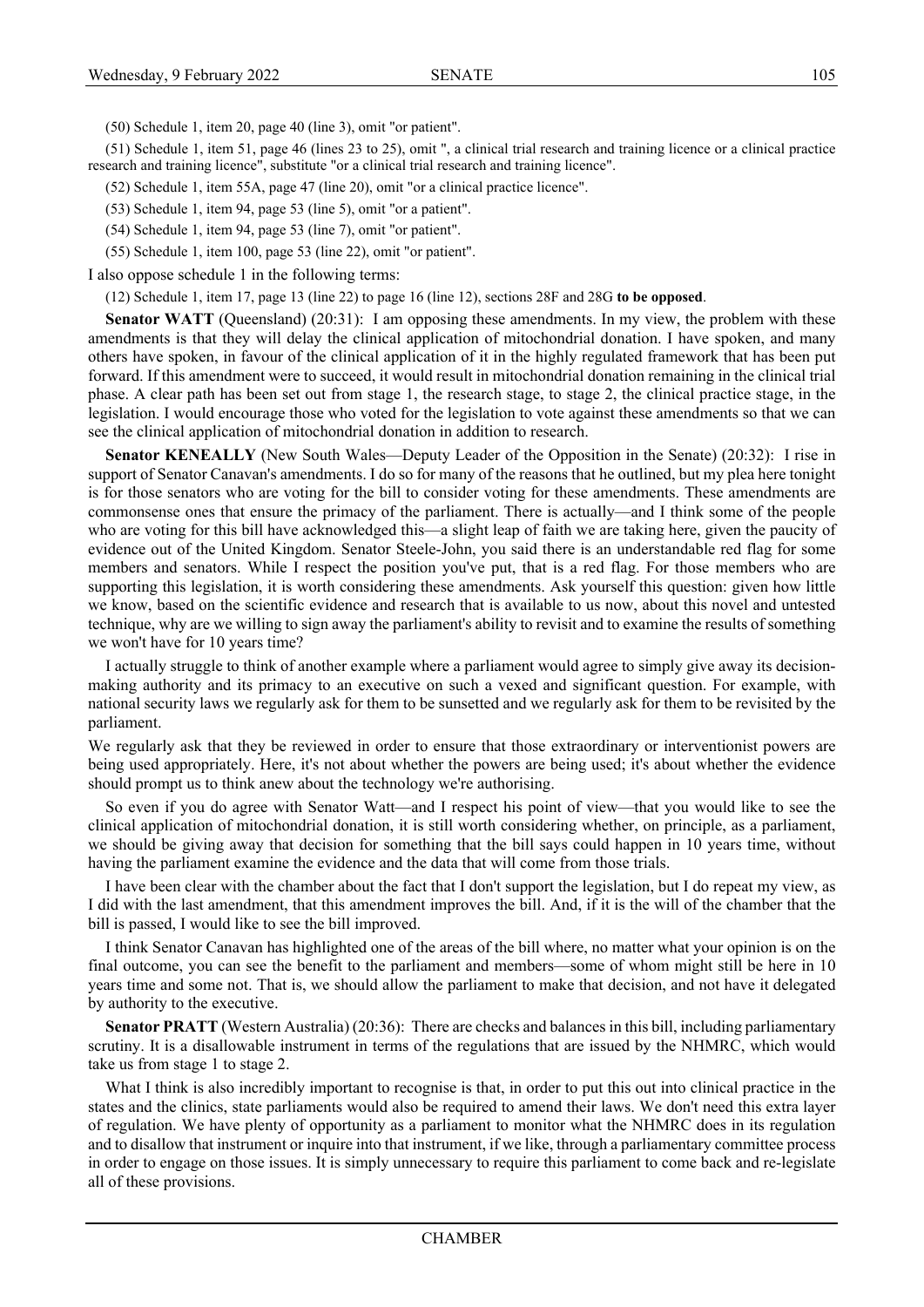This amendment removes the clinical practice stage in all of these schedules; it is unnecessary. We will have an opportunity to disallow future regulations if it is considered ethical to do so. But I think the chamber needs to understand that state parliaments will also be legislating on this matter before it goes to the clinical practice stage.

**Senator O'NEILL** (New South Wales) (20:38): I don't know about other people in this chamber but I find that so much goes on you've got to try and remember what you did even a couple of days ago. What we're talking about here is a period of 10 years ago. I could ask people in this space to think back 10 years. Where were you? What was the technology like around you? What was going on?

The legislation being made in this instance is about a type of technology that is very novel. It's a type of technology, I do want to repeat, that the committee that inquired into this bill sought to find information about. It couldn't get that information because, even though a trial has been in operation in the UK for five years, data and information to inform our practice is impossible. So after half of that period of 10 years that this bill seeks to push out to, a period of five years, the UK has still been unable to give us anything to work with or to fashion our ideas around.

Senator Keneally has made the point that there are people who are going to vote for this bill. It's pretty clear from what I have said, and my stance on other issues, that I am going to be voting against the passage of this bill.

But I endorse the comments of my colleagues Senator Canavan and Senator Keneally. The role of the Senate is to provide a degree of oversight and care in considering the legislation that is advanced to us from the House. In this instance, with technology that is so potentially significant—and possibly positive—but unknowable at the moment because of a lack of transparency, we should be more mindful about what we do than those in the UK were. I think the time line that is set here is just too far. So I urge senators to give it serious consideration and support the amendment that is before Senator Canavan. It doesn't prevent the legislation going through; it is not at odds with the legislation—even for those who are voting for it—but it is an issue of care and concern for good parliamentary practice. If senators of this country aren't up for the task of looking to good parliamentary practice then I don't know who's going to do the work for us. We're here, we're on the front line and we should support this amendment in the interests of Australians.

**Senator CANAVAN** (Queensland—Deputy Leader of the Nationals in the Senate) (20:41): I want to quickly make a point in response to a point that was made. A point was made that somehow, in the future, we could relegislate or relitigate if there are issues and errors. That is theoretically true, of course. That can be done. But in practice it's not going to deal with the problem that this amendment highlights. We in this place all know that to get a bill through both houses of parliament the bill, effectively, has to be a government bill. It's almost an impossibility for a private senator or even a group of senators or a group in the other place to start a private bill and have it proceed through both houses, be signed by the Governor-General and become law. That doesn't happen. It doesn't happen because the government control the numbers in the House, almost invariably, and, of course, they largely control the time and procedure here in this place.

The problem that this amendment seeks to deal is the fact that, by passing an unamended bill, in 10-plus years time we will be giving the government an almost untrammelled ability, with very little scrutiny, to make the regulations as they see fit. The alternative is to say, 'Oh well, there could be some legislation that deals with that.' That legislation would have to come from the government to pass through. So in both cases, through either regulation or legislation, it is controlled by the government. That's the way this parliament works, in practice.

So I repeat my points here. We have had extensive discussions about the unfortunate trend of more and more delegated legislation being housed in the executive and less and less scrutiny occurring from this place. We have an opportunity here tonight to stand against that trend—to push back against that trend—and I think it's one we should take.

**Senator STEELE-JOHN** (Western Australia) (20:43): Just briefly, I'll be stating my opposition to the amendment offered by Senator Canavan. The effect of this amendment, in my view, would practically result in mitochondrial donation remaining in its clinical phase either in perpetuity or for longer than is needed.

I think what is potentially in danger of being lost in this debate is the reality, as I said at the beginning of our debate on this issue tonight, that every single year 56 kids are born with severe mitochondrial disease. Nothing in this bill—not a single part of it—is a cure for those 56 kids that are born every year. Those families—those parents will still have to live with the unutterable pain of watching someone they love more than anything in the world slip away, knowing there is nothing that they can do.

The Mito Foundation's support of this proposal, and the advocacy that the community has displayed, isn't in the hope of legislating a cure for those who they love and know they will lose. It is an attempt to prevent such pain and suffering from visiting itself upon anyone else.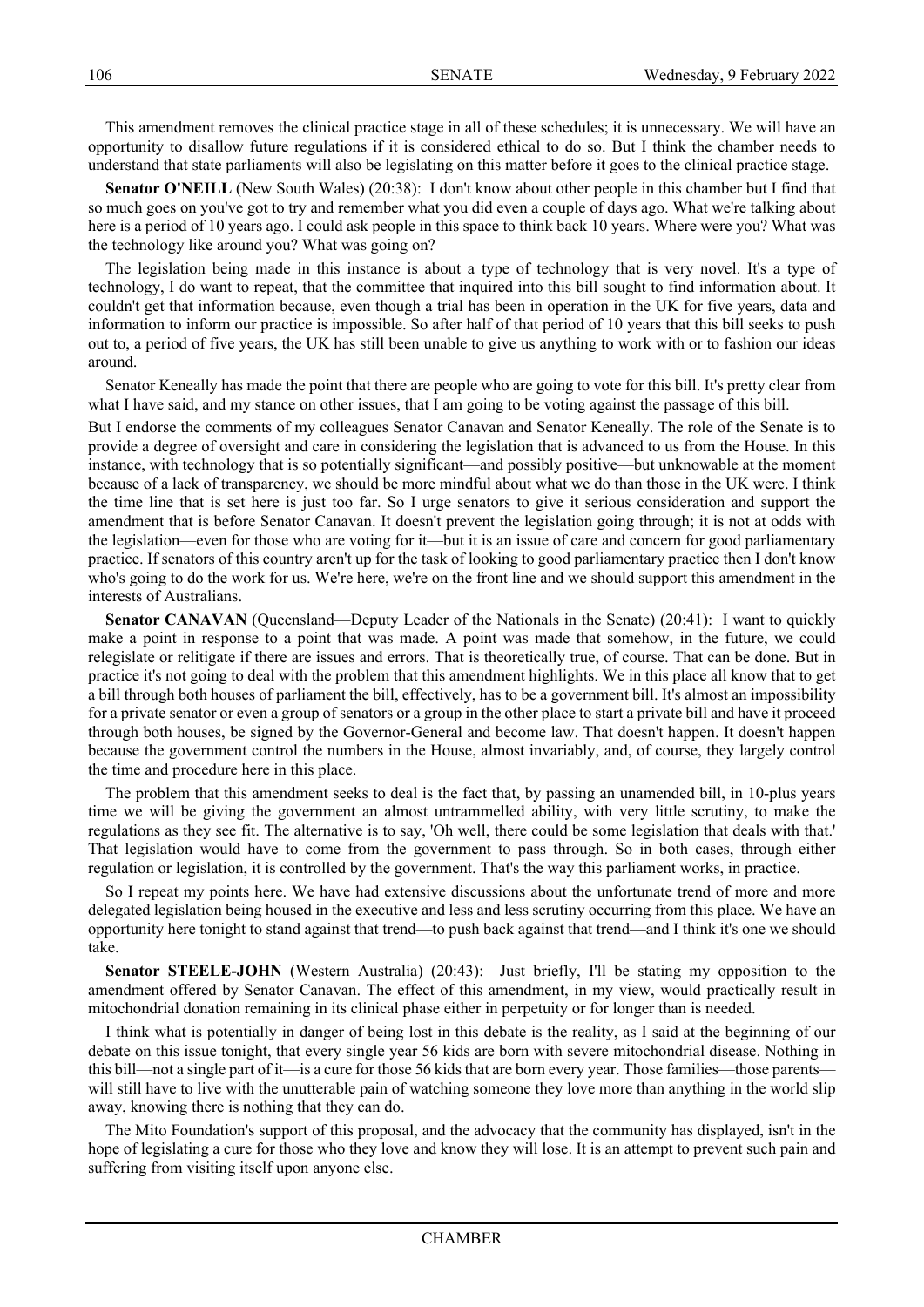The legislation before us today—and I'll say it again—is a very conservative piece of legislation. Ten years is a long time. For 10 years, kids will be born and they will pass away and families will be torn asunder. What we have before us tonight is a question of whether at the end of that 10-year period there is a potential for a treatment widely available to the public that would prevent such tragedy from visiting itself upon any other families in this nation. This is a well-thought-out three-step process—a clinical and scientific process. I remind the chamber that we sit here in a global pandemic, and we owe our lives and our health to science and to the idea that we will put our faith in public health professionals and we will put our faith in scientists.

If at any time it comes to the attention of the Senate that information has been put into the public arena that would see us want to halt one of these stages, then disallowable instruments are open to us. I find it ironic that some contributing to this debate who have utilised the disallowable instrument effectively are speaking now to its ineffectiveness. If they would like it to be a more effective instrument, may I suggest that they liven up the idea of voting for the disallowance of regulated instruments among their party room colleagues. If more people voted to disallow instruments more often, it'd happen more often. That's the solution if you think that's a problem. Members of the government and members of the Senate could sit down with Senator Fierravanti-Wells and the Scrutiny of Delegated Legislation Committee. I've got many good ideas about how to improve the oversight powers of this Senate. How I would love to see this place play its role as the house of review rather than the subservient rubber stamp of the executive! I would absolutely love it. You bring a bill tomorrow that solves some of those problems and come back to the next sitting with that attitude, and I'll meet you there. But let's not confuse that with what is before us today. What is before us today is an opportunity to say that, for the next generation of parents, there may be a solution on the table that will prevent their suffering.

There have been a lot of conversations in here about unknowns—scientific and ethical unknowns. It's very interesting that we're talking about science and ethics and that it is playing such a part of this debate. It's good to see. I hope it heralds the return of a conversation about ethics and conscience and science in this place. We shall see when the debate concludes. But let us at this moment take this step forward. And, if we are concerned with questions of uncertainty, let us comfort ourselves with the knowledge that one thing at the moment is certain: 56 kids will lose their lives to mitochondrial disease every single year. Let us hold that as the statistical evidence it is, and let it compel us to act and to take the opportunity that is presented to us by this legislation to ensure that this suffering is not visited upon others. Let us not pretend that amendments put before this place, presented to us as improving the ability of the legislature to oversight this program, will have any effect other than the prolonging of the outcome of that much-needed research and the potential of that so hoped-for preventative measure.

So I will not be supporting this amendment offered by Senator Canavan, and I urge all of my Senate colleagues, as they take this vote tonight, not to allow themselves to become unmoored in a consideration of what might be. Keep yourselves focused, fellow senators, on the reality of what is.

**Senator O'NEILL** (New South Wales) (20:50): I have to confess that often in this chamber the tone of the debate is so much less than I might have hoped it would have been when I first came here, and I have to indicate that with the freedom-of-conscience vote I think something quite significant is happening in the chamber this evening. People are thinking. People are putting their view, and they are doing it with eloquence. As a former English teacher, I absolutely rise to the turn of phrase that I've—

**The PRESIDENT:** We are getting an echo there. I think you are right to continue, Senator.

**Senator O'NEILL:** I was attempting to make positive commentary about the contribution of Senator Steele-John when I was rudely interrupted by somebody from the House who obviously isn't up to the standard of debate in the red chamber! However, as a former English teacher with an Irish Catholic family background, the lift of the language of the lyrical appeals to me and I heard that in Senator Steele-John's contribution. But the fact is—and we should remember this when we are dealing with this piece of legislation and all the amendments that we are seeking to advance—that, if we actually rely on the scientific evidence that is available to us today, it is a blank sheet.

For five years this has been going on in the UK and, for whatever reason has been advanced—and I know that families in the UK would have had the same level of hope that Senator Steele-John has just put on the record today hope is not a strategy and desire is not science. Our job is to be not just purveyors of hope but deliverers of solid legislation that provides sufficient protection to the Australian people. If senators take the time to read the report that was put together under the chairmanship of Senator Askew, who I have to say approached this whole issue with a very open mind, the recommendations that are being advanced here tonight as amendments will do good work, in my view, to improve the quality of what is undertaken in this country and to provide protection to Australian residents who, as Senator Steele John said, will be suffering already despair, sorrow and the loss of a sense of what their lives might have been like not too long after the birth of a child who was much longed for.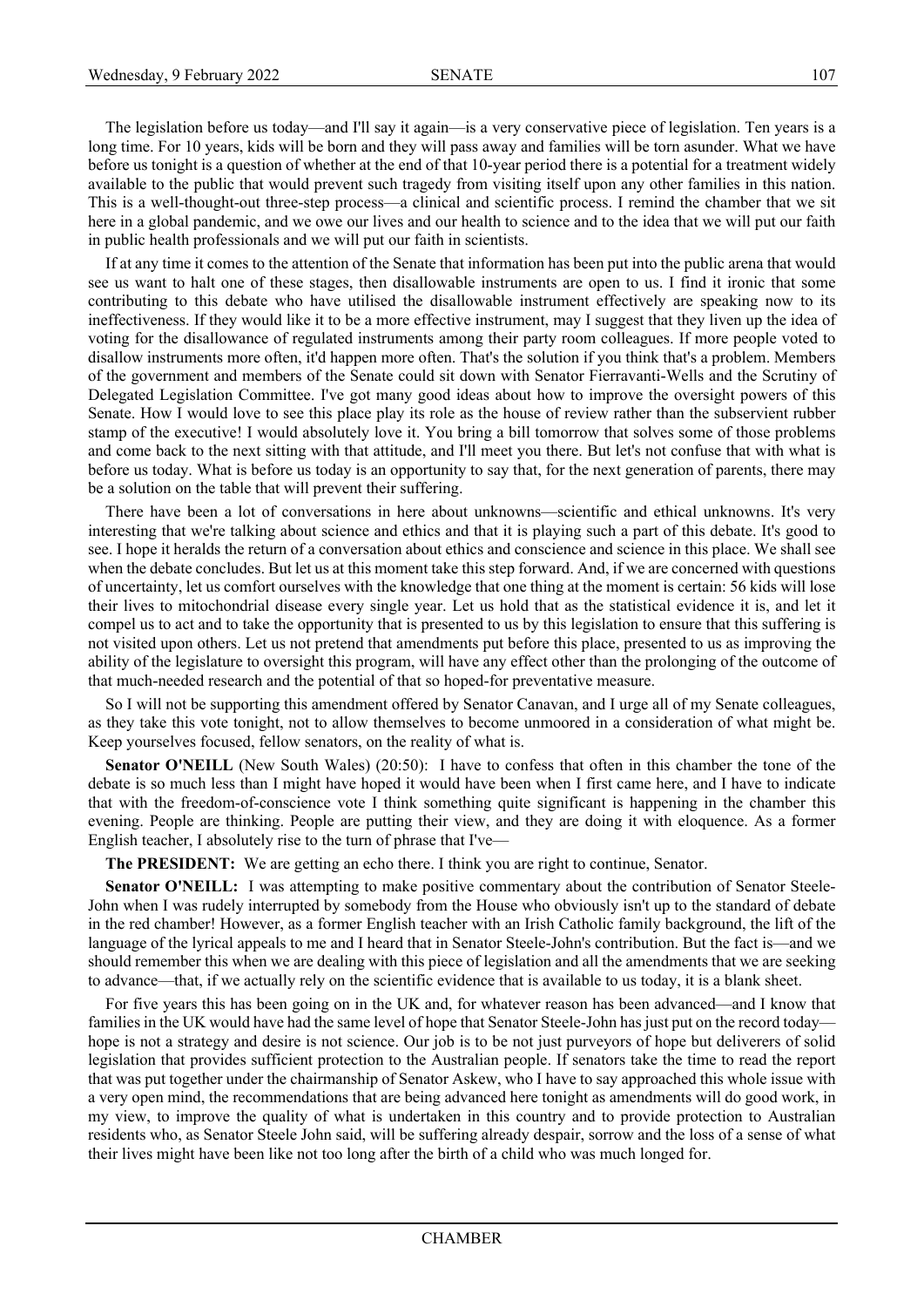So I caution against being captured by a discourse of hope and call on you to be hard-headed enough to deal with the facts and the scientific reality that, after five years, there are no reported live births in the UK. How many families have been taken on a journey of hope that has delivered nothing? We don't know. I hope there is hidden evidence. I hope there is hidden data. I hope that there are families to report on. But I can't make legislation on things I cannot see and a hope that is, I think, sadly displaced and misplaced.

**Senator BIRMINGHAM** (South Australia—Minister for Finance, Leader of the Government in the Senate and Vice-President of the Executive Council) (20:54): Very briefly, I want to reiterate some of the points Senators Watt and Steele-John have made, which is that this bill provides for a carefully staged approach. Within that staged approach, there are regulatory regimes put in place in terms of the type of licensing regime that would have to be applied by the NHMRC's Embryo Research Licensing Committee, and there are strong criminal penalties that apply to those sorts of licensing regimes to provide for an effective regulatory approach.

Stage 1 around this is focused on clinical trials. Should the evidence be there in terms of supporting the evaluation of those stage 1 clinical trials, it then moves to a stage of treatment. There would need to be regulations made, as you've heard, but, as is the case in so many fields, those regulations are disallowable; the parliament would not lose the opportunity to have a say. The parliament would absolutely have a say, as disallowance motions are moved on a regular basis—maybe not as regularly as Senator Steele-John would like, and, as a government minister, I wouldn't encourage too many more of them, but it is absolutely the right of every member of either chamber to move such disallowance. Then, of course, the power of such disallowance is it must be voted on. It must be debated, or else the disallowance is considered to have been carried. So that is a significant power that senators carry when that is the case.

As others have noted as well, there are further provisions which would enable states or territories to enact laws for authorising, providing yet further restrictions that could be applied. So I contend that these amendments of Senator Canavan's are unnecessary. I urge the Senate to oppose those amendments and respect the proposal that has been developed as part of the consultations undertaken.

**Senator PRATT** (Western Australia) (20:56): I think it's very important to note that current research licences under the NHMRC are reported on very regularly to this place and that is a very, very robust process. It is of great concern to me that we would be inserting new processes for oversight when it comes to embryo research that deviates from the robust processes we already have, because that is when mistakes and errors happen. There is no reason for this legislation to be amended so that embryos in this research area are treated any differently from the myriad IVF research that already takes place and is regulated under the NHMRC.

**The CHAIR:** The question is that amendments (1) to (11) and (13) to (55) on sheet 1519 be agreed to.

The committee divided. [21:02]

(The Chair—Senator Lines)

| Ayes30    |  |
|-----------|--|
| Noes32    |  |
| Majority2 |  |
| AYES      |  |

Abetz, E. **Antich, A. A. Askew, W. Askew, W.** Askew, W. Brockman, W. E. Canavan, M. J. Cash, M. C. Cash, M. C. Chandler, C. Chisholm, A. Ciccone, R. Chisholm, A. Ciccone, R. Davey, P. M. (Teller) Duniam, J. R. Farrell, D. E. Fawcett, D. J. Fierravanti-Wells, C. A. Keneally, K. K. Kitching, K. J. E. Lambie, J. Lambie, J. McDonald, S. E. McGrath, J. McKenzie, B. McLachlan, A. L. McMahon, S. J. O'Neill, D. M. O'Sullivan, M. A. Rennick, G. Roberts, M. I. Seselja, Z. M. Sheldon, A. V. Smith, D. A. Smith, D. A. Stoker, A. J.

#### **NOES**

| Ayres, T.      | Bilyk, C. L.     | Birmingham, S. J. |
|----------------|------------------|-------------------|
| Bragg, A. J.   | Brown, C. L.     | Carr, K. J.       |
| Colbeck, R. M. | Cox. D.          | Dodson, P.        |
| Faruqi, M.     | Gallagher, K. R. | Griff, S.         |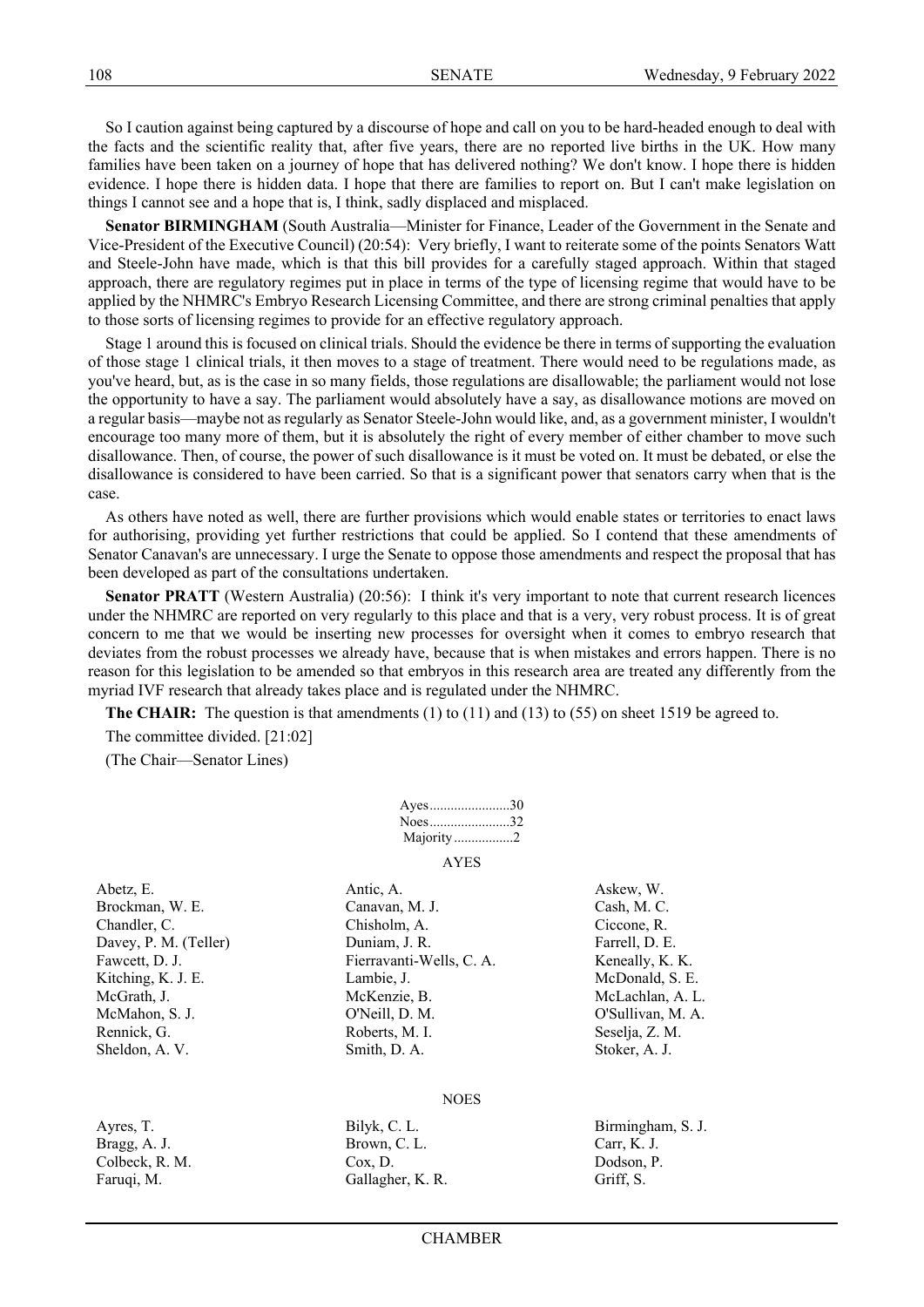Grogan, K. Hanson-Young, S. C. Henderson, S. M.

Question negatived. Progress reported.

### **ADJOURNMENT**

**The DEPUTY PRESIDENT:** Pursuant to order, I propose the question:

That the Senate do now adjourn.

### **Queensland Government**

## **Paradise Dam**

**Senator McGRATH** (Queensland—Deputy Government Whip in the Senate) (21:04): I want to talk about the dustbin fire that is ethics and honesty in Queensland under the state Labor government there. We've got a state Labor government—hear this, everybody!—that sent goons from the Premier's office to raid the office of the Queensland Integrity Commissioner. In Queensland, in 2021-22, the Premier's office sent goons to raid the office of the Integrity Commissioner. They sent the Integrity Commissioner home, they went into her office and they got the laptop; there was a secret laptop in her office. And you know what they did to this laptop? They went and wiped it. They wiped the laptop. So we don't know what was on the laptop. It could have been photos of a prominent politician with a footballer. It could have been photos of a prominent ex-politician getting wads of cash in a car park. It could have been the conscience of Steven Miles! It could have been the taxpayer funded polling that Labor has used to run Queensland over the last 30 or so years.

These goons raided the Integrity Commissioner's office, got the laptop and then wiped it. This sounds like a page that has fallen out of a draft of a script for a Jason Bourne movie, and I wish it was. But it's not. This is public governance in Queensland in the 21st century, where we effectively have a one-party state where the dominant Labor Party have entrenched themselves in the bureaucracy and in the judiciary. And anyone who dares raise issues about the governance of that state is ostracised.

We've had the Integrity Commissioner chased out the door. The state archivist has been chased back to New Zealand, and the state archivist has become a whistleblower. And for this person's efforts they are effectively treated as a criminal, with the Premier, and the henchmen and henchwomen of her cabinet, continually attacking him and attacking what he is saying. And this is quite interesting: the state archivist has said that his annual reports, when he submitted them, were edited by the minister's office. These reports were put in, and he had raised concerns about issues to do with public governance, the public keeping of records, in Queensland. And the minister's office would get the Tipp-Ex out and black it out, or they would just redact what they didn't like and send it back. This isn't the beacon of a liberal democracy; this is something that you would see in some despotic South American regime where public servants who do not agree with the ruling dictator are sent off to camps. Well, welcome to Queensland, where goons raid the office of the Integrity Commissioner.

The other issue that I'm concerned about in Queensland comes down to what we need to do with our economy, and, in particular, how we ensure the resource sector and the agriculture sector are droughtproofed. That means the building of more dams. It is the building of Urannah. It is the building of Hells Gate. It is also the rebuilding, hopefully, of Paradise Dam. I have spoken about Paradise Dam in this place for every sitting fortnight. Paradise Dam is the worst infrastructure fail in the history of this country. Yesterday we saw the Premier of Queensland come out and say: 'Oh, whoops-a-daisy, we made a bit of a mistake here. We've built a billion-dollar dam but we didn't do it properly; we used clay and glue instead of cement. We've got to do something here. Oh, by the way, federal government, we need \$600 million.' Welcome to Queensland in the 21st century, where it is being run as a one-party state, where ethics have left the building, got in a taxi and gone over the border, and where we've got the greatest infrastructure fail in the history of Federation. Welcome to Queensland. I will be doing everything possible to ensure that we get Scott Morrison and Barnaby Joyce returned in the coming election and that David Crisafulli becomes Premier in three years time. *(Time expired)*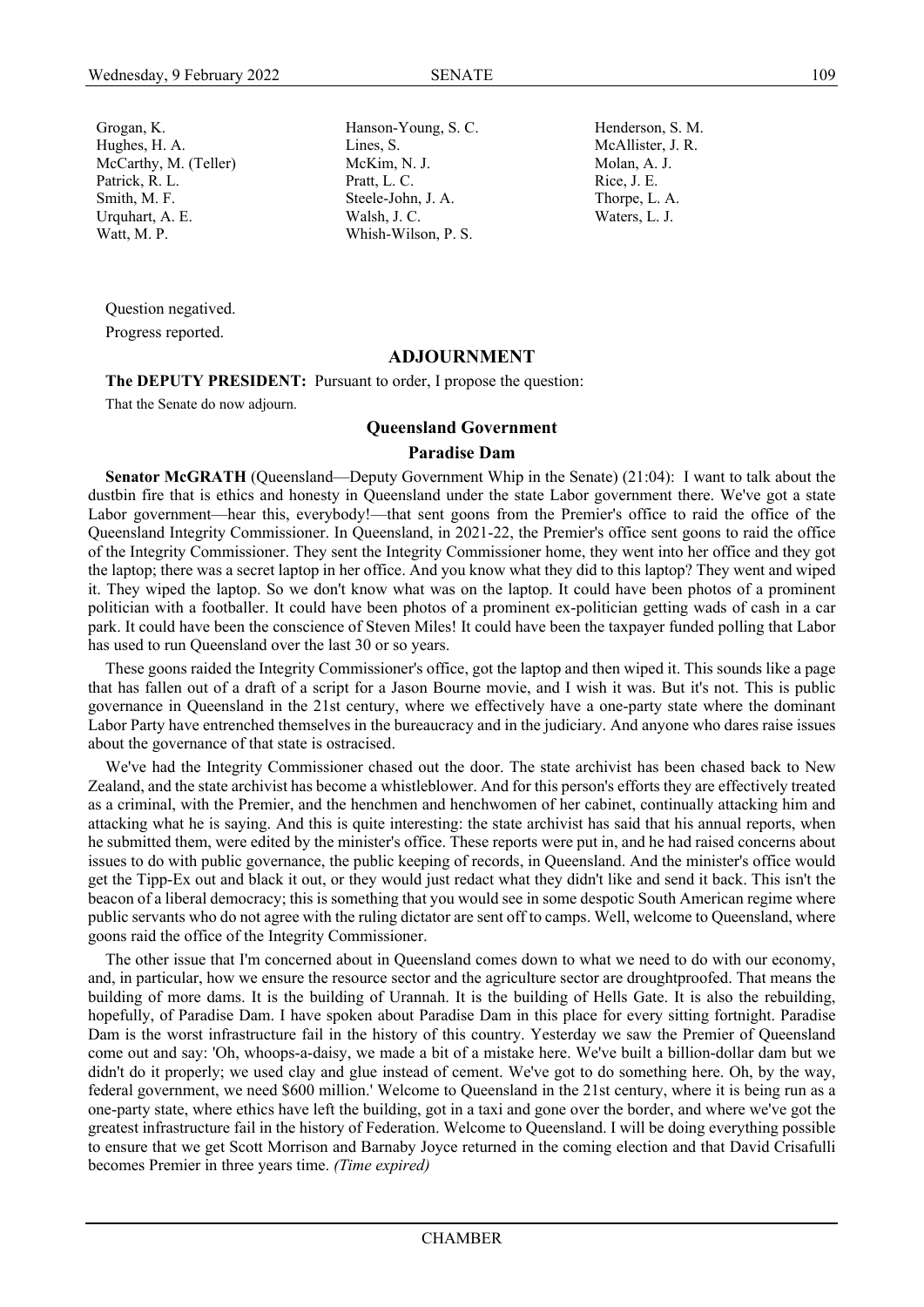# **Donations to Political Parties**

**Senator COX** (Western Australia) (21:09): Last week the Australian Electoral Commission published political donations data for the 2020-21 financial year, and guess how much the fossil fuel companies gave to the Liberal, National and Labor parties? More than \$1 million. There's no doubt that dirty donations from Woodside, Chevron and Mineral Resources are influencing WA's second-rate climate policy.

In 2020-21, Woodside donated \$232,000 to the Liberal, National and Labor parties. In return, they received a green light from the WA government to go ahead with the climate-wrecking Scarborough gas project. The Scarborough project will do irreversible damage to the Murujuga rock art and the Seven Sisters songline. It will also release 1.6 billion tonnes of carbon pollution into the atmosphere over the next 25 years.

Chevron donated a total of \$74,650 to the Liberal, National and Labor parties. Chevron's WA gas plants are responsible for releasing millions of tonnes of emissions into our atmosphere every single year. In fact, Chevron's Gorgon gas project, the world's biggest attempt at a carbon capture and storage project, has been a big, expensive failure that continues to leak huge amounts of pollution.

Mineral Resources, a lithium and iron ore company, donated a whopping total of \$222,400 to the major parties. It's no surprise that the Mineral Resources plan to develop the oil and gas basins in WA are out of line with limiting warming to 1.5 degrees.

At a time when we need urgent climate action we have government handing out blank cheques to big corporations and billionaires to enable these climate-wrecking projects. The WA gas industry is the largest emitter of greenhouse gases in my home state. If we add up the current and proposed gas projects, WA is on track to emit 41.6 million tonnes of CO2 every single year. That is equivalent to nearly half of our total emissions each year.

So how did we get here? It's clear that the millions donated by the fossil fuel industry to the major parties every year has influenced their continued support for coal and gas. The WA government will tell you that major oil and gas projects like Scarborough will create jobs. What they won't tell you is that the oil and gas extraction industry employs less than one per cent of WA's workforce. In fact, the WA government, in seeking to create jobs for Western Australians, is better off supporting literally any other industry than the gas industry.

As long as there's big money in politics we will see fossil fuel companies setting climate policy in this country. But time's up. People can see the urgent climate action that is delayed because the Liberals and Labor take millions in donations from big coal and gas corporations and the billionaires who own them.

So what will the Greens do about it? For starters, we are the only party to plan a ban on all political donations from the coal, oil and gas industries. We will cap all other donations to \$1,000 per year and we will limit the amount that political parties can spend on their elections. We will stop the revolving door of ministers and advisers moving from politics directly to the fossil fuel industry. And we will establish a national integrity commission to hold all politicians accountable. The Greens have a model for a strong corruption watchdog that has already passed here in the Senate, spearheaded by my colleague Senator Waters.

Establishing a federal anticorruption commission in this term of government is a pledge that was made by this Prime Minister at the last election. The big parties have voted against our reforms because they don't want to bite the hand that feeds them. But, in a balance of power after the next election, the Greens will push the next government to reform election funding, clean up politics and achieve urgent action on climate change.

### **Great Barrier Reef**

**Senator McDONALD** (Queensland) (21:14): I rise to congratulate the Prime Minister and Minister Ley, the environment minister, on the new announcement of \$1 billion in new reef funding. I guess it's not always an obvious link—me standing to talk about that kind of environmental policy—but I think it is terrific. As somebody who's based in Townsville, in the heartland of the Great Barrier Reef, I know only too well the passion our communities feel about the health of the reef and about reef fishing and reef tourism as a weekend and holiday activity. I am also pleased because this funding gives hope to North Queensland farmers. It is recognition of the terrific work that they have been doing to date, and it discredits the absolute rubbish that's been spread about farmers and their impact on the Great Barrier Reef.

The Senate inquiry on the Queensland reef regulations heard about the extraordinary lengths that cattle farmers and cane farmers have gone to to reduce their environmental impacts—whether it be planting trees, reducing fertiliser and chemical use, sharing knowledge and encouraging each other, or using the latest technology. We also heard about land based runoff, which affects just three per cent of the Great Barrier Reef, and we heard that AIMS doesn't consider farming to be the major threat to coral—in fact, it is water temperatures.

But try telling that to the Queensland Labor government. We have regulatory overreach, threats of huge fines, never-ending paperwork and no recognition for work already done. They are refusing to engage in on-farm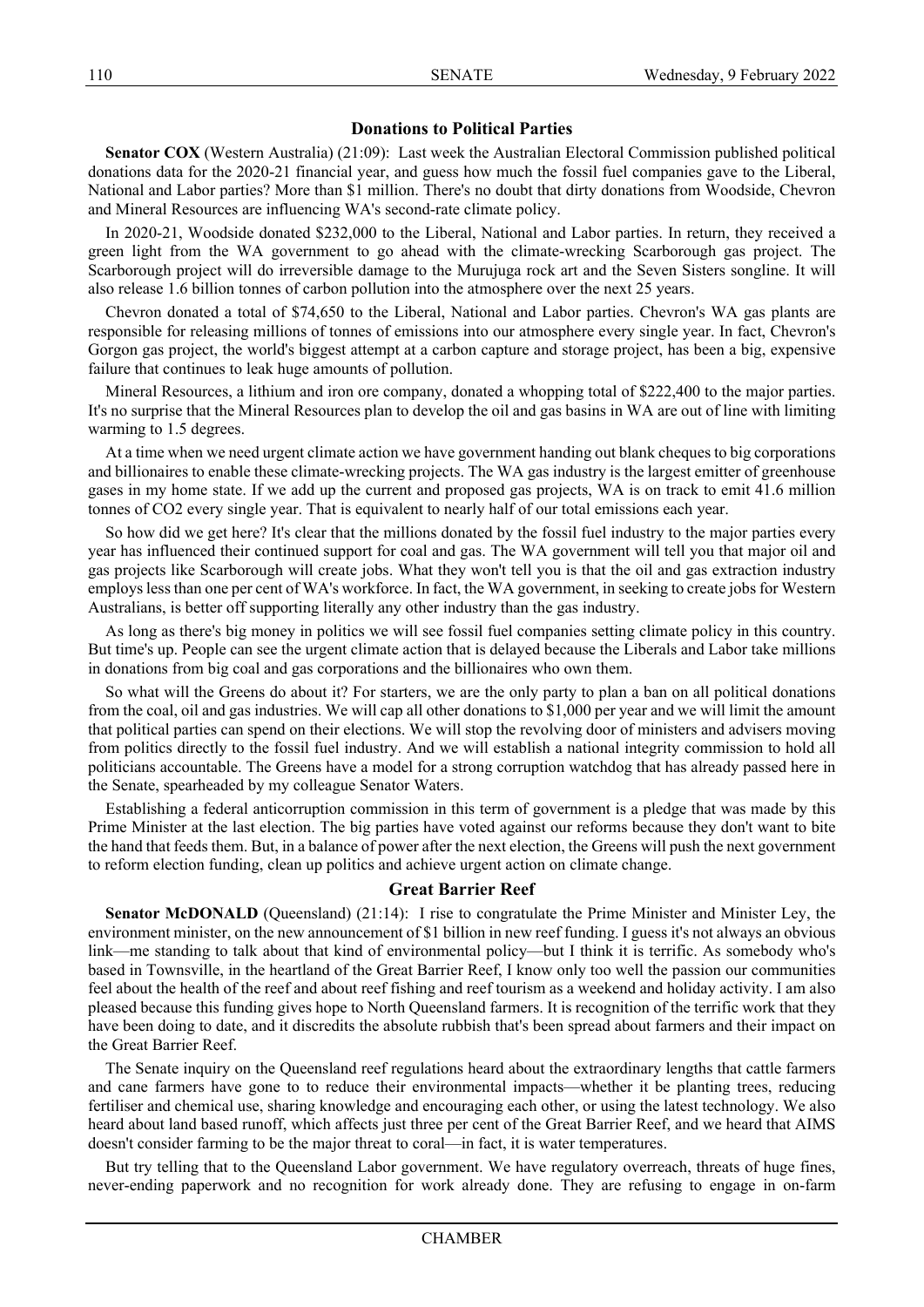extension offices and ignoring all evidence that proves that their narrative and their increased regulation was just plain wrong. The 2021 Queensland government water quality report cards gave farmers an A-rating for reducing fertiliser use and increasing water quality. Why, then, does it continue to regulate them so harshly?

We then had the Katter party come out and say that the funding is demonising farmers because it's being used to address their run-off. Nothing could be further from the truth. I'm here to assure farmers: we will not be standing over you with a big stick. We know your livelihood depends on good land management—less erosion and less chemical use. It just so happens that helping farmers to achieve this has the added bonus of showing the world how much farmers care for their greatest natural asset.

A federally funded trial in North Queensland's Burdekin district, run by NQ Dry Tropics NRM, has resulted in a 2,000-tonne reduction in urea use, and a corresponding 1,200-tonne reduction in nitrogen entering reef waters, with no loss in productivity between 2017 and 2022. These are the sorts of programs that we will be sponsoring, because we believe farmers are the best managers of the land and because it is profitable farmers and prosperous communities that are the best environmental managers.

The best part of this announcement is that urban run-off will now also be studied. For a long time, sewage outflows have been suspected of offsetting farmers' nitrogen reduction efforts. This is a massive win. It will show farmers are not to blame for all nitrogen in reef waters.

Cane farmers and milling operations are growing. The prices are up. They're great employers. They have a crop that is terrific for carbon sequestration, and we are now discovering more and more alternative uses for cane fibre, which makes that crop more profitable again.

I had the pleasure of meeting with Pacific Biotechnologies and seeing their RegenAqua algal water treatment system. They've been treating prawn farm run-off and have been able to successfully trial the treatment of human sewage to turn that into farm fertiliser—the perfect circular economy, taking human waste and using it to increase farm productivity. I've met with them. They've drawn serious interest from the federal government. It could be a game changer for reef management not just here in Australia but around the world. Again, I congratulate this government. It is only a prosperous economy that can look after its environment.

### **Gender Equality**

**Senator MARIELLE SMITH** (South Australia) (21:19): I rise this evening to acknowledge the tremendous, powerful speeches given by two remarkable Australian women at the National Press Club today. These are two women who not only have changed the national conversation but also, I believe, have changed and will continue to change the nation. Their bravery and courage—not just today but every day they have raised their voices and truth to power—have amplified and electrified a cultural movement for change that I believe will deliver an Australia that is safer and better, especially for women and children.

As a nation, I believe, we owe Grace Tame and Brittany Higgins so much. I hope everyone in this parliament has listened to their speeches today. There is so much to say and to reflect on in their speeches, but in the short time I have available to me this evening I want to reflect on one word which both Ms Higgins and Ms Tame used. That word is 'accountability'. Ms Higgins said, 'Without accountability, we are back to a world where we are describing the problem being seen as sufficient,' and Ms Tame said, with regard to the sexual abuse of children and others, 'There can be no progress without accountability.' It is time to deliver accountability, whether that's in implementing the recommendations of the Jenkins report or in doing the work required to be able to measure progress under the National Plan to Reduce Violence Against Women and their Children.

It is accountability that will be essential to deliver the change that is so desperately needed. I am not naive as to the challenges involved in that. To deliver accountability requires tough conversations and tough considerations. It requires us to reflect deeply and honestly, and it requires an earnest and unwavering commitment to change and to challenging conversations. It requires transparency. I believe there is much for all of us to learn from these two remarkable women—as individuals, yes, but more importantly as parliamentarians, legislators and community leaders. It's up to our generation within these walls, this chamber and this parliament to respond to their calls, to deliver the accountability that they demand and to deliver change. I want to be part of a parliament that is accountable to the people it serves and to the people who work within it.

### **Leader of the Opposition**

**Senator HENDERSON** (Victoria) (21:22): In a couple of months Australians will go to the polls. There has never been a more important election. At a time when Australia needs certainty, Mr Albanese, the most extreme-Left Labor MP to ever lead the Labor Party, would be a risk to our economy and our security.

So what has Mr Albanese stood for? Just consider his record: a carbon tax, a mining tax, a congestion tax, higher super taxes, higher income taxes, a housing tax, a retirees tax, a family business tax and an inheritance tax. Even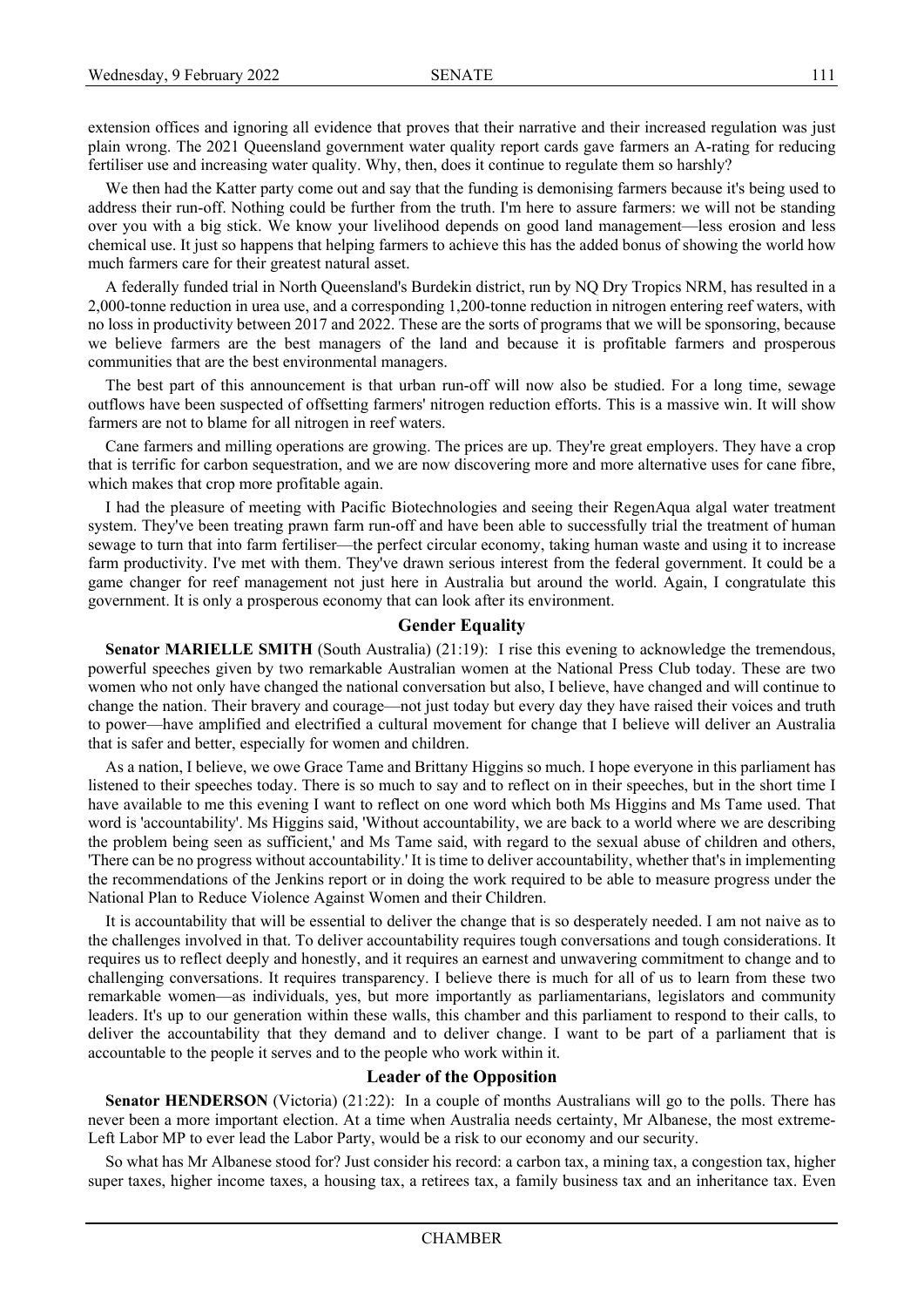today, after a track record of supporting higher taxes on retirees, housing and incomes, he has failed to rule out higher taxes on Australian family businesses. As part of the Rudd-Gillard government, he supported unwinding Australia's strong border protections. Under Mr Albanese's leadership, Labor has voted against laws to help deport foreign nationals who commit violent crimes.

Mr Albanese would be too weak to stand up to the Greens, the unions or even Mr Shorten, and too weak to stand up for Australia's national interests. Just consider the Labor Left, particularly in Victoria, and its absolute, profound failure to impose Daniel Andrews's insidious Belt and Road agreement. I say shame on Mr Albanese and shame on the members for Corangamite, Bendigo and Ballarat, amongst others.

Mr Albanese is a weak leader who does not know what he stands for. On major policy issues like JobKeeper and income tax relief, he flip-flops and cannot stick to a position. Mr Albanese and Labor even flip-flopped on their only major policy in response to the pandemic: a plan to spend around \$6 billion to pay every person \$300 to get a vaccine. Just imagine if he had control of the Treasury.

Mr Albanese and Labor have no plan for our economy and no plan to keep Australians safe. He is certainly not resonating in the federal electorate of Corangamite.

I can report very reliably that the lacklustre and ineffective current Labor MP, when visiting the chicken shop in Ocean Grove, told a local resident that she understood that Mr Albanese was not well liked and was in fact a real problem.

New government estimates have revealed that Labor policies announced during the pandemic would have equated to an additional \$81 billion in COVID spending. This would have led to a major blowout in the budget bottom line. Just consider the risks of a Labor-Greens alliance, because I say to all Australians: that is what you will get if Labor is elected. The true cost of the Greens' reckless proposal to put a moratorium on mining, coal, gas and oil is staggering, a moratorium that Anthony Albanese would need to indulge on the other side of the election if he wishes to form government. We've seen it before and we will see it again. Figures confirm that if the Greens get their way and force Labor down this path and there's a hung parliament at least 80,000 jobs will be put at risk, 50,000 in construction and 30,000 in ongoing employment across the country, as well as more than half a trillion dollars of investment in local communities right across Australia. The resources and energy sector contributed just over \$35 billion in royalties and company tax in last year's figures, so, if we take those billions away, it's up to Labor and the Greens to tell us which schools, which hospitals and which pensioners will be hit and where funding will be lost and taken.

Of the projects in the pipeline across the country, \$185 billion are directly contributing to lowering emissions hydrogen, ammonia and carbon capture and storage projects. The Greens policies are so short-sighted, killing off investment in the resources sector will also impact our aim to reach net zero by 2050. Gas, in particular, will play a critical role as we transition to a lower emissions future, and we all know and have heard that the member for Corangamite has absolutely rejected gas. As I say, the Labor-Greens alliance is bad for jobs, bad for investment, bad for the budget and bad for any ambitions to reach net zero. I say to all Australians: at the next election don't risk Labor.

### **Coalition Government: Regional Australia**

**Senator CICCONE** (Victoria—Deputy Opposition Whip in the Senate) (21:27): It's great to be in the chamber, hopefully as the last speaker for the evening, amongst some really close colleagues of mine here, so buckle in for the next five minutes. It's no secret that regional Australians have been doing it tough under the coalition. Through fire and flood, through a global pandemic, through significant supply chain issues and through severe worker shortages, our farmers have been struggling, but we need to ask questions: Why have they been struggling? Why have they been struggling on their own? It's because the Liberal and the National parties have abandoned regional Australia. While farming communities have been crying out for support, the only thing that the Morrison-Joyce government has delivered them is press conference after press conference. Unfortunately this week we have seen many examples of the approach of the government and their attitude towards our farmers. The challenges that are facing regional Australia continue, yet the Liberals and the Nationals are only focused on themselves. Maybe, instead of sending nasty texts to each other, this government could get its head out of the sand and actually take note of some of the real serious issues on the ground that are being faced by Australians right across our regions.

It has been two years since the terrible bushfire season that ravaged so harshly so much of our country right through eastern Australia, particularly in regional areas, but it was reported last year that the Morrison-Joyce government only delivered and set aside 1.6 per cent of its grants program for East Gippsland where 1.1 million hectares of land was burnt. This inequitable distribution of funds has meant that many people in the East Gippsland region have gone without the assistance that they desperately need and deserve. And that's not all. In October last